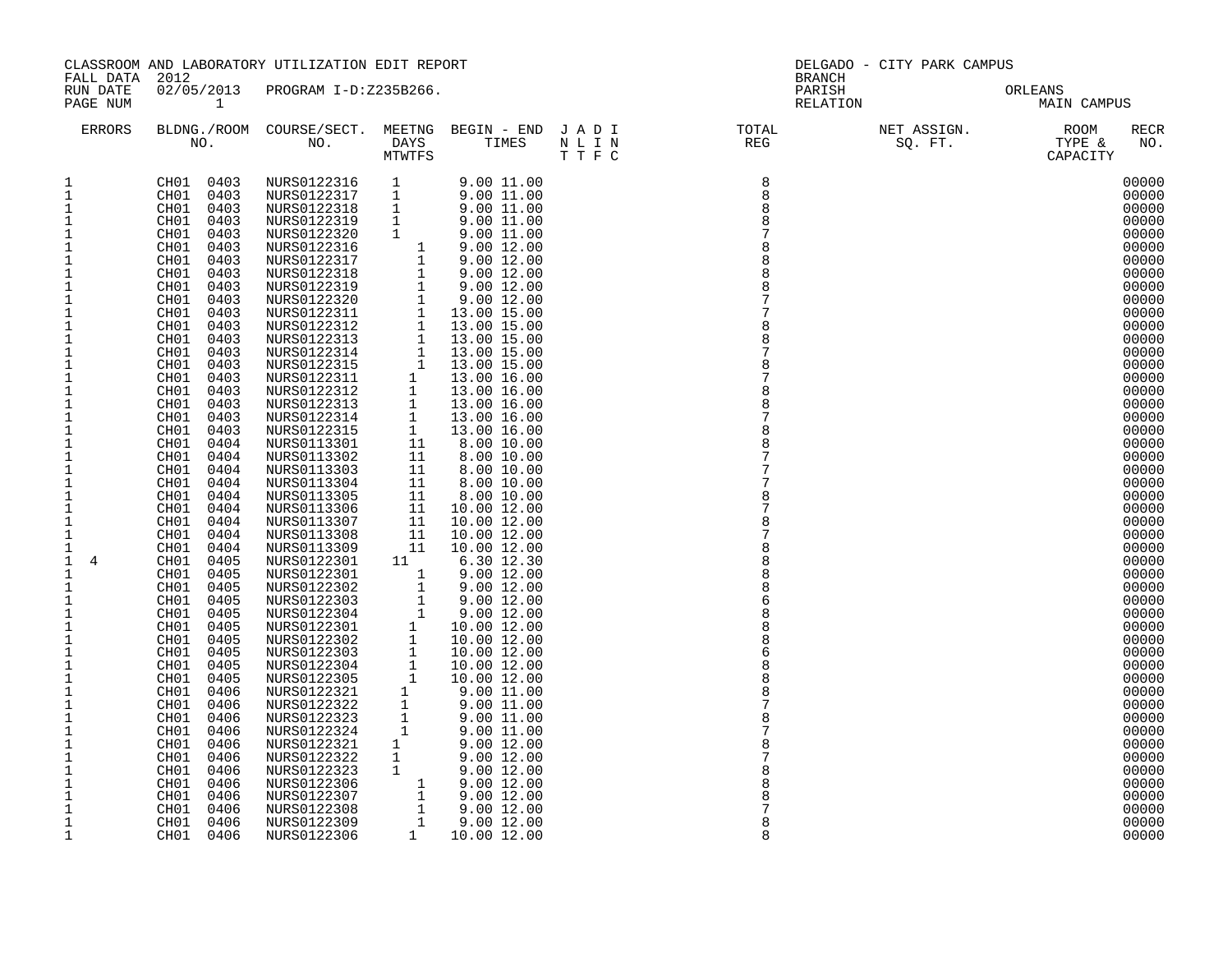|                                                                                                                                                                                                                                                                                                                                                                                                                                                                                                                                                                                                                                                                                                                                                                      |                                                                                                                                                                                                                                                                                                                                                                                                                                                                                                                                                                                                                                                                                                                                                                                                                                        | CLASSROOM AND LABORATORY UTILIZATION EDIT REPORT                                                                                                                                                                                                                                                                                                                                                                                                                                                                                                                                                                                                                                                                                                                                          |                                                                                                                                                                                                                                                                                                                                                                                                    |                                                                                                                                                                                                                                                                                                                                                                                                                                                                                                                                                                                                                                                                                                                                                         |                                                                                                        |                                                                                                                                                                                                  | DELGADO - CITY PARK CAMPUS |                                                                                                                                                                                                                                                                                                                                                                                                                                                                         |
|----------------------------------------------------------------------------------------------------------------------------------------------------------------------------------------------------------------------------------------------------------------------------------------------------------------------------------------------------------------------------------------------------------------------------------------------------------------------------------------------------------------------------------------------------------------------------------------------------------------------------------------------------------------------------------------------------------------------------------------------------------------------|----------------------------------------------------------------------------------------------------------------------------------------------------------------------------------------------------------------------------------------------------------------------------------------------------------------------------------------------------------------------------------------------------------------------------------------------------------------------------------------------------------------------------------------------------------------------------------------------------------------------------------------------------------------------------------------------------------------------------------------------------------------------------------------------------------------------------------------|-------------------------------------------------------------------------------------------------------------------------------------------------------------------------------------------------------------------------------------------------------------------------------------------------------------------------------------------------------------------------------------------------------------------------------------------------------------------------------------------------------------------------------------------------------------------------------------------------------------------------------------------------------------------------------------------------------------------------------------------------------------------------------------------|----------------------------------------------------------------------------------------------------------------------------------------------------------------------------------------------------------------------------------------------------------------------------------------------------------------------------------------------------------------------------------------------------|---------------------------------------------------------------------------------------------------------------------------------------------------------------------------------------------------------------------------------------------------------------------------------------------------------------------------------------------------------------------------------------------------------------------------------------------------------------------------------------------------------------------------------------------------------------------------------------------------------------------------------------------------------------------------------------------------------------------------------------------------------|--------------------------------------------------------------------------------------------------------|--------------------------------------------------------------------------------------------------------------------------------------------------------------------------------------------------|----------------------------|-------------------------------------------------------------------------------------------------------------------------------------------------------------------------------------------------------------------------------------------------------------------------------------------------------------------------------------------------------------------------------------------------------------------------------------------------------------------------|
| FALL DATA<br>RUN DATE<br>PAGE NUM                                                                                                                                                                                                                                                                                                                                                                                                                                                                                                                                                                                                                                                                                                                                    | 2012<br>2                                                                                                                                                                                                                                                                                                                                                                                                                                                                                                                                                                                                                                                                                                                                                                                                                              | 02/05/2013 PROGRAM I-D:Z235B266.                                                                                                                                                                                                                                                                                                                                                                                                                                                                                                                                                                                                                                                                                                                                                          |                                                                                                                                                                                                                                                                                                                                                                                                    |                                                                                                                                                                                                                                                                                                                                                                                                                                                                                                                                                                                                                                                                                                                                                         |                                                                                                        | <b>BRANCH</b><br>PARISH<br>RELATION                                                                                                                                                              |                            | ORLEANS<br><b>MAIN CAMPUS</b>                                                                                                                                                                                                                                                                                                                                                                                                                                           |
| <b>ERRORS</b>                                                                                                                                                                                                                                                                                                                                                                                                                                                                                                                                                                                                                                                                                                                                                        |                                                                                                                                                                                                                                                                                                                                                                                                                                                                                                                                                                                                                                                                                                                                                                                                                                        |                                                                                                                                                                                                                                                                                                                                                                                                                                                                                                                                                                                                                                                                                                                                                                                           |                                                                                                                                                                                                                                                                                                                                                                                                    |                                                                                                                                                                                                                                                                                                                                                                                                                                                                                                                                                                                                                                                                                                                                                         | BLDNG./ROOM COURSE/SECT. MEETNG BEGIN - END J A D I TOTAL TOTAL DAYS TIMES N L I N REG REG NO.<br>TTFC |                                                                                                                                                                                                  | NET ASSIGN.<br>SQ. FT.     | <b>RECR</b><br>ROOM<br>KUUM<br>TYPE &<br>CAPACITY<br>NO.                                                                                                                                                                                                                                                                                                                                                                                                                |
| $\mathbf{1}$<br>$\mathbf{1}$<br>1<br>$1 \quad 4$<br>$1 \quad 4$<br>$\mathbf{1}$<br>4<br>$\mathbf{1}$<br>$\overline{4}$<br>$\overline{4}$<br>1<br>$\mathbf{1}$<br>4<br>$\overline{4}$<br>1<br>1<br>4<br>$\mathbf 1$<br>$\overline{4}$<br>$\mathbf{1}$<br>4<br>$\mathbf{1}$<br>$\overline{4}$<br>1<br>4<br>$\mathbf 1$<br>4<br>$\mathbf{1}$<br>$\mathbf{1}$<br>4<br>$\mathbf{1}$<br>1<br>1<br>$\mathbf{1}$<br>$\mathbf 1$<br>$\mathbf{1}$<br>1<br>$\mathbf{1}$<br>$\mathbf{1}$<br>1<br>$\mathbf{1}$<br>$\frac{1}{1}$<br>$\mathbf{1}$<br>$1\,$<br>$1\,$<br>$\frac{1}{1}$<br>$1\,$<br>$1\,$<br>$\mathbf{1}$<br>1<br>$\mathbf{1}$<br>4<br>1<br>4<br>$\mathbf{1}$<br>4<br>1<br>4<br>$\mathbf{1}$<br>4<br>$\mathbf 1$<br>$\overline{4}$<br>1<br>1<br>1<br>$\mathbf{1}$<br>1 | CH01 0406<br>CH01<br>0406<br>CH01<br>0406<br>CH01<br>0406<br>CH01<br>0421<br>CH01<br>0421<br>CH01<br>0421<br>0421<br>CH01<br>CH01<br>0421<br>CH01<br>0421<br>CH01<br>0421<br>CH01<br>0421<br>CH01<br>0421<br>CH01<br>0421<br>CH01<br>0421<br>CH01<br>0421<br>CH01<br>0421<br>CH01<br>0421<br>CH01<br>0421<br>CH01<br>0421<br>CH01<br>0421<br>CH01<br>0421<br>CH01<br>0421<br>CH01<br>0421<br>0421<br>CH01<br>CH01<br>0421<br>0421<br>CH01<br>CH01<br>0421<br>CH01<br>0421<br>CH01<br>0421<br>CH01<br>0421<br>CH01<br>0421<br>CH01<br>0421<br>CH01<br>0421<br>CH01<br>0421<br>CH01<br>0421<br>CH01<br>0421<br>CH01<br>0421<br>CH01<br>0421<br>CH01<br>0421<br>CH01<br>0421<br>CH01<br>0421<br>CH01<br>0421<br>CH01<br>0421<br>CH01<br>0421<br>0421<br>CH01<br>CH01<br>0422<br>0422<br>CH01<br>CH01<br>0422<br>0422<br>CH01<br>CH01 0422 | NURS0122307<br>NURS0122308<br>NURS0122309<br>NURS0122324<br>NURS0219313<br>NURS0219314<br>NURS0219303<br>NURS0219304<br>NURS0219311<br>NURS0219312<br>NURS0219301<br>NURS0219302<br>NURS0219309<br>NURS0219310<br>NURS0219319<br>NURS0219317<br>NURS0115301<br>NURS0219318<br>NURS0219301<br>NURS0219302<br>NURS0219303<br>NURS0219304<br>NURS0219305<br>NURS0219306<br>NURS0219307<br>NURS0219308<br>NURS0219309<br>NURS0219310<br>NURS0219311<br>NURS0219312<br>NURS0219313<br>NURS0219314<br>NURS0219315<br>NURS0219316<br>NURS0219317<br>NURS0219318<br>NURS0219319<br>NURS0132301<br>NURS0132302<br>NURS0132303<br>NURS0219315<br>NURS0219316<br>NURS0219305<br>NURS0219306<br>NURS0219307<br>NURS0219308<br>NURS0113310<br>NURS0113311<br>NURS0113312<br>NURS0113313<br>NURS0113314 | $\begin{array}{c}\n1 \\ 1 \\ 1\n\end{array}$<br>11<br>11<br>-11<br>11<br>11<br>11<br>11<br>11<br>11<br>$1\quad1$<br>$1\quad1$<br>11<br>$\begin{bmatrix} 1 \\ 1 \\ 1 \\ 1 \end{bmatrix}$<br>11<br>11<br>11<br>11<br>11<br>11<br>11<br>11<br>11<br>11<br>11<br>11<br>11<br>11<br>11<br>11<br>11<br>11<br>11<br>11<br>1<br>1<br>1<br>11<br>11<br>11<br>11<br>11<br>- 11<br>11<br>11<br>11<br>11<br>11 | 10.00 12.00<br>10.00 12.00<br>10.00 12.00<br>12.30 18.30<br>$6.00$ 18.00<br>$6.00$ 18.00<br>6.30 15.00<br>6.30 15.30<br>6.45 15.15<br>6.45 15.15<br>7.00 15.30<br>7.00 15.30<br>7.00 15.30<br>7.00 15.30<br>7.00 15.30<br>7.00 15.30<br>7.30 10.20<br>7.30 15.30<br>8.00 12.30<br>8.00 12.30<br>8.00 12.30<br>8.00 12.30<br>8.00 12.30<br>8.00 12.30<br>8.00 12.30<br>8.00 12.30<br>8.00 12.30<br>8.00 12.30<br>8.00 12.30<br>8.00 12.30<br>8.00 12.30<br>8.00 12.30<br>8.00 12.30<br>8.00 12.30<br>8.00 12.30<br>8.00 12.30<br>8.00 12.30<br>10.30 15.30<br>10.30 15.30<br>10.30 15.30<br>11.00 19.30<br>11.00 19.30<br>13.00 21.30<br>13.00 21.30<br>13.00 21.30<br>13.00 21.30<br>8.00 10.00<br>8.00 10.00<br>8.00 10.00<br>8.00 10.00<br>8.00 10.00 |                                                                                                        | 8<br>$7\phantom{.0}$<br>8<br>7<br>7<br>8<br>8<br>8<br>8<br>9<br>7<br>6<br>8<br>8<br>$\mathsf{R}$<br>8<br>8<br>8<br>9<br>8<br>8<br>8<br>6<br>8<br>8<br>7<br>8<br>$\mathsf{R}$<br>8<br>8<br>8<br>6 |                            | 00000<br>00000<br>00000<br>00000<br>00000<br>00000<br>00000<br>00000<br>00000<br>00000<br>00000<br>00000<br>00000<br>00000<br>00000<br>00000<br>00000<br>00000<br>00000<br>00000<br>00000<br>00000<br>00000<br>00000<br>00000<br>00000<br>00000<br>00000<br>00000<br>00000<br>00000<br>00000<br>00000<br>00000<br>00000<br>00000<br>00000<br>00000<br>00000<br>00000<br>00000<br>00000<br>00000<br>00000<br>00000<br>00000<br>00000<br>00000<br>00000<br>00000<br>00000 |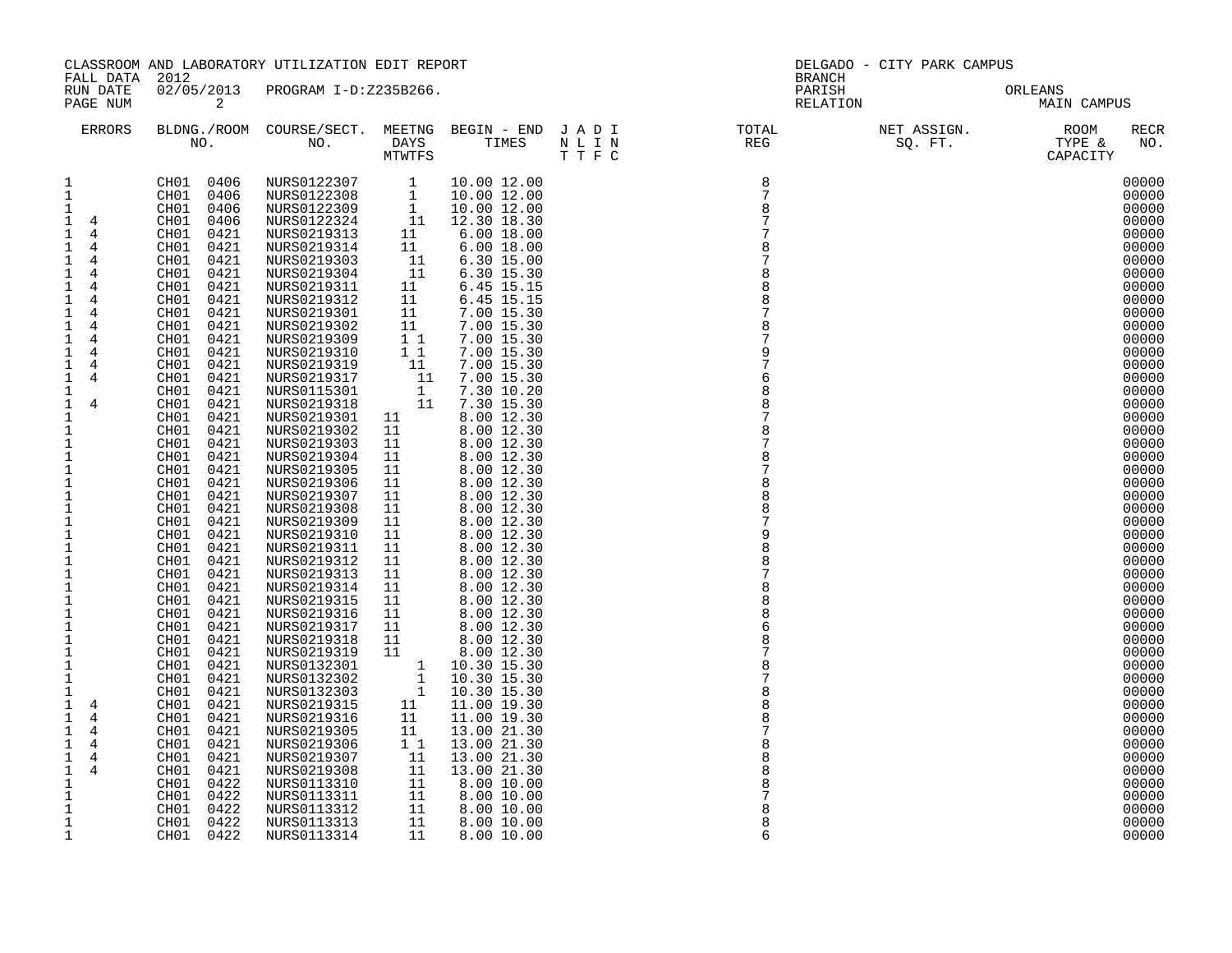| ORLEANS<br>02/05/2013 PROGRAM I-D:Z235B266.<br>RUN DATE<br>PARISH<br>PAGE NUM<br>$\overline{\mathbf{3}}$<br>RELATION<br>MAIN CAMPUS<br>BLDNG./ROOM COURSE/SECT. MEETNG BEGIN – END JADI TOTAL TOTAL NET ASSIGN. NO ROOM NO. DAYS TIMES NLIN REG REG SQ.FT. TYPE &<br>ERRORS<br>$\begin{array}{c} 8 \\ 8 \\ 8 \\ 12 \end{array}$<br>CH01 0422 NURS0113315 11 10.0012.00<br>CH01 0422 NURS0113316 11 10.0012.00<br>CH01 0422 NURS0113317 11 10.0012.00<br>CH01 0433 DMSU0200301<br>1<br>$\mathbf{1}$<br>1<br>CH01 0433<br>123<br>DMSU0200301<br>CH01 0433<br>12<br>123<br>DMSU0201301<br>123<br>CH01 0433<br>DMSU0221301<br>12<br>123<br>0433<br>CH01<br>6<br>DMSU025103P<br>123<br>CH01<br>0433<br>DMSU025103P<br>6<br>123<br>CH01<br>0433<br>DMSU025403P<br>6<br>123<br>CH01<br>0433<br>DMSU025403P<br>6<br>123<br>CH01<br>0433<br>DMSU0271301<br>12<br>123<br>CH01<br>0433<br>12<br>DMSU0280301<br>1 1 8.00 12.30<br>0439<br>8<br>1<br>CH01<br>NURS0221301<br>$\mathbf 1$<br>CH01<br>0439<br>NURS0221302<br>$1\quad1$<br>8.00 12.30<br>8<br>$\mathbf 1$<br>0439<br>NURS0221303 1 1<br>8.00 12.30<br>CH01<br>$\mathbf{1}$<br>CH01<br>0439<br>NURS0221304<br>1 1<br>8.00 12.30<br>8<br>$1\,$<br>CH01<br>0439<br>NURS0221305<br>1 1<br>8<br>8.00 12.30<br>$\mathbf 1$<br>CH01<br>0439<br>$1\quad1$<br>NURS0221306<br>8.00 12.30<br>$\mathbf{1}$<br>$1\quad1$<br>CH01<br>0439<br>NURS0221307<br>8.00 12.30<br>$\mathbf{1}$<br>CH01<br>0439<br>1 1<br>NURS0221308<br>8.00 12.30<br>$\ensuremath{\mathsf{1}}$<br>0439<br>CH01<br>NURS0221311<br>$1\quad1$<br>8.00 12.30<br>8<br>$\mathbf{1}$<br>$1\quad1$<br>CH01<br>0439<br>8.00 12.30<br>NURS0221312<br>0439<br>$1\quad1$<br>$\mathbf 1$<br>CH01<br>NURS0221313<br>8.00 12.30<br>$\mathbf{1}$<br>0439<br>$1\quad1$<br>CH01<br>NURS0221314<br>8.00 12.30<br>CH01 0439<br>$1\quad1$<br>7<br>$\mathbf{1}$<br>NURS0221315<br>8.00 12.30<br>$\mathbf{1}$<br>0439<br>NURS0221316<br>1 1<br>CH01<br>8.00 12.30<br>0439<br>$1\quad1$<br>$\mathbf{1}$<br>CH01<br>NURS0221318<br>8.00 12.30<br>8<br>$\mathbf{1}$<br>0440<br>NURS0221318 1 8.00 12.30<br>NURS0117304 1 8.00 12.30<br>NURS0117304 1 8.00 9.50<br>NURS0117302 1 12.01 14.00<br>NURS0117302 1 12.01 14.00<br>NURS0117302 1 12.01 14.00<br>NURS0232302 1 8.00 12.00<br>NURS0232304 1 8.00 12.00<br>NURS0232310<br>30<br>CH01<br>0440<br>$\mathbf 1$<br>CH01<br>14<br>$\mathbf{1}$<br>38<br>CH01<br>0440<br>$\mathbf{1}$<br>CH01<br>0440<br>37<br>$\mathbf 1$<br>CH01<br>0510<br>$\mathbf{1}$<br>CH01<br>0510<br>8<br>$\mathbf{1}$<br>CH01<br>0510<br>8<br>$\mathbf{1}$<br>CH01<br>0510<br>$1\,$<br>CH01<br>0510<br>$\,1\,$<br>CH01<br>0510<br>$\mathbf{1}$<br>CH01<br>0510<br>8<br>$1\,$<br>CH01<br>0510<br>$\mathbf{1}$<br>CH01<br>0510<br>$\mathbf{1}$<br>CH01<br>0510<br>$\mathbf 1$<br>CH01<br>0510<br>$\mathbf{1}$<br>0510<br>CH01<br>$\mathbf 1$<br>CH01<br>0510<br>$\mathbf 1$<br>0510<br>CH01<br>0510<br>8<br>1<br>CH01<br>$\mathbf{1}$<br>CH01<br>0510<br>8<br>CH01<br>0539<br>123<br>DMSU0241301<br>6<br>123<br>CH01<br>0539<br>DMSU0241302<br>6<br>$\begin{smallmatrix}1&1\\1&1\end{smallmatrix}$<br>7<br>$\mathbf{1}$<br>CO01 0101<br>MATH009105F<br>8.00 9.30 | FALL DATA 2012 | CLASSROOM AND LABORATORY UTILIZATION EDIT REPORT |  | BRANCH | DELGADO - CITY PARK CAMPUS |                                                                                                                                                                                                                                                                                                                                                                                                                            |
|--------------------------------------------------------------------------------------------------------------------------------------------------------------------------------------------------------------------------------------------------------------------------------------------------------------------------------------------------------------------------------------------------------------------------------------------------------------------------------------------------------------------------------------------------------------------------------------------------------------------------------------------------------------------------------------------------------------------------------------------------------------------------------------------------------------------------------------------------------------------------------------------------------------------------------------------------------------------------------------------------------------------------------------------------------------------------------------------------------------------------------------------------------------------------------------------------------------------------------------------------------------------------------------------------------------------------------------------------------------------------------------------------------------------------------------------------------------------------------------------------------------------------------------------------------------------------------------------------------------------------------------------------------------------------------------------------------------------------------------------------------------------------------------------------------------------------------------------------------------------------------------------------------------------------------------------------------------------------------------------------------------------------------------------------------------------------------------------------------------------------------------------------------------------------------------------------------------------------------------------------------------------------------------------------------------------------------------------------------------------------------------------------------------------------------------------------------------------------------------------------------------------------------------------------------------------------------------------------------------------------------------------------------------------------------------------------------------------------------------------------------------------------------------------------------------------------------------------------------------------------------------------------------------------------------------------------------------------------------------------------------------------------------------------------------------------------------------------------------------------------------------------------------------------------|----------------|--------------------------------------------------|--|--------|----------------------------|----------------------------------------------------------------------------------------------------------------------------------------------------------------------------------------------------------------------------------------------------------------------------------------------------------------------------------------------------------------------------------------------------------------------------|
|                                                                                                                                                                                                                                                                                                                                                                                                                                                                                                                                                                                                                                                                                                                                                                                                                                                                                                                                                                                                                                                                                                                                                                                                                                                                                                                                                                                                                                                                                                                                                                                                                                                                                                                                                                                                                                                                                                                                                                                                                                                                                                                                                                                                                                                                                                                                                                                                                                                                                                                                                                                                                                                                                                                                                                                                                                                                                                                                                                                                                                                                                                                                                                          |                |                                                  |  |        |                            |                                                                                                                                                                                                                                                                                                                                                                                                                            |
|                                                                                                                                                                                                                                                                                                                                                                                                                                                                                                                                                                                                                                                                                                                                                                                                                                                                                                                                                                                                                                                                                                                                                                                                                                                                                                                                                                                                                                                                                                                                                                                                                                                                                                                                                                                                                                                                                                                                                                                                                                                                                                                                                                                                                                                                                                                                                                                                                                                                                                                                                                                                                                                                                                                                                                                                                                                                                                                                                                                                                                                                                                                                                                          |                |                                                  |  |        |                            | RECR<br>NO.                                                                                                                                                                                                                                                                                                                                                                                                                |
|                                                                                                                                                                                                                                                                                                                                                                                                                                                                                                                                                                                                                                                                                                                                                                                                                                                                                                                                                                                                                                                                                                                                                                                                                                                                                                                                                                                                                                                                                                                                                                                                                                                                                                                                                                                                                                                                                                                                                                                                                                                                                                                                                                                                                                                                                                                                                                                                                                                                                                                                                                                                                                                                                                                                                                                                                                                                                                                                                                                                                                                                                                                                                                          |                |                                                  |  |        |                            | 00000<br>00000<br>00000<br>00000<br>00000<br>00000<br>00000<br>00000<br>00000<br>00000<br>00000<br>00000<br>00000<br>00000<br>00000<br>00000<br>00000<br>00000<br>00000<br>00000<br>00000<br>00000<br>00000<br>00000<br>00000<br>00000<br>00000<br>00000<br>00000<br>00000<br>00000<br>00000<br>00000<br>00000<br>00000<br>00000<br>00000<br>00000<br>00000<br>00000<br>00000<br>00000<br>00000<br>00000<br>00000<br>00000 |
| CO01 0101<br>HESC0142520<br>9.30 10.45                                                                                                                                                                                                                                                                                                                                                                                                                                                                                                                                                                                                                                                                                                                                                                                                                                                                                                                                                                                                                                                                                                                                                                                                                                                                                                                                                                                                                                                                                                                                                                                                                                                                                                                                                                                                                                                                                                                                                                                                                                                                                                                                                                                                                                                                                                                                                                                                                                                                                                                                                                                                                                                                                                                                                                                                                                                                                                                                                                                                                                                                                                                                   | $\mathbf{1}$   |                                                  |  | 19     |                            | 00000<br>00000<br>00000<br>00000<br>00000                                                                                                                                                                                                                                                                                                                                                                                  |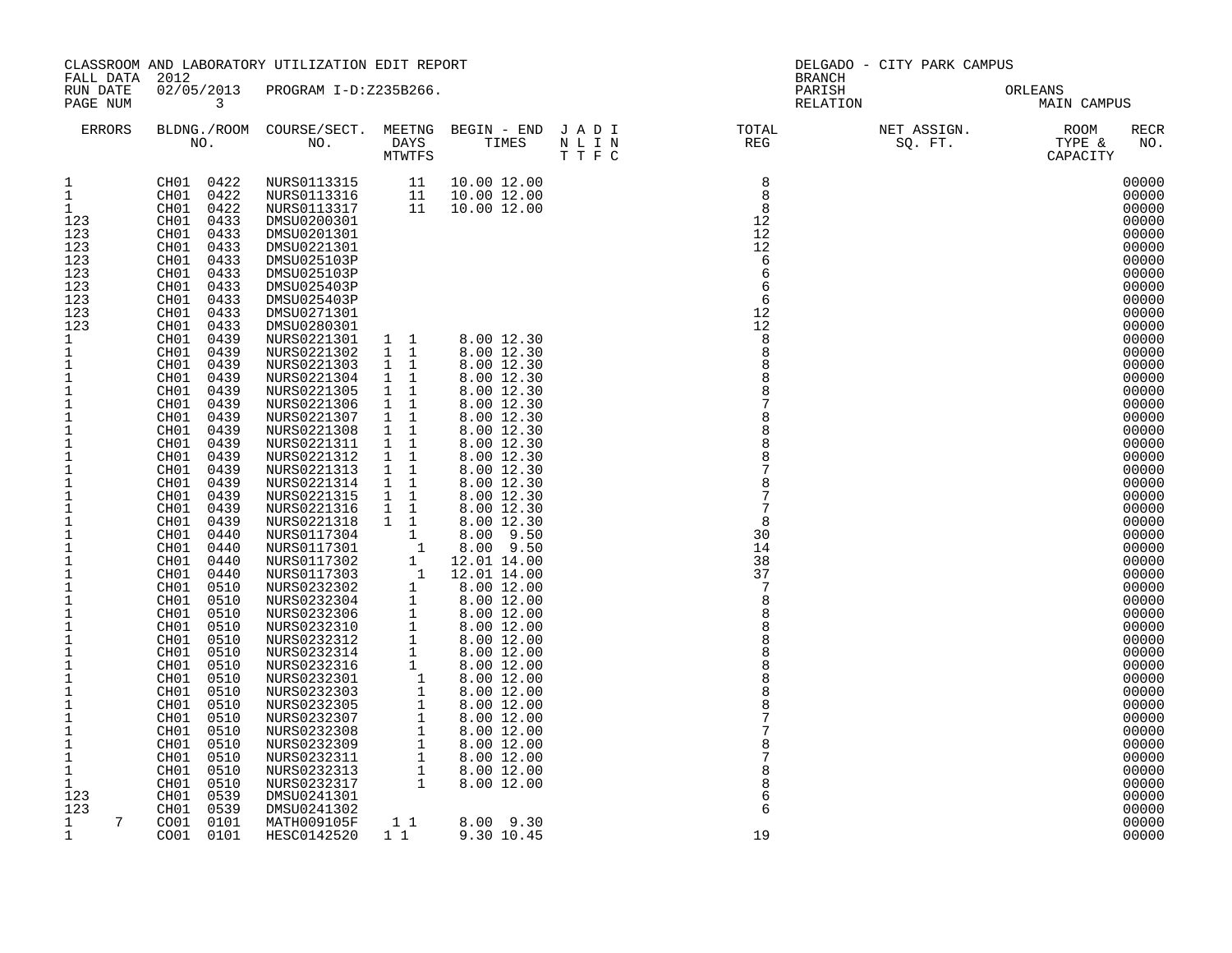| FALL DATA 2012                                                                                                                                                                                                                                                                                                                                                                                                                                                                                                                                                                                                                                                                                               |                                                                                                                                                                                                                                                                                                                                                                                                                                                                                                                                                                                                                                                                                                                                                                                                                                          | CLASSROOM AND LABORATORY UTILIZATION EDIT REPORT                                                                        |  | <b>BRANCH</b> | DELGADO - CITY PARK CAMPUS          |                                                                                                                                                                                                                                                                                                                                                                                                                                                                         |
|--------------------------------------------------------------------------------------------------------------------------------------------------------------------------------------------------------------------------------------------------------------------------------------------------------------------------------------------------------------------------------------------------------------------------------------------------------------------------------------------------------------------------------------------------------------------------------------------------------------------------------------------------------------------------------------------------------------|------------------------------------------------------------------------------------------------------------------------------------------------------------------------------------------------------------------------------------------------------------------------------------------------------------------------------------------------------------------------------------------------------------------------------------------------------------------------------------------------------------------------------------------------------------------------------------------------------------------------------------------------------------------------------------------------------------------------------------------------------------------------------------------------------------------------------------------|-------------------------------------------------------------------------------------------------------------------------|--|---------------|-------------------------------------|-------------------------------------------------------------------------------------------------------------------------------------------------------------------------------------------------------------------------------------------------------------------------------------------------------------------------------------------------------------------------------------------------------------------------------------------------------------------------|
| RUN DATE<br>PAGE NUM                                                                                                                                                                                                                                                                                                                                                                                                                                                                                                                                                                                                                                                                                         | $\overline{4}$                                                                                                                                                                                                                                                                                                                                                                                                                                                                                                                                                                                                                                                                                                                                                                                                                           | 02/05/2013 PROGRAM I-D:Z235B266.                                                                                        |  |               | PARISH ORLEANS NELATION MAIN CAMPUS |                                                                                                                                                                                                                                                                                                                                                                                                                                                                         |
| ERRORS                                                                                                                                                                                                                                                                                                                                                                                                                                                                                                                                                                                                                                                                                                       |                                                                                                                                                                                                                                                                                                                                                                                                                                                                                                                                                                                                                                                                                                                                                                                                                                          |                                                                                                                         |  |               |                                     | <b>RECR</b><br>NO.                                                                                                                                                                                                                                                                                                                                                                                                                                                      |
| $\mathbf{1}$<br>$\mathbf{1}$<br>1<br>123<br>123<br>123<br>123<br>1<br>$\mathbf{1}$<br>1<br>$1 \quad 4 \quad 7$<br>$\mathbf{1}$<br>$\mathbf{1}$<br>$\mathbf{1}$<br>1<br>$\mathbf{1}$<br>$\overline{1}$<br>$1$<br>$1\,$<br>$\mathbf{1}$<br>$\overline{\frac{1}{1}}$<br>$\mathbf{1}$<br>$\mathbf{1}$<br>$\mathbf{1}$<br>$\mathbf{1}$<br>$\mathbf{1}$<br>$\mathbf{1}$<br>$\mathbf{1}$<br>$\,1\,$<br>$\mathbf{1}$<br>$\mathbf{1}$<br>$\mathbf{1}$<br>$\frac{1}{1}$<br>$1\,$<br>$\mathbf 1$<br>$\mathbf{1}$<br>$\mathbf 1$<br>$\mathbf{1}$<br>$\mathbf{1}$<br>$\mathbf{1}$<br>$\mathbf{1}$<br>$\mathbf{1}$<br>$\mathbf{1}$<br>$\mathbf{1}$<br>$\mathbf 1$<br>$\mathbf{1}$<br>$1\,$<br>$\mathbf{1}$<br>$\mathbf{1}$ | CO01 0101<br>CO01 0102<br>CO01 0102<br>CO01 0102<br>CO01 0102<br>CO01 0102<br>CO01 0102<br>CO01 0102<br>CO01 0102<br>CO01 0102<br>CO01 0102<br>$\begin{array}{r} 0.01 & 0.102 \ 0.001 & 0.102 \ 0.001 & 0.102 \ 0.001 & 0.102 \ 0.001 & 0.102 \ 0.001 & 0.102 \ 0.001 & 0.102 \ 0.001 & 0.102 \ 0.001 & 0.102 \ 0.001 & 0.102 \ 0.001 & 0.102 \ 0.001 & 0.102 \ 0.001 & 0.102 \ 0.001 & 0.102 \ 0.001 & 0.102 \end{array}$<br>$\begin{array}{rr} 0.001 & 0.103 \ 0.001 & 0.103 \ 0.001 & 0.103 \ 0.001 & 0.103 \ \end{array}$<br>CO01 0103<br>CO01 0103<br>CO01 0103<br>CO01 0103<br>CO01 0103<br>CO01 0103<br>CO01 0103<br>CO01 0103<br>CO01 0103<br>CO01 0103<br>CO01 0103<br>CO01 0103<br>CO01 0103<br>CO01 0103<br>CO01 0103<br>CO01 0104<br>CO01 0104<br>CO01 0104<br>CO01 0104<br>CO01 0104<br>CO01 0104<br>CO01 0104<br>CO01 0104 | CO01 0101 CCSS0107522 1 1 11.00 12.15<br>CO01 0101 HESC0151520 1 1 12.30 13.45<br>CO01 0101 THEA0111580 1 1 17.00 18.15 |  |               |                                     | 00000<br>00000<br>00000<br>00000<br>00000<br>00000<br>00000<br>00000<br>00000<br>00000<br>00000<br>00000<br>00000<br>00000<br>00000<br>00000<br>00000<br>00000<br>00000<br>00000<br>00000<br>00000<br>00000<br>00000<br>00000<br>00000<br>00000<br>00000<br>00000<br>00000<br>00000<br>00000<br>00000<br>00000<br>00000<br>00000<br>00000<br>00000<br>00000<br>00000<br>00000<br>00000<br>00000<br>00000<br>00000<br>00000<br>00000<br>00000<br>00000<br>00000<br>00000 |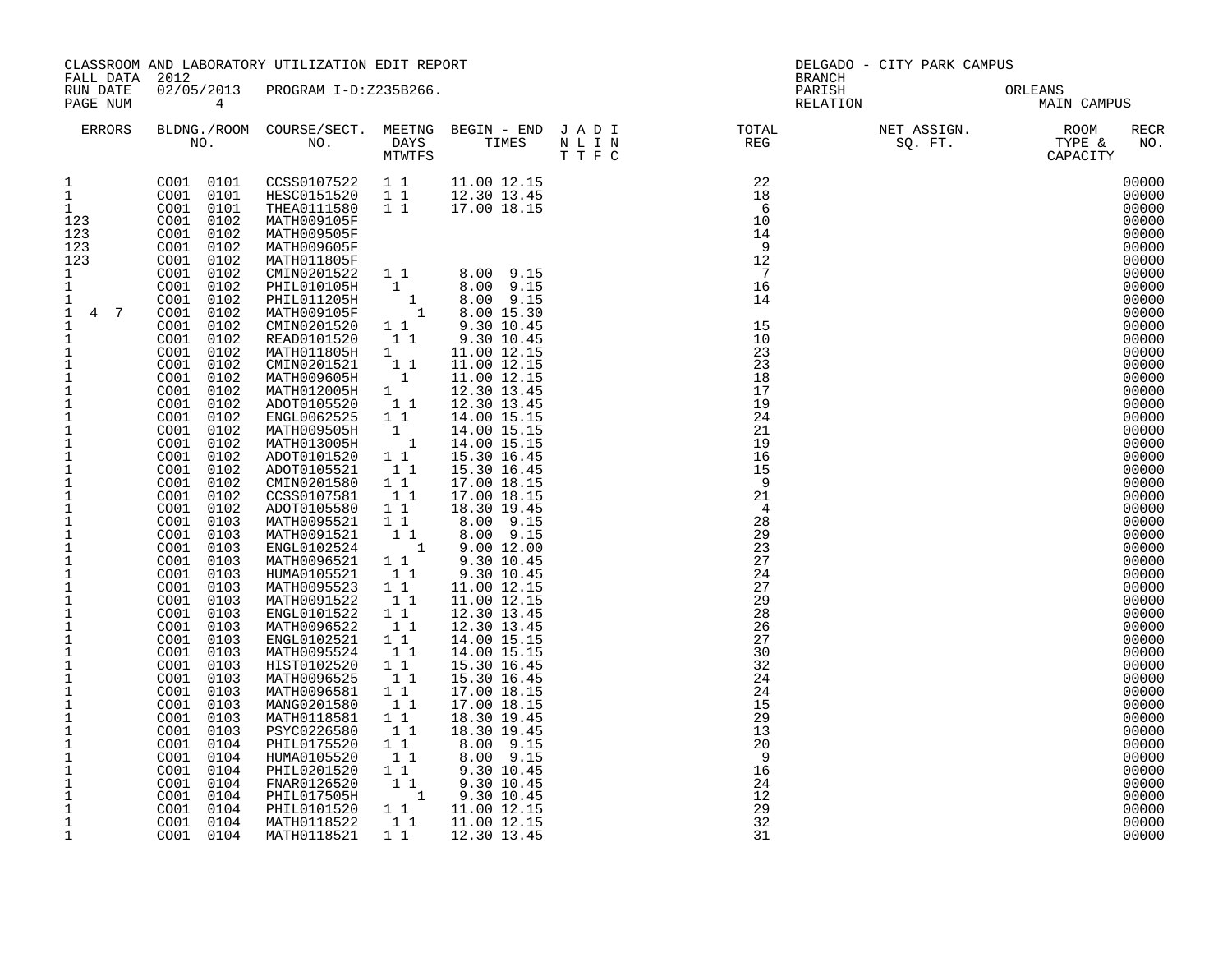| FALL DATA 2012                                                                                                                                                                                                                                                                                                                                                                                                                                                                                                                                                                                                                                                                                                          |                                                                                                                                                                                                                                                                                                                                                                                                                                                                                                                                                                                                                                                                                                                         | CLASSROOM AND LABORATORY UTILIZATION EDIT REPORT                                                                                                                                                                                                                                                                                                                                                                                                                                                                                                                                                                                                                                                                                                                                                                                                                                                                                                |                                                                                                                                                                                                                                                                                                                                                                                                                           |                                                                                                                                             |                                                                                                                                                                                                                                                                                                                                                                       | BRANCH                                                                                                                                                                                                                                                                                                                                                                                                                                    | DELGADO - CITY PARK CAMPUS            |                                                                                                                                                                                                                                                                                                                                                                                                                                                                         |
|-------------------------------------------------------------------------------------------------------------------------------------------------------------------------------------------------------------------------------------------------------------------------------------------------------------------------------------------------------------------------------------------------------------------------------------------------------------------------------------------------------------------------------------------------------------------------------------------------------------------------------------------------------------------------------------------------------------------------|-------------------------------------------------------------------------------------------------------------------------------------------------------------------------------------------------------------------------------------------------------------------------------------------------------------------------------------------------------------------------------------------------------------------------------------------------------------------------------------------------------------------------------------------------------------------------------------------------------------------------------------------------------------------------------------------------------------------------|-------------------------------------------------------------------------------------------------------------------------------------------------------------------------------------------------------------------------------------------------------------------------------------------------------------------------------------------------------------------------------------------------------------------------------------------------------------------------------------------------------------------------------------------------------------------------------------------------------------------------------------------------------------------------------------------------------------------------------------------------------------------------------------------------------------------------------------------------------------------------------------------------------------------------------------------------|---------------------------------------------------------------------------------------------------------------------------------------------------------------------------------------------------------------------------------------------------------------------------------------------------------------------------------------------------------------------------------------------------------------------------|---------------------------------------------------------------------------------------------------------------------------------------------|-----------------------------------------------------------------------------------------------------------------------------------------------------------------------------------------------------------------------------------------------------------------------------------------------------------------------------------------------------------------------|-------------------------------------------------------------------------------------------------------------------------------------------------------------------------------------------------------------------------------------------------------------------------------------------------------------------------------------------------------------------------------------------------------------------------------------------|---------------------------------------|-------------------------------------------------------------------------------------------------------------------------------------------------------------------------------------------------------------------------------------------------------------------------------------------------------------------------------------------------------------------------------------------------------------------------------------------------------------------------|
| RUN DATE<br>PAGE NUM                                                                                                                                                                                                                                                                                                                                                                                                                                                                                                                                                                                                                                                                                                    | $\overline{5}$                                                                                                                                                                                                                                                                                                                                                                                                                                                                                                                                                                                                                                                                                                          | 02/05/2013 PROGRAM I-D:Z235B266.                                                                                                                                                                                                                                                                                                                                                                                                                                                                                                                                                                                                                                                                                                                                                                                                                                                                                                                |                                                                                                                                                                                                                                                                                                                                                                                                                           |                                                                                                                                             |                                                                                                                                                                                                                                                                                                                                                                       |                                                                                                                                                                                                                                                                                                                                                                                                                                           | PARISH ORLEANS<br>RELATION MAIN CAMPU | MAIN CAMPUS                                                                                                                                                                                                                                                                                                                                                                                                                                                             |
| ERRORS                                                                                                                                                                                                                                                                                                                                                                                                                                                                                                                                                                                                                                                                                                                  |                                                                                                                                                                                                                                                                                                                                                                                                                                                                                                                                                                                                                                                                                                                         |                                                                                                                                                                                                                                                                                                                                                                                                                                                                                                                                                                                                                                                                                                                                                                                                                                                                                                                                                 |                                                                                                                                                                                                                                                                                                                                                                                                                           | T T F C                                                                                                                                     |                                                                                                                                                                                                                                                                                                                                                                       | $\begin{tabular}{lllllllllllllllllllll} \textsc{BLDNG.} \textsc{ROOM} & \textsc{CUIRSE/SECT.} & \textsc{METNG} & \textsc{BEGIN} & - & \textsc{END} & \textsc{J} & \textsc{A} & \textsc{D} & \textsc{I} & & & \textsc{TOTIL} & & \textsc{NET} & \textsc{ASIGN.} & \textsc{ROOM} \\ \textsc{NO.} & \textsc{NO.} & \textsc{DAYS} & \textsc{TIMES} & \textsc{N} & \textsc{L} & \textsc{I} & \textsc{N} & & \textsc{FEG} & & & \textsc{SQ. FT$ |                                       | RECR<br>NO.                                                                                                                                                                                                                                                                                                                                                                                                                                                             |
| $\mathbf{1}$<br>$\mathbf{1}$<br>$\mathbf 1$<br>$\mathbf{1}$<br>$1\,$<br>$\mathbf{1}$<br>$1\,$<br>$\mathbf 1$<br>$\mathbf{1}$<br>$\mathbf{1}$<br>$1\,$<br>$\mathbf 1$<br>$\frac{1}{1}$<br>$\mathbf{1}$<br>$\mathbf 1$<br>$\mathbf{1}$<br>$\mathbf 1$<br>$\mathbf{1}$<br>$\mathbf{1}$<br>$\mathbf{1}$<br>$1\,$<br>$\mathbf{1}$<br>$\mathbf{1}$<br>$\mathbf{1}$<br>$1\,$<br>$\mathbf{1}$<br>$\mathbf{1}$<br>$\mathbf{1}$<br>$1\,$<br>$\frac{1}{1}$<br>$\mathbf 1$<br>$\frac{1}{1}$<br>$\mathbf 1$<br>$\mathbf{1}$<br>$\mathbf{1}$<br>$\mathbf 1$<br>$\mathbf{1}$<br>$1\,$<br>$\mathbf{1}$<br>$1\,$<br>$\mathbf{1}$<br>$\mathbf{1}$<br>$\mathbf 1$<br>$1\,$<br>$\mathbf{1}$<br>$\mathbf{1}$<br>$\mathbf{1}$<br>$\mathbf{1}$ | CO01 0104<br>CO01 0104<br>CO01 0104<br>CO01 0104<br>CO01 0104<br>CO01 0225<br>0225<br>CO01<br>CO01 0245<br>CO01 0245<br>CO01 0245<br>CO01 0245<br>CO01 0270<br>CO01 0270<br>CO01 0301<br>CO01 0301<br>CO01<br>0301<br>CO01<br>CO01<br>0303<br>CO01<br>0303<br>CO01<br>0303<br>CO01 0303<br>CO01 0303<br>COO2<br>0000<br>CO <sub>02</sub><br>0000<br>COO2<br>0000<br>CO02 0220<br>CO02 0220<br>CO02 0220<br>CO02 0220<br>CO02 0220<br>CO02 0220<br>CO02 0220<br>COO2<br>0220<br>CO02 0225<br>CO02 0225<br>CO02 0225<br>CO02 0225<br>CO02 0225<br>CO02 0225<br>0225<br>CO02<br>CO02 0225<br>CO02 0225<br>CO02 0225<br>CO02 0225<br>COO2<br>0225<br>CO02<br>0225<br>0230<br>COO2<br>0230<br>CO02<br>CO02 0230<br>CO02 0230 | CO01 0104 FNAR0120520 1 1 12.30 13.45<br>CO01 0104 ENGL010105H 1 13.00 15.00<br>HIST0101520 1 1<br>MATH0091525<br>MATH0130521<br>MATH0118524<br>ENGL0221581<br>ENGL0061521<br>ENGL0062523<br>ENGL0062522<br>ENGL0062583<br>ENGL0062582<br>ENGL0062581<br>ANTH018105H<br>CRJU0105580<br>BIOL0211521 1 1<br>BIOL0252521<br>$\begin{tabular}{lcl} \bf BIOL0211522 & 1 & 1 \\ \bf BIOL0211522 & 1 & 1 \\ \bf VETT0102520 & 1 \\ \bf VETT0221521 & 1 \\ \bf VETT0205520 & 1 \\ \end{tabular}$<br>VETT0106523<br>FNAR0113580<br>FNAR0114580<br>FNAR0103580<br>FNAR0103520<br>FNAR0113520<br>FNAR0103521<br>FNAR0158520<br>FNAR0113521<br>FNAR0209580<br>FNAR0211580<br>FNAR0104580<br>ENGL0062524<br>ASLS0101521<br>MATH0091523 1 1<br>READ0071521<br>ENGL0102523<br>ENGL0102522<br>CCSS0107524<br>HUMA010505H<br>HUMA020105H<br>READ0072581<br>MATH0091581<br>SPCH0230580<br>ENGL0061581<br>ENGL0101521<br>MANG0101520<br>ENGL0101529<br>MATH0095522 | $1\quad1$<br>1 1<br>$1\quad1$<br>$1\quad1$<br>11<br>11<br>1 1<br>$1\quad1$<br>11<br>1 1<br>$\mathbf{1}$<br>11<br>11<br>$\overline{1}$<br>1 1<br>1 1<br>11<br>$1\quad1$<br>11<br>$\overline{1}$<br>1 1<br>11<br>1 1<br>11<br>11<br>11<br>$1\quad1$<br>$1\quad1$<br>$1\quad1$<br>11<br>$1\quad1$<br>$\mathbf{1}$<br>$\overline{\phantom{a}}$ 1<br>11<br>11<br>1 1<br>$1\quad1$<br>$1\quad1$<br>$1\quad1$<br>$1\quad1$<br>11 | 14.00 15.15<br>15.30 16.45<br>17.00 18.15<br>8.00 10.50<br>8.00 10.50<br>14.00 16.50<br>11.00 12.15<br>8.00 9.15<br>8.00 9.15<br>9.30 10.45 | $\begin{tabular}{@{}c@{}}\hline \mbox{TIMES}&\mbox{ $N$ $\Gamma$ $\Gamma$ $\Gamma$ }&\mbox{REG}\\ \hline \mbox{ $1$ 2, 30 13, 45 $}\\ \hline \mbox{ $14, 00 15, 15 $}\\ \hline \mbox{ $14, 00 15, 15 $}\\ \hline \mbox{ $14, 00 15, 15 $}\\ \hline \mbox{ $14, 00 15, 15 $}\\ \hline \mbox{ $15, 30 16, 45 $}\\ \hline \mbox{ $15, 30 16, 45 $}\\ \hline \mbox{ $15,$ |                                                                                                                                                                                                                                                                                                                                                                                                                                           |                                       | 00000<br>00000<br>00000<br>00000<br>00000<br>00000<br>00000<br>00000<br>00000<br>00000<br>00000<br>00000<br>00000<br>00000<br>00000<br>00000<br>00000<br>00000<br>00000<br>00000<br>00000<br>00000<br>00000<br>00000<br>00000<br>00000<br>00000<br>00000<br>00000<br>00000<br>00000<br>00000<br>00000<br>00000<br>00000<br>00000<br>00000<br>00000<br>00000<br>00000<br>00000<br>00000<br>00000<br>00000<br>00000<br>00000<br>00000<br>00000<br>00000<br>00000<br>00000 |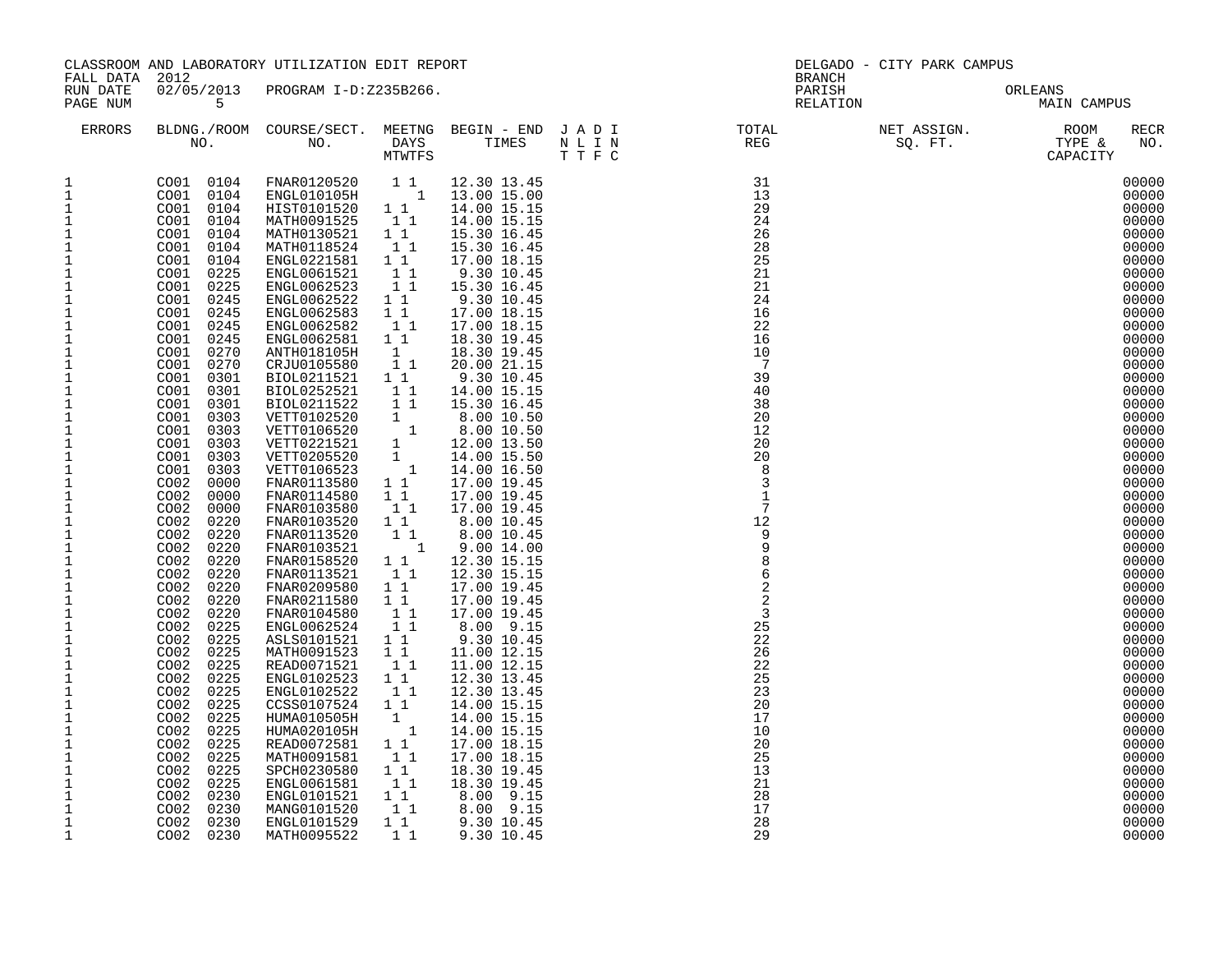| FALL DATA 2012                                                                                                                                                                                                                                                                                                                                                                                                                                                                                                                                                                                                                                                                                                                            |                                                                                                                                                                                                                                                                                                                                                                                                                                                                                                                                                                                                                                                                                                                                                                                                                                                            | CLASSROOM AND LABORATORY UTILIZATION EDIT REPORT                                                                                                                                                                                                                                                                                                                                                                                                                                                                                                                                                                                                                                                                                                                                                                                                    |                                                                                                                                                                                                                                                                                                                                                                                   |  | DELGADO - CITY PARK CAMPUS<br>BRANCH                                                                                                                                                                                                                                                                                                                                                                                                               |                                                                                                                                                                                                                                                                                                                                                                                                                                                                         |
|-------------------------------------------------------------------------------------------------------------------------------------------------------------------------------------------------------------------------------------------------------------------------------------------------------------------------------------------------------------------------------------------------------------------------------------------------------------------------------------------------------------------------------------------------------------------------------------------------------------------------------------------------------------------------------------------------------------------------------------------|------------------------------------------------------------------------------------------------------------------------------------------------------------------------------------------------------------------------------------------------------------------------------------------------------------------------------------------------------------------------------------------------------------------------------------------------------------------------------------------------------------------------------------------------------------------------------------------------------------------------------------------------------------------------------------------------------------------------------------------------------------------------------------------------------------------------------------------------------------|-----------------------------------------------------------------------------------------------------------------------------------------------------------------------------------------------------------------------------------------------------------------------------------------------------------------------------------------------------------------------------------------------------------------------------------------------------------------------------------------------------------------------------------------------------------------------------------------------------------------------------------------------------------------------------------------------------------------------------------------------------------------------------------------------------------------------------------------------------|-----------------------------------------------------------------------------------------------------------------------------------------------------------------------------------------------------------------------------------------------------------------------------------------------------------------------------------------------------------------------------------|--|----------------------------------------------------------------------------------------------------------------------------------------------------------------------------------------------------------------------------------------------------------------------------------------------------------------------------------------------------------------------------------------------------------------------------------------------------|-------------------------------------------------------------------------------------------------------------------------------------------------------------------------------------------------------------------------------------------------------------------------------------------------------------------------------------------------------------------------------------------------------------------------------------------------------------------------|
| RUN DATE<br>PAGE NUM                                                                                                                                                                                                                                                                                                                                                                                                                                                                                                                                                                                                                                                                                                                      | $\overline{6}$                                                                                                                                                                                                                                                                                                                                                                                                                                                                                                                                                                                                                                                                                                                                                                                                                                             | 02/05/2013 PROGRAM I-D:Z235B266.                                                                                                                                                                                                                                                                                                                                                                                                                                                                                                                                                                                                                                                                                                                                                                                                                    |                                                                                                                                                                                                                                                                                                                                                                                   |  | PARISH ORLI<br>RELATION                                                                                                                                                                                                                                                                                                                                                                                                                            | ORLEANS<br>MAIN CAMPUS                                                                                                                                                                                                                                                                                                                                                                                                                                                  |
| ERRORS                                                                                                                                                                                                                                                                                                                                                                                                                                                                                                                                                                                                                                                                                                                                    |                                                                                                                                                                                                                                                                                                                                                                                                                                                                                                                                                                                                                                                                                                                                                                                                                                                            |                                                                                                                                                                                                                                                                                                                                                                                                                                                                                                                                                                                                                                                                                                                                                                                                                                                     |                                                                                                                                                                                                                                                                                                                                                                                   |  | $\begin{tabular}{lllllllllllllllllllll} \textsc{BLONG.} \textsc{F100M.} & \textsc{CUIRSE/SECT.} & \textsc{METING.} & \textsc{BEGIN - END.} & \textsc{J A D I} & \textsc{DTQTAL} & \textsc{NET ASSIGN.} & \textsc{ROOM} \\ \textsc{NO.} & \textsc{NO.} & \textsc{DAYS} & \textsc{TIMES} & \textsc{N L I N} & \textsc{REG} & \textsc{SEG} & \textsc{ST.} & \textsc{STPE & \textsc{CAPACITY}} \\ & \textsc{MTVTFS} & \textsc{T T F C} & \textsc{STST$ | RECR<br>NO.                                                                                                                                                                                                                                                                                                                                                                                                                                                             |
| 1<br>1<br>1<br>$\mathbf 1$<br>$\mathbf{1}$<br>$\mathbf 1$<br>$\mathbf 1$<br>$\mathbf{1}$<br>$1\,$<br>$1\,$<br>$\mathbf 1$<br>$\mathbf 1$<br>$\mathbf{1}$<br>$\mathbf 1$<br>$\mathbf 1$<br>$\mathbf{1}$<br>$\ensuremath{\mathsf{1}}$<br>$\mathbf{1}$<br>$\mathbf{1}$<br>$1\,$<br>$\mathbf{1}$<br>$1\,$<br>$\mathbf{1}$<br>1<br>$\mathbf{1}$<br>$\mathbf{1}$<br>$\mathbf{1}$<br>$\mathbf{1}$<br>$\mathbf 1$<br>$\frac{1}{1}$<br>$\mathbf 1$<br>$\mathbf{1}$<br>$\mathbf 1$<br>$\,1\,$<br>$\mathbf{1}$<br>$\mathbf{1}$<br>$\mathbf{1}$<br>$\mathbf 1$<br>$\mathbf{1}$<br>$\mathbf{1}$<br>$\mathbf{1}$<br>$1\,$<br>$\mathbf{1}$<br>$\mathbf{1}$<br>$\mathbf 1$<br>$\mathbf 1$<br>$\mathbf{1}$<br>$\mathbf{1}$<br>$\mathbf{1}$<br>$\mathbf{1}$ | CO02 0230<br>CO02 0230<br>CO02 0230<br>CO02 0230<br>CO02 0230<br>CO02 0230<br>CO02 0230<br>CO02 0230<br>CO02 0230<br>CO02 0230<br>CO02 0230<br>CO02 0245<br>CO02 0245<br>CO02 0245<br>CO02 0245<br>CO02 0245<br>CO02 0245<br>$0.02 \begin{array}{l} 0.245 \ 0.02 \ 0.245 \ 0.002 \ 0.245 \ 0.002 \ 0.245 \ 0.002 \ 0.245 \ 0.002 \ 0.265 \ 0.002 \ 0.265 \ 0.002 \ 0.265 \ 0.002 \ 0.265 \ 0.002 \ 0.265 \ 0.002 \ 0.265 \ 0.002 \ 0.265 \end{array}$<br>CO02 0265<br>$\begin{array}{rr} {\tt CO02} & 0270 \ {\tt CO02} & 0270 \ {\tt CO02} & 0270 \ {\tt CO02} & 0270 \ {\tt CO02} & 0270 \end{array}$<br>0270<br>CO02  0270<br>CO02  0270<br>CO02 0270<br>0270<br>COO2<br>COO2<br>0270<br>CO02 0270<br>CO02 0270<br>CO02 0270<br>CO02 0270<br>CO02 0270<br>CO02 0270<br>CO02<br>0270<br>CO02<br>0270<br>CO02 0270<br>CO03 0301<br>CO03 0301<br>CO03 0301 | CO02 0230 ENGL0062521 11<br>CO02 0230 PSYC011205H 1<br>HESC0142521 1 1<br>ENGL0251521<br>MATH0118523 1 1<br>MATH0096524<br>ENGL0101527 1 1<br>READ0071522<br>READ0071581<br>ANTH016005H<br>MATH0091583 1 1<br>MATH0095581<br>READ0072521<br>ENGL0102525<br>MATH0091526<br>ENGL0101530<br>ENGL0101525<br>CCSS0107521 1 1<br>READ0072522<br>ENGL0101523 1 1<br>THEA0101520<br>ENGL0101526<br>ENGL0101582<br>ACCT0201520<br>SPCH0130521<br>VISC0131520<br>ENGL0101581 1 1<br>FNAR0120580<br>MATH0091582<br>HESC0111520<br>ENGL0101528<br>PSYC0127520<br>ENGL0101524<br>PSYC0127521 1 1<br>MANG0201520<br>PSYC012705H 1<br>PSYC024505H 1<br>PSYC0127523<br>PSYC022605H<br>MATH0096523 1 1<br>ENGL0101531<br>MATH0095525<br>MATH0091524<br>MATH0130581<br>SOCI0151580<br>ENGL0102581 1 1<br>SOCI015505H<br>BIOL0251522 1 1<br>HIST0260520<br>BIOL0141522 | 11<br>$1\quad1$<br>11<br>1 1<br>$\mathbf{1}$<br>11<br>1 1<br>$1\quad1$<br>11<br>$1\quad1$<br>11<br>11<br>11<br>11<br>11<br>11<br>11<br>$1\quad1$<br>$1\quad1$<br>11<br>1 1<br>$1\quad1$<br>1 1<br>$1\quad1$<br>$1\quad1$<br>$\begin{smallmatrix}1&&1\\&1\\1&&\end{smallmatrix}$<br>11<br>$1\quad1$<br>11<br>$1\quad1$<br>$1\quad1$<br>$\qquad \qquad 1$<br>$1\quad1$<br>$1\quad1$ |  | $S_{\mathcal{Q}}$ .                                                                                                                                                                                                                                                                                                                                                                                                                                | 00000<br>00000<br>00000<br>00000<br>00000<br>00000<br>00000<br>00000<br>00000<br>00000<br>00000<br>00000<br>00000<br>00000<br>00000<br>00000<br>00000<br>00000<br>00000<br>00000<br>00000<br>00000<br>00000<br>00000<br>00000<br>00000<br>00000<br>00000<br>00000<br>00000<br>00000<br>00000<br>00000<br>00000<br>00000<br>00000<br>00000<br>00000<br>00000<br>00000<br>00000<br>00000<br>00000<br>00000<br>00000<br>00000<br>00000<br>00000<br>00000<br>00000<br>00000 |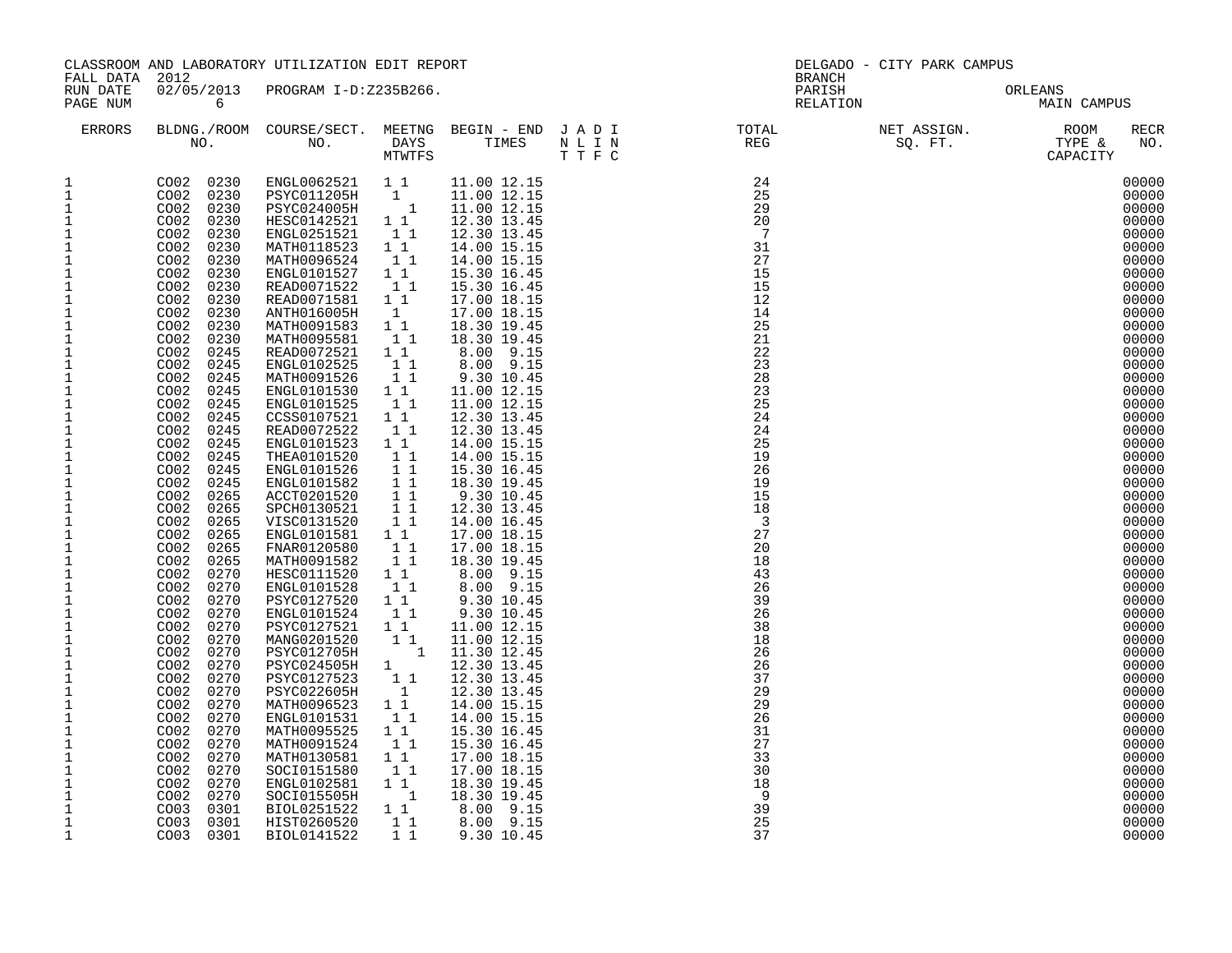|                                                                                                                                                                                                                                                                                                                                                                                                                                                                                                               |                                                                                                                                                                                                                                                                                                                                                                                                                                                                                                                                                                                                                                                                                                                                                                                                                                                                                                                                                                                                                                                                                                          | CLASSROOM AND LABORATORY UTILIZATION EDIT REPORT                                                                                                                                                                                                                                                                                                                                                                                                                                                                                                                                                                                                                                                                                                                                                                                                                                                                                                                                       |                                                                                                                                                                   |                                                                                                                                                                                                                                                                                                                                           |  | DELGADO - CITY PARK CAMPUS                                                                                                                                                                                                                                                                                                                                                                                                                                                                                                                                                                        |                                                                                                                                                                                                                                                                                                                                                                                                                                                                                                                                                                                                                                                                                               |
|---------------------------------------------------------------------------------------------------------------------------------------------------------------------------------------------------------------------------------------------------------------------------------------------------------------------------------------------------------------------------------------------------------------------------------------------------------------------------------------------------------------|----------------------------------------------------------------------------------------------------------------------------------------------------------------------------------------------------------------------------------------------------------------------------------------------------------------------------------------------------------------------------------------------------------------------------------------------------------------------------------------------------------------------------------------------------------------------------------------------------------------------------------------------------------------------------------------------------------------------------------------------------------------------------------------------------------------------------------------------------------------------------------------------------------------------------------------------------------------------------------------------------------------------------------------------------------------------------------------------------------|----------------------------------------------------------------------------------------------------------------------------------------------------------------------------------------------------------------------------------------------------------------------------------------------------------------------------------------------------------------------------------------------------------------------------------------------------------------------------------------------------------------------------------------------------------------------------------------------------------------------------------------------------------------------------------------------------------------------------------------------------------------------------------------------------------------------------------------------------------------------------------------------------------------------------------------------------------------------------------------|-------------------------------------------------------------------------------------------------------------------------------------------------------------------|-------------------------------------------------------------------------------------------------------------------------------------------------------------------------------------------------------------------------------------------------------------------------------------------------------------------------------------------|--|---------------------------------------------------------------------------------------------------------------------------------------------------------------------------------------------------------------------------------------------------------------------------------------------------------------------------------------------------------------------------------------------------------------------------------------------------------------------------------------------------------------------------------------------------------------------------------------------------|-----------------------------------------------------------------------------------------------------------------------------------------------------------------------------------------------------------------------------------------------------------------------------------------------------------------------------------------------------------------------------------------------------------------------------------------------------------------------------------------------------------------------------------------------------------------------------------------------------------------------------------------------------------------------------------------------|
| FALL DATA 2012<br>RUN DATE<br>PAGE NUM                                                                                                                                                                                                                                                                                                                                                                                                                                                                        | $\overline{7}$                                                                                                                                                                                                                                                                                                                                                                                                                                                                                                                                                                                                                                                                                                                                                                                                                                                                                                                                                                                                                                                                                           | 02/05/2013 PROGRAM I-D:Z235B266.                                                                                                                                                                                                                                                                                                                                                                                                                                                                                                                                                                                                                                                                                                                                                                                                                                                                                                                                                       |                                                                                                                                                                   |                                                                                                                                                                                                                                                                                                                                           |  | BRANCH<br>PARISH<br>RELATION                                                                                                                                                                                                                                                                                                                                                                                                                                                                                                                                                                      | ORLEANS<br>MAIN CAMPUS                                                                                                                                                                                                                                                                                                                                                                                                                                                                                                                                                                                                                                                                        |
| ERRORS                                                                                                                                                                                                                                                                                                                                                                                                                                                                                                        |                                                                                                                                                                                                                                                                                                                                                                                                                                                                                                                                                                                                                                                                                                                                                                                                                                                                                                                                                                                                                                                                                                          |                                                                                                                                                                                                                                                                                                                                                                                                                                                                                                                                                                                                                                                                                                                                                                                                                                                                                                                                                                                        |                                                                                                                                                                   |                                                                                                                                                                                                                                                                                                                                           |  |                                                                                                                                                                                                                                                                                                                                                                                                                                                                                                                                                                                                   | RECR<br>NO.                                                                                                                                                                                                                                                                                                                                                                                                                                                                                                                                                                                                                                                                                   |
| 1<br>$\mathbf{1}$<br>$\mathbf{1}$<br>$\mathbf{1}$<br>$\mathbf{1}$<br>$\mathbf 1$<br>$1\,$<br>$\mathbf{1}$<br>$\mathbf 1$<br>$\mathbf{1}$<br>$\mathbf{1}$<br>$\mathbf 1$<br>$\frac{1}{1}$<br>$1\,$<br>$\mathbf 1$<br>$\ensuremath{\mathsf{1}}$<br>$\mathbf 1$<br>$\mathbf 1$<br>$\mathbf 1$<br>$\mathbf{1}$<br>$\mathbf 1$<br>$\mathbf{1}$<br>$1\,$<br>$\begin{smallmatrix}1\\1\\1\end{smallmatrix}$<br>$\mathbf 1$<br>$1\,$<br>$1\,$<br>$\mathbf 1$<br>$\mathbf{1}$<br>$\mathbf{1}$<br>1<br>$\mathbf{1}$<br>8 | CO03 0301<br>CO03 0301<br>CO <sub>03</sub><br>0301<br>CO <sub>03</sub><br>0301<br>CO <sub>03</sub><br>0301<br>CO <sub>03</sub><br>0301<br>COO3<br>0301<br>CO <sub>03</sub><br>0301<br>COO3<br>0302<br>CO <sub>03</sub><br>0302<br>CO <sub>03</sub><br>0302<br>COO3<br>0302<br>CO <sub>03</sub><br>0302<br>CO03<br>0302<br>CO <sub>03</sub><br>0302<br>CO <sub>03</sub><br>0302<br>CO03<br>0302<br>COO3<br>0302<br>CO <sub>03</sub><br>0302<br>COO3<br>0302<br>CO <sub>03</sub><br>0302<br>CO <sub>03</sub><br>0302<br>CO <sub>03</sub><br>0302<br>CO <sub>03</sub><br>0303<br>CO03<br>0303<br>CO <sub>03</sub><br>0305<br>CO <sub>03</sub><br>0305<br>CO <sub>03</sub><br>0305<br>CO <sub>03</sub><br>0305<br>CO <sub>03</sub><br>0305<br>CO <sub>03</sub><br>0305<br>CO <sub>03</sub><br>0305<br>0306<br>CO <sub>03</sub><br>CP01<br>0000<br>0000<br>CP01<br>CP01<br>1000E<br>CP01<br>1000E<br>CP01<br>1000E<br>1000E<br>CP01<br>CP01<br>1000E<br>1000E<br>CP01<br>1000E<br>CP01<br>1000E<br>CP01<br>CP01<br>1000E<br>CP01<br>1000E<br>1000E<br>CP01<br>CP01<br>1000E<br>CP01<br>1000E<br>CP01<br>1000E | BIOL0141523<br>SPCH0130520<br>BIOL0252581<br>BIOL0251581<br>$\begin{tabular}{cccc} & & 18.30 & 18.30 \\ \hline 18.30 & 19.4 & 18.30 & 19.4 \\ \hline \texttt{BIOL0143521} & 1 & 8.00 & 10.55 \\ \texttt{BIOL0163522} & 1 & 8.00 & 10.59 \\ \texttt{BIOL0254523} & 1 & 9.00 & 12.00 \\ \texttt{BIOL0254523} & 1 & 11.00 & 13.59 \\ \texttt{BIOL0254521} & 1 & 11.00 & 13.59 \\ \text$<br>BIOL0253522<br>BIOL0253524<br>1<br>BIOL0253581 1<br>BIOL0254581 1<br>BIOL0143581 1<br>BIOL0161580 1<br>BIOL0163580 1<br>HISTO205520 11<br>HISTO205520 11<br>HISTO205520 11<br>BUSG0178520<br>HIST0206520<br>BUSG0129520<br>BUSG0129521<br>BUSG0115520<br>BUSG0094520<br>RSPT0119520<br>BIOL010101R   1   1   1<br>ADOT0101106<br>ADOT0101106 1 1 11.00 12.15<br>BIOL0253102 1 8.00 10.59<br>BIOL0163104 1 8.00 10.59<br>BIOL0163104 1 8.00 10.59<br>BIOL0163107 1 8.00 10.59<br>BIOL0163107 1 8.00 10.59<br>BIOL0163112 1 11.00 13.59<br>BIOL0163102 1 11.00 13.59<br>BIOL01631<br>BIOL0163106 | 1 1<br>11<br>$1\quad1$<br>11<br>$\begin{bmatrix} 1 \\ 1 \\ 1 \end{bmatrix}$<br>11<br>$1\quad1$<br>$1\quad1$<br>$1\quad1$<br>$1\quad1$<br>11<br>$\mathbf{1}$<br>11 | 14.00 15.15<br>15.30 16.45<br>17.00 18.15<br>17.00 18.15<br>14.00 16.59<br>14.00 16.59<br>17.00 19.59<br>17.00 19.59<br>17.00 19.59<br>17.00 20.00<br>17.00 20.00<br>8.00 9.15<br>8.00 9.15<br>9.30 10.45<br>11.00 12.15<br>11.00 12.15<br>12.30 13.45<br>12.30 13.45<br>13.00 14.00<br>9.00 9.50<br>11.00 12.15<br>$1 \t 14.00 \t 16.59$ |  | $\begin{tabular}{lllllllllllllllllllll} \textsc{BLING.} \textsc{ROOM} & \textsc{COURSE/SECT.} & \textsc{METING} & \textsc{BEGIN} - \textsc{END} & \textsc{J} & \textsc{A} & \textsc{D} & \textsc{I} & \textsc{DTT} & \textsc{DTT} \\ & \textsc{NO.} & \textsc{NO.} & \textsc{DAYS} & \textsc{TIMES} & \textsc{N} & \textsc{L} & \textsc{I} & \textsc{N} & \textsc{TE} & \textsc{SEG} \\ & \textsc{NO.} & \textsc{NO.} & \textsc{DAYS} & \textsc$<br>$\begin{array}{r} 2,718 \\ 2,718 \\ 766 \\ 766 \\ 3 \\ 6 \\ 766 \\ 8 \\ 6 \\ 4 \\ 14 \\ 15 \\ 15 \end{array}$<br>2,718<br>2,718<br>766<br>710 | 00000<br>00000<br>00000<br>00000<br>00000<br>00000<br>00000<br>00000<br>00000<br>00000<br>00000<br>00000<br>00000<br>00000<br>00000<br>00000<br>00000<br>00000<br>00000<br>00000<br>00000<br>00000<br>00000<br>00000<br>00000<br>00000<br>00000<br>00000<br>00000<br>00000<br>00000<br>00000<br>00000<br>00000<br>00000<br>2 00000<br>$\overline{a}$<br>00000<br>210<br>00000<br>24<br>210<br>24<br>00000<br>210<br>24<br>00000<br>210<br>24<br>00000<br>210<br>00000<br>24<br>210<br>00000<br>24<br>210<br>24<br>00000<br>210<br>00000<br>24<br>$\begin{array}{c} 2 \\ 2 \\ 21 \\ 210 \end{array}$<br>24<br>00000<br>24<br>00000<br>24<br>00000<br>00000<br>24<br>24<br>00000<br>00000<br>24 |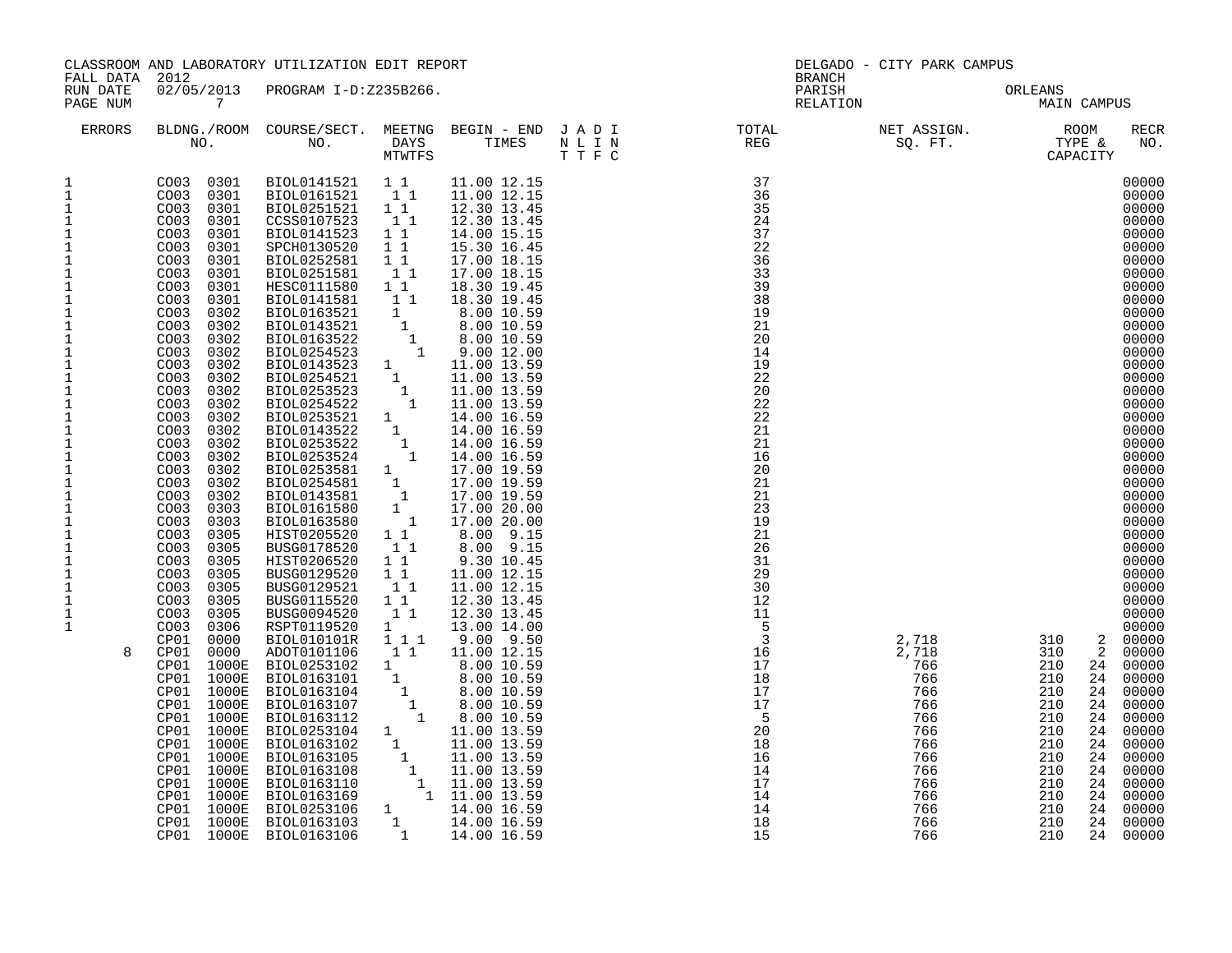| FALL DATA 2012       |                | CLASSROOM AND LABORATORY UTILIZATION EDIT REPORT |    |                               |                       | DELGADO - CITY PARK CAMPUS<br><b>BRANCH</b>                                                                                                          |            |          |                                   |
|----------------------|----------------|--------------------------------------------------|----|-------------------------------|-----------------------|------------------------------------------------------------------------------------------------------------------------------------------------------|------------|----------|-----------------------------------|
| RUN DATE<br>PAGE NUM | 8 <sup>1</sup> | 02/05/2013 PROGRAM I-D:Z235B266.                 |    |                               |                       | PARISH<br>ORLEANS<br>MAIN CAMPUS<br>RELATION                                                                                                         |            |          |                                   |
| ERRORS               |                |                                                  |    |                               |                       |                                                                                                                                                      |            |          | RECR<br>NO.                       |
| 7                    |                |                                                  |    |                               |                       | $\begin{array}{cc} 766 & 210 \\ 766 & 210 \\ 766 & 210 \\ 766 & 210 \\ 766 & 210 \\ 766 & 210 \\ 766 & 210 \\ 752 & 210 \\ 752 & 210 \\ \end{array}$ |            | 24<br>24 | 00000<br>00000                    |
|                      |                |                                                  |    |                               |                       |                                                                                                                                                      |            |          | 24 00000<br>24 00000              |
|                      |                |                                                  |    |                               |                       |                                                                                                                                                      |            |          | 24 00000                          |
|                      |                |                                                  |    |                               |                       |                                                                                                                                                      |            |          | 24 00000                          |
| 7                    |                |                                                  |    |                               |                       |                                                                                                                                                      |            |          | 24 00000                          |
|                      |                |                                                  |    |                               |                       | 752                                                                                                                                                  | 210        |          | 31 00000<br>31 00000              |
|                      |                |                                                  |    |                               |                       | 752                                                                                                                                                  | 210        |          | 31 00000                          |
|                      |                |                                                  |    |                               |                       | 752                                                                                                                                                  | 210        | 31       | 00000                             |
|                      |                |                                                  |    |                               |                       | 752                                                                                                                                                  | 210        |          | 31 00000                          |
|                      |                |                                                  |    |                               |                       | 752<br>752                                                                                                                                           | 210<br>210 |          | 31 00000<br>31 00000              |
|                      |                |                                                  |    |                               |                       | 752                                                                                                                                                  | 210        | 31       | 00000                             |
|                      |                |                                                  |    |                               |                       | 752                                                                                                                                                  | 210        | 31       | 00000                             |
|                      |                |                                                  |    |                               |                       | 752                                                                                                                                                  | 210        |          | 31 00000<br>31 00000              |
|                      |                |                                                  |    |                               | $^{21}_{22}$          | 752<br>752                                                                                                                                           | 210<br>210 | 31       | 00000                             |
|                      |                |                                                  |    |                               | 20                    | 752                                                                                                                                                  | 210        |          |                                   |
|                      |                |                                                  |    |                               | 24                    | 752                                                                                                                                                  | 210        |          | 31 00000<br>31 00000              |
|                      |                |                                                  |    |                               | 21                    | 752                                                                                                                                                  | 210        | 31       | 00000                             |
|                      |                |                                                  |    |                               | 22<br>14              | 752<br>752                                                                                                                                           | 210<br>210 | 31<br>31 | 00000<br>00000                    |
|                      |                |                                                  |    |                               | 8                     | 752                                                                                                                                                  | 210        |          | 31 00000                          |
|                      |                |                                                  |    |                               | 21                    | 752                                                                                                                                                  | 210        |          | $\frac{31}{31}$ 00000<br>31 00000 |
|                      |                |                                                  |    |                               | 18                    | 752                                                                                                                                                  | 210        |          |                                   |
| 7                    |                |                                                  |    |                               | $\frac{18}{12}$       | 752<br>959                                                                                                                                           | 210<br>210 | 31       | 00000<br>00000                    |
|                      |                |                                                  |    |                               |                       | 959                                                                                                                                                  | 210        | 28<br>28 | 00000                             |
|                      |                |                                                  |    |                               | 20<br>23              | 959                                                                                                                                                  | 210        | 28       | 00000                             |
|                      |                |                                                  |    |                               | $\frac{25}{23}$       | 959                                                                                                                                                  | 210        | 28       | 00000                             |
| 7                    |                |                                                  |    |                               | $\frac{21}{21}$       | 959                                                                                                                                                  | 210        | 28       | 00000                             |
|                      |                |                                                  |    |                               | 21                    | 959<br>959                                                                                                                                           | 210<br>210 | 28<br>28 | 00000<br>00000                    |
|                      |                |                                                  |    |                               | 23                    | 959                                                                                                                                                  | 210        | 28       | 00000                             |
|                      |                |                                                  |    |                               | 21                    | 959                                                                                                                                                  | 210        | 28       | 00000                             |
|                      |                |                                                  |    |                               | 24                    | 959                                                                                                                                                  | 210        | 28       | 00000                             |
|                      |                |                                                  |    |                               | 21<br>$\overline{1}$  | 959                                                                                                                                                  | 210<br>210 | 28<br>28 |                                   |
|                      |                |                                                  |    |                               | 17                    | 959<br>959                                                                                                                                           | 210        | 28       | 00000<br>00000                    |
|                      |                |                                                  |    |                               | 22                    | 959                                                                                                                                                  | 210        | 28       | 00000                             |
|                      |                |                                                  |    |                               | 24                    | 959                                                                                                                                                  | 210        | 28       | 00000<br>00000                    |
|                      |                |                                                  |    |                               | 19                    | 959                                                                                                                                                  | 210        | 28       |                                   |
|                      |                |                                                  |    |                               | 24<br>$\overline{24}$ | 959<br>959                                                                                                                                           | 210<br>210 | 28<br>28 | 00000<br>00000                    |
|                      |                |                                                  |    |                               | 38                    | 705                                                                                                                                                  | 110        |          | 62 00000                          |
|                      |                |                                                  |    |                               | 33                    | 705                                                                                                                                                  | 110        |          | 62 00000                          |
|                      |                |                                                  |    |                               | 23                    | 705                                                                                                                                                  | 110        | 62       | 00000                             |
|                      | CP01 1020E     | BIOL0141102<br>CP01 1020E BIOL0251110            | 11 | 1 1 1 9.00 9.50<br>9.30 10.45 | 40<br>42              | 705<br>705                                                                                                                                           | 110<br>110 |          | 62 00000<br>62 00000              |
|                      |                |                                                  |    |                               |                       |                                                                                                                                                      |            |          |                                   |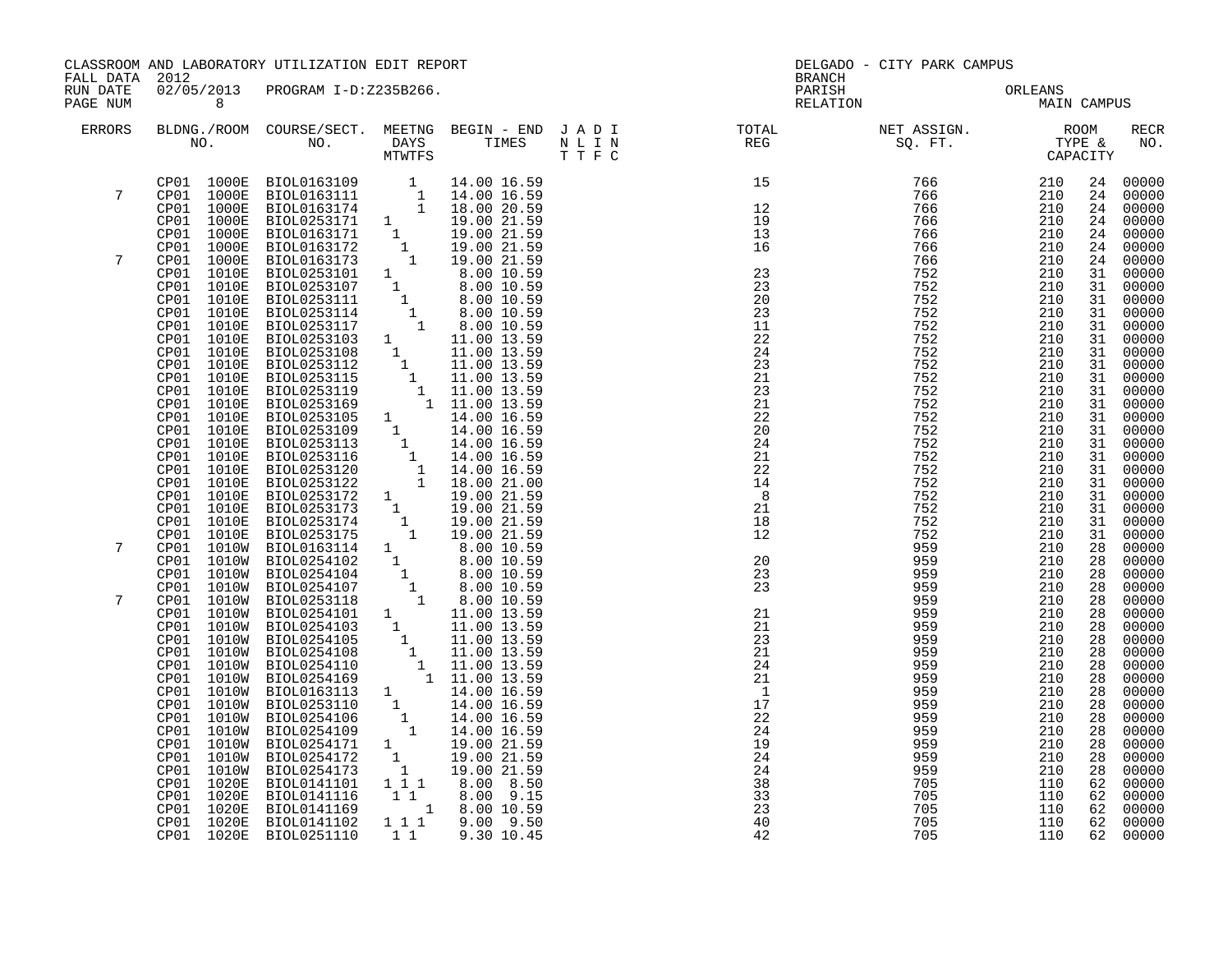| FALL DATA 2012<br>02/05/2013 PROGRAM I-D:Z235B266.<br>RUN DATE<br>PARISH<br>ORLEANS<br>MAIN CAMPUS<br>RELATION<br>PAGE NUM<br>$\overline{9}$<br><b>ERRORS</b><br>$\begin{array}{cccc} 43 & 705 & 110 \\ 43 & 705 & 110 \\ 39 & 705 & 110 \\ 43 & 705 & 110 \\ 43 & 705 & 110 \\ 39 & 705 & 110 \\ 39 & 705 & 110 \\ 30 & 705 & 110 \\ 35 & 705 & 110 \\ 36 & 705 & 110 \\ 36 & 705 & 110 \\ 34 & 705 & 110 \\ 34 & 705 & 110 \\ 34 & 705 & 110 \\ 705 & 110 & 705 \\ 1$<br>$\begin{tabular}{cccccc} CP01 & 1020E & BIOL0141103 & 1 & 1 & 10.00 & 10.50 \\ CP01 & 1020E & BIOL0141104 & 1 & 1 & 11.00 & 11.50 \\ \end{tabular}$<br>62 00000<br>62<br>CP01 1020E BIOL0211103 1 1<br>CP01 1020E BIOL0141106 1 1 1<br>11.00 12.15<br>62<br>12.00 12.50<br>62<br>62 00000<br>CP01 1020E<br>BIOL0141118<br>BIOL0141118 1 1<br>BIOL0141110 1 1 1<br>12.30 13.45<br>CP01<br>1020E<br>13.00 13.50<br>62<br>CP01 1020E<br>BIOL0141114  1  1<br>62 00000<br>14.00 15.15<br>BIOL0141120 1 1<br>READ0072119 1 1<br>CP01 1020E<br>14.00 15.15<br>62<br>62 00000<br>CP01 1020E<br>15.30 16.45<br>BIOL0141172 1 1<br>1020E<br>62<br>CP01<br>17.30 18.45<br>$\begin{tabular}{cccc} CP01 & 1020E & BIOL0141172 & 1 & 1 & 17.30 & 18.45 \\ CP01 & 1020E & BIOL0251172 & 1 & 1 & 17.30 & 18.45 \\ CP01 & 1020E & BIOL0141171 & 1 & 19.00 & 22.00 \\ CP01 & 1020E & BIOL0141175 & 1 & 19.00 & 22.00 \\ CP01 & 1020E & BIOL0141175 & 1 & 19.00 & 22.00 \\ CP01 & 1020W &$<br>62<br>62<br>7<br>110<br>62 00000<br>705<br>62 00000<br>110<br>$\begin{array}{cccc} 34 & 705 \\ 10 & 705 \\ 17 & 7555 \\ 18 \\ 19 & 7555 \\ 14 & 7555 \\ 14 & 7555 \\ 14 & 7555 \\ 14 & 7555 \\ 14 & 7555 \\ 14 & 7555 \\ 14 & 7555 \\ 14 & 7555 \\ 14 & 7557 \\ 14 & 7557 \\ 14 & 7667 \\ 21 & 7667 \\ 22 & 767 \\ 23 & 767 \\ 24 & 767 \\ 24 & 767 \\ 24 & 767 \\ 24 & 7$<br>210<br>21<br>210<br>21<br>210<br>21<br>210<br>21<br>210<br>21<br>210<br>21<br>210<br>21<br>21<br>21<br>BIOLO251101 1 1 6.00 8.50<br>BIOLO251101 1 1 8.00 8.50<br>CP01 1040E<br>64 00000<br>CP01<br>1040E<br>BIOL0141115<br>BIOL0211169<br>BIOL0251102<br>64 00000<br>64 00000<br>$\begin{array}{rrrr} 1 & 0.00 & 10.59 \\ 1 & 1 & 9.00 & 9.50 \end{array}$<br>1040E<br>CP01<br>CP <sub>01</sub><br>64 00000<br>1040E<br>$\begin{smallmatrix}1&1\\1&1&1\end{smallmatrix}$<br>64 00000<br>CP01 1040E<br>BIOL0252103<br>BIOL0251103<br>9.30 10.45<br>CP01<br>1040E<br>10.00 10.50<br>64 00000<br>BIOL0251104 1 1 1<br>BIOL0101107 1 1<br>11.00 11.50<br>64 00000<br>CP01<br>1040E<br>64 00000<br>CP01<br>1040E<br>BIOL0101107 11<br>BIOL0102101 111<br>11.00 12.15<br>CP01<br>12.00 12.50<br>1040E<br>64<br>BIOL0252104<br>CP01<br>1040E<br>11<br>64 00000<br>12.30 13.45<br>BIOL0101104 1 1 1<br>1040E<br>13.00 13.50<br>64 00000<br>CP01<br>MATH0131101 1 1<br>BIOL0251111 1 1<br>CP01<br>1040E<br>14.00 15.15<br>64 00000<br>14.00 15.15<br>CP01 1040E<br>64<br>CP01 1040E<br>BIOL0251171 1 1<br>17.30 18.45<br>64 00000<br>11<br>1040E<br>BIOL0252172<br>64 00000<br>64 00000<br>CP01<br>17.30 18.45<br>BIOLO252172 1 17.30 18.45<br>BIOLO252172 1 17.30 18.45<br>BIOLO161172 1 19.00 22.00<br>BIOLO143109 1 8.00 10.59<br>BIOLO143109 1 8.00 10.59<br>BIOLO143130 1 8.00 10.59<br>BIOLO107101 1 11.00 13.59<br>BIOLO107102 1 11.00 13.59<br>BIOLO1441<br>CP01 1040E<br>CP01 1040E<br>64<br>CP01 1070E<br>25 00000<br>25 00000<br>CP01 1070E<br>25 00000<br>25 00000<br>CP01 1070E<br>CP01<br>1070E<br>CP01<br>1070E<br>25<br>CP01<br>1070E<br>25<br>$\overline{25}$<br>1070E<br>CP01<br>25<br>1070E<br>CP01 |  | CLASSROOM AND LABORATORY UTILIZATION EDIT REPORT |  | <b>BRANCH</b> | DELGADO - CITY PARK CAMPUS |    |                                                                                                                                                                                                                                          |
|----------------------------------------------------------------------------------------------------------------------------------------------------------------------------------------------------------------------------------------------------------------------------------------------------------------------------------------------------------------------------------------------------------------------------------------------------------------------------------------------------------------------------------------------------------------------------------------------------------------------------------------------------------------------------------------------------------------------------------------------------------------------------------------------------------------------------------------------------------------------------------------------------------------------------------------------------------------------------------------------------------------------------------------------------------------------------------------------------------------------------------------------------------------------------------------------------------------------------------------------------------------------------------------------------------------------------------------------------------------------------------------------------------------------------------------------------------------------------------------------------------------------------------------------------------------------------------------------------------------------------------------------------------------------------------------------------------------------------------------------------------------------------------------------------------------------------------------------------------------------------------------------------------------------------------------------------------------------------------------------------------------------------------------------------------------------------------------------------------------------------------------------------------------------------------------------------------------------------------------------------------------------------------------------------------------------------------------------------------------------------------------------------------------------------------------------------------------------------------------------------------------------------------------------------------------------------------------------------------------------------------------------------------------------------------------------------------------------------------------------------------------------------------------------------------------------------------------------------------------------------------------------------------------------------------------------------------------------------------------------------------------------------------------------------------------------------------------------------------------------------------------------------------------------------------------------------------------------------------------------------------------------------------------------------------------------------------------------------------------------------------------------------------------------------------------------------------------------------------------------------------------------------------------------------|--|--------------------------------------------------|--|---------------|----------------------------|----|------------------------------------------------------------------------------------------------------------------------------------------------------------------------------------------------------------------------------------------|
|                                                                                                                                                                                                                                                                                                                                                                                                                                                                                                                                                                                                                                                                                                                                                                                                                                                                                                                                                                                                                                                                                                                                                                                                                                                                                                                                                                                                                                                                                                                                                                                                                                                                                                                                                                                                                                                                                                                                                                                                                                                                                                                                                                                                                                                                                                                                                                                                                                                                                                                                                                                                                                                                                                                                                                                                                                                                                                                                                                                                                                                                                                                                                                                                                                                                                                                                                                                                                                                                                                                                                    |  |                                                  |  |               |                            |    |                                                                                                                                                                                                                                          |
|                                                                                                                                                                                                                                                                                                                                                                                                                                                                                                                                                                                                                                                                                                                                                                                                                                                                                                                                                                                                                                                                                                                                                                                                                                                                                                                                                                                                                                                                                                                                                                                                                                                                                                                                                                                                                                                                                                                                                                                                                                                                                                                                                                                                                                                                                                                                                                                                                                                                                                                                                                                                                                                                                                                                                                                                                                                                                                                                                                                                                                                                                                                                                                                                                                                                                                                                                                                                                                                                                                                                                    |  |                                                  |  |               |                            |    | <b>RECR</b><br>NO.                                                                                                                                                                                                                       |
| CP01<br>1070E<br>CP01 1070E<br>25<br>25 00000<br>CP01 1070E BIOL0144171                                                                                                                                                                                                                                                                                                                                                                                                                                                                                                                                                                                                                                                                                                                                                                                                                                                                                                                                                                                                                                                                                                                                                                                                                                                                                                                                                                                                                                                                                                                                                                                                                                                                                                                                                                                                                                                                                                                                                                                                                                                                                                                                                                                                                                                                                                                                                                                                                                                                                                                                                                                                                                                                                                                                                                                                                                                                                                                                                                                                                                                                                                                                                                                                                                                                                                                                                                                                                                                                            |  |                                                  |  |               |                            | 25 | 00000<br>00000<br>00000<br>00000<br>00000<br>00000<br>00000<br>00000<br>00000<br>00000<br>00000<br>00000<br>00000<br>00000<br>$00000$<br>00000<br>00000<br>00000<br>00000<br>00000<br>00000<br>00000<br>00000<br>00000<br>00000<br>00000 |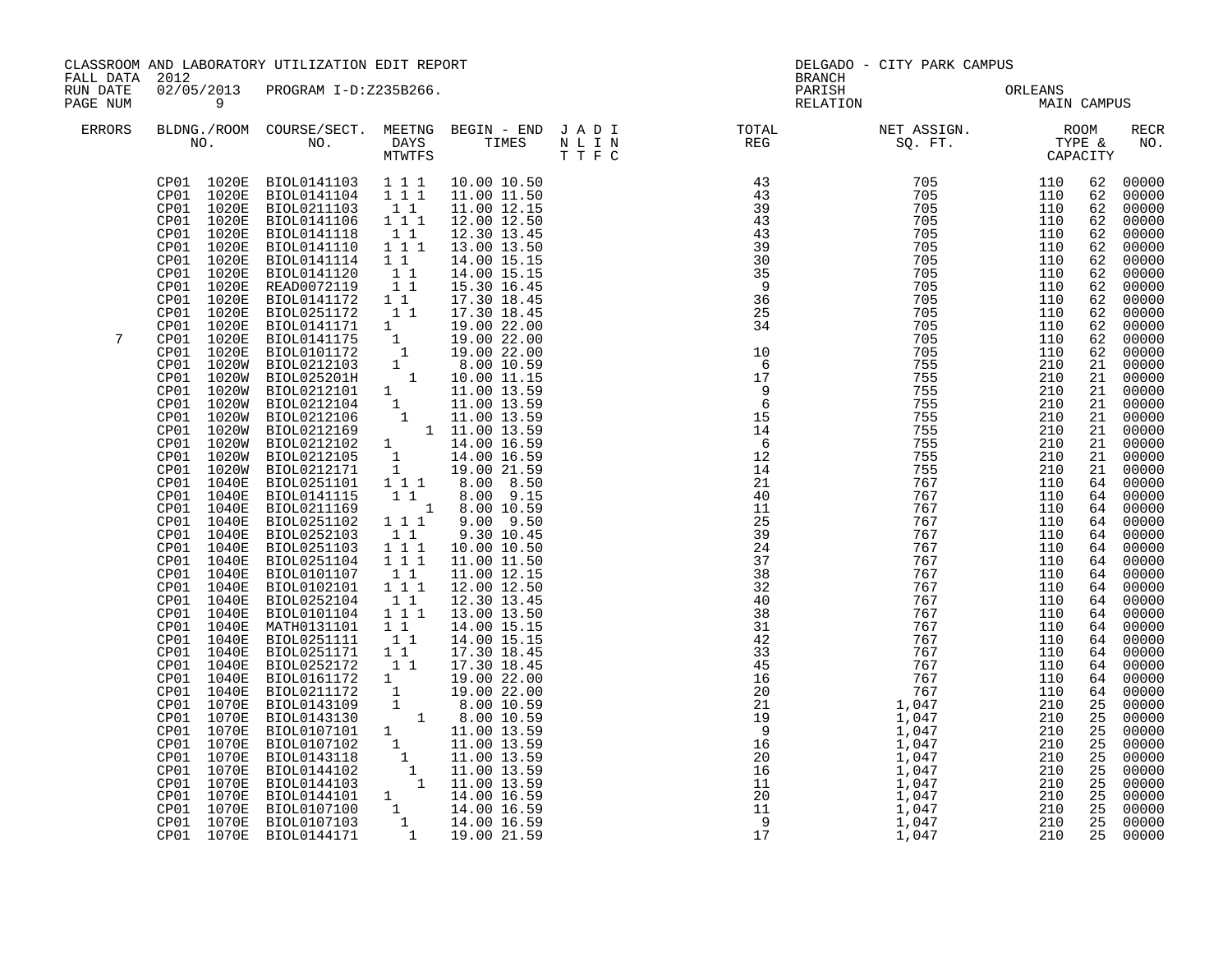| FALL DATA 2012                                                                      |                                        | CLASSROOM AND LABORATORY UTILIZATION EDIT REPORT                                                                                                                                                                                                                                                                                                                                                                                                                          |                                                                                    |                                                                                                 |  | BRANCH | DELGADO - CITY PARK CAMPUS                                                                                                                                                                                                                                                                                                                                                                                                                 |                                                                                                                                                                                                                |                                                                                                                                                                                                                                                                                                                                                                                                                      |
|-------------------------------------------------------------------------------------|----------------------------------------|---------------------------------------------------------------------------------------------------------------------------------------------------------------------------------------------------------------------------------------------------------------------------------------------------------------------------------------------------------------------------------------------------------------------------------------------------------------------------|------------------------------------------------------------------------------------|-------------------------------------------------------------------------------------------------|--|--------|--------------------------------------------------------------------------------------------------------------------------------------------------------------------------------------------------------------------------------------------------------------------------------------------------------------------------------------------------------------------------------------------------------------------------------------------|----------------------------------------------------------------------------------------------------------------------------------------------------------------------------------------------------------------|----------------------------------------------------------------------------------------------------------------------------------------------------------------------------------------------------------------------------------------------------------------------------------------------------------------------------------------------------------------------------------------------------------------------|
| RUN DATE<br>PAGE NUM                                                                | 10                                     | 02/05/2013 PROGRAM I-D:Z235B266.                                                                                                                                                                                                                                                                                                                                                                                                                                          |                                                                                    |                                                                                                 |  |        | PARISH ORLEANS NELATION MAIN CAMPUS                                                                                                                                                                                                                                                                                                                                                                                                        |                                                                                                                                                                                                                |                                                                                                                                                                                                                                                                                                                                                                                                                      |
| <b>ERRORS</b>                                                                       |                                        |                                                                                                                                                                                                                                                                                                                                                                                                                                                                           |                                                                                    |                                                                                                 |  |        | BLDNG./ROOM COURSE/SECT. MEETNG BEGIN – END JADI TOTAL TOTAL NET ASSIGN. ROOM ROOM NO. DAYS TIMES NLIN REG SQ.FT. TYPE &                                                                                                                                                                                                                                                                                                                   |                                                                                                                                                                                                                | <b>RECR</b><br>NO.                                                                                                                                                                                                                                                                                                                                                                                                   |
| 7<br>7<br>7<br>7<br>7<br>1<br>$1\,$<br>1<br>$\mathbf 1$<br>1                        | CP01 1110W<br>CP01 1110W               | $\begin{tabular}{@{}c c c} $n01$ & $n02$ & $n03$ & $M_{\rm WTEY5}$ & $11m58$ \\ \noalign{\medskip} {\tt CP01$ & $1080B$ & $100.0143102$ & $1$ & $8.00$ & $10.59$ \\ \noalign{\medskip} {\tt CP01$ & $1080B$ & $100.0143105$ & $1$ & $8.00$ & $10.59$ \\ \noalign{\medskip} {\tt CP01$ & $1080B$ & $100.0143122$ & $1$ & $8.00$ & $10.59$ \\ \noalign{\$<br>ENGL0062146 1 1 1<br>CP01 1110W ENGL0101102<br>CP01 1110W MATH0091100<br>MATH0095112<br>CP01 1110W SPAN0101105 | 1 1 1<br>1 1 1<br>11<br>$1\quad1$<br>1 1 1                                         | 7.00 7.50<br>8.00 8.50<br>8.00 8.50<br>8.00 9.15<br>8.00 9.15                                   |  |        | $\begin{array}{cccc} \textbf{R} & \textbf{R} & \textbf{R} & \textbf{R} \\ \textbf{R} & \textbf{R} & \textbf{R} & \textbf{R} \\ \textbf{R} & \textbf{R} & \textbf{R} & \textbf{R} \\ \textbf{R} & \textbf{R} & \textbf{R} & \textbf{R} \\ \textbf{R} & \textbf{R} & \textbf{R} & \textbf{R} \\ \textbf{R} & \textbf{R} & \textbf{R} & \textbf{R} \\ \textbf{R} & \textbf{R} & \textbf{R} & \textbf{R} \\ \textbf{R} & \textbf{R} & \textbf$ | 25<br>25<br>25<br>25<br>25<br>25<br>25<br>25<br>25<br>25<br>25<br>25<br>25<br>25<br>25<br>25<br>25<br>25<br>27<br>27<br>27<br>27<br>27<br>27<br>27<br>27<br>27<br>27<br>27<br>27<br>27<br>27<br>27<br>27<br>27 | 00000<br>00000<br>00000<br>00000<br>00000<br>00000<br>00000<br>00000<br>00000<br>00000<br>00000<br>00000<br>00000<br>00000<br>00000<br>00000<br>00000<br>00000<br>00000<br>00000<br>00000<br>27 00000<br>00000<br>00000<br>27 00000<br>00000<br>00000<br>00000<br>00000<br>00000<br>27 00000<br>00000<br>00000<br>00000<br>27 00000<br>00000<br>00000<br>00000<br>00000<br>00000<br>00000<br>00000<br>00000<br>00000 |
| 1<br>1<br>$\mathbf 1$<br>$\mathbf{1}$<br>$\mathbf 1$<br>$\mathbf 1$<br>$\mathbf{1}$ | CP01 1110W<br>CP01 1110W<br>CP01 1110W | ENGL0101105<br>MATH0095103<br>MATH0095114<br>CP01 1110W MATH0118112<br>CP01 1110W ESLN0003102<br>CP01 1110W PSYC0225101<br>CP01 1110W ESLN0011101<br>ESLN0003102 1 1 1                                                                                                                                                                                                                                                                                                    | $1 1 1$<br>$\begin{bmatrix} 1 \\ 1 \end{bmatrix}$<br>$1\quad1$<br>$1 1 1$<br>1 1 1 | 9.00 9.50<br>9.00 9.50<br>9.30 10.45<br>9.30 10.45<br>10.00 10.50<br>10.00 10.50<br>11.00 11.50 |  |        |                                                                                                                                                                                                                                                                                                                                                                                                                                            |                                                                                                                                                                                                                | 00000<br>00000<br>00000<br>00000<br>00000<br>00000<br>00000                                                                                                                                                                                                                                                                                                                                                          |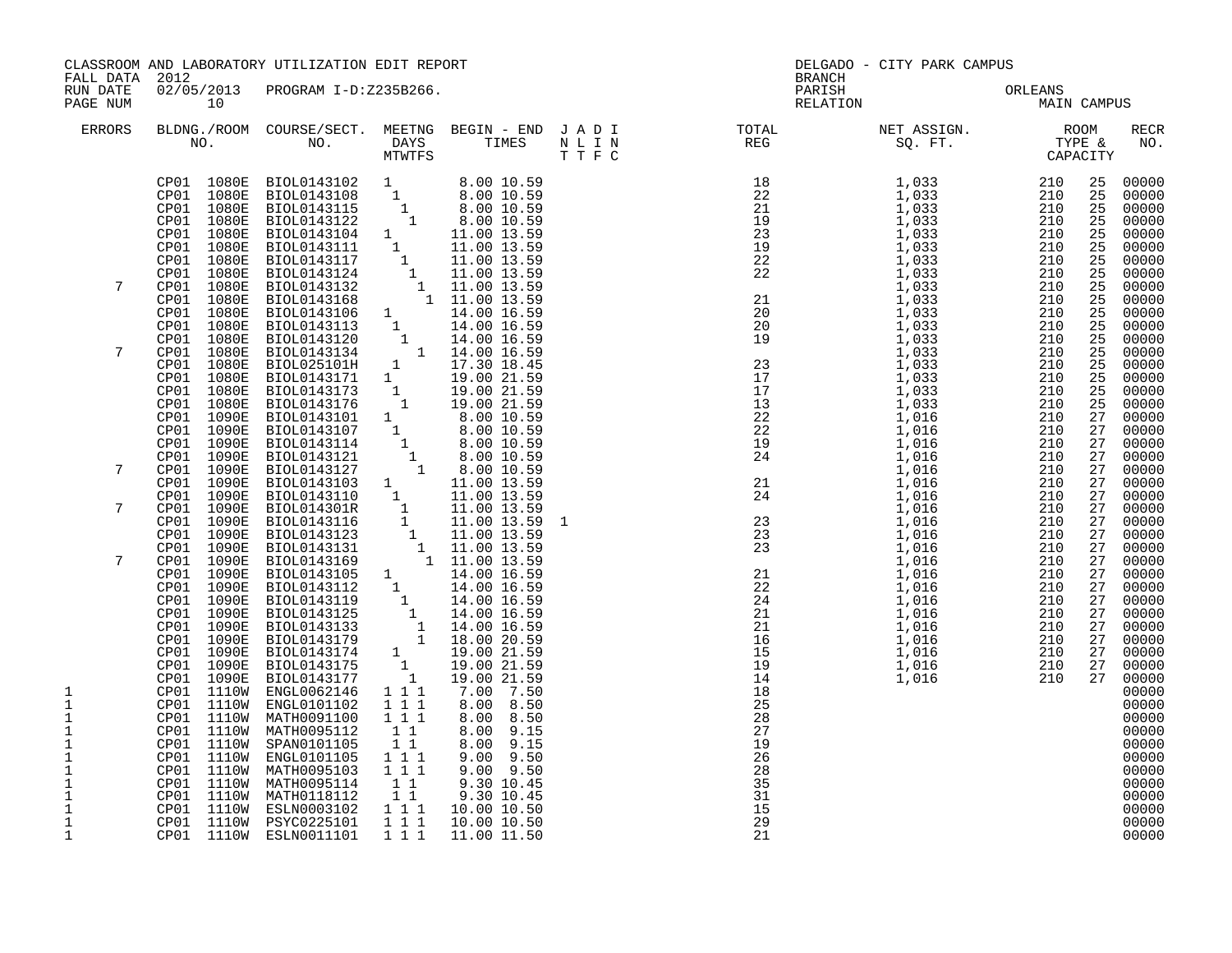|                                                                                                                                                                                                                                                                      | CLASSROOM AND LABORATORY UTILIZATION EDIT REPORT                                                                                                                                                                                                                                                                                                                                                                                                                                                                                                                                                                                                                                                                                                                                                     |                                                                                                                                                                                                                                                                                                                                                                                                                                                                                                                                                                                                                                                                                                                                                                                                                       |                                                                                                                                                                                                                                                                                                                                                                                                                                                     |                                                                                                                                                                                                                                                                                                                                                                                                                                                                                                                                                                                                                                                                                                                                                                                     | DELGADO - CITY PARK CAMPUS                                                                                                |                                                                                                                                                                                                                                                                                                                                                                                                                                                                                                                                                            |                                                                                                                                                                                                                                                                                                                                 |                                                                                                                                                                                                                                                                                                                                                                                                                                                                            |  |  |
|----------------------------------------------------------------------------------------------------------------------------------------------------------------------------------------------------------------------------------------------------------------------|------------------------------------------------------------------------------------------------------------------------------------------------------------------------------------------------------------------------------------------------------------------------------------------------------------------------------------------------------------------------------------------------------------------------------------------------------------------------------------------------------------------------------------------------------------------------------------------------------------------------------------------------------------------------------------------------------------------------------------------------------------------------------------------------------|-----------------------------------------------------------------------------------------------------------------------------------------------------------------------------------------------------------------------------------------------------------------------------------------------------------------------------------------------------------------------------------------------------------------------------------------------------------------------------------------------------------------------------------------------------------------------------------------------------------------------------------------------------------------------------------------------------------------------------------------------------------------------------------------------------------------------|-----------------------------------------------------------------------------------------------------------------------------------------------------------------------------------------------------------------------------------------------------------------------------------------------------------------------------------------------------------------------------------------------------------------------------------------------------|-------------------------------------------------------------------------------------------------------------------------------------------------------------------------------------------------------------------------------------------------------------------------------------------------------------------------------------------------------------------------------------------------------------------------------------------------------------------------------------------------------------------------------------------------------------------------------------------------------------------------------------------------------------------------------------------------------------------------------------------------------------------------------------|---------------------------------------------------------------------------------------------------------------------------|------------------------------------------------------------------------------------------------------------------------------------------------------------------------------------------------------------------------------------------------------------------------------------------------------------------------------------------------------------------------------------------------------------------------------------------------------------------------------------------------------------------------------------------------------------|---------------------------------------------------------------------------------------------------------------------------------------------------------------------------------------------------------------------------------------------------------------------------------------------------------------------------------|----------------------------------------------------------------------------------------------------------------------------------------------------------------------------------------------------------------------------------------------------------------------------------------------------------------------------------------------------------------------------------------------------------------------------------------------------------------------------|--|--|
| FALL DATA 2012<br>RUN DATE<br>PAGE NUM                                                                                                                                                                                                                               | 11                                                                                                                                                                                                                                                                                                                                                                                                                                                                                                                                                                                                                                                                                                                                                                                                   | 02/05/2013 PROGRAM I-D:Z235B266.                                                                                                                                                                                                                                                                                                                                                                                                                                                                                                                                                                                                                                                                                                                                                                                      |                                                                                                                                                                                                                                                                                                                                                                                                                                                     |                                                                                                                                                                                                                                                                                                                                                                                                                                                                                                                                                                                                                                                                                                                                                                                     | BRANCH<br>PARISH<br>RELATION                                                                                              |                                                                                                                                                                                                                                                                                                                                                                                                                                                                                                                                                            | ORLEANS<br>MAIN CAMPUS                                                                                                                                                                                                                                                                                                          |                                                                                                                                                                                                                                                                                                                                                                                                                                                                            |  |  |
| <b>ERRORS</b>                                                                                                                                                                                                                                                        |                                                                                                                                                                                                                                                                                                                                                                                                                                                                                                                                                                                                                                                                                                                                                                                                      |                                                                                                                                                                                                                                                                                                                                                                                                                                                                                                                                                                                                                                                                                                                                                                                                                       |                                                                                                                                                                                                                                                                                                                                                                                                                                                     |                                                                                                                                                                                                                                                                                                                                                                                                                                                                                                                                                                                                                                                                                                                                                                                     | BLDNG./ROOM COURSE/SECT. MEETNG BEGIN – END JADI TOTAL NET ASSIGN. NET ASSIGN. NOOM NO. DAYS TIMES NLIN REG SQ.FT. TYPE & |                                                                                                                                                                                                                                                                                                                                                                                                                                                                                                                                                            |                                                                                                                                                                                                                                                                                                                                 | <b>RECR</b><br>NO.                                                                                                                                                                                                                                                                                                                                                                                                                                                         |  |  |
| 1<br>$\mathbf{1}$<br>1<br>$\mathbf{1}$<br>$\mathbf 1$<br>1<br>1<br>1<br>1<br>$\mathbf{1}$<br>1<br>$1\,$<br>$\mathbf{1}$<br>$\mathbf{1}$<br>$1\,$<br>$\overline{1}$<br>$\mathbf 1$<br>$\mathbf{1}$<br>$\mathbf 1$<br>$\mathbf{1}$<br>1<br>$\mathbf{1}$<br>$\mathbf 1$ | CP01 1110W<br>CP01 1110W<br>CP01 1110W<br>CP01 1110W<br>CP01 1110W<br>CP01 1110W<br>CP01 1110W<br>CP01 1110W<br>1110W<br>CP01<br>CP01<br>1110W<br>CP01 1110W<br>CP01 1110W<br>CP01 1110W<br>CP01 1110W<br>CP01 1110W<br>CP01 1110W<br>CP01 1110W<br>CP01 1110W<br>CP01 1110W<br>CP01 1110W<br>CP01<br>1110W<br>CP01<br>1200W<br>1200W<br>CP01<br>CP01<br>1200W<br>CP01<br>1200W<br>CP01<br>1200W<br>CP01<br>1200W<br>1200W<br>CP01<br>1200W<br>CP01<br>1200W<br>CP01<br>1200W<br>CP01<br>CP01<br>1200W<br>1200W<br>CP01<br>CP01<br>1200W<br>CP01<br>1200W<br>CP01<br>1200W<br>CP01<br>1200W<br>CP01<br>1200W<br>CP01<br>1200W<br>CP01<br>1200W<br>CP01<br>1200W<br>1210W<br>CP01<br>CP01<br>1210W<br>CP01<br>1210W<br>CP01<br>1210W<br>1210W<br>CP01<br>CP01<br>1210W<br>1210W<br>CP01<br>CP01 1210W | CP01 1110W MATH0118105 1 1 1<br>ESLN0011101<br>CP01 1110W MATH0118113<br>ENGL0062111<br>MATH0091109<br>ENGL0062127<br>READ0072118<br>MATH0114101<br>READ0072120<br>MATH0095111<br>MATH013001R<br>ENGL0101130<br>ENGL0102111<br>MATH0095121<br>ENGL0062145<br>ENGL0062132<br>BIOL025201H<br>BIOL0114171<br>MATH0118171<br>BIOL0141173<br>BIOL021101H<br>MATH0096172<br>BIOL0142171<br>PSYC0127100<br>PSYC0127101<br>PSYC0127109<br>PSYC0127102<br>PSYC0127169<br>PSYC0127110<br>PSYC0127103<br>PSYC0127104<br>PSYC0127111<br>PSYC0127105<br>PSYC0127112<br>PSYC0127106<br>PSYC0127107<br>PSYC0127113<br>PSYC0127108<br>PSYC0127115<br>PSYC0127171<br>PSYC0127173<br>PSYC0127172<br>PSYC0127174<br>BIOL0142101<br>ENGL0062134<br>CCSS0107102<br>SPAN0101169<br>SOCI0155101<br>ECON0201101<br>SPAN0102101<br>SOCI0151108 | $1\quad1$<br>11<br>1 1 1<br>1 1 1<br>11<br>11<br>111<br>1 1 1<br>1 1<br>$1\quad1$<br>11<br>11<br>11<br>$1\quad1$<br>11<br>1<br>11<br>$1\quad1$<br>11<br>$\overline{\phantom{0}}$ 1<br>$1\quad1$<br>$\overline{1}$<br>111<br>1 1 1<br>$1\quad1$<br>1 1 1<br>11<br>111<br>1 1 1<br>$1\quad1$<br>1 1 1<br>11<br>111<br>1 1 1<br>11<br>1 1<br>11<br>$1\quad1$<br>11<br>$1\quad1$<br>11<br>1 1 1<br>1 1<br>1 1 1<br>$1\quad1$<br>$1 1 1$<br>1 1 1<br>1 1 | 11.00 11.50<br>11.00 12.15<br>11.00 12.15<br>12.00 12.50<br>12.00 12.50<br>12.30 13.45<br>12.30 13.45<br>13.00 13.50<br>13.00 13.50<br>14.00 15.15<br>14.00 15.15<br>14.00 15.15<br>14.00 15.15<br>15.30 16.45<br>16.00 17.15<br>16.00 17.15<br>16.15 17.30<br>17.30 18.45<br>17.30 18.45<br>17.30 18.45<br>17.30 18.45<br>19.00 20.15<br>19.00 22.00<br>7.00 7.50<br>8.00 8.50<br>8.00 9.15<br>$9.00$ $9.50$<br>1 9.00 12.00<br>9.30 10.45<br>10.00 10.50<br>11.00 11.50<br>11.00 12.15<br>12.00 12.50<br>12.30 13.45<br>13.00 13.50<br>14.00 14.50<br>14.00 15.15<br>16.00 17.15<br>16.00 17.15<br>17.30 18.45<br>17.30 18.45<br>19.00 20.15<br>19.00 20.15<br>8.00 8.50<br>8.00 9.15<br>$9.00$ $9.50$<br>1 9.00 12.00<br>9.30 10.45<br>10.00 10.50<br>11.00 11.50<br>11.00 12.15 |                                                                                                                           | $\begin{array}{llll} 1,006 & & & 110 \\ 1,006 & & & 110 \\ 1,006 & & & 110 \\ 1,006 & & & 110 \\ 1,006 & & & 110 \\ 1,006 & & & 110 \\ 1 & 0 & & & 110 \\ 1 & 0 & 1 & 10 \\ 1 & 0 & 0 & & 110 \\ 1 & 0 & 0 & 110 \\ 1 & 0 & 0 & 110 \\ 1 & 0 & 0 & 110 \\ 1 & 0 & 0 & 110 \\ 1 & 0 & 0 & 110 \\ 1 & 0 & 0 & 110 \\ 1 &$<br>1,006<br>1,006<br>1,006<br>1,006<br>1,006<br>1,006<br>1,006<br>1,006<br>1,006<br>1,006<br>1,006<br>1,006<br>1,006<br>1,006<br>1,006<br>1,006<br>1,006<br>1,006<br>1,006<br>542<br>542<br>542<br>542<br>542<br>542<br>542<br>542 | 97<br>97<br>97<br>97<br>110<br>97<br>110<br>97<br>110<br>97<br>110<br>97<br>110<br>97<br>110<br>97<br>110<br>97<br>110<br>97<br>110<br>97<br>110<br>97<br>110<br>97<br>110<br>97<br>110<br>97<br>110<br>97<br>110<br>97<br>110<br>28<br>110<br>28<br>110<br>28<br>110<br>28<br>110<br>28<br>110<br>28<br>110<br>28<br>110<br>28 | 00000<br>00000<br>00000<br>00000<br>00000<br>00000<br>00000<br>00000<br>00000<br>00000<br>00000<br>00000<br>00000<br>00000<br>00000<br>00000<br>00000<br>00000<br>00000<br>00000<br>00000<br>00000<br>00000<br>97 00000<br>00000<br>00000<br>00000<br>00000<br>00000<br>00000<br>00000<br>00000<br>00000<br>00000<br>00000<br>00000<br>00000<br>00000<br>00000<br>00000<br>00000<br>00000<br>00000<br>00000<br>00000<br>00000<br>00000<br>00000<br>00000<br>00000<br>00000 |  |  |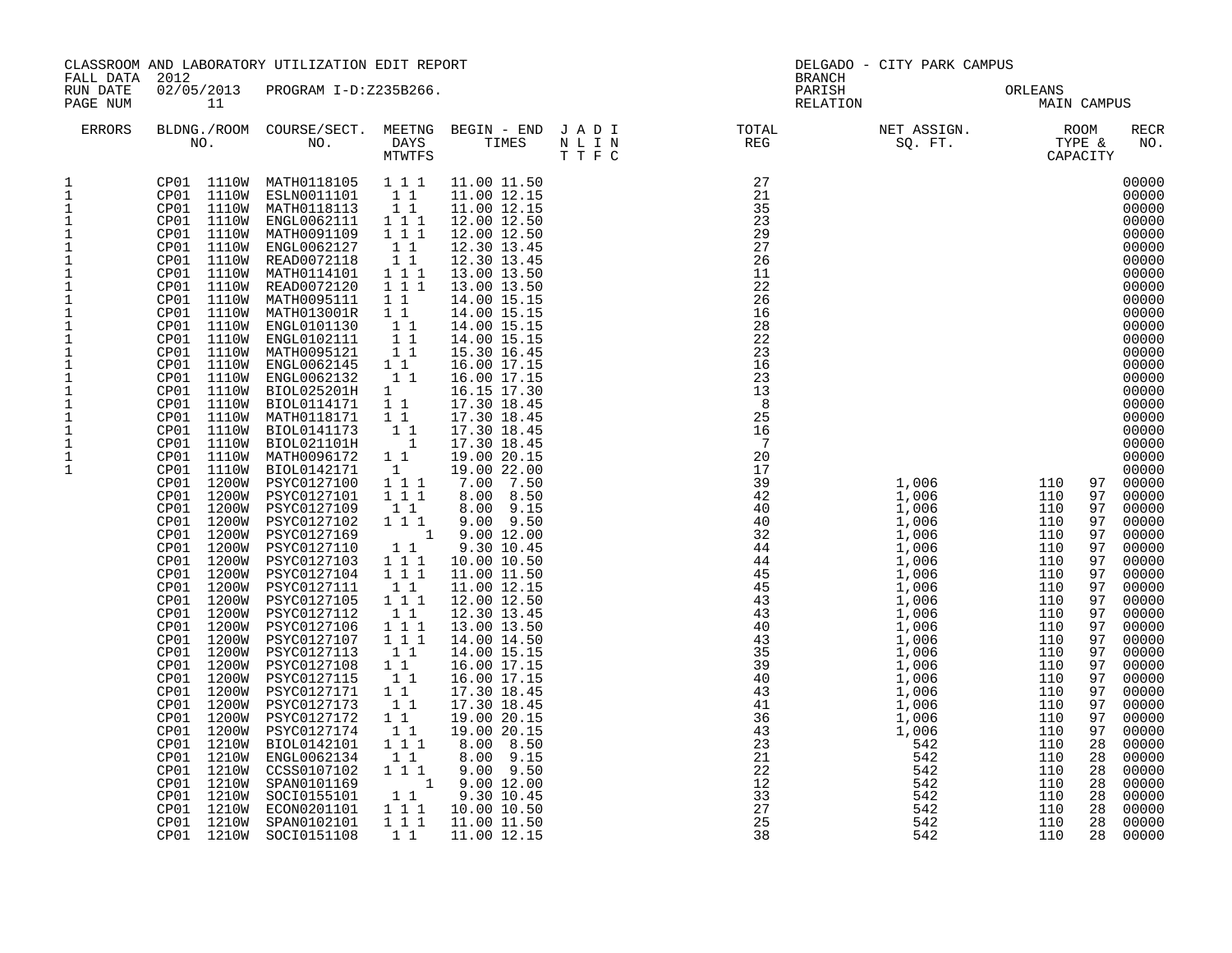| FALL DATA 2012       |                                                                                                                                                                                                                                                                                                                                                                | CLASSROOM AND LABORATORY UTILIZATION EDIT REPORT                                                                                                                                                                                                                                                                                                                                                                                                                                                                                                                                                                                                                                                                                                                                                                                                                                                                                                                                                                                                                                                                                                                                                                                                                                                                                 |                                                                                                                                                                                                                                                                                                       |                                                                                                                                                                                                                                                                                                                                                                                                                                                                                                                                                                                                                                                  | <b>BRANCH</b>                                                                                                                                                                                                                                                                                                                                                                                                                                                                  | DELGADO - CITY PARK CAMPUS                    |                                               |                                                                                                                                                                                                                                                                                        |                                                                                                                                                                                                                                                                                                                                                                                                                                                                 |
|----------------------|----------------------------------------------------------------------------------------------------------------------------------------------------------------------------------------------------------------------------------------------------------------------------------------------------------------------------------------------------------------|----------------------------------------------------------------------------------------------------------------------------------------------------------------------------------------------------------------------------------------------------------------------------------------------------------------------------------------------------------------------------------------------------------------------------------------------------------------------------------------------------------------------------------------------------------------------------------------------------------------------------------------------------------------------------------------------------------------------------------------------------------------------------------------------------------------------------------------------------------------------------------------------------------------------------------------------------------------------------------------------------------------------------------------------------------------------------------------------------------------------------------------------------------------------------------------------------------------------------------------------------------------------------------------------------------------------------------|-------------------------------------------------------------------------------------------------------------------------------------------------------------------------------------------------------------------------------------------------------------------------------------------------------|--------------------------------------------------------------------------------------------------------------------------------------------------------------------------------------------------------------------------------------------------------------------------------------------------------------------------------------------------------------------------------------------------------------------------------------------------------------------------------------------------------------------------------------------------------------------------------------------------------------------------------------------------|--------------------------------------------------------------------------------------------------------------------------------------------------------------------------------------------------------------------------------------------------------------------------------------------------------------------------------------------------------------------------------------------------------------------------------------------------------------------------------|-----------------------------------------------|-----------------------------------------------|----------------------------------------------------------------------------------------------------------------------------------------------------------------------------------------------------------------------------------------------------------------------------------------|-----------------------------------------------------------------------------------------------------------------------------------------------------------------------------------------------------------------------------------------------------------------------------------------------------------------------------------------------------------------------------------------------------------------------------------------------------------------|
| RUN DATE<br>PAGE NUM | 12                                                                                                                                                                                                                                                                                                                                                             | 02/05/2013 PROGRAM I-D:Z235B266.                                                                                                                                                                                                                                                                                                                                                                                                                                                                                                                                                                                                                                                                                                                                                                                                                                                                                                                                                                                                                                                                                                                                                                                                                                                                                                 |                                                                                                                                                                                                                                                                                                       |                                                                                                                                                                                                                                                                                                                                                                                                                                                                                                                                                                                                                                                  |                                                                                                                                                                                                                                                                                                                                                                                                                                                                                | PARISH ORLEANS NELATION MAIN CAMPUS           |                                               |                                                                                                                                                                                                                                                                                        |                                                                                                                                                                                                                                                                                                                                                                                                                                                                 |
| <b>ERRORS</b>        |                                                                                                                                                                                                                                                                                                                                                                |                                                                                                                                                                                                                                                                                                                                                                                                                                                                                                                                                                                                                                                                                                                                                                                                                                                                                                                                                                                                                                                                                                                                                                                                                                                                                                                                  |                                                                                                                                                                                                                                                                                                       |                                                                                                                                                                                                                                                                                                                                                                                                                                                                                                                                                                                                                                                  |                                                                                                                                                                                                                                                                                                                                                                                                                                                                                |                                               |                                               |                                                                                                                                                                                                                                                                                        | <b>RECR</b><br>NO.                                                                                                                                                                                                                                                                                                                                                                                                                                              |
|                      | CP01 1220E<br>CP01 1220E<br>CP01 1220E<br>CP01 1220E<br>CP01 1220E<br>CP01 1220E<br>CP01 1220E<br>CP01 1220W<br>CP01<br>1240W<br>CP01<br>1240W<br>CP01 1240W<br>CP01 1240W<br>CP01 1240W<br>CP01 1240W<br>CP01 1240W<br>CP01 1240W<br>CP01 1240W<br>CP01 1240W<br>CP01 1240W<br>CP01 1240W<br>CP01<br>1250W<br>CP01<br>1250W<br>CP01<br>2000E<br>CP01<br>2000E | CP01 1210W POLI0180101 1 1 1 1 12.00 12.50<br>CP01 1210W ACCT0111104 11<br>CP01 1210W MATH0118121 111<br>CP01 1210W MATH0096123 11<br>CP01 1210W ENGL0060103 1 1<br>CP01 1210W ECON020101H 1<br>CP01 1210W FREN0101171 1 1<br>CP01 1210W SPAN0102171 1 1<br>CP01 1210W MATH0095178<br>WELL0102101 1 1<br>WELL0122102<br>WELL0122101<br>WELL0103102 1 1<br>WELL0102102 1 1<br>WELL0103101   11<br>WELL0130171   11<br>PHYE0100101<br>CP01 1220W BUSL0250103 1 1<br>CP01 1220W BIOL0095101 1 1 1<br>CP01 1220W MATH0096120<br>CP01 1220W BIOL0095102<br>CP01 1220W BIOL0161104 111<br>CP01 1220W BIOL0095106<br>CP01 1220W BIOL0095103 111<br>CP01 1220W BUSG0129113 1 1<br>CP01 1220W MATH0096118 1 1 1<br>CP01 1220W HUMA0105104 1 1<br>CP01 1220W ENGL0062120 1 1<br>CP01 1220W ENGL0062173 1 1<br>CP01 1220W BIOL0141176 1 1<br>CP01 1220W BIOL0101171 1 1<br>CP01 1240W CDYC0175101 1 1 1<br>CDYC0213101 1 1<br>CDYC0105101 111<br>CDYC0111101  1  1  1  11.00  11.50<br>CDYC0111101 1 1 1 11.00 11.50<br>CDYC0127301H 1 12.00 13.15<br>CDYC027301H 1 12.00 13.15<br>CDYC028101H 1 12.00 13.15<br>CDYC0105102 1 1 12.30 13.45<br>CDYC013501H 1 16.00 17.15<br>CDYC0105171 1 17.30 18.45<br>CDYC0105171 1 17.30 18.45<br><br>CP01 1240W CDYC011501H<br>CDYC0111171<br>BIOL014101H<br>BIOL021101H<br>SPCH0130104<br>SPAN0101101 | $\begin{bmatrix} 1 \\ 1 \end{bmatrix}$<br>$\begin{smallmatrix}1&1\\1&1\end{smallmatrix}$<br>$\begin{bmatrix} 1 \\ 1 \end{bmatrix}$<br>$\begin{bmatrix} 1 \\ 1 \\ 1 \end{bmatrix} \begin{bmatrix} 1 \\ 1 \end{bmatrix}$<br>$\begin{bmatrix} 1\\ 1\\ 1\\ 1 \end{bmatrix}$<br>11<br>$1\quad1$<br>$1 1 1$ | 12.30 13.45<br>13.00 13.50<br>14.00 15.15<br>14.00 17.00<br>17.30 18.45<br>17.30 18.45<br>19.00 20.15<br>19.00 20.15<br>10.00 10.50<br>11.00 11.50<br>11.00 11.50<br>13.00 13.50<br>13.00 13.50<br>14.00 14.50<br>16.00 16.50<br>8.00 8.50<br>8.00 9.15<br>9.00 9.50<br>9.30 10.45<br>10.00 10.50<br>11.00 11.50<br>11.00 12.15<br>12.00 12.50<br>12.30 13.45<br>13.00 13.50<br>14.00 15.15<br>16.00 17.15<br>17.30 18.45<br>17.30 18.45<br>19.00 20.15<br>$9.00$ $9.50$<br>9.30 10.45<br>10.00 10.50<br>$\begin{bmatrix} 1 & 1 & 19.00 & 20.15 \\ 1 & 9.30 & 10.45 \\ 1 & 11.00 & 12.15 \\ 1 & 8.00 & 9.15 \\ \end{bmatrix}$<br>1 1 1 9.00 9.50 | $\begin{array}{cccc} \texttt{N} \texttt{P} \texttt{R} \texttt{EFG} & \texttt{SQ} \texttt{P} \texttt{T} & \texttt{TX} \texttt{P} \texttt{R} \texttt{R} \texttt{G} \\ \texttt{325} & \texttt{542} & \texttt{1110} \\ \texttt{325} & \texttt{542} & \texttt{1110} \\ \texttt{325} & \texttt{542} & \texttt{1110} \\ \texttt{336} & \texttt{542} & \texttt{11110} \\ \texttt{34} & \texttt{542} & \texttt{111$<br>23<br>$\frac{15}{13}$<br>15<br>$\overline{21}$<br>18<br>21<br>21 | 988<br>988<br>988<br>514<br>514<br>902<br>902 | 210<br>210<br>210<br>210<br>210<br>110<br>110 | 28<br>28<br>28<br>28<br>28<br>28<br>28<br>28<br>28<br>60<br>60<br>60<br>60<br>60<br>35<br>35<br>35<br>35<br>35<br>35<br>35<br>35<br>35<br>35<br>35<br>35<br>35<br>35<br>35<br>35<br>35<br>35<br>35<br>35<br>35<br>35<br>35<br>35<br>35<br>35<br>35<br>35<br>35<br>24<br>24<br>52<br>52 | 00000<br>00000<br>00000<br>00000<br>00000<br>00000<br>00000<br>00000<br>00000<br>00000<br>00000<br>00000<br>60 00000<br>60 00000<br>00000<br>00000<br>00000<br>00000<br>00000<br>00000<br>$00000$<br>$00000$<br>00000<br>00000<br>00000<br>00000<br>00000<br>00000<br>00000<br>00000<br>00000<br>00000<br>00000<br>00000<br>00000<br>00000<br>00000<br>00000<br>00000<br>00000<br>00000<br>00000<br>00000<br>00000<br>00000<br>00000<br>00000<br>00000<br>00000 |
|                      | CP01<br>2000E                                                                                                                                                                                                                                                                                                                                                  | ECON0201104<br>CP01 2000E FNAR0120104                                                                                                                                                                                                                                                                                                                                                                                                                                                                                                                                                                                                                                                                                                                                                                                                                                                                                                                                                                                                                                                                                                                                                                                                                                                                                            | $1\quad1$                                                                                                                                                                                                                                                                                             | 9.30 10.45<br>1 1 1 10.00 10.50                                                                                                                                                                                                                                                                                                                                                                                                                                                                                                                                                                                                                  | 35<br>27                                                                                                                                                                                                                                                                                                                                                                                                                                                                       | 902<br>902                                    | 110<br>110                                    | 52                                                                                                                                                                                                                                                                                     | 00000<br>52 00000                                                                                                                                                                                                                                                                                                                                                                                                                                               |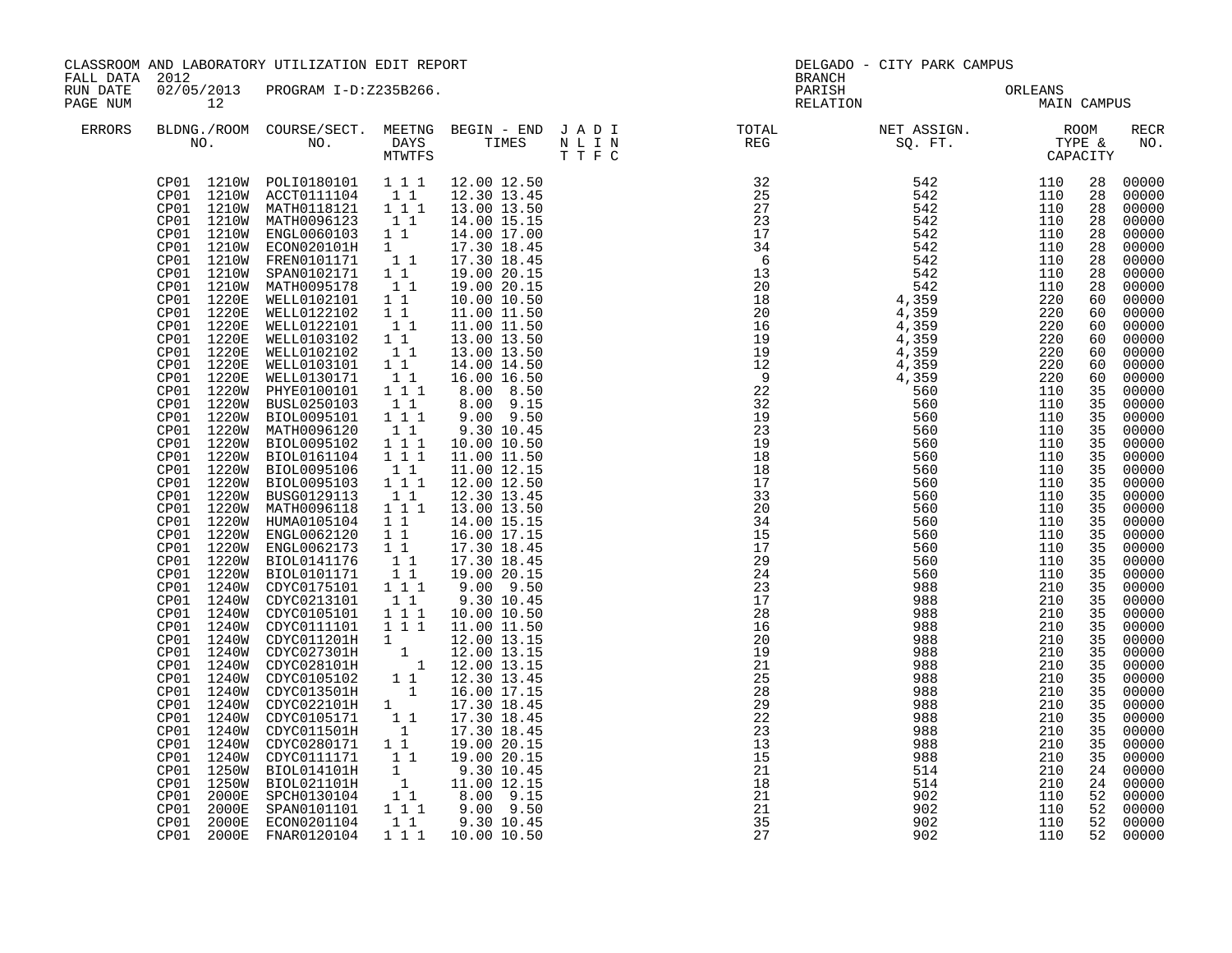| FALL DATA 2012<br>02/05/2013 PROGRAM I-D:Z235B266.<br>PARISH<br>RUN DATE<br>ORLEANS<br>MAIN<br>PAGE NUM<br>13<br>RELATION<br>MAIN CAMPUS<br><b>ERRORS</b><br>BLDNG./ROOM COURSE/SECT. MEETNG BEGIN – END JADI TOTAL NET ASSIGN. NO. ROOM NO. DAYS TIMES NLIN REG SQ.FT. TYPE &<br>NO. DAYS TIMES N L I N<br>MTWTFS T T F C<br>$\begin{array}{cccc} 28 & 902 & 110 \\ 30 & 902 & 110 \\ 43 & 902 & 110 \\ 35 & 902 & 110 \\ 35 & 902 & 110 \\ 32 & 902 & 110 \\ 26 & 902 & 110 \\ 9 & 902 & 110 \\ 9 & 902 & 110 \\ 29 & 902 & 110 \\ 27 & 902 & 110 \\ 11 & 902 & 110 \\ 11 & 902 & 110 \\ 11 & 902 & 110 \\ \end{array}$<br>CP01 2000E PSYC0235101 111 11.00 11.50<br>CP01 2000E HUMA0105103 11 11.00 12.15<br>52<br>CP01 2000E SOCIOI51104 1 1<br>CP01 2000E POLI0180102 1 1<br>12.00 12.50<br>52<br>52<br>12.30 13.45<br>2000E BIOL0141107 1 1 1<br>2000E BIOL0141111 1 1 1<br>13.00 13.50<br>CP01<br>52<br>CP01<br>52<br>14.00 14.50<br>CP01<br>2000E<br>14.00 15.15<br>52<br>CP01<br>2000E<br>15.00 15.50<br>52<br>2000E<br>CP01<br>15.30 16.45<br>52<br>MATH012301H 1 16.00 17.15<br>MATH013101H 1 16.00 17.15<br>MATH013101H 1 16.00 17.15<br>BUSG0129171 1 17.30 18.45<br>MATH0203172 1 17.30 18.45<br>CP01<br>2000E<br>52<br>CP01<br>2000E<br>11<br>902<br>110<br>52<br>CP01<br>2000E<br>10<br>902<br>110<br>52<br>9<br>2000E<br>20<br>902<br>110<br>CP01<br>52<br>27<br>CP01<br>2000E<br>902<br>110<br>52<br>$1^-1^-$<br>$\overline{27}$<br>902<br>CP01<br>2000E<br>BUSG0178171<br>19.00 20.15<br>110<br>52<br>902<br>CP01<br>2000E<br>MATH0096175<br>HESC0111113<br>$\begin{smallmatrix}1&1\\1&1\end{smallmatrix}$<br>17<br>110<br>19.00 20.15<br>52<br>CP01<br>8.00 8.50<br>879<br>2000W<br>10<br>110<br>49<br>CP01<br>2000W HIST0206103 11<br>2000W MATH0118103 111<br>8.00 9.15<br>21<br>879<br>110<br>49<br>$9.00$ $9.50$<br>CP01<br>34<br>879<br>110<br>49<br>$\begin{array}{rrrr} & 1 & 1 \\ & 1 & 1 \\ & 1 & 1 & 1 \\ & & 1 & 1 \end{array}$<br>879<br>CP01<br>26<br>110<br>2000W ESLN0004101<br>2000W HIST0101101<br>9.30 10.45<br>49<br>CP01<br>10.00 10.50<br>34<br>879<br>110<br>49<br>CP01<br>2000W HIST0103102<br>35<br>879<br>110<br>11.00 11.50<br>49<br>34<br>879<br>110<br>CP01<br>2000W HIST0260102   11<br>2000W HIST0206102   111<br>11.00 12.15<br>49<br>34<br>879<br>CP01<br>12.00 12.50<br>110<br>49<br>CP01<br>2000W HIST0103103<br>2000W HIST0103103<br>2000W HIST0240101 1 1<br>2000W CCSS0107133 1 1<br>2000W HIST0260171 1 1<br>2000W HIST0260171 1 1<br>$\begin{smallmatrix}1&1\\1&1\end{smallmatrix}$<br>12.30 13.45<br>35<br>879<br>110<br>49<br>CP01<br>13.00 13.50<br>16<br>879<br>110<br>49<br>CP01<br>11<br>39<br>879<br>110<br>14.00 15.15<br>49<br>14<br>CP01<br>879<br>16.00 17.15<br>110<br>49<br>CP01<br>23<br>17.30 18.45<br>879<br>110<br>49<br>19.0020.15<br>CP01<br>2000W HIST0102171 1 1<br>2000W HIST0205171 1<br>14<br>879<br>110<br>49<br>CP01<br>110<br>2000W HIST0205171 -1 19.00 22.00<br>2000W HIST0206172 1 1 20.30 21.45<br>2010E HESC0111101 1.1.1 8.00 8.50<br>8<br>879<br>49<br>CP01<br>12<br>879<br>110<br>49<br>CP01<br>31<br>857<br>110<br>48<br>CP01<br>2010E<br>MATH0118111<br>$\begin{bmatrix} 1\\ 1\\ 1\\ 1 \end{bmatrix}$<br>8.00 9.15<br>29<br>857<br>110<br>48<br>HESC0111102<br>HESC0111106<br>9.00 9.50<br>49<br>110<br>CP01<br>2010E<br>857<br>48<br>CP01<br>2010E<br>HESC0111106 11<br>HESC0111106 11<br>HESC0111103 111<br>HESC0111104 111<br>HESC0111107 11<br>9.30 10.45<br>$\frac{49}{51}$<br>857<br>110<br>48<br>857<br>CP01<br>2010E<br>10.00 10.50<br>110<br>48<br>50<br>CP01<br>2010E<br>2010E<br>HESC0111104<br>HESC0111107<br>MATH0118107<br>HESC0111105<br>11.00 11.50<br>857<br>110<br>48<br>CP01<br>43<br>11.00 12.15<br>857<br>110<br>48<br>28<br>CP01<br>2010E<br>1 1 1<br>12.00 12.50<br>13.00 13.50<br>110<br>857<br>48<br>$\overline{1}$ $\overline{1}$ $\overline{1}$<br>$\overline{44}$<br>CP01<br>2010E<br>857<br>110<br>48<br>11<br>22<br>CP01<br>14.00 15.15<br>110<br>2010E<br>ENGL0101117<br>857<br>48<br>ENGL0101118<br>CP01<br>2010E<br>$\begin{smallmatrix} 1 & 1 \\ 1 & 1 \end{smallmatrix}$<br>16.00 17.15<br>24<br>110<br>857<br>48<br>MATH0130104<br>16.00 17.15<br>32<br>CP01<br>2010E<br>110<br>857<br>48<br>HESC0111171<br>$\begin{smallmatrix}1\end{smallmatrix}$ $\begin{smallmatrix}1\end{smallmatrix}$ $\begin{smallmatrix}1\end{smallmatrix}$<br>36<br>CP01<br>2010E<br>17.30 18.45<br>857<br>110<br>48<br>CP01<br>HESC0111172<br>17.30 18.45<br>47<br>2010E<br>857<br>110<br>48<br>CP01<br>25<br>2010E<br>19.00 20.15<br>857<br>110<br>48 | CLASSROOM AND LABORATORY UTILIZATION EDIT REPORT |  |  |             | DELGADO - CITY PARK CAMPUS<br><b>BRANCH</b> |    |     |     |    |                                                                                                                                                                                                                                                                                                                                                                                                                                                                                  |
|----------------------------------------------------------------------------------------------------------------------------------------------------------------------------------------------------------------------------------------------------------------------------------------------------------------------------------------------------------------------------------------------------------------------------------------------------------------------------------------------------------------------------------------------------------------------------------------------------------------------------------------------------------------------------------------------------------------------------------------------------------------------------------------------------------------------------------------------------------------------------------------------------------------------------------------------------------------------------------------------------------------------------------------------------------------------------------------------------------------------------------------------------------------------------------------------------------------------------------------------------------------------------------------------------------------------------------------------------------------------------------------------------------------------------------------------------------------------------------------------------------------------------------------------------------------------------------------------------------------------------------------------------------------------------------------------------------------------------------------------------------------------------------------------------------------------------------------------------------------------------------------------------------------------------------------------------------------------------------------------------------------------------------------------------------------------------------------------------------------------------------------------------------------------------------------------------------------------------------------------------------------------------------------------------------------------------------------------------------------------------------------------------------------------------------------------------------------------------------------------------------------------------------------------------------------------------------------------------------------------------------------------------------------------------------------------------------------------------------------------------------------------------------------------------------------------------------------------------------------------------------------------------------------------------------------------------------------------------------------------------------------------------------------------------------------------------------------------------------------------------------------------------------------------------------------------------------------------------------------------------------------------------------------------------------------------------------------------------------------------------------------------------------------------------------------------------------------------------------------------------------------------------------------------------------------------------------------------------------------------------------------------------------------------------------------------------------------------------------------------------------------------------------------------------------------------------------------------------------------------------------------------------------------------------------------------------------------------------------------------------------------------------------------------------------------------------------------------------------------------------------------------------------------------------------------------------------------------------------------------------------------------------------------------------------------------------------------------------------------------------------------------------------------------------------------------------------------------------------------------------------------------------------------------------------------------|--------------------------------------------------|--|--|-------------|---------------------------------------------|----|-----|-----|----|----------------------------------------------------------------------------------------------------------------------------------------------------------------------------------------------------------------------------------------------------------------------------------------------------------------------------------------------------------------------------------------------------------------------------------------------------------------------------------|
|                                                                                                                                                                                                                                                                                                                                                                                                                                                                                                                                                                                                                                                                                                                                                                                                                                                                                                                                                                                                                                                                                                                                                                                                                                                                                                                                                                                                                                                                                                                                                                                                                                                                                                                                                                                                                                                                                                                                                                                                                                                                                                                                                                                                                                                                                                                                                                                                                                                                                                                                                                                                                                                                                                                                                                                                                                                                                                                                                                                                                                                                                                                                                                                                                                                                                                                                                                                                                                                                                                                                                                                                                                                                                                                                                                                                                                                                                                                                                                                                                                                                                                                                                                                                                                                                                                                                                                                                                                                                                                                                                                      |                                                  |  |  |             |                                             |    |     |     |    |                                                                                                                                                                                                                                                                                                                                                                                                                                                                                  |
|                                                                                                                                                                                                                                                                                                                                                                                                                                                                                                                                                                                                                                                                                                                                                                                                                                                                                                                                                                                                                                                                                                                                                                                                                                                                                                                                                                                                                                                                                                                                                                                                                                                                                                                                                                                                                                                                                                                                                                                                                                                                                                                                                                                                                                                                                                                                                                                                                                                                                                                                                                                                                                                                                                                                                                                                                                                                                                                                                                                                                                                                                                                                                                                                                                                                                                                                                                                                                                                                                                                                                                                                                                                                                                                                                                                                                                                                                                                                                                                                                                                                                                                                                                                                                                                                                                                                                                                                                                                                                                                                                                      |                                                  |  |  |             |                                             |    |     |     |    | <b>RECR</b><br>NO.                                                                                                                                                                                                                                                                                                                                                                                                                                                               |
| 2010E BIOL0102171<br>2010W PSYC012701N<br>1111<br>$7.30$ 8.45<br>$7.40$ 8.50<br>12<br>CP01<br>1<br>$\mathbf 1$<br>CP01  2010W  BIOL010201M<br>CP01  2010W  READ0072101<br>11111<br>20<br>1 1 1<br>1<br>9.00 9.50<br>24                                                                                                                                                                                                                                                                                                                                                                                                                                                                                                                                                                                                                                                                                                                                                                                                                                                                                                                                                                                                                                                                                                                                                                                                                                                                                                                                                                                                                                                                                                                                                                                                                                                                                                                                                                                                                                                                                                                                                                                                                                                                                                                                                                                                                                                                                                                                                                                                                                                                                                                                                                                                                                                                                                                                                                                                                                                                                                                                                                                                                                                                                                                                                                                                                                                                                                                                                                                                                                                                                                                                                                                                                                                                                                                                                                                                                                                                                                                                                                                                                                                                                                                                                                                                                                                                                                                                               | CP01                                             |  |  | 19.00 20.15 |                                             | 15 | 857 | 110 | 48 | 52 00000<br>00000<br>00000<br>00000<br>00000<br>00000<br>00000<br>00000<br>00000<br>00000<br>00000<br>00000<br>00000<br>00000<br>00000<br>00000<br>00000<br>00000<br>00000<br>00000<br>00000<br>00000<br>00000<br>00000<br>00000<br>$00000$<br>00000<br>00000<br>00000<br>00000<br>00000<br>00000<br>00000<br>00000<br>$00000$<br>00000<br>00000<br>00000<br>00000<br>00000<br>00000<br>00000<br>00000<br>00000<br>00000<br>00000<br>$00000$<br>00000<br>00000<br>00000<br>00000 |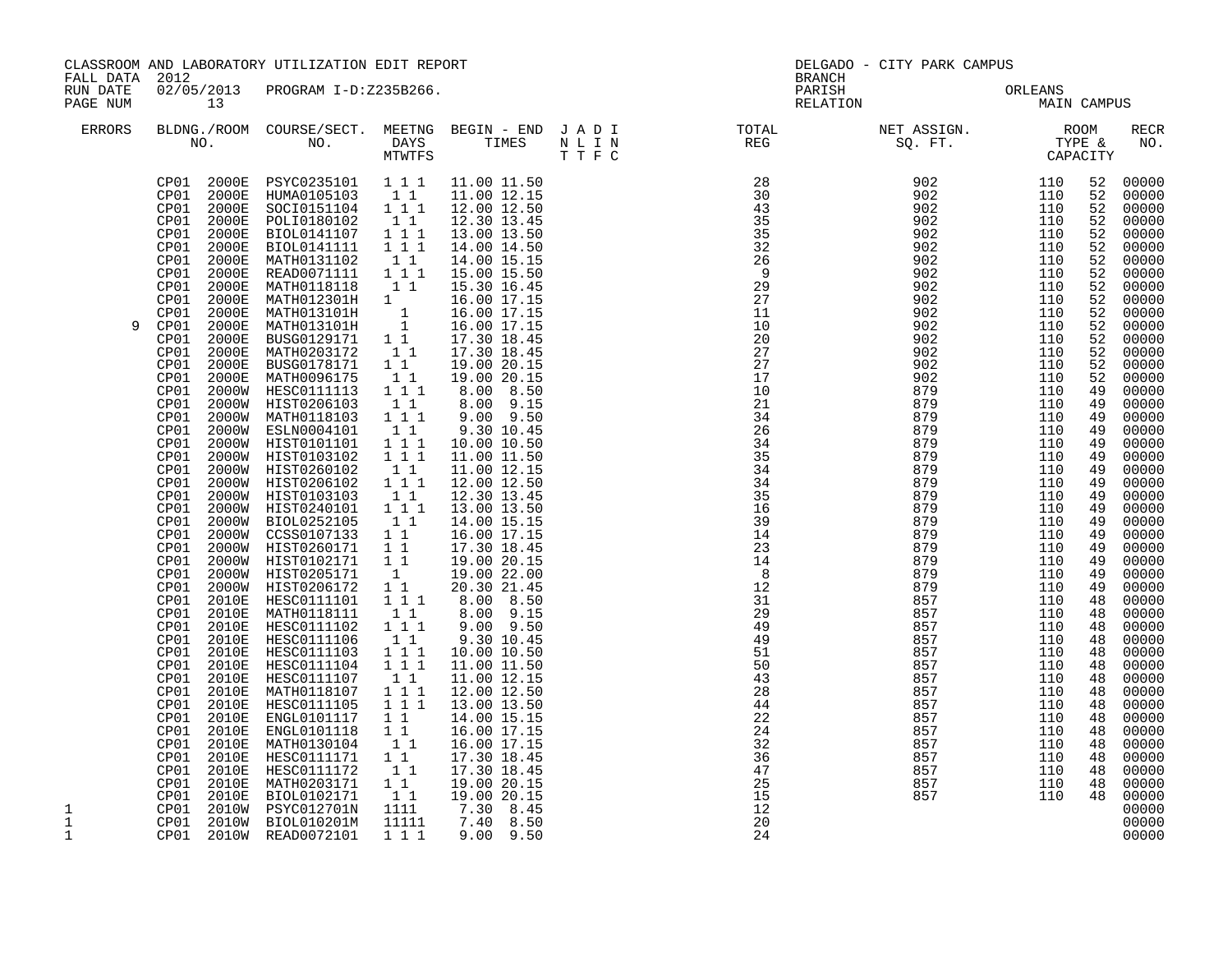|                                                                                                                                                                                      | CLASSROOM AND LABORATORY UTILIZATION EDIT REPORT<br>FALL DATA 2012<br>02/05/2013 PROGRAM I-D:Z235B266.                                                                                                                                                                                                                                                                                                                                                                                                                                                                                                                                                                                                                                                                                                    |                                                                                                                                                                                                                                                                                                                                                                                                                                                                                                                                                                                                                                                                                                                                                                                                                                                        |                                                                                                                                                                                                                                                                                                                                                                                                                                                                                                                                                               |                                                                                                                                                                                                                                                                                                                                                                                                                                                                                                                                                                                                                                                                                                                                                                               | DELGADO - CITY PARK CAMPUS<br><b>BRANCH</b>                                                                                                                                                                                                                                                      |                                                                                                                                                                                                                                                                 |                                                                                                                                                                                                                                                                                                                       |                                                                                                                                                                                                                                                                                                                                                                                                                                                                                                                                                                                                                                              |  |
|--------------------------------------------------------------------------------------------------------------------------------------------------------------------------------------|-----------------------------------------------------------------------------------------------------------------------------------------------------------------------------------------------------------------------------------------------------------------------------------------------------------------------------------------------------------------------------------------------------------------------------------------------------------------------------------------------------------------------------------------------------------------------------------------------------------------------------------------------------------------------------------------------------------------------------------------------------------------------------------------------------------|--------------------------------------------------------------------------------------------------------------------------------------------------------------------------------------------------------------------------------------------------------------------------------------------------------------------------------------------------------------------------------------------------------------------------------------------------------------------------------------------------------------------------------------------------------------------------------------------------------------------------------------------------------------------------------------------------------------------------------------------------------------------------------------------------------------------------------------------------------|---------------------------------------------------------------------------------------------------------------------------------------------------------------------------------------------------------------------------------------------------------------------------------------------------------------------------------------------------------------------------------------------------------------------------------------------------------------------------------------------------------------------------------------------------------------|-------------------------------------------------------------------------------------------------------------------------------------------------------------------------------------------------------------------------------------------------------------------------------------------------------------------------------------------------------------------------------------------------------------------------------------------------------------------------------------------------------------------------------------------------------------------------------------------------------------------------------------------------------------------------------------------------------------------------------------------------------------------------------|--------------------------------------------------------------------------------------------------------------------------------------------------------------------------------------------------------------------------------------------------------------------------------------------------|-----------------------------------------------------------------------------------------------------------------------------------------------------------------------------------------------------------------------------------------------------------------|-----------------------------------------------------------------------------------------------------------------------------------------------------------------------------------------------------------------------------------------------------------------------------------------------------------------------|----------------------------------------------------------------------------------------------------------------------------------------------------------------------------------------------------------------------------------------------------------------------------------------------------------------------------------------------------------------------------------------------------------------------------------------------------------------------------------------------------------------------------------------------------------------------------------------------------------------------------------------------|--|
| RUN DATE<br>PAGE NUM                                                                                                                                                                 | 14                                                                                                                                                                                                                                                                                                                                                                                                                                                                                                                                                                                                                                                                                                                                                                                                        |                                                                                                                                                                                                                                                                                                                                                                                                                                                                                                                                                                                                                                                                                                                                                                                                                                                        |                                                                                                                                                                                                                                                                                                                                                                                                                                                                                                                                                               |                                                                                                                                                                                                                                                                                                                                                                                                                                                                                                                                                                                                                                                                                                                                                                               | PARISH<br>RELATION                                                                                                                                                                                                                                                                               |                                                                                                                                                                                                                                                                 | ORLEANS<br><b>MAIN CAMPUS</b>                                                                                                                                                                                                                                                                                         |                                                                                                                                                                                                                                                                                                                                                                                                                                                                                                                                                                                                                                              |  |
| ERRORS                                                                                                                                                                               |                                                                                                                                                                                                                                                                                                                                                                                                                                                                                                                                                                                                                                                                                                                                                                                                           |                                                                                                                                                                                                                                                                                                                                                                                                                                                                                                                                                                                                                                                                                                                                                                                                                                                        |                                                                                                                                                                                                                                                                                                                                                                                                                                                                                                                                                               |                                                                                                                                                                                                                                                                                                                                                                                                                                                                                                                                                                                                                                                                                                                                                                               | BLDNG./ROOM COURSE/SECT. MEETNG BEGIN – END JADI TOTAL MET ASSIGN. MET ASSIGN. ROOM NO. DAYS TIMES NLIN REG SQ.FT. TYPE &                                                                                                                                                                        |                                                                                                                                                                                                                                                                 |                                                                                                                                                                                                                                                                                                                       | RECR<br>NO.                                                                                                                                                                                                                                                                                                                                                                                                                                                                                                                                                                                                                                  |  |
| 1<br>$\mathbf{1}$<br>$\mathbf{1}$<br>$1\,$<br>$\frac{1}{1}$<br>$\mathbf 1$<br>$\mathbf 1$<br>$\ensuremath{\mathsf{1}}$<br>$\mathbf 1$<br>$\mathbf 1$<br>$\mathbf 1$<br>$\frac{1}{1}$ | CP01 2010W ESLN0001101<br>CP01 2010W<br>CP01<br>2010W<br>CP01<br>2010W<br>CP01<br>CP01<br>2010W<br>CP01<br>2010W<br>CP01<br>CP01 2010W<br><b>2010W</b><br>CP01<br>2010W<br>CP01<br>2020E<br>CP01<br>CP01<br>2020E<br>CP01<br>2020E<br>CP01<br>2020E<br>CP01<br>2020E<br>2020E<br>CP01<br>CP01<br>2020E<br>CP01<br>2020E<br>CP01<br>2020E<br>CP01<br>2020E<br>CP01<br>2020E<br>2020E<br>CP01<br>CP01<br>2020E<br>2020E<br>CP01<br>CP01<br>2020E<br>CP01<br>2020E<br>CP01<br>2030W<br>CP01<br>2030W<br>CP01<br>CP01<br>2030W<br>CP01<br>2030W<br>CP01<br>2030W<br>CP01<br>CP01<br>2030W<br>CP01<br>2030W<br>CP01<br>2030W<br>CP01<br>2030W<br>CP01<br>2030W<br>CP01<br>2030W<br>CP01<br>2030W<br>CP01<br>2030W<br>CP01<br>2030W<br>CP01<br>2040W<br>CP01<br>2040W<br>CP01<br>2040W<br>CP01<br>2040W<br>CP01 | CP01 2010W ENGL0062124 11<br>CP01 2010W ENGL0062107 1 1 1<br>CP01 2010W READ0072104 111<br>BIOL0101109<br>BIOL021101H<br>ENGL0101125<br>2010W ASLS0252101<br>CCSS0107119<br>2010W MATH012401H<br>ASLS0101171<br>ENGL0061172<br>CRJU0105171<br>ESLN0008171<br>MANG0131101<br>MATH0128104<br>BIOL0101102<br>HESC0111108<br>ENGL0101108<br>SOCI0151103<br>MATH0091137<br>MATH0095109<br>PSYC0240102<br>PSYC0226101<br>SPCH0130103<br>MATH0118117<br>HUMA0105102<br>MATH0091175<br>SOCI0155171<br>ESLN0013171<br>BUSG0129109<br>ESLN0017101<br>2030W BIOL0141117<br>BUSG0129103<br>MANG0201103<br>ASLS0101108<br>2030W BUSG0129106<br>MARK0201106<br>ECON0202101<br>MATH0130107<br>MATH0096115<br>ENGL0101120<br>MATH0096176<br>ENGL0062176<br>BIOL0251173<br>BIOL0114172<br>CCSS0107101<br>SOCI0151106<br>SPCH0130102<br>MANG0201107<br>2040W PSYC0240101 | $1\quad1$<br>$1\quad1$<br>$\begin{array}{c} 1 \\ 1 \end{array}$<br>11<br>11<br>$\overline{1}$<br>11<br>11<br>1<br>11<br>$1 1 1$<br>$1\quad1$<br>$1 1 1$<br>1 1<br>1 1 1<br>1 1 1<br>$\begin{smallmatrix}1&1\\1&1&1\end{smallmatrix}$<br>$1\quad1$<br>1 1 1<br>11<br>11<br>$1\quad1$<br>11<br>$1\quad1$<br>$1\quad1$<br>11<br>$1 1 1$<br>11<br>$1^{\circ}1^{\circ}1$<br>1 1 1<br>1 1<br>$1 1 1$<br>$1\quad1$<br>$1 1 1$<br>11<br>11<br>$1\quad1$<br>$1\quad1$<br>11<br>$\frac{1}{1}$<br>$1\hspace{0.1cm} 1\hspace{0.1cm} 1$<br>11<br>$1\ 1\ 1$<br>1 1<br>1 1 1 | 9.30 10.45<br>10.00 10.50<br>11.00 11.50<br>11.00 12.15<br>12.00 13.15<br>12.00 13.15<br>12.30 13.45<br>14.00 15.15<br>15.30 16.45<br>16.00 17.15<br>17.30 18.45<br>17.30 18.45<br>19.00 22.00<br>19.00 22.00<br>8.00 8.50<br>8.00 9.15<br>$9.00$ $9.50$<br>9.30 10.45<br>10.00 10.50<br>11.00 11.50<br>11.00 12.15<br>12.00 12.50<br>12.30 13.45<br>13.00 13.50<br>14.00 15.15<br>14.00 15.15<br>15.30 16.45<br>17.30 18.45<br>19.00 20.15<br>19.00 22.00<br>$8.00$ $9.15$<br>8.00 9.50<br>9.30 10.45<br>10.00 10.50<br>11.00 11.50<br>11.00 12.15<br>12.00 12.50<br>12.30 13.45<br>13.00 13.50<br>14.00 15.15<br>14.00 15.15<br>16.00 17.15<br>17.30 18.45<br>17.30 18.45<br>19.00 22.00<br>19.00 22.00<br>8.00 8.50<br>8.00 9.15<br>9.00 9.50<br>9.30 10.45<br>10.00 10.50 | 25<br>23<br>24<br>17<br>19<br>8<br>25<br>15<br>18<br>17<br>16<br>13<br>19<br>20<br>13<br>28<br>35<br>50<br>26<br>39<br>$\frac{1}{2}$<br>$\frac{2}{9}$<br>$\frac{14}{17}$<br>23<br>31<br>37<br>33<br>23<br>29<br>33<br>35<br>28<br>23<br>25<br>24<br>18<br>14<br>12<br>22<br>31<br>24<br>32<br>33 | 762<br>762<br>762<br>762<br>762<br>762<br>762<br>762<br>762<br>762<br>762<br>762<br>762<br>762<br>762<br>762<br>762<br>762<br>762<br>762<br>762<br>762<br>762<br>762<br>762<br>762<br>762<br>762<br>762<br>762<br>762<br>762<br>689<br>689<br>689<br>689<br>689 | 110<br>110<br>110<br>110<br>110<br>55<br>110<br>110<br>55<br>110<br>110<br>110<br>110<br>110<br>110<br>110<br>110<br>110<br>110<br>110<br>48<br>110<br>110<br>48<br>110<br>110<br>48<br>110<br>110<br>110<br>110<br>48<br>110<br>110<br>48<br>110<br>110<br>48<br>110<br>110<br>48<br>110<br>110<br>110<br>110<br>110 | 00000<br>00000<br>00000<br>00000<br>00000<br>00000<br>00000<br>00000<br>00000<br>00000<br>00000<br>00000<br>00000<br>00000<br>55 00000<br>55<br>00000<br>00000<br>55<br>55<br>00000<br>00000<br>55<br>00000<br>00000<br>00000<br>55<br>00000<br>55<br>55<br>00000<br>55<br>00000<br>00000<br>55<br>00000<br>55<br>55<br>00000<br>00000<br>55<br>55<br>00000<br>00000<br>48<br>00000<br>00000<br>48<br>00000<br>00000<br>48<br>00000<br>00000<br>48<br>48<br>00000<br>00000<br>48<br>00000<br>00000<br>48<br>00000<br>48<br>00000<br>00000<br>48<br>00000<br>00000<br>00000<br>40<br>00000<br>40<br>00000<br>40<br>40<br>00000<br>00000<br>40 |  |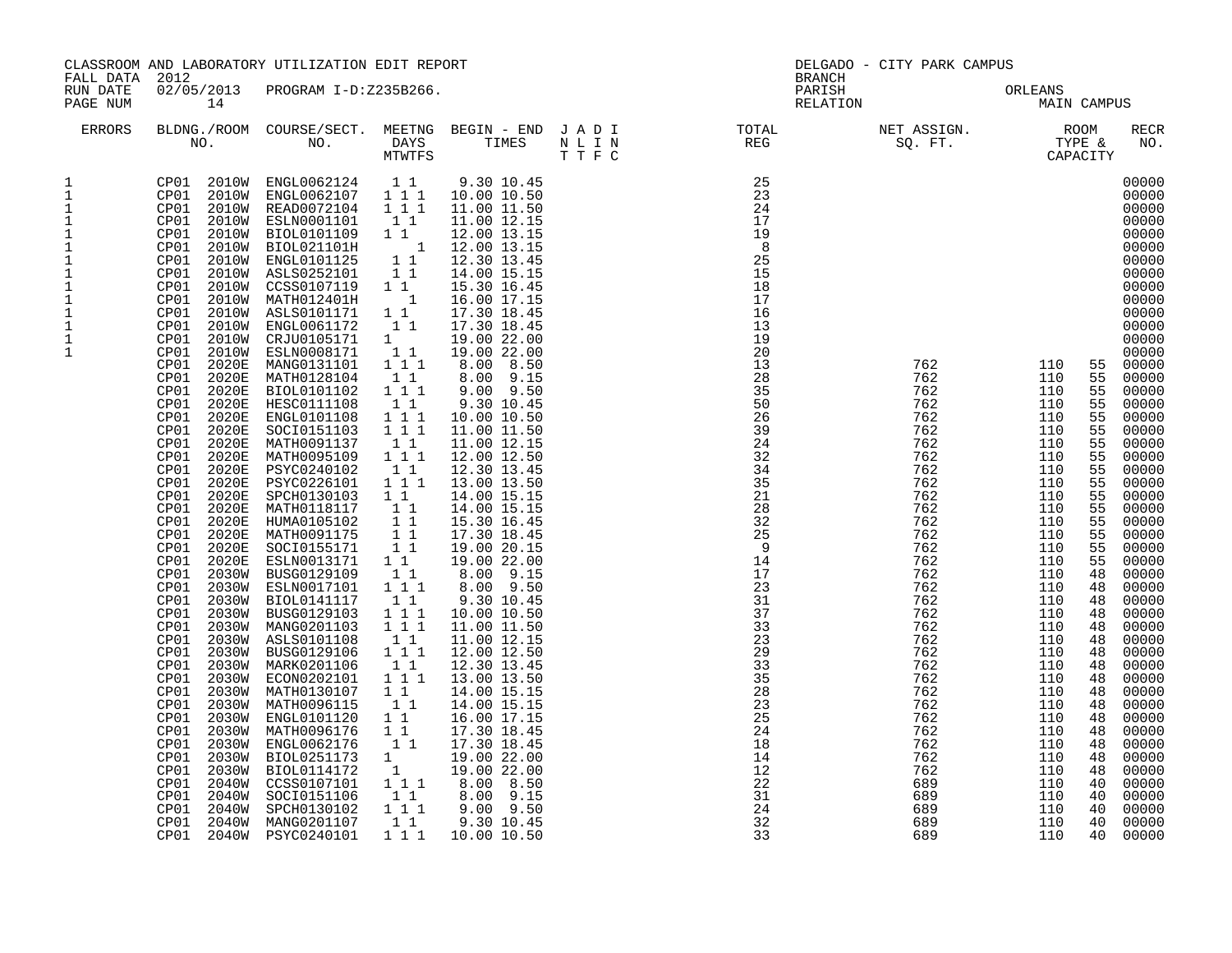| CLASSROOM AND LABORATORY UTILIZATION EDIT REPORT<br>FALL DATA 2012<br>RUN DATE |                                                                                                                                                                                                                                                                                                                                                                                                                                                                                                                                                   |                                                                                                                                                                                                                                                                                                                                                                                                                                                                                                                                                                                                                                                                                                                                                                                                                                                                                                                                                                                                                                                                                                                                                                                                                                                                                                                                                                                                                                   |                                                                                                                                                                                                                                                                                                                                                                                                                                                                      |                                                                                                                                                                                                                                                                                                                                                                                                                                                                                                              | DELGADO - CITY PARK CAMPUS<br><b>BRANCH</b>                                                                              |                                               |                                               |                                                                                                                                                                                                                                                                |                                                                                                                                                                                                                                                                                                                                                                                                                                                                        |
|--------------------------------------------------------------------------------|---------------------------------------------------------------------------------------------------------------------------------------------------------------------------------------------------------------------------------------------------------------------------------------------------------------------------------------------------------------------------------------------------------------------------------------------------------------------------------------------------------------------------------------------------|-----------------------------------------------------------------------------------------------------------------------------------------------------------------------------------------------------------------------------------------------------------------------------------------------------------------------------------------------------------------------------------------------------------------------------------------------------------------------------------------------------------------------------------------------------------------------------------------------------------------------------------------------------------------------------------------------------------------------------------------------------------------------------------------------------------------------------------------------------------------------------------------------------------------------------------------------------------------------------------------------------------------------------------------------------------------------------------------------------------------------------------------------------------------------------------------------------------------------------------------------------------------------------------------------------------------------------------------------------------------------------------------------------------------------------------|----------------------------------------------------------------------------------------------------------------------------------------------------------------------------------------------------------------------------------------------------------------------------------------------------------------------------------------------------------------------------------------------------------------------------------------------------------------------|--------------------------------------------------------------------------------------------------------------------------------------------------------------------------------------------------------------------------------------------------------------------------------------------------------------------------------------------------------------------------------------------------------------------------------------------------------------------------------------------------------------|--------------------------------------------------------------------------------------------------------------------------|-----------------------------------------------|-----------------------------------------------|----------------------------------------------------------------------------------------------------------------------------------------------------------------------------------------------------------------------------------------------------------------|------------------------------------------------------------------------------------------------------------------------------------------------------------------------------------------------------------------------------------------------------------------------------------------------------------------------------------------------------------------------------------------------------------------------------------------------------------------------|
| PAGE NUM                                                                       | 15                                                                                                                                                                                                                                                                                                                                                                                                                                                                                                                                                | 02/05/2013 PROGRAM I-D:Z235B266.                                                                                                                                                                                                                                                                                                                                                                                                                                                                                                                                                                                                                                                                                                                                                                                                                                                                                                                                                                                                                                                                                                                                                                                                                                                                                                                                                                                                  |                                                                                                                                                                                                                                                                                                                                                                                                                                                                      |                                                                                                                                                                                                                                                                                                                                                                                                                                                                                                              | PARISH<br>RELATION                                                                                                       | ORLEANS<br>MAIN CAMPUS                        | ORLEANS                                       |                                                                                                                                                                                                                                                                |                                                                                                                                                                                                                                                                                                                                                                                                                                                                        |
| <b>ERRORS</b>                                                                  |                                                                                                                                                                                                                                                                                                                                                                                                                                                                                                                                                   |                                                                                                                                                                                                                                                                                                                                                                                                                                                                                                                                                                                                                                                                                                                                                                                                                                                                                                                                                                                                                                                                                                                                                                                                                                                                                                                                                                                                                                   |                                                                                                                                                                                                                                                                                                                                                                                                                                                                      |                                                                                                                                                                                                                                                                                                                                                                                                                                                                                                              |                                                                                                                          |                                               |                                               |                                                                                                                                                                                                                                                                | <b>RECR</b><br>NO.                                                                                                                                                                                                                                                                                                                                                                                                                                                     |
|                                                                                | CP01<br>2040W<br>CP01<br>2040W<br>CP01<br>2040W<br>CP01<br>2040W<br>CP01<br>2040W<br>CP01<br>2040W<br>CP01<br>2040W<br>CP01<br>2040W<br>CP01<br>CP01<br>CP01<br>CP01 2080E<br>CP01<br>CP01<br>CP01<br>2080E<br>CP01 2080E<br>CP01<br>2080E<br>2080E<br>CP01<br>CP01<br>2080E<br>CP01 2080E<br>CP01<br>2080E<br>2080E<br>CP01<br>CP01<br>2080E<br>CP01<br>2080E<br>CP01<br>2080E<br>CP01<br>CP01<br>CP01<br>CP01<br>CP01<br>CP01<br>CP01<br>2080W<br>CP01<br>CP01<br>CP01<br>CP01<br>CP01<br>CP01<br>2080W<br>CP01<br>CP01<br>CP01<br>CP01<br>CP01 | $\begin{tabular}{cccccc} CP01 & 2040W & ENGL0102103 & 1 & 1 & 11.00 & 11.50 \\ CP01 & 2040W & MATH0096111 & 1 & 11.00 & 12.15 \end{tabular}$<br>CP01 2040W HIST0102101 $1^{-1}$ 1<br>CP01 2040W MATH0091125 1 1<br>ENGL0102106<br>MATH0096107<br>MATH009501M 1 1<br>MATH009601N 1 1<br>ENGL0062119 1 1<br>MATH0120171 11<br>MATH0120171 11<br>2040W CRJU0222171 1 19.00 22.00<br>2040W CRJU0160171 1 19.00 22.00<br>2080E SOCI0151111 1 1 1 8.00 8.50<br><b>2080E MATH009101E</b> 1 1 8.00 9.15<br>2080E BIOL0252169 1 8.00 10.59<br>2080E HUMA0105101 1 1 1 9.00 9.50<br>2080E BIOL0101106<br>MATH0118104<br>BUSG0125101<br>BIOL0161105<br>MATH0095122<br>MATH0118115<br>BIOL0251106<br>BIOL0251104 1 1<br>BIOL0211104 1 1<br>ANTH018101H 1<br>FNAR0120103 1 1<br>TIOL0210172 1 1<br>BIOL0210172   1   1<br>BIOL021001R   1   1<br>2080E BIOLO210171 11 17.30 18.45 1<br>2080E BIOLO210171 11 17.30 18.45 1<br>2080E BIOLO251174 1 19.00 22.00<br>2080W ESLN0006101 11 8.00 9.15<br>2080W BIOLO252101 11 9.00 9.50<br>2080W MATH0118169 1 9.00 12.00<br>2080W ENGL0102107 1 1 9.30 10.45<br>CP01 2080W ENGL0102107<br>CP01 2080W ENGL0061103 111 10.00 10.50<br>SOCI0153101<br>2080W ENGL006201E<br>2080W MATH0118106<br>2080W MATH0118114<br>2080W HIST0260101<br>2080W BIOL0141112<br>MATH0128106<br>2080W MATH0091117 1 1<br>2080W MATH0091117 1 1<br>2080W ENGL006201E 1 1<br>2080W ESLN0014171 1 1<br>2080W ESLN0007171 1 1 | $\begin{array}{rrrr} 1&1&1\\ 1&1& \end{array}$<br>$\begin{bmatrix} 1 \\ 1 \\ 1 \end{bmatrix}$<br>$\begin{bmatrix} 1 & 1 \\ 1 & 1 & 1 \end{bmatrix}$<br>$\begin{bmatrix} 1 & 1 & 1 \\ 1 & 1 \end{bmatrix}$<br>1 1 1<br>$\frac{1}{2}$<br>$1 1 1$<br>$1 1 1$<br>$\begin{bmatrix} 1 & 1 \\ 1 & 1 & 1 \end{bmatrix}$<br>$\begin{smallmatrix}1&1\\1&1&1\end{smallmatrix}$<br>$\begin{smallmatrix}1&&1\\&1\\1&&1\end{smallmatrix}$<br>$\begin{bmatrix} 1 & 1 \end{bmatrix}$ | 12.00 12.50<br>12.30 13.45<br>13.00 13.50<br>14.00 15.15<br>14.00 16.45<br>14.00 16.45 1<br>16.00 17.15<br>17.30 18.45<br>19.00 20.15<br>9.30 10.45<br>10.00 10.50<br>11.00 11.50<br>11.00 12.15<br>12.00 12.50<br>12.30 13.45<br>13.00 13.50<br>14.00 15.15<br>14.00 15.25<br>15.30 16.45<br>17.00 18.15<br>17.30 18.45<br>11.00 11.50<br>11.00 12.15<br>12.00 12.50<br>12.30 13.45<br>13.00 13.50<br>14.00 15.15<br>14.00 15.15<br>15.30 16.45<br>17.30 18.45<br>17.30 18.45<br>19.00 22.00<br>19.00 22.00 | 30<br>$\overline{21}$<br>$\begin{array}{c} 23 \\ 22 \end{array}$<br>$\overline{13}$<br>$\overline{9}$<br>$2\overline{2}$ | 580<br>580<br>580<br>580<br>580<br>580<br>580 | 110<br>110<br>110<br>110<br>110<br>110<br>110 | 40<br>40<br>40<br>40<br>40<br>40<br>40<br>40<br>40<br>40<br>40<br>40<br>40<br>77<br>77<br>77<br>77<br>77<br>77<br>77<br>77<br>77<br>77<br>77<br>77<br>77<br>77<br>33<br>33<br>33<br>33<br>33<br>33<br>33<br>33<br>33<br>33<br>33<br>33<br>33<br>33<br>33<br>33 | 00000<br>00000<br>00000<br>00000<br>00000<br>00000<br>00000<br>00000<br>00000<br>00000<br>00000<br>00000<br>00000<br>00000<br>00000<br>00000<br>00000<br>00000<br>00000<br>00000<br>77 00000<br>77 00000<br>00000<br>00000<br>00000<br>7700000<br>00000<br>00000<br>77 00000<br>77 00000<br>00000<br>00000<br>33 00000<br>00000<br>00000<br>00000<br>00000<br>00000<br>00000<br>00000<br>00000<br>00000<br>00000<br>00000<br>00000<br>00000<br>00000<br>00000<br>00000 |
|                                                                                | 2090E<br>CP01                                                                                                                                                                                                                                                                                                                                                                                                                                                                                                                                     | BIOL0161101<br>CP01 2090E MATH0095113                                                                                                                                                                                                                                                                                                                                                                                                                                                                                                                                                                                                                                                                                                                                                                                                                                                                                                                                                                                                                                                                                                                                                                                                                                                                                                                                                                                             | $1 1 1$<br>$1\quad1$                                                                                                                                                                                                                                                                                                                                                                                                                                                 | 8.00 8.50<br>8.00 9.15                                                                                                                                                                                                                                                                                                                                                                                                                                                                                       | 13<br>21                                                                                                                 | 376<br>376                                    | 210<br>210                                    |                                                                                                                                                                                                                                                                | 24 00000<br>24 00000                                                                                                                                                                                                                                                                                                                                                                                                                                                   |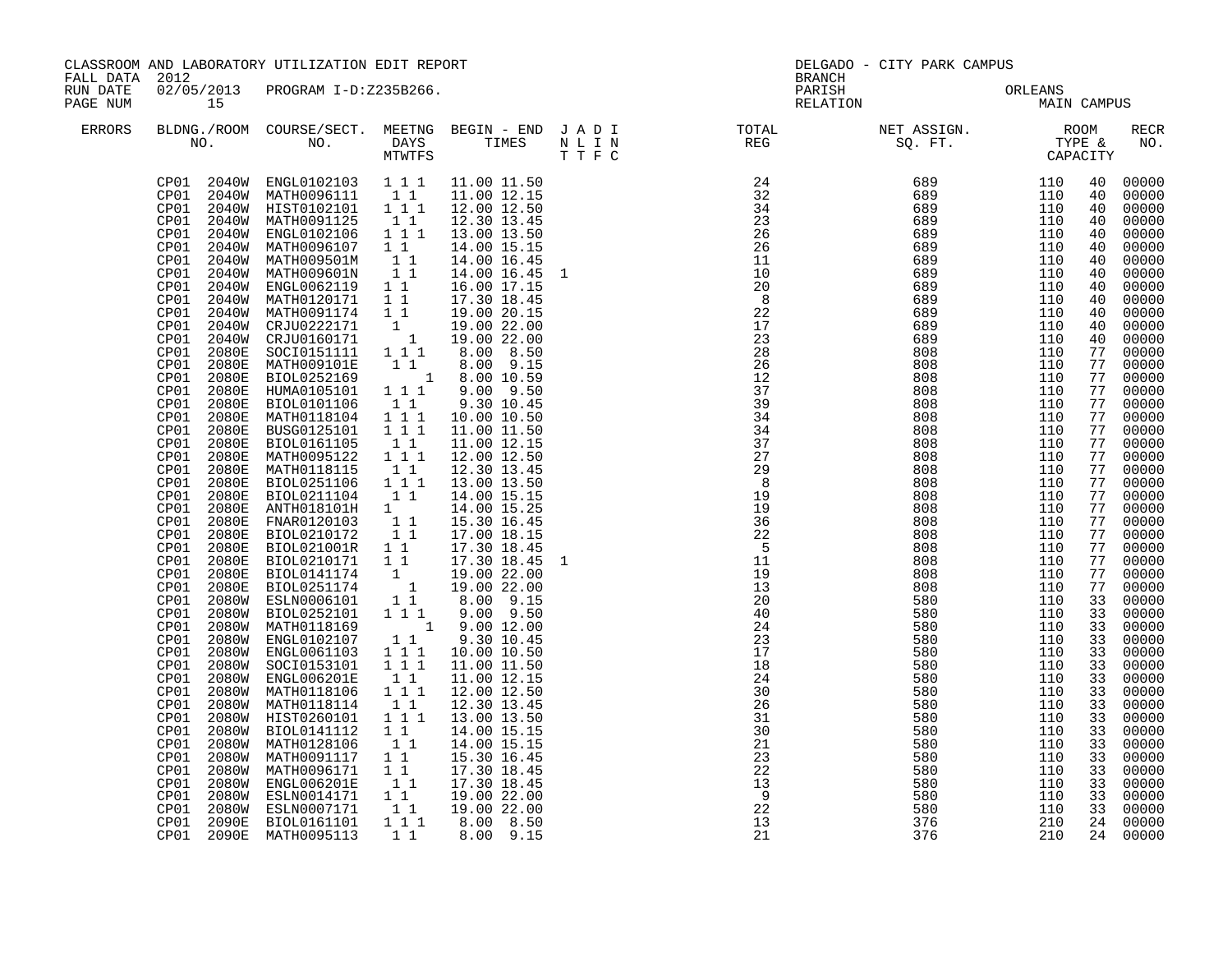|                                                                                                                                                                                                                                                                                                                                                         |                                                                                                                                                                                                                                                                                                                                                                                                                                                                                                                                                                                | CLASSROOM AND LABORATORY UTILIZATION EDIT REPORT                                                                                                                                                                                                                                                                                                                                                                                                                                                                                                                                                                                                                                                                                                                                                                                                                                                                                                                             |                                                                                                                                                                                                                                                                                                      |                                                                                                                                                                                                                                                                                                                                                                                                                                                                                                                                                                                                                                                                                                                                                                                  |                                                                                                                         | DELGADO - CITY PARK CAMPUS |         |                                                                                                                            |                                                                                                                                                                                                                                                                                                                                                                                                                                                                                  |
|---------------------------------------------------------------------------------------------------------------------------------------------------------------------------------------------------------------------------------------------------------------------------------------------------------------------------------------------------------|--------------------------------------------------------------------------------------------------------------------------------------------------------------------------------------------------------------------------------------------------------------------------------------------------------------------------------------------------------------------------------------------------------------------------------------------------------------------------------------------------------------------------------------------------------------------------------|------------------------------------------------------------------------------------------------------------------------------------------------------------------------------------------------------------------------------------------------------------------------------------------------------------------------------------------------------------------------------------------------------------------------------------------------------------------------------------------------------------------------------------------------------------------------------------------------------------------------------------------------------------------------------------------------------------------------------------------------------------------------------------------------------------------------------------------------------------------------------------------------------------------------------------------------------------------------------|------------------------------------------------------------------------------------------------------------------------------------------------------------------------------------------------------------------------------------------------------------------------------------------------------|----------------------------------------------------------------------------------------------------------------------------------------------------------------------------------------------------------------------------------------------------------------------------------------------------------------------------------------------------------------------------------------------------------------------------------------------------------------------------------------------------------------------------------------------------------------------------------------------------------------------------------------------------------------------------------------------------------------------------------------------------------------------------------|-------------------------------------------------------------------------------------------------------------------------|----------------------------|---------|----------------------------------------------------------------------------------------------------------------------------|----------------------------------------------------------------------------------------------------------------------------------------------------------------------------------------------------------------------------------------------------------------------------------------------------------------------------------------------------------------------------------------------------------------------------------------------------------------------------------|
| FALL DATA 2012<br>RUN DATE<br>PAGE NUM                                                                                                                                                                                                                                                                                                                  | 16                                                                                                                                                                                                                                                                                                                                                                                                                                                                                                                                                                             | 02/05/2013 PROGRAM I-D:Z235B266.                                                                                                                                                                                                                                                                                                                                                                                                                                                                                                                                                                                                                                                                                                                                                                                                                                                                                                                                             |                                                                                                                                                                                                                                                                                                      |                                                                                                                                                                                                                                                                                                                                                                                                                                                                                                                                                                                                                                                                                                                                                                                  | BRANCH<br>PARISH<br>RELATION                                                                                            | ORLEANS<br>MAIN CAMPUS     | ORLEANS |                                                                                                                            |                                                                                                                                                                                                                                                                                                                                                                                                                                                                                  |
| <b>ERRORS</b>                                                                                                                                                                                                                                                                                                                                           |                                                                                                                                                                                                                                                                                                                                                                                                                                                                                                                                                                                | NO. DAYS TIMES NLIN<br>MTWTFS TIFC                                                                                                                                                                                                                                                                                                                                                                                                                                                                                                                                                                                                                                                                                                                                                                                                                                                                                                                                           |                                                                                                                                                                                                                                                                                                      |                                                                                                                                                                                                                                                                                                                                                                                                                                                                                                                                                                                                                                                                                                                                                                                  | BLDNG./ROOM COURSE/SECT. MEETNG BEGIN – END JADI TOTAL TOTAL NET ASSIGN. REG ROOM NO. DAYS TIMES NLIN REG SQ.FT. TYPE & |                            |         |                                                                                                                            | <b>RECR</b><br>NO.                                                                                                                                                                                                                                                                                                                                                                                                                                                               |
| 1<br>$\mathbf 1$<br>$\mathbf 1$<br>$1\,$<br>$\mathbf 1$<br>$\mathbf 1$<br>$\mathbf 1$<br>$\mathbf{1}$<br>$\mathbf 1$<br>$\mathbf 1$<br>$\mathbf 1$<br>$\mathbf{1}$<br>$\mathbf{1}$<br>1<br>$\mathbf 1$<br>1<br>1<br>$1\,$<br>$\mathbf 1$<br>$\mathbf 1$<br>$\mathbf 1$<br>$\mathbf{1}$<br>$1\,$<br>$\mathbf 1$<br>$\mathbf{1}$<br>$1\,$<br>$\mathbf{1}$ | CP01<br>CP01<br>2090E<br>CP01<br>2090E<br>CP01<br>2090E<br>CP01<br>2090E<br>CP01<br>2090E<br>CP01<br>2090E<br>2090E<br>CP01<br>2090E<br>CP01<br>CP01<br>2090E<br>CP01<br>2090E<br>2090E<br>CP01<br>CP01<br>2090E<br>CP01<br>2090E<br>CP01<br>2090W<br>CP01<br>2090W<br>CP01 2090W<br>CP01 2090W<br>CP01<br>2090W<br>CP01<br>2090W<br>CP01<br>CP01<br>2090W<br>CP01<br>CP01<br>2090W<br>CP01<br>2090W<br>CP01<br>2090W<br>CP01<br>2100E<br>CP01<br>2100E<br>2100E<br>CP01<br>CP01<br>2100E<br>CP01<br>2100E<br>2100E<br>CP01<br>CP01<br>2100E<br>CP01<br>2100E<br>CP01<br>2100E | CP01 2090E ACCT0111101 1 1 1<br>2090E READ0072109 1 1<br>ASLS0101102 1 1 1<br>BUSG0121101<br>BUSL0250104<br>ENGL0102105 1 1 1<br>RLST016101H 1<br>RLST026101H 1<br>BIOL011401H 1<br>MATH020301H 1<br>MATH0091127 1 1<br>MARK0201171 11<br>BIOL0095171<br>ENGL0102171 1 1<br>ECON0202171<br>ESLN0005102<br>ESLN0016101<br>ESLN0017102<br>ESLN0018101<br>CP01 2090W ESLN0003101<br>ESLN0014101<br>ESLN0004101<br>CP01 2090W ESLN0004101 1 1 1<br>CP01 2090W ESLN0004101 1 1 1<br>CP01 2090W ESLN0001101 1 1 1<br>CP01 2090W ESLN0012102 1 1<br>CP01 2090W ESLN0011102 1 1<br>CP01 2090W ESLN0012102 1 1<br>CP01 2090W ENGL006201E 1 1 1<br>CP01 2090W ENGL006<br>CP01  2090W  ASLS0101110  11<br>CP01  2090W  ASLS0101111  11<br>2090W ENGL006201E<br>ASLS0101172<br>2090W ASLS0261171<br>SPAN0101172 1 1<br>ESLN0003171<br>ESLN0018171<br>BIOL0101101<br>ENGL0062121<br>BIOL0161102<br>ENGL0062123<br>ESLN0003101<br>ENGL0102104<br>CCSS0107116<br>ENGL0061106<br>ENGL010101R | 1 1 1<br>11<br>$1\quad1$<br>$1\quad1$<br>$\begin{array}{ccc} & 1 & 1 \\ & 1 & 1 \end{array}$<br>1 1 1<br>1 1 1<br>$1\quad1$<br>11<br>1 1 1<br>11<br>11<br>11<br>$1\quad1$<br>$1\quad1$<br>1 1 1<br>$1\quad1$<br>1 1 1<br>$1\quad1$<br>$1^{\degree}1^{\degree}1$<br>1 1 1<br>$1\quad1$<br>1 1 1<br>11 | $9.00$ $9.50$<br>$9.30\ 10.45$<br>10.00 10.50<br>11.00 11.50<br>11.00 12.15<br>12.00 12.50<br>12.30 13.45<br>12.30 13.45<br>13.00 14.15<br>14.00 15.15<br>14.00 15.15<br>17.30 18.45<br>17.30 18.45<br>19.00 20.15<br>19.00 20.15<br>8.00 9.15<br>8.00 9.15<br>8.00 9.50<br>8.00 9.50<br>9.30 10.45<br>9.30 10.45<br>10.00 10.50<br>10.00 10.50<br>11.00 11.50<br>11.00 11.50<br>11.00 12.15<br>11.00 12.15<br>12.00 12.50<br>12.30 13.45<br>12.30 15.15<br>13.00 13.50<br>13.00 13.50<br>14.00 15.15<br>14.00 15.15<br>14.00 15.15<br>16.00 17.15<br>16.00 17.15<br>17.30 18.45<br>17.30 18.45<br>19.00 20.15<br>19.00 22.00<br>19.00 22.00<br>8.00 8.50<br>8.00 9.15<br>$9.00$ $9.50$<br>9.30 10.45<br>10.00 10.50<br>11.00 11.50<br>11.00 12.15<br>12.00 12.50<br>12.30 13.45 |                                                                                                                         |                            |         | 24<br>24<br>24<br>24<br>24<br>24<br>24<br>24<br>24<br>24<br>24<br>24<br>24<br>24<br>24<br>24<br>24<br>24<br>24<br>24<br>24 | 00000<br>00000<br>00000<br>00000<br>24 00000<br>00000<br>00000<br>00000<br>00000<br>00000<br>00000<br>00000<br>00000<br>00000<br>00000<br>00000<br>00000<br>00000<br>00000<br>00000<br>00000<br>00000<br>00000<br>00000<br>00000<br>00000<br>00000<br>00000<br>00000<br>00000<br>00000<br>00000<br>00000<br>00000<br>00000<br>00000<br>00000<br>00000<br>00000<br>00000<br>00000<br>00000<br>24 00000<br>00000<br>00000<br>00000<br>00000<br>00000<br>00000<br>00000<br>24 00000 |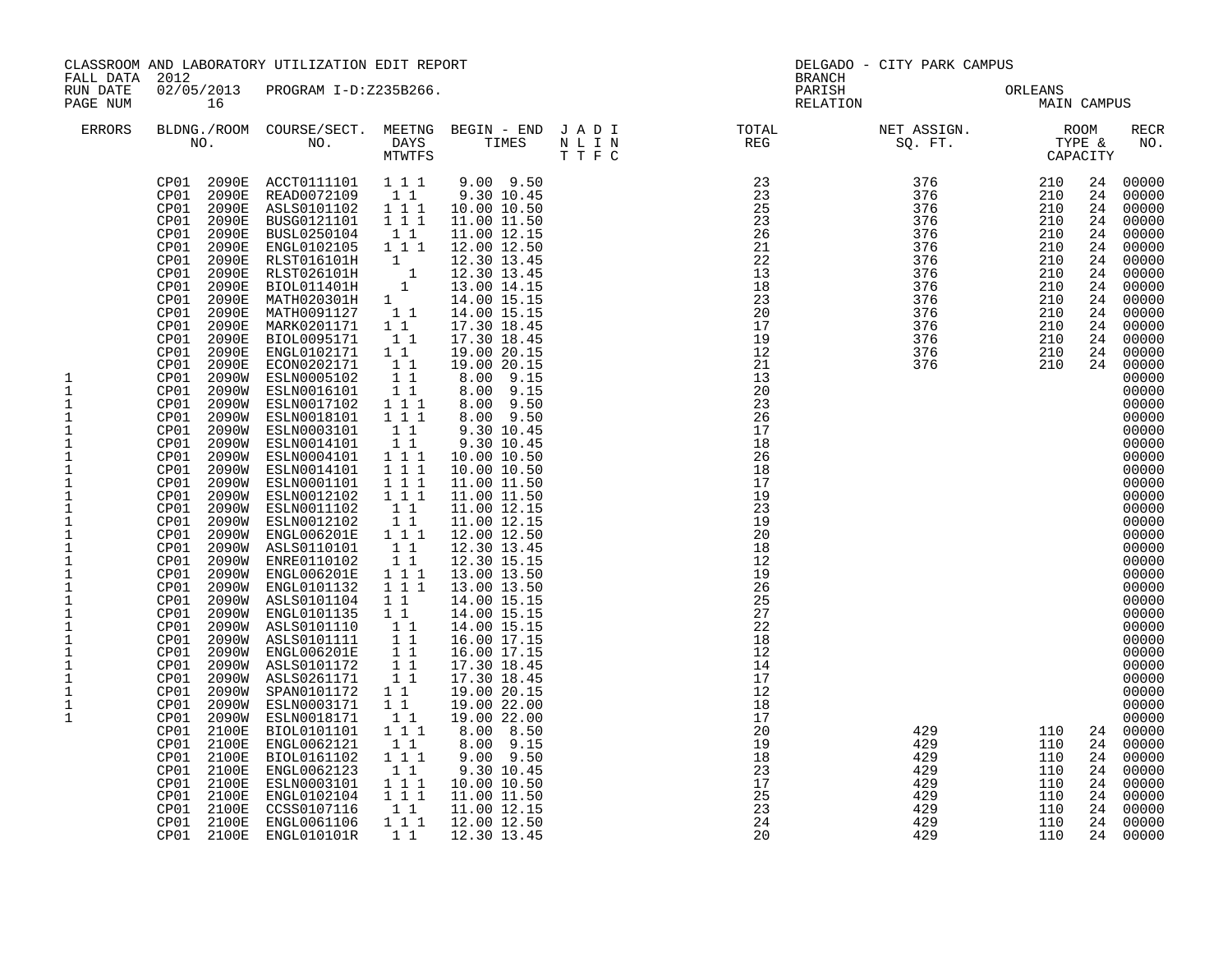| FALL DATA                                                                                                                                                                                                                                         | 2012                                                                                                                                                                                                                                                                                                                                                                                                                                                                                                                                                                                                                                                                                                                                                                                                                                        | CLASSROOM AND LABORATORY UTILIZATION EDIT REPORT                                                                                                                                                                                                                                                                                                                                                                                                                                                                                                                                                                                                                                                                                                                                                                                                    |                                                                                                                                                                                                                                                                                                                                                                                    |                                                                                                                                                                                                                                                                                                                                                                                                                                                                                                                                                                                                                                                                                                                                                             | BRANCH                                                                                                                                                                                                                                                                                                                                                                                                                                         | DELGADO - CITY PARK CAMPUS |                        |                                                                                                                                                                      |                                                                                                                                                                                                                                                                                                                                                                                                                                                                            |
|---------------------------------------------------------------------------------------------------------------------------------------------------------------------------------------------------------------------------------------------------|---------------------------------------------------------------------------------------------------------------------------------------------------------------------------------------------------------------------------------------------------------------------------------------------------------------------------------------------------------------------------------------------------------------------------------------------------------------------------------------------------------------------------------------------------------------------------------------------------------------------------------------------------------------------------------------------------------------------------------------------------------------------------------------------------------------------------------------------|-----------------------------------------------------------------------------------------------------------------------------------------------------------------------------------------------------------------------------------------------------------------------------------------------------------------------------------------------------------------------------------------------------------------------------------------------------------------------------------------------------------------------------------------------------------------------------------------------------------------------------------------------------------------------------------------------------------------------------------------------------------------------------------------------------------------------------------------------------|------------------------------------------------------------------------------------------------------------------------------------------------------------------------------------------------------------------------------------------------------------------------------------------------------------------------------------------------------------------------------------|-------------------------------------------------------------------------------------------------------------------------------------------------------------------------------------------------------------------------------------------------------------------------------------------------------------------------------------------------------------------------------------------------------------------------------------------------------------------------------------------------------------------------------------------------------------------------------------------------------------------------------------------------------------------------------------------------------------------------------------------------------------|------------------------------------------------------------------------------------------------------------------------------------------------------------------------------------------------------------------------------------------------------------------------------------------------------------------------------------------------------------------------------------------------------------------------------------------------|----------------------------|------------------------|----------------------------------------------------------------------------------------------------------------------------------------------------------------------|----------------------------------------------------------------------------------------------------------------------------------------------------------------------------------------------------------------------------------------------------------------------------------------------------------------------------------------------------------------------------------------------------------------------------------------------------------------------------|
| RUN DATE<br>PAGE NUM                                                                                                                                                                                                                              | 17                                                                                                                                                                                                                                                                                                                                                                                                                                                                                                                                                                                                                                                                                                                                                                                                                                          | 02/05/2013 PROGRAM I-D:Z235B266.                                                                                                                                                                                                                                                                                                                                                                                                                                                                                                                                                                                                                                                                                                                                                                                                                    |                                                                                                                                                                                                                                                                                                                                                                                    |                                                                                                                                                                                                                                                                                                                                                                                                                                                                                                                                                                                                                                                                                                                                                             | PARISH<br>RELATION                                                                                                                                                                                                                                                                                                                                                                                                                             |                            | ORLEANS<br>MAIN CAMPUS |                                                                                                                                                                      |                                                                                                                                                                                                                                                                                                                                                                                                                                                                            |
| <b>ERRORS</b>                                                                                                                                                                                                                                     |                                                                                                                                                                                                                                                                                                                                                                                                                                                                                                                                                                                                                                                                                                                                                                                                                                             |                                                                                                                                                                                                                                                                                                                                                                                                                                                                                                                                                                                                                                                                                                                                                                                                                                                     |                                                                                                                                                                                                                                                                                                                                                                                    |                                                                                                                                                                                                                                                                                                                                                                                                                                                                                                                                                                                                                                                                                                                                                             | $\begin{tabular}{lllllllllllllllllllll} \textsc{BLONG.} \textsc{F100M.} & \textsc{COURSE/SECT.} & \textsc{METING.} & \textsc{BEGIN - END.} & \textsc{J A D I} & \textsc{TOTAL} & \textsc{NET ASSIGN.} & \textsc{ROOM} \\ \textsc{NO.} & \textsc{NO.} & \textsc{DAYS} & \textsc{TIMES} & \textsc{N L I N} & \textsc{REG} & \textsc{SEG} & \textsc{ST.} & \textsc{STPE & \& \\ \textsc{MTVTFS} & \textsc{T T F C} & \textsc{F1} & \textsc{F2} &$ |                            |                        |                                                                                                                                                                      | <b>RECR</b><br>NO.                                                                                                                                                                                                                                                                                                                                                                                                                                                         |
| 7<br>1<br>$\mathbf{1}$<br>$1\,$<br>1<br>$\mathbf{1}$<br>1<br>1<br>1<br>$\mathbf 1$<br>1<br>$\mathbf 1$<br>$1\,$<br>$\mathbf 1$<br>$1\,$<br>$\mathbf 1$<br>$\,1\,$<br>$\mathbf 1$<br>$\,1\,$<br>$\mathbf{1}$<br>$\mathbf 1$<br>1<br>1 <sub>3</sub> | CP01<br>CP01<br>CP01<br>2100E<br>2100E<br>CP01<br>CP01<br>2100E<br>2110E<br>CP01<br>CP01<br>2110E<br>CP01<br>2110E<br>CP01<br>2110E<br>CP01<br>2110E<br>CP01<br>2110E<br>CP01<br>2110E<br>CP01<br>2110E<br>CP01<br>2110W<br>CP01<br>2110W<br>CP01<br>2110W<br>CP01<br>2110W<br>CP01<br>2120E<br>CP01<br>2120E<br>2120E<br>CP01<br>CP01<br>2120E<br>CP01<br>216WA<br>CP01<br>216WA<br>CP01<br>216WA<br>CP01<br>216WA<br>CP01 216WA ENGL010201E<br>CP01 216WA<br>CP01<br>216WA<br>CP01 216WA<br>CP01 216WA<br>CP01 216WA ENGL010101E<br>CP01<br>216WA<br>CP01<br>216WA<br>CP01<br>216WA<br>CP01<br>CP01<br>216WA<br>CP01<br>216WA<br>CP01<br>216WA<br>CP01<br>216WA<br>CP01<br>216WA<br>CP01<br>216WA<br>CP01<br>2160E<br>CP01<br>2160E<br>CP01<br>2160E<br>CP01<br>2160E<br>2160E<br>CP01<br>CP01<br>2160E<br>CP01<br>2160E<br>CP01<br>2160E | 2100E MATH009501H 1 13.00 14.15<br>2100E MATH011801H 1 13.00 14.15<br>MUSB0204101 1 1<br>HUMA0201171 1 1<br>SPCH0131171<br>FNAR0151101 1 1<br>FNAR0152101 1 1<br>FNAR0153101<br>FNAR0154101<br>FNAR0151171 1 1<br>FNAR0152171<br>FNAR0154171<br>FNAR0151172<br>ESLR0023101<br>ESLR0027101<br>ESLR0028171<br>ESLR0024171<br>MUSB0105101<br>MUSB0105103<br>MUSB0105102<br>MUSB0205101<br>ENGL0101100<br>ENGL010201E<br>CP01 216WA ENGL010101E<br>CP01 216WA ENGL010101E<br>ENGL010101E<br>ENGL010101E<br>ENGL0102119<br>ENGL010101E<br>ENGL010201E<br>ENGL010101E<br>ENGL0102112<br>ENGL010201E<br>ENGL010201E<br>216WA ENGL010101E<br>ENGL010101E<br>ENGL010201E<br>ENGL010201E<br>ENGL010101E<br>ENGL010101E<br>ENGL010201E<br>MATH0095102<br>MATH0130103<br>BIOL0211101<br>CCSS0107169<br>SPAN0101106<br>MATH0203102<br>ENGL0062108<br>ENGL010201R | 11<br>11<br>11<br>$1\quad1$<br>$1\quad1$<br>$1\quad1$<br>1 1 1<br>1 1 1<br>$1\quad1$<br>11<br>1 1 1<br>$1\quad1$<br>11<br>1<br>1 1 1<br>$1 1 1$<br>11<br>1 1 1<br>11<br>111<br>1 1 1<br>$1\quad1$<br>1 1 1<br>$1\;1$<br>$1 1 1$<br>11<br>$1\quad1$<br>$1\quad1$<br>11<br>$1\quad1$<br>11<br>11<br>11<br>11<br>11<br>1 1 1<br>$1\quad1$<br>1 1 1<br>11<br>111<br>1 1 1<br>$1\quad1$ | 14.00 15.15<br>17.30 18.45<br>19.00 20.15<br>15.30 18.30<br>15.30 18.30<br>15.30 18.30<br>15.30 18.30<br>18.30 21.30<br>18.30 21.30<br>18.30 21.30<br>18.31 21.30<br>8.00 8.50<br>$9.00$ $9.50$<br>19.00 20.15<br>20.30 21.45<br>11.00 11.50<br>11.00 12.15<br>15.30 16.45<br>15.30 17.30<br>7.00 7.50<br>8.00 8.50<br>8.00 9.15<br>$9.00$ $9.50$<br>1 9.00 12.00<br>9.30 10.45<br>10.00 10.50<br>11.00 11.50<br>11.00 12.15<br>12.00 12.50<br>12.30 13.45<br>13.00 13.50<br>14.00 15.15<br>14.00 15.15<br>16.00 17.15<br>16.00 17.15<br>17.30 18.45<br>17.30 18.45<br>19.00 20.15<br>19.00 20.15<br>20.30 21.45<br>22.00 23.15<br>8.00 8.50<br>8.00 9.15<br>$9.00$ $9.50$<br>$1 \t9.00 \t12.00$<br>9.30 10.45<br>10.00 10.50<br>11.00 11.50<br>11.00 12.15 | $\begin{tabular}{cccc} $M$-0.1$ & $M$=K$ & $M$=K$ & $M$=K$ & $M$=K$ & $M$=K$ & $M$=K$ & $M$=K$ & $M$=K$ & $M$=K$ & $M$=K$ & $M$=K$ & $M$=K$ & $M$=K$ & $M$=K$ & $M$=K$ & $M$=K$ & $M$=K$ & $M$=K$ & $M$=K$ & $M$=K$ & $M$=K$ & $M$=K$ & $M$=K$ & $M$=K$ & $M$=K$ & $M$=K$ & $M$=K$ & $M$=K$ & $M$=K$ &$                                                                                                                                        |                            |                        | 24<br>24<br>24<br>24<br>24<br>21<br>21<br>21<br>21<br>21<br>21<br>21<br>21<br>37<br>37<br>37<br>37<br>24<br>24<br>24<br>24<br>38<br>38<br>38<br>38<br>38<br>38<br>38 | 00000<br>00000<br>00000<br>00000<br>00000<br>00000<br>00000<br>00000<br>00000<br>00000<br>00000<br>00000<br>00000<br>00000<br>00000<br>00000<br>00000<br>00000<br>00000<br>00000<br>00000<br>00000<br>00000<br>00000<br>00000<br>00000<br>00000<br>00000<br>00000<br>00000<br>00000<br>00000<br>00000<br>00000<br>00000<br>00000<br>00000<br>00000<br>00000<br>00000<br>00000<br>00000<br>00000<br>38 00000<br>00000<br>00000<br>00000<br>00000<br>00000<br>00000<br>00000 |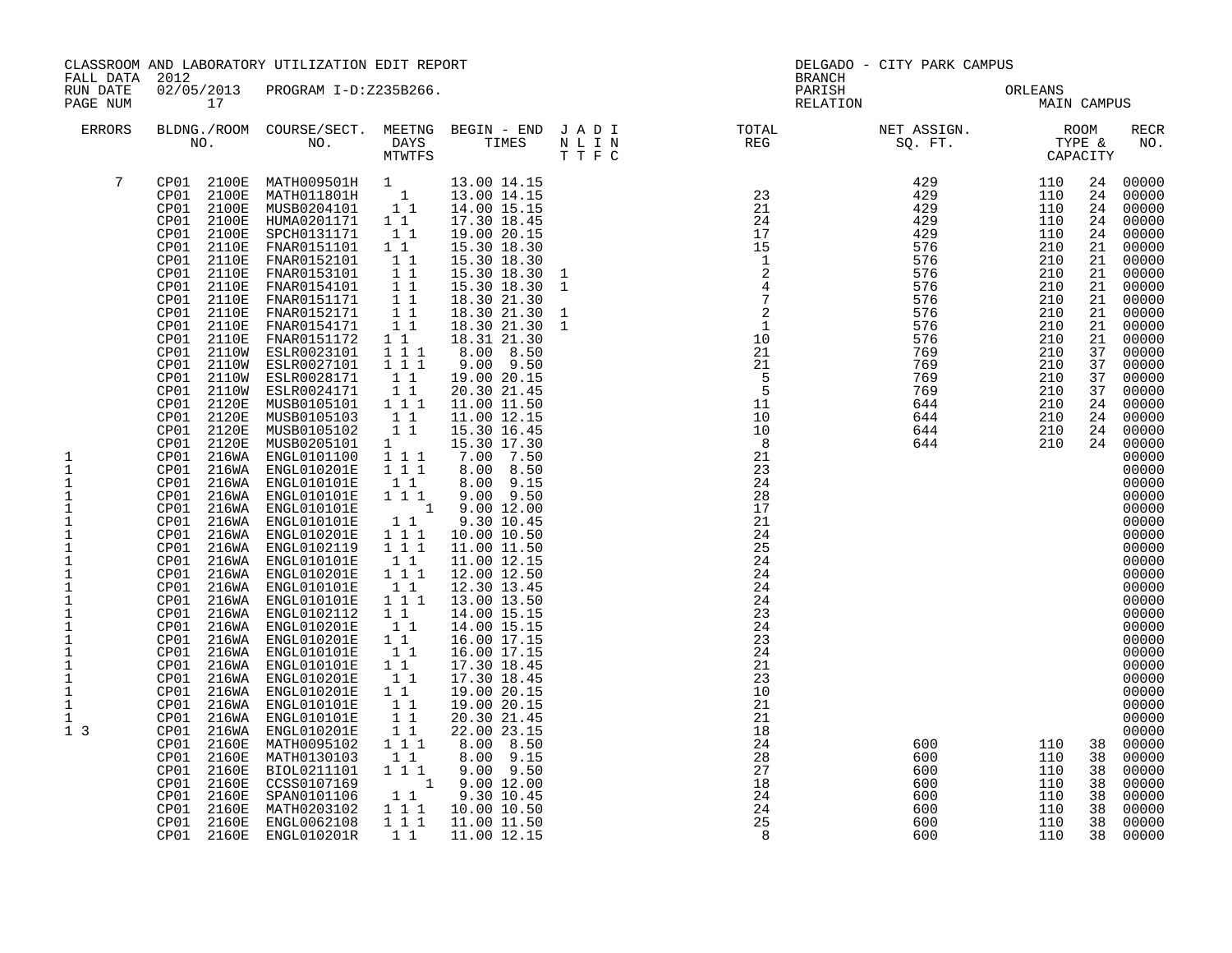|                                        |                                                                                                                                                                                                                                                                                                                                                                                                                                                                                                                                                                                                                                                                                               | CLASSROOM AND LABORATORY UTILIZATION EDIT REPORT                                                                                                                                                                                                                                                                                                                                                                                                                                                                                                                                                                                                                                                                                                                                                                                                                                                                                                                                      |                                                                                                                                                                                                                                                                                                                                                                                                                                                                                                                                                                                                                                                                                                                                                                                  |                                                                                                                                                                                                                                                                                                                                                                                                                                                                                                                                                                                                                                                                                                                                           |                                                                                                                                                                                                                                                                                                                                                                                                                                                                                                                                                                                                                                 | DELGADO - CITY PARK CAMPUS                                                                                                                                                                                                                               |                                                                                                                                                                                                                                                          |                                                                                                                                                                                                                                                                                                          |                                                                                                                                                                                                                                                                                                                                                                                                                                                                    |
|----------------------------------------|-----------------------------------------------------------------------------------------------------------------------------------------------------------------------------------------------------------------------------------------------------------------------------------------------------------------------------------------------------------------------------------------------------------------------------------------------------------------------------------------------------------------------------------------------------------------------------------------------------------------------------------------------------------------------------------------------|---------------------------------------------------------------------------------------------------------------------------------------------------------------------------------------------------------------------------------------------------------------------------------------------------------------------------------------------------------------------------------------------------------------------------------------------------------------------------------------------------------------------------------------------------------------------------------------------------------------------------------------------------------------------------------------------------------------------------------------------------------------------------------------------------------------------------------------------------------------------------------------------------------------------------------------------------------------------------------------|----------------------------------------------------------------------------------------------------------------------------------------------------------------------------------------------------------------------------------------------------------------------------------------------------------------------------------------------------------------------------------------------------------------------------------------------------------------------------------------------------------------------------------------------------------------------------------------------------------------------------------------------------------------------------------------------------------------------------------------------------------------------------------|-------------------------------------------------------------------------------------------------------------------------------------------------------------------------------------------------------------------------------------------------------------------------------------------------------------------------------------------------------------------------------------------------------------------------------------------------------------------------------------------------------------------------------------------------------------------------------------------------------------------------------------------------------------------------------------------------------------------------------------------|---------------------------------------------------------------------------------------------------------------------------------------------------------------------------------------------------------------------------------------------------------------------------------------------------------------------------------------------------------------------------------------------------------------------------------------------------------------------------------------------------------------------------------------------------------------------------------------------------------------------------------|----------------------------------------------------------------------------------------------------------------------------------------------------------------------------------------------------------------------------------------------------------|----------------------------------------------------------------------------------------------------------------------------------------------------------------------------------------------------------------------------------------------------------|----------------------------------------------------------------------------------------------------------------------------------------------------------------------------------------------------------------------------------------------------------------------------------------------------------|--------------------------------------------------------------------------------------------------------------------------------------------------------------------------------------------------------------------------------------------------------------------------------------------------------------------------------------------------------------------------------------------------------------------------------------------------------------------|
| FALL DATA 2012<br>RUN DATE<br>PAGE NUM | 18                                                                                                                                                                                                                                                                                                                                                                                                                                                                                                                                                                                                                                                                                            | 02/05/2013 PROGRAM I-D:Z235B266.                                                                                                                                                                                                                                                                                                                                                                                                                                                                                                                                                                                                                                                                                                                                                                                                                                                                                                                                                      |                                                                                                                                                                                                                                                                                                                                                                                                                                                                                                                                                                                                                                                                                                                                                                                  |                                                                                                                                                                                                                                                                                                                                                                                                                                                                                                                                                                                                                                                                                                                                           | <b>BRANCH</b><br>PARISH<br>RELATION                                                                                                                                                                                                                                                                                                                                                                                                                                                                                                                                                                                             |                                                                                                                                                                                                                                                          | ORLEANS<br>MAIN CAMPUS                                                                                                                                                                                                                                   |                                                                                                                                                                                                                                                                                                          |                                                                                                                                                                                                                                                                                                                                                                                                                                                                    |
| <b>ERRORS</b>                          |                                                                                                                                                                                                                                                                                                                                                                                                                                                                                                                                                                                                                                                                                               | NO. DAYS TIMES N L I N<br>MTWTFS T T F C                                                                                                                                                                                                                                                                                                                                                                                                                                                                                                                                                                                                                                                                                                                                                                                                                                                                                                                                              |                                                                                                                                                                                                                                                                                                                                                                                                                                                                                                                                                                                                                                                                                                                                                                                  |                                                                                                                                                                                                                                                                                                                                                                                                                                                                                                                                                                                                                                                                                                                                           |                                                                                                                                                                                                                                                                                                                                                                                                                                                                                                                                                                                                                                 |                                                                                                                                                                                                                                                          |                                                                                                                                                                                                                                                          |                                                                                                                                                                                                                                                                                                          | <b>RECR</b><br>NO.                                                                                                                                                                                                                                                                                                                                                                                                                                                 |
| 7                                      | 2160E<br>CP01<br>2160E<br>CP01<br>2160E<br>CP01<br>CP01<br>2160E<br>CP01<br>2160E<br>CP01<br>2160E<br>CP01<br>2160E<br>CP01<br>2160E<br>CP01<br>2160E<br>CP01<br>2170E<br>CP01<br>2170E<br>CP01<br>2170E<br>CP01<br>2170E<br>CP01<br>2170E<br>CP01<br>2170E<br>CP01<br>2170E<br>2170E<br>CP01<br>CP01<br>2170E<br>2170E<br>CP01<br>CP01<br>CP01<br>2170E<br>CP01<br>2170E<br>CP01<br>2170E<br>CP01<br>2170E<br>CP01<br>2170E<br>CP01<br>2170E<br>CP01<br>CP01<br>CP01<br>CP01<br>2170W<br>CP01<br>CP01<br>CP01<br>CP01<br>2170W<br>CP01<br>CP01<br>2170W<br>CP01<br>CP01<br>2170W<br>2170W<br>CP01<br>CP01<br>CP01<br>2170W<br>CP01<br>CP01<br>2170W<br>CP01<br>CP01<br>CP01<br>2180E<br>CP01 | CP01 2160E MATH0120102 111 12.00 12.50<br>CP01 2160E HUMA015001R 1 1<br>CP01 2160E MATH0096106 1 1 1 13.00 13.50<br>BIOL0210102<br>ENGL0062130<br>BIOL0211102<br>ENGL0061113<br>MATH0095171   1   1<br>POLI0180171   1   1<br>POLI0180171<br>MATH0095174 1 1<br>ESLR0023171<br>ESLR0027171<br>MATH0118101<br>ESLN0016102<br>BIOL0161169<br>MATH0091103<br>MATH0091122<br>BIOL0245101<br>MARK0201102<br>SOCI0255101 11<br>MATH0096104 111<br>ENGL0101127<br>2170E MATH0096121<br>ENGL0101115<br>FNAR0125101<br>MATH0095126<br>MATH0130105<br>ENGL0101171<br>MATH0095176<br>2170E HIST0141171<br>2170E CCSS0107174<br>2170W ENGL0062101<br>ESLN0025101<br>2170W READ0072102<br>2170W MATH0095115<br>2170W CCSS0107103<br>ENGL0061105<br>2170W READ0072112<br>CCSS0107118 1 1 1<br>2170W READ0072114<br>READ0072106<br>ENGL0062117<br>2170W ENGL010101E<br>ENGL0061108<br>2170W ENGL0062144<br>READ0072171<br>2170W READ0071173<br>2170W READ0072172<br>2170W READ0072174<br>FSED0121101 | $1\quad1$<br>11<br>$\begin{bmatrix} 1\\ 1\\ 1\\ 1 \end{bmatrix}$<br>$\begin{array}{ccc} & 1 & 1 \\ & 1 & 1 \end{array}$<br>111<br>111<br>11<br>$\begin{array}{ccc}\n1 & 1 & 1 \\ 1 & 1 & 1\n\end{array}$<br>11<br>$1 1 1$<br>$\begin{smallmatrix}1&1\\1&1\end{smallmatrix}$<br>$\begin{smallmatrix}1&&1\\&1\\1&&1\end{smallmatrix}$<br>$\begin{smallmatrix}1&&1\\&1\\1&&1\end{smallmatrix}$<br>$1\quad1$<br>$\begin{bmatrix} 1 \\ 1 \end{bmatrix}$<br>$1^{\circ}1^{\circ}1$<br>11<br>111<br>$1\quad1$<br>$\begin{array}{rrrr} & 1 & 1 \\ & 1 & 1 \\ & & 1 & 1 \end{array}$<br>11<br>$\begin{smallmatrix}1&1\\1&1&1\end{smallmatrix}$<br>$1\quad1$<br>$\begin{bmatrix} 1 \\ 1 \end{bmatrix}$<br>11<br>$1\quad1$<br>$\begin{bmatrix} 1\\ 1\\ 1\\ 1\\ 1 \end{bmatrix}$<br>$1\quad1$ | 12.30 13.45<br>14.00 15.15<br>14.00 15.15<br>15.30 16.45<br>16.00 17.15<br>17.30 18.45<br>17.30 18.45<br>19.00 20.15<br>19.00 20.15<br>20.30 21.45<br>8.00 8.50<br>1 1 8.00 9.15<br>1 8.00 10.59<br>$9.00$ $9.50$<br>9.30 10.45<br>10.00 10.50<br>11.00 11.50<br>11.00 12.15<br>12.00 12.50<br>12.30 13.45<br>13.00 13.50<br>14.00 15.15<br>14.00 15.15<br>15.30 16.45<br>15.30 16.45<br>17.30 18.45<br>17.30 18.45<br>19.00 20.15<br>19.00 20.15<br>8.00 8.50<br>8.00 9.15<br>$9.00$ $9.50$<br>9.30 10.45<br>10.00 10.50<br>11.00 11.50<br>11.00 12.15<br>12.00 12.50<br>12.30 13.45<br>13.00 13.50<br>14.00 15.15<br>14.00 15.15<br>16.00 17.15<br>16.00 17.15<br>17.30 18.45<br>17.30 18.45<br>19.00 20.15<br>19.00 20.15<br>8.00 9.15 | $\begin{array}{cccc} 17 & 600 & 110 \\ 12 & 600 & 110 \\ 27 & 600 & 110 \\ 25 & 600 & 110 \\ 21 & 600 & 110 \\ 19 & 600 & 110 \\ 8 & 600 & 110 \\ 23 & 600 & 110 \\ 27 & 600 & 110 \\ 20 & 600 & 110 \\ 20 & 600 & 110 \\ 12 & 600 & 110 \\ 12 & 600 & 110 \\ 12 & 600 & 110 \\ 13 & 567 & 110 \\ 16 &$<br>16<br>$\frac{30}{25}$<br>30<br>34<br>31<br>28<br>24<br>24<br>35<br>19<br>32<br>24<br>24<br>16<br>$\frac{22}{22}$<br>$\frac{1}{25}$<br>$\overline{2}2$<br>28<br>$\overline{24}$<br>$\overline{21}$<br>22<br>22<br>24<br>24<br>21<br>25<br>8<br>17<br>22<br>$\begin{array}{c} 14 \\ 23 \end{array}$<br>$\frac{19}{15}$ | 567<br>567<br>567<br>567<br>567<br>567<br>567<br>567<br>567<br>567<br>567<br>567<br>567<br>567<br>567<br>567<br>567<br>379<br>379<br>379<br>379<br>379<br>379<br>379<br>379<br>379<br>379<br>379<br>379<br>379<br>379<br>379<br>379<br>379<br>379<br>434 | 110<br>110<br>110<br>110<br>110<br>110<br>110<br>110<br>110<br>110<br>110<br>110<br>110<br>110<br>110<br>110<br>110<br>110<br>110<br>110<br>110<br>110<br>110<br>110<br>110<br>110<br>110<br>110<br>110<br>110<br>110<br>110<br>110<br>110<br>110<br>210 | 38<br>38<br>38<br>38<br>38<br>38<br>38<br>38<br>38<br>38<br>38<br>38<br>35<br>35<br>35<br>35<br>35<br>35<br>35<br>35<br>35<br>35<br>35<br>35<br>35<br>35<br>35<br>35<br>35<br>35<br>35<br>27<br>27<br>27<br>27<br>27<br>27<br>27<br>27<br>27<br>27<br>27<br>27<br>27<br>27<br>27<br>27<br>27<br>27<br>15 | 00000<br>00000<br>00000<br>00000<br>00000<br>00000<br>00000<br>00000<br>00000<br>00000<br>00000<br>00000<br>00000<br>00000<br>00000<br>00000<br>00000<br>00000<br>00000<br>00000<br>00000<br>00000<br>00000<br>00000<br>00000<br>00000<br>00000<br>00000<br>00000<br>$00000$<br>$00000$<br>00000<br>00000<br>00000<br>00000<br>00000<br>00000<br>00000<br>00000<br>00000<br>00000<br>00000<br>00000<br>00000<br>00000<br>00000<br>00000<br>00000<br>00000<br>00000 |
| 7                                      |                                                                                                                                                                                                                                                                                                                                                                                                                                                                                                                                                                                                                                                                                               | CP01 2180E FSED0131101                                                                                                                                                                                                                                                                                                                                                                                                                                                                                                                                                                                                                                                                                                                                                                                                                                                                                                                                                                | 11                                                                                                                                                                                                                                                                                                                                                                                                                                                                                                                                                                                                                                                                                                                                                                               | 9.30 10.45                                                                                                                                                                                                                                                                                                                                                                                                                                                                                                                                                                                                                                                                                                                                |                                                                                                                                                                                                                                                                                                                                                                                                                                                                                                                                                                                                                                 | 434                                                                                                                                                                                                                                                      | 210                                                                                                                                                                                                                                                      | 15                                                                                                                                                                                                                                                                                                       | 00000                                                                                                                                                                                                                                                                                                                                                                                                                                                              |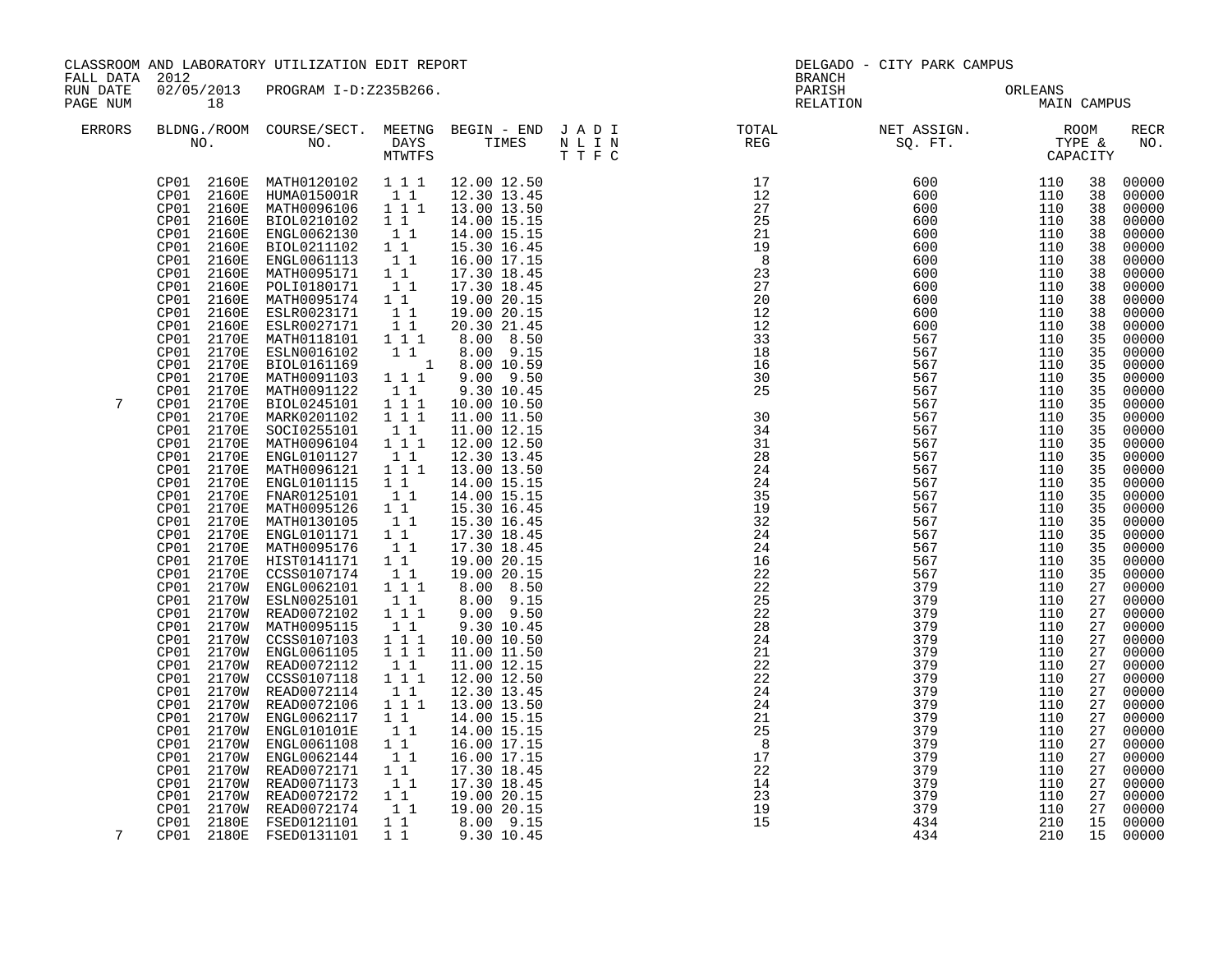| CLASSROOM AND LABORATORY UTILIZATION EDIT REPORT<br>FALL DATA 2012<br>RUN DATE |                                                                                                                                                                                                                                                                                                                                                                                                                                                                                                                        |                                                                                                                                                                                                                                                                                                                                                                                                                                                                                                                                                                                                                                                                                                                                                                                                                                                                                                                                                                                                                                                                                                                                                                                                                                                              |                                                                                                                                                                                                                                                                                                                                                                                                                                                       |                                                                                                                                                                                                                                                                                                                                                                                                                                                                                                                                                                                                                                                                                                             | <b>BRANCH</b>                                                                                                                                                                                                                                                                                                                                                                                                                                                                                                                                                                                                                     | DELGADO - CITY PARK CAMPUS                                                                                                                                                                                                                                      |                                                                                                                                                                                                                                                                 |                                                                                                                                                                                                                                   |                                                                                                                                                                                                                                                                                                                                                                                                                                                 |
|--------------------------------------------------------------------------------|------------------------------------------------------------------------------------------------------------------------------------------------------------------------------------------------------------------------------------------------------------------------------------------------------------------------------------------------------------------------------------------------------------------------------------------------------------------------------------------------------------------------|--------------------------------------------------------------------------------------------------------------------------------------------------------------------------------------------------------------------------------------------------------------------------------------------------------------------------------------------------------------------------------------------------------------------------------------------------------------------------------------------------------------------------------------------------------------------------------------------------------------------------------------------------------------------------------------------------------------------------------------------------------------------------------------------------------------------------------------------------------------------------------------------------------------------------------------------------------------------------------------------------------------------------------------------------------------------------------------------------------------------------------------------------------------------------------------------------------------------------------------------------------------|-------------------------------------------------------------------------------------------------------------------------------------------------------------------------------------------------------------------------------------------------------------------------------------------------------------------------------------------------------------------------------------------------------------------------------------------------------|-------------------------------------------------------------------------------------------------------------------------------------------------------------------------------------------------------------------------------------------------------------------------------------------------------------------------------------------------------------------------------------------------------------------------------------------------------------------------------------------------------------------------------------------------------------------------------------------------------------------------------------------------------------------------------------------------------------|-----------------------------------------------------------------------------------------------------------------------------------------------------------------------------------------------------------------------------------------------------------------------------------------------------------------------------------------------------------------------------------------------------------------------------------------------------------------------------------------------------------------------------------------------------------------------------------------------------------------------------------|-----------------------------------------------------------------------------------------------------------------------------------------------------------------------------------------------------------------------------------------------------------------|-----------------------------------------------------------------------------------------------------------------------------------------------------------------------------------------------------------------------------------------------------------------|-----------------------------------------------------------------------------------------------------------------------------------------------------------------------------------------------------------------------------------|-------------------------------------------------------------------------------------------------------------------------------------------------------------------------------------------------------------------------------------------------------------------------------------------------------------------------------------------------------------------------------------------------------------------------------------------------|
| PAGE NUM                                                                       | 19                                                                                                                                                                                                                                                                                                                                                                                                                                                                                                                     | 02/05/2013 PROGRAM I-D:Z235B266.                                                                                                                                                                                                                                                                                                                                                                                                                                                                                                                                                                                                                                                                                                                                                                                                                                                                                                                                                                                                                                                                                                                                                                                                                             |                                                                                                                                                                                                                                                                                                                                                                                                                                                       |                                                                                                                                                                                                                                                                                                                                                                                                                                                                                                                                                                                                                                                                                                             | PARISH<br>RELATION                                                                                                                                                                                                                                                                                                                                                                                                                                                                                                                                                                                                                |                                                                                                                                                                                                                                                                 | ORLEANS<br>MAIN CAMPUS                                                                                                                                                                                                                                          |                                                                                                                                                                                                                                   |                                                                                                                                                                                                                                                                                                                                                                                                                                                 |
| <b>ERRORS</b>                                                                  |                                                                                                                                                                                                                                                                                                                                                                                                                                                                                                                        |                                                                                                                                                                                                                                                                                                                                                                                                                                                                                                                                                                                                                                                                                                                                                                                                                                                                                                                                                                                                                                                                                                                                                                                                                                                              |                                                                                                                                                                                                                                                                                                                                                                                                                                                       |                                                                                                                                                                                                                                                                                                                                                                                                                                                                                                                                                                                                                                                                                                             |                                                                                                                                                                                                                                                                                                                                                                                                                                                                                                                                                                                                                                   |                                                                                                                                                                                                                                                                 |                                                                                                                                                                                                                                                                 |                                                                                                                                                                                                                                   | RECR<br>NO.                                                                                                                                                                                                                                                                                                                                                                                                                                     |
|                                                                                | CP01<br>CP01<br>CP01<br>CP01<br><b>2180W</b><br>CP01<br>CP01<br>CP01<br>CP01<br>2180W<br>CP01<br>2180W<br>CP01<br>CP01<br>CP01<br>2180W<br>CP01<br>2180W<br>CP01<br>CP01<br>2180W<br>CP01<br>2180W<br>CP01<br>CP01<br>CP01<br>CP01<br>CP01<br>CP01<br>CP01<br>2200W<br>CP01<br>CP01<br>CP01<br>CP01<br>CP01<br>CP01<br>CP01<br>CP01<br>2200W<br>CP01<br>2220E<br>CP01<br>2220E<br>CP01<br>2220E<br>CP01<br>2220E<br>CP01<br>2220E<br>CP01<br>2220E<br>2220E<br>CP01<br>CP01<br>2220E<br>CP01<br>2220E<br>CP01<br>2220E | CP01 2180E FSED0141101 1 1 11.00 12.15<br>CP01 2180E FSED0134101 1 1 12.30 13.45<br>CP01 2180W ENGL0102100 1 1 1 7.00 7.50<br>CP01 2180W ENGL0102100 1 1 1 7.00 7.50<br>2180W ENGL010201E 1 1<br>2180W ENGL010201E 1 1 1<br>2180W ENGL010201E<br>ENGL010201E<br>2180W ENGL006201E<br>2180W ENGL010201E<br>2180W ENGL010201E 1 1<br>2180W ESLR0023102 1 1 1<br>ENGL0102109<br>ESLR0027102<br>2180W ENGL006201E<br>2180W ENGL006201E 1 1<br>2180W ENGL010101E 1 1<br>ENGL010201E<br>ENGL010201E<br>2180W ENGL010101E<br>ENGL010101E<br>2180W ENGL010201E<br>ENGL006201E<br>CP01 2190W READ0071110<br>2200W ESLR0024101 111<br>CP01 2200W ENGL0061109<br>2200W ESLR0028101<br>2200W READ0071107<br>2200W READ0071102<br>2200W READ0071103<br>READ0071108<br>2200W READ0072105<br>2200W READ0071109<br>2200W READ0071105<br>2200W READ0072116 11<br>2200W ENGL0062129 11<br>2200W READ0072107  1 1<br>2200W ENGL0062138  1 1<br>CP01 2200W ENGL0062138<br>CP01 2200W READ0071171 1 1<br>CP01 2200W READ0072173 1 1<br>2200W CCSS0107172<br>ENGL0101173<br>MATH0091101<br>ENGL0101121<br>READ0101101<br>MATH0096110<br>MATH00201102 1 1<br>NATH0128102 1 1 1<br>MATH0128102 1 1 1<br>MATH0096105 1 1 1<br>MATH0128105 1 1<br>MATH0095110 1 1 1<br>MATH0095110 1 1 | 11<br>$1 1 1$<br>$1 1 1$<br>$1\quad1$<br>1 1 1<br>$\begin{bmatrix} 1 \\ 1 \end{bmatrix}$<br>$\begin{bmatrix} 1 \\ 1 \end{bmatrix}$<br>$\begin{array}{ccc} & 1 & 1 \\ & 1 & 1 \end{array}$<br>11<br>$\begin{smallmatrix}1&1\\1&1&1\end{smallmatrix}$<br>$1\quad1$<br>$1$ $1$ $1$<br>$1 1 1$<br>11<br>$1 1 1$<br>$\begin{bmatrix} 1 & 1 \\ 1 & 1 \end{bmatrix}$<br>$1\quad1$<br>$\begin{bmatrix} 1 \\ 1 \end{bmatrix}$<br>111<br>11<br>111<br>$1\quad1$ | 8.00 9.15<br>$9.00$ $9.50$<br>9.30 10.45<br>10.00 10.50<br>11.00 11.50<br>11.00 12.15<br>12.00 12.50<br>12.30 13.45<br>13.00 13.50<br>14.00 15.15<br>16.00 17.15<br>16.00 17.15<br>17.30 18.45<br>17.30 18.45<br>19.00 20.15<br>19.00 20.15<br>20.30 21.45<br>14.00 15.15<br>8.00 8.50<br>8.00 9.15<br>9.00 9.50<br>9.30 10.45<br>10.00 10.50<br>11.00 11.50<br>11.00 12.15<br>12.00 12.50<br>12.30 13.45<br>13.00 13.50<br>14.00 15.15<br>14.00 15.15<br>16.00 17.15<br>16.00 17.15<br>17.30 18.45<br>17.30 18.45<br>19.00 20.15<br>19.00 20.15<br>8.00 8.50<br>8.00 9.15<br>$9.00$ $9.50$<br>9.30 10.45<br>10.00 10.50<br>11.00 11.50<br>11.00 12.15<br>12.00 12.50<br>12.30 13.45<br>1 1 1 1 13.00 13.50 | $\begin{array}{cccc} 12 & 434 & 210 & 15 \\ 12 & 434 & 210 & 15 \\ 22 & 489 & 210 & 25 \\ 26 & 489 & 210 & 25 \\ 23 & 489 & 210 & 25 \\ 21 & 489 & 210 & 25 \\ 24 & 489 & 210 & 25 \\ 24 & 489 & 210 & 25 \\ 22 & 489 & 210 & 25 \\ 23 & 489 & 210 & 25 \\ 23 & 489 & 210 & 25 \\ 18 & 489 & 210 & $<br>18<br>21<br>24<br>20<br>$\begin{array}{c} 23 \\ 20 \end{array}$<br>22<br>10<br>24<br>16<br>17<br>16<br>21<br>$\overline{23}$<br>22<br>24<br>26<br>18<br>20<br>18<br>27<br>19<br>14<br>19<br>19<br>24<br>23<br>29<br>$\frac{25}{25}$<br>21<br>$\frac{1}{28}$<br>24<br>$\overline{24}$<br>38<br>29<br>$\overline{18}$<br>26 | 489<br>489<br>489<br>489<br>489<br>489<br>489<br>489<br>439<br>388<br>388<br>388<br>388<br>388<br>388<br>388<br>388<br>388<br>388<br>388<br>388<br>388<br>388<br>388<br>388<br>388<br>388<br>794<br>794<br>794<br>794<br>794<br>794<br>794<br>794<br>794<br>794 | 210<br>210<br>210<br>210<br>210<br>210<br>210<br>210<br>110<br>110<br>110<br>110<br>110<br>110<br>110<br>110<br>110<br>110<br>110<br>110<br>110<br>110<br>110<br>110<br>110<br>110<br>110<br>110<br>110<br>110<br>110<br>110<br>110<br>110<br>110<br>110<br>110 | 25<br>25<br>25<br>25<br>25<br>25<br>25<br>25<br>26<br>25<br>25<br>25<br>25<br>$\overline{25}$<br>25<br>25<br>25<br>25<br>25<br>25<br>25<br>25<br>25<br>25<br>25<br>25<br>25<br>47<br>47<br>47<br>47<br>47<br>47<br>47<br>47<br>47 | 00000<br>00000<br>00000<br>00000<br>00000<br>00000<br>00000<br>00000<br>00000<br>00000<br>00000<br>00000<br>00000<br>00000<br>00000<br>00000<br>00000<br>00000<br>00000<br>00000<br>00000<br>00000<br>00000<br>00000<br>00000<br>00000<br>00000<br>00000<br>00000<br>00000<br>00000<br>00000<br>00000<br>00000<br>00000<br>00000<br>00000<br>00000<br>00000<br>00000<br>00000<br>00000<br>00000<br>00000<br>00000<br>00000<br>00000<br>47 00000 |
|                                                                                |                                                                                                                                                                                                                                                                                                                                                                                                                                                                                                                        | CP01 2220E BIOL0251107                                                                                                                                                                                                                                                                                                                                                                                                                                                                                                                                                                                                                                                                                                                                                                                                                                                                                                                                                                                                                                                                                                                                                                                                                                       | $1\quad1$                                                                                                                                                                                                                                                                                                                                                                                                                                             | 14.00 15.15                                                                                                                                                                                                                                                                                                                                                                                                                                                                                                                                                                                                                                                                                                 | 33                                                                                                                                                                                                                                                                                                                                                                                                                                                                                                                                                                                                                                | 794                                                                                                                                                                                                                                                             | 110                                                                                                                                                                                                                                                             | 47                                                                                                                                                                                                                                | 00000                                                                                                                                                                                                                                                                                                                                                                                                                                           |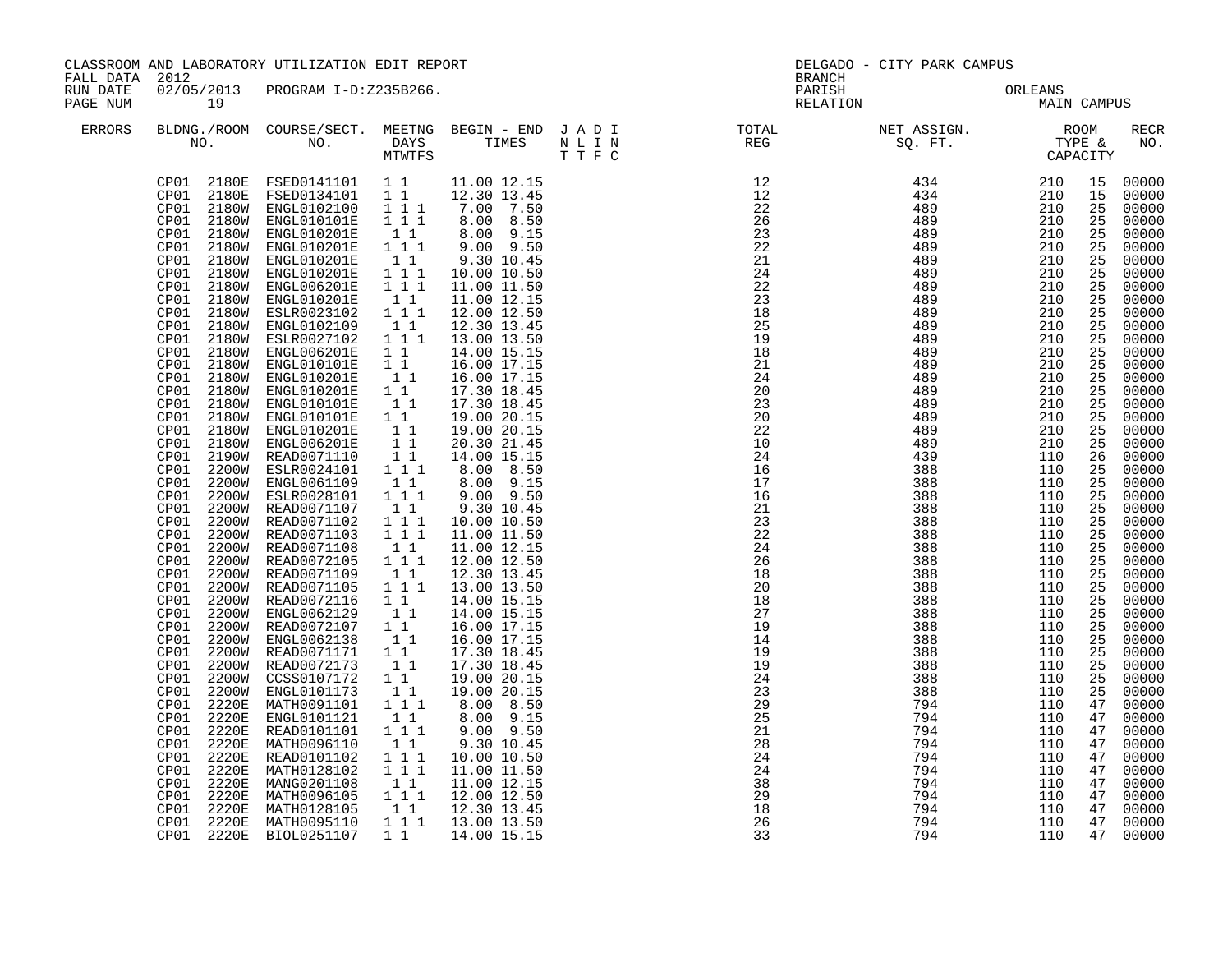| FALL DATA 2012       |                                                                                                                                                                                                                                                                                                                                                                                                                                                                                                                                                                                                                   | CLASSROOM AND LABORATORY UTILIZATION EDIT REPORT                                                                                                                                                                                                                                                                                                                                                                                                                                                                                                                                                                                                                                                                                                                                                                     |                                                                                                                                                                                                                                                                                                                                       |                                                                                                                                                                                                                                                                                                                                                                                                                                                                                                                                                                                                                   |                                                                           | <b>BRANCH</b>                                                                                                                                                                                                                                                                                                             | DELGADO - CITY PARK CAMPUS                                                                                                                                                                                                                                                                                                                                                                                                                 |                        |                                                                                                                                                                                                                                              |                                                                                                                                                                                                                                                                                                                                                                            |
|----------------------|-------------------------------------------------------------------------------------------------------------------------------------------------------------------------------------------------------------------------------------------------------------------------------------------------------------------------------------------------------------------------------------------------------------------------------------------------------------------------------------------------------------------------------------------------------------------------------------------------------------------|----------------------------------------------------------------------------------------------------------------------------------------------------------------------------------------------------------------------------------------------------------------------------------------------------------------------------------------------------------------------------------------------------------------------------------------------------------------------------------------------------------------------------------------------------------------------------------------------------------------------------------------------------------------------------------------------------------------------------------------------------------------------------------------------------------------------|---------------------------------------------------------------------------------------------------------------------------------------------------------------------------------------------------------------------------------------------------------------------------------------------------------------------------------------|-------------------------------------------------------------------------------------------------------------------------------------------------------------------------------------------------------------------------------------------------------------------------------------------------------------------------------------------------------------------------------------------------------------------------------------------------------------------------------------------------------------------------------------------------------------------------------------------------------------------|---------------------------------------------------------------------------|---------------------------------------------------------------------------------------------------------------------------------------------------------------------------------------------------------------------------------------------------------------------------------------------------------------------------|--------------------------------------------------------------------------------------------------------------------------------------------------------------------------------------------------------------------------------------------------------------------------------------------------------------------------------------------------------------------------------------------------------------------------------------------|------------------------|----------------------------------------------------------------------------------------------------------------------------------------------------------------------------------------------------------------------------------------------|----------------------------------------------------------------------------------------------------------------------------------------------------------------------------------------------------------------------------------------------------------------------------------------------------------------------------------------------------------------------------|
| RUN DATE<br>PAGE NUM | 20                                                                                                                                                                                                                                                                                                                                                                                                                                                                                                                                                                                                                | 02/05/2013 PROGRAM I-D:Z235B266.                                                                                                                                                                                                                                                                                                                                                                                                                                                                                                                                                                                                                                                                                                                                                                                     |                                                                                                                                                                                                                                                                                                                                       |                                                                                                                                                                                                                                                                                                                                                                                                                                                                                                                                                                                                                   |                                                                           | PARISH                                                                                                                                                                                                                                                                                                                    | RELATION                                                                                                                                                                                                                                                                                                                                                                                                                                   | ORLEANS<br>MAIN CAMPUS |                                                                                                                                                                                                                                              |                                                                                                                                                                                                                                                                                                                                                                            |
| <b>ERRORS</b>        |                                                                                                                                                                                                                                                                                                                                                                                                                                                                                                                                                                                                                   |                                                                                                                                                                                                                                                                                                                                                                                                                                                                                                                                                                                                                                                                                                                                                                                                                      |                                                                                                                                                                                                                                                                                                                                       |                                                                                                                                                                                                                                                                                                                                                                                                                                                                                                                                                                                                                   |                                                                           |                                                                                                                                                                                                                                                                                                                           | $\begin{tabular}{lllllllllllllllllllll} \textsc{BLONG.} \textsc{F100M.} & \textsc{CUIRSE/SECT.} & \textsc{METING.} & \textsc{BEGIN - END.} & \textsc{J A D I} & \textsc{DTQTAL} & \textsc{NET ASSIGN.} & \textsc{ROOM} \\ \textsc{NO.} & \textsc{NO.} & \textsc{DAYS} & \textsc{TIMES} & \textsc{N L I N} & \textsc{REG} & \textsc{SQ. FT.} & \textsc{TTPE & \texttt{C} \\ \textsc{MTVFTS} & \textsc{DTT T F C} & \textsc{STG} & \textsc{$ |                        |                                                                                                                                                                                                                                              | <b>RECR</b><br>NO.                                                                                                                                                                                                                                                                                                                                                         |
|                      | CP01<br>2220E<br>CP01<br>2230E<br>CP01<br>2230E<br>CP01<br>2230E<br>CP01<br>2230E<br>2230E<br>CP01<br>CP01<br>2230E<br>2230E<br>CP01<br>CP01<br>2230E<br>CP01<br>2230E<br>CP01<br>2230E<br>CP01<br>2230E<br>CP01<br>2230E<br>CP01<br>2230E<br>CP01<br>2230E<br>CP01<br>2230E<br>CP01<br>2230E<br>CP01<br>2230E<br>CP01<br>2230E<br>CP01 2230E<br>CP01<br>2230E<br>2260E<br>CP01<br>CP01<br>2260E<br>CP01<br>2260E<br>CP01<br>2260E<br>CP01<br>2260E<br>CP01<br>2260E<br>CP01<br>CP01<br>2260E<br>CP01<br>2260E<br>2260E<br>CP01<br>2260E<br>CP01<br>CP01 2260E<br>CP01<br>2260E<br>CP01<br>2260E<br>CP01<br>2260E | CP01 2220E PSYC0225102 11<br>CP01 2220E MATH0095125 11<br>CP01 2220E ENGL0062177 11<br>CP01 2220E MATH0091177 11<br>ESLN0004171  1 1<br>ENGL0101101  1 1 1<br>MATH0096109<br>CRJU0103101<br>ENGL0061110<br>ENGL0062137<br>SPCH0130101<br>ENGL0101111<br>READ0072111 11<br>MATH009501M 111<br>MATH009601N 1 1 1<br>CCSS0107111 1 1<br>ENGL0062118 1 1<br>MATH0118116 1 1<br>CCSS0107114 1 1<br>ENGL0101119 1 1<br>MATH0118175 1 1<br>MATH0118173<br>ENGL0101175 1 1<br>MATH0118174<br>MATH0118176<br>MATH0118102<br>MATH0091120<br>BUSG0095101<br>HUMA0201101<br>SOCI0151102<br>MATH0096124<br>2260E ESLN0021101<br>BIOL0251105<br>ENGL0062128<br>ENGL0051128<br>SOC10151105 1 1<br>MATH0118108 1 1<br>MATH0120104 1 1<br>MATH0096108 1 1<br>MATH0128171 1 1<br>MATH0130172 1 1<br>MATH0130172 1 1<br>MATH0130172 1 1 | $1\quad1$<br>$1 1 1$<br>$1\;1$<br>11<br>$\begin{array}{rrrr} & 1 & 1 & 1 \\ & 1 & 1 & 1 \end{array}$<br>11<br>$\begin{bmatrix} 1 \\ 1 \\ 1 \end{bmatrix}$<br>$1^{\circ}1^{\circ}1$<br>$\begin{bmatrix} 1 \\ 1 \end{bmatrix}$<br>$1 1 1$<br>$\begin{bmatrix} 1 \\ 1 \end{bmatrix}$<br>$1 1 1$<br>$1 1 1$<br>$1\quad1$<br>$1 1 1$<br>11 | 14.00 15.15<br>15.30 16.45<br>17.30 18.45<br>19.00 20.15<br>19.00 22.00<br>8.00 8.50<br>8.00 9.15<br>$9.00$ $9.50$<br>9.30 10.45<br>9.30 10.45<br>10.00 10.50<br>11.00 11.50<br>11.00 12.15<br>12.00 13.50<br>12.00 13.50<br>12.30 13.45<br>14.00 15.15<br>14.00 15.15<br>15.30 16.45<br>16.00 17.15<br>17.30 18.45<br>17.30 18.45<br>19.00 20.15<br>19.00 20.15<br>20.30 21.45<br>8.00 8.50<br>$8.00$ $9.15$<br>$9.00$ $9.50$<br>9.30 10.45<br>10.00 10.50<br>11.00 11.50<br>11.00 12.15<br>12.00 12.50<br>12.30 13.45<br>13.00 13.50<br>14.00 15.15<br>14.00 15.15<br>15.30 16.45<br>17.30 18.45<br>17.30 18.45 | $\mathbf{1}$<br>$\mathbf{1}$                                              | $\begin{array}{c} 35 \\ 28 \\ 10 \\ 24 \end{array}$<br>14<br>27<br>27<br>28<br>22<br>$\frac{21}{25}$<br>$\frac{25}{21}$<br>21<br>16<br>16<br>21<br>20<br>30<br>20<br>27<br>29<br>29<br>21<br>$\overline{29}$<br>29<br>28<br>20<br>33<br>30<br>40<br>22<br>23<br>27<br>19<br>38<br>28<br>16<br>21<br>$\overline{20}$<br>21 | $\begin{array}{cccc} \text{SQ} & \text{FT} & \text{TT} & \text{C2} \text{P3} \\ \text{794} & 110 & 0 \\ \text{794} & 110 & 10 \\ \text{794} & 110 & 10 \\ \text{794} & 110 & 10 \\ \text{794} & 110 & 10 \\ \text{794} & 110 & 10 \\ \text{794} & 110 & 10 \\ \text{794} & 110 & 10 \\ \text{794} & 110 & 10 \\ \text{794} & 110 & 10 \\ \text{794} & 110 &$                                                                               |                        | 47<br>47<br>47<br>47<br>47<br>38<br>38<br>38<br>38<br>38<br>38<br>38<br>38<br>38<br>38<br>38<br>38<br>38<br>38<br>38<br>38<br>38<br>38<br>38<br>38<br>39<br>39<br>39<br>39<br>39<br>39<br>39<br>39<br>39<br>39<br>39<br>39<br>39<br>39<br>39 | 00000<br>00000<br>00000<br>00000<br>00000<br>00000<br>00000<br>00000<br>00000<br>00000<br>00000<br>00000<br>00000<br>00000<br>00000<br>00000<br>00000<br>00000<br>00000<br>00000<br>$00000$<br>$00000$<br>00000<br>00000<br>00000<br>$00000$<br>00000<br>00000<br>00000<br>00000<br>00000<br>00000<br>00000<br>00000<br>00000<br>00000<br>00000<br>00000<br>00000<br>00000 |
| 23<br>23             | CP01<br>2260E<br>CP01<br>2260E<br>CP01<br>3000E<br>CP01<br>3000E<br>3000E<br>CP01<br>CP01<br>3000E<br>CP01<br>3000E<br>CP01<br>3000E<br>CP01<br>3000E<br>CP01                                                                                                                                                                                                                                                                                                                                                                                                                                                     | MATH0130172<br>THEA0121101<br>THEA0221101<br>THEA0101101<br>THEA0102101<br>THEA0101102<br>THEA0101103<br>THEA0111103<br>3000E THEA0111101<br>CP01 3000E THEA0111104                                                                                                                                                                                                                                                                                                                                                                                                                                                                                                                                                                                                                                                  | 11<br>111<br>$\begin{bmatrix} 1\\ 1\\ 1\\ 1 \end{bmatrix}$<br>$\begin{bmatrix} 1 & 1 \\ 1 & 1 \end{bmatrix}$<br>$1\quad1$<br>11                                                                                                                                                                                                       | 19.00 20.15<br>19.00 20.15<br>$9.00$ $9.50$<br>9.30 10.45<br>10.00 10.50<br>11.00 12.15<br>12.30 13.45<br>13.00 14.15<br>14.00 15.15                                                                                                                                                                                                                                                                                                                                                                                                                                                                              | $\begin{array}{r} 2 \\ 32 \\ 19 \\ 34 \\ 34 \\ 15 \\ 9 \\ 11 \end{array}$ | 27<br>15<br>13<br>$\overline{a}$                                                                                                                                                                                                                                                                                          |                                                                                                                                                                                                                                                                                                                                                                                                                                            |                        | 39<br>39<br>55<br>55<br>55<br>55<br>55<br>55<br>55                                                                                                                                                                                           | 00000<br>00000<br>00000<br>00000<br>00000<br>00000<br>$00000$<br>$00000$<br>$00000$<br>55 00000<br>55 00000                                                                                                                                                                                                                                                                |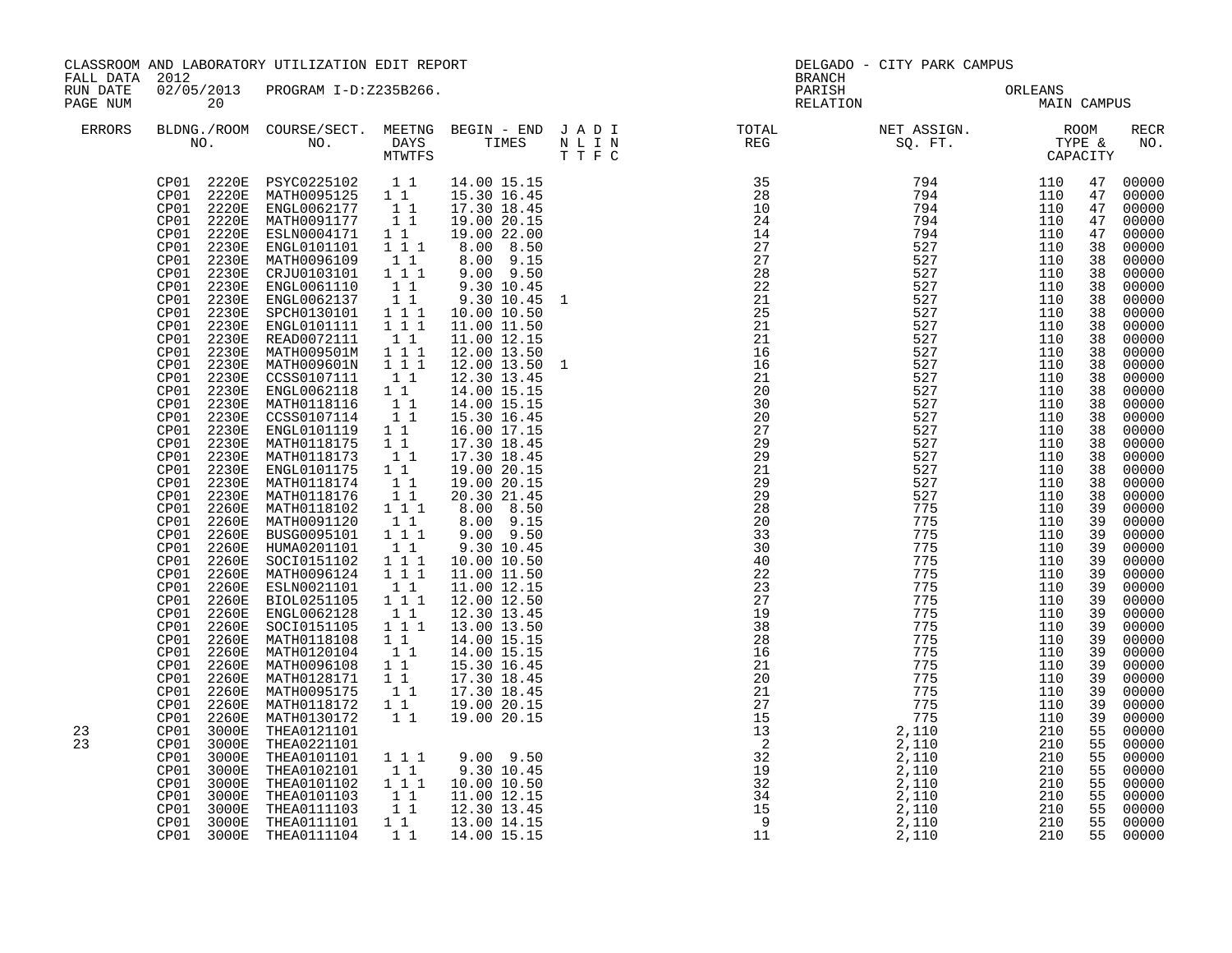| FALL DATA 2012                                                                                                                                                                                                                                                                                                                                                                                                                                                                                    |    | CLASSROOM AND LABORATORY UTILIZATION EDIT REPORT                                                                                                                                                                                                                                                         |  |  | DELGADO - CITY PARK CAMPUS<br><b>BRANCH</b> |  |                    |
|---------------------------------------------------------------------------------------------------------------------------------------------------------------------------------------------------------------------------------------------------------------------------------------------------------------------------------------------------------------------------------------------------------------------------------------------------------------------------------------------------|----|----------------------------------------------------------------------------------------------------------------------------------------------------------------------------------------------------------------------------------------------------------------------------------------------------------|--|--|---------------------------------------------|--|--------------------|
| RUN DATE<br>PAGE NUM                                                                                                                                                                                                                                                                                                                                                                                                                                                                              | 21 | 02/05/2013 PROGRAM I-D:Z235B266.                                                                                                                                                                                                                                                                         |  |  | PARISH ORLEANS MAIN CAMPUS                  |  |                    |
| ERRORS                                                                                                                                                                                                                                                                                                                                                                                                                                                                                            |    |                                                                                                                                                                                                                                                                                                          |  |  |                                             |  | <b>RECR</b><br>NO. |
| 4 7<br>$\mathbf{1}$<br>1<br>$\frac{1}{1}$<br>$\mathbf{1}$<br>$\ensuremath{\mathsf{1}}$<br>$\begin{array}{c} 1 \\ 1 \\ 1 \end{array}$<br>$\mathbf 1$<br>$\mathbf{1}$<br>$\,1\,$<br>$\mathbf{1}$<br>$\overline{1}$<br>$\begin{bmatrix} 1 \\ 1 \\ 1 \end{bmatrix}$<br>$\,1\,$<br>$\mathbf 1$<br>$\frac{1}{1}$<br>$\mathbf 1$<br>$\,1\,$<br>$\frac{1}{1}$<br>$\mathbf{1}$<br>$\mathbf{1}$<br>$\mathbf 1$<br>$\ensuremath{\mathsf{1}}$<br>$\mathbf{1}$<br>$\mathbf{1}$<br>$\mathbf{1}$<br>$\mathbf{1}$ |    | $\begin{tabular}{cccc} CP01& 3030W & ADOT0101100 & 1 & 1 & 1\\ CP01& 3030W & BUSG0129100 & 1 & 1 & 1\\ CP01& 3030W & CMN00271100 & 1 & 1 & 1\\ CP01& 3030W & ANOT0101104 & 1 & 1\\ CP01& 3030W & ADOT0101104 & 1 & 1\\ CP01& 3030W & ADOT0161101 & 1 & 1\\ CP01& 3030W & BUSG0121105 & 1 & 1\\ CP01& 30$ |  |  |                                             |  |                    |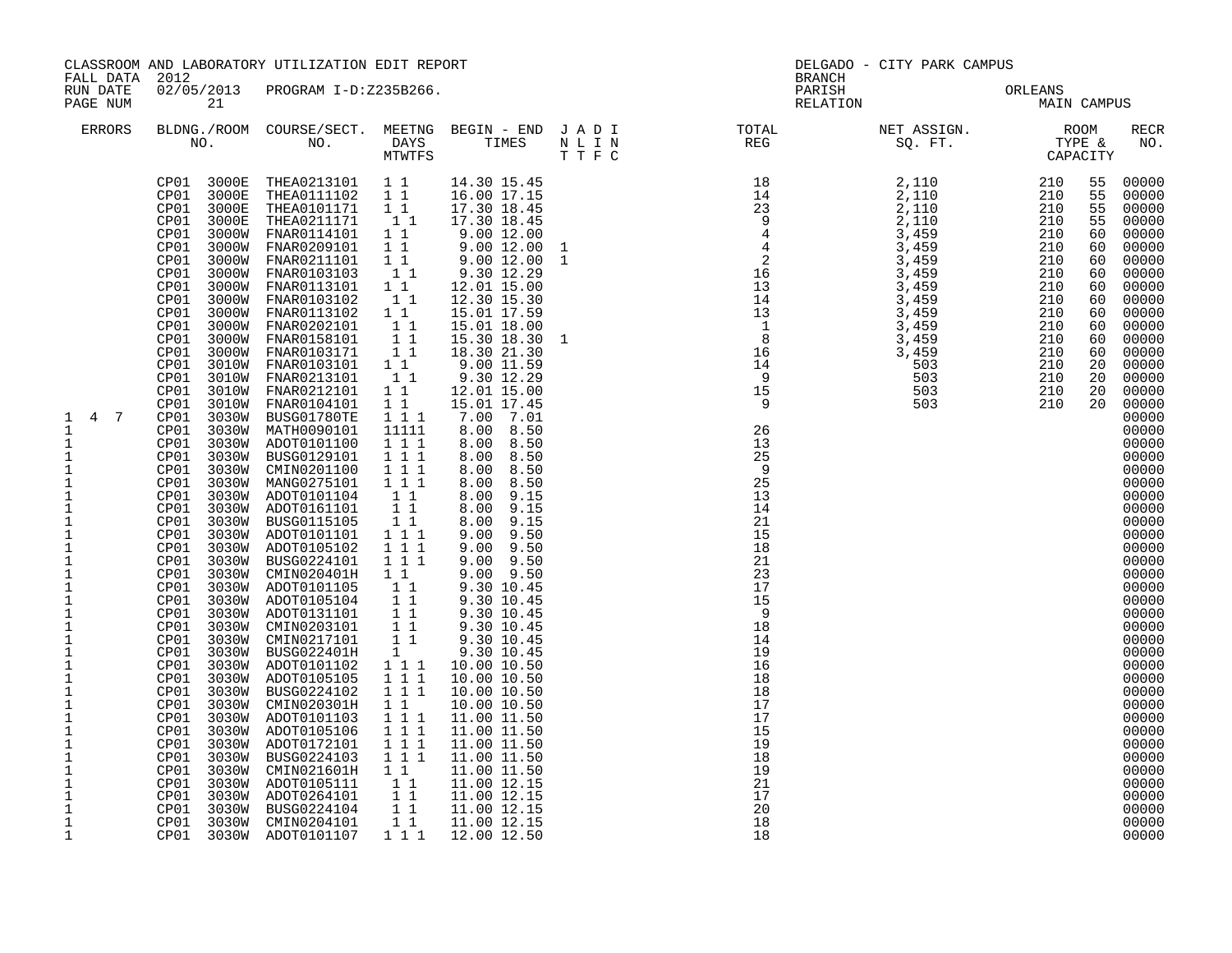|                                                                                                                                                                                                                                                                                                                                                                                                                                                                                                                                                           | CLASSROOM AND LABORATORY UTILIZATION EDIT REPORT<br>FALL DATA 2012<br>02/05/2013 PROGRAM I-D:Z235B266.                                                                                                                                                                                                                                                                                                                                                                                                                                                                                                                                                                                                                                                                                                                                                             |                                                                                                                                                                                                                                                                                                                                                                                                                                                                                                                                                                                                                                                                                                                                                                                                                                       |                                                                                                                                                                                    |  |                                                                                                                                                                                                                                                                                                                                                             | DELGADO - CITY PARK CAMPUS<br>BRANCH |                                                                                                                                                                                                                     |                                                                                                                                                                                                                                                                                                                                                                                                                                                                                                                                                                                                                                                             |
|-----------------------------------------------------------------------------------------------------------------------------------------------------------------------------------------------------------------------------------------------------------------------------------------------------------------------------------------------------------------------------------------------------------------------------------------------------------------------------------------------------------------------------------------------------------|--------------------------------------------------------------------------------------------------------------------------------------------------------------------------------------------------------------------------------------------------------------------------------------------------------------------------------------------------------------------------------------------------------------------------------------------------------------------------------------------------------------------------------------------------------------------------------------------------------------------------------------------------------------------------------------------------------------------------------------------------------------------------------------------------------------------------------------------------------------------|---------------------------------------------------------------------------------------------------------------------------------------------------------------------------------------------------------------------------------------------------------------------------------------------------------------------------------------------------------------------------------------------------------------------------------------------------------------------------------------------------------------------------------------------------------------------------------------------------------------------------------------------------------------------------------------------------------------------------------------------------------------------------------------------------------------------------------------|------------------------------------------------------------------------------------------------------------------------------------------------------------------------------------|--|-------------------------------------------------------------------------------------------------------------------------------------------------------------------------------------------------------------------------------------------------------------------------------------------------------------------------------------------------------------|--------------------------------------|---------------------------------------------------------------------------------------------------------------------------------------------------------------------------------------------------------------------|-------------------------------------------------------------------------------------------------------------------------------------------------------------------------------------------------------------------------------------------------------------------------------------------------------------------------------------------------------------------------------------------------------------------------------------------------------------------------------------------------------------------------------------------------------------------------------------------------------------------------------------------------------------|
| RUN DATE<br>PAGE NUM                                                                                                                                                                                                                                                                                                                                                                                                                                                                                                                                      | 22                                                                                                                                                                                                                                                                                                                                                                                                                                                                                                                                                                                                                                                                                                                                                                                                                                                                 |                                                                                                                                                                                                                                                                                                                                                                                                                                                                                                                                                                                                                                                                                                                                                                                                                                       |                                                                                                                                                                                    |  |                                                                                                                                                                                                                                                                                                                                                             | PARISH<br>RELATION                   |                                                                                                                                                                                                                     | ORLEANS<br>MAIN CAMPUS                                                                                                                                                                                                                                                                                                                                                                                                                                                                                                                                                                                                                                      |
| <b>ERRORS</b>                                                                                                                                                                                                                                                                                                                                                                                                                                                                                                                                             |                                                                                                                                                                                                                                                                                                                                                                                                                                                                                                                                                                                                                                                                                                                                                                                                                                                                    |                                                                                                                                                                                                                                                                                                                                                                                                                                                                                                                                                                                                                                                                                                                                                                                                                                       |                                                                                                                                                                                    |  |                                                                                                                                                                                                                                                                                                                                                             |                                      |                                                                                                                                                                                                                     | RECR<br>NO.                                                                                                                                                                                                                                                                                                                                                                                                                                                                                                                                                                                                                                                 |
| $\mathbf{1}$<br>$\mathbf{1}$<br>1<br>$\mathbf{1}$<br>$\mathbf 1$<br>$\mathbf{1}$<br>1<br>1<br>$\mathbf 1$<br>$\mathbf{1}$<br>1<br>$\mathbf{1}$<br>$\mathbf{1}$<br>$\mathbf{1}$<br>$\frac{1}{1}$<br>$1\,$<br>$\mathbf{1}$<br>$\mathbf 1$<br>$\mathbf{1}$<br>$\mathbf{1}$<br>$\mathbf{1}$<br>$\mathbf{1}$<br>$1\,$<br>$\mathbf{1}$<br>$\mathbf{1}$<br>$\mathbf 1$<br>$\mathbf{1}$<br>$\mathbf{1}$<br>$\ensuremath{\mathsf{1}}$<br>$\mathbf 1$<br>$\mathbf{1}$<br>$\mathbf 1$<br>$\mathbf{1}$<br>$\mathbf 1$<br>23<br>23<br>23<br>23<br>23<br>23<br>23<br>23 | CP01 3030W<br>CP01<br>CP01<br>3030W<br>CP01<br>3030W<br>3030W<br>CP01<br>CP01<br>3030W<br>3030W<br>CP01<br>CP01<br>3030W<br>CP01<br>3030W<br>CP01<br>3030W<br>CP01<br>3030W<br>3030W<br>CP01<br>CP01<br>3030W<br>CP01<br>3030W<br>CP01<br>3030W<br>CP01<br>3030W<br>CP01<br>3030W<br>CP01<br>3030W<br>CP01<br>3030W<br>CP01<br>3030W<br>CP01<br>3030W<br>CP01<br>3030W<br>CP01<br>3030W<br>CP01<br>3030W<br>CP01<br>3030W<br>CP01<br>3030W<br>CP01<br>3030W<br>CP01<br>3030W<br>CP01<br>3030W<br>CP01<br>3030W<br>CP01<br>3030W<br>3030W<br>CP01<br>CP01<br>3030W<br>CP01<br>3030W<br>CP01<br>3060E<br>CP01<br>3060E<br>CP01<br>3060E<br>CP01<br>3060E<br>CP01<br>3060E<br>CP01<br>3060E<br>CP01<br>3060E<br>CP01<br>3060E<br>3060W<br>CP01<br>CP01<br>3060W<br>CP01<br>3060W<br>CP01<br>3060W<br>3060W<br>CP01<br>CP01<br>3060W<br>3060W<br>CP01<br>CP01<br>3060W | CP01 3030W ADOT0105108 111<br>BUSG0129107<br>3030W CMIN020701H<br>CMIN021101H<br>ADOT0101109<br>ADOT0105112<br>ADOT0178101<br>ADOT026501H<br>ADOT010601H<br>CMIN024401H<br>CMIN023201I<br>ADOT0101108<br>ADOT0105115<br>MATH009101E<br>ADOT0101110<br>ADOT0105113<br>ADOT0105114<br>ADOT0106171 1 1<br>ADOT0105171<br>MANG0131171<br>BUSG011501H<br><b>BUSL025001H</b><br>BUSG022401H<br>CMIN020301H 1<br>CMIN025501I 1<br>CMIN026601H 1<br>ADOT021501H<br>CMIN029101H<br>CMIN025001H<br>ADOT022501H<br>CMIN021601H<br>ADOT0201171 1<br>ADOT0101171<br>ACCT0111171 1 1<br>BUSG0125171<br>ADOT010201F<br>ADOT010501F<br>ADOT010601F<br>ADOT014101F<br>ADOT020501F<br>ADOT020801F<br>ADOT026501F<br>ADOT026801F<br>MATH0128101<br>MATH0095104<br>MATH0096169<br>BUSG0129110<br>MARK0201101<br>MATH0095108<br>PSYC0226102<br>MANG0201104 | 1 1 1<br>1 1<br>$1\quad1$<br>11<br>$\begin{array}{c} 1 \\ 1 \end{array}$<br>1 1 1<br>$\overline{1}$<br>$\begin{bmatrix} 1 \\ 1 \\ 1 \\ 1 \end{bmatrix}$<br>$\overline{1}$<br>1 1 1 |  | $\begin{tabular}{l cccccc} \hline \texttt{DANS} & TIMES & N & L & I & N & \texttt{RESC} \\ \hline \texttt{MWTTPSS} & T. \texttt{IMES} & N & L & L & N & \texttt{RESC} \\ \texttt{1 1 1 1 1 2.00 12.50} & 1 & 7 & 7 & 8 & 9 & 9 \\ \texttt{1 1 1 1 1 2.00 12.50} & 1 & 1 & 1 & 1 & 1 & 1 & 1 & 1 & 1 & 1 & 1 \\ \texttt{1 1 1 1 1 1 2.00 13 1.45} & 1 & 1 &$ |                                      | $\begin{array}{ccc} 1,227 & 110 \\ 1,227 & 110 \\ 1,227 & 110 \\ 1,227 & 110 \\ \end{array}$<br>1,227<br>1,227<br>1,227<br>1,227<br>1,227<br>1,227<br>1,227<br>616<br>616<br>616<br>616<br>616<br>616<br>616<br>616 | 00000<br>00000<br>00000<br>00000<br>00000<br>00000<br>00000<br>00000<br>00000<br>00000<br>00000<br>00000<br>00000<br>00000<br>00000<br>00000<br>00000<br>00000<br>00000<br>00000<br>00000<br>00000<br>00000<br>00000<br>00000<br>00000<br>00000<br>00000<br>00000<br>00000<br>00000<br>00000<br>00000<br>00000<br>00000<br>00000<br>50<br>00000<br>50<br>00000<br>50<br>50<br>00000<br>110<br>50<br>00000<br>110<br>50<br>00000<br>110<br>00000<br>50<br>110<br>50<br>00000<br>110<br>00000<br>47<br>47<br>110<br>00000<br>110<br>00000<br>47<br>110<br>47<br>00000<br>110<br>47<br>00000<br>110<br>47<br>00000<br>110<br>47<br>00000<br>110<br>47<br>00000 |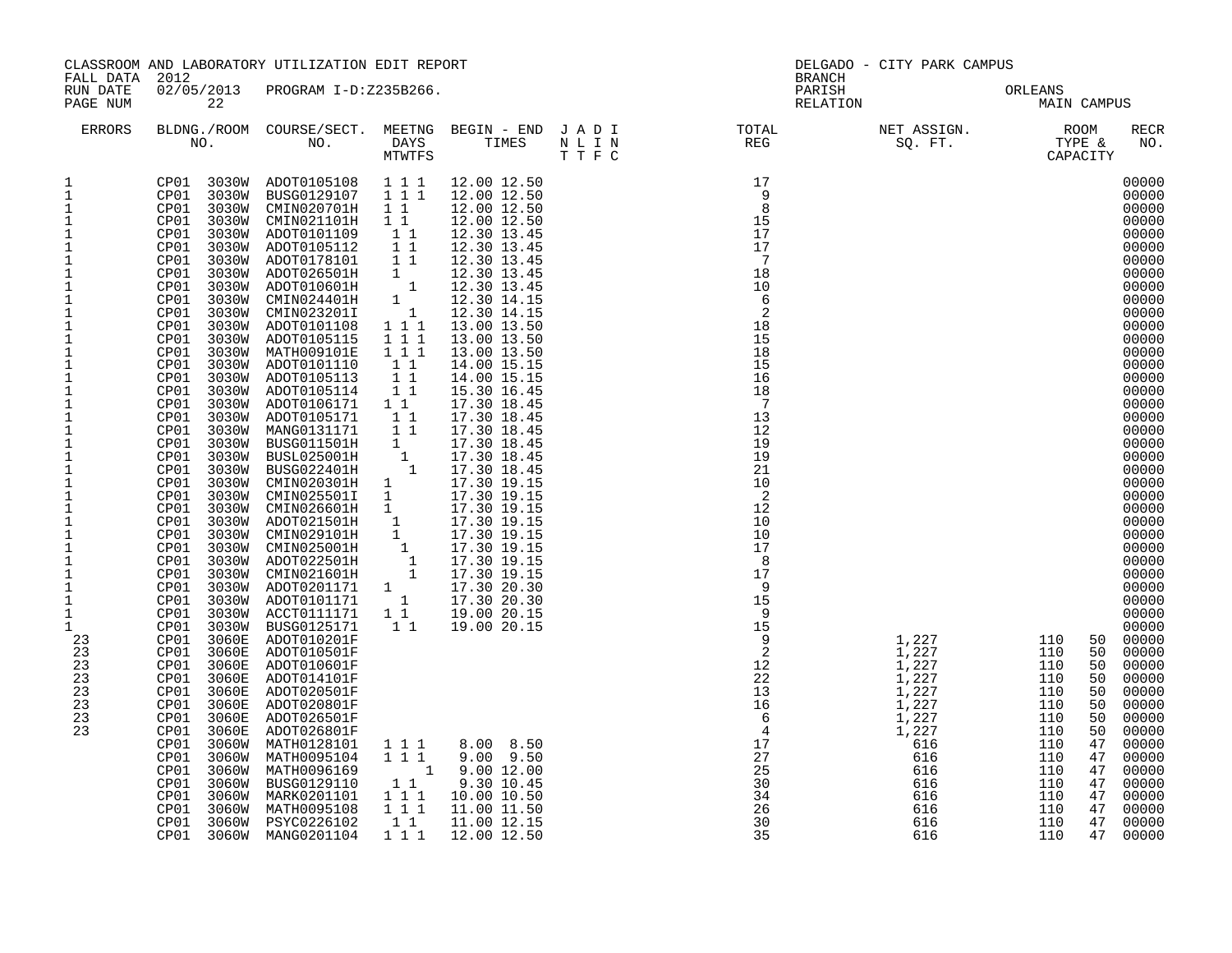|                      | CLASSROOM AND LABORATORY UTILIZATION EDIT REPORT<br>FALL DATA 2012<br>02/05/2013 PROGRAM I-D:Z235B266.                                                                                                                                                                                                                                                                                                                                                                                                                                                                                                                            |                                                                                                                                                                                                                                                                                                                                                                                                                                                                                                                                                                                                                                                                                                                                                                                                                                                                                                                                                                                                                                                                                                                                                                                                                                                                                                                                                                                    |                                                                                                                                                                                                                                                                                                                                                                                                                         |                                                                                                                                                                                                                                                                                                                                                                                                                                                                                                                                                                                                                                                                                                                                                                              | <b>BRANCH</b>                                                                                                                                                                                                                                                                                                                                                                                                                                                                                                                                                            | DELGADO - CITY PARK CAMPUS |                                                                                                |                                                                                                                                                                                                          |                                                                                                                                                                                                                                                                                                                                                                                                                                                                                                                            |
|----------------------|-----------------------------------------------------------------------------------------------------------------------------------------------------------------------------------------------------------------------------------------------------------------------------------------------------------------------------------------------------------------------------------------------------------------------------------------------------------------------------------------------------------------------------------------------------------------------------------------------------------------------------------|------------------------------------------------------------------------------------------------------------------------------------------------------------------------------------------------------------------------------------------------------------------------------------------------------------------------------------------------------------------------------------------------------------------------------------------------------------------------------------------------------------------------------------------------------------------------------------------------------------------------------------------------------------------------------------------------------------------------------------------------------------------------------------------------------------------------------------------------------------------------------------------------------------------------------------------------------------------------------------------------------------------------------------------------------------------------------------------------------------------------------------------------------------------------------------------------------------------------------------------------------------------------------------------------------------------------------------------------------------------------------------|-------------------------------------------------------------------------------------------------------------------------------------------------------------------------------------------------------------------------------------------------------------------------------------------------------------------------------------------------------------------------------------------------------------------------|------------------------------------------------------------------------------------------------------------------------------------------------------------------------------------------------------------------------------------------------------------------------------------------------------------------------------------------------------------------------------------------------------------------------------------------------------------------------------------------------------------------------------------------------------------------------------------------------------------------------------------------------------------------------------------------------------------------------------------------------------------------------------|--------------------------------------------------------------------------------------------------------------------------------------------------------------------------------------------------------------------------------------------------------------------------------------------------------------------------------------------------------------------------------------------------------------------------------------------------------------------------------------------------------------------------------------------------------------------------|----------------------------|------------------------------------------------------------------------------------------------|----------------------------------------------------------------------------------------------------------------------------------------------------------------------------------------------------------|----------------------------------------------------------------------------------------------------------------------------------------------------------------------------------------------------------------------------------------------------------------------------------------------------------------------------------------------------------------------------------------------------------------------------------------------------------------------------------------------------------------------------|
| RUN DATE<br>PAGE NUM | 23                                                                                                                                                                                                                                                                                                                                                                                                                                                                                                                                                                                                                                |                                                                                                                                                                                                                                                                                                                                                                                                                                                                                                                                                                                                                                                                                                                                                                                                                                                                                                                                                                                                                                                                                                                                                                                                                                                                                                                                                                                    |                                                                                                                                                                                                                                                                                                                                                                                                                         |                                                                                                                                                                                                                                                                                                                                                                                                                                                                                                                                                                                                                                                                                                                                                                              | PARISH<br>RELATION                                                                                                                                                                                                                                                                                                                                                                                                                                                                                                                                                       | ORLEANS<br>MAIN            | MAIN CAMPUS                                                                                    |                                                                                                                                                                                                          |                                                                                                                                                                                                                                                                                                                                                                                                                                                                                                                            |
| ERRORS               |                                                                                                                                                                                                                                                                                                                                                                                                                                                                                                                                                                                                                                   | NO. DAYS TIMES NLIN<br>MTWTFS TTFC                                                                                                                                                                                                                                                                                                                                                                                                                                                                                                                                                                                                                                                                                                                                                                                                                                                                                                                                                                                                                                                                                                                                                                                                                                                                                                                                                 |                                                                                                                                                                                                                                                                                                                                                                                                                         |                                                                                                                                                                                                                                                                                                                                                                                                                                                                                                                                                                                                                                                                                                                                                                              |                                                                                                                                                                                                                                                                                                                                                                                                                                                                                                                                                                          |                            |                                                                                                |                                                                                                                                                                                                          | <b>RECR</b><br>NO.                                                                                                                                                                                                                                                                                                                                                                                                                                                                                                         |
|                      | CP01<br>CP01<br>CP01<br>CP01<br>CP01<br>CP01<br>CP01<br>3070E<br>CP01<br>3070E<br>CP01<br>3070E<br>CP01<br>3070E<br>CP01<br>3070E<br>CP01<br>3070E<br>CP01<br>3070E<br>CP01<br>3070E<br>CP01<br>3070E<br>CP01<br>3070E<br>CP01<br>3070E<br>CP01<br>3070E<br>CP01<br>CP01<br>3070E<br>CP01<br>3070E<br>CP01<br>3070W<br>CP01<br>CP <sub>01</sub><br>CP01<br>CP01<br>3070W<br>CP01<br>CP01<br>CP01<br>CP01<br>CP01<br>CP01<br>CP01<br>CP01<br>CP01<br>CP01<br>CP01<br>CP01<br>3070W<br>CP01<br>3080E<br>CP01<br>3080E<br>CP01<br>3080E<br>CP01<br>3080E<br>CP01<br>3080E<br>CP01<br>3080E<br>CP01<br>3080E<br>CP01<br>3080E<br>CP01 | $\begin{tabular}{cccccc} CP01 & 3060W & MATH0096113 & 1 & 1 & 12.30 & 13.45 \\ CP01 & 3060W & ENGL0062115 & 1 & 1 & 1 & 13.00 & 13.50 \\ CP01 & 3060W & MATH009101E & 1 & 1 & 14.00 & 14.50 \\ \end{tabular}$<br>3060W MAILLONER 1<br>3060W SPCH0130107<br>3060W ANTH016001H 1 15.30 10.32<br>3060W BOLO010101H 1 17.00 18.15<br>3060W BOCI0151172 1 17.30 18.45<br>20.00<br>10 00 22.00<br>CDYC029801P<br>COYC029801P<br>SOCI0250171 1<br>CMIN0201105 1 1<br>CMIN0201101 1 1 1<br>3060W SOCI0250171<br>CMIN0201105<br>CMIN0201101<br>CMIN0201106<br>CMIN0201102<br>CMIN0201103<br>CMIN0201107<br>CMIN0201104<br>CMIN0201109<br>CMIN0201108 1 1<br>CMIN0201110 1 1<br>CMIN0201112 1 1<br>CMIN0201171 1 1<br>CMIN0201173 1 1<br>CMIN0201112<br>3070E CMIN0201173<br>CMIN0201172<br>CMIN0201174<br>MATH0096102<br>3070W BUSG0178101<br>3070W MATH0095169<br>3070W ECON020101R<br>3070W ECON0201105<br>3070W ENGL0101106<br>3070W ECON0201102 1 1 1<br>3070W BUSG0129111 1 1<br>3070W BIOL0101103 1 1 1<br>3070W MSCM0101101<br>3070W MANG0201105 1 1 1<br>3070W MATH0118109 1 1<br>3070W ACCT0111103 1 1<br>3070W MATH0095128<br>3070W BIOL0252171 11<br>3070W ACCT0214171 11<br>MATH0095177<br>MARK0201100<br>ACCT0218101<br>ACCT0202101<br>ACCT0205102<br>ACCT0205101<br>ACCT0201101<br>-------------<br>ACCT027501I<br>ACCT02140IH<br>3080E ACCT0111102<br>CP01 3080E ACCT0211101 | $\begin{bmatrix} 1 \\ 1 \end{bmatrix}$<br>$1 1 1$<br>$1 1 1$<br>$\begin{array}{c} 1 & 1 \\ 1 & 1 \\ 1 & 1 \end{array}$<br>11<br>11<br>$\begin{bmatrix} 1 \\ 1 \\ 1 \end{bmatrix}$<br>1 1 1<br>11<br>$1\quad1$<br>$\begin{smallmatrix}1&1\\1&1\end{smallmatrix}$<br>$1\quad1$<br>$1^{\circ}1^{\circ}1$<br>$1\quad1$<br>$\begin{array}{rrrr} & \overbrace{1} & \overbrace{1} & 1 \\ & 1 & 1 & 1 \end{array}$<br>$1\quad1$ | 19.00 22.00<br>$8.00$ $9.15$<br>9.00 9.50<br>9.30 10.45<br>10.00 10.50<br>11.00 11.50<br>11.00 12.15<br>12.00 12.50<br>12.30 13.45<br>14.00 15.15<br>14.00 15.15<br>15.30 16.15<br>17.30 18.45<br>17.30 18.45<br>19.00 20.15<br>19.00 20.15<br>8.00 8.50<br>$\begin{array}{rrrr} 1 & 1 & 9.00 & 9.50 \\ 1 & 9.00 & 12.00 \end{array}$<br>1 1 9.30 10.45<br>1 1 9.30 10.45<br>10.00 10.50<br>$11.00$ $11.50$<br>11.00 12.15<br>12.00 12.50<br>12.30 13.45<br>13.00 13.50<br>14.00 15.15<br>14.00 15.15<br>15.30 16.45<br>17.30 18.45<br>17.30 18.45<br>19.00 20.15<br>8.00 8.50<br>8.00 9.15<br>$9.00$ $9.50$<br>9.30 10.45<br>10.00 10.50<br>11.00 11.50<br>$\begin{array}{rrrr} 1 & 11.00 & 12.15 \\ 1 & 11.00 & 12.15 \\ 1 & 1 & 12.00 & 12.50 \end{array}$<br>12.30 13.45 | $\begin{array}{cccccccc} \textbf{1} & \textbf{1} & \textbf{1} & \textbf{1} & \textbf{1} & \textbf{1} & \textbf{1} & \textbf{1} & \textbf{1} & \textbf{1} & \textbf{1} & \textbf{1} & \textbf{1} & \textbf{1} & \textbf{1} & \textbf{1} & \textbf{1} & \textbf{1} & \textbf{1} & \textbf{1} & \textbf{1} & \textbf{1} & \textbf{1} & \textbf{1} & \textbf{1} & \textbf{1} & \textbf{1} & \textbf{1} & \textbf{1} & \textbf{1} & \text$<br>$\begin{array}{cccc} & 3\\32\\23\\24\\21\\28\\23\\22\\12\\16\\16\\29\\28\\28\\13\\31\\4\\31\\4\\221\\23\\33\\23\\33\end{array}$ |                            | 110<br>110<br>110<br>110<br>110<br>110<br>110<br>110<br>110<br>110<br>110<br>110<br>110<br>110 | 47<br>47<br>47<br>47<br>47<br>47<br>47<br>47<br>47<br>45<br>45<br>45<br>45<br>45<br>45<br>45<br>45<br>45<br>36<br>36<br>36<br>36<br>36<br>36<br>36<br>36<br>36<br>36<br>36<br>36<br>36<br>36<br>36<br>36 | 00000<br>00000<br>00000<br>00000<br>00000<br>00000<br>00000<br>00000<br>00000<br>00000<br>00000<br>00000<br>00000<br>45 00000<br>00000<br>00000<br>00000<br>45 00000<br>00000<br>45 00000<br>45 00000<br>45 00000<br>00000<br>45 00000<br>00000<br>00000<br>00000<br>00000<br>00000<br>00000<br>00000<br>00000<br>00000<br>00000<br>00000<br>00000<br>00000<br>00000<br>36 00000<br>00000<br>00000<br>34 00000<br>34 00000<br>34 00000<br>34 00000<br>34 00000<br>34 00000<br>34 00000<br>34 00000<br>34 00000<br>34 00000 |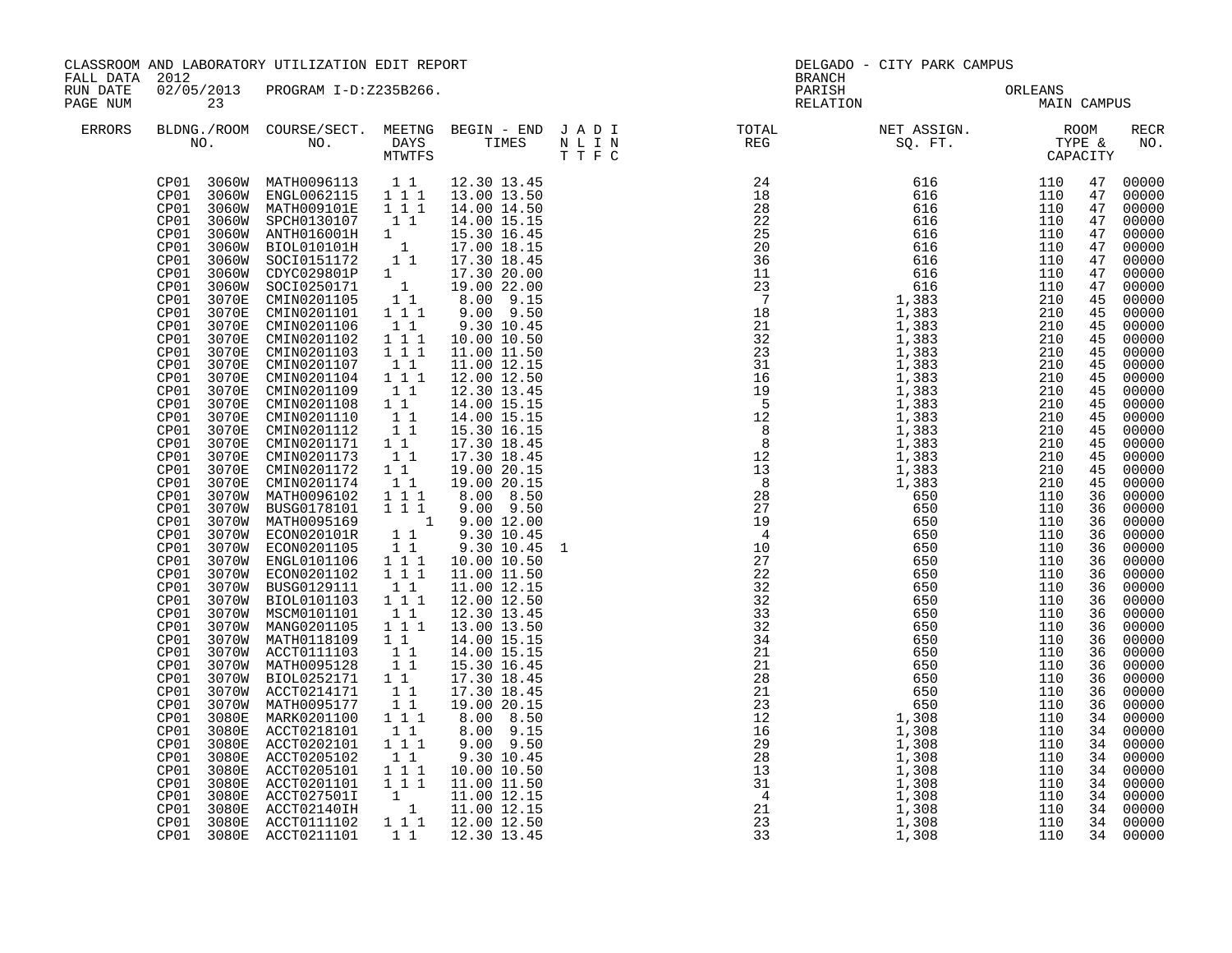| CLASSROOM AND LABORATORY UTILIZATION EDIT REPORT<br>FALL DATA 2012<br>RUN DATE |                                                                                                                                                                                                                                                                                                                                                                                                                                                      |                                                                                                                                                                                                                                                                                                                                                                                                                                                                                                                                                                                                                                                                                                                                                                                                                                                                                                                                                                                                                                                                                                                                                                                                                                                                                                                                                                                                                                                                                                                                                                                                                                                                                                          |                                                                                                                                                                                                                                                                                                                                                                                                                                                                                                                         |                                                                                                                                                                                                                                                                                                                                                                                                                                                                                                                                                                                                                                                                 | <b>BRANCH</b>                                                                                                                                                                                  | DELGADO - CITY PARK CAMPUS                                                                                                                                                                       |                                                                                                                                                                                                  |                                                                                                                                                                                                                                                          |                                                                                                                                                                                                                                                                                                                                                                                                                                                                                          |
|--------------------------------------------------------------------------------|------------------------------------------------------------------------------------------------------------------------------------------------------------------------------------------------------------------------------------------------------------------------------------------------------------------------------------------------------------------------------------------------------------------------------------------------------|----------------------------------------------------------------------------------------------------------------------------------------------------------------------------------------------------------------------------------------------------------------------------------------------------------------------------------------------------------------------------------------------------------------------------------------------------------------------------------------------------------------------------------------------------------------------------------------------------------------------------------------------------------------------------------------------------------------------------------------------------------------------------------------------------------------------------------------------------------------------------------------------------------------------------------------------------------------------------------------------------------------------------------------------------------------------------------------------------------------------------------------------------------------------------------------------------------------------------------------------------------------------------------------------------------------------------------------------------------------------------------------------------------------------------------------------------------------------------------------------------------------------------------------------------------------------------------------------------------------------------------------------------------------------------------------------------------|-------------------------------------------------------------------------------------------------------------------------------------------------------------------------------------------------------------------------------------------------------------------------------------------------------------------------------------------------------------------------------------------------------------------------------------------------------------------------------------------------------------------------|-----------------------------------------------------------------------------------------------------------------------------------------------------------------------------------------------------------------------------------------------------------------------------------------------------------------------------------------------------------------------------------------------------------------------------------------------------------------------------------------------------------------------------------------------------------------------------------------------------------------------------------------------------------------|------------------------------------------------------------------------------------------------------------------------------------------------------------------------------------------------|--------------------------------------------------------------------------------------------------------------------------------------------------------------------------------------------------|--------------------------------------------------------------------------------------------------------------------------------------------------------------------------------------------------|----------------------------------------------------------------------------------------------------------------------------------------------------------------------------------------------------------------------------------------------------------|------------------------------------------------------------------------------------------------------------------------------------------------------------------------------------------------------------------------------------------------------------------------------------------------------------------------------------------------------------------------------------------------------------------------------------------------------------------------------------------|
| PAGE NUM                                                                       | 24                                                                                                                                                                                                                                                                                                                                                                                                                                                   | 02/05/2013 PROGRAM I-D:Z235B266.                                                                                                                                                                                                                                                                                                                                                                                                                                                                                                                                                                                                                                                                                                                                                                                                                                                                                                                                                                                                                                                                                                                                                                                                                                                                                                                                                                                                                                                                                                                                                                                                                                                                         |                                                                                                                                                                                                                                                                                                                                                                                                                                                                                                                         |                                                                                                                                                                                                                                                                                                                                                                                                                                                                                                                                                                                                                                                                 | PARISH<br>RELATION                                                                                                                                                                             | ORLEANS<br>MAIN CAMPUS                                                                                                                                                                           |                                                                                                                                                                                                  |                                                                                                                                                                                                                                                          |                                                                                                                                                                                                                                                                                                                                                                                                                                                                                          |
| <b>ERRORS</b>                                                                  |                                                                                                                                                                                                                                                                                                                                                                                                                                                      |                                                                                                                                                                                                                                                                                                                                                                                                                                                                                                                                                                                                                                                                                                                                                                                                                                                                                                                                                                                                                                                                                                                                                                                                                                                                                                                                                                                                                                                                                                                                                                                                                                                                                                          |                                                                                                                                                                                                                                                                                                                                                                                                                                                                                                                         |                                                                                                                                                                                                                                                                                                                                                                                                                                                                                                                                                                                                                                                                 |                                                                                                                                                                                                |                                                                                                                                                                                                  |                                                                                                                                                                                                  |                                                                                                                                                                                                                                                          | <b>RECR</b><br>NO.                                                                                                                                                                                                                                                                                                                                                                                                                                                                       |
|                                                                                | CP01<br>3080E<br>CP01<br>CP01<br>CP01<br>CP01<br>CP01<br>CP01<br>CP01<br>CP01<br>CP01<br>CP01<br>CP01<br>3080W<br>CP01<br>3080W<br>CP01<br>CP01<br>CP01<br>CP01<br>CP01<br>CP01<br>3080W<br>CP01<br>3090W<br>CP01<br>CP01<br>CP01<br>CP01<br>CP01<br>CP01<br>CP01<br>CP01<br>CP01<br>CP01<br>CP01<br>CP01<br>CP01<br>CP01<br>CP01<br>3090W<br>CP01<br>3090W<br>CP01<br>CP01<br>3100W<br>CP01<br>CP01<br>CP01<br>CP01<br>CP01<br>CP01<br>CP01<br>CP01 | $\begin{tabular}{cccc} CP01 & 3080E & BUSG0129108 & 1 & 1 & 1 & 13.00 & 13.50 \\ CP01 & 3080E & ECON0202103 & 1 & 1 & 14.00 & 15.15 \\ CP01 & 3080E & ACTT0201171 & 1 & 17.30 & 18.45 \\ CP01 & 3080E & ACTT0205171 & 1 & 17.30 & 18.45 \\ \end{tabular}$<br>ACCT0202171 1 1<br>ACCT021801H 1<br>$\begin{tabular}{cccc} & \multicolumn{1}{c}{\multicolumn{1}{c}{\multicolumn{1}{c}{\multicolumn{1}{c}{\multicolumn{1}{c}{\multicolumn{1}{c}{\multicolumn{1}{c}{\multicolumn{1}{c}{\multicolumn{1}{c}{\multicolumn{1}{c}{\multicolumn{1}{c}{\multicolumn{1}{c}{\multicolumn{1}{c}{\multicolumn{1}{c}{\multicolumn{1}{c}{\multicolumn{1}{c}{\multicolumn{1}{c}{\multicolumn{1}{c}{\multicolumn{1}{c}{\multicolumn{1}{c}{\multicolumn{1}{c}{\multicolumn{1}{c}{\multicolumn{1}{c}{\multicolumn$<br>3080W ESLN0012103 111<br>3080W ESLN0012103 11<br>3080W BIOL0210101<br>ENGL0062126<br>CCSS0107106<br>3080W SOCI0151110 1 1 1<br>3080W SOCI0250101<br>3080W PSYC0225171 11<br>3080W ENGL0221171 11<br>3080W PSYC0240171 1 1<br>BUSG0129172<br>BUSG0178100<br>3090W MANG0101103 11 8.00 9.15<br>3090W BIOL0251169 1 8.00 10.59<br>3090W ENGL0062104 111 9.00 9.50<br>3090W CCSS0107115<br>3090W BIOL0252102<br>3090W BUSG0129104<br>3090W ESLN0012101 11<br>3090W ENGL0101113 111<br>3090W SPCH0130106<br>3090W BIOL0095108<br>3090W ASLS0102101<br>3090W HUMA0201102<br>3090W ASLS0101105   1   1<br>3090W   BIOL0161171   1   1<br>BIOL0161171<br>MATH0091173 1 1<br>MANG0201172<br>3100W CCSS0107110 11<br>3100W ESLN0008101 111<br>3100W PHIL0101101<br>3100W MATH0095106<br>3100W ESLN0011102<br>3100W CCSS0107112<br>3100W CCSS0107105<br>3100W READ0072113<br>3100W READ0072113<br>3100W CCSS0107107 | $1 1 1$<br>$\begin{bmatrix} 1\\ 1\\ 1\\ 1 \end{bmatrix}$<br>$1\quad1$<br>$\overline{1}$<br>$1^{\circ}1^{\circ}1$<br>$1^{\degree}1^{\degree}$<br>$\begin{smallmatrix}1&1\\1&1&1\end{smallmatrix}$<br>$1 1 1$<br>$\begin{bmatrix} 1 & 1 \\ 1 & 1 \end{bmatrix}$<br>$\begin{smallmatrix}1&1\\1&1\end{smallmatrix}$<br>$\begin{bmatrix} 1 \\ 1 \end{bmatrix}$<br>$1\quad1$<br>$1 \quad 1 \quad 1$<br>$1 1 1$<br>$\begin{bmatrix} 1 & 1 \\ 1 & 1 \end{bmatrix}$<br>$\begin{bmatrix} 1 & 1 \\ 1 & 1 & 1 \end{bmatrix}$<br>111 | 19.00 20.15<br>19.00 20.15<br>19.00 20.15<br>8.00 8.50<br>8.00 9.15<br>9.00 9.50<br>9.30 10.45<br>10.00 10.50<br>11.00 11.50<br>11.00 12.15<br>12.00 12.50<br>12.30 13.45<br>13.00 13.50<br>14.00 14.50<br>16.00 17.15<br>17.30 18.45<br>17.30 18.45<br>19.00 20.15<br>19.00 20.15<br>8.00 8.50<br>8.00 9.15<br>9.30 10.45<br>10.00 10.50<br>11.00 11.50<br>11.00 12.15<br>12.00 12.50<br>12.30 13.45<br>13.00 13.50<br>14.00 15.15<br>14.30 15.45<br>16.00 17.15<br>17.30 18.45<br>19.00 20.15<br>19.00 20.15<br>8.00 9.15<br>8.00 9.50<br>9.30 10.45<br>10.00 10.50<br>11.00 11.50<br>11.00 12.15<br>12.00 12.50<br>12.30 13.45<br>13.00 13.50<br>14.00 14.50 | 19<br>17<br>26<br>17<br>22<br>24<br>38<br>35<br>21<br>27<br>25<br>12<br>13<br>11<br>22<br>22<br>17<br>14<br>19<br>16<br>28<br>$\overline{33}$<br>23<br>$\overline{23}$<br>26<br>21<br>30<br>19 | 465<br>611<br>611<br>611<br>611<br>611<br>611<br>611<br>611<br>611<br>611<br>611<br>611<br>611<br>611<br>611<br>611<br>611<br>455<br>455<br>455<br>455<br>455<br>455<br>455<br>455<br>455<br>455 | 110<br>110<br>110<br>110<br>110<br>110<br>110<br>110<br>110<br>110<br>110<br>110<br>110<br>110<br>110<br>110<br>110<br>110<br>110<br>110<br>110<br>110<br>110<br>110<br>110<br>110<br>110<br>110 | 34<br>27<br>27<br>27<br>27<br>27<br>27<br>27<br>27<br>27<br>27<br>27<br>27<br>27<br>27<br>27<br>27<br>39<br>39<br>39<br>39<br>39<br>39<br>39<br>39<br>39<br>39<br>39<br>39<br>39<br>39<br>39<br>39<br>39<br>32<br>32<br>32<br>32<br>32<br>32<br>32<br>32 | 34 00000<br>00000<br>34 00000<br>34 00000<br>$34$ 00000<br>34 00000<br>34 00000<br>00000<br>00000<br>00000<br>00000<br>00000<br>00000<br>00000<br>00000<br>00000<br>00000<br>00000<br>00000<br>00000<br>00000<br>00000<br>00000<br>00000<br>00000<br>00000<br>00000<br>00000<br>00000<br>00000<br>00000<br>00000<br>00000<br>00000<br>00000<br>00000<br>00000<br>00000<br>00000<br>00000<br>00000<br>00000<br>00000<br>00000<br>00000<br>32 00000<br>00000<br>32 00000<br>00000<br>00000 |
|                                                                                |                                                                                                                                                                                                                                                                                                                                                                                                                                                      | CP01 3100W BUSG0125103                                                                                                                                                                                                                                                                                                                                                                                                                                                                                                                                                                                                                                                                                                                                                                                                                                                                                                                                                                                                                                                                                                                                                                                                                                                                                                                                                                                                                                                                                                                                                                                                                                                                                   | 11                                                                                                                                                                                                                                                                                                                                                                                                                                                                                                                      | 14.00 15.15                                                                                                                                                                                                                                                                                                                                                                                                                                                                                                                                                                                                                                                     | 26                                                                                                                                                                                             | 455                                                                                                                                                                                              | 110                                                                                                                                                                                              | 32                                                                                                                                                                                                                                                       | 00000                                                                                                                                                                                                                                                                                                                                                                                                                                                                                    |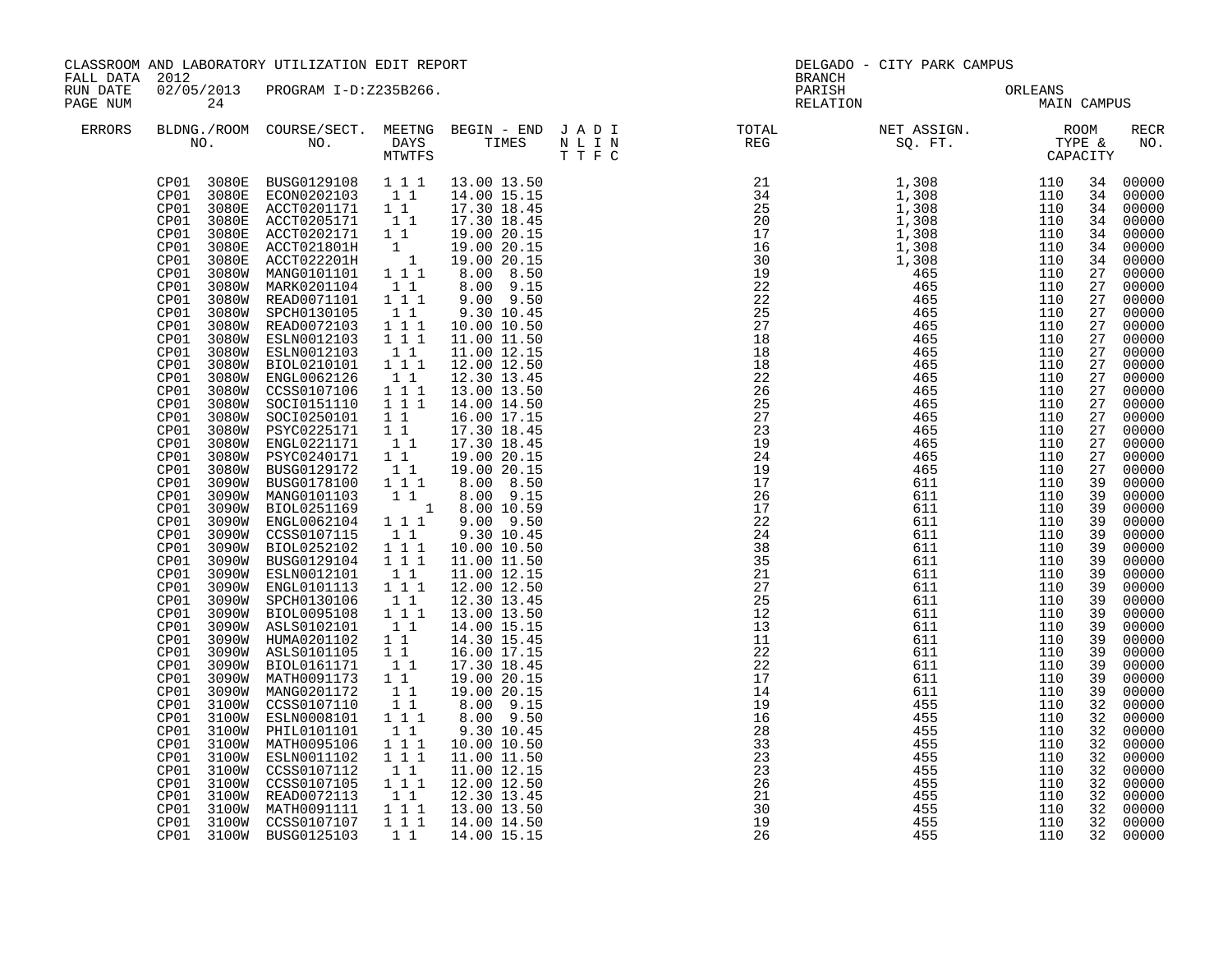| FALL DATA 2012                                                                                                                          |                                                                                                                                                                                                                                                                                                                                                                                                                                                                                                                                                                                                                                                                                                                                                                                              | CLASSROOM AND LABORATORY UTILIZATION EDIT REPORT                                                                                                                                                                                                                                                                                                                                                                                                                                                                                                                                                                                                                                                                                                                                                                                                                                                                                                                   |                                                                                                                                                                                                                                                                    |                                                                                                                                                                                                                                                                                                                                                                                                                                                      | <b>BRANCH</b>                                                                                                                                                                                                                                                                                                                                                                                                                                            | DELGADO - CITY PARK CAMPUS |                                                                                                                                                                                              |                                                                                                                                                                                                                                                                                                                                                                                                                                                                         |
|-----------------------------------------------------------------------------------------------------------------------------------------|----------------------------------------------------------------------------------------------------------------------------------------------------------------------------------------------------------------------------------------------------------------------------------------------------------------------------------------------------------------------------------------------------------------------------------------------------------------------------------------------------------------------------------------------------------------------------------------------------------------------------------------------------------------------------------------------------------------------------------------------------------------------------------------------|--------------------------------------------------------------------------------------------------------------------------------------------------------------------------------------------------------------------------------------------------------------------------------------------------------------------------------------------------------------------------------------------------------------------------------------------------------------------------------------------------------------------------------------------------------------------------------------------------------------------------------------------------------------------------------------------------------------------------------------------------------------------------------------------------------------------------------------------------------------------------------------------------------------------------------------------------------------------|--------------------------------------------------------------------------------------------------------------------------------------------------------------------------------------------------------------------------------------------------------------------|------------------------------------------------------------------------------------------------------------------------------------------------------------------------------------------------------------------------------------------------------------------------------------------------------------------------------------------------------------------------------------------------------------------------------------------------------|----------------------------------------------------------------------------------------------------------------------------------------------------------------------------------------------------------------------------------------------------------------------------------------------------------------------------------------------------------------------------------------------------------------------------------------------------------|----------------------------|----------------------------------------------------------------------------------------------------------------------------------------------------------------------------------------------|-------------------------------------------------------------------------------------------------------------------------------------------------------------------------------------------------------------------------------------------------------------------------------------------------------------------------------------------------------------------------------------------------------------------------------------------------------------------------|
| RUN DATE<br>PAGE NUM                                                                                                                    | 25                                                                                                                                                                                                                                                                                                                                                                                                                                                                                                                                                                                                                                                                                                                                                                                           | 02/05/2013 PROGRAM I-D:Z235B266.                                                                                                                                                                                                                                                                                                                                                                                                                                                                                                                                                                                                                                                                                                                                                                                                                                                                                                                                   |                                                                                                                                                                                                                                                                    |                                                                                                                                                                                                                                                                                                                                                                                                                                                      | PARISH<br>RELATION                                                                                                                                                                                                                                                                                                                                                                                                                                       | ORLEANS<br>MAIN CAMPUS     |                                                                                                                                                                                              |                                                                                                                                                                                                                                                                                                                                                                                                                                                                         |
| <b>ERRORS</b>                                                                                                                           |                                                                                                                                                                                                                                                                                                                                                                                                                                                                                                                                                                                                                                                                                                                                                                                              |                                                                                                                                                                                                                                                                                                                                                                                                                                                                                                                                                                                                                                                                                                                                                                                                                                                                                                                                                                    |                                                                                                                                                                                                                                                                    |                                                                                                                                                                                                                                                                                                                                                                                                                                                      | $\begin{array}{cccccccccccccc} \texttt{BLDNG.} / \texttt{ROM} & \texttt{COURSE} / \texttt{SECTIONC} & \texttt{MEE} & \texttt{MEE} & \texttt{MEE} & \texttt{BEG} & \texttt{NEDNG} & \texttt{NET} & \texttt{RSSIGN.} & \texttt{ROM} \\ \texttt{NO.} & \texttt{NO.} & \texttt{DAYS} & \texttt{TIMES} & \texttt{N}\; \texttt{L}\; \texttt{I}\; \texttt{N} & \texttt{REG} & \texttt{REG} & \texttt{SQ. FT.} & \texttt{CAPACITY} \\ \texttt{MTWTFS} & \texttt$ |                            |                                                                                                                                                                                              | RECR<br>NO.                                                                                                                                                                                                                                                                                                                                                                                                                                                             |
| 123<br>123<br>123<br>123<br>123<br>123<br>123<br>123<br>123<br>123<br>123<br>123<br>123<br>123<br>123<br>123<br>123<br>123<br>$1 \quad$ | CP01<br>CP01<br>CP01<br>CP01<br>3110W<br>CP01<br>CP01<br>CP01<br>CP01<br>CP01<br>CP01<br>CP01<br>CP01<br>3110W<br>CP01<br>3110W<br>CP01<br>CP01<br>CP01<br>CP01<br>CP01<br>CP01<br>3110W<br>CP01<br>3120E<br>CP01<br>3120E<br>3120E<br>CP01<br>CP01<br>3120E<br>CP01<br>3120E<br>CP01 3120E<br>CP01<br>3120E<br>CP01 3120E<br>CP01 3120E RADT0280171<br>CP01 3120W MUSC0114101<br>CP01 3120W<br>CP01 3120W MUSC0181102<br>CP01 3120W<br>CP01 3120W MUSC0182102<br>CP01 3120W<br>CP01 3120W MUSC0183102<br>CP01 3120W<br>CP01 3120W MUSC0183104<br>CP01 3120W<br>CP01 3120W MUSC0185101<br>CP01 3120W<br>CP01 3120W MUSC0189101<br>CP01 3120W<br>CP01 3120W<br>CP01 3120W MUSC0281111<br>CP01 3120W MUSC0284101<br>CP01 3120W MUSC0285102<br>CP01 3120W MUSC0105106<br>CP01 3120W MUSC0105106 | $\begin{tabular}{cccccc} CP01&3100W & PHIL0175103 & 1 & 1 & 15.30 & 16.45 \\ CP01&3100W & ASLS0205101 & 1 & 1 & 16.00 & 17.15 \\ CP01&3100W & ENGL0062171 & 1 & 17.30 & 18.45 \\ CP01&3100W & READ0073171 & 1 & 17.30 & 18.45 \\ \end{tabular}$<br>3100W READ0071172<br>3100W BIOL0161173<br>3110W MATH0095101 1 1 1<br>3110W ESLN0015101<br>3110W ENGL0061101<br>3110W FNAR0120101 -11<br>3110W MATH0096103 1 1 1<br>3110W ESLN0012101 1 1 1<br>3110W BUSG0115104 1 1<br>3110W PHIL0101102 1 1<br>3110W ENGL0253101<br>CCSS0107108<br>CCSS0107113<br>3110W PHIL0101103 1 1<br>3110W CCSS0107109 1 1<br>3110W ENGL0062172 1 1<br>3110W SPCH0130171 1 1<br>3110W ENGL0062174<br>ENGL0062179<br>RADT0113101<br>RADT0101101<br>RADT0113102 1 1<br>RADT0113102 1 1<br>RADT0241101 1<br>RADT0101102 1 1 1<br>RADT0212102 1 1<br>RADT0241102 1 1<br>MUSC0181101<br>MUSC0181103<br>MUSC0183101<br>MUSC0183103<br>MUSC0184103<br>MUSC0187101<br>MUSC0191111<br>MUSC0193101 | $1\quad1$<br>$\begin{bmatrix} 1 \\ 1 \end{bmatrix}$<br>11<br>$1^{\overline{1}}1^{\overline{1}}$<br>$1\quad1$<br>$\begin{smallmatrix}1&&1\\&1\\1&&1\end{smallmatrix}$<br>$1\quad1$<br>11<br>$\begin{smallmatrix}1&&1\\&1&1\\1&1&1\end{smallmatrix}$<br>$\mathbf{1}$ | 19.00 20.15<br>19.00 20.15<br>8.00 8.50<br>8.00 9.15<br>$9.00$ $9.50$<br>9.30 10.45<br>10.00 10.50<br>11.00 11.50<br>11.00 12.15<br>12.30 13.45<br>12.30 13.45<br>14.00 15.15<br>14.00 15.15<br>15.30 16.45<br>16.00 17.15<br>17.30 18.45<br>17.30 18.45<br>19.00 20.15<br>19.00 20.15<br>$9.00$ $9.50$<br>10.00 11.40<br>12.00 12.50<br>13.00 14.15<br>13.00 14.15 1<br>13.00 14.40<br>14.30 15.45<br>14.30 15.45 1<br>18.00 21.00<br>1 1 8.00 9.15 | 5<br>11<br>$\mathbf{1}$<br>5<br>14<br>10<br>$\overline{4}$<br>10<br>$\overline{c}$<br>$\mathbf{1}$<br>$\mathbf{1}$<br>19                                                                                                                                                                                                                                                                                                                                 |                            | 32<br>32<br>32<br>32<br>32<br>32<br>34<br>34<br>34<br>34<br>34<br>34<br>34<br>34<br>34<br>34<br>34<br>34<br>34<br>34<br>34<br>34<br>34<br>24<br>24<br>24<br>24<br>24<br>24<br>24<br>24<br>24 | 00000<br>00000<br>00000<br>00000<br>00000<br>00000<br>00000<br>00000<br>00000<br>00000<br>00000<br>00000<br>00000<br>00000<br>00000<br>00000<br>00000<br>00000<br>00000<br>00000<br>00000<br>00000<br>00000<br>00000<br>00000<br>00000<br>00000<br>00000<br>00000<br>00000<br>00000<br>00000<br>00000<br>00000<br>00000<br>00000<br>00000<br>00000<br>00000<br>00000<br>00000<br>00000<br>00000<br>00000<br>00000<br>00000<br>00000<br>00000<br>00000<br>00000<br>00000 |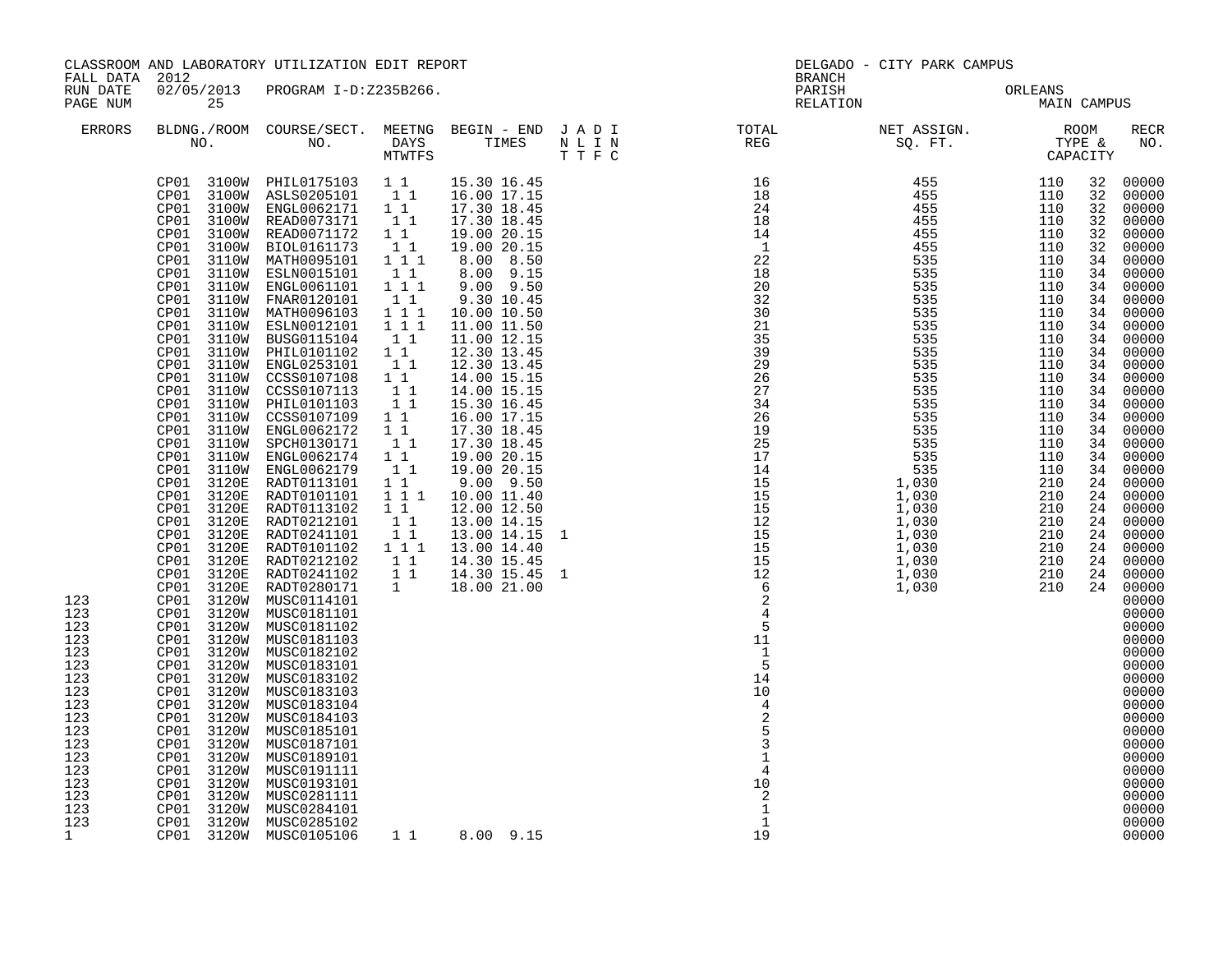| CLASSROOM AND LABORATORY UTILIZATION EDIT REPORT<br>FALL DATA 2012<br>02/05/2013 PROGRAM I-D:Z235B266.<br>RUN DATE                                                                  |                                                                                                                                                                                                                                                                                                                                                                                                                                                                                                                                                                                                                                                                                                                                                                                               |                                                                                                                                                                                                                                                                                                                                                                                                                                                                                                                                                                                                                                                                                                                                                                                                                                                                                                             | DELGADO - CITY PARK CAMPUS                                                                                                                                                                                                                                                                                                                                                                                                                                                                         |                                                                                                                                                                                                                                                                                                                                                                                                                                                                                                                                                                                                                                                                                                                                        |                                     |                                                                                                                                                                                                                                                          |                                                                                                                                                                                                                                                          |                                                                                                                                                                                                                      |                                                                                                                                                                                                                                                                                                                                                                                                                                                                         |
|-------------------------------------------------------------------------------------------------------------------------------------------------------------------------------------|-----------------------------------------------------------------------------------------------------------------------------------------------------------------------------------------------------------------------------------------------------------------------------------------------------------------------------------------------------------------------------------------------------------------------------------------------------------------------------------------------------------------------------------------------------------------------------------------------------------------------------------------------------------------------------------------------------------------------------------------------------------------------------------------------|-------------------------------------------------------------------------------------------------------------------------------------------------------------------------------------------------------------------------------------------------------------------------------------------------------------------------------------------------------------------------------------------------------------------------------------------------------------------------------------------------------------------------------------------------------------------------------------------------------------------------------------------------------------------------------------------------------------------------------------------------------------------------------------------------------------------------------------------------------------------------------------------------------------|----------------------------------------------------------------------------------------------------------------------------------------------------------------------------------------------------------------------------------------------------------------------------------------------------------------------------------------------------------------------------------------------------------------------------------------------------------------------------------------------------|----------------------------------------------------------------------------------------------------------------------------------------------------------------------------------------------------------------------------------------------------------------------------------------------------------------------------------------------------------------------------------------------------------------------------------------------------------------------------------------------------------------------------------------------------------------------------------------------------------------------------------------------------------------------------------------------------------------------------------------|-------------------------------------|----------------------------------------------------------------------------------------------------------------------------------------------------------------------------------------------------------------------------------------------------------|----------------------------------------------------------------------------------------------------------------------------------------------------------------------------------------------------------------------------------------------------------|----------------------------------------------------------------------------------------------------------------------------------------------------------------------------------------------------------------------|-------------------------------------------------------------------------------------------------------------------------------------------------------------------------------------------------------------------------------------------------------------------------------------------------------------------------------------------------------------------------------------------------------------------------------------------------------------------------|
| PAGE NUM                                                                                                                                                                            | 26                                                                                                                                                                                                                                                                                                                                                                                                                                                                                                                                                                                                                                                                                                                                                                                            |                                                                                                                                                                                                                                                                                                                                                                                                                                                                                                                                                                                                                                                                                                                                                                                                                                                                                                             |                                                                                                                                                                                                                                                                                                                                                                                                                                                                                                    |                                                                                                                                                                                                                                                                                                                                                                                                                                                                                                                                                                                                                                                                                                                                        | <b>BRANCH</b><br>PARISH<br>RELATION |                                                                                                                                                                                                                                                          | ORLEANS<br><b>MAIN CAMPUS</b>                                                                                                                                                                                                                            |                                                                                                                                                                                                                      |                                                                                                                                                                                                                                                                                                                                                                                                                                                                         |
| ERRORS                                                                                                                                                                              |                                                                                                                                                                                                                                                                                                                                                                                                                                                                                                                                                                                                                                                                                                                                                                                               |                                                                                                                                                                                                                                                                                                                                                                                                                                                                                                                                                                                                                                                                                                                                                                                                                                                                                                             |                                                                                                                                                                                                                                                                                                                                                                                                                                                                                                    |                                                                                                                                                                                                                                                                                                                                                                                                                                                                                                                                                                                                                                                                                                                                        |                                     |                                                                                                                                                                                                                                                          |                                                                                                                                                                                                                                                          |                                                                                                                                                                                                                      | RECR<br>NO.                                                                                                                                                                                                                                                                                                                                                                                                                                                             |
| 1<br>$\mathbf{1}$<br>$\mathbf{1}$<br>$1\,$<br>$\frac{1}{1}$<br>$\mathbf 1$<br>$\mathbf 1$<br>$1\,$<br>$\mathbf{1}$<br>$\mathbf{1}$<br>12 4<br>$\mathbf{1}$<br>$1\,$<br>$\mathbf{1}$ | CP01 3120W<br>CP01 3120W<br>CP01<br>3120W<br>CP01<br>3120W<br>CP01 3120W<br>CP01 3120W<br>CP01 3120W<br>CP01 3120W<br>CP01 3120W<br>CP01 3120W<br>CP01 3120W<br>CP01 3120W<br>3130E<br>CP01<br>CP01<br>3130E<br>CP01<br>3130E<br>CP01<br>3130E<br>3130E<br>CP01<br>CP01<br>3130E<br>CP01<br>3130E<br>CP01<br>3130E<br>CP01<br>3130E<br>CP01<br>3130E<br>CP01<br>3130E<br>CP01<br>3130E<br>3130E<br>CP01<br>CP01<br>3130E<br>CP01<br>3130E<br>CP01<br>3130E<br>CP01<br>3140E<br>CP01<br>3140E<br>CP01<br>3140E<br>CP01<br>3140E<br>CP01<br>3140E<br>CP01<br>3140E<br>CP01<br>3140E<br>CP01<br>3140E<br>CP01<br>3140E<br>CP01<br>3140E<br>CP01<br>3140E<br>CP01<br>3140E<br>CP01<br>3140E<br>CP01<br>3140E<br>CP01<br>3140E<br>CP01<br>3140E<br>CP01<br>3140E<br>3150E<br>CP01<br>CP01<br>3150E | CP01 3120W MUSC0137102 1 1 9.30 10.45<br>CP01 3120W MUSC0209101 1 1 9.30 10.45<br>CP01 3120W MUSC0109101 1 1 1 10.00 10.50<br>MUSC0137101<br>MUSC0105101<br>MUSC0113102<br>MUSC0105103<br>MUSC013701R   1   1   1<br>MUSC0113101<br>MUSC0105104<br>MUSC0105102 1 1 1<br>MUSC0186101<br>MUSC0105105<br>MUSC0105171<br>MUSB0101171<br>MANG0275101<br>READ0071106<br>ENGL0101104<br>BIOL016101H<br>MARK021301H<br>SPAN0101102<br>BUSG0178103<br>ENGL0062125<br>ACCT0201102<br>MATH0095123<br>ENGL0061107<br>CCSS0107121<br>MATH0096116<br>READ0072117 1 1<br>SPAN0101171<br>ENGL0101174<br>MATH0095129<br>BIOL0251109<br>FREN0101101<br>READ0072110<br>BUSG0178102<br>CCSS0107104<br>MATH0130106<br>READ0071104<br>MATH0096112<br>MARK0201103<br>MATH0095124<br>MATH0095120<br>INTD0111101<br>MATH0095172<br>MATH0130171<br>MATH0095173<br>MANG0101172<br>ESLN0005101<br>ESLN0007101<br>CP01 3150E MATH0091169 | 1 1 1<br>1 1 1<br>$\begin{array}{rr} & 1 & 1 \\ & 1 & 1 \end{array}$<br>$1\quad1$<br>11<br>$1\quad1$<br>11<br>$1\quad1$<br>1 1 1<br>$1\quad1$<br>1 1 1<br>$\begin{bmatrix} 1 \\ 1 \end{bmatrix}$<br>$1 1 1$<br>1 1 1<br>$1\quad1$<br>$1\quad1$<br>$1 1 1$<br>$1\quad1$<br>11<br>11<br>$1\quad1$<br>$1\quad1$<br>$1^{\circ}1^{\circ}1$<br>11<br>$1$ $1$ $1$<br>11<br>$1 1 1$<br>1 1 1<br>$1\quad1$<br>1 1 1<br>$1\quad1$<br>1 1 1<br>1 1<br>11<br>11<br>1 1<br>11<br>$1\quad1$<br>11<br>11<br>1 1 1 | 10.00 10.50<br>11.00 11.50<br>11.00 11.50<br>11.00 12.15<br>12.00 12.50<br>12.00 12.50<br>12.30 13.45<br>13.00 13.50<br>15.01 15.02<br>16.00 17.15<br>17.30 18.45<br>17.30 18.45<br>$8.00$ $8.50$<br>8.00 9.15<br>9.00 9.50<br>9.30 10.45<br>9.30 10.45<br>10.00 10.50<br>11.00 11.50<br>11.00 12.15<br>12.30 13.45<br>13.00 13.50<br>14.00 15.15<br>14.00 15.15<br>15.30 16.45<br>16.00 17.15<br>17.30 18.45<br>19.00 20.15<br>8.00 8.50<br>$8.00$ $9.15$<br>$9.00$ $9.50$<br>9.30 10.45<br>10.00 10.50<br>11.00 11.50<br>11.00 12.15<br>12.00 12.50<br>12.30 13.45<br>13.00 13.50<br>14.00 15.15<br>14.00 15.15<br>16.00 17.15<br>17.30 18.45<br>17.30 18.45<br>19.00 20.15<br>19.00 20.15<br>8.00 9.15<br>8.00 9.50<br>1 9.00 12.00 |                                     | 384<br>384<br>384<br>384<br>384<br>384<br>384<br>384<br>384<br>384<br>384<br>384<br>384<br>384<br>384<br>384<br>534<br>534<br>534<br>534<br>534<br>534<br>534<br>534<br>534<br>534<br>534<br>534<br>534<br>534<br>534<br>534<br>534<br>647<br>647<br>647 | 110<br>110<br>110<br>110<br>110<br>110<br>110<br>110<br>110<br>110<br>110<br>110<br>110<br>110<br>110<br>110<br>110<br>110<br>110<br>110<br>110<br>110<br>110<br>110<br>110<br>110<br>110<br>110<br>110<br>110<br>110<br>110<br>110<br>110<br>110<br>110 | 28<br>28<br>28<br>28<br>28<br>28<br>28<br>28<br>28<br>28<br>28<br>28<br>28<br>28<br>28<br>28<br>35<br>35<br>35<br>35<br>35<br>35<br>35<br>35<br>35<br>35<br>35<br>35<br>35<br>35<br>35<br>35<br>35<br>41<br>41<br>41 | 00000<br>00000<br>00000<br>00000<br>00000<br>00000<br>00000<br>00000<br>00000<br>00000<br>00000<br>00000<br>00000<br>00000<br>00000<br>00000<br>00000<br>00000<br>00000<br>00000<br>00000<br>00000<br>00000<br>00000<br>00000<br>00000<br>00000<br>00000<br>00000<br>00000<br>00000<br>00000<br>00000<br>00000<br>00000<br>00000<br>00000<br>00000<br>00000<br>00000<br>00000<br>00000<br>00000<br>00000<br>00000<br>00000<br>00000<br>00000<br>00000<br>00000<br>00000 |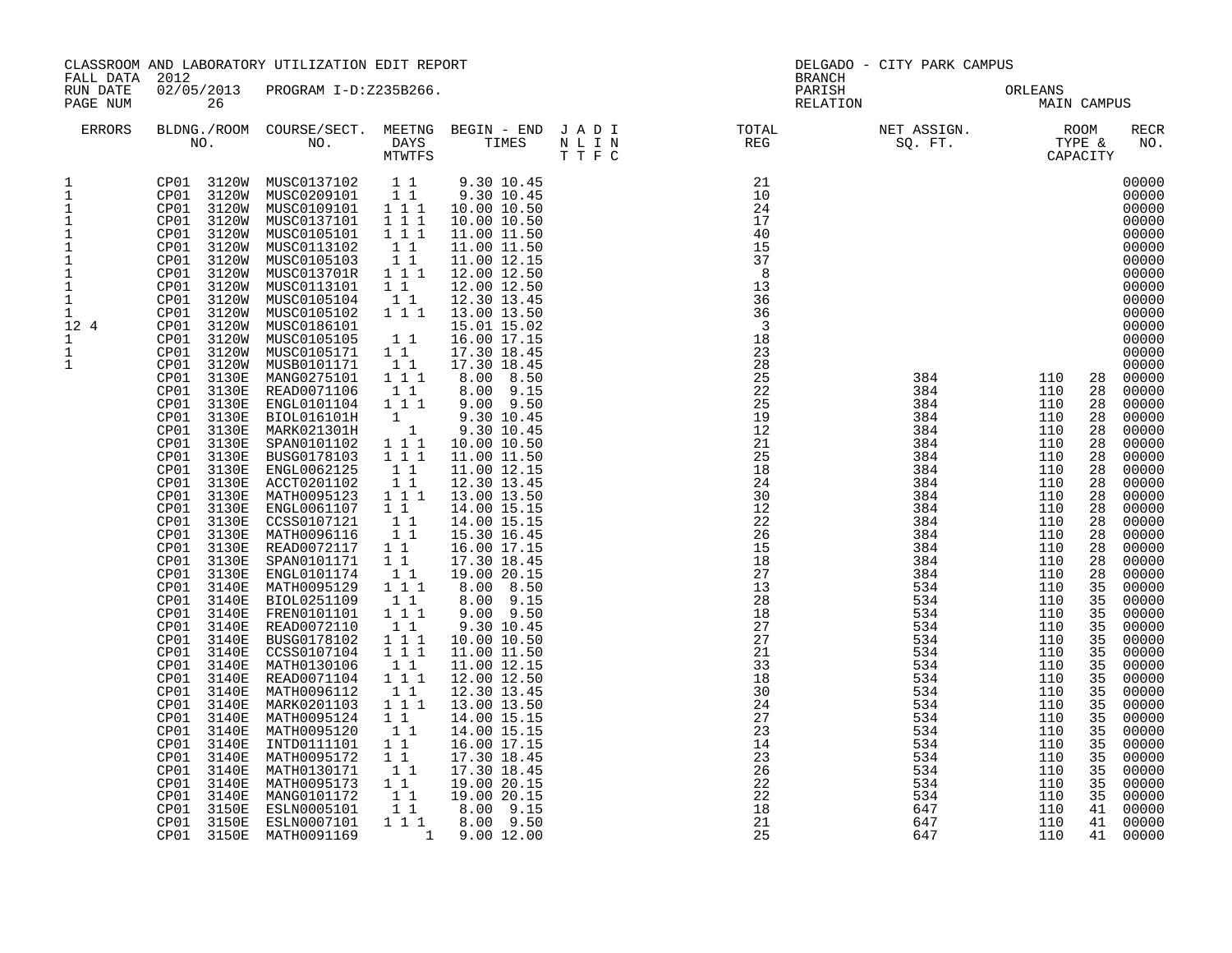| FALL DATA 2012       |                                                                                                                                                                                                                                                                                                                                                                                                                                                                                                                                                                                                                                                                                                                                                                                                                                     | CLASSROOM AND LABORATORY UTILIZATION EDIT REPORT                                                                                                                                                                                                                                                                                                                                                                                                                                                                                                                                                                                                                                                                                                                                                                                                                                                                                                                                                   |                                                                                                                                                                                                                                                                                               |                                                                                                                                                                                                                                                                                                                                                                                                                                                                                                                                                                                                                                                                                                                          |                   | <b>BRANCH</b>                                                                                                                                                                                                                                                                                                                                                                                                                                                                                                                                                                                                                                                   | DELGADO - CITY PARK CAMPUS                                                                                                 |                                                                                                                                                                                                                                                                                                                                                 |                                                                                                                                                                                                                                                                                              |                                                                                                                                                                                                                                                                                                                                                                                                                                                                                    |
|----------------------|-------------------------------------------------------------------------------------------------------------------------------------------------------------------------------------------------------------------------------------------------------------------------------------------------------------------------------------------------------------------------------------------------------------------------------------------------------------------------------------------------------------------------------------------------------------------------------------------------------------------------------------------------------------------------------------------------------------------------------------------------------------------------------------------------------------------------------------|----------------------------------------------------------------------------------------------------------------------------------------------------------------------------------------------------------------------------------------------------------------------------------------------------------------------------------------------------------------------------------------------------------------------------------------------------------------------------------------------------------------------------------------------------------------------------------------------------------------------------------------------------------------------------------------------------------------------------------------------------------------------------------------------------------------------------------------------------------------------------------------------------------------------------------------------------------------------------------------------------|-----------------------------------------------------------------------------------------------------------------------------------------------------------------------------------------------------------------------------------------------------------------------------------------------|--------------------------------------------------------------------------------------------------------------------------------------------------------------------------------------------------------------------------------------------------------------------------------------------------------------------------------------------------------------------------------------------------------------------------------------------------------------------------------------------------------------------------------------------------------------------------------------------------------------------------------------------------------------------------------------------------------------------------|-------------------|-----------------------------------------------------------------------------------------------------------------------------------------------------------------------------------------------------------------------------------------------------------------------------------------------------------------------------------------------------------------------------------------------------------------------------------------------------------------------------------------------------------------------------------------------------------------------------------------------------------------------------------------------------------------|----------------------------------------------------------------------------------------------------------------------------|-------------------------------------------------------------------------------------------------------------------------------------------------------------------------------------------------------------------------------------------------------------------------------------------------------------------------------------------------|----------------------------------------------------------------------------------------------------------------------------------------------------------------------------------------------------------------------------------------------------------------------------------------------|------------------------------------------------------------------------------------------------------------------------------------------------------------------------------------------------------------------------------------------------------------------------------------------------------------------------------------------------------------------------------------------------------------------------------------------------------------------------------------|
| RUN DATE<br>PAGE NUM | 27                                                                                                                                                                                                                                                                                                                                                                                                                                                                                                                                                                                                                                                                                                                                                                                                                                  | 02/05/2013 PROGRAM I-D:Z235B266.                                                                                                                                                                                                                                                                                                                                                                                                                                                                                                                                                                                                                                                                                                                                                                                                                                                                                                                                                                   |                                                                                                                                                                                                                                                                                               |                                                                                                                                                                                                                                                                                                                                                                                                                                                                                                                                                                                                                                                                                                                          |                   | PARISH<br>RELATION                                                                                                                                                                                                                                                                                                                                                                                                                                                                                                                                                                                                                                              |                                                                                                                            | ORLEANS<br>MAIN CAMPUS                                                                                                                                                                                                                                                                                                                          |                                                                                                                                                                                                                                                                                              |                                                                                                                                                                                                                                                                                                                                                                                                                                                                                    |
| <b>ERRORS</b>        | NO.                                                                                                                                                                                                                                                                                                                                                                                                                                                                                                                                                                                                                                                                                                                                                                                                                                 | BLDNG./ROOM COURSE/SECT. MEETNG BEGIN - END J A D I<br>NO. DAYS TIMES NLIN<br>MTWTFS TIFC                                                                                                                                                                                                                                                                                                                                                                                                                                                                                                                                                                                                                                                                                                                                                                                                                                                                                                          |                                                                                                                                                                                                                                                                                               |                                                                                                                                                                                                                                                                                                                                                                                                                                                                                                                                                                                                                                                                                                                          |                   |                                                                                                                                                                                                                                                                                                                                                                                                                                                                                                                                                                                                                                                                 |                                                                                                                            |                                                                                                                                                                                                                                                                                                                                                 |                                                                                                                                                                                                                                                                                              | <b>RECR</b><br>NO.                                                                                                                                                                                                                                                                                                                                                                                                                                                                 |
| 7<br>7<br>23         | 3150E<br>CP01<br>CP01<br>3150E<br>CP01<br>3150E<br>CP01<br>3150E<br>CP01<br>3150E<br>CP01<br>3150E<br>CP01<br>3150E<br>CP01<br>3150E<br>CP01<br>3150E<br>CP01<br>3150E<br>CP01<br>3150E<br>CP01<br>3150E<br>CP01<br>3160E<br>CP01<br>3160E<br>CP01<br>3160E<br>CP01<br>3160E<br>CP01<br>3160E<br>CP01<br>3160E<br>CP01<br>3160E<br>CP01<br>3160E<br>CP01<br>3160E<br>CP01<br>3160E<br>CP01<br>3160E<br>CP01<br>3160E<br>CP01<br>3160E<br>CP01<br>3160E<br>CP01<br>3160E<br>CP01<br>3160E<br>CP01<br>3160W<br>CP01<br>3160W<br>CP01<br>3160W<br>CP01<br>3160W<br>3160W<br>CP01<br>CP01<br>3160W<br>CP01<br>3160W<br>CP01<br>3160W<br>3160W<br>CP01<br>CP01<br>3160W<br>CP01<br>3170E<br>CP01<br>3170E<br>CP01<br>3170E<br>CP01<br>3170E<br>CP01<br>3170E<br>CP01<br>3170E<br>CP01<br>3170E<br>CP01<br>3170E<br>3170E<br>CP01<br>CP01 | ENGL0101110 1 1 1<br>SOCI0155102 1 1<br>ENGL0062112 1 1 1<br>BIOL016101H 1<br>BIOL016101H 1<br>BIOL025101H 1<br>ENGL0062114 1 1 1<br>BIOL025101H<br>MATH0091116<br>BIOL014101H<br>= 11.00 15.15<br>CRJU029801P 1 14.00 15.15<br>CRJU029801P 1 14.00 16.00<br>MATH0091118 1 1 15.30 16.45<br>ENGL0061171 1 1 17.30 18.45<br>ENGL0061171<br>ESLN0017171<br>HIST0103101 1 1<br>READ0072108 1 1<br>MATH0130101 1 1 1<br>HIST0205103   11<br>HIST0205101   111<br>HIST0205102<br>MATH0095117<br>MANG0101102<br>BIOL0114101<br>SPAN0101104<br>PHIL0175101<br>HIST020501R<br>MATH0221101 1111<br>MATH0131171<br>ENGL0205171 11<br>HIST0101171 11<br>HIST0101171<br>MUSC0241102<br>MUSC0117101<br>MUSC0205101 1<br>MUSC0141101 111<br>MUSC0101102<br>MUSC0102101<br>MUSC0106101<br>MUSC0206101 1<br>MATH0096101 111<br>ECON0202102<br>SOCI0151101<br>PSYC012701R<br>ENGL0062106 1 1 1<br>MATH0096117 1 1 1<br>BUSG0129112 1 1<br>BIOL014101H<br>MATH0095118<br>3170E MATH0130102<br>CP01 3170E MATH0203101 | $1\quad1$<br>$1\quad1$<br>$1 1 1$<br>11<br>$1\ 1\ 1$<br>$\begin{smallmatrix}1&1\\1&1&1\end{smallmatrix}$<br>$\begin{smallmatrix}1&&1\\&1\\1&&1\end{smallmatrix}$<br>11<br>$1\quad1$<br>$\begin{array}{cccc}\n & 1 \\  & & 1 \\  & & 1 \\  & & 1\n\end{array}$<br>11<br>111<br>11<br>$1\quad1$ | 11.00 11.50<br>11.00 12.15<br>12.00 12.50<br>12.30 13.45<br>12.30 13.45<br>13.00 13.50<br>14.00 15.15<br>19.00 22.00<br>8.00 8.50<br>8.00 9.15<br>9.00 9.50<br>9.30 10.45<br>10.00 10.50<br>11.00 11.50<br>11.00 12.15<br>12.00 12.50<br>12.30 13.45<br>13.00 13.50<br>14.00 15.15<br>14.00 15.15<br>16.00 17.05<br>17.30 18.45<br>19.00 20.15<br>19.00 20.15<br>9.00 9.50<br>10.00 10.50<br>11.00 11.50<br>11.00 12.15<br>12.00 12.50<br>12.30 13.20<br>12.30 13.20<br>14.00 15.15<br>14.00 15.15<br>8.00 8.50<br>8.00 9.15<br>$9.00$ $9.50$<br>9.30 10.45<br>10.00 10.50<br>11.00 11.50<br>11.00 12.15<br>$\begin{bmatrix} 1 & 12.00 & 13.00 \\ 1 & 12.30 & 13.45 \end{bmatrix}$<br>1 1 1 1 13.00 13.50<br>14.00 15.15 | 1<br>$\mathbf{1}$ | $\begin{array}{cccc} 20 & 647 & 110 \ 24 & 647 & 110 \ 29 & 647 & 110 \ 21 & 647 & 110 \ 16 & 21 & 647 & 110 \ 18 & 647 & 110 \ 18 & 647 & 110 \ 21 & 647 & 110 \ 21 & 647 & 110 \ 21 & 647 & 110 \ 21 & 647 & 110 \end{array}$<br>18<br>22<br>22<br>13<br>15<br>24<br>$\overline{29}$<br>34<br>$\overline{36}$<br>32<br>28<br>31<br>$\begin{array}{cccc} 28 & 665 \\ 31 & 665 \\ 222 & 6665 \\ 234 & 6655 \\ 24 & 6655 \\ 25 & 6655 \\ 17 & 6655 \\ 19 & 31 & 2,281 \\ 10 & 6655 \\ 11 & 4 & 2,281 \\ 14 & 2,281 \\ 14 & 2,281 \\ 14 & 2,281 \\ 2,281 & 2,281 \\ 2,281 & 2,281 \\ 2,281 & 2,281 \\ 2,281 & 2,281 \\ 2,281 & 2,281 \\ $<br>13<br>28<br>28<br>28 | 647<br>647<br>647<br>647<br>647<br>647<br>665<br>665<br>665<br>665<br>665<br>665<br>665<br>665<br>684<br>684<br>684<br>684 | 110<br>110<br>110<br>110<br>110<br>110<br>110<br>110<br>110<br>110<br>110<br>110<br>110<br>110<br>110<br>110<br>110<br>110<br>110<br>110<br>110<br>110<br>210<br>210<br>210<br>210<br>210<br>210<br>210<br>210<br>210<br>210<br>110<br>110<br>110<br>110<br>110<br>110<br>110<br>110<br>110<br>$\begin{array}{c} 110 \\ 110 \\ 110 \end{array}$ | 41<br>41<br>41<br>41<br>41<br>41<br>41<br>41<br>41<br>41<br>41<br>41<br>41<br>41<br>41<br>41<br>41<br>41<br>41<br>41<br>41<br>41<br>41<br>41<br>41<br>41<br>41<br>41<br>75<br>75<br>75<br>75<br>75<br>75<br>75<br>75<br>75<br>75<br>43<br>43<br>43<br>43<br>43<br>43<br>43<br>43<br>43<br>43 | 00000<br>00000<br>00000<br>41 00000<br>00000<br>00000<br>00000<br>00000<br>00000<br>00000<br>00000<br>00000<br>00000<br>00000<br>00000<br>00000<br>41 00000<br>00000<br>00000<br>00000<br>00000<br>00000<br>00000<br>00000<br>00000<br>$00000$<br>00000<br>00000<br>00000<br>00000<br>00000<br>00000<br>00000<br>00000<br>00000<br>00000<br>00000<br>00000<br>00000<br>00000<br>00000<br>00000<br>00000<br>00000<br>00000<br>00000<br>00000<br>00000<br>00000<br>00000<br>43 00000 |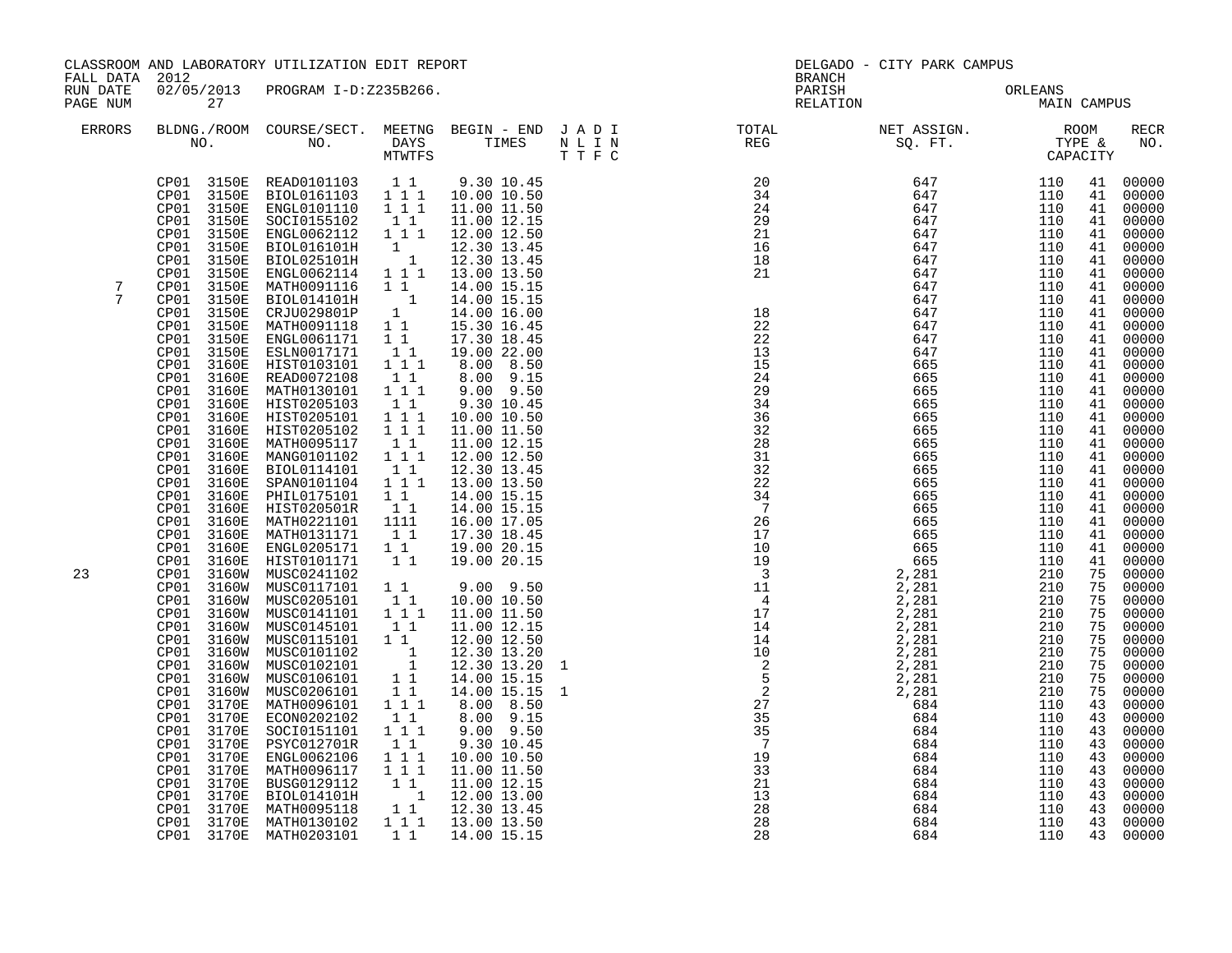| FALL DATA 2012       |                                                                                                                                                                                                                                                                                                                                                                                                                                | CLASSROOM AND LABORATORY UTILIZATION EDIT REPORT                                                                                                                                                                                                                                                                                                                                                                                                                                                                                                                                                                                                                                                                                                                                                                                                                                                                                                                                                                                                                                                                                                                                                                                                                                                                                                                       |                                                                                                                                                                                                                                                                                                                                                                                       |                                                                                                                                                                                                                                                                                                                                                                                                                                                                                                                                                                                                                                                                     | <b>BRANCH</b>                                                                                                                                                                                                                                                                                                                                                                                                                    | DELGADO - CITY PARK CAMPUS          |                                                                                                                                                                                                                                                                                                    |                                                                                                                                                                                                                                                                                                                                                                                                                                                                       |
|----------------------|--------------------------------------------------------------------------------------------------------------------------------------------------------------------------------------------------------------------------------------------------------------------------------------------------------------------------------------------------------------------------------------------------------------------------------|------------------------------------------------------------------------------------------------------------------------------------------------------------------------------------------------------------------------------------------------------------------------------------------------------------------------------------------------------------------------------------------------------------------------------------------------------------------------------------------------------------------------------------------------------------------------------------------------------------------------------------------------------------------------------------------------------------------------------------------------------------------------------------------------------------------------------------------------------------------------------------------------------------------------------------------------------------------------------------------------------------------------------------------------------------------------------------------------------------------------------------------------------------------------------------------------------------------------------------------------------------------------------------------------------------------------------------------------------------------------|---------------------------------------------------------------------------------------------------------------------------------------------------------------------------------------------------------------------------------------------------------------------------------------------------------------------------------------------------------------------------------------|---------------------------------------------------------------------------------------------------------------------------------------------------------------------------------------------------------------------------------------------------------------------------------------------------------------------------------------------------------------------------------------------------------------------------------------------------------------------------------------------------------------------------------------------------------------------------------------------------------------------------------------------------------------------|----------------------------------------------------------------------------------------------------------------------------------------------------------------------------------------------------------------------------------------------------------------------------------------------------------------------------------------------------------------------------------------------------------------------------------|-------------------------------------|----------------------------------------------------------------------------------------------------------------------------------------------------------------------------------------------------------------------------------------------------------------------------------------------------|-----------------------------------------------------------------------------------------------------------------------------------------------------------------------------------------------------------------------------------------------------------------------------------------------------------------------------------------------------------------------------------------------------------------------------------------------------------------------|
| RUN DATE<br>PAGE NUM | 28                                                                                                                                                                                                                                                                                                                                                                                                                             | 02/05/2013 PROGRAM I-D:Z235B266.                                                                                                                                                                                                                                                                                                                                                                                                                                                                                                                                                                                                                                                                                                                                                                                                                                                                                                                                                                                                                                                                                                                                                                                                                                                                                                                                       |                                                                                                                                                                                                                                                                                                                                                                                       |                                                                                                                                                                                                                                                                                                                                                                                                                                                                                                                                                                                                                                                                     |                                                                                                                                                                                                                                                                                                                                                                                                                                  | PARISH ORLEANS NELATION MAIN CAMPUS |                                                                                                                                                                                                                                                                                                    |                                                                                                                                                                                                                                                                                                                                                                                                                                                                       |
| ERRORS               |                                                                                                                                                                                                                                                                                                                                                                                                                                |                                                                                                                                                                                                                                                                                                                                                                                                                                                                                                                                                                                                                                                                                                                                                                                                                                                                                                                                                                                                                                                                                                                                                                                                                                                                                                                                                                        |                                                                                                                                                                                                                                                                                                                                                                                       |                                                                                                                                                                                                                                                                                                                                                                                                                                                                                                                                                                                                                                                                     |                                                                                                                                                                                                                                                                                                                                                                                                                                  |                                     |                                                                                                                                                                                                                                                                                                    | <b>RECR</b><br>NO.                                                                                                                                                                                                                                                                                                                                                                                                                                                    |
|                      | CP01<br>CP01<br>CP01<br>CP01<br>3180E<br>CP01<br>CP01<br>3180E<br>CP01<br>3180E<br>CP <sub>02</sub><br>1060L<br>CP02<br>CP02<br>CP02<br>1060L<br>CP02<br>CP02<br>CP02<br>CP02<br>CP02<br>CP02<br>1060N<br>CP02<br>1060N<br>CP02<br>1060N<br>CP02<br>CP02<br>1060N<br>CP02 1060N<br>CP <sub>02</sub><br>1060N<br>CP02<br>1060N<br>CP <sub>02</sub><br>1060N<br>CP02<br>1060N<br>CP02<br>1060N<br>1060P<br>CP02<br>CP02<br>1060P | $\begin{tabular}{cccccc} CP01 & 3170E & ENGL0101131 & 1 & 16.00 & 17.15 \\ CP01 & 3170E & MATH0096173 & 1 & 17.30 & 18.45 \\ CP01 & 3170E & MANG0201171 & 1 & 19.00 & 20.15 \\ CP01 & 3170E & MATH0096174 & 1 & 19.00 & 20.15 \\ \end{tabular}$<br>3180E INTD0125101 1<br>3180E INTD0242101 1 1<br>3180E INTD0131101 1 1<br>3180E INTD0201101<br>INTD0286170<br>INTD024301I<br>ENGL0062102<br>1060L ENGL0101122    11<br>1060L ENGL0101103    111<br>CP02 1060L READ0070101<br>ESLN0002102<br>1060L ESLN0002102<br>1060L ENGL0062113 111<br>CP02 1060L ENGL0101128<br>CP02 1060L CCSS0107120 1 1<br>CP02 1060L ENGL0061112 1 1<br>CP02 1060L CCSS0107177 1 1<br>CP02 1060L CRJU029801P 1<br>CP02 1060L CRUUDZPOULF 1 10.00 8.50<br>CP02 1060M ENGL0062103 1 1 1 8.00 8.50<br>CP02 1060M BUSG0178104 1 1 8.00 9.15<br>CP02 1060M BUSG0178104<br>CP02 1060M ENGL0211101<br>CP02 1060M ESLN0013102<br>CP02 1060M ESLN0013102<br>CP02 1060M BIOL0141105<br>CP02 1060M FRENO101103 1 1<br>CP02 1060M FRENO102101 1 1 1<br>CP02 1060M CCSS0107128 1 1 1<br>1060M BIOL0072101<br>1060M PHAR0109101 1 1 1<br>1060N BUSG0115101  1 1 1<br>CP02 1060N BIOL0251108<br>CP02 1060N BUSG0129102 111<br>BUSG0178105<br>BUSL0250101<br>BUSL0250102<br>1060N BUSG0178107<br>BUSG0210101<br>BUSG0178106<br>MANG0101104<br>MANG0101171 11<br>BUSG0095171 11<br>ASLS0101106<br>ESLN0008102 | $\begin{array}{c} \begin{array}{c} 1\\1\\1 \end{array} 1 \end{array}$<br>11<br>11111<br>$1 1 1$<br>11<br>11<br>1 1 1<br>$1\quad1$<br>$\begin{array}{rrrr} 1&1&1\\ 1&1&1 \end{array}$<br>11<br>$1\quad1$<br>11<br>$1 1 1$<br>1 1 1<br>$1\quad1$<br>$\overline{1}$ $\overline{1}$<br>$\begin{array}{rr} & 1 & 1 \\ & 1 & 1 \end{array}$<br>11<br>$\overline{1}$ $\overline{1}$<br>1 1 1 | 9.00 12.00<br>10.00 12.30<br>13.00 15.59<br>13.00 15.59<br>13.30 16.29<br>16.30 17.45<br>18.00 20.30<br>8.00 8.50<br>8.00 9.15<br>$9.00$ $9.50$<br>10.00 10.50<br>11.00 11.50<br>11.00 12.15<br>12.00 12.50<br>12.30 13.45<br>14.00 15.15<br>14.00 15.15<br>17.30 18.45<br>18.00 20.00<br>9.00 9.50<br>9.30 10.45<br>10.00 10.50<br>11.00 11.50<br>11.00 12.15<br>12.00 12.50<br>13.00 13.50<br>13.00 14.15<br>14.00 14.50<br>8.00 8.50<br>8.00 9.15<br>$9.00$ $9.50$<br>9.30 10.45<br>10.00 10.50<br>11.00 11.50<br>11.00 12.15<br>12.30 13.45<br>13.00 13.50<br>14.00 14.50<br>14.00 15.15<br>15.30 16.45<br>17.30 18.45<br>17.30 18.45<br>8.00 9.15<br>8.00 9.50 | $\begin{array}{cccccccc} \text{R} & \text{R} & \text{R} & \text{R} & \text{R} & \text{R} & \text{R} & \text{R} & \text{R} & \text{R} & \text{R} & \text{R} & \text{R} & \text{R} & \text{R} & \text{R} & \text{R} & \text{R} & \text{R} & \text{R} & \text{R} & \text{R} & \text{R} & \text{R} & \text{R} & \text{R} & \text{R} & \text{R} & \text{R} & \text{R} & \text{R} & \text{R} & \text{R} & \text{R} & \text{R} & \text$ |                                     | 43<br>43<br>43<br>43<br>50<br>50<br>50<br>50<br>50<br>50<br>26<br>26<br>26<br>26<br>26<br>26<br>26<br>26<br>26<br>26<br>26<br>26<br>28<br>28<br>28<br>28<br>28<br>28<br>28<br>28<br>28<br>28<br>28<br>28<br>28<br>28<br>28<br>28<br>28<br>28<br>28<br>28<br>28<br>28<br>28<br>28<br>28<br>28<br>28 | 00000<br>00000<br>00000<br>00000<br>50 00000<br>00000<br>00000<br>00000<br>00000<br>00000<br>00000<br>00000<br>00000<br>00000<br>00000<br>00000<br>00000<br>00000<br>00000<br>00000<br>$00000$<br>$00000$<br>00000<br>00000<br>00000<br>00000<br>00000<br>00000<br>00000<br>00000<br>00000<br>00000<br>00000<br>00000<br>00000<br>00000<br>00000<br>00000<br>00000<br>00000<br>00000<br>00000<br>00000<br>00000<br>00000<br>00000<br>00000<br>00000<br>00000<br>00000 |
|                      |                                                                                                                                                                                                                                                                                                                                                                                                                                | CP02 1060P ESLN0014102                                                                                                                                                                                                                                                                                                                                                                                                                                                                                                                                                                                                                                                                                                                                                                                                                                                                                                                                                                                                                                                                                                                                                                                                                                                                                                                                                 | $1\quad1$                                                                                                                                                                                                                                                                                                                                                                             | 9.30 10.45                                                                                                                                                                                                                                                                                                                                                                                                                                                                                                                                                                                                                                                          |                                                                                                                                                                                                                                                                                                                                                                                                                                  |                                     |                                                                                                                                                                                                                                                                                                    | 28 00000                                                                                                                                                                                                                                                                                                                                                                                                                                                              |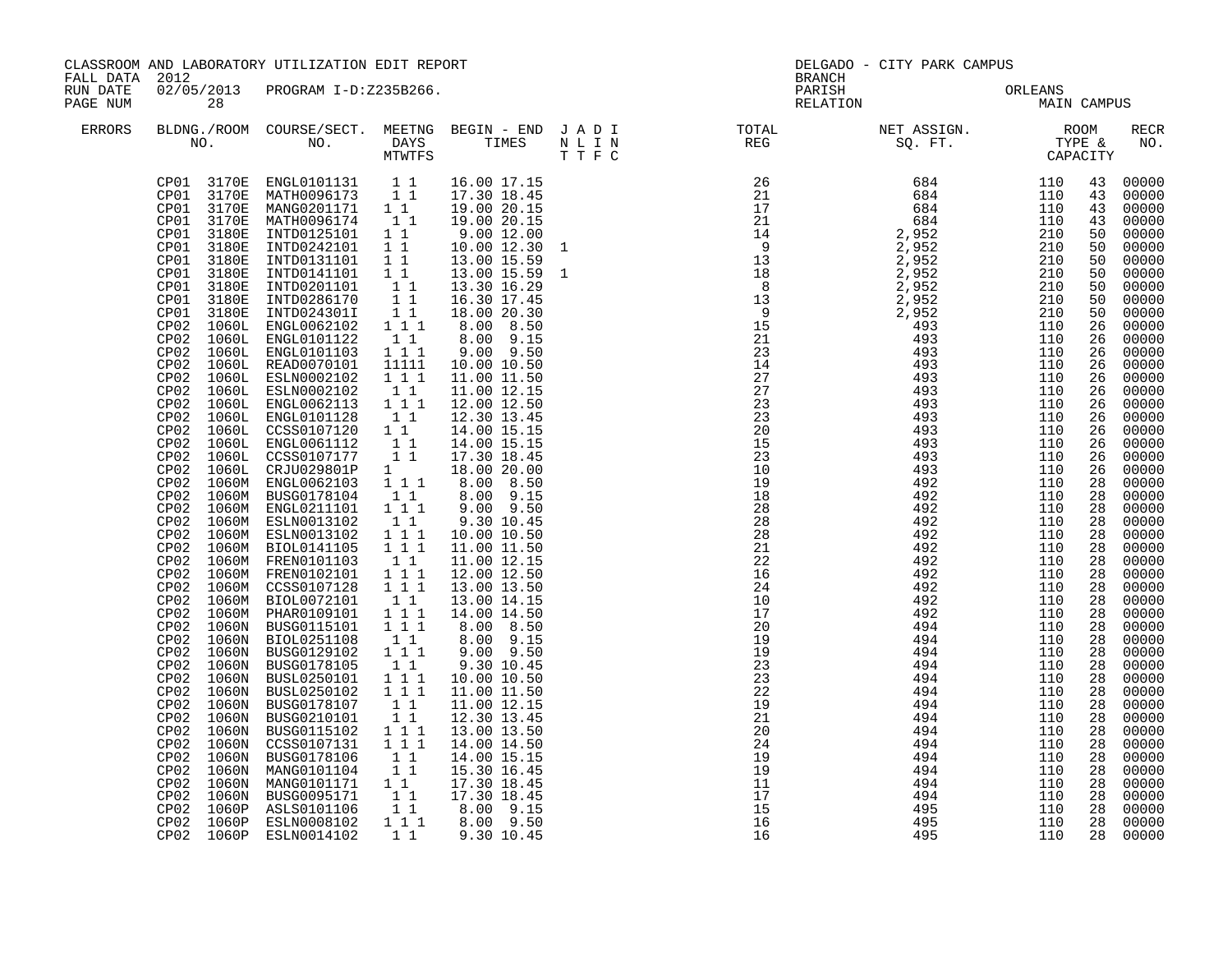| FALL DATA 2012       |                                                                                                                                                                                                                                                                                                                                                                                                                                                                                                                                                | CLASSROOM AND LABORATORY UTILIZATION EDIT REPORT                                                                                                                                                                                                                                                                                                                                                                                                                                                                                                                                                                                                                                                                                                                                                                                                                                                                                                                                                                                                                                                                                                        |                                                                                                                                                                                                                                                                                                                                                                                                                                                                                                                                                                      |                                                                                                                                                                                                                                                                                                                                                                                                                                                                                                                                                                                                                                                                                                        | <b>BRANCH</b>                                                                                                                                                                                                                                                                                                                                                  | DELGADO - CITY PARK CAMPUS                                                                                                                                                                                                                                                                                                                                        |                                                                                                                                                                                                                                                                                                                                          |                                                                                                                                                                                              |                                                                                                                                                                                                                                                                                                                                                                                                                                                                                                                                    |
|----------------------|------------------------------------------------------------------------------------------------------------------------------------------------------------------------------------------------------------------------------------------------------------------------------------------------------------------------------------------------------------------------------------------------------------------------------------------------------------------------------------------------------------------------------------------------|---------------------------------------------------------------------------------------------------------------------------------------------------------------------------------------------------------------------------------------------------------------------------------------------------------------------------------------------------------------------------------------------------------------------------------------------------------------------------------------------------------------------------------------------------------------------------------------------------------------------------------------------------------------------------------------------------------------------------------------------------------------------------------------------------------------------------------------------------------------------------------------------------------------------------------------------------------------------------------------------------------------------------------------------------------------------------------------------------------------------------------------------------------|----------------------------------------------------------------------------------------------------------------------------------------------------------------------------------------------------------------------------------------------------------------------------------------------------------------------------------------------------------------------------------------------------------------------------------------------------------------------------------------------------------------------------------------------------------------------|--------------------------------------------------------------------------------------------------------------------------------------------------------------------------------------------------------------------------------------------------------------------------------------------------------------------------------------------------------------------------------------------------------------------------------------------------------------------------------------------------------------------------------------------------------------------------------------------------------------------------------------------------------------------------------------------------------|----------------------------------------------------------------------------------------------------------------------------------------------------------------------------------------------------------------------------------------------------------------------------------------------------------------------------------------------------------------|-------------------------------------------------------------------------------------------------------------------------------------------------------------------------------------------------------------------------------------------------------------------------------------------------------------------------------------------------------------------|------------------------------------------------------------------------------------------------------------------------------------------------------------------------------------------------------------------------------------------------------------------------------------------------------------------------------------------|----------------------------------------------------------------------------------------------------------------------------------------------------------------------------------------------|------------------------------------------------------------------------------------------------------------------------------------------------------------------------------------------------------------------------------------------------------------------------------------------------------------------------------------------------------------------------------------------------------------------------------------------------------------------------------------------------------------------------------------|
| RUN DATE<br>PAGE NUM | 29                                                                                                                                                                                                                                                                                                                                                                                                                                                                                                                                             | 02/05/2013 PROGRAM I-D:Z235B266.                                                                                                                                                                                                                                                                                                                                                                                                                                                                                                                                                                                                                                                                                                                                                                                                                                                                                                                                                                                                                                                                                                                        |                                                                                                                                                                                                                                                                                                                                                                                                                                                                                                                                                                      |                                                                                                                                                                                                                                                                                                                                                                                                                                                                                                                                                                                                                                                                                                        | PARISH<br>RELATION                                                                                                                                                                                                                                                                                                                                             | ORLEANS<br>MAIN CAMPUS                                                                                                                                                                                                                                                                                                                                            | ORLEANS                                                                                                                                                                                                                                                                                                                                  |                                                                                                                                                                                              |                                                                                                                                                                                                                                                                                                                                                                                                                                                                                                                                    |
| <b>ERRORS</b>        | NO.                                                                                                                                                                                                                                                                                                                                                                                                                                                                                                                                            | BLDNG./ROOM COURSE/SECT. MEETNG BEGIN - END J A D I<br>NO. DAYS TIMES NLIN<br>MTWTFS TIFC                                                                                                                                                                                                                                                                                                                                                                                                                                                                                                                                                                                                                                                                                                                                                                                                                                                                                                                                                                                                                                                               |                                                                                                                                                                                                                                                                                                                                                                                                                                                                                                                                                                      |                                                                                                                                                                                                                                                                                                                                                                                                                                                                                                                                                                                                                                                                                                        |                                                                                                                                                                                                                                                                                                                                                                |                                                                                                                                                                                                                                                                                                                                                                   |                                                                                                                                                                                                                                                                                                                                          |                                                                                                                                                                                              | RECR<br>NO.                                                                                                                                                                                                                                                                                                                                                                                                                                                                                                                        |
| 1<br>$\mathbf{1}$    | CP02 1060P<br>CP02 1060P<br>CP02 1060P<br>CP02<br>1060P<br>CP02<br>1060P<br>CP02<br>1060P<br>CP02<br>1060P<br>CP02<br>1100B<br>CP02<br>1100B<br>1100B<br>CP02<br>CP02<br>1100B<br>CP02<br>1100B<br>CP02<br>1100B<br>CP02 1100B<br>CP02<br>1100B<br>CP02<br>1100B<br>1100B<br>CP02<br>CP02 1100B<br>CP02<br>1100B<br>CP02<br>CP02<br>CP02<br>CP02 1150A<br>CP02 1160<br>CP02 1160<br>CP02 1160<br>CP02 1160<br>CP02 1160<br>1160<br>CP02<br>CP02 1160<br>CP02<br>1160<br>CP02<br>1160<br>1160<br>CP02<br>CP02<br>1160<br>CP02 1160<br>CP02 1160 | ESLN0014102   1   1   1<br>ENGL0062109   1   1   1<br>ENGL0061111<br>ENGL0205101<br>ENGL0101126   1   1<br>BIOL0095104   1   1<br>PHYS0101172<br>ASLS0101101<br>ENGL0062136<br>CRJU0105101 1 1 1<br>CRJU0222101<br>CRJU0270101<br>CRJU0246101<br>CRJU0105102<br>CRJU0105102 11<br>CRJU0160102 1<br>CRJU0160101 1<br>FNAR0120102 11<br>MSCM0105101<br>TEAC020101H<br>CP02 1100B CRJU0246171<br>CP02 1100B FNAR0120172<br>CP02 1120 TEVP025501H<br>CP02 1120D TEVP0252101<br>CP02 1120F TEVP0259101<br>CP02 1120F TEVP0124101<br>CP02 1150A ENGL0102101<br>CP02 1150A ENGL0060101<br>CP02 1150A HESCO111109 1 1 1<br>CP02 1150A HESCO115101 1 1 1<br>1150A HIST0141101 11<br>1150A MATH0091134 111<br>CP02 1150A SPAN0101108<br>1150A HESC0111111 1 1 1<br>CP02 1150A PHIL0175102<br>CP02 1150A FNAR012001R<br>CP02 1150A SPAN0101173<br>CP02 1150A FNAR0120171<br>SPAN0101174<br>ENGL0062133<br>CCSS0107126<br>ENGL0062105<br>ENGL0062135<br>HORT010101H<br>MATH0095107<br>CCSS0107127<br>0087011001<br>1 13.01 14.29<br>HORT022101H 1 15.00 16.59<br>HORT011101H 1 15.00 17.00<br>HORT0113101 1 15.00 17.00<br>HORT020001H 1 17.01 18.30<br>HORT021401H | $\begin{smallmatrix}1&1\\1&1&1\end{smallmatrix}$<br>$1\quad1$<br>$1 1 1$<br>11<br>$\begin{bmatrix} 1 & 1 \\ 1 & 1 & 1 \\ 1 & 1 & 1 \end{bmatrix}$<br>$\begin{smallmatrix}1\1\end{smallmatrix}$<br>$1\quad1$<br>$1\quad1$<br>$\frac{1}{1}$ $\frac{1}{1}$ 1<br>11111<br>11<br>11<br>$\begin{smallmatrix}1\1\1\end{smallmatrix}$<br>$\begin{smallmatrix}1&&1\\&1\\1&&1\end{smallmatrix}$<br>1 1 1<br>$1\quad1$<br>$\begin{bmatrix} 1\\ 1\\ 1\\ 1 \end{bmatrix} \begin{bmatrix} 1\\ 1\\ 1\\ 1 \end{bmatrix}$<br>$\begin{smallmatrix}1\1\1\1\end{smallmatrix}$<br>$1 1 1$ | 10.00 10.50<br>11.00 11.50<br>11.00 12.15<br>12.00 12.50<br>12.30 13.45<br>13.00 14.15<br>17.30 18.45<br>8.00 8.50<br>8.00 9.15<br>$9.00$ $9.50$<br>9.30 10.45<br>10.00 10.50<br>11.00 11.50<br>11.00 12.15<br>12.00 15.00<br>12.30 15.30<br>13.00 14.15<br>16.00 17.15<br>17.30 18.45<br>17.30 20.30<br>19.00 20.15<br>12.00 12.50<br>13.00 15.30<br>9.00 11.55<br>13.30 16.30<br>8.00 8.50<br>9.00 9.50<br>10.00 10.50<br>11.00 11.50<br>11.00 12.15<br>12.00 12.50<br>12.30 13.45<br>13.00 13.50<br>14.00 15.15<br>15.30 16.45<br>17.30 18.45<br>18.00 19.30<br>19.00 20.15<br>8.00 8.50<br>8.00 9.15<br>$9.00$ $9.50$<br>10.00 10.50<br>10.01 11.59<br>11.00 11.50<br>12.00 12.50<br>1 17.01 18.59 | 25<br>32<br>30<br>29<br>21<br>31<br>19<br>28<br>28<br>21<br>$\overline{1}\overline{4}$<br>$\overline{9}$<br>$2\overline{3}$<br>14<br>12<br>18<br>17<br>24<br>23<br>35<br>$\frac{10}{27}$<br>$\frac{25}{25}$<br>$\begin{array}{l} 10\\27\\25\\21\\22\\3\\4\\17\\16\\17\\21\\21\\22\\22\\22\\21\\20\\20\\24\\21\\10\\22\\21\\10\\21\\10\\21\\1\\3\\3\end{array}$ | 802<br>802<br>802<br>802<br>802<br>802<br>802<br>802<br>802<br>802<br>802<br>802<br>802<br>600<br>600<br>515<br>515<br>515<br>515<br>515<br>515<br>515<br>515<br>515<br>515<br>515<br>515<br>515<br>1,116<br>$\frac{1}{1}$ , 116<br>1, 116<br>1, 116<br>1,116<br>$\overline{1,116}$<br>1,116<br>1,116<br>1,116<br>$\frac{1}{1}$ , 116<br>1, 116<br>1,116<br>1,116 | 110<br>110<br>110<br>110<br>110<br>110<br>110<br>110<br>110<br>110<br>110<br>110<br>110<br>110<br>110<br>110<br>110<br>110<br>110<br>110<br>110<br>110<br>110<br>110<br>110<br>110<br>110<br>110<br>210<br>210<br>210<br>210<br>210<br>210<br>210<br>$\begin{array}{r} 210 \\ 210 \\ 210 \\ 210 \\ 210 \\ 210 \\ 210 \\ 210 \end{array}$ | 28<br>28<br>28<br>28<br>28<br>28<br>28<br>32<br>32<br>32<br>32<br>32<br>32<br>32<br>32<br>32<br>32<br>32<br>32<br>24<br>24<br>24<br>24<br>24<br>24<br>24<br>24<br>24<br>24<br>24<br>24<br>24 | 00000<br>00000<br>00000<br>00000<br>00000<br>00000<br>00000<br>00000<br>00000<br>00000<br>00000<br>00000<br>00000<br>00000<br>00000<br>$00000$<br>$00000$<br>$00000$<br>$00000$<br>32 00000<br>32 00000<br>00000<br>00000<br>35 00000<br>35 00000<br>24 00000<br>00000<br>00000<br>24 00000<br>00000<br>00000<br>00000<br>00000<br>00000<br>00000<br>00000<br>00000<br>24 00000<br>24 00000<br>00000<br>00000<br>24 00000<br>24 00000<br>24 00000<br>24 00000<br>24 00000<br>24 00000<br>24 00000<br>00000<br>24 00000<br>24 00000 |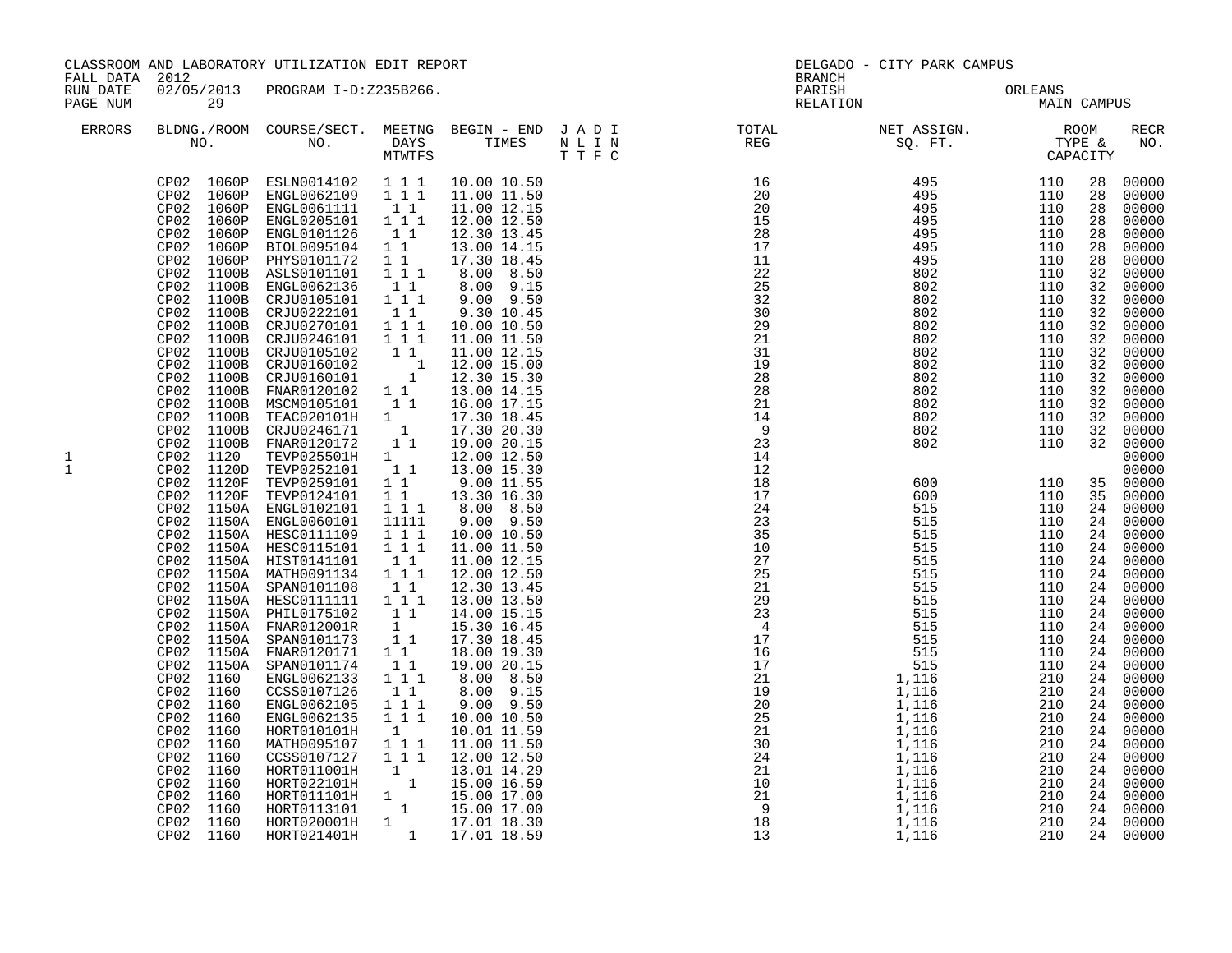| FALL DATA 2012       |                                                                                                                                                                                                                                                                                                                                                                                                                                                                                                                                                                                                                                                                                                                                                                                          | CLASSROOM AND LABORATORY UTILIZATION EDIT REPORT                                                                                                                                                                                                                                                                                                                                                                                                                                                                                                                                                                                                                                                                                                                                                                                                                                                                                                                                                                                                                                                                    |                                                                                            |                                                                                                                                                                                                                                                                                                                                   | <b>BRANCH</b>                                                                                                                                                                                                                                                                                                                                                                                                                             | DELGADO - CITY PARK CAMPUS |             |                                                                                                                      |                                                                                                                                                                                                                                                                                                                                                                                                                                                                                                                                                                                                                       |
|----------------------|------------------------------------------------------------------------------------------------------------------------------------------------------------------------------------------------------------------------------------------------------------------------------------------------------------------------------------------------------------------------------------------------------------------------------------------------------------------------------------------------------------------------------------------------------------------------------------------------------------------------------------------------------------------------------------------------------------------------------------------------------------------------------------------|---------------------------------------------------------------------------------------------------------------------------------------------------------------------------------------------------------------------------------------------------------------------------------------------------------------------------------------------------------------------------------------------------------------------------------------------------------------------------------------------------------------------------------------------------------------------------------------------------------------------------------------------------------------------------------------------------------------------------------------------------------------------------------------------------------------------------------------------------------------------------------------------------------------------------------------------------------------------------------------------------------------------------------------------------------------------------------------------------------------------|--------------------------------------------------------------------------------------------|-----------------------------------------------------------------------------------------------------------------------------------------------------------------------------------------------------------------------------------------------------------------------------------------------------------------------------------|-------------------------------------------------------------------------------------------------------------------------------------------------------------------------------------------------------------------------------------------------------------------------------------------------------------------------------------------------------------------------------------------------------------------------------------------|----------------------------|-------------|----------------------------------------------------------------------------------------------------------------------|-----------------------------------------------------------------------------------------------------------------------------------------------------------------------------------------------------------------------------------------------------------------------------------------------------------------------------------------------------------------------------------------------------------------------------------------------------------------------------------------------------------------------------------------------------------------------------------------------------------------------|
| RUN DATE<br>PAGE NUM | 30                                                                                                                                                                                                                                                                                                                                                                                                                                                                                                                                                                                                                                                                                                                                                                                       | 02/05/2013 PROGRAM I-D:Z235B266.                                                                                                                                                                                                                                                                                                                                                                                                                                                                                                                                                                                                                                                                                                                                                                                                                                                                                                                                                                                                                                                                                    |                                                                                            |                                                                                                                                                                                                                                                                                                                                   | PARISH<br>RELATION                                                                                                                                                                                                                                                                                                                                                                                                                        | ORLEANS<br>MAIN            | MAIN CAMPUS |                                                                                                                      |                                                                                                                                                                                                                                                                                                                                                                                                                                                                                                                                                                                                                       |
| ERRORS               |                                                                                                                                                                                                                                                                                                                                                                                                                                                                                                                                                                                                                                                                                                                                                                                          |                                                                                                                                                                                                                                                                                                                                                                                                                                                                                                                                                                                                                                                                                                                                                                                                                                                                                                                                                                                                                                                                                                                     |                                                                                            |                                                                                                                                                                                                                                                                                                                                   |                                                                                                                                                                                                                                                                                                                                                                                                                                           |                            |             |                                                                                                                      | RECR<br>NO.                                                                                                                                                                                                                                                                                                                                                                                                                                                                                                                                                                                                           |
|                      | CP02 1160G<br>CP02<br>1160G<br>CP02<br>1160G<br>CP <sub>02</sub><br>1160G<br>2020E<br>CP02<br>CP <sub>02</sub><br>2020E<br>CP02<br>2020E<br>CP02<br>2020E<br>2020E<br>CP02<br>CP02<br>2020E<br>CP02<br>2020E<br>CP02<br>2020E<br>CP02<br>2020E<br>CP02 2020E<br>CP02<br>2020E<br>CP02 2020E<br>CP02<br>2020E<br>CP02 2020E<br>CP <sub>02</sub><br>2030E<br>CP02 2030E<br>CP <sub>02</sub><br>2030E<br>CP02<br>2030E<br>CP02<br>2030E<br>CP02<br>2030E<br>2030E<br>CP02<br>CP02<br>2030E<br>CP02<br>2030E<br>CP02<br>2030E<br>CP02<br>2030E<br>CP02<br>2030E<br>CP02<br>2030E<br>CP02<br>2030E<br>CP02<br>2030E<br>CP02<br>2030E<br>CP02<br>2030E<br>CP <sub>02</sub><br>2030E<br>CP02<br>2030E<br>CP02<br>2120<br>CP02<br>2120<br>CP02<br>2120<br>2120<br>CP02<br>CP02 2120<br>CP02 2120 | $\begin{tabular}{cccc} CP02 & 1160 & HORT010101H & 1 & 17.01 19.00 \\ CP02 & 1160 & HORT0213171 & 1 & 17.01 20.00 \\ CP02 & 1160G & SPAN0101103 & 1 1 1 & 8.00 & 8.50 \\ CP02 & 1160G & MANG0201102 & 1 1 1 & 9.00 & 9.50 \end{tabular}$<br>CP02 1160G ESLN0013101 1 1<br>CP02 1160G BUSG0095102 1 1 1<br>CP02 1160G HUMA0201103<br>HUMA0201103<br>SPAN0101107 1 1 1<br>CP02 1160G ENGL0060102<br>BUSG0095103<br>HORT016001H<br>MATH0114171<br>GEOL0101101   1   1   1<br>GEOL0101104   1   1<br>GEOL0102101 1 1 1<br>GEOL0101102 1 1 1<br>GEOL0102102 1 1 1<br>GEOL0103101<br>GEOL0103101 1<br>SCIE0101102 1 1 1<br>GEOL0101103 1 1 1<br>CEOLO101103 1 1 1 13.00 13.50<br>GEOLO101103 1 1 1 14.00 16.59<br>GEOLO103102 1 14.00 16.59<br>GEOLO103102 1 14.00 16.59<br>GEOLO101171 1 1 17.30 18.45<br>SCIE01002171 1 1 17.30 18.45<br>SCIE0102171 1 1 19.00 20.15<br>SCIE0104101 1 19.0<br>CHEMO143171 1 19.00 22.00<br>CHEMO143172 1 19.00 22.00<br>CHEMO144171 1 19.00 22.00<br>CHEMO142101 1 1 8.00 8.50<br>CHEM0144171<br>CHEM0142101<br>MATH0091119<br>SCIE0101101<br>CHEM0142103<br>CHEM0142102<br>SCIE0101103 | 11111<br>$\frac{1}{1}$ $\frac{1}{1}$<br>$1 1 1$<br>$1\quad1$<br>$1 1 1$<br>11<br>$1\quad1$ | 9.30 10.45<br>10.00 10.50<br>11.00 12.15<br>12.00 12.50<br>13.00 13.50<br>14.00 15.15<br>17.01 19.00<br>17.30 18.45<br>8.00 8.50<br>$8.00$ $9.15$<br>$9.00$ $9.50$<br>10.00 10.50<br>11.00 11.50<br>11.00 13.59<br>13.00 13.50<br>14.00 14.50<br>8.00 9.15<br>$9.00$ $9.50$<br>9.30 10.45<br>1 1 1 1 1 1 0 1 1 5 0<br>11.00 12.15 | $\begin{smallmatrix} \textbf{R} & \textbf{R} & \textbf{R} & \textbf{R} & \textbf{R} & \textbf{R} \\ \textbf{R} & \textbf{R} & \textbf{R} & \textbf{R} & \textbf{R} \\ \textbf{R} & \textbf{R} & \textbf{R} & \textbf{R} & \textbf{R} \\ \textbf{R} & \textbf{R} & \textbf{R} & \textbf{R} & \textbf{R} \\ \textbf{R} & \textbf{R} & \textbf{R} & \textbf{R} & \textbf{R} \\ \textbf{R} & \textbf{R} & \textbf{R} & \textbf{R} & \textbf{$ |                            |             | 24<br>24<br>33<br>33<br>33<br>33<br>33<br>33<br>33<br>33<br>33<br>35<br>35<br>35<br>35<br>35<br>35<br>24<br>25<br>25 | 00000<br>00000<br>00000<br>00000<br>00000<br>00000<br>00000<br>00000<br>33 00000<br>00000<br>00000<br>00000<br>00000<br>35 00000<br>00000<br>00000<br>00000<br>35 00000<br>00000<br>35 00000<br>35 00000<br>35 00000<br>00000<br>35 00000<br>35 00000<br>$\frac{35}{24}$ 00000<br>24 00000<br>24 00000<br>24 00000<br>24 00000<br>24 00000<br>24 00000<br>24 00000<br>24 00000<br>24 00000<br>00000<br>24 00000<br>$\begin{bmatrix} 24 & 00000 \\ 24 & 00000 \end{bmatrix}$<br>24 00000<br>24 00000<br>24 00000<br>24 00000<br>24 00000<br>24 00000<br>25 00000<br>25 00000<br>00000<br>00000<br>25 00000<br>25 00000 |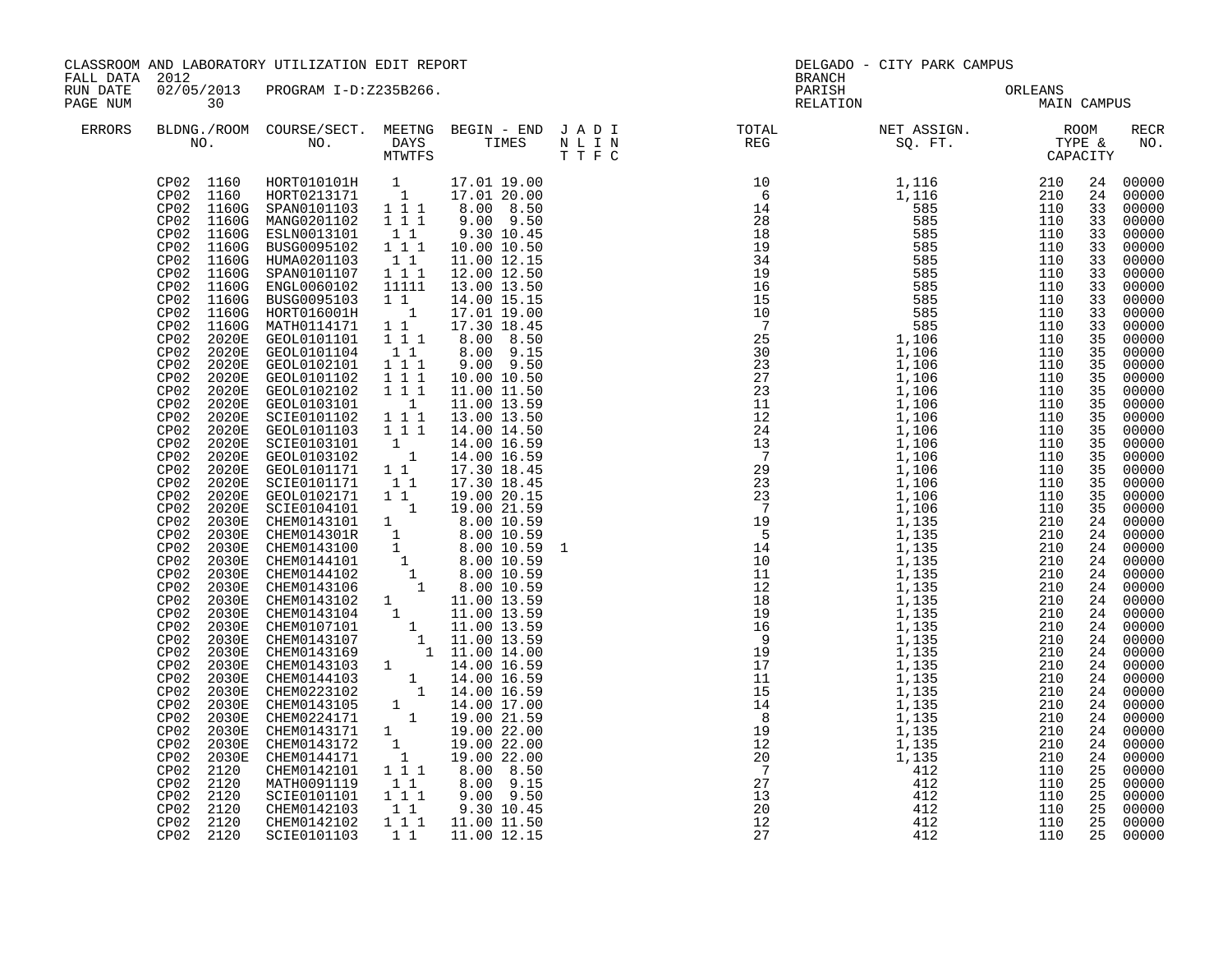| FALL DATA 2012       |                                                                                                                                                                                                                                                                                                                                                                                                                                                                                                    | CLASSROOM AND LABORATORY UTILIZATION EDIT REPORT                                                                                                                                                                                                                                                                                                                                                                                                                     |                                                                                                                                                                                                                                                                                                                               |                                                                                                                                                                                                                                                                                                                                                                                                                                                                                                                       | <b>BRANCH</b>                                                                                                                                                                                                                                                                        | DELGADO - CITY PARK CAMPUS                                                                                                                                                                                                                                                                                                                                       |                                                                                                                                                                                                                  |                                                                                                                                                                                   |                                                                                                                                                                                                                                                                                 |
|----------------------|----------------------------------------------------------------------------------------------------------------------------------------------------------------------------------------------------------------------------------------------------------------------------------------------------------------------------------------------------------------------------------------------------------------------------------------------------------------------------------------------------|----------------------------------------------------------------------------------------------------------------------------------------------------------------------------------------------------------------------------------------------------------------------------------------------------------------------------------------------------------------------------------------------------------------------------------------------------------------------|-------------------------------------------------------------------------------------------------------------------------------------------------------------------------------------------------------------------------------------------------------------------------------------------------------------------------------|-----------------------------------------------------------------------------------------------------------------------------------------------------------------------------------------------------------------------------------------------------------------------------------------------------------------------------------------------------------------------------------------------------------------------------------------------------------------------------------------------------------------------|--------------------------------------------------------------------------------------------------------------------------------------------------------------------------------------------------------------------------------------------------------------------------------------|------------------------------------------------------------------------------------------------------------------------------------------------------------------------------------------------------------------------------------------------------------------------------------------------------------------------------------------------------------------|------------------------------------------------------------------------------------------------------------------------------------------------------------------------------------------------------------------|-----------------------------------------------------------------------------------------------------------------------------------------------------------------------------------|---------------------------------------------------------------------------------------------------------------------------------------------------------------------------------------------------------------------------------------------------------------------------------|
| RUN DATE<br>PAGE NUM | 31                                                                                                                                                                                                                                                                                                                                                                                                                                                                                                 | 02/05/2013 PROGRAM I-D:Z235B266.                                                                                                                                                                                                                                                                                                                                                                                                                                     |                                                                                                                                                                                                                                                                                                                               |                                                                                                                                                                                                                                                                                                                                                                                                                                                                                                                       | PARISH<br>RELATION                                                                                                                                                                                                                                                                   | ORLEANS<br>MAIN CAMPUS                                                                                                                                                                                                                                                                                                                                           | ORLEANS                                                                                                                                                                                                          |                                                                                                                                                                                   |                                                                                                                                                                                                                                                                                 |
| <b>ERRORS</b>        |                                                                                                                                                                                                                                                                                                                                                                                                                                                                                                    |                                                                                                                                                                                                                                                                                                                                                                                                                                                                      |                                                                                                                                                                                                                                                                                                                               |                                                                                                                                                                                                                                                                                                                                                                                                                                                                                                                       |                                                                                                                                                                                                                                                                                      |                                                                                                                                                                                                                                                                                                                                                                  |                                                                                                                                                                                                                  |                                                                                                                                                                                   | <b>RECR</b><br>NO.                                                                                                                                                                                                                                                              |
| 7                    | CP02 2120<br>CP02 2120<br>CP02 2120<br>CP <sub>02</sub><br>2120<br>CP02<br>2120<br>CP02<br>2120<br>CP02<br>2120<br>CP02<br>2130<br>CP02<br>2130<br>CP02<br>2130<br>CP02<br>2130                                                                                                                                                                                                                                                                                                                    | SCIE0102102   1   12.30   13.45<br>CHEM0221101   11   13.00   13.50<br>PHYS0221101 111<br>PHYS0101106<br>CHEM0221171 1 1<br>CHEM0222171<br>CHEM0142171<br>MATH0091131 1 1 1<br>MATH0091121<br>MATH0091106<br>MATH0091108                                                                                                                                                                                                                                             | $\begin{bmatrix} 1 \\ 1 \end{bmatrix}$<br>11<br>11<br>$1\quad1$<br>$\begin{array}{rrrr} & 1 & 1 \\ & 1 & 1 \\ & & 1 & 1 \end{array}$                                                                                                                                                                                          | 14.00 14.50<br>14.00 15.15<br>17.30 18.45<br>17.30 18.45<br>19.00 20.15<br>8.00 8.50<br>9.30 10.45<br>10.00 10.50<br>11.00 11.50                                                                                                                                                                                                                                                                                                                                                                                      | $\frac{27}{10}$<br>29<br>31                                                                                                                                                                                                                                                          | $\begin{array}{cccc} 10 & & & & 412 & & & 110 \\ 12 & & & 412 & & & 110 \\ 17 & & & 412 & & & 110 \\ 25 & & & 412 & & & 110 \\ 6 & & & 412 & & & 110 \\ 10 & & & 412 & & & 110 \\ 20 & & & & 412 & & 110 \\ 412 & & & 110 & & 110 \\ 412 & & & 110 & & 110 \\ 412 & & & 110 & & 110 \\ 412 & & & 110 & & 110 \\ 412 & & & 110 & & 1$<br>441<br>441<br>441<br>441 | 110<br>110<br>110<br>110                                                                                                                                                                                         | 25<br>25<br>25<br>25<br>25<br>25<br>25<br>30<br>30<br>30<br>30                                                                                                                    | 00000<br>00000<br>00000<br>00000<br>00000<br>00000<br>00000<br>00000<br>00000<br>00000<br>00000                                                                                                                                                                                 |
| 7                    | CP02<br>2130<br>CP02<br>2130<br>CP02 2130<br>CP02 2130<br>CP02<br>2130<br>CP02<br>2130<br>CP02<br>2130<br>CP02<br>2130<br>CP02<br>2130<br>CP02<br>2160                                                                                                                                                                                                                                                                                                                                             | MATH0091123<br>MATH0091110<br>CRJU0103102<br>MATH0091113<br>MATH0091114<br>MATH0096114<br>MATH0096125<br>MATH0091172 1 1<br>MATH0091176<br>MATH0091102 1 1 1                                                                                                                                                                                                                                                                                                         | $\begin{smallmatrix}1&1\\1&1&1\end{smallmatrix}$<br>$1\quad1$<br>$1 1 1$<br>$\begin{smallmatrix}1&&1\\&1\\1&&1\end{smallmatrix}$<br>11<br>11                                                                                                                                                                                  | 11.00 12.15<br>12.00 12.50<br>12.30 13.45<br>13.00 13.50<br>14.00 15.15<br>14.00 15.15<br>15.30 16.45<br>17.30 18.45<br>17.30 18.45<br>8.00 8.50                                                                                                                                                                                                                                                                                                                                                                      | 31<br>$\begin{array}{c} 28 \\ 29 \end{array}$<br>$\frac{25}{25}$<br>23<br>$\overline{2}\overline{2}$<br>21<br>$\overline{29}$                                                                                                                                                        | 441<br>441<br>441<br>441<br>441<br>441<br>441<br>441<br>441<br>729                                                                                                                                                                                                                                                                                               | 110<br>110<br>110<br>110<br>110<br>110<br>110<br>110<br>110<br>110                                                                                                                                               | 30<br>30<br>30<br>30<br>30<br>30<br>30<br>30<br>30<br>40                                                                                                                          | 00000<br>00000<br>00000<br>00000<br>00000<br>00000<br>00000<br>00000<br>00000<br>00000                                                                                                                                                                                          |
| 7                    | CP02<br>2160<br>CP02<br>2160<br>CP02<br>2160<br>CP02<br>2160<br>CP02<br>2160<br>CP02<br>2160<br>CP02<br>2160<br>CP02<br>2160<br>CP02<br>2160<br>CP02<br>2170<br>CP02<br>2200<br>CP02<br>2210<br>CP <sub>02</sub><br>2210<br>CP02<br>2210<br>CP02<br>2210<br>CP02<br>2210<br>CP02<br>2210<br>CP02<br>2210<br>2220<br>CP02<br>CP02<br>2230<br>CP02<br>2230<br>CP02<br>2230<br>CP02<br>2230<br>CP02<br>2230<br>CP02<br>2230<br>CP02<br>2230<br>CP02<br>2230<br>CP02<br>2230<br>CP02 2230<br>CP02 2230 | MATH0118110<br>MATH0091115<br>MATH0091105<br>MATH0091107<br>MATH0091124<br>MATH0091112<br>MATH0091136<br>MATH0091128<br>MATH0120172<br>MATH0090104<br>ENGL0062143<br>ESLN0003102<br>ESLN0014103<br>ENGL010101E<br>ESLN0001102<br>READ0073102<br>ENGL0251101<br>SPAL0108171<br>ENGL006201E 1 1 1<br>READ0072115<br>ENRE0110101<br>ENGL0102108<br>ENGL010101E<br>ENGL006201E<br>READ0101104<br>READ0073101<br>MATH0095119<br>ENGL0062116<br>ENGL0101116<br>MATH0091126 | 11<br>$\begin{array}{c} 1\\1\\1\\1\\1\\1\end{array}$<br>11<br>$1\ 1\ 1$<br>11<br>$1\quad1$<br>$\begin{bmatrix} 1 \\ 1 \end{bmatrix}$<br>11111<br>$1 1 1$<br>$1\quad1$<br>$1$ $1$ $1$<br>111<br>11<br>11<br>11<br>11<br>11<br>1 1 1<br>11<br>1 1 1<br>$1 1 1$<br>$\begin{smallmatrix}1&1\\1&1&1\end{smallmatrix}$<br>$1\quad1$ | 8.00 9.15<br>9.30 10.45<br>10.00 10.50<br>11.00 11.50<br>12.30 13.45<br>13.00 13.50<br>14.00 15.15<br>15.30 16.45<br>17.30 18.45<br>8.00 8.50<br>14.00 14.50<br>9.30 10.45<br>10.00 10.50<br>11.00 11.50<br>11.00 12.15<br>12.30 13.45<br>14.00 15.15<br>17.30 19.30<br>$9.00$ $9.50$<br>8.00 9.15<br>8.00 9.50<br>9.30 10.45<br>10.00 10.50<br>11.00 11.50<br>11.00 12.15<br>12.00 12.50<br>$\begin{array}{cccc} 1 & 1 & 12.30 & 13.45 \\ 1 & 1 & 1 & 13.00 & 13.50 \end{array}$<br>1 1 1 14.00 15.15<br>14.00 15.15 | 27<br>25<br>28<br>30<br>26<br>24<br>22<br>19<br>$\frac{10}{10}$<br>24<br>20<br>15<br>17<br>25<br>$\overline{1}\overline{2}$<br>$\begin{array}{c} \n\overline{17} \\ 10\n\end{array}$<br>26<br>20<br>22<br>20<br>23<br>22<br>24<br>$\overline{2}\overline{2}$<br>26<br>21<br>21<br>25 | 729<br>729<br>534<br>952<br>669<br>669<br>669<br>669<br>669<br>669<br>669<br>669<br>669<br>669<br>669                                                                                                                                                                                                                                                            | 110<br>110<br>110<br>110<br>110<br>110<br>110<br>110<br>110<br>210<br>210<br>110<br>110<br>110<br>110<br>110<br>110<br>110<br>210<br>210<br>210<br>210<br>210<br>210<br>210<br>210<br>210<br>$210$<br>210<br>21' | 40<br>40<br>40<br>40<br>40<br>40<br>40<br>40<br>40<br>60<br>16<br>24<br>24<br>24<br>24<br>24<br>24<br>24<br>22<br>22<br>22<br>22<br>22<br>22<br>22<br>22<br>$\frac{22}{22}$<br>22 | 00000<br>00000<br>00000<br>00000<br>$00000$<br>00000<br>00000<br>00000<br>00000<br>00000<br>00000<br>00000<br>00000<br>00000<br>00000<br>00000<br>00000<br>00000<br>00000<br>00000<br>00000<br>00000<br>00000<br>00000<br>00000<br>00000<br>00000<br>00000<br>00000<br>22 00000 |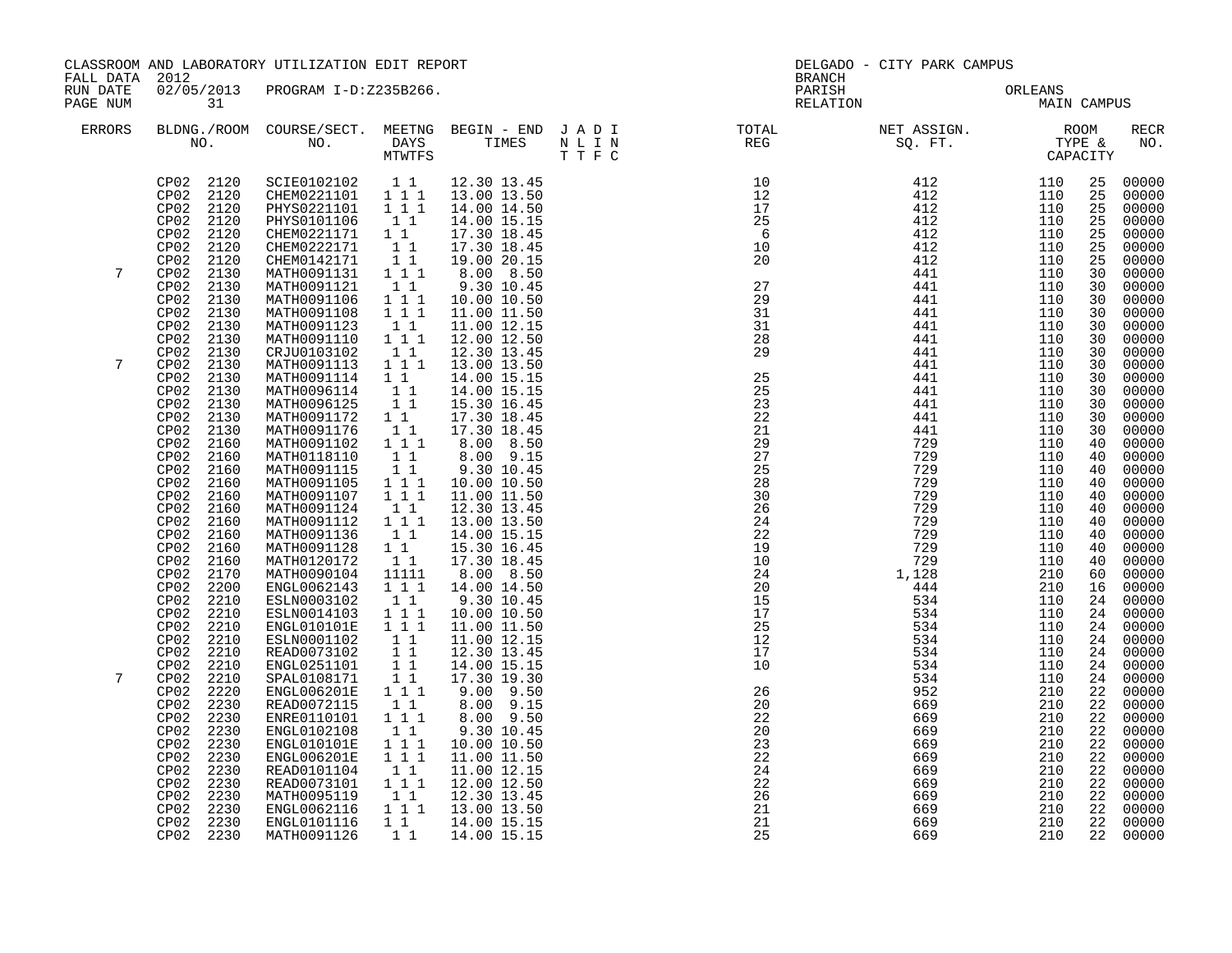| FALL DATA 2012                                                                              |                                                                                                                                                                                                                                                                                                                                                                                                                                                                                                                                                                                                                                                                                                                                                                 | CLASSROOM AND LABORATORY UTILIZATION EDIT REPORT                                                                                                                                                                                                                                                                                                                                                                                                                                                                                                                                                                                                                                                                                                                                                 |                                                                                                                                                                                                                                                                                                                                                                                                                                                                                                                                       |                                                                                                                                                                                                                                                                                                                                                                                                                                                                                                                                                                                                                                              |   | <b>BRANCH</b>                                                                                                                                                                                                                                                                                                                                                                                                                                                                                                                                                                                                                                                                                                                                                                                  | DELGADO - CITY PARK CAMPUS                                                                                                                                                                                                                                                           |                                                                                                                                                                                                                                                                                      |                                                                                                                                                                |                                                                                                                                                                                                                                                                                                                                                                                  |
|---------------------------------------------------------------------------------------------|-----------------------------------------------------------------------------------------------------------------------------------------------------------------------------------------------------------------------------------------------------------------------------------------------------------------------------------------------------------------------------------------------------------------------------------------------------------------------------------------------------------------------------------------------------------------------------------------------------------------------------------------------------------------------------------------------------------------------------------------------------------------|--------------------------------------------------------------------------------------------------------------------------------------------------------------------------------------------------------------------------------------------------------------------------------------------------------------------------------------------------------------------------------------------------------------------------------------------------------------------------------------------------------------------------------------------------------------------------------------------------------------------------------------------------------------------------------------------------------------------------------------------------------------------------------------------------|---------------------------------------------------------------------------------------------------------------------------------------------------------------------------------------------------------------------------------------------------------------------------------------------------------------------------------------------------------------------------------------------------------------------------------------------------------------------------------------------------------------------------------------|----------------------------------------------------------------------------------------------------------------------------------------------------------------------------------------------------------------------------------------------------------------------------------------------------------------------------------------------------------------------------------------------------------------------------------------------------------------------------------------------------------------------------------------------------------------------------------------------------------------------------------------------|---|------------------------------------------------------------------------------------------------------------------------------------------------------------------------------------------------------------------------------------------------------------------------------------------------------------------------------------------------------------------------------------------------------------------------------------------------------------------------------------------------------------------------------------------------------------------------------------------------------------------------------------------------------------------------------------------------------------------------------------------------------------------------------------------------|--------------------------------------------------------------------------------------------------------------------------------------------------------------------------------------------------------------------------------------------------------------------------------------|--------------------------------------------------------------------------------------------------------------------------------------------------------------------------------------------------------------------------------------------------------------------------------------|----------------------------------------------------------------------------------------------------------------------------------------------------------------|----------------------------------------------------------------------------------------------------------------------------------------------------------------------------------------------------------------------------------------------------------------------------------------------------------------------------------------------------------------------------------|
| RUN DATE<br>PAGE NUM                                                                        | $\overline{32}$                                                                                                                                                                                                                                                                                                                                                                                                                                                                                                                                                                                                                                                                                                                                                 | 02/05/2013 PROGRAM I-D:Z235B266.                                                                                                                                                                                                                                                                                                                                                                                                                                                                                                                                                                                                                                                                                                                                                                 |                                                                                                                                                                                                                                                                                                                                                                                                                                                                                                                                       |                                                                                                                                                                                                                                                                                                                                                                                                                                                                                                                                                                                                                                              |   | PARISH<br>RELATION                                                                                                                                                                                                                                                                                                                                                                                                                                                                                                                                                                                                                                                                                                                                                                             | ORLEANS<br>MAIN CAMPUS                                                                                                                                                                                                                                                               | ORLEANS                                                                                                                                                                                                                                                                              |                                                                                                                                                                |                                                                                                                                                                                                                                                                                                                                                                                  |
| ERRORS                                                                                      |                                                                                                                                                                                                                                                                                                                                                                                                                                                                                                                                                                                                                                                                                                                                                                 |                                                                                                                                                                                                                                                                                                                                                                                                                                                                                                                                                                                                                                                                                                                                                                                                  |                                                                                                                                                                                                                                                                                                                                                                                                                                                                                                                                       |                                                                                                                                                                                                                                                                                                                                                                                                                                                                                                                                                                                                                                              |   |                                                                                                                                                                                                                                                                                                                                                                                                                                                                                                                                                                                                                                                                                                                                                                                                |                                                                                                                                                                                                                                                                                      |                                                                                                                                                                                                                                                                                      |                                                                                                                                                                | <b>RECR</b><br>NO.                                                                                                                                                                                                                                                                                                                                                               |
| 8<br>5<br>8<br>5<br>8<br>5<br>8<br>5<br>8<br>5<br>8<br>5<br>8<br>5<br>8<br>5<br>8<br>5<br>8 | CP02 2240<br>CP02 2260<br>CP02 2260<br>CP <sub>02</sub><br>2260<br>CP02<br>2260<br>CP02<br>2260<br>CP02<br>2280<br>CP02<br>2280<br>CP02<br>2280<br>CP02<br>2280<br>CP02<br>2280<br>CP02<br>2280<br>CP02<br>2280<br>CP02<br>2280<br>CP02<br>2280<br>CP02<br>2280<br>CP02<br>2280<br>CP02<br>2280<br>CP02<br>2280<br>CP02<br>2280<br>CP02<br>2280<br>CP02<br>2280<br>CP02<br>2290<br>CP02 2290<br>CP02<br>2290<br>CP02<br>2290<br>CP <sub>02</sub><br>2290<br>CP02<br>2290<br>CP <sub>02</sub><br>2290<br>CP02<br>2290<br>CP02<br>2290<br>CP02<br>2290<br>CP02<br>2290<br>CP02<br>2290<br>CP02<br>2290<br>CP02<br>2290<br>CP02<br>2290<br>CP02<br>2300<br>CP02 2300<br>CP02 2300<br>CP02 2300<br>CP02 2300<br>CP02 2300<br>CP02 2300<br>CP02 2300<br>2300<br>CP02 | MATH0091104 111<br>ESLN0015102 11<br>ESLN0014103<br>MATH0091132<br>ESLN0001102<br>MATH0095116<br>CCSS0107117<br>ENGL0062122<br>ENGL0061102<br>ASLS0101107<br>ENGL0061104<br>ENGL0062110<br>SPCH0132101<br>ASLS0101109<br>CCSS0107122<br>CCSS0107123<br>CCSS0107125<br>CCSS0107124 1 1 1<br>ENGL0062131<br>CCSS0107175<br>POLI0180172<br>ENGL0062178<br>PHYS0101104<br>PHYS0101101<br>PHYS0107101<br>PHYS0223101<br>PHYS0141101<br>PHYS0101102<br>PHYS0101103<br>PHYS0101105<br>PHYS0142101  1  1  1  13.00  13.50<br>PHYSO143101 1 14.00 16.59<br>PHYSO107102 1 14.00 16.59<br>PHYSO144101 1 14.00 16.59<br>PHYS0141171 1 1<br>PHYS0101171<br>PHYS0143171<br>CHEM0101101<br>CHEM0141103<br>CHEM0141169<br>CHEM014101R<br>CHEM0141100<br>CHEM0101105<br>CHEM0101102<br>CHEM0141101<br>CHEM0141104 | $\begin{smallmatrix}1&1\\1&1&1\end{smallmatrix}$<br>1 1 1<br>$1\quad1$<br>$1\hspace{0.1cm} 1\hspace{0.1cm} 1$<br>11<br>$1 1 1$<br>11<br>111<br>$1 1 1$<br>$\begin{array}{ccc} & 1 & 1 \\ & 1 & 1 \end{array}$<br>$1\ 1\ 1$<br>$1\quad 1\quad \bar{1}$<br>11<br>11<br>$1\quad1$<br>11<br>$1^-1$<br>$1\quad1$<br>$1 1 1$<br>$\overline{1}$<br>$\begin{smallmatrix}&&1\\&&1\\1&1&1\end{smallmatrix}$<br>$1 1 1$<br>1 1 1<br>11<br>11<br>$\mathbf{1}$<br>1 1 1<br>1 1<br>$1 1 1$<br>$1\,1\,1$<br>1 1<br>$1\ \ 1\ \ 1$<br>111<br>$1\quad1$ | $9.00$ $9.50$<br>8.00 9.15<br>9.30 10.45<br>10.00 10.50<br>11.00 11.50<br>11.00 12.15<br>8.00 8.50<br>8.00 9.15<br>$9.00$ $9.50$<br>9.30 10.45<br>10.00 10.50<br>11.00 11.50<br>11.00 12.15<br>12.30 13.45<br>13.00 13.50<br>14.00 14.50<br>14.00 15.15<br>15.00 15.50<br>16.00 17.15<br>17.30 18.45<br>19.00 20.15<br>19.00 20.15<br>8.00 9.15<br>$9.00$ $9.50$<br>9.30 12.29<br>9.30 12.29<br>10.00 10.50<br>11.00 11.50<br>12.00 12.50<br>12.30 13.45<br>17.30 18.45<br>17.30 18.45<br>19.00 21.59<br>8.00 8.50<br>8.00 9.15<br>$-$ 1 8.00 10.59<br>$9.00$ $9.50$<br>9.00 9.50<br>9.30 10.45<br>10.00 10.50<br>11.00 11.50<br>11.00 12.15 | 1 | $\begin{array}{cccccc} 27 & & & 98 & & & 315 & & 4 & 00000 \\ 16 & & & & 409 & & & 110 & 18 & 00000 \\ 17 & & & 409 & & & 110 & 18 & 00000 \\ 27 & & & 409 & & & 110 & 18 & 00000 \\ 12 & & & 409 & & & 110 & 18 & 00000 \\ 27 & & & 409 & & & 110 & 18 & 00000 \\ 27 & & & 409 & & & 110 & 18 & 00000 \\ \end{array}$<br>22<br>21<br>21<br>19<br>22<br>21<br>20<br>25<br>24<br>23<br>24<br>$\begin{array}{c} 21 \\ 21 \end{array}$<br>24<br>$\overline{9}$<br>$1\overline{7}$<br>28<br>$\frac{25}{25}$<br>20<br>16<br>24<br>29<br>21<br>$\begin{array}{c} 24 \\ 24 \\ 9 \end{array}$<br>$\overline{9}$<br>21<br>$\begin{bmatrix} 9 \\ 9 \\ 8 \end{bmatrix}$<br>$\frac{20}{24}$<br>21<br>$\frac{1}{14}$<br>26<br>18<br>$6\overline{6}$<br>20<br>28<br>$\overline{29}$<br>28<br>$\overline{26}$ | 435<br>435<br>435<br>435<br>435<br>435<br>435<br>435<br>435<br>435<br>435<br>435<br>435<br>435<br>435<br>435<br>953<br>953<br>953<br>953<br>953<br>953<br>953<br>953<br>953<br>953<br>953<br>953<br>953<br>953<br>953<br>670<br>670<br>670<br>670<br>670<br>670<br>670<br>670<br>670 | 110<br>110<br>110<br>110<br>110<br>110<br>110<br>110<br>110<br>110<br>110<br>110<br>110<br>110<br>110<br>110<br>110<br>110<br>110<br>110<br>110<br>110<br>110<br>110<br>110<br>110<br>110<br>110<br>110<br>110<br>110<br>030<br>030<br>030<br>030<br>030<br>030<br>030<br>030<br>030 | 24<br>24<br>24<br>24<br>24<br>24<br>24<br>24<br>24<br>24<br>24<br>24<br>58<br>58<br>58<br>58<br>58<br>58<br>58<br>58<br>58<br>58<br>58<br>58<br>58<br>58<br>58 | 00000<br>24 00000<br>00000<br>00000<br>00000<br>24 00000<br>24 00000<br>00000<br>00000<br>00000<br>00000<br>24 00000<br>00000<br>00000<br>00000<br>00000<br>00000<br>00000<br>00000<br>00000<br>00000<br>00000<br>00000<br>00000<br>00000<br>00000<br>00000<br>00000<br>00000<br>00000<br>00000<br>00000<br>00000<br>00000<br>00000<br>00000<br>00000<br>00000<br>00000<br>00000 |
| 5<br>8<br>5<br>8<br>5<br>8<br>5<br>8<br>5<br>8                                              | CP02 2300<br>CP02 2300<br>CP02 2300<br>CP02 2300<br>CP02 2300                                                                                                                                                                                                                                                                                                                                                                                                                                                                                                                                                                                                                                                                                                   | CHEM0101103<br>CHEM0101106<br>CHEM0141102<br>CHEM0141171<br>CHEM0101172                                                                                                                                                                                                                                                                                                                                                                                                                                                                                                                                                                                                                                                                                                                          | $1 1 1$<br>$1\quad1$<br>$1\quad1$                                                                                                                                                                                                                                                                                                                                                                                                                                                                                                     | 12.00 12.50<br>$\begin{array}{rrrr} 1 & 1 & 12.30 & 13.45 \\ 1 & 1 & 1 & 13.00 & 13.50 \end{array}$<br>17.30 18.45<br>17.30 18.45                                                                                                                                                                                                                                                                                                                                                                                                                                                                                                            |   | 9<br>21<br>21<br>31<br>16                                                                                                                                                                                                                                                                                                                                                                                                                                                                                                                                                                                                                                                                                                                                                                      | 670<br>670<br>670<br>670<br>670                                                                                                                                                                                                                                                      | 030<br>030<br>030<br>030<br>030                                                                                                                                                                                                                                                      |                                                                                                                                                                | 00000<br>00000<br>00000<br>00000<br>00000                                                                                                                                                                                                                                                                                                                                        |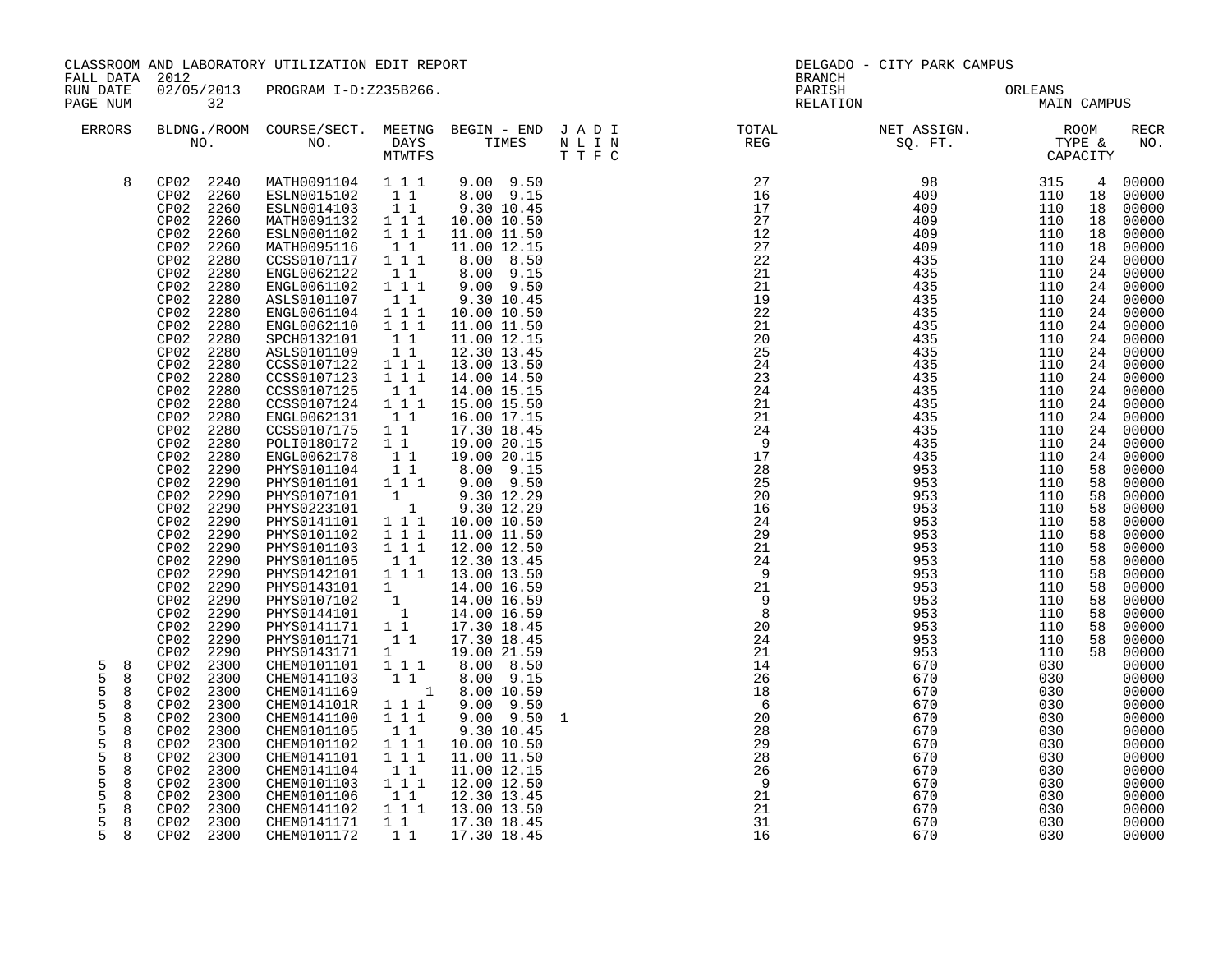| FALL DATA 2012             |                                                                                                                                                                                                                                                                                                                                                                                                                                                                                                                                                               | CLASSROOM AND LABORATORY UTILIZATION EDIT REPORT                                                                                                                                                                                                                                                                                                                                                                                                                                                                                                                                                                                                                                                                                                                                                                                                                                                                                      |                                                                                                                                                                                                  |                                                                                                                                                                                                                                                                                                                                                                                                                                                                                                                                                                                                                                                                            | <b>BRANCH</b>                                                                                        | DELGADO - CITY PARK CAMPUS                                  |                                                                                                   |                                              |                                                                                 |
|----------------------------|---------------------------------------------------------------------------------------------------------------------------------------------------------------------------------------------------------------------------------------------------------------------------------------------------------------------------------------------------------------------------------------------------------------------------------------------------------------------------------------------------------------------------------------------------------------|---------------------------------------------------------------------------------------------------------------------------------------------------------------------------------------------------------------------------------------------------------------------------------------------------------------------------------------------------------------------------------------------------------------------------------------------------------------------------------------------------------------------------------------------------------------------------------------------------------------------------------------------------------------------------------------------------------------------------------------------------------------------------------------------------------------------------------------------------------------------------------------------------------------------------------------|--------------------------------------------------------------------------------------------------------------------------------------------------------------------------------------------------|----------------------------------------------------------------------------------------------------------------------------------------------------------------------------------------------------------------------------------------------------------------------------------------------------------------------------------------------------------------------------------------------------------------------------------------------------------------------------------------------------------------------------------------------------------------------------------------------------------------------------------------------------------------------------|------------------------------------------------------------------------------------------------------|-------------------------------------------------------------|---------------------------------------------------------------------------------------------------|----------------------------------------------|---------------------------------------------------------------------------------|
| RUN DATE<br>PAGE NUM       | $\overline{33}$                                                                                                                                                                                                                                                                                                                                                                                                                                                                                                                                               | 02/05/2013 PROGRAM I-D:Z235B266.                                                                                                                                                                                                                                                                                                                                                                                                                                                                                                                                                                                                                                                                                                                                                                                                                                                                                                      |                                                                                                                                                                                                  |                                                                                                                                                                                                                                                                                                                                                                                                                                                                                                                                                                                                                                                                            | PARISH<br>RELATION                                                                                   | ORLEANS<br>MAIN CAMPUS                                      |                                                                                                   |                                              |                                                                                 |
| ERRORS                     |                                                                                                                                                                                                                                                                                                                                                                                                                                                                                                                                                               |                                                                                                                                                                                                                                                                                                                                                                                                                                                                                                                                                                                                                                                                                                                                                                                                                                                                                                                                       |                                                                                                                                                                                                  |                                                                                                                                                                                                                                                                                                                                                                                                                                                                                                                                                                                                                                                                            |                                                                                                      |                                                             |                                                                                                   |                                              | RECR<br>NO.                                                                     |
| $5 \quad 8$                | CP04 1010<br>CP04 1010<br>CP04 1010<br>CP04 1010<br>CP04 1010<br>CP04 1010<br>CP04 1010<br>CP04 1010<br>CP04 1010<br>CP04 1010<br>CP04 1020<br>CP04 1020<br>CP04 1020<br>CP04 1020<br>CP04 1020<br>CP04 1020<br>CP04 1020<br>CP04 1020<br>CP04 1020<br>CP04 1020<br>CP04 1020<br>CP04 1020<br>CP04 1020<br>CP04 1020<br>CP04 1020<br>CP04<br>1030<br>CP04 1030<br>CP04<br>1030<br>CP04 1030<br>CP04 1040<br>CP04 1040<br>CP04 1040<br>CP04 1040<br>CP04 1040<br>CP04 1040<br>CP04 1040<br>CP04 1040<br>CP04 1040<br>CP04<br>1040<br>CP04 1060<br>1060<br>CP04 | CP02 2300 CHEM0101171 1 1 19.00 20.15<br>HESC0112102 1 1 8.00 9.15<br>HESC0102105 1 1 9.00 9.50<br>RSPT0115101 1 9.30 10.45<br>HESC0151101   1   1   1<br>HESC0111114   1   1   1<br>HESC0112101<br>NUMT0211101 1 1<br>NUMT0251101<br>HESC0102103<br>HESC0102171<br>HESC0102104<br>HESC0111112<br>HESC0142102<br>HESC0111169<br>EMTE0101101<br>HESC0142101<br>HESC0111116<br>EMTE0110101<br>MATH0091138<br>HESC0102102<br>HESC0161101<br>EMTE0110102 1 1<br>HESC0162101 1<br>EMTE0110172 1 1<br>EMTE0110172 1<br>HESC0111174 1 19.00 22.00<br>EMTE0120101 1 12.00 17.00<br>EMTE0120102 1 12.00 17.00<br>EMTE0120173 1 17.00 22.00<br>EMTE0120173 1 17.00 22.00<br>EMTE0120172 1 17.00 22.00<br>DMTP0101102 1 1 8.00 8.50<br>RSPT0114101 1 8.00<br>DIET0205101 1 1 9.00 10.15<br>DIET0206101 1 1 10.30 11.45<br>DMTP0101103<br>DIET0250101 1<br>DIET0101101<br>NUMT0200101<br>HESC0111115<br>DMTP0101101<br>OCTA0208101<br>OCTA0205101 | $1\quad1$<br>11<br>$1 1 1$<br>1 1 1<br>$1\quad1$<br>$\begin{bmatrix} 1 & 1 \\ & 1 \\ & & 1 \end{bmatrix}$<br>$1\quad1$<br>$1\quad1$<br>11<br>$1\quad1$<br>$\begin{bmatrix} 1 \\ 1 \end{bmatrix}$ | 10.00 10.50<br>11.00 11.50<br>12.30 13.45<br>14.00 15.15<br>$\begin{array}{cccc} 1 & & 14.00 & 16.30 \\ 1 & & 14.00 & 17.00 \end{array}$<br>$\begin{array}{rrrr} & 1 & 18.00 & 21.00 \\ 1 & 1 & 8.00 & 8.50 \end{array}$<br>8.00 9.15<br>9.00 9.50<br>$\begin{array}{rrrr} 1 & 9.00 & 12.00 \\ 1 & 9.30 & 10.45 \\ 1 & 1 & 10.00 & 10.50 \end{array}$<br>11.00 11.50<br>12.00 14.50<br>12.30 13.45<br>13.00 16.00<br>14.00 17.00<br>15.00 18.00<br>17.30 20.30<br>18.00 21.00<br>11.00 12.15<br>12.30 15.25<br>$\begin{array}{rrrr} 1 & 1 & 13.00 & 15.00 \\ 1 & 13.00 & 15.00 \\ 1 & 14.00 & 14.50 \end{array}$<br>15.30 16.45<br>15.30 16.45<br>9.00 11.00<br>9.00 11.00 | 18<br>17<br>8 <sup>8</sup><br>$\overline{7}$<br>20<br>18<br>19<br>19                                 | 820<br>820<br>820<br>820<br>820<br>820<br>752<br>752        | 210<br>210<br>210<br>210<br>210<br>210<br>210<br>210                                              | 20<br>20<br>20<br>20<br>20<br>20<br>20<br>20 | $00000$<br>00000<br>00000<br>00000<br>00000<br>00000<br>00000<br>00000<br>00000 |
| 8<br>8<br>8<br>8<br>8<br>8 | CP04<br>1060<br>CP04<br>1060<br>CP04 1060<br>CP04 1080<br>1080<br>CP04<br>CP04 1080<br>CP04 1080<br>CP04 1080<br>CP04 1080                                                                                                                                                                                                                                                                                                                                                                                                                                    | OCTA0202101<br>OCTA0206101<br>OCTA0201101 1<br>HESC011501H 1<br>PHAR0109102 1 1 1<br>PHAR0104101  1  1  1<br>HESC0116103 1 1<br>PHAR0116101<br>PHAR0102101                                                                                                                                                                                                                                                                                                                                                                                                                                                                                                                                                                                                                                                                                                                                                                            | $1\quad1$<br>11<br>$1\quad1$                                                                                                                                                                     | 12.00 15.00<br>12.00 15.00<br>15.30 17.00<br>9.00 10.59<br>10.00 10.50<br>11.00 12.15<br>11.00 12.15<br>1 1 1 1 12.30 13.45<br>12.30 13.45                                                                                                                                                                                                                                                                                                                                                                                                                                                                                                                                 | 19<br>19<br>20<br>$6\overline{6}$<br>$\begin{array}{c} 16 \\ 17 \end{array}$<br>17<br>20<br>17<br>17 | 752<br>752<br>752<br>651<br>651<br>651<br>651<br>651<br>651 | 210<br>210<br>210<br>730<br>730<br>$\begin{array}{r} 730 \\ 730 \\ 730 \\ 730 \\ 730 \end{array}$ | 20<br>20<br>20                               | 00000<br>00000<br>00000<br>00000<br>00000<br>00000<br>00000<br>00000<br>00000   |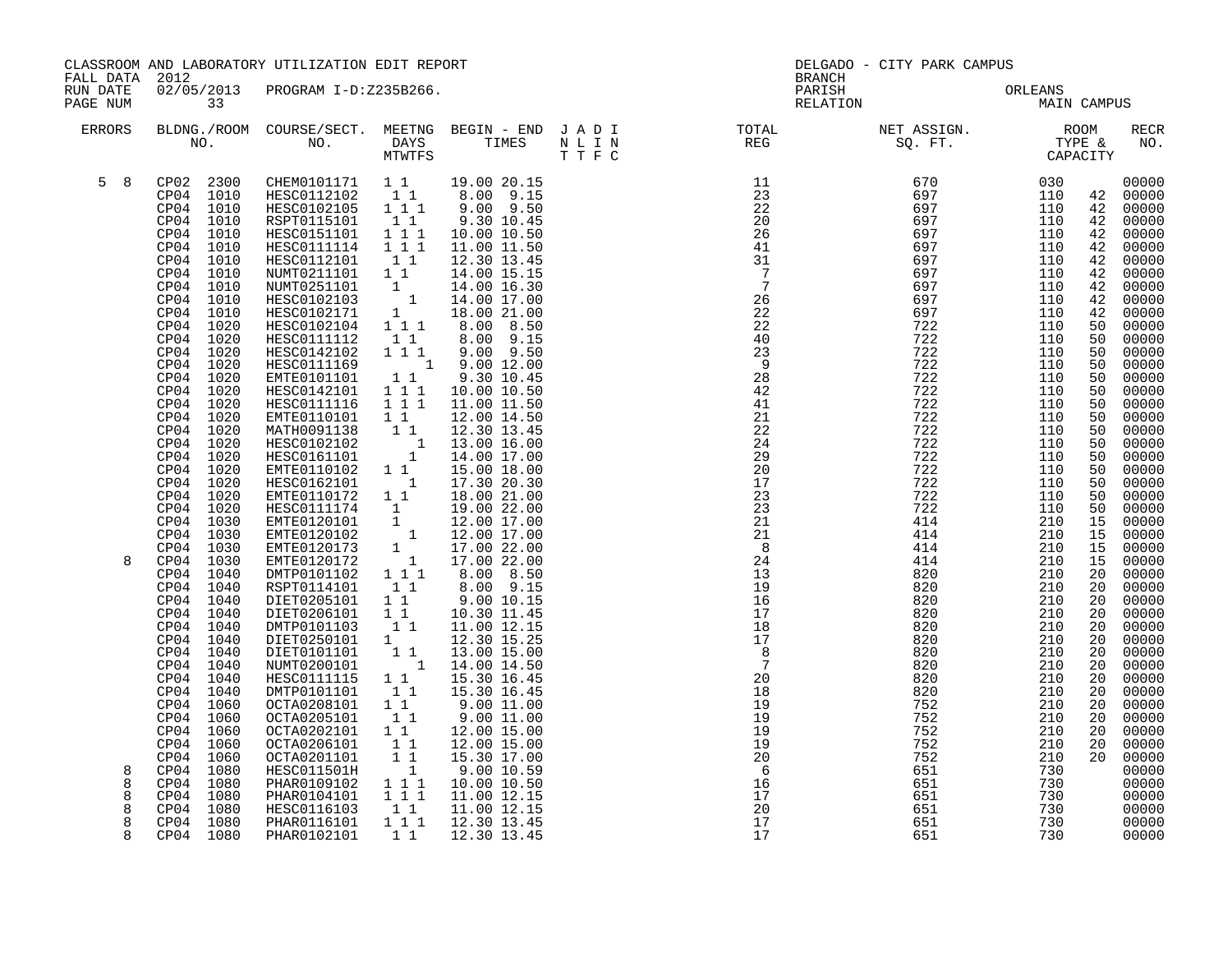|                                                |                                                                               | CLASSROOM AND LABORATORY UTILIZATION EDIT REPORT                                                                                                                                                                                               |                                                                  |                                                                                       |                                                                                   | DELGADO - CITY PARK CAMPUS  |                                                                            |                                                        |
|------------------------------------------------|-------------------------------------------------------------------------------|------------------------------------------------------------------------------------------------------------------------------------------------------------------------------------------------------------------------------------------------|------------------------------------------------------------------|---------------------------------------------------------------------------------------|-----------------------------------------------------------------------------------|-----------------------------|----------------------------------------------------------------------------|--------------------------------------------------------|
| FALL DATA 2012<br>RUN DATE<br>PAGE NUM         | 34                                                                            | 02/05/2013 PROGRAM I-D:Z235B266.                                                                                                                                                                                                               |                                                                  |                                                                                       | <b>BRANCH</b><br>PARISH<br>RELATION                                               | ORLEANS<br>MAIN CAMPUS      |                                                                            |                                                        |
| ERRORS                                         |                                                                               |                                                                                                                                                                                                                                                |                                                                  |                                                                                       |                                                                                   |                             |                                                                            | <b>RECR</b><br>NO.                                     |
| 8<br>8<br>8                                    |                                                                               | $\begin{tabular}{cccccc} CP04 & 1080 & PHAR0110101 & 1 & 16.00 & 17.50 \\ CP04 & 1080 & HESC0116171 & 1 & 17.30 & 18.45 \\ \end{tabular}$<br>CP04 1080A PHAR0106101 1<br>CP04 1080A PHAR0106101 1                                              |                                                                  | 9.00 12.00<br>9.00 12.00                                                              |                                                                                   |                             |                                                                            | 00000<br>00000<br>00000                                |
| 8                                              | CP04 1080A<br>CP04 1080A<br>CP04 1110                                         | PHAR0112101 1 1<br>PHAR0106103 1<br>RSPT0116101 1 1                                                                                                                                                                                            |                                                                  | 13.00 16.00<br>14.00 17.00                                                            |                                                                                   |                             |                                                                            | 00000<br>00000<br>00000<br>31 00000                    |
|                                                | CP04 1110<br>CP04 1110<br>CP04 1110<br>CP04 1110<br>CP04 1110                 | RSPT0252101 1 8.30 9.45<br>RSPT0252101 1 8.30 9.45<br>RSPT013101 1 10.00 10.50<br>RSPT0257101 1 10.00 12.50<br>RSPT0251101 1 10.00 12.50<br>RSPT0251101 1 14.00 15.15<br>RSPT0250101 1 14.00 15.15<br>RSPT0118102 1 14.00 15.15<br>RSPT0118102 |                                                                  | $1\quad \begin{array}{ccc} 1 & 8.30 & 9.45 \\ 1 & 8.30 & 9.45 \end{array}$            |                                                                                   |                             |                                                                            | 00000<br>00000<br>00000<br>00000<br>31 00000           |
|                                                | CP04 1110<br>CP04 1110<br>CP04 1110<br>CP04 1160<br>CP04 1160                 | RSPT0157101<br>DIET0220101<br>HEIT01010W0                                                                                                                                                                                                      | $\begin{smallmatrix}1&1\\&1\end{smallmatrix}$<br>$1\quad1$       | 15.30 16.20<br>9.30 12.30<br>12.30 13.50                                              |                                                                                   |                             |                                                                            | 00000<br>00000<br>00000<br>00000<br>00000              |
|                                                | CP04 1160<br>CP04 1160<br>CP04 1320<br>CP04 1320<br>CP04 1320                 | HEIT0102101<br>PHAR012001H<br>ENGL0062139<br>HESC0151102<br>WELL0140101  1  1  1                                                                                                                                                               | $1 1 1$<br>11<br>$1\ 1\ 1$<br>11                                 | 14.00 14.50<br>18.00 19.50<br>8.00 8.50<br>8.00 9.15<br>$9.00$ $9.50$                 | 14<br>11<br>22<br>12<br>26                                                        | 808<br>808                  | 210<br>20<br>210<br>20<br>110<br>30<br>110<br>30<br>110<br>30              | 00000<br>00000<br>00000<br>00000<br>00000              |
| 7                                              | CP04 1320<br>CP04 1320<br>CP04 1320<br>CP04 1320<br>CP04 1320                 | WELL0140102<br>HESC0116101<br>DMTP010101H<br>ENGL0101134<br>NUMT0221101                                                                                                                                                                        | 11<br>1 1 1<br>11<br>$\begin{bmatrix} 1 \\ 1 \\ 1 \end{bmatrix}$ | 9.30 10.45<br>10.00 10.50<br>11.00 12.15<br>11.00 12.15<br>14.00 15.50<br>14.00 16.00 | 34<br>13<br>17<br>$\frac{1}{2}$ $\frac{1}{7}$<br>$\overline{7}$                   |                             | 110<br>30<br>110<br>30<br>110<br>30<br>110<br>30<br>110<br>30<br>110<br>30 | 00000<br>00000<br>$00000$<br>$00000$<br>00000<br>00000 |
|                                                | CP04 1320<br>CP04 1320<br>CP04 1320<br>CP04 1320<br>CP10 2150<br>CP10<br>2150 | SPAL0108170 11<br>WELL0145102 1<br>WELL0145102<br>DMTP0101171<br>VISC0204101 1 1                                                                                                                                                               | $\begin{bmatrix} 1 \\ 1 \\ 1 \\ 1 \end{bmatrix}$                 | 16.00 16.50<br>17.00 17.50<br>18.00 21.00<br>9.0011.59<br>9.30 12.30                  | $\frac{16}{16}$<br>16<br>19<br>13<br>17                                           |                             | 110<br>30<br>110<br>30<br>110<br>30<br>210<br>19<br>210<br>19              | 00000<br>00000<br>00000<br>00000<br>00000              |
|                                                | CP10<br>2150<br>CP10<br>2150<br>2150<br>CP10<br>CP10<br>2150<br>CP10          | VISC0225101 1<br>VISC0234101 11<br>VISC026001I 1 1<br>VISC0256101<br>VISC0204171 1 1<br>2150A VISC0142101                                                                                                                                      | $\begin{bmatrix} 1 \\ 1 \end{bmatrix}$<br>$1\quad1$              | 12.31 15.30<br>13.00 16.00<br>15.31 18.30<br>18.00 21.00<br>$9.00$ $12.00$            | 12<br>12<br>10<br>19<br>16                                                        |                             | 210<br>19<br>210<br>19<br>210<br>19<br>210<br>19<br>210<br>19              | 00000<br>00000<br>00000<br>00000<br>00000              |
|                                                | CP10<br>CP10<br>CP10<br>2150A<br>CP10<br>2150A<br>CP10<br>CP10<br>2160        | 2150A VISC0226101<br>2150A VISC0242101<br>VISC0142102 1 1<br>VISC0224101<br>2150A VISC0214101 1 1<br>VISC0107101 1 1                                                                                                                           | $1\quad1$<br>11<br>$1\quad1$                                     | 9.30 12.30<br>12.31 15.29<br>13.00 16.00<br>15.30 18.30<br>16.02 19.00<br>9.30 12.29  | 14<br>12<br>18                                                                    | 486<br>486                  | 210<br>19<br>210<br>19<br>210<br>19<br>210<br>19<br>210<br>19<br>210<br>21 | 00000<br>00000<br>00000<br>00000<br>00000<br>00000     |
| 23<br>23<br>7                                  | CP10<br>2160<br>CP10<br>2170<br>CP10<br>2170<br>CP10 2230<br>CP10 2230        | VISC0102101 1<br>VISC0205101 1<br>VISC0154101 1 1<br>VISC0154101<br>MATH009101F<br>MATH009101F                                                                                                                                                 |                                                                  | 12.30 15.30<br>9.00 12.00<br>13.00 16.00                                              | $\begin{array}{c} 18 \\ 15 \\ 20 \\ 17 \\ 13 \\ 13 \\ 19 \end{array}$<br>19<br>17 | $1,186$<br>$1,186$<br>$542$ | 210<br>21<br>110<br>20<br>110<br>20<br>210<br>25<br>210<br>25              | 00000<br>00000<br>00000<br>00000<br>00000              |
| 23<br>$7\phantom{.0}$<br>$7\overline{ }$<br>23 | CP10 2230<br>CP10 2230                                                        | MATH009101F<br>MATH009101F                                                                                                                                                                                                                     |                                                                  |                                                                                       |                                                                                   | 576<br>576                  | 210<br>25<br>210<br>25                                                     | 00000<br>00000                                         |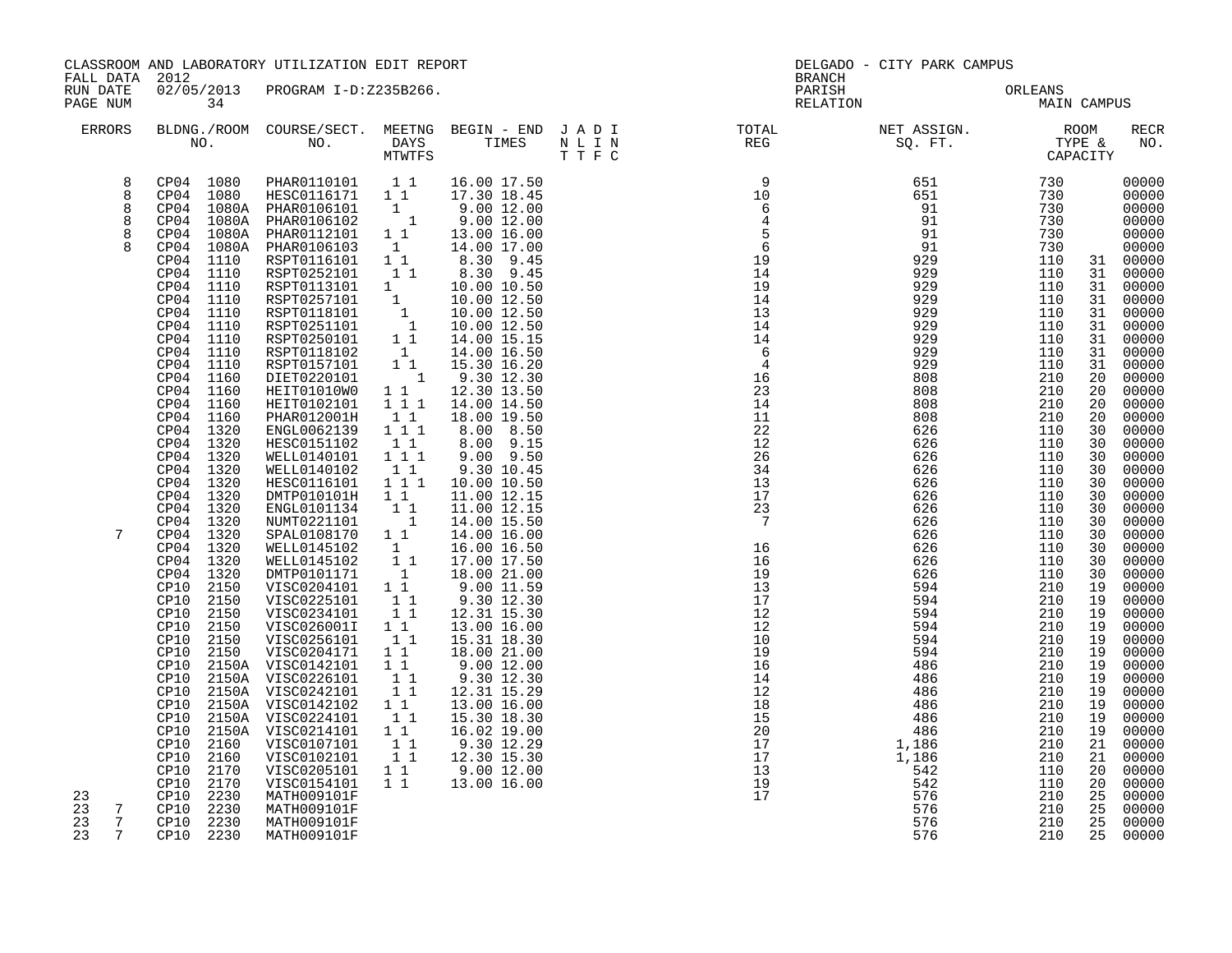| FALL DATA                                                                  |                                                  | 2012                                                                                                                                                                                                                      | CLASSROOM AND LABORATORY UTILIZATION EDIT REPORT                                                                                                                                                               |                                                                                                                                                                                                                                                                                                                             |                                                                                                                                                                                                           | <b>BRANCH</b>                                                         | DELGADO - CITY PARK CAMPUS                                                                     |                                                                                                |                                                                                  |                                                                                                                            |
|----------------------------------------------------------------------------|--------------------------------------------------|---------------------------------------------------------------------------------------------------------------------------------------------------------------------------------------------------------------------------|----------------------------------------------------------------------------------------------------------------------------------------------------------------------------------------------------------------|-----------------------------------------------------------------------------------------------------------------------------------------------------------------------------------------------------------------------------------------------------------------------------------------------------------------------------|-----------------------------------------------------------------------------------------------------------------------------------------------------------------------------------------------------------|-----------------------------------------------------------------------|------------------------------------------------------------------------------------------------|------------------------------------------------------------------------------------------------|----------------------------------------------------------------------------------|----------------------------------------------------------------------------------------------------------------------------|
| RUN DATE<br>PAGE NUM                                                       |                                                  | 35                                                                                                                                                                                                                        | 02/05/2013 PROGRAM I-D:Z235B266.                                                                                                                                                                               |                                                                                                                                                                                                                                                                                                                             |                                                                                                                                                                                                           | PARISH<br>RELATION                                                    |                                                                                                | ORLEANS<br>MAIN CAMPUS                                                                         |                                                                                  |                                                                                                                            |
|                                                                            | ERRORS                                           |                                                                                                                                                                                                                           |                                                                                                                                                                                                                |                                                                                                                                                                                                                                                                                                                             |                                                                                                                                                                                                           |                                                                       |                                                                                                |                                                                                                |                                                                                  | RECR<br>NO.                                                                                                                |
| 23<br>23<br>23<br>23<br>23<br>23<br>23<br>23<br>23<br>23<br>23<br>23<br>23 | $\overline{7}$<br>7<br>$7\phantom{.0}$<br>7<br>7 | CP10 2230<br>2230<br>CP10<br>2230<br>CP10<br>2230<br>CP10<br>2230<br>CP10<br>2230<br>CP10<br>2230<br>CP10<br>CP10<br>2230<br>CP10<br>2230<br>2230<br>CP10<br>CP10<br>2230<br>2230<br>CP10<br>CP10<br>2230<br>CP10<br>2230 | MATH009101F<br>MATH009501F<br>MATH009501F<br>MATH009501F<br>MATH009501F<br>MATH009501F<br>MATH009501F<br>MATH009601F<br>MATH009601F<br>MATH009601F<br>MATH009601F<br>MATH011801F<br>MATH011801F<br>MATH0090102 | 11111                                                                                                                                                                                                                                                                                                                       | 8.00 8.50                                                                                                                                                                                                 | 19<br>18<br>19<br>19<br>17<br>19<br>22<br>21<br>23                    | 576<br>576<br>576<br>576<br>576<br>576<br>576<br>576<br>576<br>576<br>576<br>576<br>576<br>576 | 210<br>210<br>210<br>210<br>210<br>210<br>210<br>210<br>210<br>210<br>210<br>210<br>210<br>210 | 25<br>25<br>25<br>25<br>25<br>25<br>25<br>25<br>25<br>25<br>25<br>25<br>25<br>25 | 00000<br>00000<br>00000<br>00000<br>00000<br>00000<br>00000<br>00000<br>00000<br>00000<br>00000<br>00000<br>00000<br>00000 |
| 1<br>$\mathbf 1$<br>$\mathbf 1$<br>$\mathbf{1}$<br>123                     |                                                  | CP10<br>2230<br>CP10<br>2230<br>CP11<br>0000<br>CP11<br>0000<br>CP11<br>0000<br>CP11<br>0000<br>1010<br>CP11<br>CP11<br>1010<br>1010<br>CP11<br>CP11<br>1040<br>1040<br>CP11<br>CP11<br>1040<br>CP11<br>1070              | MATH0090103<br>MATH0090105<br>CULA0103106<br>CULA0211103<br>CULA0213104<br>CULA0211102<br>HOST0104171<br>HOST0103171<br>HOST0200171<br>MSCM0201101<br>SPCH0240101<br>MSCM0145171<br>MSCM0147101                | 11111<br>11111<br>$\overline{1}$<br>1<br>$\begin{smallmatrix}&&1\\&&1\\&1\\1&&1\end{smallmatrix}$<br>$\mathbf{1}$<br>$\overline{1}$<br>11<br>1 1 1<br>$1\quad1$                                                                                                                                                             | $9.00$ $9.50$<br>10.00 10.50<br>8.00 11.00<br>8.00 12.00<br>12.00 15.00<br>13.00 17.00<br>15.59 18.59<br>19.00 22.00<br>19.01 22.01<br>11.00 12.15<br>12.00 12.50<br>17.30 18.45                          | 32<br>18<br>11<br>8<br>13<br>10<br>13<br>20<br>10<br>- 9<br>12<br>- 9 | 576<br>576<br>541<br>541<br>541<br>559<br>559<br>559                                           | 210<br>210<br>830<br>830<br>830<br>220<br>220<br>220                                           | 25<br>25<br>20<br>20<br>20<br>20<br>20<br>20                                     | 00000<br>00000<br>00000<br>00000<br>00000<br>00000<br>00000<br>00000<br>00000<br>00000<br>00000<br>00000<br>00000          |
| 123<br>4<br>$\overline{4}$<br>$\overline{4}$                               | 8<br>8<br>8<br>8                                 | CP11<br>1070<br>CP11 1270<br>CP11 1270<br>CP11 1270<br>CP11 1270A<br>CP11 1270B<br>CP11<br>1270B<br>CP11<br>1270B<br>CP11 1290<br>CP11 1290                                                                               | MSCM0247101<br>CULA0217101<br>CULA0211101<br>CULA0102101<br>CULA0208103<br>CULA0208102<br>PAST0217101<br>PAST0103101<br>CULA0208101<br>CULA0218101                                                             | $\mathbf{1}$<br>1<br>$\begin{bmatrix} 1 \\ 1 \end{bmatrix}$<br>$\begin{smallmatrix} &1\\1\end{smallmatrix}$<br>$\frac{1}{1}$                                                                                                                                                                                                | 8.00 17.00<br>13.00 17.00<br>13.00 17.00<br>13.00 17.00<br>8.00 12.00<br>8.00 15.30<br>$9.00$ 15.00<br>8.00 12.00<br>8.00 12.00                                                                           |                                                                       | 2,279<br>2,279<br>2,279<br>78<br>101<br>101<br>101<br>363<br>363                               | 310<br>310<br>310<br>215<br>215<br>215<br>215<br>220<br>220                                    | 15<br>15<br>15<br>20<br>20                                                       | 00000<br>00000<br>00000<br>00000<br>00000<br>00000<br>00000<br>00000<br>00000<br>00000                                     |
| 4                                                                          |                                                  | 1290<br>CP11<br>CP11<br>1290<br>CP11<br>1290<br>CP11<br>1290<br>1290<br>CP11<br>CP11<br>1360<br>CP11<br>1360<br>1360<br>CP11<br>CP11<br>1360<br>1360<br>CP11<br>CP11<br>1360<br>1360<br>CP11<br>1360<br>CPI1<br>CP11 1360 | PAST0102103<br>PAST0101103<br>CULA0213101<br>CULA0103104<br>CULA0215102<br>CULA0101101<br>CULA0103103<br>CULA0101104<br>CULA0225101<br>CULA0103101<br>CULA0103102<br>CULA0103105<br>CULA0101105<br>CULA0101103 | $\begin{smallmatrix}&&1\\&&1\\&&1\\&&1\\&&1\end{smallmatrix}$<br>$\mathbf{1}$<br>$1 \quad \blacksquare$<br>$\begin{smallmatrix}&&1\\&&1\\&&1\\1&&\end{smallmatrix}$<br>$\begin{smallmatrix} 1\\ &1\\ &1 \end{smallmatrix}$<br>1<br>1<br>$\begin{smallmatrix}&&1\\&&1\\&&1\\&&1\\&&1\\&&&1\end{smallmatrix}$<br>$\mathbf{1}$ | 8.00 13.59<br>14.00 17.00<br>15.30 18.30<br>15.30 18.30<br>17.30 20.30<br>8.00 11.00<br>8.00 11.00<br>8.00 11.00<br>9.00 12.00<br>12.00 15.00<br>12.00 15.00<br>12.00 15.00<br>15.30 18.30<br>16.00 19.00 | 16<br>14<br>17<br>17<br>14<br>14<br>14<br>17<br>11<br>11              | 363<br>363<br>363<br>363<br>363<br>487<br>487<br>487<br>487<br>487<br>487<br>487<br>487<br>487 | 220<br>220<br>220<br>220<br>220<br>220<br>220<br>220<br>220<br>220<br>220<br>220<br>220<br>220 | 20<br>20<br>20<br>20<br>20<br>25<br>25<br>25<br>25<br>25<br>25<br>25<br>25<br>25 | 00000<br>00000<br>00000<br>00000<br>00000<br>00000<br>00000<br>00000<br>00000<br>00000<br>00000<br>00000<br>00000<br>00000 |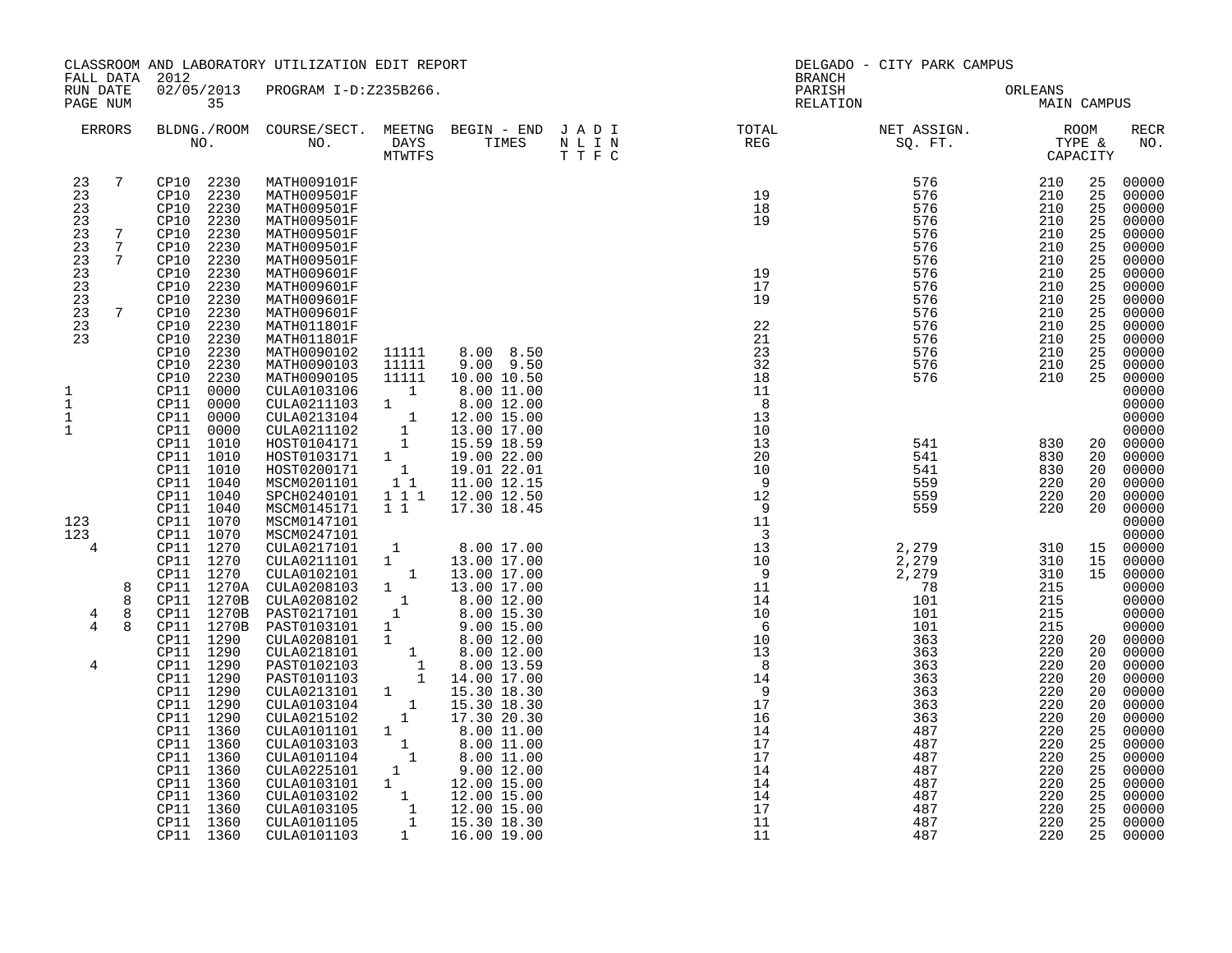| FALL DATA 2012         |                                                                                                                                                                                                                               | CLASSROOM AND LABORATORY UTILIZATION EDIT REPORT                                                                                                                                                                                                                                                                                                                                                                                                           |                                                                                                                                                                |                                                                                                                                                                                                                                           | <b>BRANCH</b>                                                                                                                                                                                                                                                                                          | DELGADO - CITY PARK CAMPUS                                                                                   |                                                                                                              |                                                                                              |                                                                                                                                                       |
|------------------------|-------------------------------------------------------------------------------------------------------------------------------------------------------------------------------------------------------------------------------|------------------------------------------------------------------------------------------------------------------------------------------------------------------------------------------------------------------------------------------------------------------------------------------------------------------------------------------------------------------------------------------------------------------------------------------------------------|----------------------------------------------------------------------------------------------------------------------------------------------------------------|-------------------------------------------------------------------------------------------------------------------------------------------------------------------------------------------------------------------------------------------|--------------------------------------------------------------------------------------------------------------------------------------------------------------------------------------------------------------------------------------------------------------------------------------------------------|--------------------------------------------------------------------------------------------------------------|--------------------------------------------------------------------------------------------------------------|----------------------------------------------------------------------------------------------|-------------------------------------------------------------------------------------------------------------------------------------------------------|
| RUN DATE<br>PAGE NUM   | 36                                                                                                                                                                                                                            | 02/05/2013 PROGRAM I-D:Z235B266.                                                                                                                                                                                                                                                                                                                                                                                                                           |                                                                                                                                                                |                                                                                                                                                                                                                                           | PARISH<br>RELATION                                                                                                                                                                                                                                                                                     |                                                                                                              | ORLEANS                                                                                                      | MAIN CAMPUS                                                                                  |                                                                                                                                                       |
| ERRORS                 |                                                                                                                                                                                                                               |                                                                                                                                                                                                                                                                                                                                                                                                                                                            |                                                                                                                                                                |                                                                                                                                                                                                                                           | BLDNG./ROOM COURSE/SECT. MEETNG BEGIN – END JADI TOTAL NET ASSIGN. NO. ROOM NO. DAYS TIMES NLIN REG SQ.FT. TYPE &                                                                                                                                                                                      |                                                                                                              |                                                                                                              |                                                                                              | RECR<br>NO.                                                                                                                                           |
| 1                      | CP11 1360<br>CP11 1390<br>CP11 1390<br>CP11 1390<br>CP11 1390<br>CP11 1390<br>CP11 1390<br>CP11 1390<br>CP11 1390<br>CP11 1390<br>CP11 1390<br>CP11 1390<br>CP11 1500<br>CP11 1500<br>CP11 1500<br>CP11 1500<br>CP11 1500D    | CULA0215101 1 17.30 20.30<br>CULA0103107 1 8.00 11.00<br>PHYE0110101 1 1<br>PHYE0111102<br>PHYE0110102<br>PHYE0130101                                                                                                                                                                                                                                                                                                                                      | $1\quad1$<br>$\begin{smallmatrix}1&1\\1&1&1\end{smallmatrix}$                                                                                                  | 8.00 11.00<br>11.00 11.50<br>13.00 13.50<br>13.30 14.20<br>11.00 11.50                                                                                                                                                                    | $\begin{array}{cccc} 21 & 487 & 220 \\ 14 & 486 & 220 \\ 13 & 486 & 220 \\ 17 & 486 & 220 \\ 14 & 486 & 220 \\ 14 & 486 & 220 \\ 14 & 486 & 220 \\ 10 & 486 & 220 \\ 10 & 486 & 220 \\ 10 & 486 & 220 \\ 19 & 486 & 220 \\ 22 & 486 & 220 \\ 22 & 486 & 220 \\ 22 & 486 & 220 \\ 5 & 11,264 & 210 \\ $ |                                                                                                              | 210 750<br>210 750<br>210 750<br>210 750                                                                     | 25<br>20<br>20<br>20<br>20<br>20<br>20<br>20<br>20<br>20<br>20<br>20                         | 00000<br>00000<br>00000<br>00000<br>00000<br>00000<br>00000<br>00000<br>00000<br>00000<br>00000<br>00000<br>00000<br>00000<br>00000<br>00000<br>00000 |
| $\mathbf{1}$<br>7<br>7 | CP22 0000<br>CP22 1030<br>CP22 1030<br>CP22 1030<br>CP22<br>CP22 1030<br>CP22 1030<br>CP22 1030<br>1030<br>CP22<br>CP22<br>1030<br>1040<br>CP22<br>CP22 1040<br>CP22 1040<br>CP22 1040<br>CP22 1040<br>CP22 1050              | SFTY010201H<br>CNET015701I<br>CNET0157103 1 1<br>CNET0157102 1 1<br>CNET0117101 1<br>CNET0117101 1<br>CNET0117101 1<br>CNET0119101 1<br>CNET0157171 1<br>CNET0117171 1<br>CNET0119171 1<br>TECH0104102 1<br>FECHOIO4102 1 1 12.31 15.00<br>ELST0213101 1 16.01 18.59<br>CNET0277171 1 19.00 22.00<br>CNET0277171 1 19.00 22.00<br>ELST0154171 1 19.01 22.00<br>SFTY0292171 1 18.00 22.00<br>TECHO104172 1 1 19.01 21.30<br>ELET0160011 1 9.00 14.00<br>ELE |                                                                                                                                                                | $\begin{array}{cccc} 1 & 16.45 & 18.00 \\ 1 & 9.00 & 12.00 \end{array}$<br>1 1 12.30 13.45<br>12.31 13.45<br>14.30 17.30<br>14.30 17.30<br>17.31 18.45<br>19.00 22.00<br>19.00 22.00<br>12.31 15.00                                       | $\overline{\phantom{0}}$<br>19<br>18<br>17<br>17<br>18<br>16<br>16<br>12<br>10<br>10<br>15<br>$\overline{10}$                                                                                                                                                                                          | 706<br>706<br>706<br>706<br>706<br>706<br>706<br>706<br>705<br>705<br>705<br>705<br>705<br>337               | 220<br>220<br>220<br>220<br>220<br>220<br>220<br>220<br>210<br>210<br>210<br>210<br>210<br>110               | 20<br>20<br>20<br>20<br>20<br>20<br>20<br>41<br>41<br>41<br>41<br>41<br>15                   | $20$ 00000<br>00000<br>00000<br>00000<br>00000<br>00000<br>00000<br>00000<br>00000<br>00000<br>00000<br>00000<br>00000<br>00000                       |
| 23<br>7<br>7<br>7      | CP22 1050<br>CP22<br>1050A<br>CP22 1050A<br>CP22 1050A<br>CP22 1060<br>CP22 1070<br>CP22 1070<br>CP22 1070<br>CP22 1070<br>CP22 1070<br>CP22 1070<br>$CP22$ 1070<br>CP22 1270<br>1270<br>CP22<br>CP22<br>1270<br>1270<br>CP22 | ELET016001I<br>TECH0104173<br>ELST0263171<br>ELST025101P<br>SFTY023301P<br>FPTC0291011<br>TECH0104101<br>SFTY0102102<br>SFTY0154171<br>TECH0104171<br>BIOL0142102<br>MSCM0111101<br>MSCM0111101<br>ENGL0101107<br>ENGL0101109                                                                                                                                                                                                                              | 11<br>$\overline{1}$<br>$\overline{1}$ $\overline{1}$<br>$\begin{smallmatrix} &1\\1&\end{smallmatrix}$<br>$\begin{bmatrix} 1 & 1 \\ 1 & 1 \end{bmatrix}$<br>11 | 16.31 18.59<br>16.00 18.59<br>$\begin{array}{cccc} 1 & 1 & & 7.00 & 8.00 \\ & 1 & 9.00 & 12.00 \\ & 1 & 12.31 & 15.00 \\ \end{array}$<br>15.00 16.15<br>18.00 22.00<br>19.01 22.30<br>8.00 9.15<br>9.00 9.50<br>9.30 10.45<br>10.00 10.50 | 12<br>$\overline{\phantom{a}}$<br>13<br>10<br>18<br>$\overline{4}$<br>1 <sup>1</sup><br>13<br>22<br>$\overline{16}$<br>26<br>28                                                                                                                                                                        | 337<br>337<br>337<br>337<br>705<br>527<br>527<br>527<br>527<br>527<br>527<br>527<br>709<br>709<br>709<br>709 | 110<br>110<br>110<br>110<br>210<br>310<br>310<br>310<br>310<br>310<br>310<br>310<br>110<br>110<br>110<br>110 | 15<br>15<br>15<br>15<br>22<br>19<br>19<br>19<br>19<br>19<br>19<br>19<br>38<br>38<br>38<br>38 | 00000<br>00000<br>00000<br>00000<br>00000<br>00000<br>00000<br>00000<br>00000<br>00000<br>00000<br>00000<br>00000<br>00000<br>00000                   |
|                        | CP22 1270<br>CP22 1270<br>CP22 1270                                                                                                                                                                                           | ENGL0101124<br>ENGL0101112                                                                                                                                                                                                                                                                                                                                                                                                                                 | $\begin{array}{cc} 1 & 1 & 1 \\ 1 & 1 & 1 \end{array}$<br>11<br>$1 1 1$                                                                                        | 11.00 11.50<br>11.00 12.15<br>12.00 12.50                                                                                                                                                                                                 | 27<br>27<br>26                                                                                                                                                                                                                                                                                         | 709<br>709<br>709                                                                                            | 110<br>110<br>110                                                                                            | 38<br>38<br>38                                                                               | 00000<br>00000<br>00000                                                                                                                               |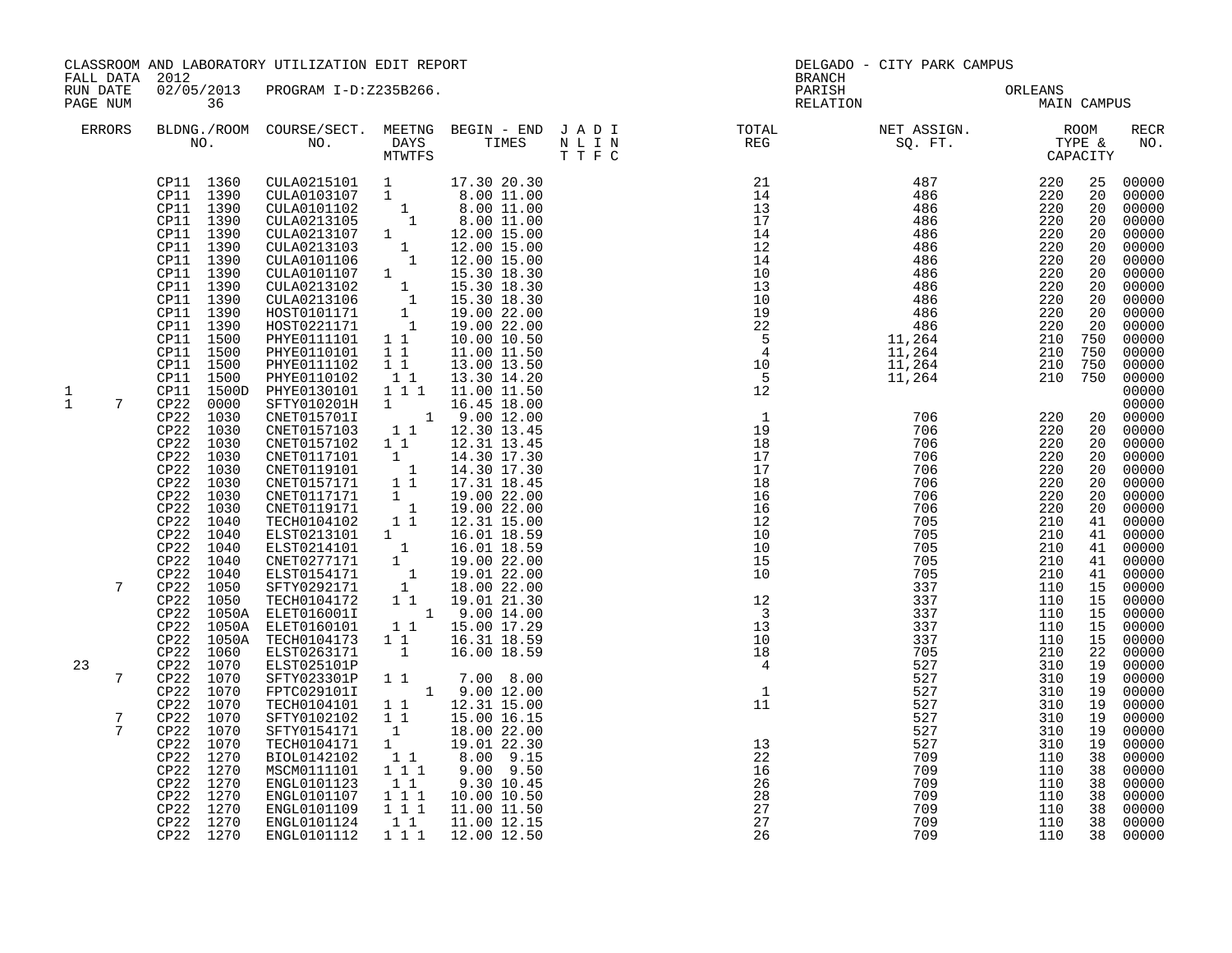| CLASSROOM AND LABORATORY UTILIZATION EDIT REPORT<br>FALL DATA 2012 |                                                                                                                                                                                                                                                                                                                                                                                                                                                                                                                                                                                                                                                                                          |                                                                                                                                                                                                                                                                                                                                                                                                                                                                                                                                                                                                                                                                                                                                                                                                                                                                                                                                                                                                                                         |                                                                                                                                                                                                                                                                                                                                                                                                         |                                                                                                                                                                                                                                                                                                                                                                                                                                                                                                                                                                      |                                                               | DELGADO - CITY PARK CAMPUS<br><b>BRANCH</b>                                                                                                                                                                                                                                                                                                                                                                                                                                              |                                                                                                                                                                                                                                                                                                                                                                                                                                                                                                                                                            |                                                                                                                                                                                                               |                                                                                                                                                                                                                                                                                                    |                                                                                                                                                                                                                                                                                                                                                                                                                                                                         |
|--------------------------------------------------------------------|------------------------------------------------------------------------------------------------------------------------------------------------------------------------------------------------------------------------------------------------------------------------------------------------------------------------------------------------------------------------------------------------------------------------------------------------------------------------------------------------------------------------------------------------------------------------------------------------------------------------------------------------------------------------------------------|-----------------------------------------------------------------------------------------------------------------------------------------------------------------------------------------------------------------------------------------------------------------------------------------------------------------------------------------------------------------------------------------------------------------------------------------------------------------------------------------------------------------------------------------------------------------------------------------------------------------------------------------------------------------------------------------------------------------------------------------------------------------------------------------------------------------------------------------------------------------------------------------------------------------------------------------------------------------------------------------------------------------------------------------|---------------------------------------------------------------------------------------------------------------------------------------------------------------------------------------------------------------------------------------------------------------------------------------------------------------------------------------------------------------------------------------------------------|----------------------------------------------------------------------------------------------------------------------------------------------------------------------------------------------------------------------------------------------------------------------------------------------------------------------------------------------------------------------------------------------------------------------------------------------------------------------------------------------------------------------------------------------------------------------|---------------------------------------------------------------|------------------------------------------------------------------------------------------------------------------------------------------------------------------------------------------------------------------------------------------------------------------------------------------------------------------------------------------------------------------------------------------------------------------------------------------------------------------------------------------|------------------------------------------------------------------------------------------------------------------------------------------------------------------------------------------------------------------------------------------------------------------------------------------------------------------------------------------------------------------------------------------------------------------------------------------------------------------------------------------------------------------------------------------------------------|---------------------------------------------------------------------------------------------------------------------------------------------------------------------------------------------------------------|----------------------------------------------------------------------------------------------------------------------------------------------------------------------------------------------------------------------------------------------------------------------------------------------------|-------------------------------------------------------------------------------------------------------------------------------------------------------------------------------------------------------------------------------------------------------------------------------------------------------------------------------------------------------------------------------------------------------------------------------------------------------------------------|
| RUN DATE<br>PAGE NUM                                               | 37                                                                                                                                                                                                                                                                                                                                                                                                                                                                                                                                                                                                                                                                                       | 02/05/2013 PROGRAM I-D:Z235B266.                                                                                                                                                                                                                                                                                                                                                                                                                                                                                                                                                                                                                                                                                                                                                                                                                                                                                                                                                                                                        |                                                                                                                                                                                                                                                                                                                                                                                                         |                                                                                                                                                                                                                                                                                                                                                                                                                                                                                                                                                                      |                                                               | PARISH<br>RELATION                                                                                                                                                                                                                                                                                                                                                                                                                                                                       |                                                                                                                                                                                                                                                                                                                                                                                                                                                                                                                                                            | ORLEANS<br>MAIN CAMPUS                                                                                                                                                                                        |                                                                                                                                                                                                                                                                                                    |                                                                                                                                                                                                                                                                                                                                                                                                                                                                         |
| ERRORS                                                             |                                                                                                                                                                                                                                                                                                                                                                                                                                                                                                                                                                                                                                                                                          |                                                                                                                                                                                                                                                                                                                                                                                                                                                                                                                                                                                                                                                                                                                                                                                                                                                                                                                                                                                                                                         |                                                                                                                                                                                                                                                                                                                                                                                                         |                                                                                                                                                                                                                                                                                                                                                                                                                                                                                                                                                                      |                                                               | BLDNG./ROOM COURSE/SECT. MEETNG BEGIN – END JADI TOTAL NET ASSIGN. NET ASSIGN. ROOM ROOM NO. DAYS TIMES NLIN REG REG SQ.FT. TYPE &                                                                                                                                                                                                                                                                                                                                                       |                                                                                                                                                                                                                                                                                                                                                                                                                                                                                                                                                            |                                                                                                                                                                                                               |                                                                                                                                                                                                                                                                                                    | RECR<br>NO.                                                                                                                                                                                                                                                                                                                                                                                                                                                             |
| 4<br>7                                                             | CP22 1270<br>CP22 1270<br>CP22 1270<br>CP22 1270<br>CP22 1270<br>CP22 1270<br>CP22 1270<br>CP22 1270<br>CP22 1270<br>CP22 1270<br>CP22 1270<br>CP22 1270<br>CP22 1270<br>CP22 1270<br>CP22 1280<br>CP22 1280<br>CP22 1280<br>CP22 1280<br>CP22 1280<br>CP22 1280<br>CP22 1280<br>CP22 1280<br>CP22 1280<br>CP22 1280<br>1280<br>CP22<br>CP22 1280<br>CP22 1280<br>CP22 1280<br>CP22 1280<br>CP22 1280<br>CP22 1290<br>CP22 1290<br>CP22 1290<br>CP22 1290<br>CP22 1290<br>CP22 1290<br>CP22 1290<br>CP22 1290<br>CP22 1290<br>CP22 1290<br>CP22 1290<br>1290<br>CP22<br>CP22 1290<br>CP22 1290<br>CP22 1290<br>CP22<br>1330<br>1330<br>CP22<br>1330<br>CP22<br>1340<br>CP22<br>CP22 1340 | BIOL0141119    1    1    12.30    13.45<br>ENGL0061114    1    1    13.00    13.50<br>BIOL0101105   1   1<br>BIOL0141121   1   1<br>BIOL0141121 1 14.00 15.15<br>ELST0261101 1 16.00 18.59<br>FPTC0110172 1 16.30 19.30<br>FPTC0101172 1 17.01 19.59<br>FPTC0221171 1 17.01 19.59<br>BIOL016101H 1 17.30 18.45<br>FPTC0101171 1 19.00 19.29<br>ELET0102171 1 19.01 22.00<br>FPTC02<br>ESLN0018102<br>SOCI0151107<br>ESLN0013101 1 1 1<br>BIOL0101110 1 1 1<br>ESLN0021102 1 1<br>ENGL0101114 1 1 1<br>ENGL0102110<br>PSYC024001R 1 1 1<br>BIOL0161106 1 1 1<br>BIOL0101108<br>FPTC0211171 1<br>FPTC0101171 1<br>PSYC0226171 11<br>PSYC0226171<br>ENGL0062175 1 1<br>ELST0152171<br>BIOL0141122   1 <sup>1</sup><br>ENGL0102102   1 <sup>1</sup><br>MATH0120103<br>MATH0095105<br>FREN0101102<br>PHIL0201101<br>ASLS0101103<br>SOCI0151109<br>BIOL0141123<br>MANG0201109<br>CNET0257101<br>SOCIO151171 11<br>BIOL0211171<br>SOCI0153171<br>SFTY023201H<br>MLTS0220101<br>MLTS0290101<br>MLTS0105101 111<br>ELET0287101 11<br>ELET0101171 | $\begin{smallmatrix}1&&1\\&1\\1&&1\end{smallmatrix}$<br>11<br>$1\quad1$<br>$\mathbf{1}$<br>$\begin{smallmatrix}1&1\\1&1&1\end{smallmatrix}$<br>$\begin{array}{rrrr} & 1 & 1 & 1 \\ & 1 & 1 & 1 \\ & & 1 & 1 & 1 \\ & & & 1 & 1 \\ & & & & 1 \end{array}$<br>$\begin{bmatrix} 1 \\ 1 \\ 1 \end{bmatrix}$<br>$1\quad1$<br>$1^{\degree}1^{\degree}$<br>$\overline{\phantom{a}}$<br>11111<br>$\overline{1}$ | 14.00 15.15<br>14.00 15.15<br>8.00 9.50<br>9.30 10.45<br>10.00 10.50<br>11.00 11.50<br>11.00 12.15<br>12.00 12.50<br>12.30 13.45<br>13.00 13.50<br>14.00 14.50<br>14.00 15.15<br>16.01 18.59<br>16.30 18.59<br>17.30 18.45<br>19.00 20.15<br>19.01 22.00<br>$8.00$ $8.50$<br>9.00 9.50<br>9.30 10.45<br>10.00 10.50<br>11.00 11.50<br>11.00 12.15<br>12.00 12.50<br>12.30 13.45<br>13.00 14.15<br>14.00 15.15<br>16.00 17.15<br>17.30 18.45<br>17.30 18.45<br>19.00 20.15<br>20.00 22.00<br>9.00 11.00<br>13.30 16.30<br>17.00 18.00<br>16.00 19.00<br>1 19.00 22.00 | $\begin{array}{c} 11 \\ 8 \\ 9 \\ 13 \\ 13 \\ 12 \end{array}$ | $\frac{32}{10}$<br>30<br>18<br>12<br>$\overline{9}$<br>$\begin{array}{c} 22 \\ 8 \end{array}$<br>8<br>$\begin{array}{c} 8 \\ 14 \end{array}$<br>10<br>13<br>$\overline{9}$<br>وَ<br>16<br>27<br>$\overline{38}$<br>18<br>$\overline{36}$<br>23<br>$\overline{27}$<br>24<br>19<br>12<br>35<br>22<br>14<br>31<br>18<br>10<br>27<br>25<br>26<br>29<br>$\begin{array}{c} 21 \\ 22 \\ 22 \\ 20 \end{array}$<br>$\frac{2}{3}$<br>$5^{\circ}$<br>$\frac{25}{15}$<br>26<br>20<br>$\frac{20}{16}$ | $\begin{array}{cccc} & & & & & & & \text{CAPP} & & & \\ & 709 & & 110 & & & & \\ & 709 & & 110 & & & & \\ & 709 & & 110 & & & & \\ & 709 & & 110 & & & & \\ & 709 & & 110 & & & & \\ & 709 & & 110 & & & & \\ & 709 & & 110 & & & & \\ & 709 & & 110 & & & & \\ & 709 & & 110 & & & & \\ & 709 & & 110 & & & & \\ & 709 & & 110 & & & & \\ & 709 & & 110 & & & & \\ & 70$<br>708<br>708<br>708<br>679<br>679<br>679<br>679<br>679<br>679<br>679<br>679<br>679<br>679<br>679<br>679<br>679<br>679<br>$679$<br>$1,777$<br>$1,777$<br>1,777<br>1,550<br>1,550 | 110<br>110<br>110<br>110<br>110<br>110<br>110<br>110<br>110<br>110<br>110<br>110<br>110<br>110<br>110<br>110<br>110<br>110<br>$\begin{array}{r} 110 \\ 210 \\ 210 \\ 210 \\ 210 \\ 210 \\ 210 \\ \end{array}$ | 38<br>38<br>38<br>38<br>38<br>38<br>38<br>38<br>38<br>38<br>38<br>38<br>38<br>38<br>36<br>36<br>36<br>36<br>36<br>36<br>36<br>36<br>36<br>36<br>36<br>36<br>36<br>36<br>36<br>36<br>40<br>40<br>40<br>40<br>40<br>40<br>40<br>40<br>40<br>40<br>40<br>40<br>40<br>40<br>40<br>25<br>25<br>25<br>24 | 00000<br>00000<br>00000<br>00000<br>00000<br>00000<br>00000<br>00000<br>00000<br>00000<br>00000<br>00000<br>$00000$<br>$00000$<br>00000<br>00000<br>00000<br>00000<br>00000<br>00000<br>00000<br>00000<br>00000<br>00000<br>00000<br>00000<br>00000<br>00000<br>00000<br>00000<br>00000<br>00000<br>00000<br>$00000$<br>00000<br>00000<br>00000<br>00000<br>00000<br>00000<br>00000<br>00000<br>00000<br>00000<br>00000<br>00000<br>00000<br>00000<br>00000<br>24 00000 |
|                                                                    | CP22 1340                                                                                                                                                                                                                                                                                                                                                                                                                                                                                                                                                                                                                                                                                | ELET0155171                                                                                                                                                                                                                                                                                                                                                                                                                                                                                                                                                                                                                                                                                                                                                                                                                                                                                                                                                                                                                             | 1                                                                                                                                                                                                                                                                                                                                                                                                       | 19.01 22.00                                                                                                                                                                                                                                                                                                                                                                                                                                                                                                                                                          |                                                               |                                                                                                                                                                                                                                                                                                                                                                                                                                                                                          | 1,550                                                                                                                                                                                                                                                                                                                                                                                                                                                                                                                                                      |                                                                                                                                                                                                               |                                                                                                                                                                                                                                                                                                    | 24 00000                                                                                                                                                                                                                                                                                                                                                                                                                                                                |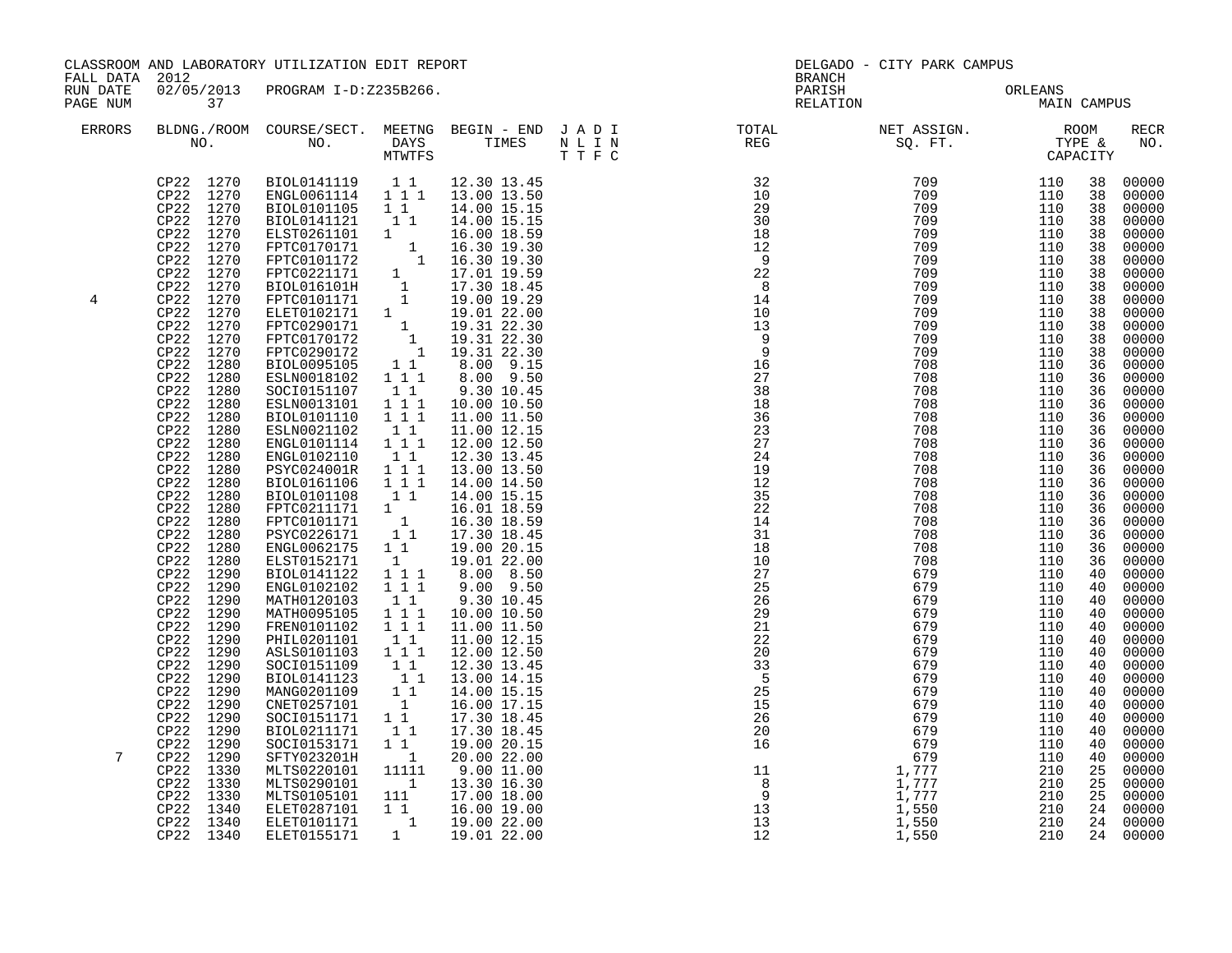| FALL DATA 2012        |                                                                                                                                                                                                                                                                                                                                                                                                            | CLASSROOM AND LABORATORY UTILIZATION EDIT REPORT                                                                                                                                                                                                                                                                                                                                                                                                                                                                                                         |                                                   |                                                                                                                                                                               | <b>BRANCH</b> | DELGADO - CITY PARK CAMPUS                                                                                                         |                   |          |
|-----------------------|------------------------------------------------------------------------------------------------------------------------------------------------------------------------------------------------------------------------------------------------------------------------------------------------------------------------------------------------------------------------------------------------------------|----------------------------------------------------------------------------------------------------------------------------------------------------------------------------------------------------------------------------------------------------------------------------------------------------------------------------------------------------------------------------------------------------------------------------------------------------------------------------------------------------------------------------------------------------------|---------------------------------------------------|-------------------------------------------------------------------------------------------------------------------------------------------------------------------------------|---------------|------------------------------------------------------------------------------------------------------------------------------------|-------------------|----------|
| RUN DATE<br>PAGE NUM  | 38                                                                                                                                                                                                                                                                                                                                                                                                         | 02/05/2013 PROGRAM I-D:Z235B266.                                                                                                                                                                                                                                                                                                                                                                                                                                                                                                                         |                                                   |                                                                                                                                                                               | PARISH        | PARISH ORLEANS NELATION MAIN CAMPUS                                                                                                |                   |          |
| ERRORS                |                                                                                                                                                                                                                                                                                                                                                                                                            |                                                                                                                                                                                                                                                                                                                                                                                                                                                                                                                                                          |                                                   |                                                                                                                                                                               |               | BLDNG./ROOM COURSE/SECT. MEETNG BEGIN – END JADI TOTAL NET ASSIGN. NET ASSIGN. ROOM ROOM NO. DAYS TIMES NLIN REG REG SQ.FT. TYPE & |                   |          |
| 8<br>8<br>1<br>4<br>4 | CP22 1340<br>CP22 1350<br>CP22 1350<br>CP22 1350<br>CP22 1350<br>CP22 1350<br>CP22 1350<br>CP22 1350<br>CP22 1350<br>CP22 1350A<br>1350A<br>CP22<br>CP22 1350D<br>CP22<br>1360<br>CP22<br>1360<br>1360<br>CP22<br>CP22<br>1360<br>1360<br>CP22<br>CP22 1360<br>CP22 1360<br>CP22 1360<br>CP22 1360<br>CP22 1370<br>CP22 1370<br>CP22 1370<br>CP22 1370<br>CP22 1380<br>CP22 1380<br>CP22 1380<br>CP22 1380 | ELST0103171   1   19.01   22.00<br>CADD0144101   1   1   9.00   12.00<br>CADD0212101   1   1   9.00   12.00   1<br>CADD0201103 1 1<br>CADD0221102<br>CADD0125104<br>CADD0144104<br>CADD0201171 1 1<br>CADD0212171 1 1<br>CADD0231171 1 1 17.30 20.30<br>CADD0242172 1 1 17.30 20.30<br>CADD0231104 1 13.30 16.30<br>CADD0231104 1 1 10.00 14.00<br>CIVT0115011 1 12.00 18.00<br>CIVT0150171 1 1 16.00 17.15<br>CIVT0222172 1 1 16.00 17.15<br>CIVT0256171 1 1<br>CIVT0201171 1 1<br>CIVT0251171 1 1<br>CIVT0232171 1<br>CIVT0222171 1<br>ELET0291101 1 1 | $\begin{bmatrix} 1\\ 1\\ 1\\ 1\\ 1 \end{bmatrix}$ | 9.30 12.30<br>13.00 15.59<br>13.30 16.30<br>13.30 16.30<br>17.30 20.30<br>17.30 20.30<br>17.30 18.45<br>17.30 18.45<br>19.00 20.15<br>19.00 22.00<br>19.00 22.00              |               |                                                                                                                                    |                   |          |
| 23<br>8               | 1380<br>CP22<br>CP22 1380<br>CP22 1400<br>CP22 1400<br>CP22<br>1400<br>CP22 1400<br>CP22<br>1400<br>CP22 1400<br>CP22<br>1400<br>CP22 1400A<br>CP22 1400A<br>CP22 1410<br>CP22 1410<br>CP22 1410<br>CP22 1410<br>CP22 1410<br>CP22 1420<br>CP22 1420<br>CP22 1420                                                                                                                                          | ARCH0180101 1 1<br>ARCH0150171 1<br>ARCH0210101 11<br>ARCH0210101<br>ARCH0235101 1 1<br>ELST0266101<br>ELST0268101<br>CNET0297171 1 1<br>ELST0269171 1<br>CNET0269171 1<br>CNET0279171 1<br>CIVT0110171 1 1<br>CADD0170104 1 1<br>CADD0202172                                                                                                                                                                                                                                                                                                            | $\begin{bmatrix} 1 \\ 1 \end{bmatrix}$<br>11      | 16.01 17.14<br>16.31 19.29<br>9.31 12.29<br>14.01 16.29<br>16.00 18.59<br>16.00 18.59<br>17.30 18.45<br>19.00 22.00<br>19.00 22.00<br>8.15 9.29<br>13.30 16.30<br>17.30 20.30 |               |                                                                                                                                    |                   |          |
| 23                    | CP22 1480<br>CP22 1480<br>CP22 1480                                                                                                                                                                                                                                                                                                                                                                        | SPBU0201101<br>ELST0148171<br>ELST0104171                                                                                                                                                                                                                                                                                                                                                                                                                                                                                                                | 1                                                 | 1 1 17.31 18.44<br>19.01 22.00                                                                                                                                                | 13<br>11      | 710                                                                                                                                | $\frac{210}{210}$ | 22 00000 |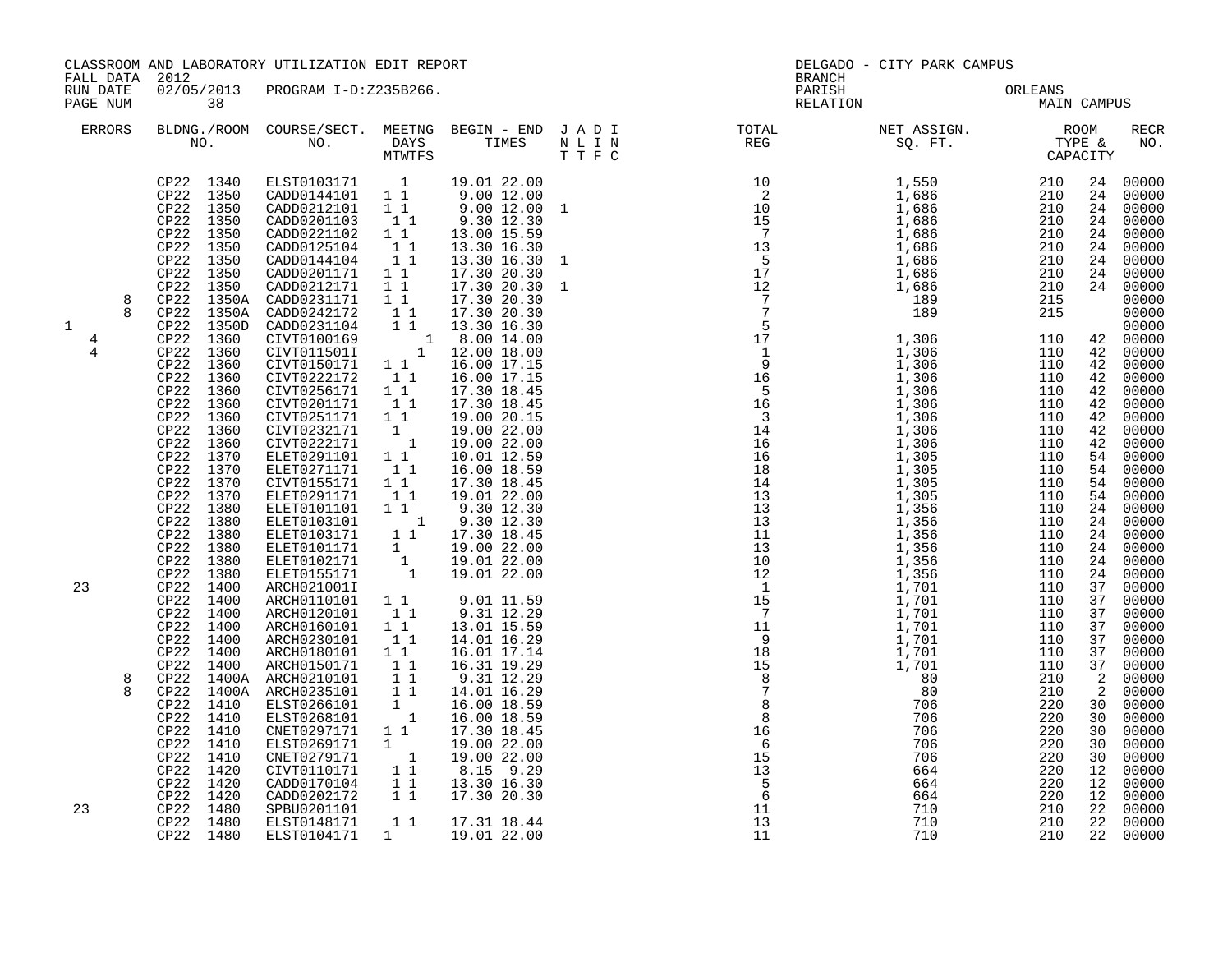|                      | CLASSROOM AND LABORATORY UTILIZATION EDIT REPORT<br>FALL DATA 2012                                                                                                                                                                                                                                                                                                                                                                                                                                                                                                                                                                                                                            |                                                                                                                                                                                                                                                                                                                                                                                                                                                                                                                                                                                                                                                                                                                                                                                                                                                                                                                                                                                                                                                                                                                                                                                                                                                          |                                                                                                                                                                                                                              |                                                                                                                                                                                                                                                                                                                                                                                                                                                                                                                                                                                                                                                                                                                                      | <b>BRANCH</b>                                                                                                                                                                                                                                                                                                                                                                                                                                                                                                     | DELGADO - CITY PARK CAMPUS |                                                                                                                       |                                                                                                                                                                                        |                                                                                                                                                                                                                                                                                                                                                                                                                                                                                                               |
|----------------------|-----------------------------------------------------------------------------------------------------------------------------------------------------------------------------------------------------------------------------------------------------------------------------------------------------------------------------------------------------------------------------------------------------------------------------------------------------------------------------------------------------------------------------------------------------------------------------------------------------------------------------------------------------------------------------------------------|----------------------------------------------------------------------------------------------------------------------------------------------------------------------------------------------------------------------------------------------------------------------------------------------------------------------------------------------------------------------------------------------------------------------------------------------------------------------------------------------------------------------------------------------------------------------------------------------------------------------------------------------------------------------------------------------------------------------------------------------------------------------------------------------------------------------------------------------------------------------------------------------------------------------------------------------------------------------------------------------------------------------------------------------------------------------------------------------------------------------------------------------------------------------------------------------------------------------------------------------------------|------------------------------------------------------------------------------------------------------------------------------------------------------------------------------------------------------------------------------|--------------------------------------------------------------------------------------------------------------------------------------------------------------------------------------------------------------------------------------------------------------------------------------------------------------------------------------------------------------------------------------------------------------------------------------------------------------------------------------------------------------------------------------------------------------------------------------------------------------------------------------------------------------------------------------------------------------------------------------|-------------------------------------------------------------------------------------------------------------------------------------------------------------------------------------------------------------------------------------------------------------------------------------------------------------------------------------------------------------------------------------------------------------------------------------------------------------------------------------------------------------------|----------------------------|-----------------------------------------------------------------------------------------------------------------------|----------------------------------------------------------------------------------------------------------------------------------------------------------------------------------------|---------------------------------------------------------------------------------------------------------------------------------------------------------------------------------------------------------------------------------------------------------------------------------------------------------------------------------------------------------------------------------------------------------------------------------------------------------------------------------------------------------------|
| RUN DATE<br>PAGE NUM | $\overline{39}$                                                                                                                                                                                                                                                                                                                                                                                                                                                                                                                                                                                                                                                                               | 02/05/2013 PROGRAM I-D:Z235B266.                                                                                                                                                                                                                                                                                                                                                                                                                                                                                                                                                                                                                                                                                                                                                                                                                                                                                                                                                                                                                                                                                                                                                                                                                         |                                                                                                                                                                                                                              |                                                                                                                                                                                                                                                                                                                                                                                                                                                                                                                                                                                                                                                                                                                                      |                                                                                                                                                                                                                                                                                                                                                                                                                                                                                                                   | PARISH ORLEANS MAIN CAMPUS |                                                                                                                       |                                                                                                                                                                                        |                                                                                                                                                                                                                                                                                                                                                                                                                                                                                                               |
| ERRORS               |                                                                                                                                                                                                                                                                                                                                                                                                                                                                                                                                                                                                                                                                                               |                                                                                                                                                                                                                                                                                                                                                                                                                                                                                                                                                                                                                                                                                                                                                                                                                                                                                                                                                                                                                                                                                                                                                                                                                                                          |                                                                                                                                                                                                                              |                                                                                                                                                                                                                                                                                                                                                                                                                                                                                                                                                                                                                                                                                                                                      |                                                                                                                                                                                                                                                                                                                                                                                                                                                                                                                   |                            |                                                                                                                       |                                                                                                                                                                                        | <b>RECR</b><br>NO.                                                                                                                                                                                                                                                                                                                                                                                                                                                                                            |
| 8<br>8               | CP22 1490<br>$CP22$ 1490<br>CP22<br>1490A<br>CP22 1490A<br>CP22 1490B<br>CP22 1490B<br>CP39 1000<br>CP39 1000<br>CP39<br>1000<br>CP39<br>1000<br>CP39<br>2000<br>CP39<br>2000<br>CP39<br>2000<br>CP39<br>2000<br>CP39<br>2000<br>CP39<br>2000<br>CP39<br>2000<br>CP39<br>2000<br>CP39<br>2000<br>CP39<br>2010<br>CP39<br>2010<br>CP39<br>2020<br>CP39<br>2020<br>CP39<br>2020<br>CP39<br>2020<br>CP39<br>2020<br>CP39<br>2020<br>CP39<br>2020<br>CP39<br>2020<br>2020<br>CP39<br>CP39<br>2020<br>CP39<br>2070<br>CP39<br>2070<br>CP39<br>2070<br>CP39<br>2070<br>CP39<br>2070<br>CP40<br>2000<br>CP40<br>2000<br>2000<br>CP40<br>CP40<br>2000<br>CP40<br>2000<br>CP40<br>2000<br>CP40<br>2000 | $\begin{tabular}{cccc} CP22 & 1480 & ELST0106171 & 1 & 19.01 & 22.00 \\ CP22 & 1490 & CADD0125101 & 1 & 9.00 & 12.00 \\ CP22 & 1490 & CADD0202103 & 1 & 9.30 & 12.30 \\ CP22 & 1490 & CADD0125102 & 1 & 13.00 & 15.59 \end{tabular}$<br>CADD0205104<br>CADD0125172<br>CP22 1490A CADD0170101 1 1<br>CADD0170102 1 1<br>CADD0125171<br>CP22 1490A CADD0170172<br>CADD0144102 1 1<br>CADD0170171 1 1<br>MOVH0224101 1<br>MOVH0224102 11<br>MOVH0176172 1 1<br>MOVH0176171<br>MOVH0101104<br>MOVH0130102<br>MOVH0101102<br>MOVH0109102 11<br>MOVH0160101 11<br>MOVH0101171 1 13.00 20.59<br>MOVH0101171 1 18.00 20.59<br>MOVH0231171 1 18.00 20.59<br>MOVH0130171 1 18.00 20.59<br>MOVH0233171 1 18.00 20.59<br>SPAN0101109 1 1 11.00 12.15<br>MOVH024601N 1 1 13.00 15.59<br>MOVH013001M 1 1 1<br>MOVH010101M<br>MOVH024001N<br>MOVH024201N<br>MOVH016001M<br>MOVH016001M 1<br>MOVH023101M 1 1<br>MOVH024401N<br>MOVH023301M<br>MOVH024201N<br>MOVH0109101   1   1<br>MOVH0226101   1   1<br>MOVH0175101<br>MOVH0109103<br>MOVH0175171<br>MATH011801N<br>MATH011801N<br>MOVH0270101  1  1  10.00  10.59<br>MOVH0154101 1 12.00 13.59<br>MOVH0156101 1 12.00 13.59<br>MOVH0156101 1 12.00 14.59<br>MOVH0219101 1 12.00 14.59<br>MOVH0101103 1 1 15.00 16.29 | $\begin{smallmatrix}1&1\\1&1\end{smallmatrix}$<br>11<br>$1\quad1$<br>11<br>$1 1 1$<br>$\frac{1}{1}$ $\frac{1}{1}$<br>11<br>11<br>$1 1 1$<br>$\begin{bmatrix} 1 \\ 1 \\ 1 \end{bmatrix}$<br>$1\quad1$<br>$1 1 1$<br>$1\quad1$ | 13.30 16.30<br>17.30 20.30<br>9.00 12.00<br>13.00 15.59<br>17.30 20.30<br>1 1 17.30 20.30<br>13.00 15.59<br>17.30 20.30<br>8.00 11.29<br>12.00 15.29<br>18.00 21.29<br>18.00 21.29<br>8.00 9.29<br>9.00 9.59<br>10.30 11.59<br>12.00 14.59<br>15.30 16.59<br>9.30 11.29<br>9.30 12.29<br>10.00 11.59<br>$\begin{bmatrix} 1 & 1 & 11.00 & 11.59 \\ 1 & 1 & 11.30 & 12.29 \\ 1 & 11.30 & 12.29 \\ 1 & 11.30 & 12.29 \end{bmatrix}$<br>13.00 15.59<br>$\begin{array}{rrrr} 1 & 1 & 13.00 & 15.59 \ 1 & 1 & 13.00 & 15.59 \ 1 & 1 & 13.00 & 15.59 \ 1 & 1 & 8.00 & 10.59 \ 1 & 1 & 8.00 & 10.59 \ \end{array}$<br>13.00 15.59 1<br>13.00 15.59<br>8.00 11.29<br>12.00 15.29<br>17.00 19.59<br>18.00 21.29<br>$9.00$ $9.50$<br>9.30 10.45 | $\begin{array}{cccc} \texttt{N} = \texttt{L} & \texttt{REC} & \texttt{STPE} & \texttt{TPPE} \\ \texttt{SQ} & \texttt{F} & \texttt{L} & \texttt{C} & \texttt{R} & \texttt{R} & \texttt{C} \\ \texttt{N} = \texttt{L} & \texttt{L} & \texttt{R} & \texttt{R} & \texttt{R} \\ \texttt{N} = \texttt{L} & \texttt{L} & \texttt{R} & \texttt{R} & \texttt{R} \\ \texttt{N} = \texttt{L} & \texttt{R} & \texttt{R} & \texttt{R} & \texttt{R}$<br>$\begin{array}{c} 8 \\ 17 \\ 18 \\ 17 \\ 18 \\ 17 \\ 18 \\ \end{array}$ | 553<br>553                 | $\begin{array}{cc}\n 53 \\  3 \\  \end{array}$<br>$\begin{array}{cc}\n 1 \\  11 \\  110 \\  110 \\  110\n\end{array}$ | 40<br>22<br>22<br>22<br>22<br>22<br>22<br>20<br>20<br>10<br>10<br>10<br>10<br>10<br>10<br>10<br>10<br>10<br>10<br>35<br>35<br>35<br>35<br>35<br>30<br>30<br>30<br>30<br>30<br>30<br>30 | 22 00000<br>21 00000<br>21 00000<br>21 00000<br>21 00000<br>21 00000<br>4 00000<br>4 00000<br>4 00000<br>4 00000<br>2 00000<br>2 00000<br>40 00000<br>40 00000<br>00000<br>40 00000<br>22 00000<br>22 00000<br>22 00000<br>00000<br>00000<br>00000<br>00000<br>00000<br>00000<br>00000<br>00000<br>00000<br>00000<br>$00000$<br>$00000$<br>$00000$<br>00000<br>00000<br>00000<br>00000<br>00000<br>00000<br>00000<br>00000<br>00000<br>00000<br>00000<br>00000<br>00000<br>00000<br>$00000$<br>00000<br>00000 |
|                      | CP40 2000<br>CP40 2000                                                                                                                                                                                                                                                                                                                                                                                                                                                                                                                                                                                                                                                                        | MOVH0240101                                                                                                                                                                                                                                                                                                                                                                                                                                                                                                                                                                                                                                                                                                                                                                                                                                                                                                                                                                                                                                                                                                                                                                                                                                              |                                                                                                                                                                                                                              | 1 16.00 18.59                                                                                                                                                                                                                                                                                                                                                                                                                                                                                                                                                                                                                                                                                                                        | 17<br>11                                                                                                                                                                                                                                                                                                                                                                                                                                                                                                          | 553<br>553                 |                                                                                                                       | 30                                                                                                                                                                                     | 00000<br>30 00000                                                                                                                                                                                                                                                                                                                                                                                                                                                                                             |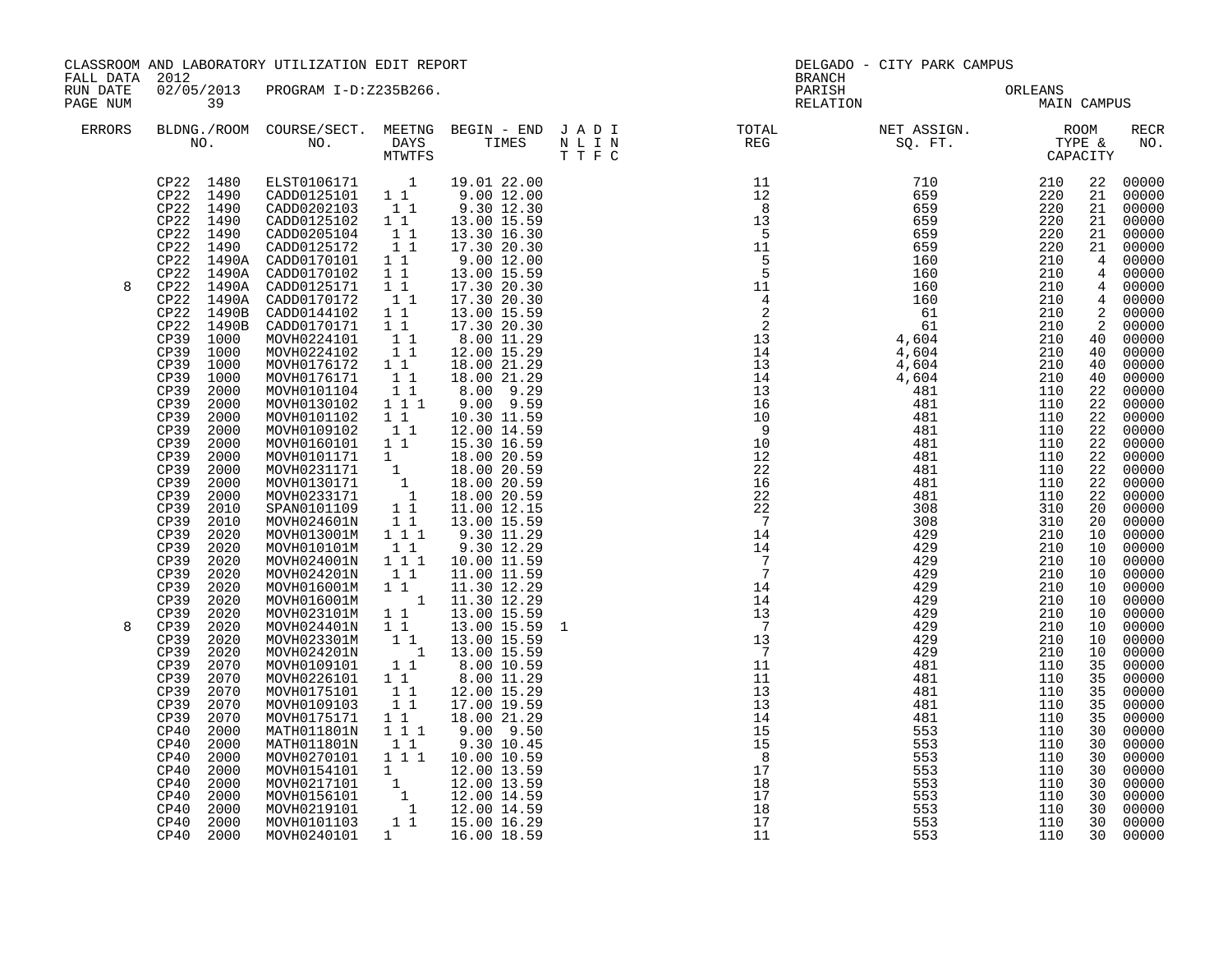| FALL DATA 2012                                                                                                                                                                                                                                                                                                                                                                                                                                                                                                                                                                                                                                                       |                                                                                                                                                                                                                                                                                                                                                                                                                                                                                                                                                                                                                                                                                                                                              | CLASSROOM AND LABORATORY UTILIZATION EDIT REPORT                                                                                                                                                                                                                                                                                                                                                                                                                                                                                                                                                                                                                                                                                                                                                                                                |                                                                                                                                                                                                                                                                                                                                                                                                                                                                                                                                                     |                                                                                                                                                                                                                                                                                                                                                                                                                                                                                                                                                                                                                                                                                                                                                                                                              |  | DELGADO - CITY PARK CAMPUS<br><b>BRANCH</b> |                                                                                                                                                                                                                                                                                                                                                                                                                                                                                                                                                                         |
|----------------------------------------------------------------------------------------------------------------------------------------------------------------------------------------------------------------------------------------------------------------------------------------------------------------------------------------------------------------------------------------------------------------------------------------------------------------------------------------------------------------------------------------------------------------------------------------------------------------------------------------------------------------------|----------------------------------------------------------------------------------------------------------------------------------------------------------------------------------------------------------------------------------------------------------------------------------------------------------------------------------------------------------------------------------------------------------------------------------------------------------------------------------------------------------------------------------------------------------------------------------------------------------------------------------------------------------------------------------------------------------------------------------------------|-------------------------------------------------------------------------------------------------------------------------------------------------------------------------------------------------------------------------------------------------------------------------------------------------------------------------------------------------------------------------------------------------------------------------------------------------------------------------------------------------------------------------------------------------------------------------------------------------------------------------------------------------------------------------------------------------------------------------------------------------------------------------------------------------------------------------------------------------|-----------------------------------------------------------------------------------------------------------------------------------------------------------------------------------------------------------------------------------------------------------------------------------------------------------------------------------------------------------------------------------------------------------------------------------------------------------------------------------------------------------------------------------------------------|--------------------------------------------------------------------------------------------------------------------------------------------------------------------------------------------------------------------------------------------------------------------------------------------------------------------------------------------------------------------------------------------------------------------------------------------------------------------------------------------------------------------------------------------------------------------------------------------------------------------------------------------------------------------------------------------------------------------------------------------------------------------------------------------------------------|--|---------------------------------------------|-------------------------------------------------------------------------------------------------------------------------------------------------------------------------------------------------------------------------------------------------------------------------------------------------------------------------------------------------------------------------------------------------------------------------------------------------------------------------------------------------------------------------------------------------------------------------|
| RUN DATE<br>PAGE NUM                                                                                                                                                                                                                                                                                                                                                                                                                                                                                                                                                                                                                                                 | 40                                                                                                                                                                                                                                                                                                                                                                                                                                                                                                                                                                                                                                                                                                                                           | 02/05/2013 PROGRAM I-D:Z235B266.                                                                                                                                                                                                                                                                                                                                                                                                                                                                                                                                                                                                                                                                                                                                                                                                                |                                                                                                                                                                                                                                                                                                                                                                                                                                                                                                                                                     |                                                                                                                                                                                                                                                                                                                                                                                                                                                                                                                                                                                                                                                                                                                                                                                                              |  | PARISH ORLEANS NELATION MAIN CAMPUS         |                                                                                                                                                                                                                                                                                                                                                                                                                                                                                                                                                                         |
| <b>ERRORS</b>                                                                                                                                                                                                                                                                                                                                                                                                                                                                                                                                                                                                                                                        |                                                                                                                                                                                                                                                                                                                                                                                                                                                                                                                                                                                                                                                                                                                                              |                                                                                                                                                                                                                                                                                                                                                                                                                                                                                                                                                                                                                                                                                                                                                                                                                                                 |                                                                                                                                                                                                                                                                                                                                                                                                                                                                                                                                                     | T T F C                                                                                                                                                                                                                                                                                                                                                                                                                                                                                                                                                                                                                                                                                                                                                                                                      |  |                                             | RECR<br>NO.                                                                                                                                                                                                                                                                                                                                                                                                                                                                                                                                                             |
| 123<br>$\mathbf{1}$<br>$\mathbf 1$<br>$\mathbf 1$<br>$\mathbf{1}$<br>$\mathbf{1}$<br>1<br>$7\overline{ }$<br>$\mathbf 1$<br>$\mathbf 1$<br>$\mathbf 1$<br>$7\overline{ }$<br>$\mathbf 1$<br>1<br>1<br>$\mathbf 1$<br>$\mathbf{1}$<br>$\mathbf{1}$<br>$\mathbf 1$<br>$\mathbf{1}$<br>$\mathbf{1}$<br>$\mathbf{1}$<br>$\mathbf{1}$<br>$\mathbf{1}$<br>$\mathbf 1$<br>$\mathbf 1$<br>$\overline{4}$<br>$\mathbf{1}$<br>$\overline{4}$<br>$\mathbf{1}$<br>4<br>$\mathbf{1}$<br>$\overline{4}$<br>$\mathbf 1$<br>1<br>$\mathbf 1$<br>$\overline{4}$<br>$\mathbf 1$<br>$\mathbf{1}$<br>$\mathbf 1$<br>4<br>$\mathbf{1}$<br>$\overline{4}$<br>$\mathbf{1}$<br>$\frac{4}{3}$ | CP40<br>2000<br>CP40<br>2010<br>CP40<br>2010<br>CP40<br>2010<br>2010<br>CP40<br>CP40<br>2010<br>CP40<br>2010<br>CP40<br>2010<br>CP40<br>2010<br>CP40<br>2010<br>CP40<br>2010<br>CP40<br>2010<br>CP40<br>2010<br>CP40<br>2010<br>CP40<br>2010<br>CP40<br>2010<br>CTCS<br>0000<br>DCUN 1040<br>DCUN<br>2020<br>DCUN 2020<br>DCUN<br>2020<br>EJ01 A22A<br>EJ01 A22A<br>EJ01 A250<br>EJ01 A250<br>EJ01 A250<br>EJ01 A260<br>EJ01 A260<br>EJ01 A260<br>EJ01 A270<br>EJ01 A270<br>EJ01 A270<br>EJ01 A270<br>EJ01 A280<br>EJ01 A280<br>EJ01 A280<br>EJ01 A280<br>EJ01 A280<br>EJ01 A280<br>EJ01 A280<br>EJ01 A280<br>EJ01 A280<br>EJ01 A280<br>EJ01 A280<br>EJ01 A37A<br>EJ01 A37A<br>EJ01 A500<br>EJ01 A500<br>EJ01 A600<br>EJ01 A600<br>EJ01 A600 | MOVH0242101    1    16.00    18.59<br>MOVH0101101    1    1    1    8.00    8.59<br>MOVH0130101<br>MOVH013001M<br>MOVH010101M<br>MOVH024001N<br>MOVH024201N<br>MOVH016001M<br>MOVH016001M<br>MOVH023101M<br>MOVH024401N<br>MOVH024601N<br>MOVH024201N<br>MOVH023301M<br>MOVH0244171<br>MOVH0246171<br>HIST02050W0<br>MATH011801U<br>ENGL010101U<br>MATH009601U<br>PSYC012701U<br>ELEC0112771<br>ELEC0121771<br>ELLT0200771<br>SPTD0127771<br>SPTD0129771<br>MATH0091701<br>CCSS0108702<br>CCSS0108770<br>ELEC0123771<br>ELEC0131771<br>SPTD0104771<br>ELEC0120771<br>PRNU0103701<br>PRNU0103702<br>PRNU0103703<br>PRNU0103705<br>PRNU0101701<br>PRNU0101701<br>PRNU0103704<br>PRNU0103706<br>PRNU0103707<br>PRNU0103708<br>NURS0110701<br>CULA0223701<br>CULA0108701<br>HESC0100701<br>HESC0100702<br>PRNU0124704<br>PRNU0124705<br>PRNU0124706 | $1\quad1$<br>$1 1 1$<br>$1\quad1$<br>$1 1 1$<br>$1\quad1$<br>$1\quad1$<br>$1\quad1$<br>$1\quad1$<br>$\overline{1}$<br>11<br>$\overline{1}$<br>$\overline{1}$<br>11<br>$1\quad1$<br>$1 1 1$<br>11<br>1111<br>1111<br>$1\quad1$<br>11<br>$1\quad1$<br>1 1 1<br>1 1<br>$1\quad1$<br>1111<br>1111<br>$1\quad1$<br>111<br>$1 1 1$<br>1 1 1<br>$1 1 1$<br>$1 1 1$<br>$\begin{array}{cc} & & 1 \\ 1 & & \end{array}$<br>$1 1 1$<br>$1 1 1$<br>1 1 1<br>111<br>$1 \quad \blacksquare$<br>$1 1 1$<br>$\begin{smallmatrix}1&1\\1&1&1\end{smallmatrix}$<br>111 | 8.00 9.29<br>9.30 11.29<br>9.30 12.29<br>10.00 11.59<br>11.00 11.59<br>$\begin{array}{cccc} 1 & 1 & & 11.30 & 12.29 \\ & 1 & & 11.30 & 12.29 \end{array}$<br>13.00 15.59<br>13.00 15.59 1<br>13.00 15.59<br>13.00 15.59<br>13.46 16.46<br>18.30 21.29<br>18.30 21.29<br>12.30 13.45<br>9.30 10.45<br>10.00 10.50<br>11.00 12.15<br>17.01 19.30<br>19.31 22.00<br>15.00 19.30<br>17.15 18.45<br>18.46 20.00<br>11.00 11.50<br>14.00 15.40<br>17.00 18.40<br>15.30 17.00<br>17.15 20.00<br>20.01 21.30<br>20.01 22.00<br>8.30 11.30<br>8.30 11.30<br>8.30 11.30<br>8.30 11.30<br>8.30 12.00<br>8.30 12.30<br>8.30 15.30<br>8.30 15.30<br>8.30 15.30<br>8.30 15.30<br>13.00 16.00<br>8.00 12.00<br>8.00 14.00<br>9.00 13.00<br>9.00 13.00<br>11 1 2:00 15:00<br>11 8:30 15:30<br>11 8:30 15:30<br>11 8:30 15:30 |  |                                             | 00000<br>30<br>30<br>00000<br>30<br>00000<br>30<br>00000<br>00000<br>30<br>00000<br>30<br>00000<br>30<br>30<br>00000<br>00000<br>30<br>00000<br>30<br>00000<br>30<br>00000<br>30<br>00000<br>30<br>00000<br>30<br>00000<br>30<br>00000<br>30<br>00000<br>00000<br>00000<br>00000<br>00000<br>00000<br>00000<br>00000<br>00000<br>00000<br>00000<br>00000<br>00000<br>00000<br>00000<br>00000<br>00000<br>00000<br>00000<br>00000<br>00000<br>00000<br>00000<br>00000<br>00000<br>00000<br>00000<br>00000<br>00000<br>00000<br>00000<br>00000<br>00000<br>00000<br>00000 |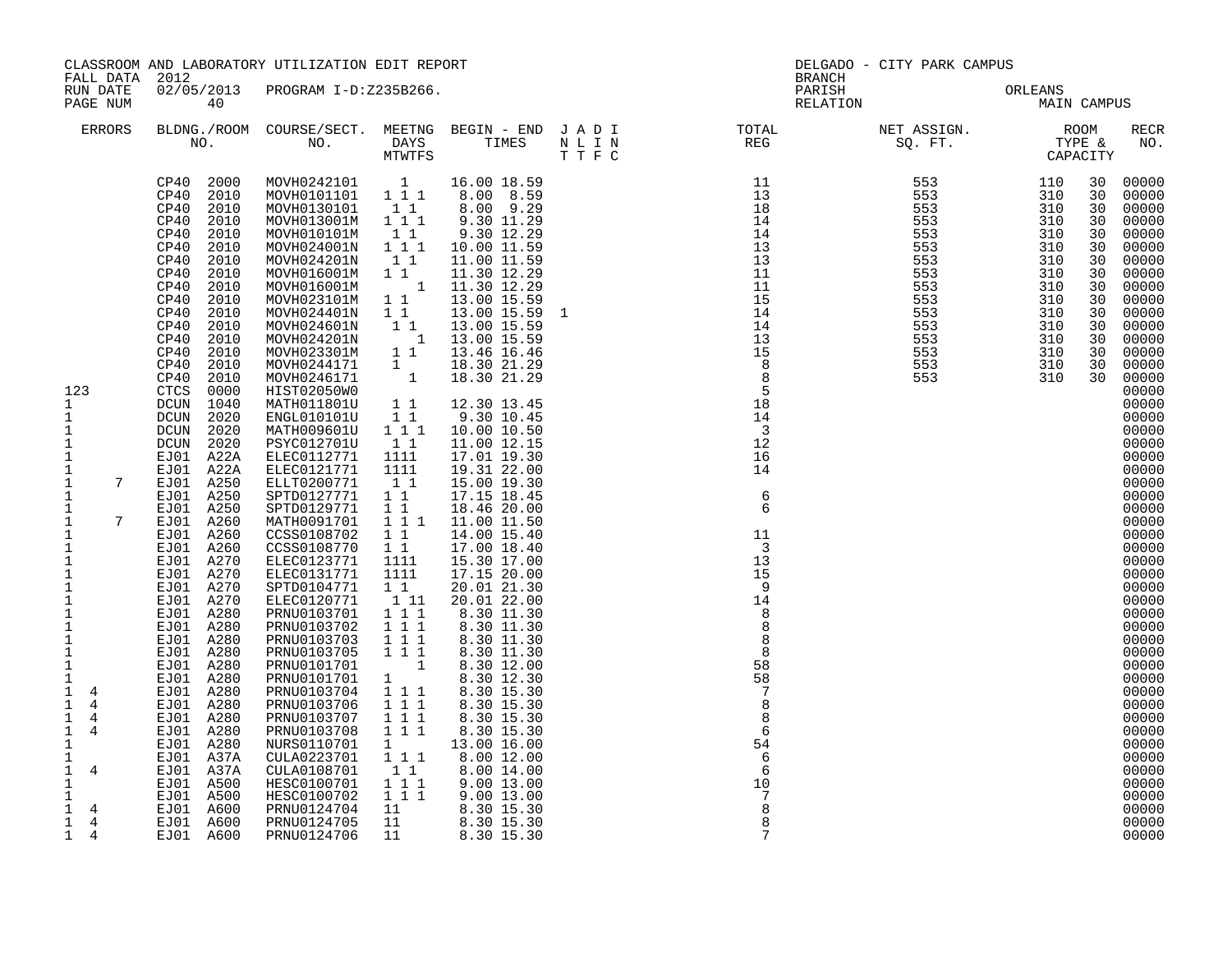|                                                                                                                                                                                                                                                                                                                                                                                                                                                                                                                                                                                                                                                                                                                                                                                                                                                                         | CLASSROOM AND LABORATORY UTILIZATION EDIT REPORT<br>FALL DATA 2012                                                                                                                                                                                                                                                                                                                                                                                                                                                                                                                                                                                                     |                                                                                                                                                                                                                                                                                                                                                                                                                                                                                                                                                                                                                                                                                                                                                                                                                                                                                                                                                                                                         |                                                                                                                                                                                                                                                                                                                                                                         |                                                                                                                                                                                                                                                                                                                                                                                                                                                                                                                                                    | DELGADO - CITY PARK CAMPUS<br><b>BRANCH</b> |                                        |                                                                                                                                                                                                                                                                                                                                                                                                                                                                         |  |
|-------------------------------------------------------------------------------------------------------------------------------------------------------------------------------------------------------------------------------------------------------------------------------------------------------------------------------------------------------------------------------------------------------------------------------------------------------------------------------------------------------------------------------------------------------------------------------------------------------------------------------------------------------------------------------------------------------------------------------------------------------------------------------------------------------------------------------------------------------------------------|------------------------------------------------------------------------------------------------------------------------------------------------------------------------------------------------------------------------------------------------------------------------------------------------------------------------------------------------------------------------------------------------------------------------------------------------------------------------------------------------------------------------------------------------------------------------------------------------------------------------------------------------------------------------|---------------------------------------------------------------------------------------------------------------------------------------------------------------------------------------------------------------------------------------------------------------------------------------------------------------------------------------------------------------------------------------------------------------------------------------------------------------------------------------------------------------------------------------------------------------------------------------------------------------------------------------------------------------------------------------------------------------------------------------------------------------------------------------------------------------------------------------------------------------------------------------------------------------------------------------------------------------------------------------------------------|-------------------------------------------------------------------------------------------------------------------------------------------------------------------------------------------------------------------------------------------------------------------------------------------------------------------------------------------------------------------------|----------------------------------------------------------------------------------------------------------------------------------------------------------------------------------------------------------------------------------------------------------------------------------------------------------------------------------------------------------------------------------------------------------------------------------------------------------------------------------------------------------------------------------------------------|---------------------------------------------|----------------------------------------|-------------------------------------------------------------------------------------------------------------------------------------------------------------------------------------------------------------------------------------------------------------------------------------------------------------------------------------------------------------------------------------------------------------------------------------------------------------------------|--|
| RUN DATE<br>PAGE NUM                                                                                                                                                                                                                                                                                                                                                                                                                                                                                                                                                                                                                                                                                                                                                                                                                                                    | 41                                                                                                                                                                                                                                                                                                                                                                                                                                                                                                                                                                                                                                                                     | 02/05/2013 PROGRAM I-D:Z235B266.                                                                                                                                                                                                                                                                                                                                                                                                                                                                                                                                                                                                                                                                                                                                                                                                                                                                                                                                                                        |                                                                                                                                                                                                                                                                                                                                                                         |                                                                                                                                                                                                                                                                                                                                                                                                                                                                                                                                                    |                                             | PARISH ORLEANS<br>RELATION MAIN CAMPUS |                                                                                                                                                                                                                                                                                                                                                                                                                                                                         |  |
| ERRORS                                                                                                                                                                                                                                                                                                                                                                                                                                                                                                                                                                                                                                                                                                                                                                                                                                                                  |                                                                                                                                                                                                                                                                                                                                                                                                                                                                                                                                                                                                                                                                        |                                                                                                                                                                                                                                                                                                                                                                                                                                                                                                                                                                                                                                                                                                                                                                                                                                                                                                                                                                                                         |                                                                                                                                                                                                                                                                                                                                                                         |                                                                                                                                                                                                                                                                                                                                                                                                                                                                                                                                                    |                                             |                                        | RECR<br>NO.                                                                                                                                                                                                                                                                                                                                                                                                                                                             |  |
| $1 \quad 4$<br>$1 \quad 4$<br>$\mathbf{1}$<br>$\overline{4}$<br>$\mathbf{1}$<br>$\overline{4}$<br>$\overline{1}$<br>4<br>$\mathbf{1}$<br>$7\overline{ }$<br>1<br>$\mathbf{1}$<br>$\mathbf{1}$<br>$7\overline{ }$<br>$\mathbf{1}$<br>$\mathbf{1}$<br>$7\overline{ }$<br>$\mathbf{1}$<br>$\frac{1}{1}$<br>1<br>$\mathbf{1}$<br>$\mathbf{1}$<br>$\overline{4}$<br>$\mathbf{1}$<br>$\mathbf{1}$<br>$\mathbf{1}$<br>$\frac{1}{1}$<br>$\mathbf{1}$<br>$\mathbf{1}$<br>$\mathbf{1}$<br>$\,1\,$<br>$\mathbf{1}$<br>$\mathbf{1}$<br>$\mathbf{1}$<br>$\frac{1}{1}$<br>$\mathbf 1$<br>$\begin{smallmatrix}1\\1\\1\\1\end{smallmatrix}$<br>$\mathbf 1$<br>$\mathbf 1$<br>$\frac{1}{1}$<br>$\mathbf{1}$<br>$\mathbf 1$<br>$\mathbf{1}$<br>$\mathbf 1$<br>$\mathbf{1}$<br>$\mathbf{1}$<br>$\mathbf{1}$<br>$\mathbf 1$<br>$\mathbf{1}$<br>$\mathbf{1}$<br>$\mathbf{1}$<br>$\mathbf{1}$ | EJ01 A600<br>EJ01 A600<br>EJ01 A600<br>EJ01 A7A0<br>EJ01 A7A0<br>EJ01 A700<br>EJ01 A700<br>EJ01 A700<br>EJ01 A900<br>EJ01 A900<br>EJ01 0000<br>EJ02 B100<br>EJ02 B100<br>EJ02 B100<br>EJ02 B100<br>EJ02 B100<br>EJ02 B100<br>EJ02 B100<br>EJ02 B100<br>EJ02 B100<br>EJ02 B11A<br>EJ02 B11A<br>EJ02 B11A<br>EJ02 B11A<br>EJ02 B11A<br>EJ02 B11A<br>EJ02 B11B<br>EJ02 B110<br>EJ02 B110<br>EJ02 B110<br>EJ02 B110<br>EJ02 B12A<br>EJ02 B12B<br>EJ02 B120<br>EJ02 B120<br>EJ02 B120<br>EJ02 B120<br>EJ02 B120<br>EJ02 B13A<br>EJ02 B13A<br>EJ02 B130<br>EJ02 B130<br>EJ02 B130<br>EJ02 B130<br>EJ02 B130<br>EJ02 B130<br>EJ02 B150<br>EJ02 B150<br>EJ02 B150<br>EJ02 B150 | $\begin{tabular}{cccccc} EJ01 & A600 & PRNU0124707 & 11 & 8.30 & 15.30 \\ EJ01 & A600 & PRNU0124702 & 1 & 1 & 8.30 & 15.30 \\ \end{tabular}$<br>READ0072701 111 9.00 9.50<br>CCSS0107701<br>READ0071701<br>ENGL0062701<br>THEA0111701<br>ADOT010507H<br>MATH0096702<br>CCSS0108701<br>HACR0115701<br>HACR0115701 1 9.00 12.00<br>HACR0116701 1 9.00 13.00<br>HACR0153701 1 9.00 13.00<br>HACR0153701 1 9.00 14.30<br>HACR0153771 1 17.00 22.00<br>HACR0157771 1 17.30 19.30<br>HACR0115771 1 17.30 20.30<br>HACR0116771 1 17.30 21.30<br>HACR012171<br>WLDG0224701<br>WLDG0221701 1 1 1<br>WLDG0113771<br>WLDG0211772<br>WLDG0221771<br>WLDG0225701<br>WLDG0150701<br>WLDG0231701 1 1 1<br>WLDG0211771<br>WLDG0210771<br>WLDG0121701<br>WLDG0111701<br>WLDG0222701<br>WLDG0140701<br>WLDG0141701<br>WLDG0121771<br>TECH0101701<br>TECH0101771<br>MTTC0212701<br>MTTC0233701<br>MTTC0271701<br>MTTC0242770<br>MTTC0241701<br>SPTD0101701<br>MOVH0101701<br>MOVH0154701 1<br>MOVH0156701 1<br>MOVH0130700 | 1 1 1<br>1 1 1<br>1 1 1<br>$1\quad1$<br>11<br>$1\quad1$<br>$\overline{1}$<br>11<br>$\begin{array}{ccc} & 1 & 1 \\ & 1 & 1 \end{array}$<br>$1\quad1$<br>$\begin{array}{rr} & 1 & 1 \\ & 1 & 1 \end{array}$<br>1 1<br>1 1 1<br>1 1 1<br>1 1 1<br>$1\quad1$<br>111<br>1 1 1<br>1 1<br>1 1<br>1 1<br>1111<br>1111<br>1111<br>1111<br>1111<br>1111<br>$1\quad1$<br>$1\quad1$ | 1 1 9.00 10.40<br>$9.00$ $9.50$<br>10.00 10.50<br>11.00 11.50<br>11.00 11.50<br>12.30 13.45<br>$9.00\ 10.40$<br>9.00 12.00<br>11.00 14.59<br>11.30 13.45<br>17.00 19.00<br>17.00 20.30<br>17.00 20.45<br>7.00 10.30<br>11.00 14.59<br>11.30 13.50<br>17.00 20.30<br>11.30 13.45<br>8.30 9.50<br>7.00 8.20<br>7.00 10.59<br>10.00 11.20<br>11.30 13.50<br>19.00 20.59<br>13.30 16.29<br>16.30 19.30<br>7.00 10.59<br>7.00 10.59<br>11.01 12.30<br>12.45 15.00<br>13.30 15.00<br>15.01 16.15<br>8.00 9.29<br>9.00 10.59<br>9.00 11.59<br>10.00 11.29 |                                             | NET ASS.<br>SQ. FT.                    | 00000<br>00000<br>00000<br>00000<br>00000<br>00000<br>00000<br>00000<br>00000<br>00000<br>00000<br>00000<br>00000<br>00000<br>00000<br>00000<br>00000<br>00000<br>00000<br>00000<br>00000<br>00000<br>00000<br>00000<br>00000<br>00000<br>00000<br>00000<br>00000<br>00000<br>00000<br>00000<br>00000<br>00000<br>00000<br>00000<br>00000<br>00000<br>00000<br>00000<br>00000<br>00000<br>00000<br>00000<br>00000<br>00000<br>00000<br>00000<br>00000<br>00000<br>00000 |  |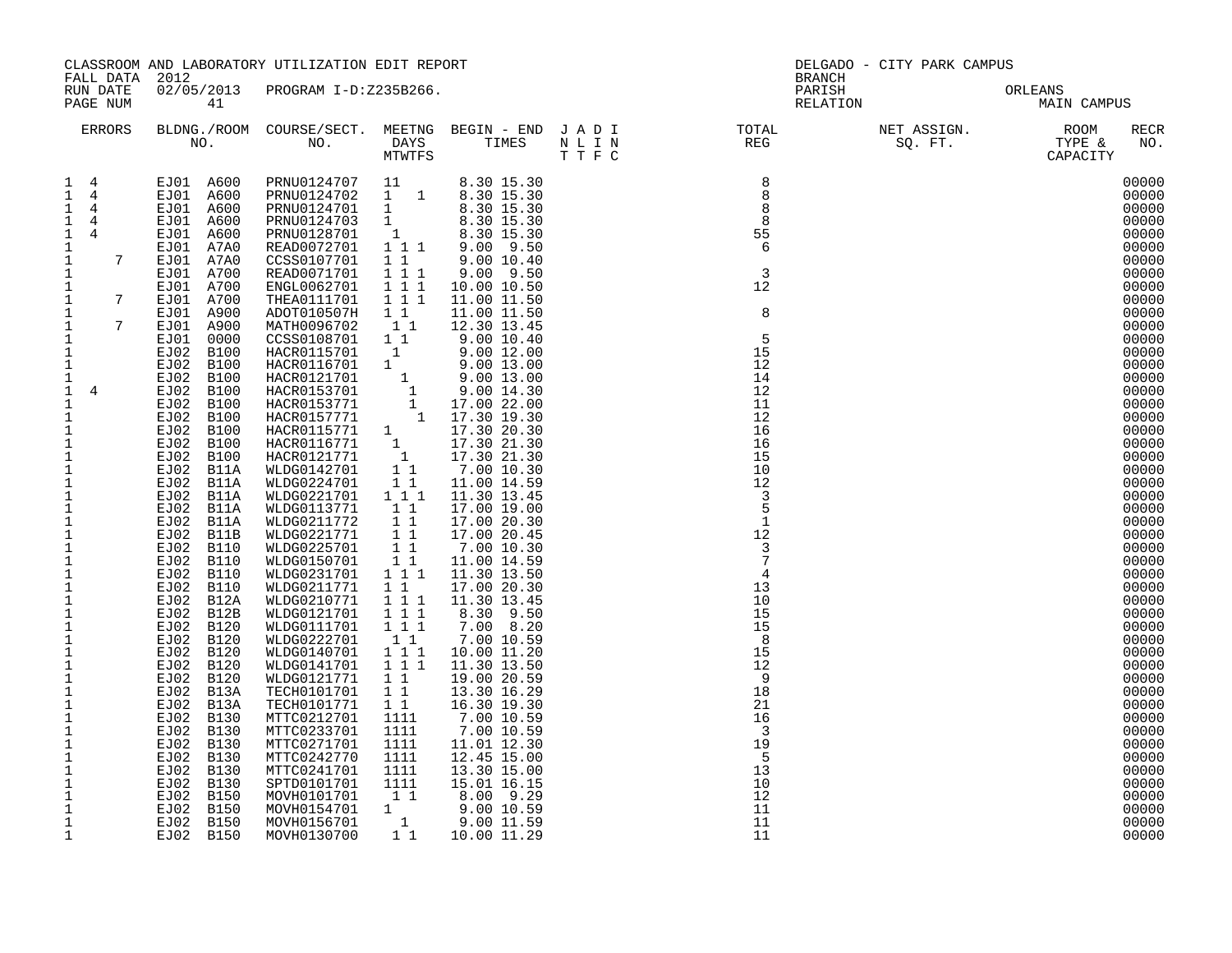| FALL DATA 2012                                                                                                                                                                                                                                                                                                      |                                                                                                                                                                                                                                                                                                                                                                                                                                                                                                                                                                                                                                                                                                                                                                                                                     | CLASSROOM AND LABORATORY UTILIZATION EDIT REPORT                                                                                                                                                                                                                                                                                                                                                                                                                                                                                                                                                                                                                                                                                                                                                                                                                                                                                                                 |                                                                                                                                                                                                                                                                                                                         |                                                                                                                                                                                                                                                                                                                                                                                                                                                                                                                                                                                                                                                                      | DELGADO - CITY PARK CAMPUS<br>BRANCH                                                                                                                                                                                                                                                                                                                        |                                                                                                                                                                                                                              |                                                                                                                                                                                                                                                                                                                                                                                                                              |                                                                                                                                                                                                                                                                                                                                                                                                                                                                         |
|---------------------------------------------------------------------------------------------------------------------------------------------------------------------------------------------------------------------------------------------------------------------------------------------------------------------|---------------------------------------------------------------------------------------------------------------------------------------------------------------------------------------------------------------------------------------------------------------------------------------------------------------------------------------------------------------------------------------------------------------------------------------------------------------------------------------------------------------------------------------------------------------------------------------------------------------------------------------------------------------------------------------------------------------------------------------------------------------------------------------------------------------------|------------------------------------------------------------------------------------------------------------------------------------------------------------------------------------------------------------------------------------------------------------------------------------------------------------------------------------------------------------------------------------------------------------------------------------------------------------------------------------------------------------------------------------------------------------------------------------------------------------------------------------------------------------------------------------------------------------------------------------------------------------------------------------------------------------------------------------------------------------------------------------------------------------------------------------------------------------------|-------------------------------------------------------------------------------------------------------------------------------------------------------------------------------------------------------------------------------------------------------------------------------------------------------------------------|----------------------------------------------------------------------------------------------------------------------------------------------------------------------------------------------------------------------------------------------------------------------------------------------------------------------------------------------------------------------------------------------------------------------------------------------------------------------------------------------------------------------------------------------------------------------------------------------------------------------------------------------------------------------|-------------------------------------------------------------------------------------------------------------------------------------------------------------------------------------------------------------------------------------------------------------------------------------------------------------------------------------------------------------|------------------------------------------------------------------------------------------------------------------------------------------------------------------------------------------------------------------------------|------------------------------------------------------------------------------------------------------------------------------------------------------------------------------------------------------------------------------------------------------------------------------------------------------------------------------------------------------------------------------------------------------------------------------|-------------------------------------------------------------------------------------------------------------------------------------------------------------------------------------------------------------------------------------------------------------------------------------------------------------------------------------------------------------------------------------------------------------------------------------------------------------------------|
| RUN DATE<br>PAGE NUM                                                                                                                                                                                                                                                                                                | 42                                                                                                                                                                                                                                                                                                                                                                                                                                                                                                                                                                                                                                                                                                                                                                                                                  | 02/05/2013 PROGRAM I-D:Z235B266.                                                                                                                                                                                                                                                                                                                                                                                                                                                                                                                                                                                                                                                                                                                                                                                                                                                                                                                                 |                                                                                                                                                                                                                                                                                                                         |                                                                                                                                                                                                                                                                                                                                                                                                                                                                                                                                                                                                                                                                      | PARISH                                                                                                                                                                                                                                                                                                                                                      | RELATION                                                                                                                                                                                                                     | ORLEANS<br>MAIN CAMPUS                                                                                                                                                                                                                                                                                                                                                                                                       |                                                                                                                                                                                                                                                                                                                                                                                                                                                                         |
| ERRORS                                                                                                                                                                                                                                                                                                              |                                                                                                                                                                                                                                                                                                                                                                                                                                                                                                                                                                                                                                                                                                                                                                                                                     |                                                                                                                                                                                                                                                                                                                                                                                                                                                                                                                                                                                                                                                                                                                                                                                                                                                                                                                                                                  |                                                                                                                                                                                                                                                                                                                         |                                                                                                                                                                                                                                                                                                                                                                                                                                                                                                                                                                                                                                                                      |                                                                                                                                                                                                                                                                                                                                                             | BLDNG./ROOM COURSE/SECT. MEETNG BEGIN – END JADI TOTAL NET ASSIGN. NET ASSIGN. ROOM NO. DAYS TIMES NLIN REG SQ.FT. TYPE &                                                                                                    |                                                                                                                                                                                                                                                                                                                                                                                                                              | <b>RECR</b><br>NO.                                                                                                                                                                                                                                                                                                                                                                                                                                                      |
| 1<br>$\mathbf 1$<br>$\mathbf{1}$<br>$\mathbf{1}$<br>$\frac{1}{1}$<br>$\mathbf 1$<br>$\ensuremath{\mathsf{1}}$<br>$\mathbf 1$<br>$\mathbf{1}$<br>$\mathbf 1$<br>$\mathbf{1}$<br>$\mathbf 1$<br>$\mathbf{1}$<br>$\mathbf{1}$<br>$\mathbf{1}$<br>$\ensuremath{\mathsf{1}}$<br>$\mathbf{1}$<br>$\mathbf{1}$<br>23<br>23 | EJ02 B150<br>EJ02 B150<br>EJ02 B200<br>EJ02 B200<br>EJ02 B200<br>EJ02 B200<br>EJ02 B200<br>EJ02 B200<br>EJ02 B200<br>EJ02 B200<br>EJ02 B200<br>EJ02 B200<br>EJ02 B700<br>EJ02 B800<br>EJ02 B800<br>EJ02<br>0000<br>0000<br>SL01<br>SL01<br>0000<br>SL01<br>0000<br>SL01 0000<br>0102<br>SL01<br>1010<br>SL01<br>1010<br>SL01<br>SL01<br>1010<br>1010<br>SL01<br>SL01<br>1010<br>1010<br>SL01<br>SL01<br>1010<br>1010<br>SL01<br>SL01<br>1010<br>SL01<br>1010<br>SL01<br>1010<br>SL01<br>1010<br>SL01<br>1010<br>SL01<br>1010<br>1010<br>SL01<br>1010<br>SL01<br>1010<br>SL01<br>SL01<br>1010<br>SL01<br>1020<br>SL01 1020<br>SL01<br>1020<br>SL01<br>1020<br>SL01<br>1020<br>1020<br>SL01<br>1020<br>SL01<br>1020<br>SL01<br>1020<br>SL01<br>SL01<br>1020<br>1020<br>SL01<br>1030<br>SL01<br>SL01 1030<br>SL01 1030 | MOVH0217701 1 12.00 14.59<br>MOVH0219701 1 12.00 14.59<br>ENGL0061701    1    1    1    10.00    10.50<br>HACR0158771    1    17.00    22.00<br>HACR0117771 1 17.00 22.00<br>HACR0222771 1 17.00 22.00<br>HACR0255771 1 17.00 22.00<br>HACR0254771 1 17.30 21.30<br>HACR0256771 1 17.30 21.30<br>SPTD0100701 1111<br>CRPT0114701<br>CRPT0222701<br>MTTC0212771<br>WLDG0111771<br>FNAR0103501<br>FNAR0104501<br>FNAR0103502<br>FNAR0104502<br>MATH0091506<br>CMIN0201501<br>MATH009505H<br>MATH009605H<br>ADOT017205H<br>CMIN020105H<br>MANG020105H<br>BUSG0178501<br>ADOT0105502<br>ADOT0101502<br>BUSG0224501<br>ENGL010205H<br>ADOT0105501 1 1<br>MATH020305H<br>MATH011805H<br>ADOT0101501 1 1<br>ACCT0201501<br>CMIN0201571<br>ECON020105H<br>MATH009105F<br>MATH009505F<br>BUSG0115501<br>ENGL0101509<br>MATH0096505<br>READ0072502<br>MATH0118505<br>HIST0101501<br>CCSS0107571<br>MATH0221571<br>CHEM0101581<br>ENGL0101501<br>ENGL0062503<br>ENGL0101502 | 1111<br>1111<br>1111<br>$1\quad1$<br>$1\quad1$<br>11<br>11<br>11<br>11<br>$1\quad1$<br>1<br>$1\quad1$<br>11<br>$1\quad1$<br>11<br>$\begin{bmatrix} 1 \\ 1 \end{bmatrix}$<br>11<br>$1\quad1$<br>$\mathbf{1}$<br>1 1<br>$1\quad1$<br>$1\overline{1}$<br>$1\quad1$<br>11<br>11<br>11<br>11<br>$1\quad1$<br>11<br>11<br>1 1 | 12.00 14.30<br>14.40 15.55<br>8.00 11.00<br>17.01 20.00<br>17.00 18.59<br>12.30 15.15<br>12.30 15.15<br>12.30 15.15<br>12.30 15.15<br>8.00 9.15<br>8.00 9.15<br>$\begin{array}{cccc} 1 & 8.00 & 9.15 \\ 1 & 8.00 & 9.15 \\ 1 & 9.00 & 11.30 \end{array}$<br>9.30 10.45<br>$\frac{1}{1}$ 9.30 10.45<br>11.00 12.15<br>11.00 12.15<br>12.30 13.45<br>12.30 13.45<br>1 13.30 15.00<br>14.00 15.15<br>14.00 15.15<br>14.00 15.15<br>15.30 16.45<br>15.30 16.45<br>17.00 18.15<br>18.30 19.45<br>8.00 9.15<br>9.30 10.45<br>11.00 12.15<br>12.30 13.45<br>14.00 15.15<br>14.00 15.15<br>17.00 18.15<br>17.30 20.00<br>18.30 19.45<br>8.00 9.15<br>8.00 9.15<br>9.30 10.45 | 16<br>16<br>$\overline{4}$<br>15<br>12<br>8<br>-1<br>15<br>12<br>15<br>17<br>15<br>12<br>10<br>- 8<br>2<br>11<br>$\mathbf{1}$<br>26<br>13<br>19<br>6<br>15<br>17<br>18<br>27<br>22<br>22<br>17<br>24<br>19<br>20<br>14<br>19<br>19<br>11<br>14<br>$6\overline{6}$<br>$\overline{4}$<br>17<br>26<br>17<br>21<br>22<br>29<br>23<br>10<br>16<br>24<br>20<br>27 | 678<br>678<br>678<br>678<br>678<br>678<br>678<br>678<br>678<br>678<br>678<br>678<br>678<br>678<br>678<br>678<br>678<br>678<br>516<br>516<br>516<br>516<br>516<br>516<br>516<br>516<br>516<br>516<br>516<br>569<br>569<br>569 | 110<br>40<br>110<br>40<br>110<br>40<br>110<br>40<br>110<br>40<br>110<br>40<br>110<br>40<br>110<br>40<br>110<br>40<br>110<br>40<br>110<br>40<br>110<br>40<br>110<br>40<br>110<br>40<br>110<br>40<br>110<br>40<br>110<br>40<br>110<br>40<br>210<br>25<br>210<br>25<br>210<br>25<br>210<br>25<br>210<br>25<br>210<br>25<br>210<br>25<br>210<br>25<br>210<br>25<br>210<br>25<br>210<br>25<br>110<br>25<br>110<br>25<br>110<br>25 | 00000<br>00000<br>00000<br>00000<br>00000<br>00000<br>00000<br>00000<br>00000<br>00000<br>00000<br>00000<br>00000<br>00000<br>00000<br>00000<br>00000<br>00000<br>00000<br>00000<br>00000<br>00000<br>00000<br>00000<br>00000<br>00000<br>00000<br>00000<br>00000<br>00000<br>00000<br>00000<br>00000<br>00000<br>00000<br>00000<br>00000<br>00000<br>00000<br>00000<br>00000<br>00000<br>00000<br>00000<br>00000<br>00000<br>00000<br>00000<br>00000<br>00000<br>00000 |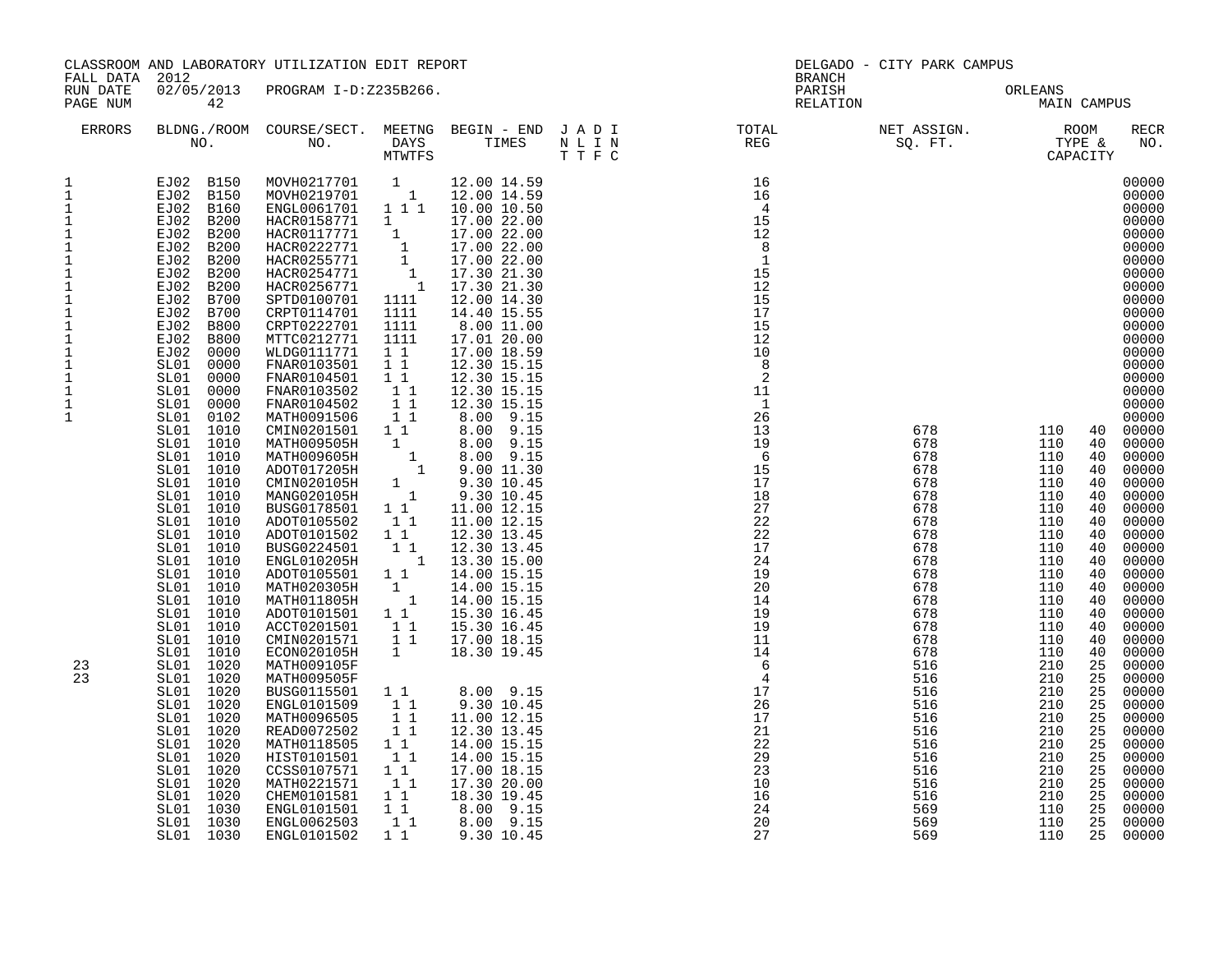|                      | CLASSROOM AND LABORATORY UTILIZATION EDIT REPORT<br>FALL DATA 2012                                                                                                                                                                                                                                                                                                                                                                                                                                                                                                                                                                                                                                  |                                                                                                                                                                                                                                                                                                                                                                                                                                                                                                                                                                                                                                                                                                                                                                                                                                                                                                                                   |                                                                                                                                                                                                                                                                                                                                                                                                                                                                                                                                | DELGADO - CITY PARK CAMPUS<br><b>BRANCH</b>                                                                                                                                                                                                                                                                                                                                                                                                                                                                                                                                                                                                                                            |                                                                                                                                                                                                                                                                                                                                                                                                                                                       |                                        |                                 |                                                                                                                                                                                                                                                                                                                                     |                                                                                                                                                                                                                                                                                                                                                                                                                                                       |
|----------------------|-----------------------------------------------------------------------------------------------------------------------------------------------------------------------------------------------------------------------------------------------------------------------------------------------------------------------------------------------------------------------------------------------------------------------------------------------------------------------------------------------------------------------------------------------------------------------------------------------------------------------------------------------------------------------------------------------------|-----------------------------------------------------------------------------------------------------------------------------------------------------------------------------------------------------------------------------------------------------------------------------------------------------------------------------------------------------------------------------------------------------------------------------------------------------------------------------------------------------------------------------------------------------------------------------------------------------------------------------------------------------------------------------------------------------------------------------------------------------------------------------------------------------------------------------------------------------------------------------------------------------------------------------------|--------------------------------------------------------------------------------------------------------------------------------------------------------------------------------------------------------------------------------------------------------------------------------------------------------------------------------------------------------------------------------------------------------------------------------------------------------------------------------------------------------------------------------|----------------------------------------------------------------------------------------------------------------------------------------------------------------------------------------------------------------------------------------------------------------------------------------------------------------------------------------------------------------------------------------------------------------------------------------------------------------------------------------------------------------------------------------------------------------------------------------------------------------------------------------------------------------------------------------|-------------------------------------------------------------------------------------------------------------------------------------------------------------------------------------------------------------------------------------------------------------------------------------------------------------------------------------------------------------------------------------------------------------------------------------------------------|----------------------------------------|---------------------------------|-------------------------------------------------------------------------------------------------------------------------------------------------------------------------------------------------------------------------------------------------------------------------------------------------------------------------------------|-------------------------------------------------------------------------------------------------------------------------------------------------------------------------------------------------------------------------------------------------------------------------------------------------------------------------------------------------------------------------------------------------------------------------------------------------------|
| RUN DATE<br>PAGE NUM | 43                                                                                                                                                                                                                                                                                                                                                                                                                                                                                                                                                                                                                                                                                                  | 02/05/2013 PROGRAM I-D:Z235B266.                                                                                                                                                                                                                                                                                                                                                                                                                                                                                                                                                                                                                                                                                                                                                                                                                                                                                                  |                                                                                                                                                                                                                                                                                                                                                                                                                                                                                                                                |                                                                                                                                                                                                                                                                                                                                                                                                                                                                                                                                                                                                                                                                                        | PARISH                                                                                                                                                                                                                                                                                                                                                                                                                                                | PARISH ORLEANS<br>RELATION MAIN CAMPUS | ORLEANS                         |                                                                                                                                                                                                                                                                                                                                     |                                                                                                                                                                                                                                                                                                                                                                                                                                                       |
| <b>ERRORS</b>        |                                                                                                                                                                                                                                                                                                                                                                                                                                                                                                                                                                                                                                                                                                     |                                                                                                                                                                                                                                                                                                                                                                                                                                                                                                                                                                                                                                                                                                                                                                                                                                                                                                                                   |                                                                                                                                                                                                                                                                                                                                                                                                                                                                                                                                |                                                                                                                                                                                                                                                                                                                                                                                                                                                                                                                                                                                                                                                                                        | $\begin{array}{cccccccccccccc} \texttt{BLDNA} \cdot \texttt{ROOM} & \texttt{COURSE/SECT.} & \texttt{MEETNG} & \texttt{BEGIN} & - & \texttt{END} & \texttt{J} & \texttt{A} & \texttt{D} & \texttt{I} & & & & & & & & & \\ \texttt{NO.} & \texttt{NO.} & \texttt{DAYS} & \texttt{TIMES} & \texttt{N} & \texttt{L} & \texttt{I} & \texttt{N} & & & & & & & & \\ \texttt{NO.} & \texttt{NO.} & \texttt{MTVTFS} & \texttt{T'F} & \texttt{C} & & & & & & &$ |                                        |                                 |                                                                                                                                                                                                                                                                                                                                     | RECR<br>NO.                                                                                                                                                                                                                                                                                                                                                                                                                                           |
|                      | SL01 1030<br>SL01 1030<br>SL01 1030<br>SL01 1030<br>SL01 1030<br>SL01 1030<br>SL01 1030<br>SL01 1030<br>SL01 1030<br>SL01 1030<br>SL01 1030<br>SL01 1040<br>SL01<br>1040<br>SL01 1040<br>SL01 1040<br>SL01 1040<br>SL01 1040<br>SL01 1040<br>SL01 1040<br>SL01 1040<br>SL01 1040<br>SL01 1040<br>SL01 1040<br>SL01 1040<br>SL01<br>1040<br>SL01 1040<br>SL01 1050<br>SL01 1050<br>1050<br>SL01<br>SL01<br>1050<br>1050<br>SL01<br>SL01 1050<br>SL01<br>1050<br>SL01<br>1050<br>SL01 1060<br>SL01 1060<br>SL01 1060<br>SL01 1060<br>SL01 1060<br>SL01 1060<br>SL01<br>1060<br>SL01<br>1060<br>SL01 1060<br>SL01 1060<br>SL01<br>1060<br>1060<br>SL01<br>SL01<br>1070<br>1070<br>SL01<br>SL01<br>1070 | ENGL0102502   1   1   9.30   10.45<br>FNAR0125501   1   11.00   12.15<br>ENGL0101503 1 1<br>ENGL0102501<br>MATH0118503<br>MATH0096502<br>MATH0120501<br>PSYC0127570<br>SPAN0102571<br>PSYC0127571 1 1<br>THEA0101570<br>MATH0091501<br>ENGL0101505<br>MANG0101501 1 1<br>MATH0091503<br>ENGL0102503 1 1<br>ENGL0061501 1 1<br>ENGL0062504 1 1<br>MATH0095503 1 1<br>MATH0091504<br>ENGL0101510<br>READ0071502<br>MATH0131571<br>MATH0095571<br>ENGL0101571<br>ENGL0101571 1 1 18.30 19.45<br>ENGL0101571 1 1 18.30 19.45<br>BIOL01253503 1 9.30 10.45<br>BIOL0253503 1 9.30 12.29<br>BIOL0212501 1 9.30 12.29<br>BIOL0254502 1 9.30 12.29<br>BIOL0254502 1 14.00 16.59<br>BIOL0254503 1 15.30 18.30<br>BIOL0<br>SPCH0230501 11<br>BIOL0141504<br>THEA0111501<br>ENGL0062505<br>MATH0091507<br>MATH0096504<br>BUSL0250501<br>MATH013005H<br>ENGL0102571<br>READ0072571<br>BUSG0115571<br>MUSC0105501<br>PHIL0175501<br>MATH0118501 | 11<br>$\begin{smallmatrix}1&1\\1&1\end{smallmatrix}$<br>$\begin{bmatrix} 1 \\ 1 \\ 1 \end{bmatrix}$<br>$\begin{bmatrix} 1 \\ 1 \end{bmatrix}$<br>$\begin{bmatrix} 1 \\ 1 \end{bmatrix}$<br>$1\quad1$<br>11<br>11<br>11<br>$\begin{smallmatrix} 1\\1\\1\end{smallmatrix}$<br>11<br>$\begin{bmatrix} 1 \\ 1 \end{bmatrix}$<br>$1\quad1$<br>11<br>$1\quad1$<br>$1\quad1$<br>$1\quad1$<br>11<br>$\overline{1}$ $\overline{1}$<br>$\begin{smallmatrix}&&&1\\1&1\end{smallmatrix}$<br>$\begin{smallmatrix}1&1\\1&1\end{smallmatrix}$ | 11.00 12.15<br>12.30 13.45<br>12.30 13.45<br>14.00 15.15<br>14.00 15.15<br>17.00 18.15<br>17.00 18.15<br>18.30 19.45<br>18.30 19.45<br>8.00 9.15<br>8.00 9.15<br>9.30 10.45<br>9.30 10.45<br>11.00 12.15<br>11.00 12.15<br>12.30 13.45<br>12.30 13.45<br>14.00 15.15<br>15.30 16.45<br>15.30 16.45<br>17.00 18.15<br>17.00 18.15<br>18.30 19.45<br>8.00 9.15<br>9.30 10.45<br>9.30 10.45<br>11.00 12.15<br>11.00 12.15<br>12.30 13.45<br>12.30 13.45<br>14.00 15.15<br>15.30 16.45<br>17.00 18.15<br>18.30 19.45<br>18.30 19.45<br>$\begin{array}{cccc} 1 & 1 & 8 & .00 & 9 & .15 \ 1 & 1 & 8 & .00 & 9 & .15 \ 1 & 1 & 9 & .30 & 10 & .45 \ 1 & 1 & 9 & .30 & 10 & .45 \ \end{array}$ | 14<br>20<br>$\frac{2}{15}$<br>28                                                                                                                                                                                                                                                                                                                                                                                                                      | 475<br>475<br>850<br>850<br>850        | 110<br>110<br>110<br>110<br>110 | 25<br>25<br>25<br>25<br>$\frac{25}{25}$<br>25<br>25<br>25<br>25<br>25<br>25<br>25<br>25<br>25<br>25<br>25<br>25<br>25<br>25<br>25<br>25<br>25<br>25<br>25<br>25<br>$\overline{25}$<br>25<br>25<br>25<br>$\overline{25}$<br>25<br>25<br>25<br>20<br>20<br>20<br>20<br>20<br>20<br>20<br>20<br>20<br>20<br>20<br>20<br>40<br>40<br>40 | 00000<br>00000<br>00000<br>00000<br>00000<br>00000<br>00000<br>00000<br>00000<br>00000<br>00000<br>00000<br>00000<br>00000<br>00000<br>00000<br>00000<br>00000<br>00000<br>00000<br>00000<br>00000<br>00000<br>00000<br>00000<br>00000<br>00000<br>00000<br>00000<br>00000<br>00000<br>00000<br>00000<br>00000<br>00000<br>00000<br>00000<br>00000<br>00000<br>00000<br>00000<br>00000<br>00000<br>00000<br>00000<br>00000<br>00000<br>00000<br>00000 |
|                      | SL01 1070<br>SL01 1070                                                                                                                                                                                                                                                                                                                                                                                                                                                                                                                                                                                                                                                                              | CCSS0107503<br>PHIL0101502                                                                                                                                                                                                                                                                                                                                                                                                                                                                                                                                                                                                                                                                                                                                                                                                                                                                                                        | 11                                                                                                                                                                                                                                                                                                                                                                                                                                                                                                                             | 11.00 12.15                                                                                                                                                                                                                                                                                                                                                                                                                                                                                                                                                                                                                                                                            |                                                                                                                                                                                                                                                                                                                                                                                                                                                       | 850<br>850                             | 110<br>110                      | 40<br>40                                                                                                                                                                                                                                                                                                                            | 00000<br>00000                                                                                                                                                                                                                                                                                                                                                                                                                                        |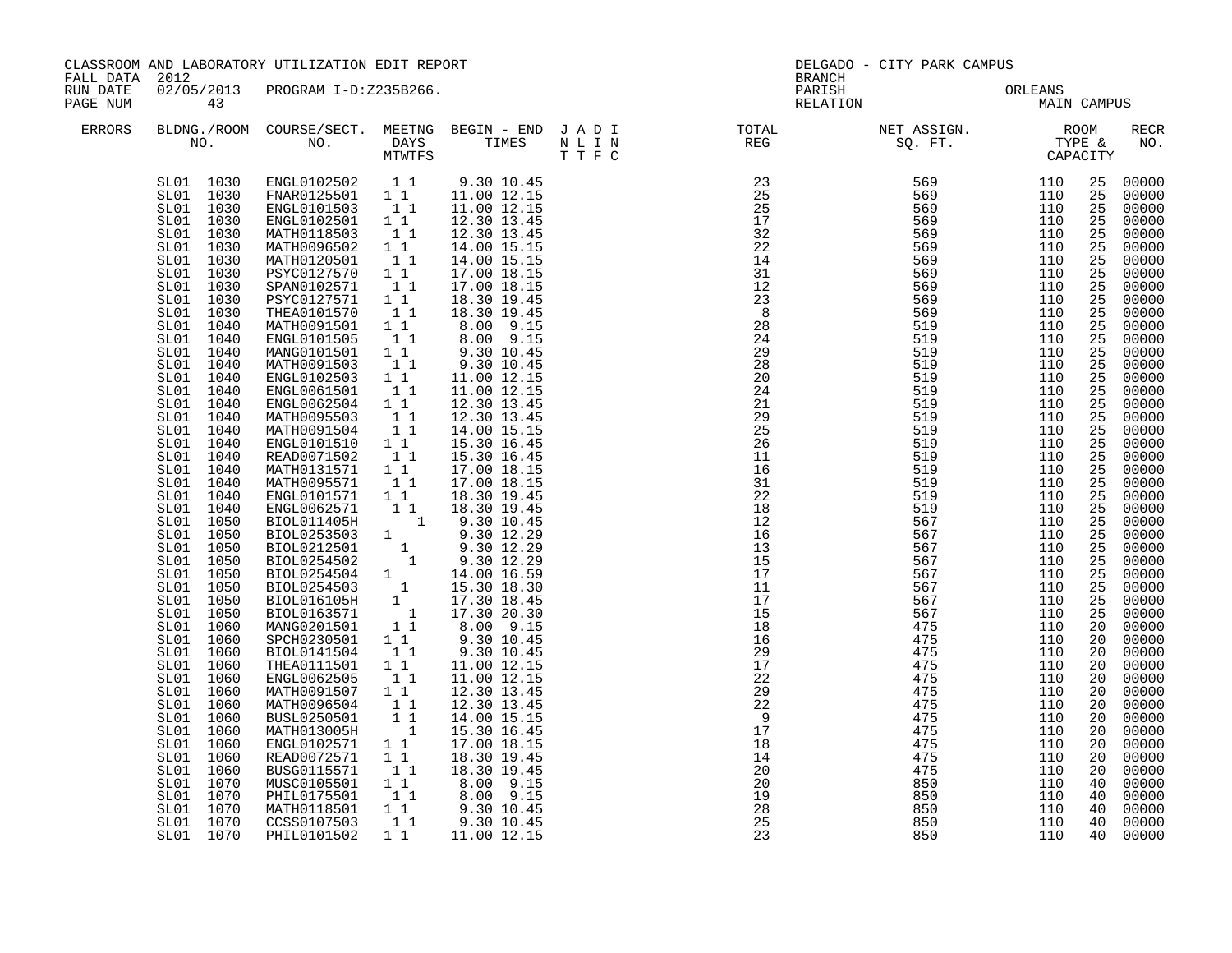|                      | CLASSROOM AND LABORATORY UTILIZATION EDIT REPORT<br>FALL DATA 2012                                                                                                                                                                                                                                                                                                                                                                                                                                                                                                                 |                                                                                                                                                                                                                                                                                                                                                                                                                                                                                                                                                                                                                                                                                                                                                       |                                                                                                                                                                                                                                                                                                        | DELGADO - CITY PARK CAMPUS<br><b>BRANCH</b>                                                                                                                                                                                                                                                                                                                                              |                   |                                                                                      |                                        |         |                                                                                                                                                                                                                                                                                                                                                                                                                                                                                                                                                                                                                                                                 |
|----------------------|------------------------------------------------------------------------------------------------------------------------------------------------------------------------------------------------------------------------------------------------------------------------------------------------------------------------------------------------------------------------------------------------------------------------------------------------------------------------------------------------------------------------------------------------------------------------------------|-------------------------------------------------------------------------------------------------------------------------------------------------------------------------------------------------------------------------------------------------------------------------------------------------------------------------------------------------------------------------------------------------------------------------------------------------------------------------------------------------------------------------------------------------------------------------------------------------------------------------------------------------------------------------------------------------------------------------------------------------------|--------------------------------------------------------------------------------------------------------------------------------------------------------------------------------------------------------------------------------------------------------------------------------------------------------|------------------------------------------------------------------------------------------------------------------------------------------------------------------------------------------------------------------------------------------------------------------------------------------------------------------------------------------------------------------------------------------|-------------------|--------------------------------------------------------------------------------------|----------------------------------------|---------|-----------------------------------------------------------------------------------------------------------------------------------------------------------------------------------------------------------------------------------------------------------------------------------------------------------------------------------------------------------------------------------------------------------------------------------------------------------------------------------------------------------------------------------------------------------------------------------------------------------------------------------------------------------------|
| RUN DATE<br>PAGE NUM | 44                                                                                                                                                                                                                                                                                                                                                                                                                                                                                                                                                                                 | 02/05/2013 PROGRAM I-D:Z235B266.                                                                                                                                                                                                                                                                                                                                                                                                                                                                                                                                                                                                                                                                                                                      |                                                                                                                                                                                                                                                                                                        |                                                                                                                                                                                                                                                                                                                                                                                          |                   | PARISH                                                                               | PARISH ORLEANS<br>RELATION MAIN CAMPUS | ORLEANS |                                                                                                                                                                                                                                                                                                                                                                                                                                                                                                                                                                                                                                                                 |
| ERRORS               |                                                                                                                                                                                                                                                                                                                                                                                                                                                                                                                                                                                    |                                                                                                                                                                                                                                                                                                                                                                                                                                                                                                                                                                                                                                                                                                                                                       |                                                                                                                                                                                                                                                                                                        |                                                                                                                                                                                                                                                                                                                                                                                          |                   |                                                                                      |                                        |         | <b>RECR</b><br>NO.                                                                                                                                                                                                                                                                                                                                                                                                                                                                                                                                                                                                                                              |
| 8<br>8               | SL01 1070<br>SL01 1070<br>SL01 1070<br>SL01 1070<br>SL01 1070<br>SL01 1070<br>SL01 1070<br>SL01 1070<br>SL01 1070<br>SL01 1070<br>SL01 1070<br>SL01 1080<br>SL01 1080<br>SL01 1080<br>SL01 1080<br>1080<br>SL01<br>SL01 1080<br>SL01 1080<br>SL01 1080<br>SL01 1080<br>SL01 1080<br>SL01 1080<br>SL01 1080<br>SL01 1080<br>SL01<br>1080<br>SL01 1090<br>SL01 1090<br>SL01 1090<br>SL01 1090<br>SL01<br>SL01 1090<br>SL01 1090<br>SL01 1090<br>1090<br>SL01<br>SL01<br>1090<br>SL01 1090<br>SL01 1090<br>SL01 1090<br>SL01 1090<br>SL01 1110<br>SL01 1110<br>SL01 1110<br>SL01 1110 | MATH0095502 11<br>ENGL0101506 11<br>PHIL0101501 1 1<br>ENGL0062506<br>HUMA0201501<br>MATH0091505<br>MATH0118571<br>ENGL0101572<br>ENGL0061571<br>HIST0205570<br>HIST0101571<br>MATH0096501<br>CCSS0107502<br>MATH0095501<br>MATH0118504<br>MATH0130501<br>MATH0096503<br>BIOL0210501  1  1<br>ENGL0101507  1  1<br>ENGL0101504<br>MATH0118502<br>FNAR0120501<br>$\begin{tabular}{l c c c} \texttt{FNRR0120501} & 1 & 1 & 15.30 & 16.45 \\ \texttt{BIOL0252571} & 1 & 17.00 & 20.00 \\ \texttt{BIOL0251571} & 1 & 17.00 & 20.00 \\ \texttt{SPAN0101571} & 1 & 18.30 & 19.45 \\ \texttt{MUSC0105502} & 1 & 8.00 & 9.15 \\ \texttt{BIOL025105H} & 8.00 & 9.15 \\ \texttt{BIOL025350$<br>BUSG0129501 1 1<br>CCSS0107501 1 1<br>BIOL0101501<br>HESC0111501 | 11<br>$\begin{array}{ccc} & 1 & 1 \\ & 1 & 1 \end{array}$<br>$1\quad1$<br>$\begin{bmatrix} 1 \\ 1 \end{bmatrix}$<br>$1\quad1$<br>$\begin{bmatrix} 1 \\ 1 \\ 1 \end{bmatrix}$<br>11<br>11<br>$1\quad1$<br>11<br>$1\quad1$<br>11<br>11<br>$1\quad1$<br>11<br>$\begin{bmatrix} 1 \\ 1 \\ 1 \end{bmatrix}$ | 11.00 12.15<br>12.30 13.45<br>12.30 13.45<br>14.00 15.15<br>14.00 15.15<br>15.30 16.45<br>17.00 18.15<br>17.00 18.15<br>18.30 19.45<br>18.30 19.45<br>20.00 21.15<br>8.00 9.15<br>8.00 9.15<br>9.30 10.45<br>9.30 10.45<br>11.00 12.15<br>11.00 12.15<br>12.30 13.45<br>12.30 13.45<br>14.00 15.15<br>15.30 16.45<br>15.30 16.45<br>$8.00 - 9.15$<br>8.00 9.15<br>8.00 9.15<br>8.00 9.15 | 1<br>$\mathbf{1}$ |                                                                                      |                                        |         | 40<br>00000<br>40<br>00000<br>40<br>00000<br>00000<br>40<br>00000<br>40<br>00000<br>40<br>00000<br>40<br>00000<br>40<br>00000<br>40<br>00000<br>40<br>00000<br>40<br>22<br>00000<br>00000<br>22<br>22<br>00000<br>22<br>00000<br>22<br>00000<br>00000<br>22<br>00000<br>22<br>22<br>00000<br>00000<br>22<br>22<br>00000<br>00000<br>22<br>22<br>00000<br>00000<br>22<br>22<br>00000<br>25<br>00000<br>$\overline{25}$<br>00000<br>25<br>00000<br>25<br>00000<br>25<br>00000<br>25<br>00000<br>25<br>00000<br>00000<br>25<br>25<br>00000<br>25<br>00000<br>25<br>00000<br>25<br>00000<br>25<br>00000<br>25<br>00000<br>25<br>00000<br>25<br>00000<br>25<br>00000 |
|                      | SL01 1110<br>SL01 1110                                                                                                                                                                                                                                                                                                                                                                                                                                                                                                                                                             | READ0101501 1 1<br>ENGL0221501                                                                                                                                                                                                                                                                                                                                                                                                                                                                                                                                                                                                                                                                                                                        | 11                                                                                                                                                                                                                                                                                                     | 9.30 10.45<br>9.30 10.45                                                                                                                                                                                                                                                                                                                                                                 |                   |                                                                                      |                                        |         | 00000<br>25<br>25<br>00000                                                                                                                                                                                                                                                                                                                                                                                                                                                                                                                                                                                                                                      |
| 8<br>8               | SL01 1110<br>SL01 1110<br>SL01 1110                                                                                                                                                                                                                                                                                                                                                                                                                                                                                                                                                | PSYC0127501<br>ENGL0062501<br>READ0072501                                                                                                                                                                                                                                                                                                                                                                                                                                                                                                                                                                                                                                                                                                             | 11<br>1 1<br>11                                                                                                                                                                                                                                                                                        | 9.30 10.45<br>11.00 12.15<br>11.00 12.15                                                                                                                                                                                                                                                                                                                                                 | 1<br>$\mathbf{1}$ |                                                                                      |                                        |         | 25<br>00000<br>25<br>00000<br>00000<br>25                                                                                                                                                                                                                                                                                                                                                                                                                                                                                                                                                                                                                       |
| 8                    | SL01 1110<br>SL01 1110<br>SL01 1110<br>SL01 1110                                                                                                                                                                                                                                                                                                                                                                                                                                                                                                                                   | MATH0130502<br>PSYC0127502<br>READ0071501<br>BUSG0125501                                                                                                                                                                                                                                                                                                                                                                                                                                                                                                                                                                                                                                                                                              | $\begin{bmatrix} 1 \\ 1 \\ 1 \end{bmatrix}$<br>11<br>$1\quad1$                                                                                                                                                                                                                                         | 11.00 12.15<br>11.00 12.15<br>12.30 13.45<br>12.30 13.45                                                                                                                                                                                                                                                                                                                                 | $\mathbf{1}$      | $32$<br>$34$<br>$13$<br>$30$<br>$35$<br>$23$<br>$18$<br>$24$<br>$25$<br>$15$<br>$23$ | 464                                    | 110     | 25<br>00000<br>25<br>00000<br>25<br>00000<br>00000<br>25                                                                                                                                                                                                                                                                                                                                                                                                                                                                                                                                                                                                        |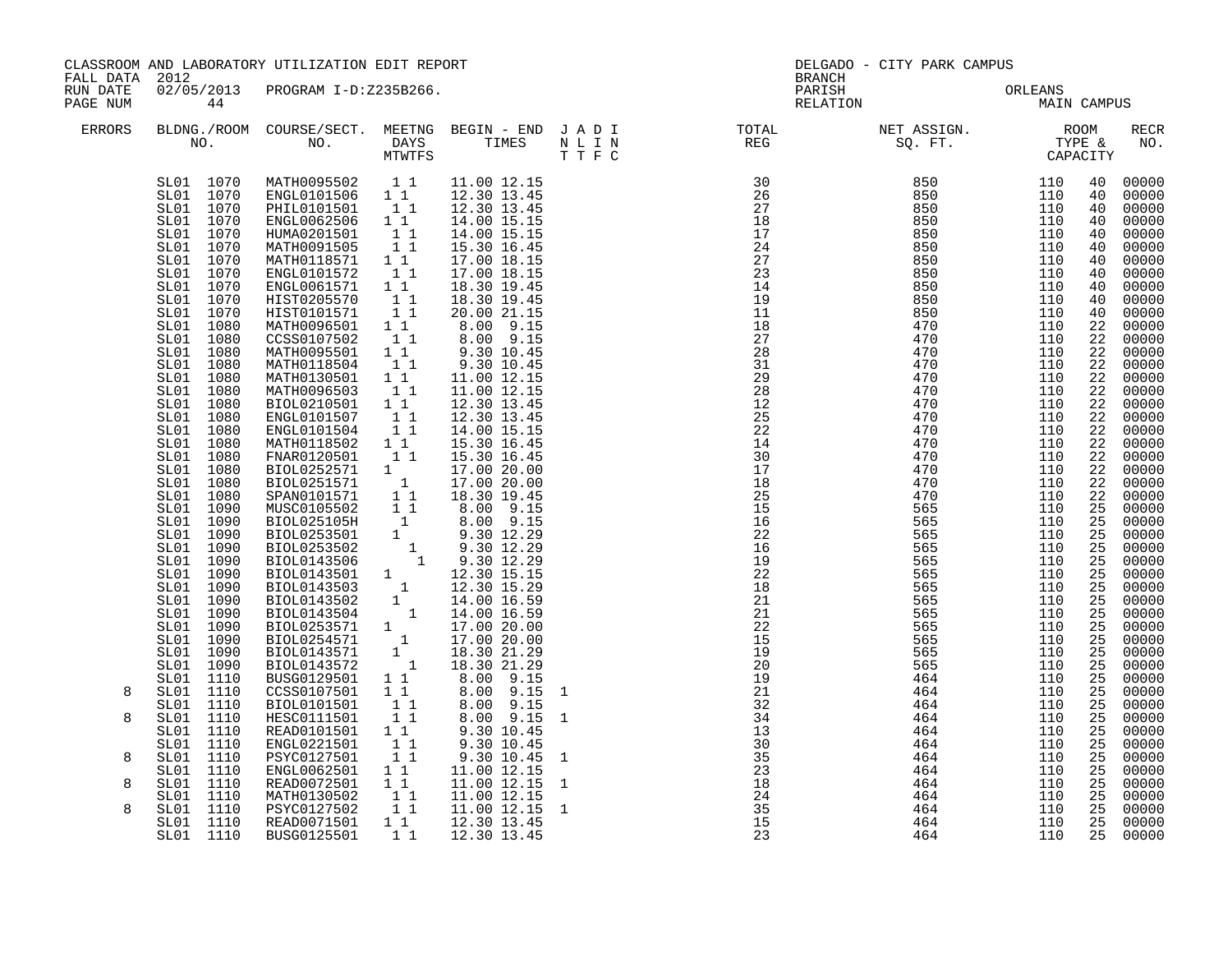| FALL DATA 2012       |                                                                                                                                                                                                                                                                                                              | CLASSROOM AND LABORATORY UTILIZATION EDIT REPORT                                                                                                                                                                                                                                                                                                                                                     |  |  |                                                                                                                                                                                                                                                                                                                                                                                                    |  |  |
|----------------------|--------------------------------------------------------------------------------------------------------------------------------------------------------------------------------------------------------------------------------------------------------------------------------------------------------------|------------------------------------------------------------------------------------------------------------------------------------------------------------------------------------------------------------------------------------------------------------------------------------------------------------------------------------------------------------------------------------------------------|--|--|----------------------------------------------------------------------------------------------------------------------------------------------------------------------------------------------------------------------------------------------------------------------------------------------------------------------------------------------------------------------------------------------------|--|--|
| RUN DATE<br>PAGE NUM | 45                                                                                                                                                                                                                                                                                                           | 02/05/2013 PROGRAM I-D:Z235B266.                                                                                                                                                                                                                                                                                                                                                                     |  |  |                                                                                                                                                                                                                                                                                                                                                                                                    |  |  |
| <b>ERRORS</b>        |                                                                                                                                                                                                                                                                                                              |                                                                                                                                                                                                                                                                                                                                                                                                      |  |  | BLDNG./ROOM COURSE/SECT. MEETNG BEGIN – END JADI TOTAL MET ASSIGN. NET ASSIGN. ROOM NO. NO. DAYS TIMES NLIN REG REG SQ.FT. TYPE & CAPACITY                                                                                                                                                                                                                                                         |  |  |
| 8                    |                                                                                                                                                                                                                                                                                                              |                                                                                                                                                                                                                                                                                                                                                                                                      |  |  |                                                                                                                                                                                                                                                                                                                                                                                                    |  |  |
| 8                    | SL01 1110<br>SL01 1110<br>SL01 1110                                                                                                                                                                                                                                                                          | SL01 1110 PSYC0127503 1 1<br>SL01 1110 ENGL0101508 1 1<br>SL01 1110 ENGL0102504 1 1<br>SL01 1110 PSYC0240501 1 1<br>SL01 1110 BIOL025205H 1<br>SL01 1110 SOC10155501 1 1<br>SL01 1110 SOC10155501 1 1<br>SL01 1110 SOC10156501 1 1<br>SPCH0130501 1 1<br>BUSG0129570 1 1<br>CRJU0105571 1 1                                                                                                          |  |  |                                                                                                                                                                                                                                                                                                                                                                                                    |  |  |
| 8                    | SL01 1110<br>SL01 1110<br>SL01<br>SL01 1110<br>SL01 1110<br>SL01 1110<br>SL01 1110<br>SL01 1120<br>SL01 1120<br>SL01 1120<br>SL01 1120<br>SL01 1120<br>SL01 1120<br>SL01 1120<br>SL01 1120<br>SL01 1120<br>SL01 1120<br>SL01 1120<br>SL01 1120<br>SL01 1120<br>1120<br>SL01<br>0000<br>0000<br>0000<br>0000  | SOCI0151571 1 1<br>SPCH0130571 1 1<br>CRJU0103570 11<br>MATH0091571 11<br>HESC0111571 1<br>MATH0096571 1 1<br>BIOL0251501 1 1<br>BIOL014105H 1<br>BIOL0141502 1 1<br>HUMA0105501 11<br>MATH0091502 11<br>HIST010205H<br>HIST026005H<br>SOCI015105H<br>BIOL0211501 1 1<br>BIOL0252501 11<br>MATH0095504 11<br>FNAR0120570   1   1<br>BIOL0141571   1   1<br>MATH0130571<br>RATH024501P<br>ACCT01110W0 |  |  | $\begin{array}{cccccccccccccccc} \textbf{0.1} & \textbf{0.1} & \textbf{0.1} & \textbf{0.1} & \textbf{0.1} & \textbf{0.1} & \textbf{0.1} & \textbf{0.1} & \textbf{0.1} & \textbf{0.1} & \textbf{0.1} & \textbf{0.1} & \textbf{0.1} & \textbf{0.1} & \textbf{0.1} & \textbf{0.1} & \textbf{0.1} & \textbf{0.1} & \textbf{0.1} & \textbf{0.1} & \textbf{0.1} & \textbf{0.1} & \textbf{0.1} & \textbf$ |  |  |
|                      | 0000<br>0000<br>0000<br>0000<br>0000<br>0000<br>0000<br>0000<br>0000<br>0000<br>0000<br>0000<br>0000<br>0000<br>0000<br>0000<br>0000<br>0000<br>0000<br>0000<br>0000<br>0000<br>0000<br>0000<br>0000<br>0000<br>0000<br>0000<br>0000<br>0000<br>0000<br>0000<br>0000<br>0000<br>0000<br>0000<br>0000<br>0000 | ACCT01110W0<br>ACCT02010W0<br>ACCT02010W0<br>ACCT02020W0<br>ACCT02050W0<br>ACCT02110W0<br>ACCT02140W0<br>ACCT02150W0<br>ACCT02180W0<br>ACCT02210W0<br>ACCT02220W0<br>ADOT01010W0<br>ADOT01010W0<br>ADOT01010W0<br>ADOT01010W0<br>ADOT01020W0<br>ADOT01050W0<br>ADOT01050W0<br>ADOT01060W0                                                                                                            |  |  |                                                                                                                                                                                                                                                                                                                                                                                                    |  |  |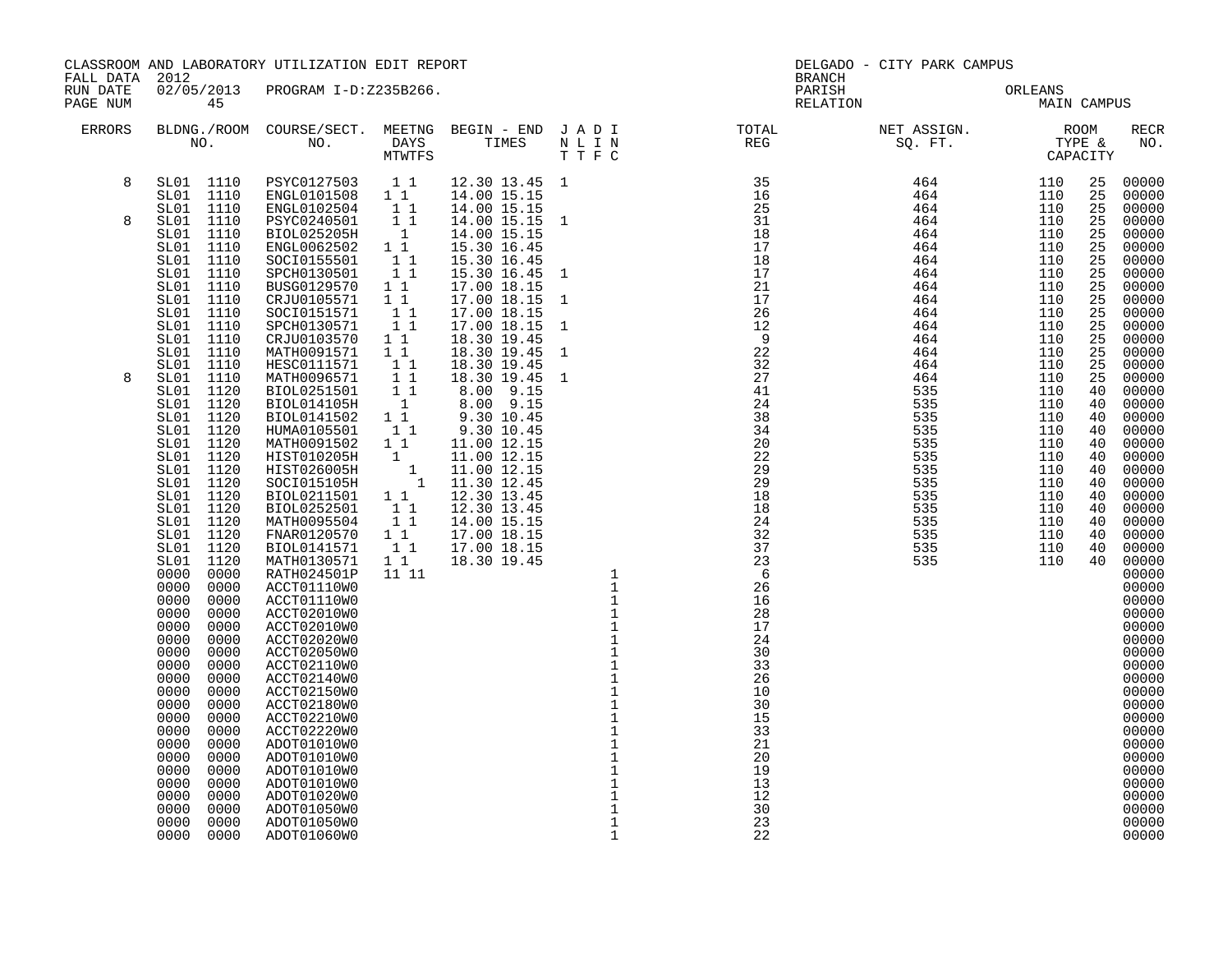| FALL DATA 2012       | CLASSROOM AND LABORATORY UTILIZATION EDIT REPORT |                                  |  |                                |                                               | DELGADO - CITY PARK CAMPUS<br><b>BRANCH</b>                                                                           |  |                        |  |
|----------------------|--------------------------------------------------|----------------------------------|--|--------------------------------|-----------------------------------------------|-----------------------------------------------------------------------------------------------------------------------|--|------------------------|--|
| RUN DATE<br>PAGE NUM | 46                                               | 02/05/2013 PROGRAM I-D:Z235B266. |  |                                |                                               | PARISH<br>RELATION                                                                                                    |  | ORLEANS<br>MAIN CAMPUS |  |
| <b>ERRORS</b>        |                                                  |                                  |  | DAYS TIMES NLIN<br>MTWTFS TTFC |                                               | BLDNG./ROOM COURSE/SECT. MEETNG BEGIN – END JADI TOTAL NET ASSIGN. NON NO. NO. DAYS TIMES NLIN REG REG SQ. FT. TYPE & |  | <b>RECR</b><br>NO.     |  |
|                      | 0000 0000                                        | ADOT01720W0                      |  |                                | 1                                             | 28                                                                                                                    |  | 00000                  |  |
|                      | 0000<br>0000                                     | ADOT01780W0                      |  |                                | $\mathbf{1}$                                  | 19                                                                                                                    |  | 00000                  |  |
|                      | 0000<br>0000                                     | ADOT02080W0                      |  |                                | $\mathbf{1}$                                  | 11                                                                                                                    |  | 00000                  |  |
|                      | 0000<br>0000                                     | ADOT02090W0                      |  |                                | $1\,$                                         | - 9                                                                                                                   |  | 00000                  |  |
|                      | 0000<br>0000<br>0000<br>0000                     | ADOT02150W0<br>ADOT02610W0       |  |                                | $\,1\,$<br>$\mathbf 1$                        | 8<br>14                                                                                                               |  | 00000<br>00000         |  |
|                      | 0000<br>0000                                     | ADOT02640W0                      |  |                                | $\mathbf{1}$                                  | 23                                                                                                                    |  | 00000                  |  |
|                      | 0000<br>0000                                     | ADOT02650W0                      |  |                                | $\mathbf 1$                                   | 19                                                                                                                    |  | 00000                  |  |
|                      | 0000<br>0000                                     | AER00101101                      |  |                                | $\mathbf 1$                                   | $\mathbf{1}$                                                                                                          |  | 00000                  |  |
|                      | 0000<br>0000                                     | AERO0103101                      |  |                                | $\mathbf 1$                                   | $\mathbf{1}$                                                                                                          |  | 00000                  |  |
|                      | 0000<br>0000                                     | ANTH01600W0                      |  |                                | $1\,$                                         | 30                                                                                                                    |  | 00000                  |  |
|                      | 0000<br>0000                                     | ANTH01810W0                      |  |                                | $\ensuremath{\mathsf{1}}$                     | 20                                                                                                                    |  | 00000                  |  |
|                      | 0000<br>0000<br>0000<br>0000                     | ASLS01500W0<br>ASLS026301P       |  |                                | $\mathbf{1}$<br>$\mathbf 1$                   | 27<br>$\mathbf{1}$                                                                                                    |  | 00000<br>00000         |  |
|                      | 0000<br>0000                                     | BIOL01010W0                      |  |                                | $\mathbf{1}$                                  | 28                                                                                                                    |  | 00000                  |  |
|                      | 0000<br>0000                                     | BIOL01010W0                      |  |                                | $1\,$                                         | 31                                                                                                                    |  | 00000                  |  |
|                      | 0000<br>0000                                     | BIOL01010W0                      |  |                                | $1\,$                                         | 28                                                                                                                    |  | 00000                  |  |
|                      | 0000<br>0000                                     | BIOL01010W0                      |  |                                | $\frac{1}{1}$                                 | 30                                                                                                                    |  | 00000                  |  |
|                      | 0000<br>0000                                     | BIOL01020W0                      |  |                                |                                               | 30                                                                                                                    |  | 00000                  |  |
|                      | 0000<br>0000                                     | BIOL01020W0                      |  |                                | $\mathbf{1}$                                  | 7                                                                                                                     |  | 00000                  |  |
|                      | 0000<br>0000<br>0000<br>0000                     | BIOL01140W0<br>BIOL01140W0       |  |                                | $1\,$<br>$\mathbf 1$                          | 19<br>10                                                                                                              |  | 00000<br>00000         |  |
|                      | 0000<br>0000                                     | BIOL01140W0                      |  |                                | $\mathbf{1}$                                  | 29                                                                                                                    |  | 00000                  |  |
|                      | 0000<br>0000                                     | BIOL01140W0                      |  |                                | $\overline{1}$                                | 21                                                                                                                    |  | 00000                  |  |
|                      | 0000<br>0000                                     | BIOL01410W0                      |  |                                | $\mathbf 1$                                   | 32                                                                                                                    |  | 00000                  |  |
|                      | 0000<br>0000                                     | BIOL01410W0                      |  |                                | $\overline{1}$<br>$1$                         | 27                                                                                                                    |  | 00000                  |  |
|                      | 0000<br>0000                                     | BIOL01410W0                      |  |                                |                                               | 32                                                                                                                    |  | 00000                  |  |
|                      | 0000<br>0000                                     | BIOL01410W0                      |  |                                | $1\,$                                         | 28                                                                                                                    |  | 00000                  |  |
|                      | 0000<br>0000<br>0000<br>0000                     | BIOL01410W0<br>BIOL01420W0       |  |                                | $\mathbf 1$                                   | 27<br>17                                                                                                              |  | 00000<br>00000         |  |
|                      | 0000<br>0000                                     | BIOL02100W0                      |  |                                | $\begin{smallmatrix}1\\1\\1\end{smallmatrix}$ | 26                                                                                                                    |  | 00000                  |  |
|                      | 0000<br>0000                                     | BIOL02110W0                      |  |                                | $\mathbf 1$                                   | 29                                                                                                                    |  | 00000                  |  |
|                      | 0000<br>0000                                     | BIOL02110W0                      |  |                                | $\mathbf 1$                                   | 31                                                                                                                    |  | 00000                  |  |
| 7                    | 0000<br>0000                                     | BIOL02110W0                      |  |                                | $\mathbf 1$                                   |                                                                                                                       |  | 00000                  |  |
|                      | 0000<br>0000                                     | BIOL02510W0                      |  |                                | $\mathbf 1$                                   | 33                                                                                                                    |  | 00000                  |  |
|                      | 0000<br>0000<br>0000<br>0000                     | BIOL02510W0                      |  |                                | $\mathbf{1}$<br>$1\,$                         | 28<br>31                                                                                                              |  | 00000<br>00000         |  |
|                      | 0000<br>0000                                     | BIOL02510W0<br>BIOL02520W0       |  |                                | $\mathbf 1$                                   | 32                                                                                                                    |  | 00000                  |  |
|                      | 0000<br>0000                                     | BIOL02520W0                      |  |                                | $\mathbf 1$                                   | 29                                                                                                                    |  | 00000                  |  |
|                      | 0000<br>0000                                     | BIOL0296101                      |  |                                | $1\,$                                         | 1                                                                                                                     |  | 00000                  |  |
| 7                    | 0000<br>0000                                     | BIOL0296102                      |  |                                | $\mathbf{1}$                                  |                                                                                                                       |  | 00000                  |  |
|                      | 0000<br>0000                                     | BIOL0298101                      |  |                                | $\mathbf 1$                                   | $\mathbf{1}$                                                                                                          |  | 00000                  |  |
|                      | 0000<br>0000                                     | BUSG009501D                      |  |                                | $1\,$                                         | 14                                                                                                                    |  | 00000                  |  |
|                      | 0000<br>0000<br>0000<br>0000                     | BUSG01150W0                      |  |                                | $\mathbf{1}$<br>$\mathbf{1}$                  | 27<br>29                                                                                                              |  | 00000<br>00000         |  |
|                      | 0000<br>0000                                     | BUSG01150W0<br>BUSG01150W0       |  |                                | $\mathbf 1$                                   | 24                                                                                                                    |  | 00000                  |  |
|                      | 0000<br>0000                                     | BUSG01210W0                      |  |                                | $\overline{1}$                                | 27                                                                                                                    |  | 00000                  |  |
|                      | 0000<br>0000                                     | BUSG01250W0                      |  |                                | $\mathbf 1$                                   | 20                                                                                                                    |  | 00000                  |  |
|                      | 0000<br>0000                                     | BUSG01250W0                      |  |                                | $\mathbf 1$                                   | 23                                                                                                                    |  | 00000                  |  |
|                      | 0000<br>0000                                     | BUSG01250W0                      |  |                                | $\mathbf{1}$                                  | 15                                                                                                                    |  | 00000                  |  |
|                      | 0000<br>0000                                     | BUSG01280W0                      |  |                                | $\mathbf 1$                                   | 23                                                                                                                    |  | 00000                  |  |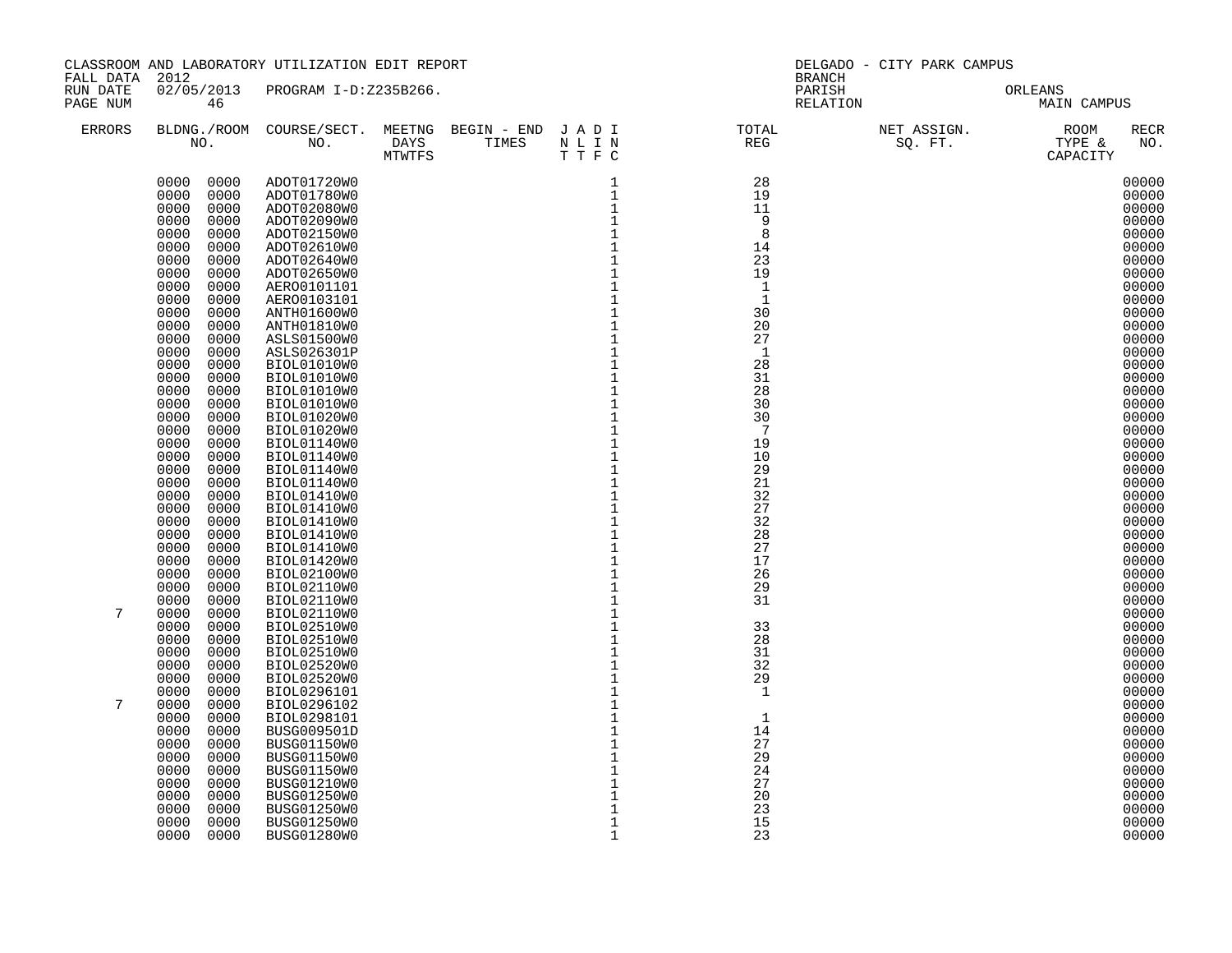| FALL DATA 2012       | CLASSROOM AND LABORATORY UTILIZATION EDIT REPORT |                                   |  |                                |                            | DELGADO - CITY PARK CAMPUS<br><b>BRANCH</b> |                    |                        |  |
|----------------------|--------------------------------------------------|-----------------------------------|--|--------------------------------|----------------------------|---------------------------------------------|--------------------|------------------------|--|
| RUN DATE<br>PAGE NUM | 47                                               | 02/05/2013 PROGRAM I-D:Z235B266.  |  |                                |                            |                                             | PARISH<br>RELATION | ORLEANS<br>MAIN CAMPUS |  |
| <b>ERRORS</b>        |                                                  |                                   |  | DAYS TIMES NLIN<br>MTWTFS TTFC |                            |                                             |                    | <b>RECR</b><br>NO.     |  |
|                      | 0000 0000                                        | BUSG01290W0                       |  |                                |                            | 27                                          |                    | 00000                  |  |
|                      | 0000<br>0000                                     | BUSG01290W0                       |  |                                |                            | 21                                          |                    | 00000                  |  |
|                      | 0000<br>0000                                     | BUSG01290W0                       |  |                                |                            | 25                                          |                    | 00000                  |  |
|                      | 0000<br>0000<br>0000<br>0000                     | BUSG01290W0<br>BUSG01290W0        |  |                                |                            | 20<br>10                                    |                    | 00000<br>00000         |  |
|                      | 0000<br>0000                                     | BUSG01290W0                       |  |                                |                            | - 9                                         |                    | 00000                  |  |
|                      | 0000<br>0000                                     | BUSG01310W0                       |  |                                |                            | 22                                          |                    | 00000                  |  |
|                      | 0000<br>0000                                     | BUSG01310W0                       |  |                                |                            | 16                                          |                    | 00000                  |  |
|                      | 0000<br>0000                                     | BUSG01310W0                       |  |                                |                            | 14                                          |                    | 00000                  |  |
| 7                    | 0000<br>0000                                     | BUSG01310W0                       |  |                                |                            |                                             |                    | 00000                  |  |
|                      | 0000<br>0000<br>0000<br>0000                     | BUSG013101P<br>BUSG013101P        |  |                                |                            | 23<br>17                                    |                    | 00000<br>00000         |  |
|                      | 0000<br>0000                                     | BUSG013102P                       |  |                                |                            | 10                                          |                    | 00000                  |  |
|                      | 0000<br>0000                                     | BUSG013105P                       |  |                                |                            | 7                                           |                    | 00000                  |  |
|                      | 0000<br>0000                                     | BUSG01510W0                       |  |                                |                            | 22                                          |                    | 00000                  |  |
|                      | 0000<br>0000                                     | BUSG01780W0                       |  |                                |                            | 29                                          |                    | 00000                  |  |
|                      | 0000<br>0000                                     | BUSG01780W0                       |  |                                |                            | 20                                          |                    | 00000                  |  |
|                      | 0000<br>0000<br>0000<br>0000                     | BUSG01780W0<br>BUSG01780W0        |  |                                |                            | 32<br>23                                    |                    | 00000<br>00000         |  |
|                      | 0000<br>0000                                     | BUSG01780W0                       |  |                                |                            | 20                                          |                    | 00000                  |  |
|                      | 0000<br>0000                                     | BUSG02100W0                       |  |                                |                            | 31                                          |                    | 00000                  |  |
|                      | 0000<br>0000                                     | BUSG02100W0                       |  |                                |                            | 24                                          |                    | 00000                  |  |
|                      | 0000<br>0000                                     | BUSG02240W0                       |  |                                |                            | 26                                          |                    | 00000                  |  |
|                      | 0000<br>0000<br>0000<br>0000                     | BUSG02240W0<br>BUSG02240W0        |  |                                |                            | 29<br>30                                    |                    | 00000<br>00000         |  |
|                      | 0000<br>0000                                     | BUSG02240W0                       |  |                                |                            | 28                                          |                    | 00000                  |  |
|                      | 0000<br>0000                                     | BUSG02520W0                       |  |                                |                            | 29                                          |                    | 00000                  |  |
|                      | 0000<br>0000                                     | BUSL02020W0                       |  |                                |                            | 18                                          |                    | 00000                  |  |
|                      | 0000<br>0000                                     | <b>BUSL02500W0</b>                |  |                                |                            | 35                                          |                    | 00000                  |  |
|                      | 0000<br>0000                                     | BUSL02500W0                       |  |                                |                            | 13<br>13                                    |                    | 00000                  |  |
|                      | 0000<br>0000<br>0000<br>0000                     | <b>BUSL02500W0</b><br>BUSL02500W0 |  |                                |                            | 24                                          |                    | 00000<br>00000         |  |
|                      | 0000<br>0000                                     | CADD0261102                       |  |                                |                            | 10                                          |                    | 00000                  |  |
|                      | 0000<br>0000                                     | CADD028701P                       |  |                                |                            | 7                                           |                    | 00000                  |  |
|                      | 0000<br>0000                                     | CADD028702P                       |  |                                |                            | 2                                           |                    | 00000                  |  |
|                      | 0000<br>0000                                     | CDYC01120W0                       |  |                                |                            | 31                                          |                    | 00000                  |  |
|                      | 0000<br>0000<br>0000<br>0000                     | CDYC02210W0<br>CDYC02610W0        |  |                                |                            | 26<br>24                                    |                    | 00000<br>00000         |  |
|                      | 0000<br>0000                                     | CDYC02650W0                       |  |                                |                            | 22                                          |                    | 00000                  |  |
|                      | 0000<br>0000                                     | CHEM01010W0                       |  |                                |                            | 28                                          |                    | 00000                  |  |
|                      | 0000<br>0000                                     | CHEM01010W0                       |  |                                |                            | 25                                          |                    | 00000                  |  |
|                      | 0000<br>0000                                     | CHEM01410W0                       |  |                                |                            | 20                                          |                    | 00000                  |  |
|                      | 0000<br>0000<br>0000                             | CIVT025101I                       |  |                                |                            | 1<br>$\overline{c}$                         |                    | 00000                  |  |
|                      | 0000<br>0000<br>0000                             | CIVT028701P<br>CIVT028801I        |  |                                |                            | $\mathbf{1}$                                |                    | 00000<br>00000         |  |
|                      | 0000<br>0000                                     | CMIN02010W0                       |  |                                |                            | 22                                          |                    | 00000                  |  |
|                      | 0000<br>0000                                     | CMIN02010W0                       |  |                                |                            | 23                                          |                    | 00000                  |  |
|                      | 0000<br>0000                                     | CMIN02010W0                       |  |                                |                            | 16                                          |                    | 00000                  |  |
|                      | 0000<br>0000                                     | CMIN02010W0                       |  |                                |                            | 9                                           |                    | 00000                  |  |
|                      | 0000<br>0000<br>0000<br>0000                     | CMIN02010W0<br>CMIN02030W0        |  |                                | $\mathbf 1$<br>$\mathbf 1$ | 12<br>20                                    |                    | 00000<br>00000         |  |
|                      |                                                  |                                   |  |                                |                            |                                             |                    |                        |  |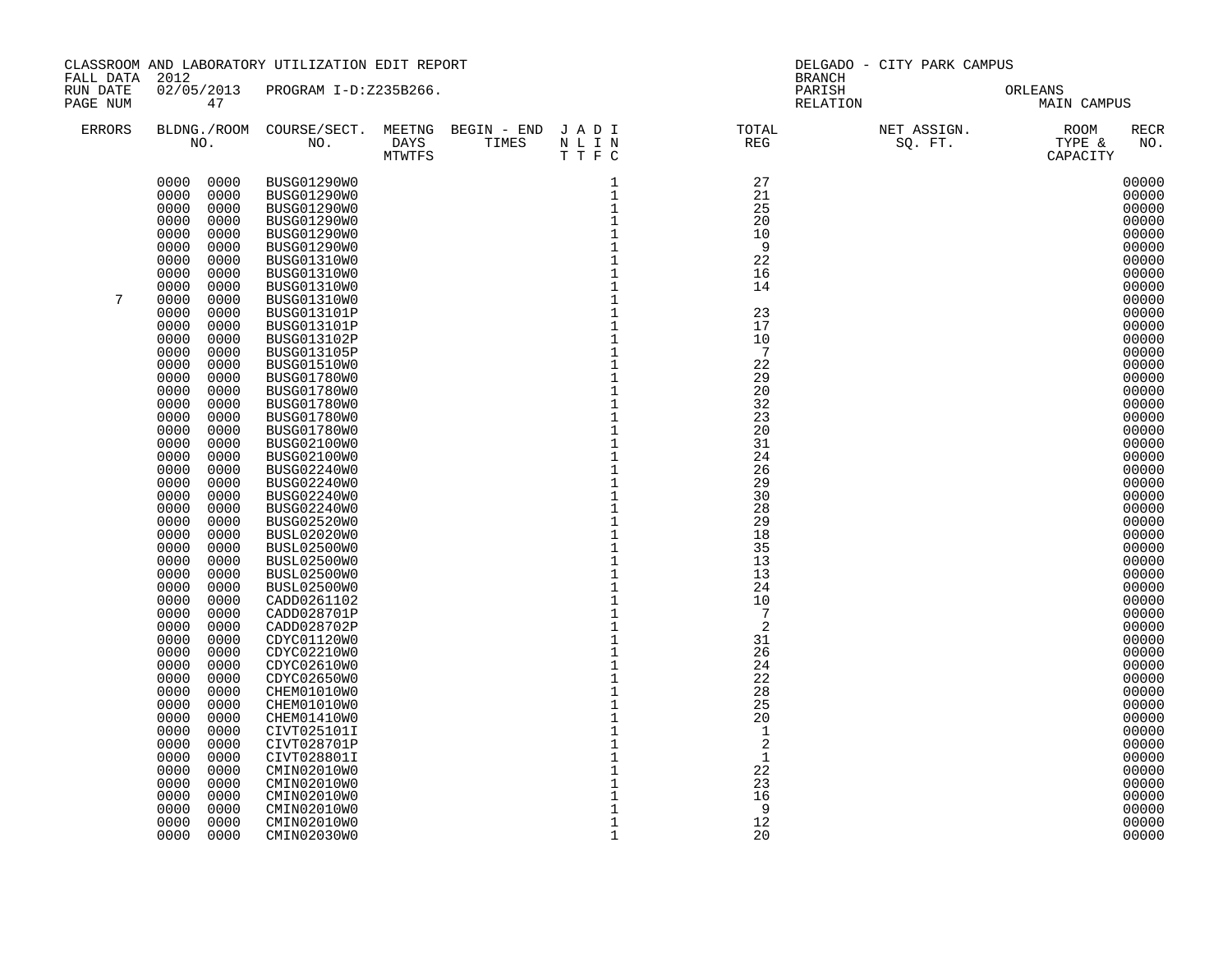| RUN DATE<br>02/05/2013 PROGRAM I-D:Z235B266.<br>PARISH<br>ORLEANS<br>48<br>RELATION<br>PAGE NUM<br>MAIN CAMPUS<br>BLDNG./ROOM COURSE/SECT. MEETNG BEGIN – END JADI TOTAL NET ASSIGN. NET ASSIGN. ROOM NO. DAYS TIMES NLIN REG SQ.FT. TYPE &<br><b>RECR</b><br><b>ERRORS</b><br>DAYS TIMES NLIN<br>MTWTFS TTFC<br>NO.<br>$\overline{2}$<br>0000 0000<br>CMIN020305I<br>1<br>00000<br>1<br>0000<br>0000<br>18<br>CMIN02040W0<br>00000<br>0000<br>0000<br>$\mathbf{1}$<br>$\overline{1}$<br>00000<br>CMIN020405I<br>0000<br>0000<br>1<br>10<br>00000<br>CMIN02110W0<br>$\mathbf{1}$<br>0000<br>0000<br>9<br>00000<br>CMIN02120W0<br>$1\,$<br>24<br>0000<br>0000<br>00000<br>CMIN02160W0<br>$\mathbf{1}$<br>00000<br>0000<br>0000<br>CMIN02200W0<br>-8<br>$\mathbf{1}$<br>0000<br>0000<br>CNET028701P<br>3<br>00000<br>$\mathbf{1}$<br>0000<br>0000<br>29<br>CRJU01010W0<br>00000<br>$\frac{1}{1}$<br>0000<br>0000<br>26<br>00000<br>CRJU01050W0<br>0000<br>8<br>00000<br>0000<br>CRJU010501M<br>$\overline{1}$<br>0000<br>0000<br>15<br>00000<br>CRJU016001N<br>$\mathbf{1}$<br>0000<br>0000<br>13<br>00000<br>CRJU016201M<br>$\overline{1}$<br>0000<br>0000<br>CRJU020301N<br>13<br>00000<br>$\mathbf 1$<br>0000<br>0000<br>20<br>00000<br>CRJU02220W0<br>$\overline{1}$<br>0000<br>0000<br>CRJU02460W0<br>24<br>00000<br>$\mathbf 1$<br>8<br>0000<br>0000<br>CRJU029802P<br>00000<br>$\frac{1}{1}$<br>0000<br>0000<br>CULA02140W0<br>13<br>00000<br>0000<br>2<br>00000<br>0000<br>CULA023001I<br>$1\,$<br>$\overline{3}$<br>00000<br>0000<br>0000<br>CULA023101I<br>$\,1\,$<br>0000<br>0000<br>CULA028101P<br>10<br>00000<br>$\mathbf 1$<br>0000<br>0000<br>10<br>00000<br>CULA028101P<br>$\mathbf 1$<br>5<br>0000<br>0000<br>00000<br><b>CULA028201P</b><br>$\mathbf 1$<br>$\mathbf{1}$<br>0000<br>00000<br>0000<br><b>CULA028201P</b><br>$\mathbf 1$<br>0000<br>0000<br>14<br>00000<br>CULA028301P<br>$\begin{smallmatrix}1\\1\end{smallmatrix}$<br>0000<br>0000<br>2<br>00000<br>CULA028301P<br>0000<br>0000<br>00000<br>CULA028401P<br>$\mathbf 1$<br>0000<br>0000<br>3<br>00000<br><b>CULA028501P</b><br>$\mathbf 1$<br>0000<br>0000<br>1<br>00000<br>CULA028701P<br>$\frac{1}{1}$<br>5<br>0000<br>0000<br>00000<br>DIET025101P<br>12<br>0000<br>0000<br>00000<br>DMSU0261301<br>$\mathbf{1}$<br>0000<br>0000<br>26<br>00000<br>DMTP01010W0<br>$\mathbf{1}$<br>0000<br>25<br>0000<br>00000<br>DMTP01010W0<br>$\mathbf{1}$<br>0000<br>0000<br>- 5<br>00000<br>DMTP01010W0<br>$\mathbf 1$<br>0000<br>1<br>0000<br>DMTP01250W0<br>00000<br>$\mathbf 1$<br>0000<br>0000<br>ECON02010W0<br>24<br>00000<br>$1\,$<br>0000<br>0000<br>24<br>00000<br>ECON02010W0<br>$\mathbf 1$<br>0000<br>0000<br>ECON02020W0<br>29<br>00000<br>$\overline{1}$<br>$1$<br>0000<br>0000<br>9<br>ECON02020W0<br>00000<br>22<br>0000<br>0000<br>ECON02020W0<br>00000<br>$\mathbf{1}$<br>0000<br>0000<br>ELST028701P<br>$\mathbf{1}$<br>00000<br>$\mathbf 1$<br>0000<br>0000<br>15<br>00000<br>EMTE0225101<br>$\overline{1}$<br>$1$<br>7<br>0000<br>0000<br>00000<br>EMTE0226101<br>5<br>0000<br>0000<br>EMTE0226102<br>00000<br>$\mathbf 1$<br>0000<br>0000<br>3<br>00000<br>EMTE0226103<br>$\overline{1}$<br>0000<br>0000<br>EMTE0235101<br>15<br>00000<br>$\mathbf 1$<br>$\overline{7}$<br>0000<br>0000<br>EMTE0236101<br>00000<br>$\mathbf 1$<br>5<br>0000<br>0000<br>EMTE0236102<br>00000<br>$\mathbf{1}$<br>0000<br>0000<br>3<br>00000<br>EMTE0236103<br>$\mathbf{1}$<br>0000<br>0000<br>EMTE0237101<br>$\overline{4}$<br>00000<br>$\mathbf 1$<br>0000<br>4 | FALL DATA 2012 |      | CLASSROOM AND LABORATORY UTILIZATION EDIT REPORT |  | DELGADO - CITY PARK CAMPUS<br>BRANCH |  |       |  |
|-------------------------------------------------------------------------------------------------------------------------------------------------------------------------------------------------------------------------------------------------------------------------------------------------------------------------------------------------------------------------------------------------------------------------------------------------------------------------------------------------------------------------------------------------------------------------------------------------------------------------------------------------------------------------------------------------------------------------------------------------------------------------------------------------------------------------------------------------------------------------------------------------------------------------------------------------------------------------------------------------------------------------------------------------------------------------------------------------------------------------------------------------------------------------------------------------------------------------------------------------------------------------------------------------------------------------------------------------------------------------------------------------------------------------------------------------------------------------------------------------------------------------------------------------------------------------------------------------------------------------------------------------------------------------------------------------------------------------------------------------------------------------------------------------------------------------------------------------------------------------------------------------------------------------------------------------------------------------------------------------------------------------------------------------------------------------------------------------------------------------------------------------------------------------------------------------------------------------------------------------------------------------------------------------------------------------------------------------------------------------------------------------------------------------------------------------------------------------------------------------------------------------------------------------------------------------------------------------------------------------------------------------------------------------------------------------------------------------------------------------------------------------------------------------------------------------------------------------------------------------------------------------------------------------------------------------------------------------------------------------------------------------------------------------------------------------------------------------------------------------------------------------------------------------------------------------------------------------------------------------------------------------------------------------------------------------------------------------------------------------------------------------------------------------------------------------------------------------------------------------------------------------------------------|----------------|------|--------------------------------------------------|--|--------------------------------------|--|-------|--|
|                                                                                                                                                                                                                                                                                                                                                                                                                                                                                                                                                                                                                                                                                                                                                                                                                                                                                                                                                                                                                                                                                                                                                                                                                                                                                                                                                                                                                                                                                                                                                                                                                                                                                                                                                                                                                                                                                                                                                                                                                                                                                                                                                                                                                                                                                                                                                                                                                                                                                                                                                                                                                                                                                                                                                                                                                                                                                                                                                                                                                                                                                                                                                                                                                                                                                                                                                                                                                                                                                                                                           |                |      |                                                  |  |                                      |  |       |  |
|                                                                                                                                                                                                                                                                                                                                                                                                                                                                                                                                                                                                                                                                                                                                                                                                                                                                                                                                                                                                                                                                                                                                                                                                                                                                                                                                                                                                                                                                                                                                                                                                                                                                                                                                                                                                                                                                                                                                                                                                                                                                                                                                                                                                                                                                                                                                                                                                                                                                                                                                                                                                                                                                                                                                                                                                                                                                                                                                                                                                                                                                                                                                                                                                                                                                                                                                                                                                                                                                                                                                           |                |      |                                                  |  |                                      |  |       |  |
|                                                                                                                                                                                                                                                                                                                                                                                                                                                                                                                                                                                                                                                                                                                                                                                                                                                                                                                                                                                                                                                                                                                                                                                                                                                                                                                                                                                                                                                                                                                                                                                                                                                                                                                                                                                                                                                                                                                                                                                                                                                                                                                                                                                                                                                                                                                                                                                                                                                                                                                                                                                                                                                                                                                                                                                                                                                                                                                                                                                                                                                                                                                                                                                                                                                                                                                                                                                                                                                                                                                                           |                |      |                                                  |  |                                      |  |       |  |
|                                                                                                                                                                                                                                                                                                                                                                                                                                                                                                                                                                                                                                                                                                                                                                                                                                                                                                                                                                                                                                                                                                                                                                                                                                                                                                                                                                                                                                                                                                                                                                                                                                                                                                                                                                                                                                                                                                                                                                                                                                                                                                                                                                                                                                                                                                                                                                                                                                                                                                                                                                                                                                                                                                                                                                                                                                                                                                                                                                                                                                                                                                                                                                                                                                                                                                                                                                                                                                                                                                                                           |                |      |                                                  |  |                                      |  |       |  |
|                                                                                                                                                                                                                                                                                                                                                                                                                                                                                                                                                                                                                                                                                                                                                                                                                                                                                                                                                                                                                                                                                                                                                                                                                                                                                                                                                                                                                                                                                                                                                                                                                                                                                                                                                                                                                                                                                                                                                                                                                                                                                                                                                                                                                                                                                                                                                                                                                                                                                                                                                                                                                                                                                                                                                                                                                                                                                                                                                                                                                                                                                                                                                                                                                                                                                                                                                                                                                                                                                                                                           |                |      |                                                  |  |                                      |  |       |  |
|                                                                                                                                                                                                                                                                                                                                                                                                                                                                                                                                                                                                                                                                                                                                                                                                                                                                                                                                                                                                                                                                                                                                                                                                                                                                                                                                                                                                                                                                                                                                                                                                                                                                                                                                                                                                                                                                                                                                                                                                                                                                                                                                                                                                                                                                                                                                                                                                                                                                                                                                                                                                                                                                                                                                                                                                                                                                                                                                                                                                                                                                                                                                                                                                                                                                                                                                                                                                                                                                                                                                           |                |      |                                                  |  |                                      |  |       |  |
|                                                                                                                                                                                                                                                                                                                                                                                                                                                                                                                                                                                                                                                                                                                                                                                                                                                                                                                                                                                                                                                                                                                                                                                                                                                                                                                                                                                                                                                                                                                                                                                                                                                                                                                                                                                                                                                                                                                                                                                                                                                                                                                                                                                                                                                                                                                                                                                                                                                                                                                                                                                                                                                                                                                                                                                                                                                                                                                                                                                                                                                                                                                                                                                                                                                                                                                                                                                                                                                                                                                                           |                |      |                                                  |  |                                      |  |       |  |
|                                                                                                                                                                                                                                                                                                                                                                                                                                                                                                                                                                                                                                                                                                                                                                                                                                                                                                                                                                                                                                                                                                                                                                                                                                                                                                                                                                                                                                                                                                                                                                                                                                                                                                                                                                                                                                                                                                                                                                                                                                                                                                                                                                                                                                                                                                                                                                                                                                                                                                                                                                                                                                                                                                                                                                                                                                                                                                                                                                                                                                                                                                                                                                                                                                                                                                                                                                                                                                                                                                                                           |                |      |                                                  |  |                                      |  |       |  |
|                                                                                                                                                                                                                                                                                                                                                                                                                                                                                                                                                                                                                                                                                                                                                                                                                                                                                                                                                                                                                                                                                                                                                                                                                                                                                                                                                                                                                                                                                                                                                                                                                                                                                                                                                                                                                                                                                                                                                                                                                                                                                                                                                                                                                                                                                                                                                                                                                                                                                                                                                                                                                                                                                                                                                                                                                                                                                                                                                                                                                                                                                                                                                                                                                                                                                                                                                                                                                                                                                                                                           |                |      |                                                  |  |                                      |  |       |  |
|                                                                                                                                                                                                                                                                                                                                                                                                                                                                                                                                                                                                                                                                                                                                                                                                                                                                                                                                                                                                                                                                                                                                                                                                                                                                                                                                                                                                                                                                                                                                                                                                                                                                                                                                                                                                                                                                                                                                                                                                                                                                                                                                                                                                                                                                                                                                                                                                                                                                                                                                                                                                                                                                                                                                                                                                                                                                                                                                                                                                                                                                                                                                                                                                                                                                                                                                                                                                                                                                                                                                           |                |      |                                                  |  |                                      |  |       |  |
|                                                                                                                                                                                                                                                                                                                                                                                                                                                                                                                                                                                                                                                                                                                                                                                                                                                                                                                                                                                                                                                                                                                                                                                                                                                                                                                                                                                                                                                                                                                                                                                                                                                                                                                                                                                                                                                                                                                                                                                                                                                                                                                                                                                                                                                                                                                                                                                                                                                                                                                                                                                                                                                                                                                                                                                                                                                                                                                                                                                                                                                                                                                                                                                                                                                                                                                                                                                                                                                                                                                                           |                |      |                                                  |  |                                      |  |       |  |
|                                                                                                                                                                                                                                                                                                                                                                                                                                                                                                                                                                                                                                                                                                                                                                                                                                                                                                                                                                                                                                                                                                                                                                                                                                                                                                                                                                                                                                                                                                                                                                                                                                                                                                                                                                                                                                                                                                                                                                                                                                                                                                                                                                                                                                                                                                                                                                                                                                                                                                                                                                                                                                                                                                                                                                                                                                                                                                                                                                                                                                                                                                                                                                                                                                                                                                                                                                                                                                                                                                                                           |                |      |                                                  |  |                                      |  |       |  |
|                                                                                                                                                                                                                                                                                                                                                                                                                                                                                                                                                                                                                                                                                                                                                                                                                                                                                                                                                                                                                                                                                                                                                                                                                                                                                                                                                                                                                                                                                                                                                                                                                                                                                                                                                                                                                                                                                                                                                                                                                                                                                                                                                                                                                                                                                                                                                                                                                                                                                                                                                                                                                                                                                                                                                                                                                                                                                                                                                                                                                                                                                                                                                                                                                                                                                                                                                                                                                                                                                                                                           |                |      |                                                  |  |                                      |  |       |  |
|                                                                                                                                                                                                                                                                                                                                                                                                                                                                                                                                                                                                                                                                                                                                                                                                                                                                                                                                                                                                                                                                                                                                                                                                                                                                                                                                                                                                                                                                                                                                                                                                                                                                                                                                                                                                                                                                                                                                                                                                                                                                                                                                                                                                                                                                                                                                                                                                                                                                                                                                                                                                                                                                                                                                                                                                                                                                                                                                                                                                                                                                                                                                                                                                                                                                                                                                                                                                                                                                                                                                           |                |      |                                                  |  |                                      |  |       |  |
|                                                                                                                                                                                                                                                                                                                                                                                                                                                                                                                                                                                                                                                                                                                                                                                                                                                                                                                                                                                                                                                                                                                                                                                                                                                                                                                                                                                                                                                                                                                                                                                                                                                                                                                                                                                                                                                                                                                                                                                                                                                                                                                                                                                                                                                                                                                                                                                                                                                                                                                                                                                                                                                                                                                                                                                                                                                                                                                                                                                                                                                                                                                                                                                                                                                                                                                                                                                                                                                                                                                                           |                |      |                                                  |  |                                      |  |       |  |
|                                                                                                                                                                                                                                                                                                                                                                                                                                                                                                                                                                                                                                                                                                                                                                                                                                                                                                                                                                                                                                                                                                                                                                                                                                                                                                                                                                                                                                                                                                                                                                                                                                                                                                                                                                                                                                                                                                                                                                                                                                                                                                                                                                                                                                                                                                                                                                                                                                                                                                                                                                                                                                                                                                                                                                                                                                                                                                                                                                                                                                                                                                                                                                                                                                                                                                                                                                                                                                                                                                                                           |                |      |                                                  |  |                                      |  |       |  |
|                                                                                                                                                                                                                                                                                                                                                                                                                                                                                                                                                                                                                                                                                                                                                                                                                                                                                                                                                                                                                                                                                                                                                                                                                                                                                                                                                                                                                                                                                                                                                                                                                                                                                                                                                                                                                                                                                                                                                                                                                                                                                                                                                                                                                                                                                                                                                                                                                                                                                                                                                                                                                                                                                                                                                                                                                                                                                                                                                                                                                                                                                                                                                                                                                                                                                                                                                                                                                                                                                                                                           |                |      |                                                  |  |                                      |  |       |  |
|                                                                                                                                                                                                                                                                                                                                                                                                                                                                                                                                                                                                                                                                                                                                                                                                                                                                                                                                                                                                                                                                                                                                                                                                                                                                                                                                                                                                                                                                                                                                                                                                                                                                                                                                                                                                                                                                                                                                                                                                                                                                                                                                                                                                                                                                                                                                                                                                                                                                                                                                                                                                                                                                                                                                                                                                                                                                                                                                                                                                                                                                                                                                                                                                                                                                                                                                                                                                                                                                                                                                           |                |      |                                                  |  |                                      |  |       |  |
|                                                                                                                                                                                                                                                                                                                                                                                                                                                                                                                                                                                                                                                                                                                                                                                                                                                                                                                                                                                                                                                                                                                                                                                                                                                                                                                                                                                                                                                                                                                                                                                                                                                                                                                                                                                                                                                                                                                                                                                                                                                                                                                                                                                                                                                                                                                                                                                                                                                                                                                                                                                                                                                                                                                                                                                                                                                                                                                                                                                                                                                                                                                                                                                                                                                                                                                                                                                                                                                                                                                                           |                |      |                                                  |  |                                      |  |       |  |
|                                                                                                                                                                                                                                                                                                                                                                                                                                                                                                                                                                                                                                                                                                                                                                                                                                                                                                                                                                                                                                                                                                                                                                                                                                                                                                                                                                                                                                                                                                                                                                                                                                                                                                                                                                                                                                                                                                                                                                                                                                                                                                                                                                                                                                                                                                                                                                                                                                                                                                                                                                                                                                                                                                                                                                                                                                                                                                                                                                                                                                                                                                                                                                                                                                                                                                                                                                                                                                                                                                                                           |                |      |                                                  |  |                                      |  |       |  |
|                                                                                                                                                                                                                                                                                                                                                                                                                                                                                                                                                                                                                                                                                                                                                                                                                                                                                                                                                                                                                                                                                                                                                                                                                                                                                                                                                                                                                                                                                                                                                                                                                                                                                                                                                                                                                                                                                                                                                                                                                                                                                                                                                                                                                                                                                                                                                                                                                                                                                                                                                                                                                                                                                                                                                                                                                                                                                                                                                                                                                                                                                                                                                                                                                                                                                                                                                                                                                                                                                                                                           |                |      |                                                  |  |                                      |  |       |  |
|                                                                                                                                                                                                                                                                                                                                                                                                                                                                                                                                                                                                                                                                                                                                                                                                                                                                                                                                                                                                                                                                                                                                                                                                                                                                                                                                                                                                                                                                                                                                                                                                                                                                                                                                                                                                                                                                                                                                                                                                                                                                                                                                                                                                                                                                                                                                                                                                                                                                                                                                                                                                                                                                                                                                                                                                                                                                                                                                                                                                                                                                                                                                                                                                                                                                                                                                                                                                                                                                                                                                           |                |      |                                                  |  |                                      |  |       |  |
|                                                                                                                                                                                                                                                                                                                                                                                                                                                                                                                                                                                                                                                                                                                                                                                                                                                                                                                                                                                                                                                                                                                                                                                                                                                                                                                                                                                                                                                                                                                                                                                                                                                                                                                                                                                                                                                                                                                                                                                                                                                                                                                                                                                                                                                                                                                                                                                                                                                                                                                                                                                                                                                                                                                                                                                                                                                                                                                                                                                                                                                                                                                                                                                                                                                                                                                                                                                                                                                                                                                                           |                |      |                                                  |  |                                      |  |       |  |
|                                                                                                                                                                                                                                                                                                                                                                                                                                                                                                                                                                                                                                                                                                                                                                                                                                                                                                                                                                                                                                                                                                                                                                                                                                                                                                                                                                                                                                                                                                                                                                                                                                                                                                                                                                                                                                                                                                                                                                                                                                                                                                                                                                                                                                                                                                                                                                                                                                                                                                                                                                                                                                                                                                                                                                                                                                                                                                                                                                                                                                                                                                                                                                                                                                                                                                                                                                                                                                                                                                                                           |                |      |                                                  |  |                                      |  |       |  |
|                                                                                                                                                                                                                                                                                                                                                                                                                                                                                                                                                                                                                                                                                                                                                                                                                                                                                                                                                                                                                                                                                                                                                                                                                                                                                                                                                                                                                                                                                                                                                                                                                                                                                                                                                                                                                                                                                                                                                                                                                                                                                                                                                                                                                                                                                                                                                                                                                                                                                                                                                                                                                                                                                                                                                                                                                                                                                                                                                                                                                                                                                                                                                                                                                                                                                                                                                                                                                                                                                                                                           |                |      |                                                  |  |                                      |  |       |  |
|                                                                                                                                                                                                                                                                                                                                                                                                                                                                                                                                                                                                                                                                                                                                                                                                                                                                                                                                                                                                                                                                                                                                                                                                                                                                                                                                                                                                                                                                                                                                                                                                                                                                                                                                                                                                                                                                                                                                                                                                                                                                                                                                                                                                                                                                                                                                                                                                                                                                                                                                                                                                                                                                                                                                                                                                                                                                                                                                                                                                                                                                                                                                                                                                                                                                                                                                                                                                                                                                                                                                           |                |      |                                                  |  |                                      |  |       |  |
|                                                                                                                                                                                                                                                                                                                                                                                                                                                                                                                                                                                                                                                                                                                                                                                                                                                                                                                                                                                                                                                                                                                                                                                                                                                                                                                                                                                                                                                                                                                                                                                                                                                                                                                                                                                                                                                                                                                                                                                                                                                                                                                                                                                                                                                                                                                                                                                                                                                                                                                                                                                                                                                                                                                                                                                                                                                                                                                                                                                                                                                                                                                                                                                                                                                                                                                                                                                                                                                                                                                                           |                |      |                                                  |  |                                      |  |       |  |
|                                                                                                                                                                                                                                                                                                                                                                                                                                                                                                                                                                                                                                                                                                                                                                                                                                                                                                                                                                                                                                                                                                                                                                                                                                                                                                                                                                                                                                                                                                                                                                                                                                                                                                                                                                                                                                                                                                                                                                                                                                                                                                                                                                                                                                                                                                                                                                                                                                                                                                                                                                                                                                                                                                                                                                                                                                                                                                                                                                                                                                                                                                                                                                                                                                                                                                                                                                                                                                                                                                                                           |                |      |                                                  |  |                                      |  |       |  |
|                                                                                                                                                                                                                                                                                                                                                                                                                                                                                                                                                                                                                                                                                                                                                                                                                                                                                                                                                                                                                                                                                                                                                                                                                                                                                                                                                                                                                                                                                                                                                                                                                                                                                                                                                                                                                                                                                                                                                                                                                                                                                                                                                                                                                                                                                                                                                                                                                                                                                                                                                                                                                                                                                                                                                                                                                                                                                                                                                                                                                                                                                                                                                                                                                                                                                                                                                                                                                                                                                                                                           |                |      |                                                  |  |                                      |  |       |  |
|                                                                                                                                                                                                                                                                                                                                                                                                                                                                                                                                                                                                                                                                                                                                                                                                                                                                                                                                                                                                                                                                                                                                                                                                                                                                                                                                                                                                                                                                                                                                                                                                                                                                                                                                                                                                                                                                                                                                                                                                                                                                                                                                                                                                                                                                                                                                                                                                                                                                                                                                                                                                                                                                                                                                                                                                                                                                                                                                                                                                                                                                                                                                                                                                                                                                                                                                                                                                                                                                                                                                           |                |      |                                                  |  |                                      |  |       |  |
|                                                                                                                                                                                                                                                                                                                                                                                                                                                                                                                                                                                                                                                                                                                                                                                                                                                                                                                                                                                                                                                                                                                                                                                                                                                                                                                                                                                                                                                                                                                                                                                                                                                                                                                                                                                                                                                                                                                                                                                                                                                                                                                                                                                                                                                                                                                                                                                                                                                                                                                                                                                                                                                                                                                                                                                                                                                                                                                                                                                                                                                                                                                                                                                                                                                                                                                                                                                                                                                                                                                                           |                |      |                                                  |  |                                      |  |       |  |
|                                                                                                                                                                                                                                                                                                                                                                                                                                                                                                                                                                                                                                                                                                                                                                                                                                                                                                                                                                                                                                                                                                                                                                                                                                                                                                                                                                                                                                                                                                                                                                                                                                                                                                                                                                                                                                                                                                                                                                                                                                                                                                                                                                                                                                                                                                                                                                                                                                                                                                                                                                                                                                                                                                                                                                                                                                                                                                                                                                                                                                                                                                                                                                                                                                                                                                                                                                                                                                                                                                                                           |                |      |                                                  |  |                                      |  |       |  |
|                                                                                                                                                                                                                                                                                                                                                                                                                                                                                                                                                                                                                                                                                                                                                                                                                                                                                                                                                                                                                                                                                                                                                                                                                                                                                                                                                                                                                                                                                                                                                                                                                                                                                                                                                                                                                                                                                                                                                                                                                                                                                                                                                                                                                                                                                                                                                                                                                                                                                                                                                                                                                                                                                                                                                                                                                                                                                                                                                                                                                                                                                                                                                                                                                                                                                                                                                                                                                                                                                                                                           |                |      |                                                  |  |                                      |  |       |  |
|                                                                                                                                                                                                                                                                                                                                                                                                                                                                                                                                                                                                                                                                                                                                                                                                                                                                                                                                                                                                                                                                                                                                                                                                                                                                                                                                                                                                                                                                                                                                                                                                                                                                                                                                                                                                                                                                                                                                                                                                                                                                                                                                                                                                                                                                                                                                                                                                                                                                                                                                                                                                                                                                                                                                                                                                                                                                                                                                                                                                                                                                                                                                                                                                                                                                                                                                                                                                                                                                                                                                           |                |      |                                                  |  |                                      |  |       |  |
|                                                                                                                                                                                                                                                                                                                                                                                                                                                                                                                                                                                                                                                                                                                                                                                                                                                                                                                                                                                                                                                                                                                                                                                                                                                                                                                                                                                                                                                                                                                                                                                                                                                                                                                                                                                                                                                                                                                                                                                                                                                                                                                                                                                                                                                                                                                                                                                                                                                                                                                                                                                                                                                                                                                                                                                                                                                                                                                                                                                                                                                                                                                                                                                                                                                                                                                                                                                                                                                                                                                                           |                |      |                                                  |  |                                      |  |       |  |
|                                                                                                                                                                                                                                                                                                                                                                                                                                                                                                                                                                                                                                                                                                                                                                                                                                                                                                                                                                                                                                                                                                                                                                                                                                                                                                                                                                                                                                                                                                                                                                                                                                                                                                                                                                                                                                                                                                                                                                                                                                                                                                                                                                                                                                                                                                                                                                                                                                                                                                                                                                                                                                                                                                                                                                                                                                                                                                                                                                                                                                                                                                                                                                                                                                                                                                                                                                                                                                                                                                                                           |                |      |                                                  |  |                                      |  |       |  |
|                                                                                                                                                                                                                                                                                                                                                                                                                                                                                                                                                                                                                                                                                                                                                                                                                                                                                                                                                                                                                                                                                                                                                                                                                                                                                                                                                                                                                                                                                                                                                                                                                                                                                                                                                                                                                                                                                                                                                                                                                                                                                                                                                                                                                                                                                                                                                                                                                                                                                                                                                                                                                                                                                                                                                                                                                                                                                                                                                                                                                                                                                                                                                                                                                                                                                                                                                                                                                                                                                                                                           |                |      |                                                  |  |                                      |  |       |  |
|                                                                                                                                                                                                                                                                                                                                                                                                                                                                                                                                                                                                                                                                                                                                                                                                                                                                                                                                                                                                                                                                                                                                                                                                                                                                                                                                                                                                                                                                                                                                                                                                                                                                                                                                                                                                                                                                                                                                                                                                                                                                                                                                                                                                                                                                                                                                                                                                                                                                                                                                                                                                                                                                                                                                                                                                                                                                                                                                                                                                                                                                                                                                                                                                                                                                                                                                                                                                                                                                                                                                           |                |      |                                                  |  |                                      |  |       |  |
|                                                                                                                                                                                                                                                                                                                                                                                                                                                                                                                                                                                                                                                                                                                                                                                                                                                                                                                                                                                                                                                                                                                                                                                                                                                                                                                                                                                                                                                                                                                                                                                                                                                                                                                                                                                                                                                                                                                                                                                                                                                                                                                                                                                                                                                                                                                                                                                                                                                                                                                                                                                                                                                                                                                                                                                                                                                                                                                                                                                                                                                                                                                                                                                                                                                                                                                                                                                                                                                                                                                                           |                |      |                                                  |  |                                      |  |       |  |
|                                                                                                                                                                                                                                                                                                                                                                                                                                                                                                                                                                                                                                                                                                                                                                                                                                                                                                                                                                                                                                                                                                                                                                                                                                                                                                                                                                                                                                                                                                                                                                                                                                                                                                                                                                                                                                                                                                                                                                                                                                                                                                                                                                                                                                                                                                                                                                                                                                                                                                                                                                                                                                                                                                                                                                                                                                                                                                                                                                                                                                                                                                                                                                                                                                                                                                                                                                                                                                                                                                                                           |                |      |                                                  |  |                                      |  |       |  |
|                                                                                                                                                                                                                                                                                                                                                                                                                                                                                                                                                                                                                                                                                                                                                                                                                                                                                                                                                                                                                                                                                                                                                                                                                                                                                                                                                                                                                                                                                                                                                                                                                                                                                                                                                                                                                                                                                                                                                                                                                                                                                                                                                                                                                                                                                                                                                                                                                                                                                                                                                                                                                                                                                                                                                                                                                                                                                                                                                                                                                                                                                                                                                                                                                                                                                                                                                                                                                                                                                                                                           |                |      |                                                  |  |                                      |  |       |  |
|                                                                                                                                                                                                                                                                                                                                                                                                                                                                                                                                                                                                                                                                                                                                                                                                                                                                                                                                                                                                                                                                                                                                                                                                                                                                                                                                                                                                                                                                                                                                                                                                                                                                                                                                                                                                                                                                                                                                                                                                                                                                                                                                                                                                                                                                                                                                                                                                                                                                                                                                                                                                                                                                                                                                                                                                                                                                                                                                                                                                                                                                                                                                                                                                                                                                                                                                                                                                                                                                                                                                           |                |      |                                                  |  |                                      |  |       |  |
|                                                                                                                                                                                                                                                                                                                                                                                                                                                                                                                                                                                                                                                                                                                                                                                                                                                                                                                                                                                                                                                                                                                                                                                                                                                                                                                                                                                                                                                                                                                                                                                                                                                                                                                                                                                                                                                                                                                                                                                                                                                                                                                                                                                                                                                                                                                                                                                                                                                                                                                                                                                                                                                                                                                                                                                                                                                                                                                                                                                                                                                                                                                                                                                                                                                                                                                                                                                                                                                                                                                                           |                |      |                                                  |  |                                      |  |       |  |
|                                                                                                                                                                                                                                                                                                                                                                                                                                                                                                                                                                                                                                                                                                                                                                                                                                                                                                                                                                                                                                                                                                                                                                                                                                                                                                                                                                                                                                                                                                                                                                                                                                                                                                                                                                                                                                                                                                                                                                                                                                                                                                                                                                                                                                                                                                                                                                                                                                                                                                                                                                                                                                                                                                                                                                                                                                                                                                                                                                                                                                                                                                                                                                                                                                                                                                                                                                                                                                                                                                                                           |                |      |                                                  |  |                                      |  |       |  |
|                                                                                                                                                                                                                                                                                                                                                                                                                                                                                                                                                                                                                                                                                                                                                                                                                                                                                                                                                                                                                                                                                                                                                                                                                                                                                                                                                                                                                                                                                                                                                                                                                                                                                                                                                                                                                                                                                                                                                                                                                                                                                                                                                                                                                                                                                                                                                                                                                                                                                                                                                                                                                                                                                                                                                                                                                                                                                                                                                                                                                                                                                                                                                                                                                                                                                                                                                                                                                                                                                                                                           |                |      |                                                  |  |                                      |  |       |  |
|                                                                                                                                                                                                                                                                                                                                                                                                                                                                                                                                                                                                                                                                                                                                                                                                                                                                                                                                                                                                                                                                                                                                                                                                                                                                                                                                                                                                                                                                                                                                                                                                                                                                                                                                                                                                                                                                                                                                                                                                                                                                                                                                                                                                                                                                                                                                                                                                                                                                                                                                                                                                                                                                                                                                                                                                                                                                                                                                                                                                                                                                                                                                                                                                                                                                                                                                                                                                                                                                                                                                           |                |      |                                                  |  |                                      |  |       |  |
|                                                                                                                                                                                                                                                                                                                                                                                                                                                                                                                                                                                                                                                                                                                                                                                                                                                                                                                                                                                                                                                                                                                                                                                                                                                                                                                                                                                                                                                                                                                                                                                                                                                                                                                                                                                                                                                                                                                                                                                                                                                                                                                                                                                                                                                                                                                                                                                                                                                                                                                                                                                                                                                                                                                                                                                                                                                                                                                                                                                                                                                                                                                                                                                                                                                                                                                                                                                                                                                                                                                                           |                |      |                                                  |  |                                      |  |       |  |
|                                                                                                                                                                                                                                                                                                                                                                                                                                                                                                                                                                                                                                                                                                                                                                                                                                                                                                                                                                                                                                                                                                                                                                                                                                                                                                                                                                                                                                                                                                                                                                                                                                                                                                                                                                                                                                                                                                                                                                                                                                                                                                                                                                                                                                                                                                                                                                                                                                                                                                                                                                                                                                                                                                                                                                                                                                                                                                                                                                                                                                                                                                                                                                                                                                                                                                                                                                                                                                                                                                                                           |                |      |                                                  |  |                                      |  |       |  |
|                                                                                                                                                                                                                                                                                                                                                                                                                                                                                                                                                                                                                                                                                                                                                                                                                                                                                                                                                                                                                                                                                                                                                                                                                                                                                                                                                                                                                                                                                                                                                                                                                                                                                                                                                                                                                                                                                                                                                                                                                                                                                                                                                                                                                                                                                                                                                                                                                                                                                                                                                                                                                                                                                                                                                                                                                                                                                                                                                                                                                                                                                                                                                                                                                                                                                                                                                                                                                                                                                                                                           |                |      |                                                  |  |                                      |  |       |  |
|                                                                                                                                                                                                                                                                                                                                                                                                                                                                                                                                                                                                                                                                                                                                                                                                                                                                                                                                                                                                                                                                                                                                                                                                                                                                                                                                                                                                                                                                                                                                                                                                                                                                                                                                                                                                                                                                                                                                                                                                                                                                                                                                                                                                                                                                                                                                                                                                                                                                                                                                                                                                                                                                                                                                                                                                                                                                                                                                                                                                                                                                                                                                                                                                                                                                                                                                                                                                                                                                                                                                           |                |      |                                                  |  |                                      |  |       |  |
|                                                                                                                                                                                                                                                                                                                                                                                                                                                                                                                                                                                                                                                                                                                                                                                                                                                                                                                                                                                                                                                                                                                                                                                                                                                                                                                                                                                                                                                                                                                                                                                                                                                                                                                                                                                                                                                                                                                                                                                                                                                                                                                                                                                                                                                                                                                                                                                                                                                                                                                                                                                                                                                                                                                                                                                                                                                                                                                                                                                                                                                                                                                                                                                                                                                                                                                                                                                                                                                                                                                                           |                | 0000 | EMTE0237102                                      |  |                                      |  | 00000 |  |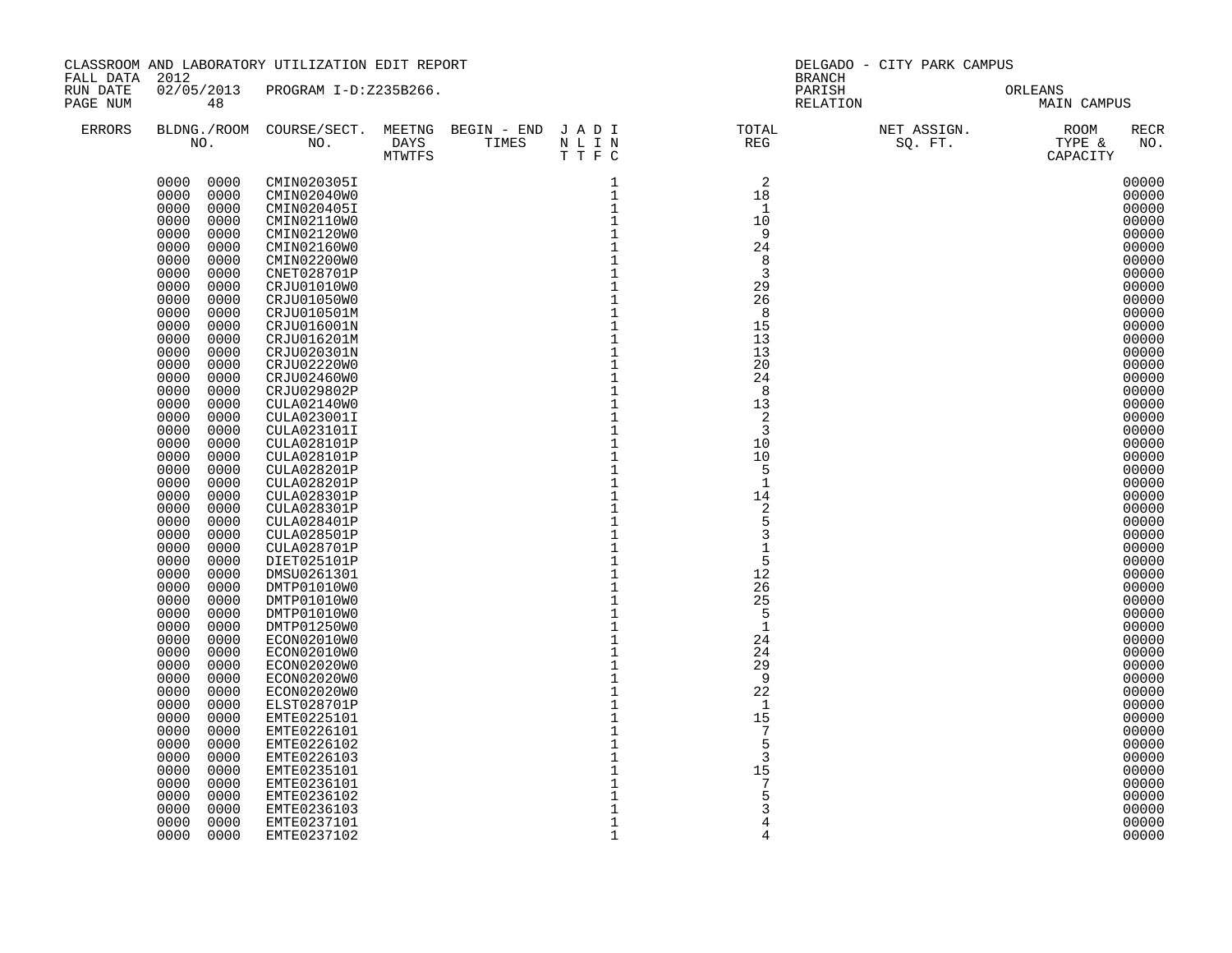| FALL DATA 2012       |                              | CLASSROOM AND LABORATORY UTILIZATION EDIT REPORT |         |                                                  | DELGADO - CITY PARK CAMPUS<br><b>BRANCH</b>                                                                               |  |                        |                    |  |  |
|----------------------|------------------------------|--------------------------------------------------|---------|--------------------------------------------------|---------------------------------------------------------------------------------------------------------------------------|--|------------------------|--------------------|--|--|
| RUN DATE<br>PAGE NUM | 49                           | 02/05/2013 PROGRAM I-D:Z235B266.                 |         |                                                  | PARISH<br>RELATION                                                                                                        |  | ORLEANS<br>MAIN CAMPUS |                    |  |  |
| <b>ERRORS</b>        |                              |                                                  | T T F C |                                                  | BLDNG./ROOM COURSE/SECT. MEETNG BEGIN – END JADI TOTAL NET ASSIGN. NET ASSIGN. NOOM NO. DAYS TIMES NLIN REG SQ.FT. TYPE & |  |                        | <b>RECR</b><br>NO. |  |  |
|                      |                              | 0000 0000 EMTE0237103                            |         | $\mathbf{1}$                                     | $\overline{3}$                                                                                                            |  |                        | 00000              |  |  |
|                      | 0000<br>0000<br>0000         | EMTE0237104                                      |         | $\mathbf{1}$<br>$\mathbf{1}$                     | $\overline{4}$                                                                                                            |  |                        | 00000              |  |  |
|                      | 0000<br>0000<br>0000         | EMTE0255101<br>EMTE0256101                       |         | $\mathbf{1}$                                     | 6                                                                                                                         |  |                        | 00000<br>00000     |  |  |
|                      | 0000<br>0000                 | EMTE0257101                                      |         | $\mathbf 1$                                      | 6                                                                                                                         |  |                        | 00000              |  |  |
|                      | 0000<br>0000                 | EMTE0265101                                      |         |                                                  | 6                                                                                                                         |  |                        | 00000              |  |  |
|                      | 0000<br>0000                 | EMTE0266101                                      |         | $\frac{1}{1}$                                    | 6                                                                                                                         |  |                        | 00000              |  |  |
|                      | 0000<br>0000                 | EMTE0267101                                      |         |                                                  | 6                                                                                                                         |  |                        | 00000              |  |  |
|                      | 0000<br>0000                 | ENGL01010W0                                      |         | $\begin{bmatrix} 1 \\ 1 \\ 1 \\ 1 \end{bmatrix}$ | 23                                                                                                                        |  |                        | 00000              |  |  |
|                      | 0000<br>0000                 | ENGL01010W0                                      |         |                                                  | 21                                                                                                                        |  |                        | 00000              |  |  |
|                      | 0000<br>0000                 | ENGL01010W0                                      |         |                                                  | 21                                                                                                                        |  |                        | 00000              |  |  |
|                      | 0000<br>0000                 | ENGL01010W0                                      |         | $\mathbf 1$                                      | 26                                                                                                                        |  |                        | 00000              |  |  |
|                      | 0000<br>0000                 | ENGL01010W0                                      |         | $\begin{array}{c} 1 \\ 1 \\ 1 \end{array}$       | 26                                                                                                                        |  |                        | 00000              |  |  |
|                      | 0000<br>0000                 | ENGL01010W0                                      |         |                                                  | 24                                                                                                                        |  |                        | 00000              |  |  |
|                      | 0000<br>0000<br>0000<br>0000 | ENGL01020W0<br>ENGL01020W0                       |         | $\mathbf 1$                                      | 23<br>24                                                                                                                  |  |                        | 00000<br>00000     |  |  |
|                      | 0000<br>0000                 | ENGL01020W0                                      |         | $\mathbf 1$                                      | 21                                                                                                                        |  |                        | 00000              |  |  |
|                      | 0000<br>0000                 | ENGL01020W0                                      |         | $\mathbf 1$                                      | 21                                                                                                                        |  |                        | 00000              |  |  |
|                      | 0000<br>0000                 | ENGL01020W0                                      |         | $\mathbf 1$                                      | 20                                                                                                                        |  |                        | 00000              |  |  |
|                      | 0000<br>0000                 | ENGL01020W0                                      |         | $\mathbf 1$                                      | 25                                                                                                                        |  |                        | 00000              |  |  |
|                      | 0000<br>0000                 | ENGL01020W0                                      |         | $\mathbf 1$                                      | 26                                                                                                                        |  |                        | 00000              |  |  |
|                      | 0000<br>0000                 | ENGL02050W0                                      |         | $\mathbf 1$                                      | 23                                                                                                                        |  |                        | 00000              |  |  |
|                      | 0000<br>0000                 | ENGL02060W0                                      |         | $\mathbf 1$                                      | 27                                                                                                                        |  |                        | 00000              |  |  |
|                      | 0000<br>0000                 | FNAR01200W0                                      |         | $\mathbf{1}$                                     | 25                                                                                                                        |  |                        | 00000              |  |  |
|                      | 0000<br>0000                 | FNAR01200W0                                      |         | $\mathbf 1$                                      | 28                                                                                                                        |  |                        | 00000              |  |  |
|                      | 0000<br>0000<br>0000<br>0000 | FNAR01200W0                                      |         | $\mathbf{1}$<br>$\overline{1}$                   | 26<br>30                                                                                                                  |  |                        | 00000<br>00000     |  |  |
|                      | 0000<br>0000                 | FNAR01200W0<br>FNAR01200W0                       |         | $1\,$                                            | 29                                                                                                                        |  |                        | 00000              |  |  |
|                      | 0000<br>0000                 | FNAR01250W0                                      |         | $1\,$                                            | 28                                                                                                                        |  |                        | 00000              |  |  |
|                      | 0000<br>0000                 | FNAR01250W0                                      |         | $1\,$                                            | 25                                                                                                                        |  |                        | 00000              |  |  |
|                      | 0000<br>0000                 | FNAR01260W0                                      |         |                                                  | 24                                                                                                                        |  |                        | 00000              |  |  |
|                      | 0000<br>0000                 | FREN01250W0                                      |         | $\overline{1}$<br>$1$                            | - 8                                                                                                                       |  |                        | 00000              |  |  |
|                      | 0000<br>0000                 | FSED0135101                                      |         |                                                  | 12                                                                                                                        |  |                        | 00000              |  |  |
|                      | 0000<br>0000                 | FSED0145101                                      |         | $\begin{bmatrix} 1 \\ 1 \\ 1 \\ 1 \end{bmatrix}$ | 2                                                                                                                         |  |                        | 00000              |  |  |
|                      | 0000<br>0000                 | FSED0145103                                      |         |                                                  | $\overline{c}$                                                                                                            |  |                        | 00000              |  |  |
|                      | 0000<br>0000                 | FSED0145104                                      |         |                                                  | $\overline{2}$                                                                                                            |  |                        | 00000              |  |  |
|                      | 0000<br>0000                 | FSED016901P                                      |         | $\mathbf 1$<br>$\mathbf 1$                       | 3<br>$\overline{4}$                                                                                                       |  |                        | 00000              |  |  |
|                      | 0000<br>0000<br>0000<br>0000 | GEOL01010WR<br>GEOL01010W0                       |         | $\mathbf 1$                                      | 26                                                                                                                        |  |                        | 00000<br>00000     |  |  |
|                      | 0000<br>0000                 | GEOL01010W0                                      |         | $\mathbf 1$                                      | 27                                                                                                                        |  |                        | 00000              |  |  |
|                      | 0000<br>0000                 | GEOL01020W0                                      |         | $\mathbf 1$                                      | 20                                                                                                                        |  |                        | 00000              |  |  |
|                      | 0000<br>0000                 | GEOL01020W0                                      |         | $1\,$                                            | 16                                                                                                                        |  |                        | 00000              |  |  |
|                      | 0000<br>0000                 | HEIT010301H                                      |         | $\mathbf 1$                                      | 22                                                                                                                        |  |                        | 00000              |  |  |
|                      | 0000<br>0000                 | HEIT01230W0                                      |         | $1\,$                                            | 22                                                                                                                        |  |                        | 00000              |  |  |
|                      | 0000<br>0000                 | HEIT0141101                                      |         | $\mathbf 1$                                      | 18                                                                                                                        |  |                        | 00000              |  |  |
|                      | 0000<br>0000                 | HEIT02010W0                                      |         | $\mathbf{1}$                                     | 23                                                                                                                        |  |                        | 00000              |  |  |
|                      | 0000<br>0000                 | HEIT02010W0                                      |         | $\mathbf{1}$                                     | 19                                                                                                                        |  |                        | 00000              |  |  |
|                      | 0000<br>0000                 | HEIT02030W0                                      |         | $\mathbf{1}$                                     | 27                                                                                                                        |  |                        | 00000              |  |  |
| 7                    | 0000<br>0000                 | HEIT02030W0                                      |         | $\mathbf 1$                                      | 21                                                                                                                        |  |                        | 00000              |  |  |
|                      | 0000<br>0000<br>0000<br>0000 | HEIT02050W0<br>HEIT02050W0                       |         | 1<br>$\mathbf{1}$                                | 16                                                                                                                        |  |                        | 00000<br>00000     |  |  |
|                      |                              |                                                  |         |                                                  |                                                                                                                           |  |                        |                    |  |  |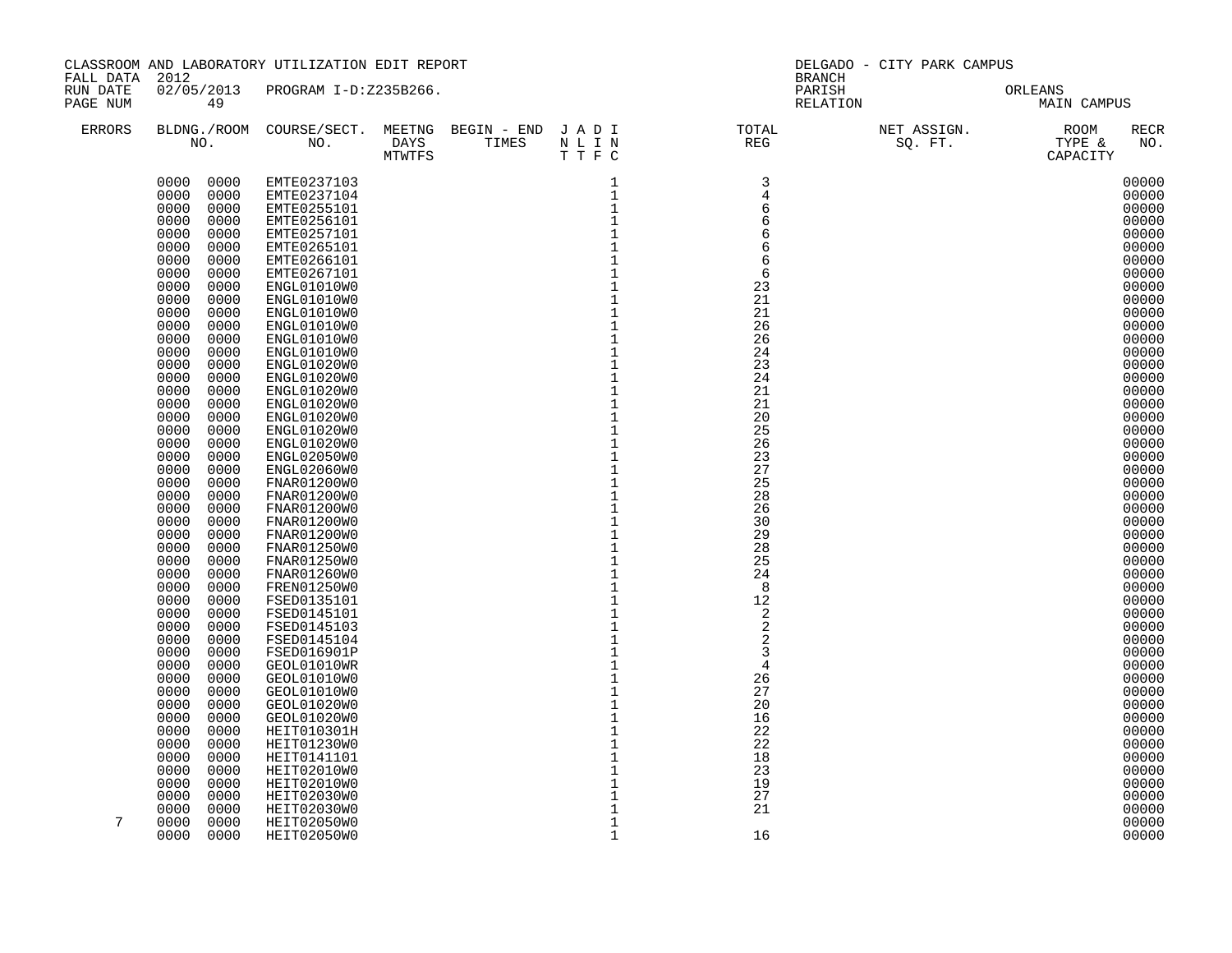| FALL DATA 2012       |                              | CLASSROOM AND LABORATORY UTILIZATION EDIT REPORT |                                                                                                                                                                                                                                                                  |              | DELGADO - CITY PARK CAMPUS<br>BRANCH |                                                                                                                           |                        |  |  |  |
|----------------------|------------------------------|--------------------------------------------------|------------------------------------------------------------------------------------------------------------------------------------------------------------------------------------------------------------------------------------------------------------------|--------------|--------------------------------------|---------------------------------------------------------------------------------------------------------------------------|------------------------|--|--|--|
| RUN DATE<br>PAGE NUM | 50                           | 02/05/2013 PROGRAM I-D:Z235B266.                 |                                                                                                                                                                                                                                                                  |              |                                      | PARISH<br>RELATION                                                                                                        | ORLEANS<br>MAIN CAMPUS |  |  |  |
| ERRORS               |                              |                                                  | DAYS TIMES NLIN<br>MTWTFS TTFC<br>DAYS TIMES N'LL TREES N'ALL TREES N'ALL TREES N'ALL TREES N'ALL TREES N'ALL TREES N'ALL TREES N'ALL TREES N'ALL TREES N'ALL TREES N'ALL TREES NA VIENE AUGUST PARAGEMENT DE LA PRODUISION AUGUST PARAGEMENT DE LA PRODUISION A |              |                                      | BLDNG./ROOM COURSE/SECT. MEETNG BEGIN – END JADI TOTAL NET ASSIGN. NET ASSIGN. NOOM NO. DAYS TIMES NLIN REG SQ.FT. TYPE & | <b>RECR</b><br>NO.     |  |  |  |
|                      |                              | 0000 0000 HEIT02110W0                            |                                                                                                                                                                                                                                                                  |              | 17                                   |                                                                                                                           | 00000                  |  |  |  |
|                      | 0000<br>0000                 | HESC01020W0                                      |                                                                                                                                                                                                                                                                  |              | 28                                   |                                                                                                                           | 00000                  |  |  |  |
|                      | 0000<br>0000                 | <b>HESC01020W0</b>                               |                                                                                                                                                                                                                                                                  |              | 29                                   |                                                                                                                           | 00000                  |  |  |  |
|                      | 0000<br>0000                 | HESC01110W0                                      |                                                                                                                                                                                                                                                                  |              | 31                                   |                                                                                                                           | 00000                  |  |  |  |
|                      | 0000<br>0000<br>0000<br>0000 | HESC01110W0<br>HESC01110W0                       |                                                                                                                                                                                                                                                                  |              | 25<br>31                             |                                                                                                                           | 00000<br>00000         |  |  |  |
|                      | 0000<br>0000                 | HESC01110W0                                      |                                                                                                                                                                                                                                                                  |              | 25                                   |                                                                                                                           | 00000                  |  |  |  |
|                      | 0000<br>0000                 | HESC01110W0                                      |                                                                                                                                                                                                                                                                  |              | 31                                   |                                                                                                                           | 00000                  |  |  |  |
|                      | 0000<br>0000                 | HESC01110W0                                      |                                                                                                                                                                                                                                                                  |              | 28                                   |                                                                                                                           | 00000                  |  |  |  |
|                      | 0000<br>0000                 | HESC01110W0                                      |                                                                                                                                                                                                                                                                  |              | 30                                   |                                                                                                                           | 00000                  |  |  |  |
|                      | 0000<br>0000                 | HESC01110W0                                      |                                                                                                                                                                                                                                                                  |              | 18                                   |                                                                                                                           | 00000                  |  |  |  |
|                      | 0000<br>0000                 | HESC01110W1                                      |                                                                                                                                                                                                                                                                  |              | 21                                   |                                                                                                                           | 00000                  |  |  |  |
|                      | 0000<br>0000<br>0000<br>0000 | HESC01110W1<br>HESC01110W1                       |                                                                                                                                                                                                                                                                  |              | 34<br>34                             |                                                                                                                           | 00000<br>00000         |  |  |  |
|                      | 0000<br>0000                 | HESC01110W1                                      |                                                                                                                                                                                                                                                                  |              | 11                                   |                                                                                                                           | 00000                  |  |  |  |
|                      | 0000<br>0000                 | HESC01110W1                                      |                                                                                                                                                                                                                                                                  |              | 31                                   |                                                                                                                           | 00000                  |  |  |  |
|                      | 0000<br>0000                 | HESC01110W1                                      |                                                                                                                                                                                                                                                                  |              | 11                                   |                                                                                                                           | 00000                  |  |  |  |
|                      | 0000<br>0000                 | HESC01110W1                                      |                                                                                                                                                                                                                                                                  |              | 9                                    |                                                                                                                           | 00000                  |  |  |  |
|                      | 0000<br>0000                 | HESC01120W0                                      |                                                                                                                                                                                                                                                                  |              | 35                                   |                                                                                                                           | 00000                  |  |  |  |
|                      | 0000<br>0000                 | HESC01120W0                                      |                                                                                                                                                                                                                                                                  |              | 34                                   |                                                                                                                           | 00000                  |  |  |  |
|                      | 0000<br>0000<br>0000<br>0000 | <b>HESC01120W0</b><br>HESC01120W0                |                                                                                                                                                                                                                                                                  |              | 23<br>46                             |                                                                                                                           | 00000<br>00000         |  |  |  |
|                      | 0000<br>0000                 | HESC01150W0                                      |                                                                                                                                                                                                                                                                  |              | 24                                   |                                                                                                                           | 00000                  |  |  |  |
|                      | 0000<br>0000                 | HESC01180W0                                      |                                                                                                                                                                                                                                                                  |              | 29                                   |                                                                                                                           | 00000                  |  |  |  |
|                      | 0000<br>0000                 | HESC01180W0                                      |                                                                                                                                                                                                                                                                  |              | 33                                   |                                                                                                                           | 00000                  |  |  |  |
|                      | 0000<br>0000                 | <b>HESC01180W0</b>                               |                                                                                                                                                                                                                                                                  |              | 27                                   |                                                                                                                           | 00000                  |  |  |  |
|                      | 0000<br>0000                 | HESC01180W0                                      |                                                                                                                                                                                                                                                                  |              | 24                                   |                                                                                                                           | 00000                  |  |  |  |
|                      | 0000<br>0000                 | <b>HESC01200W0</b>                               |                                                                                                                                                                                                                                                                  |              | 32                                   |                                                                                                                           | 00000                  |  |  |  |
|                      | 0000<br>0000<br>0000<br>0000 | HESC01420W0                                      |                                                                                                                                                                                                                                                                  |              | 34<br>18                             |                                                                                                                           | 00000<br>00000         |  |  |  |
|                      | 0000<br>0000                 | HESC01420W0<br>HESC01420W0                       |                                                                                                                                                                                                                                                                  |              | 29                                   |                                                                                                                           | 00000                  |  |  |  |
|                      | 0000<br>0000                 | HESC01420W0                                      |                                                                                                                                                                                                                                                                  |              | 26                                   |                                                                                                                           | 00000                  |  |  |  |
|                      | 0000<br>0000                 | HESC01420W0                                      |                                                                                                                                                                                                                                                                  |              | 13                                   |                                                                                                                           | 00000                  |  |  |  |
|                      | 0000<br>0000                 | HESC01420W0                                      |                                                                                                                                                                                                                                                                  |              | 23                                   |                                                                                                                           | 00000                  |  |  |  |
|                      | 0000<br>0000                 | HIST01010W0                                      |                                                                                                                                                                                                                                                                  |              | 26                                   |                                                                                                                           | 00000                  |  |  |  |
|                      | 0000<br>0000                 | HIST01010W0                                      |                                                                                                                                                                                                                                                                  |              | 27                                   |                                                                                                                           | 00000                  |  |  |  |
|                      | 0000<br>0000<br>0000<br>0000 | HIST01020W0<br>HIST01030W0                       |                                                                                                                                                                                                                                                                  |              | 28<br>29                             |                                                                                                                           | 00000<br>00000         |  |  |  |
|                      | 0000<br>0000                 | HIST01050W0                                      |                                                                                                                                                                                                                                                                  |              | 24                                   |                                                                                                                           | 00000                  |  |  |  |
|                      | 0000<br>0000                 | HIST01410W0                                      |                                                                                                                                                                                                                                                                  |              | 29                                   |                                                                                                                           | 00000                  |  |  |  |
|                      | 0000<br>0000                 | HIST02050W0                                      |                                                                                                                                                                                                                                                                  |              | 26                                   |                                                                                                                           | 00000                  |  |  |  |
|                      | 0000<br>0000                 | HIST02060W0                                      |                                                                                                                                                                                                                                                                  |              | 30                                   |                                                                                                                           | 00000                  |  |  |  |
|                      | 0000<br>0000                 | HORT015101P                                      |                                                                                                                                                                                                                                                                  |              | $\overline{4}$                       |                                                                                                                           | 00000                  |  |  |  |
|                      | 0000<br>0000                 | HORT025101P                                      |                                                                                                                                                                                                                                                                  |              | 1                                    |                                                                                                                           | 00000                  |  |  |  |
|                      | 0000<br>0000<br>0000<br>0000 | HOST01010W0<br>HOST01030W0                       |                                                                                                                                                                                                                                                                  |              | 22<br>18                             |                                                                                                                           | 00000<br>00000         |  |  |  |
|                      | 0000<br>0000                 | HOST01040W0                                      |                                                                                                                                                                                                                                                                  |              | 14                                   |                                                                                                                           | 00000                  |  |  |  |
|                      | 0000<br>0000                 | HOST02000W0                                      |                                                                                                                                                                                                                                                                  |              | 15                                   |                                                                                                                           | 00000                  |  |  |  |
|                      | 0000<br>0000                 | HOST020101I                                      |                                                                                                                                                                                                                                                                  |              | 2                                    |                                                                                                                           | 00000                  |  |  |  |
|                      | 0000<br>0000                 | HOST020201W                                      |                                                                                                                                                                                                                                                                  | $\mathbf{1}$ | $\overline{2}$                       |                                                                                                                           | 00000                  |  |  |  |
|                      | 0000<br>0000                 | HOST021001P                                      |                                                                                                                                                                                                                                                                  | $\mathbf 1$  | 6                                    |                                                                                                                           | 00000                  |  |  |  |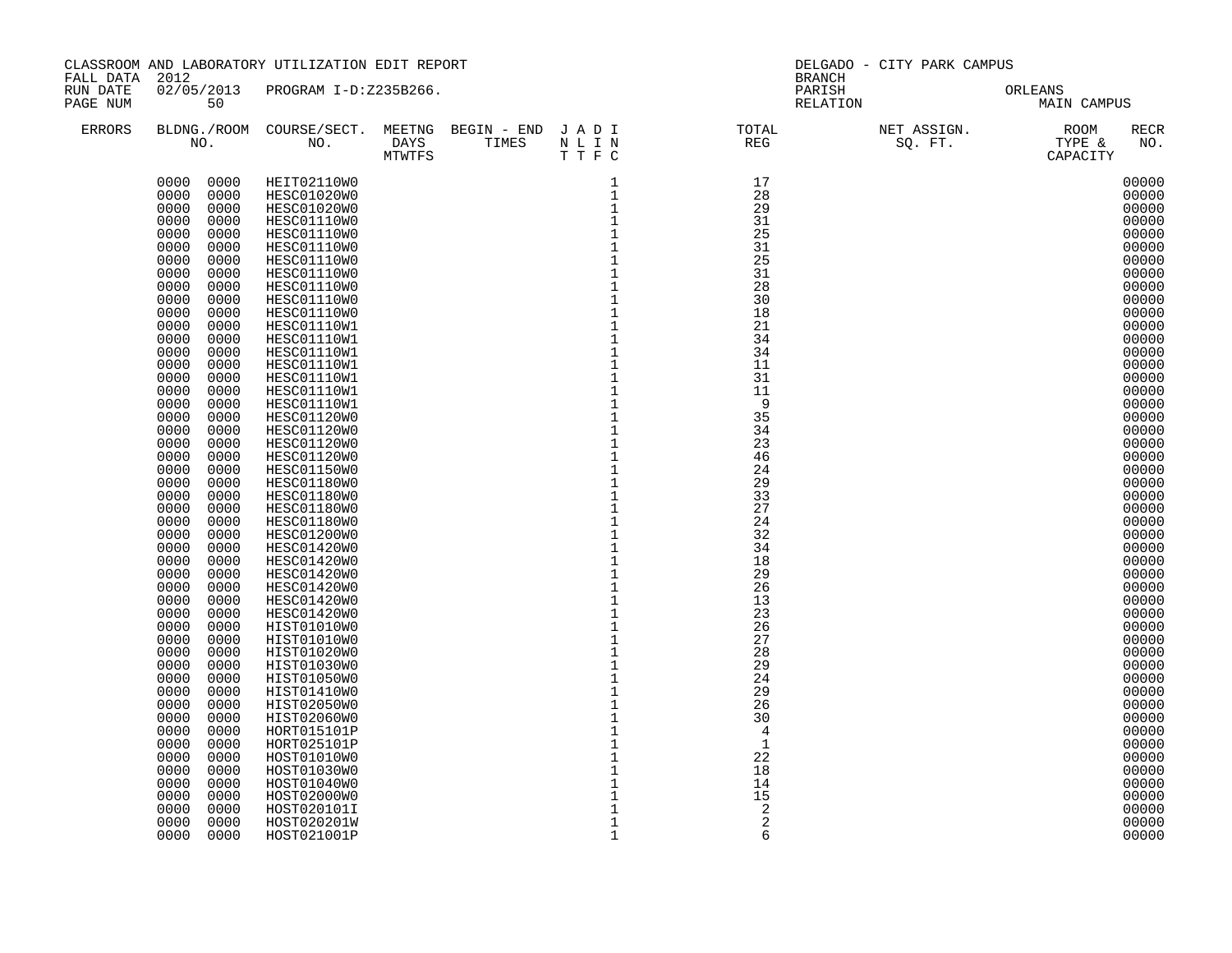| FALL DATA 2012       |              |              | CLASSROOM AND LABORATORY UTILIZATION EDIT REPORT |                                |              | DELGADO - CITY PARK CAMPUS<br><b>BRANCH</b> |                    |  |                        |                    |  |
|----------------------|--------------|--------------|--------------------------------------------------|--------------------------------|--------------|---------------------------------------------|--------------------|--|------------------------|--------------------|--|
| RUN DATE<br>PAGE NUM | 51           |              | 02/05/2013 PROGRAM I-D:Z235B266.                 |                                |              |                                             | PARISH<br>RELATION |  | ORLEANS<br>MAIN CAMPUS |                    |  |
| <b>ERRORS</b>        |              |              |                                                  | DAYS TIMES NLIN<br>MTWTFS TTFC |              |                                             |                    |  |                        | <b>RECR</b><br>NO. |  |
|                      | 0000 0000    |              | HOST02110W0                                      |                                |              | $\begin{array}{c}\n10 \\ \end{array}$       |                    |  |                        | 00000              |  |
| 7                    | 0000         | 0000         | HOST0211101                                      |                                |              |                                             |                    |  |                        | 00000              |  |
|                      | 0000<br>0000 | 0000<br>0000 | HOST02120W0                                      |                                |              | $\mathbf{1}$<br>5                           |                    |  |                        | 00000<br>00000     |  |
|                      | 0000         | 0000         | HOST02130W0<br>HOST021601W                       |                                |              | $\mathbf{1}$                                |                    |  |                        | 00000              |  |
|                      | 0000         | 0000         | HOST022501P                                      |                                |              | 6                                           |                    |  |                        | 00000              |  |
|                      | 0000         | 0000         | HOST02830W0                                      |                                |              | 9                                           |                    |  |                        | 00000              |  |
|                      | 0000         | 0000         | HUMA01050W0                                      |                                |              | 33                                          |                    |  |                        | 00000              |  |
|                      | 0000         | 0000         | HUMA01050W0                                      |                                |              | 26                                          |                    |  |                        | 00000              |  |
|                      | 0000         | 0000         | INTD01610W0                                      |                                |              | 13                                          |                    |  |                        | 00000              |  |
|                      | 0000         | 0000         | INTD02680W0                                      |                                |              | 18                                          |                    |  |                        | 00000              |  |
|                      | 0000         | 0000         | INTD029201I                                      |                                |              | $\overline{c}$                              |                    |  |                        | 00000              |  |
|                      | 0000         | 0000         | MANG01010W0                                      |                                |              | 25                                          |                    |  |                        | 00000              |  |
|                      | 0000         | 0000         | MANG01010W0                                      |                                |              | 21                                          |                    |  |                        | 00000              |  |
|                      | 0000         | 0000         | MANG01010W0                                      |                                |              | 14                                          |                    |  |                        | 00000              |  |
|                      | 0000         | 0000         | MANG01310W0                                      |                                |              | 28                                          |                    |  |                        | 00000              |  |
|                      | 0000         | 0000         | MANG02010W0                                      |                                |              | 31                                          |                    |  |                        | 00000              |  |
|                      | 0000         | 0000         | MANG02010W0                                      |                                |              | 25                                          |                    |  |                        | 00000              |  |
|                      | 0000         | 0000         | MANG02010W0                                      |                                |              | 24<br>27                                    |                    |  |                        | 00000              |  |
|                      | 0000<br>0000 | 0000<br>0000 | MANG02010W0<br>MANG02060W0                       |                                |              | 10                                          |                    |  |                        | 00000<br>00000     |  |
|                      | 0000         | 0000         | MANG02080W0                                      |                                |              | 7                                           |                    |  |                        | 00000              |  |
|                      | 0000         | 0000         | MANG02150W0                                      |                                |              | 9                                           |                    |  |                        | 00000              |  |
|                      | 0000         | 0000         | MANG02220W0                                      |                                |              | 8                                           |                    |  |                        | 00000              |  |
|                      | 0000         | 0000         | MANG02240W0                                      |                                |              | 33                                          |                    |  |                        | 00000              |  |
|                      | 0000         | 0000         | MANG02260W0                                      |                                |              | 18                                          |                    |  |                        | 00000              |  |
|                      | 0000         | 0000         | MANG02280I0                                      |                                |              | $\mathbf{1}$                                |                    |  |                        | 00000              |  |
|                      | 0000         | 0000         | MANG02290WI                                      |                                |              | $\mathbf{1}$                                |                    |  |                        | 00000              |  |
|                      | 0000         | 0000         | MANG02750W0                                      |                                |              | 29                                          |                    |  |                        | 00000              |  |
|                      | 0000         | 0000         | MANG02750W0                                      |                                |              | 19                                          |                    |  |                        | 00000              |  |
|                      | 0000         | 0000         | MARK02010WR                                      |                                |              | -2                                          |                    |  |                        | 00000              |  |
|                      | 0000         | 0000         | MARK02010W0                                      |                                |              | 30                                          |                    |  |                        | 00000              |  |
|                      | 0000<br>0000 | 0000<br>0000 | MARK02010W0                                      |                                |              | 30                                          |                    |  |                        | 00000<br>00000     |  |
|                      | 0000         | 0000         | MARK02010W0<br>MARK02110W0                       |                                |              | 16<br>22                                    |                    |  |                        | 00000              |  |
|                      | 0000         | 0000         | MARK02130W0                                      |                                |              | 16                                          |                    |  |                        | 00000              |  |
|                      | 0000         | 0000         | MARK02150W0                                      |                                |              | 10                                          |                    |  |                        | 00000              |  |
|                      | 0000         | 0000         | MARK02200I0                                      |                                |              | $\mathbf{1}$                                |                    |  |                        | 00000              |  |
|                      | 0000         | 0000         | MATH00910W0                                      |                                |              | $7\phantom{.0}$                             |                    |  |                        | 00000              |  |
|                      | 0000         | 0000         | MATH009102F                                      |                                |              | 18                                          |                    |  |                        | 00000              |  |
|                      | 0000         | 0000         | MATH00950W0                                      |                                |              | 27                                          |                    |  |                        | 00000              |  |
|                      | 0000         | 0000         | MATH00950W0                                      |                                |              | 25                                          |                    |  |                        | 00000              |  |
|                      | 0000         | 0000         | MATH00950W0                                      |                                |              | 23                                          |                    |  |                        | 00000              |  |
|                      | 0000         | 0000         | MATH00950W0                                      |                                |              | 25                                          |                    |  |                        | 00000              |  |
|                      | 0000         | 0000         | MATH009502F                                      |                                |              | 22                                          |                    |  |                        | 00000              |  |
|                      | 0000         | 0000         | MATH009502F                                      |                                |              | 19                                          |                    |  |                        | 00000              |  |
|                      | 0000<br>0000 | 0000         | MATH00960W0                                      |                                |              | 23<br>32                                    |                    |  |                        | 00000<br>00000     |  |
|                      | 0000         | 0000<br>0000 | MATH00960W0<br>MATH00960W0                       |                                |              | 25                                          |                    |  |                        | 00000              |  |
|                      | 0000         | 0000         | MATH009602F                                      |                                | $\mathbf 1$  | 21                                          |                    |  |                        | 00000              |  |
|                      | 0000         | 0000         | MATH009602F                                      |                                | $\mathbf{1}$ | 22                                          |                    |  |                        | 00000              |  |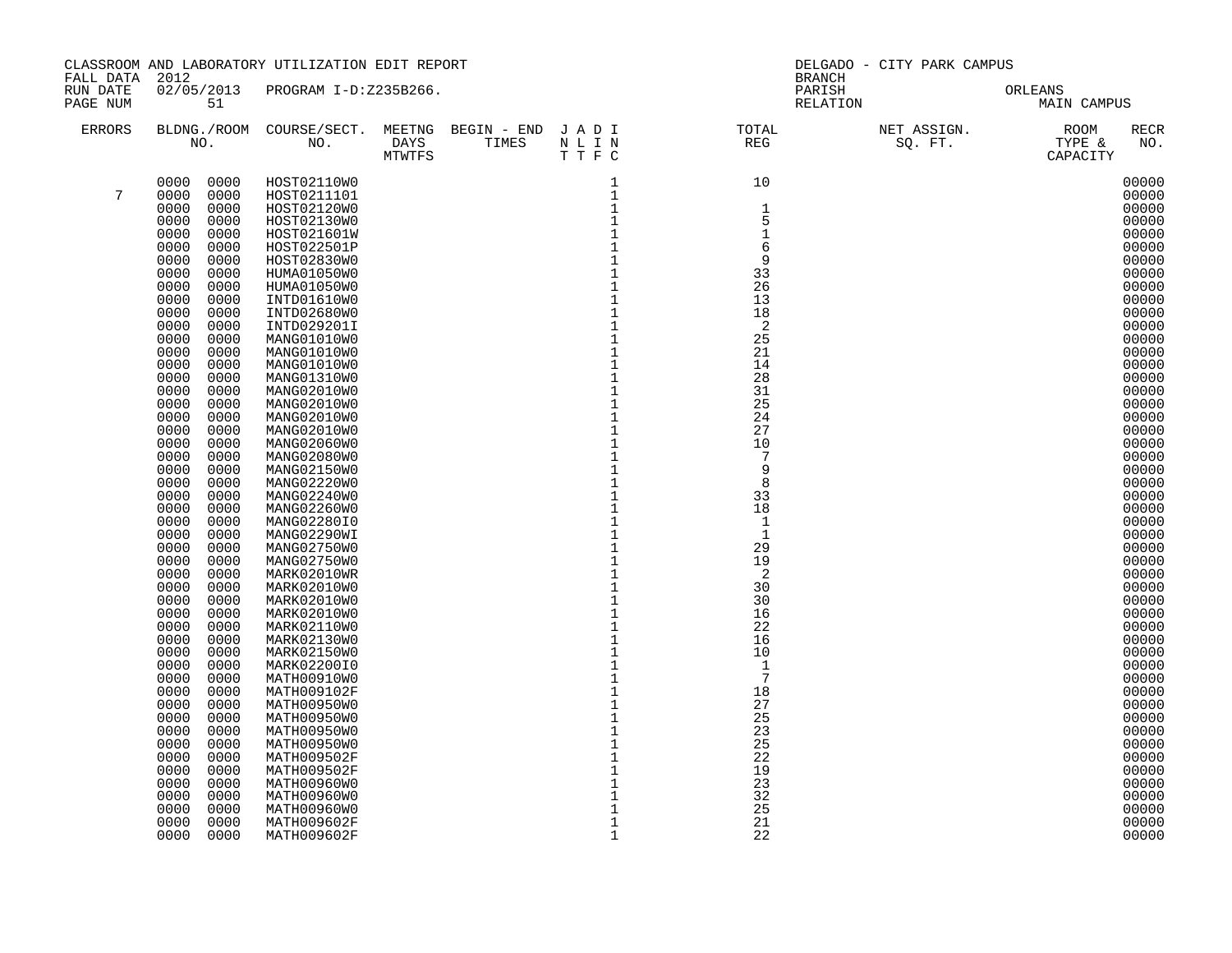|                                        |                              | CLASSROOM AND LABORATORY UTILIZATION EDIT REPORT |      |                                                  | DELGADO - CITY PARK CAMPUS                                                                                                |                                     |  |                        |  |  |
|----------------------------------------|------------------------------|--------------------------------------------------|------|--------------------------------------------------|---------------------------------------------------------------------------------------------------------------------------|-------------------------------------|--|------------------------|--|--|
| FALL DATA 2012<br>RUN DATE<br>PAGE NUM | 52                           | 02/05/2013 PROGRAM I-D:Z235B266.                 |      |                                                  |                                                                                                                           | <b>BRANCH</b><br>PARISH<br>RELATION |  | ORLEANS<br>MAIN CAMPUS |  |  |
| <b>ERRORS</b>                          |                              |                                                  | TTFC |                                                  | BLDNG./ROOM COURSE/SECT. MEETNG BEGIN – END JADI TOTAL NET ASSIGN. NET ASSIGN. ROOM NO. DAYS TIMES NLIN REG SQ.FT. TYPE & |                                     |  | <b>RECR</b><br>NO.     |  |  |
|                                        | 0000 0000                    | MATH01130W0                                      |      | 1                                                | 8                                                                                                                         |                                     |  | 00000                  |  |  |
|                                        | 0000<br>0000                 | MATH01140W0                                      |      | $\mathbf{1}$                                     | 13                                                                                                                        |                                     |  | 00000                  |  |  |
|                                        | 0000<br>0000                 | MATH01180W0                                      |      | $\mathbf{1}$                                     | 24                                                                                                                        |                                     |  | 00000                  |  |  |
|                                        | 0000<br>0000                 | MATH01180W0                                      |      | $1\,$<br>$1\,$                                   | 25                                                                                                                        |                                     |  | 00000                  |  |  |
|                                        | 0000<br>0000<br>0000<br>0000 | MATH01180W0<br>MATH01180W0                       |      | $\mathbf 1$                                      | 15<br>27                                                                                                                  |                                     |  | 00000<br>00000         |  |  |
|                                        | 0000<br>0000                 | MATH01180W0                                      |      | $\,1\,$                                          | 25                                                                                                                        |                                     |  | 00000                  |  |  |
|                                        | 0000<br>0000                 | MATH011802F                                      |      | $\mathbf 1$                                      | 22                                                                                                                        |                                     |  | 00000                  |  |  |
|                                        | 0000<br>0000                 | MATH01200W0                                      |      | $\mathbf 1$                                      | 16                                                                                                                        |                                     |  | 00000                  |  |  |
| 7                                      | 0000<br>0000                 | MATH01200W0                                      |      | $\frac{1}{1}$                                    |                                                                                                                           |                                     |  | 00000                  |  |  |
|                                        | 0000<br>0000                 | MATH01200W0                                      |      |                                                  | 15                                                                                                                        |                                     |  | 00000                  |  |  |
|                                        | 0000<br>0000<br>0000         | MATH01200W0                                      |      | $\mathbf{1}$<br>$\mathbf 1$                      | 14                                                                                                                        |                                     |  | 00000                  |  |  |
|                                        | 0000<br>0000<br>0000         | MATH01280W0<br>MATH01280W0                       |      | $1\,$                                            | 22<br>16                                                                                                                  |                                     |  | 00000<br>00000         |  |  |
|                                        | 0000<br>0000                 | MATH01300W0                                      |      | $\mathbf 1$                                      | 24                                                                                                                        |                                     |  | 00000                  |  |  |
|                                        | 0000<br>0000                 | MATH01300W0                                      |      | $\mathbf 1$                                      | 26                                                                                                                        |                                     |  | 00000                  |  |  |
|                                        | 0000<br>0000                 | MATH01300W0                                      |      | $\mathbf 1$                                      | 11                                                                                                                        |                                     |  | 00000                  |  |  |
|                                        | 0000<br>0000                 | MATH01510W0                                      |      | $\mathbf 1$                                      | 11                                                                                                                        |                                     |  | 00000                  |  |  |
|                                        | 0000<br>0000                 | MATH02030W0                                      |      | $\mathbf 1$                                      | 21                                                                                                                        |                                     |  | 00000                  |  |  |
|                                        | 0000<br>0000<br>0000<br>0000 | MATH02030W0<br>MLTS015101P                       |      | $\mathbf{1}$<br>$\ensuremath{\mathsf{1}}$        | 14<br>9                                                                                                                   |                                     |  | 00000<br>00000         |  |  |
|                                        | 0000<br>0000                 | MLTS028201P                                      |      | $\mathbf 1$                                      | 8                                                                                                                         |                                     |  | 00000                  |  |  |
|                                        | 0000<br>0000                 | MOVH018001N                                      |      |                                                  |                                                                                                                           |                                     |  | 00000                  |  |  |
|                                        | 0000<br>0000                 | MOVH018001N                                      |      | $\frac{1}{1}$                                    | 8                                                                                                                         |                                     |  | 00000                  |  |  |
|                                        | 0000<br>0000                 | MOVH0180101                                      |      |                                                  |                                                                                                                           |                                     |  | 00000                  |  |  |
|                                        | 0000<br>0000                 | MOVH0180102                                      |      |                                                  |                                                                                                                           |                                     |  | 00000                  |  |  |
|                                        | 0000<br>0000                 | MOVH0183101                                      |      | $\begin{bmatrix} 1 \\ 1 \\ 1 \\ 1 \end{bmatrix}$ |                                                                                                                           |                                     |  | 00000                  |  |  |
|                                        | 0000<br>0000<br>0000<br>0000 | MOVH018601N<br>MOVH0186101                       |      | $\mathbf{1}$                                     | 3<br>10                                                                                                                   |                                     |  | 00000<br>00000         |  |  |
|                                        | 0000<br>0000                 | MOVH0186102                                      |      |                                                  | 1                                                                                                                         |                                     |  | 00000                  |  |  |
|                                        | 0000<br>0000                 | MOVH0186103                                      |      | $\begin{array}{c} 1 \\ 1 \\ 1 \end{array}$       | $\mathbf{1}$                                                                                                              |                                     |  | 00000                  |  |  |
|                                        | 0000<br>0000                 | MOVH0186105                                      |      |                                                  |                                                                                                                           |                                     |  | 00000                  |  |  |
|                                        | 0000<br>0000                 | MOVH0186106                                      |      | $\mathbf 1$                                      |                                                                                                                           |                                     |  | 00000                  |  |  |
|                                        | 0000<br>0000                 | MOVH018701M                                      |      |                                                  | 9<br>$\overline{7}$                                                                                                       |                                     |  | 00000                  |  |  |
|                                        | 0000<br>0000<br>0000<br>0000 | MOVH018701M<br>MOVH0188101                       |      | $\begin{array}{c} 1 \\ 1 \\ 1 \end{array}$       | 6                                                                                                                         |                                     |  | 00000<br>00000         |  |  |
|                                        | 0000<br>0000                 | MSCM01010W0                                      |      | $\mathbf{1}$                                     | 17                                                                                                                        |                                     |  | 00000                  |  |  |
|                                        | 0000<br>0000                 | MSCM0212101                                      |      | $\mathbf 1$                                      | 1                                                                                                                         |                                     |  | 00000                  |  |  |
|                                        | 0000<br>0000                 | MSCM022001P                                      |      | $\mathbf 1$                                      | 3                                                                                                                         |                                     |  | 00000                  |  |  |
|                                        | 0000<br>0000                 | MSTH0151270                                      |      | $\mathbf{1}$                                     | 2                                                                                                                         |                                     |  | 00000                  |  |  |
|                                        | 0000<br>0000                 | MUSB01020W0                                      |      | $\mathbf{1}$                                     | 20                                                                                                                        |                                     |  | 00000                  |  |  |
|                                        | 0000<br>0000                 | MUSB01030W0                                      |      | $\mathbf 1$                                      | 19<br>25                                                                                                                  |                                     |  | 00000<br>00000         |  |  |
|                                        | 0000<br>0000<br>0000<br>0000 | MUSC01050W0<br>MUSC01050W0                       |      | $\mathbf 1$<br>$\mathbf 1$                       | 27                                                                                                                        |                                     |  | 00000                  |  |  |
|                                        | 0000<br>0000                 | MUSC01370W0                                      |      | $\mathbf{1}$                                     | 28                                                                                                                        |                                     |  | 00000                  |  |  |
|                                        | 0000<br>0000                 | NUMT026101P                                      |      | $\mathbf 1$                                      | 3                                                                                                                         |                                     |  | 00000                  |  |  |
|                                        | 0000<br>0000                 | NUMT026101P                                      |      | $\mathbf{1}$                                     | $\overline{4}$                                                                                                            |                                     |  | 00000                  |  |  |
| 7                                      | 0000<br>0000                 | NUMT026101P                                      |      | $\mathbf 1$                                      |                                                                                                                           |                                     |  | 00000                  |  |  |
|                                        | 0000<br>0000                 | NURS01010W0                                      |      | $\mathbf{1}$                                     | 13                                                                                                                        |                                     |  | 00000                  |  |  |
|                                        | 0000<br>0000<br>0000<br>0000 | OCTA0201102<br>OCTA021701P                       |      | $\mathbf 1$<br>$\mathbf{1}$                      | $\overline{4}$<br>14                                                                                                      |                                     |  | 00000<br>00000         |  |  |
|                                        |                              |                                                  |      |                                                  |                                                                                                                           |                                     |  |                        |  |  |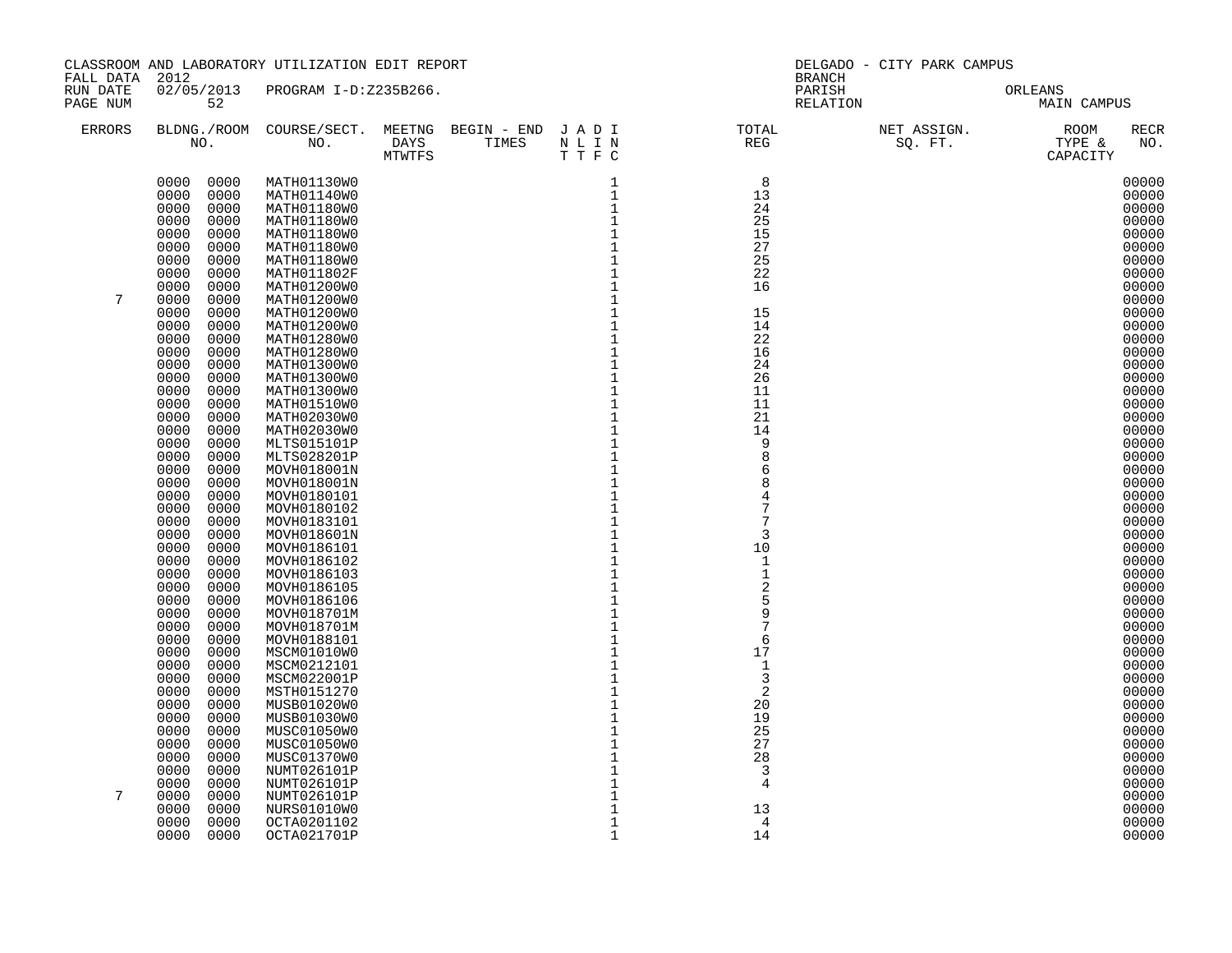| FALL DATA 2012       |                              | CLASSROOM AND LABORATORY UTILIZATION EDIT REPORT |                                                                                                                                                                                                                                                                                                                                                                                                                                    |              | DELGADO - CITY PARK CAMPUS<br><b>BRANCH</b>                                                                               |  |                        |  |  |  |
|----------------------|------------------------------|--------------------------------------------------|------------------------------------------------------------------------------------------------------------------------------------------------------------------------------------------------------------------------------------------------------------------------------------------------------------------------------------------------------------------------------------------------------------------------------------|--------------|---------------------------------------------------------------------------------------------------------------------------|--|------------------------|--|--|--|
| RUN DATE<br>PAGE NUM | 53                           | 02/05/2013 PROGRAM I-D:Z235B266.                 |                                                                                                                                                                                                                                                                                                                                                                                                                                    |              | PARISH<br>RELATION                                                                                                        |  | ORLEANS<br>MAIN CAMPUS |  |  |  |
| <b>ERRORS</b>        |                              | NO. DAYS TIMES N L I N<br>MTWTFS T T F C         | $\begin{array}{cccccccc} \text{DAYS} & & & & & & \text{1} & \text{1} & \text{1} & \text{1} & \text{1} & \text{1} & \text{1} & \text{1} & \text{1} & \text{1} & \text{1} & \text{1} & \text{1} & \text{1} & \text{1} & \text{1} & \text{1} & \text{1} & \text{1} & \text{1} & \text{1} & \text{1} & \text{1} & \text{1} & \text{1} & \text{1} & \text{1} & \text{1} & \text{1} & \text{1} & \text{1} & \text{1} & \text{1} & \text$ |              | BLDNG./ROOM COURSE/SECT. MEETNG BEGIN – END JADI TOTAL NET ASSIGN. NET ASSIGN. NOOM NO. DAYS TIMES NLIN REG SQ.FT. TYPE & |  | RECR<br>NO.            |  |  |  |
|                      | 0000 0000                    | OCTA022001P                                      |                                                                                                                                                                                                                                                                                                                                                                                                                                    |              | $\begin{array}{c} 14 \\ 14 \end{array}$                                                                                   |  | 00000                  |  |  |  |
|                      | 0000<br>0000                 | OCTA0221101                                      |                                                                                                                                                                                                                                                                                                                                                                                                                                    |              | 14                                                                                                                        |  | 00000                  |  |  |  |
|                      | 0000<br>0000                 | OPHT0101101                                      |                                                                                                                                                                                                                                                                                                                                                                                                                                    |              | 12                                                                                                                        |  | 00000                  |  |  |  |
|                      | 0000<br>0000<br>0000<br>0000 | OPHT0201101                                      |                                                                                                                                                                                                                                                                                                                                                                                                                                    |              | 12<br>12                                                                                                                  |  | 00000<br>00000         |  |  |  |
|                      | 0000<br>0000                 | OPHT0202101<br>OPHT0203101                       |                                                                                                                                                                                                                                                                                                                                                                                                                                    |              | 12                                                                                                                        |  | 00000                  |  |  |  |
|                      | 0000<br>0000                 | OPHT020401P                                      |                                                                                                                                                                                                                                                                                                                                                                                                                                    |              | $\overline{3}$                                                                                                            |  | 00000                  |  |  |  |
|                      | 0000<br>0000                 | OPHT020401P                                      |                                                                                                                                                                                                                                                                                                                                                                                                                                    |              |                                                                                                                           |  | 00000                  |  |  |  |
|                      | 0000<br>0000                 | PAST025001P                                      |                                                                                                                                                                                                                                                                                                                                                                                                                                    |              | 9                                                                                                                         |  | 00000                  |  |  |  |
|                      | 0000<br>0000                 | PAST025101P                                      |                                                                                                                                                                                                                                                                                                                                                                                                                                    |              | 3                                                                                                                         |  | 00000                  |  |  |  |
|                      | 0000<br>0000                 | PHAR015101P                                      |                                                                                                                                                                                                                                                                                                                                                                                                                                    |              | 6                                                                                                                         |  | 00000                  |  |  |  |
|                      | 0000<br>0000<br>0000<br>0000 | PHAR015101P<br>PHAR015201P                       |                                                                                                                                                                                                                                                                                                                                                                                                                                    |              | 6                                                                                                                         |  | 00000<br>00000         |  |  |  |
|                      | 0000<br>0000                 | PHAR015201P                                      |                                                                                                                                                                                                                                                                                                                                                                                                                                    |              | 5                                                                                                                         |  | 00000                  |  |  |  |
|                      | 0000<br>0000                 | PHIL01010W0                                      |                                                                                                                                                                                                                                                                                                                                                                                                                                    |              | 29                                                                                                                        |  | 00000                  |  |  |  |
|                      | 0000<br>0000                 | PHIL01010W0                                      |                                                                                                                                                                                                                                                                                                                                                                                                                                    |              | 12                                                                                                                        |  | 00000                  |  |  |  |
|                      | 0000<br>0000                 | PHIL01750W0                                      |                                                                                                                                                                                                                                                                                                                                                                                                                                    |              | 21                                                                                                                        |  | 00000                  |  |  |  |
|                      | 0000<br>0000                 | PHIL01750W0                                      |                                                                                                                                                                                                                                                                                                                                                                                                                                    |              | 24                                                                                                                        |  | 00000                  |  |  |  |
|                      | 0000<br>0000                 | PHYS01010W0                                      |                                                                                                                                                                                                                                                                                                                                                                                                                                    |              | 23                                                                                                                        |  | 00000                  |  |  |  |
|                      | 0000<br>0000<br>0000<br>0000 | PHYS01010W0<br>PHYS01010W0                       |                                                                                                                                                                                                                                                                                                                                                                                                                                    |              | 15<br>24                                                                                                                  |  | 00000<br>00000         |  |  |  |
|                      | 0000<br>0000                 | POLI01800W0                                      |                                                                                                                                                                                                                                                                                                                                                                                                                                    |              | 25                                                                                                                        |  | 00000                  |  |  |  |
|                      | 0000<br>0000                 | POLI01800W0                                      |                                                                                                                                                                                                                                                                                                                                                                                                                                    |              | 24                                                                                                                        |  | 00000                  |  |  |  |
|                      | 0000<br>0000                 | PSYC01270W0                                      |                                                                                                                                                                                                                                                                                                                                                                                                                                    |              | 27                                                                                                                        |  | 00000                  |  |  |  |
|                      | 0000<br>0000                 | PSYC01270W0                                      |                                                                                                                                                                                                                                                                                                                                                                                                                                    |              | 30                                                                                                                        |  | 00000                  |  |  |  |
|                      | 0000<br>0000                 | PSYC01270W0                                      |                                                                                                                                                                                                                                                                                                                                                                                                                                    |              | 24                                                                                                                        |  | 00000                  |  |  |  |
|                      | 0000<br>0000                 | PSYC01270W0                                      |                                                                                                                                                                                                                                                                                                                                                                                                                                    |              | 28                                                                                                                        |  | 00000                  |  |  |  |
|                      | 0000<br>0000<br>0000<br>0000 | PSYC01270W0<br>PSYC01270W0                       |                                                                                                                                                                                                                                                                                                                                                                                                                                    |              | 22<br>18                                                                                                                  |  | 00000<br>00000         |  |  |  |
|                      | 0000<br>0000                 | PSYC01270W0                                      |                                                                                                                                                                                                                                                                                                                                                                                                                                    |              | 17                                                                                                                        |  | 00000                  |  |  |  |
|                      | 0000<br>0000                 | <b>PSYC02250W0</b>                               |                                                                                                                                                                                                                                                                                                                                                                                                                                    |              | 30                                                                                                                        |  | 00000                  |  |  |  |
|                      | 0000<br>0000                 | PSYC02250W0                                      |                                                                                                                                                                                                                                                                                                                                                                                                                                    |              | 24                                                                                                                        |  | 00000                  |  |  |  |
|                      | 0000<br>0000                 | PSYC02260W0                                      |                                                                                                                                                                                                                                                                                                                                                                                                                                    |              | 29                                                                                                                        |  | 00000                  |  |  |  |
|                      | 0000<br>0000                 | PSYC02260W0                                      |                                                                                                                                                                                                                                                                                                                                                                                                                                    |              | 29                                                                                                                        |  | 00000                  |  |  |  |
|                      | 0000<br>0000                 | PSYC02260W0                                      |                                                                                                                                                                                                                                                                                                                                                                                                                                    |              | 31<br>30                                                                                                                  |  | 00000                  |  |  |  |
|                      | 0000<br>0000<br>0000<br>0000 | PSYC02350W0<br>PSYC02400W0                       |                                                                                                                                                                                                                                                                                                                                                                                                                                    |              | 29                                                                                                                        |  | 00000<br>00000         |  |  |  |
|                      | 0000<br>0000                 | <b>PSYC02450W0</b>                               |                                                                                                                                                                                                                                                                                                                                                                                                                                    |              | 30                                                                                                                        |  | 00000                  |  |  |  |
|                      | 0000<br>0000                 | PTAP0201101                                      |                                                                                                                                                                                                                                                                                                                                                                                                                                    |              | 24                                                                                                                        |  | 00000                  |  |  |  |
|                      | 0000<br>0000                 | PTAP0202101                                      |                                                                                                                                                                                                                                                                                                                                                                                                                                    |              | 24                                                                                                                        |  | 00000                  |  |  |  |
|                      | 0000<br>0000                 | PTAP0203101                                      |                                                                                                                                                                                                                                                                                                                                                                                                                                    |              | 24                                                                                                                        |  | 00000                  |  |  |  |
|                      | 0000<br>0000                 | PTAP0204101                                      |                                                                                                                                                                                                                                                                                                                                                                                                                                    |              | 24                                                                                                                        |  | 00000                  |  |  |  |
|                      | 0000<br>0000                 | PTAP020701P                                      |                                                                                                                                                                                                                                                                                                                                                                                                                                    |              | 16                                                                                                                        |  | 00000                  |  |  |  |
|                      | 0000<br>0000<br>0000<br>0000 | PTAP020701P<br>RADT025101P                       |                                                                                                                                                                                                                                                                                                                                                                                                                                    |              | 8<br>$\overline{4}$                                                                                                       |  | 00000<br>00000         |  |  |  |
|                      | 0000<br>0000                 | RLST01610W0                                      |                                                                                                                                                                                                                                                                                                                                                                                                                                    |              | 20                                                                                                                        |  | 00000                  |  |  |  |
|                      | 0000<br>0000                 | RLST01800W0                                      |                                                                                                                                                                                                                                                                                                                                                                                                                                    |              | 11                                                                                                                        |  | 00000                  |  |  |  |
|                      | 0000<br>0000                 | RLST02610W0                                      |                                                                                                                                                                                                                                                                                                                                                                                                                                    |              | 14                                                                                                                        |  | 00000                  |  |  |  |
|                      | 0000<br>0000                 | RLST02630W0                                      |                                                                                                                                                                                                                                                                                                                                                                                                                                    |              | 14                                                                                                                        |  | 00000                  |  |  |  |
|                      | 0000<br>0000                 | <b>RLST02650W0</b>                               |                                                                                                                                                                                                                                                                                                                                                                                                                                    | $\mathbf{1}$ | 10                                                                                                                        |  | 00000                  |  |  |  |
|                      | 0000<br>0000                 | SCIE01010W0                                      |                                                                                                                                                                                                                                                                                                                                                                                                                                    | $\mathbf 1$  | 22                                                                                                                        |  | 00000                  |  |  |  |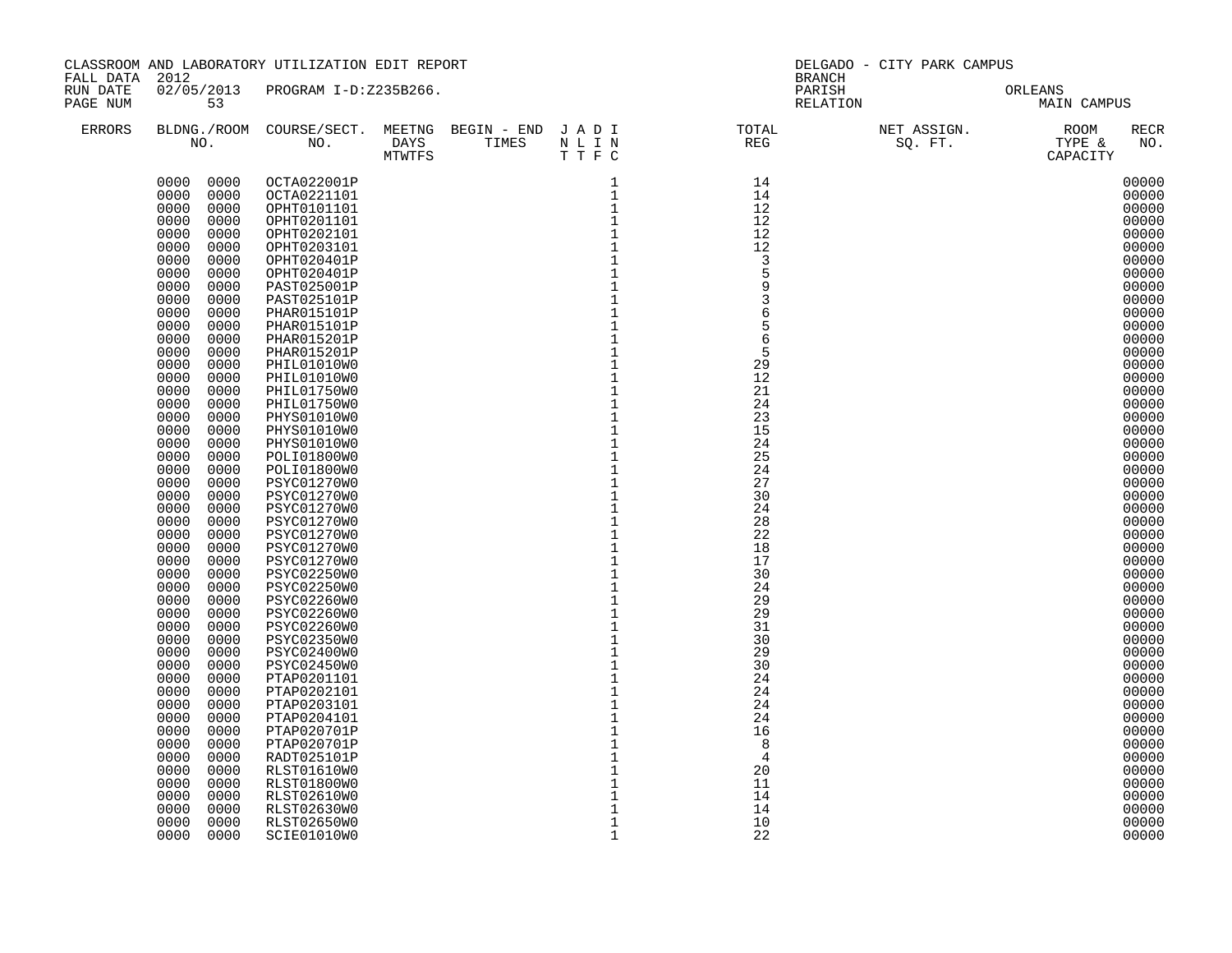| FALL DATA 2012                                      |                                                                                                                                                                                                                                                                                                                                                                                                                                                                                                              | CLASSROOM AND LABORATORY UTILIZATION EDIT REPORT                                                                                                                                                                                                                                                                                                                                                                                                                                                                     |                                                                                                                                                                                                                                  | DELGADO - CITY PARK CAMPUS<br><b>BRANCH</b>                                                                                                                                                                       |                       |                                                                                                                                                                                                                                                                                              |  |  |
|-----------------------------------------------------|--------------------------------------------------------------------------------------------------------------------------------------------------------------------------------------------------------------------------------------------------------------------------------------------------------------------------------------------------------------------------------------------------------------------------------------------------------------------------------------------------------------|----------------------------------------------------------------------------------------------------------------------------------------------------------------------------------------------------------------------------------------------------------------------------------------------------------------------------------------------------------------------------------------------------------------------------------------------------------------------------------------------------------------------|----------------------------------------------------------------------------------------------------------------------------------------------------------------------------------------------------------------------------------|-------------------------------------------------------------------------------------------------------------------------------------------------------------------------------------------------------------------|-----------------------|----------------------------------------------------------------------------------------------------------------------------------------------------------------------------------------------------------------------------------------------------------------------------------------------|--|--|
| RUN DATE<br>PAGE NUM                                | 54                                                                                                                                                                                                                                                                                                                                                                                                                                                                                                           | 02/05/2013 PROGRAM I-D:Z235B266.                                                                                                                                                                                                                                                                                                                                                                                                                                                                                     |                                                                                                                                                                                                                                  | PARISH                                                                                                                                                                                                            | PARISH OR<br>RELATION | ORLEANS<br>MAIN CAMPUS                                                                                                                                                                                                                                                                       |  |  |
| <b>ERRORS</b>                                       |                                                                                                                                                                                                                                                                                                                                                                                                                                                                                                              | NO. DAYS TIMES N L I N<br>MTWTFS T T F C                                                                                                                                                                                                                                                                                                                                                                                                                                                                             |                                                                                                                                                                                                                                  | BLDNG./ROOM COURSE/SECT. MEETNG BEGIN – END JADI TOTAL NET ASSIGN. NET ASSIGN. ROOM NO. DAYS TIMES NLIN REG SQ.FT. TYPE &                                                                                         |                       | <b>RECR</b><br>NO.                                                                                                                                                                                                                                                                           |  |  |
|                                                     | 0000<br>0000<br>0000<br>0000<br>0000<br>0000<br>0000<br>0000<br>0000<br>0000<br>0000<br>0000<br>0000<br>0000<br>0000<br>0000<br>0000<br>0000<br>0000<br>0000<br>0000<br>0000<br>0000<br>0000<br>0000<br>0000<br>0000<br>0000<br>0000<br>0000<br>0000<br>0000<br>0000<br>0000<br>0000<br>0000<br>0000<br>0000<br>0000<br>0000<br>0000<br>0000<br>0000<br>0000<br>0000<br>0000<br>0000<br>0000<br>0000<br>0000<br>0000<br>0000<br>0000<br>0000<br>0000<br>0000<br>0000<br>0000<br>0000<br>0000<br>0000<br>0000 | 0000 0000 SOCI01510W0<br>SOCI01510W0<br>SOCI01510W0<br>SOCI01510W0<br>SOCI01550W0<br>SOCI01550W0<br>SOCI02550W0<br>SPAL01420W0<br>SPCH01310W0<br>TEVP0127101<br>TEVP0227101<br>TEVP027001P<br>THEA01010W0<br>THEA01010W0<br>VETT01010W0<br><b>VETT012505H</b><br>VETT022705P<br>VETT022705P<br>VETT0235521<br>WELL0101101<br>WELL0101102<br>WELL0101103<br>WELL0101200<br>WELL0101520<br>WELL0101521<br>WELL01400W0<br>WELL01400W0<br>WELL0141101<br>WELL0141200<br>WELL0141520<br>WELL01500W0<br><b>WELL01520W0</b> | DAYS TIMES NLIN (NETRE SALLY STRES NLIN)<br>In the set of the set of the set of the set of the set of the set of the set of the set of the set of the set of the set of the set of the set of the set of the set of the set of t | 18<br>26<br>20<br>19<br>27<br>17<br>26<br>24<br>18<br>13<br>14<br>- 6<br>27<br>22<br>22<br>22<br>11<br>9<br>20<br>35<br>30<br>13<br>16<br>33<br>25<br>33<br>24<br>16<br>$\overline{\mathbf{3}}$<br>12<br>16<br>22 |                       | 00000<br>00000<br>00000<br>00000<br>00000<br>00000<br>00000<br>00000<br>00000<br>00000<br>00000<br>00000<br>00000<br>00000<br>00000<br>00000<br>00000<br>00000<br>00000<br>00000<br>00000<br>00000<br>00000<br>00000<br>00000<br>00000<br>00000<br>00000<br>00000<br>00000<br>00000<br>00000 |  |  |
| 4                                                   | 0000<br>0000<br>0000<br>0000<br>0000<br>0000<br>0000<br>0000<br>0000<br>0000<br>0000<br>0000<br>0000<br>0000<br>0000<br>0000                                                                                                                                                                                                                                                                                                                                                                                 | WELL0201101<br>WELL0201520<br>NURS0122313<br>SURG014103P<br>SURG014103P<br>SURG021303P<br>SURG021203P<br>SURG021303P                                                                                                                                                                                                                                                                                                                                                                                                 |                                                                                                                                                                                                                                  |                                                                                                                                                                                                                   |                       | 00000<br>00000<br>00000<br>00000<br>00000<br>00000<br>00000<br>00000                                                                                                                                                                                                                         |  |  |
| 4<br>4<br>4<br>4<br>4<br>4<br>4<br>4<br>4<br>4<br>4 | 0000<br>0000<br>0000<br>0000<br>0000<br>0000<br>0000<br>0000<br>0000<br>0000<br>0000<br>0000<br>0000<br>0000<br>0000<br>0000<br>0000<br>0000<br>0000<br>0000<br>0000<br>0000                                                                                                                                                                                                                                                                                                                                 | SURG021205P<br>SURG021303P<br>NURS0113301<br>NURS0113303<br>NURS0113308<br>NURS0122309<br>NURS0122311<br>NURS0122322<br>SURG021203P<br>SURG021205P<br>NURS0122302                                                                                                                                                                                                                                                                                                                                                    |                                                                                                                                                                                                                                  | $\begin{array}{r} 22 \ 4 \ \ 3 \ 3 \ 8 \ 9 \ 9 \ 10 \ 5 \ 5 \ 3 \ 4 \ 7 \ 7 \ 5 \ 8 \ 8 \ 7 \ 7 \ 8 \ 7 \end{array}$<br>8                                                                                         |                       | 00000<br>00000<br>00000<br>00000<br>00000<br>00000<br>00000<br>00000<br>00000<br>00000<br>00000                                                                                                                                                                                              |  |  |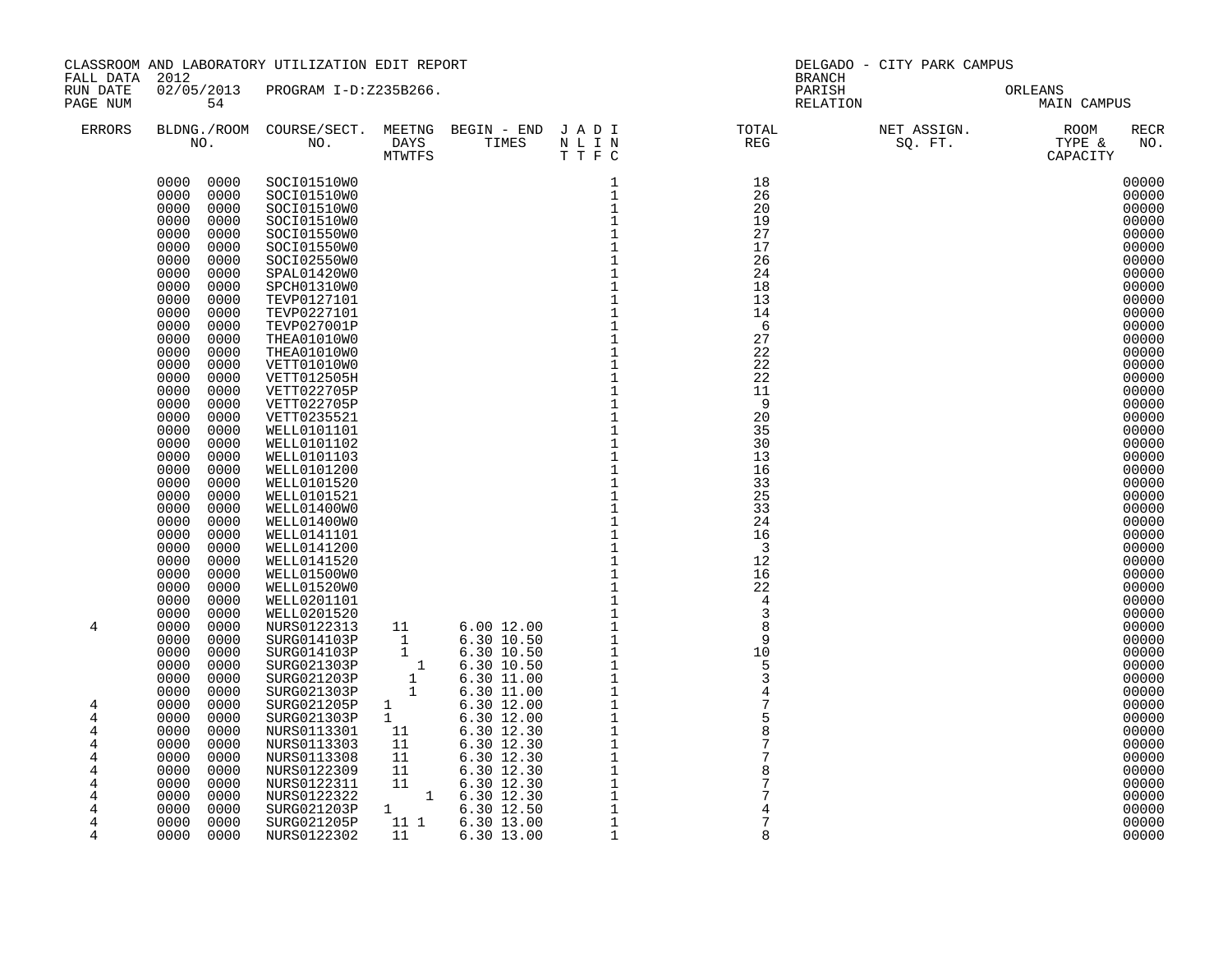| FALL DATA 2012       |                              | CLASSROOM AND LABORATORY UTILIZATION EDIT REPORT           |                                            |                                                    |                              | <b>BRANCH</b>         | DELGADO - CITY PARK CAMPUS |                                                                 |
|----------------------|------------------------------|------------------------------------------------------------|--------------------------------------------|----------------------------------------------------|------------------------------|-----------------------|----------------------------|-----------------------------------------------------------------|
| RUN DATE<br>PAGE NUM | 55                           | 02/05/2013 PROGRAM I-D:Z235B266.                           |                                            |                                                    |                              | PARISH<br>RELATION    |                            | ORLEANS<br>MAIN CAMPUS                                          |
| <b>ERRORS</b>        | NO.                          | BLDNG./ROOM COURSE/SECT. MEETNG BEGIN - END J A D I<br>NO. | DAYS<br>MTWTFS                             | TIMES                                              | NLIN<br>TTFC                 | TOTAL<br>REG<br>TOTAL |                            | NET ASSIGN.<br>SQ. FT. TYPE &<br>CAPACITY<br><b>RECR</b><br>NO. |
| 4                    | 0000<br>0000                 | SURG021303P                                                | 11                                         | $6.30$ 15.00                                       | $\mathbf{1}$                 | $\overline{4}$        |                            | 00000                                                           |
| 4                    | 0000<br>0000                 | SURG021303P                                                | $\mathbf{1}$                               | 6.30 15.00                                         | $\mathbf{1}$                 |                       |                            | 00000                                                           |
| 4                    | 0000<br>0000                 | SURG021303P                                                |                                            | 1 $6.30 15.00$<br>1 $6.30 18.30$<br>1 $5.30 18.30$ | $\mathbf{1}$                 |                       |                            | 00000                                                           |
| 4                    | 0000<br>0000                 | NURS0122318                                                |                                            |                                                    | $\mathbf{1}$                 | 8                     |                            | 00000                                                           |
| 4                    | 0000<br>0000<br>0000<br>0000 | NURS0113315                                                | 11<br>11                                   | 6.45 12.45                                         | $\mathbf{1}$<br>$\mathbf{1}$ |                       |                            | 00000                                                           |
| 4                    | 0000<br>0000                 | NURS0122317<br>HESC0100710                                 | 111                                        | 6.50 12.50<br>7.00 11.30                           | $\mathbf{1}$                 |                       |                            | 00000<br>00000                                                  |
| 4                    | 0000<br>0000                 | NURS0113302                                                | 11                                         | 7.00 13.00                                         | $1\,$                        |                       |                            | 00000                                                           |
| 4                    | 0000<br>0000                 | NURS0113305                                                | 11                                         | 7.00 13.00                                         | $1\,$                        |                       |                            | 00000                                                           |
| 4                    | 0000<br>0000                 | NURS0113306                                                | 11                                         | 7.00 13.00                                         | $\mathbf{1}$                 |                       |                            | 00000                                                           |
| $\overline{4}$       | 0000<br>0000                 | NURS0113307                                                | 11                                         | 7.00 13.00                                         | $1\,$                        |                       |                            | 00000                                                           |
| 4                    | 0000<br>0000                 | NURS0113310                                                | 11                                         | 7.00 13.00                                         | $\mathbf{1}$                 | 8                     |                            | 00000                                                           |
| 4                    | 0000<br>0000                 | NURS0113311                                                | 11                                         | 7.00 13.00                                         |                              |                       |                            | 00000                                                           |
| 4                    | 0000<br>0000                 | NURS0113312                                                | 11                                         | 7.00 13.00                                         | $\frac{1}{1}$                |                       |                            | 00000                                                           |
| 4                    | 0000<br>0000                 | NURS0113316                                                | 11                                         | 7.00 13.00                                         | $\mathbf{1}$                 |                       |                            | 00000                                                           |
| 4                    | 0000<br>0000                 | NURS0113317                                                | 11                                         | 7.00 13.00                                         | $\mathbf 1$                  |                       |                            | 00000                                                           |
| 4                    | 0000<br>0000                 | NURS0122306                                                | 11                                         | 7.00 13.00                                         | $\mathbf 1$                  |                       |                            | 00000                                                           |
| 4                    | 0000<br>0000                 | NURS0122316                                                | 11                                         | 7.00 13.00                                         | $\mathbf 1$                  |                       |                            | 00000                                                           |
| 4                    | 0000<br>0000                 | RSPT025501P                                                | $1\quad1$                                  | 7.00 14.50                                         | $1\,$                        |                       |                            | 00000                                                           |
| 4                    | 0000<br>0000                 | RSPT015505P                                                | 111                                        | 7.00 14.50                                         | $\mathbf 1$                  | 3                     |                            | 00000                                                           |
| 4<br>4               | 0000<br>0000<br>0000<br>0000 | RSPT015505P<br>RSPT025501P                                 | 111<br>$1\quad1$                           | 7.00 14.50<br>7.00 15.00                           | $\mathbf{1}$<br>$\mathbf 1$  |                       |                            | 00000<br>00000                                                  |
| 4                    | 0000<br>0000                 | RSPT025501P                                                | $1\quad1$                                  | 7.00 15.00                                         | $\mathbf 1$                  |                       |                            | 00000                                                           |
| 4                    | 0000<br>0000                 | RSPT025501P                                                | $1\quad1$                                  | 7.00 15.00                                         | $1\,$                        |                       |                            | 00000                                                           |
| 4                    | 0000<br>0000                 | NURS0132301                                                | $\mathbf{1}$                               | 7.00 15.00                                         | $\,1\,$                      |                       |                            | 00000                                                           |
| 4                    | 0000<br>0000                 | NURS0132302                                                | $\begin{array}{c} 1 \\ 1 \\ 1 \end{array}$ | 7.00 15.00                                         | $\ensuremath{\mathsf{1}}$    |                       |                            | 00000                                                           |
| 4                    | 0000<br>0000                 | NURS0132303                                                | 1                                          | 7.00 15.00                                         | $\mathbf{1}$                 |                       |                            | 00000                                                           |
| $\overline{4}$       | 0000<br>0000                 | PRNU0124701                                                | 111                                        | 7.00 15.30                                         | $\mathbf{1}$                 |                       |                            | 00000                                                           |
| 4                    | 0000<br>0000                 | PRNU0124702                                                | 111                                        | 7.00 15.30                                         | $\mathbf{1}$                 | 8                     |                            | 00000                                                           |
| 4                    | 0000<br>0000                 | PRNU0124703                                                | 111                                        | 7.00 15.30                                         | $\frac{1}{1}$                |                       |                            | 00000                                                           |
| 4                    | 0000<br>0000                 | NURS0221312                                                | 11                                         | 7.00 15.30                                         |                              |                       |                            | 00000                                                           |
| 4                    | 0000<br>0000                 | NURS0232301                                                | 11                                         | 7.00 15.30                                         | $1\,$                        |                       |                            | 00000                                                           |
| 4                    | 0000<br>0000                 | NURS0232302                                                | 11                                         | 7.00 15.30                                         | $\mathbf 1$                  |                       |                            | 00000                                                           |
| 4                    | 0000<br>0000                 | NURS0232304                                                | 11                                         | 7.00 15.30                                         | $1\,$<br>$\mathbf 1$         | 8                     |                            | 00000                                                           |
| 4<br>4               | 0000<br>0000<br>0000<br>0000 | NURS0232305                                                | 11<br>11                                   | 7.00 15.30<br>7.00 15.30                           | $\mathbf 1$                  |                       |                            | 00000<br>00000                                                  |
| 4                    | 0000<br>0000                 | NURS0232306<br>NURS0232307                                 | 11                                         | 7.00 15.30                                         | $\mathbf 1$                  |                       |                            | 00000                                                           |
| 4                    | 0000<br>0000                 | NURS0232308                                                | 11                                         | 7.00 15.30                                         | $\mathbf{1}$                 |                       |                            | 00000                                                           |
| 4                    | 0000<br>0000                 | NURS0232310                                                | 11                                         | 7.00 15.30                                         | $\mathbf 1$                  |                       |                            | 00000                                                           |
| 4                    | 0000<br>0000                 | NURS0232311                                                | 11                                         | 7.00 15.30                                         | $\mathbf{1}$                 |                       |                            | 00000                                                           |
| 4                    | 0000<br>0000                 | NURS0232312                                                | 11                                         | 7.00 15.30                                         | $\mathbf{1}$                 |                       |                            | 00000                                                           |
| 4                    | 0000<br>0000                 | NURS0232313                                                | 11                                         | 7.00 15.30                                         | $\mathbf{1}$                 | 8                     |                            | 00000                                                           |
| 4                    | 0000<br>0000                 | NURS0232314                                                | 11                                         | 7.00 15.30                                         | $\mathbf{1}$                 |                       |                            | 00000                                                           |
| 4                    | 0000<br>0000                 | NURS0232316                                                | 11                                         | 7.00 15.30                                         | $\mathbf{1}$                 |                       |                            | 00000                                                           |
| 4                    | 0000<br>0000                 | PRNU0124704                                                | 111                                        | 7.00 15.30                                         | $\mathbf{1}$                 |                       |                            | 00000                                                           |
| 4                    | 0000<br>0000                 | PRNU0124705                                                | 111                                        | 7.00 15.30                                         | $\mathbf{1}$                 |                       |                            | 00000                                                           |
| 4                    | 0000<br>0000                 | PRNU0124706                                                | 111                                        | 7.00 15.30                                         | $\mathbf{1}$                 |                       |                            | 00000                                                           |
| 4                    | 0000<br>0000                 | PRNU0124707                                                | 111                                        | 7.00 15.30                                         | $\overline{1}$               |                       |                            | 00000                                                           |
| 4                    | 0000<br>0000                 | NURS0221301                                                | 11                                         | 7.00 16.00                                         | $\mathbf 1$                  |                       |                            | 00000                                                           |
| 4                    | 0000<br>0000                 | NURS0221302                                                | 11                                         | 7.00 16.00                                         | $\,1\,$                      | 8<br>R                |                            | 00000                                                           |
| 4                    | 0000<br>0000                 | NURS0221303                                                | 11                                         | 7.00 16.00                                         | 1                            |                       |                            | 00000                                                           |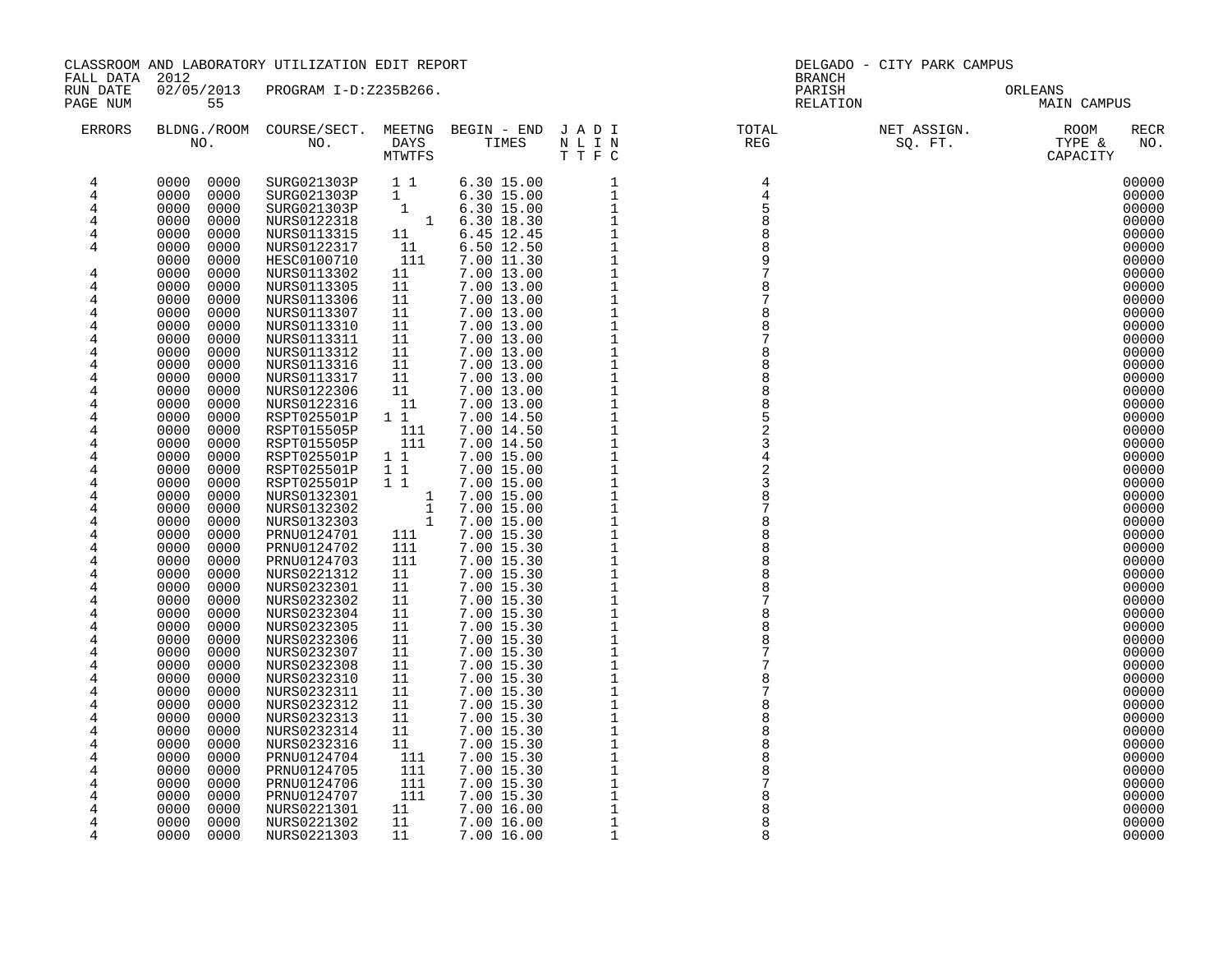| FALL DATA 2012                                                                                                                  |                                                                                                                                                                                                                                                                                                                                                                                                                                                                                                                                                                                                                                                                                                                           | CLASSROOM AND LABORATORY UTILIZATION EDIT REPORT |  | DELGADO - CITY PARK CAMPUS<br><b>BRANCH</b>                                                                                                                                                                                                              |                                     |                                                                                                                                                                                                                                                                                                                                                                                                          |  |  |
|---------------------------------------------------------------------------------------------------------------------------------|---------------------------------------------------------------------------------------------------------------------------------------------------------------------------------------------------------------------------------------------------------------------------------------------------------------------------------------------------------------------------------------------------------------------------------------------------------------------------------------------------------------------------------------------------------------------------------------------------------------------------------------------------------------------------------------------------------------------------|--------------------------------------------------|--|----------------------------------------------------------------------------------------------------------------------------------------------------------------------------------------------------------------------------------------------------------|-------------------------------------|----------------------------------------------------------------------------------------------------------------------------------------------------------------------------------------------------------------------------------------------------------------------------------------------------------------------------------------------------------------------------------------------------------|--|--|
| RUN DATE<br>PAGE NUM                                                                                                            | 56                                                                                                                                                                                                                                                                                                                                                                                                                                                                                                                                                                                                                                                                                                                        | 02/05/2013 PROGRAM I-D:Z235B266.                 |  |                                                                                                                                                                                                                                                          | PARISH ORLEANS NELATION MAIN CAMPUS |                                                                                                                                                                                                                                                                                                                                                                                                          |  |  |
| <b>ERRORS</b>                                                                                                                   |                                                                                                                                                                                                                                                                                                                                                                                                                                                                                                                                                                                                                                                                                                                           |                                                  |  |                                                                                                                                                                                                                                                          |                                     | RECR<br>NO.                                                                                                                                                                                                                                                                                                                                                                                              |  |  |
| 4<br>$\overline{4}$<br>4<br>4<br>4<br>4<br>4<br>4<br>4<br>$\overline{4}$<br>4<br>4<br>4<br>7<br>4<br>4<br>4<br>4<br>4<br>4<br>4 | 0000 0000<br>0000<br>0000<br>0000<br>0000<br>0000<br>0000<br>0000<br>0000<br>0000<br>0000<br>0000<br>0000<br>0000<br>0000<br>0000<br>0000<br>0000<br>0000<br>0000<br>0000<br>0000<br>0000<br>0000<br>0000<br>0000<br>0000<br>0000<br>0000<br>0000<br>0000<br>0000<br>0000<br>0000<br>0000<br>0000<br>0000<br>0000<br>0000<br>0000<br>0000<br>0000<br>0000<br>0000<br>0000<br>0000<br>0000<br>0000<br>0000<br>0000<br>0000<br>0000<br>0000<br>0000<br>0000<br>0000<br>0000<br>0000<br>0000<br>0000<br>0000<br>0000<br>0000<br>0000<br>0000<br>0000<br>0000<br>0000<br>0000<br>0000<br>0000<br>0000<br>0000<br>0000<br>0000<br>0000<br>0000<br>0000<br>0000<br>0000<br>0000<br>0000<br>0000<br>0000<br>0000<br>0000<br>0000 |                                                  |  | $\begin{array}{c} 8 \\ 8 \end{array}$<br>8<br>$\begin{array}{r} 8 \\ 79 \\ 10 \\ 7 \\ 7 \\ 2 \\ 2 \\ 8 \\ 13 \\ 6 \\ 19 \\ 19 \\ 19 \\ 19 \\ 19 \\ 19 \\ 19 \\ 19 \\ 2 \\ 2 \\ 8 \\ 4 \\ \end{array}$<br>5<br>42<br>8<br>$\overline{3}$<br>24<br>24<br>5 |                                     | 00000<br>00000<br>00000<br>00000<br>00000<br>00000<br>00000<br>00000<br>00000<br>00000<br>00000<br>00000<br>00000<br>00000<br>00000<br>00000<br>00000<br>00000<br>00000<br>00000<br>00000<br>00000<br>00000<br>00000<br>00000<br>00000<br>00000<br>00000<br>00000<br>00000<br>00000<br>00000<br>00000<br>00000<br>00000<br>00000<br>00000<br>00000<br>00000<br>00000<br>00000<br>00000<br>00000<br>00000 |  |  |
|                                                                                                                                 | 0000<br>0000<br>0000<br>0000<br>0000<br>0000<br>0000<br>0000<br>0000<br>0000<br>0000<br>0000<br>0000<br>0000                                                                                                                                                                                                                                                                                                                                                                                                                                                                                                                                                                                                              |                                                  |  | 9<br>20<br>19<br>$\mathbf{1}$<br>7<br>2                                                                                                                                                                                                                  |                                     | 00000<br>00000<br>00000<br>00000<br>00000<br>00000<br>00000                                                                                                                                                                                                                                                                                                                                              |  |  |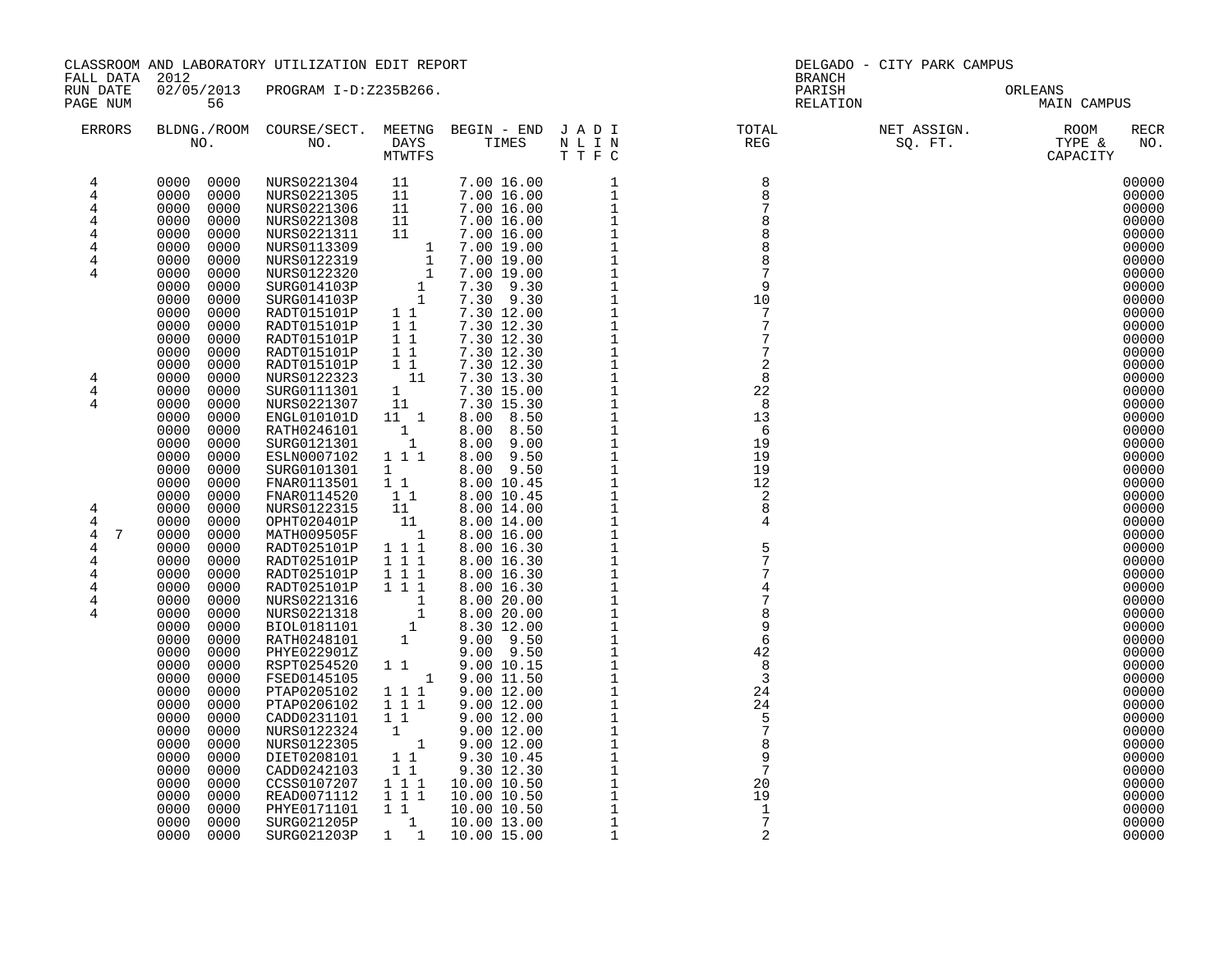| FALL DATA 2012                                   |                                                                                                              | CLASSROOM AND LABORATORY UTILIZATION EDIT REPORT                                                                                                                                                                         |                                                                                    |                                                                                                                                                                                                                                                                                             | <b>BRANCH</b>                                                                                                             | DELGADO - CITY PARK CAMPUS |                                                             |
|--------------------------------------------------|--------------------------------------------------------------------------------------------------------------|--------------------------------------------------------------------------------------------------------------------------------------------------------------------------------------------------------------------------|------------------------------------------------------------------------------------|---------------------------------------------------------------------------------------------------------------------------------------------------------------------------------------------------------------------------------------------------------------------------------------------|---------------------------------------------------------------------------------------------------------------------------|----------------------------|-------------------------------------------------------------|
| RUN DATE<br>PAGE NUM                             | 57                                                                                                           | 02/05/2013 PROGRAM I-D:Z235B266.                                                                                                                                                                                         |                                                                                    |                                                                                                                                                                                                                                                                                             | PARISH<br>RELATION                                                                                                        |                            | ORLEANS<br>MAIN CAMPUS                                      |
| ERRORS                                           |                                                                                                              |                                                                                                                                                                                                                          |                                                                                    |                                                                                                                                                                                                                                                                                             | BLDNG./ROOM COURSE/SECT. MEETNG BEGIN – END JADI TOTAL NET ASSIGN. NET ASSIGN. ROOM NO. DAYS TIMES NLIN REG SQ.FT. TYPE & |                            | RECR<br>NO.                                                 |
| 7                                                | 0000 0000<br>0000<br>0000<br>0000<br>0000<br>0000<br>0000<br>0000<br>0000<br>0000<br>0000<br>0000            | RSPT0258520 1<br>MATH009505F 1 1 10.30 12.30<br>PHYE0170101 1 1<br>WELL0102200                                                                                                                                           | 11                                                                                 |                                                                                                                                                                                                                                                                                             | $\overline{9}$<br>$\frac{1}{1}$                                                                                           |                            | 00000<br>00000<br>00000<br>00000<br>00000<br>00000          |
| 4<br>$\overline{4}$<br>4<br>4<br>4               | 0000<br>0000<br>0000<br>0000<br>0000<br>0000<br>0000<br>0000<br>0000<br>0000<br>0000<br>0000<br>0000         | 0.11.50<br>RATH0242101 1 11.00 11.50<br>SURG021203P 1 11.00 15.00<br>SURG021203P 1 11.00 15.00<br>SURG021203P 1 11.00 15.00<br>NURS0221313 11 11.00 19.00<br>NURS0221314 11<br>CULA028101P<br>CULA028101P<br>CULA028101P | $\frac{1}{1}$                                                                      |                                                                                                                                                                                                                                                                                             | 8<br>12<br>11<br>10                                                                                                       |                            | 00000<br>00000<br>00000<br>00000<br>00000<br>00000<br>00000 |
| 4<br>4                                           | 0000<br>0000<br>0000<br>0000<br>0000<br>0000<br>0000<br>0000<br>0000<br>0000<br>0000<br>0000                 | CULA028101P<br>CULA028101P<br>HEIT0212101 1<br>SURG021203P 1<br>WELL0102520 1 1<br>WELL0103520                                                                                                                           | $\begin{smallmatrix}1&&\\&1\\&1\\&1\end{smallmatrix}$<br>11                        |                                                                                                                                                                                                                                                                                             | 12<br>13<br>32<br>$\overline{4}$                                                                                          |                            | 00000<br>00000<br>00000<br>00000<br>00000<br>00000          |
| 4<br>7                                           | 0000<br>0000<br>0000<br>0000<br>0000<br>0000<br>0000<br>0000<br>0000<br>0000<br>0000<br>0000<br>0000<br>0000 | FSED0145102<br>SURG0111301<br>NURS0122314<br>PRNU0103702<br>MATH0118114<br>FNAR0114521<br>FNAR0211520                                                                                                                    | $\begin{smallmatrix}&&1\\11&&&\end{smallmatrix}$<br>1 1 1<br>$1\quad1$<br>11<br>11 | $\begin{array}{cccc} 10.30 & 11.20 & 1 \\ 1.03 & 12.30 & 1 \\ 11.00 & 11.50 & 1 \\ 11.00 & 11.50 & 1 \\ 11.00 & 11.50 & 1 \\ 11.00 & 15.00 & 1 \\ 11.00 & 15.00 & 1 \\ 11.00 & 15.00 & 1 \\ 11.00 & 15.00 & 1 \\ 11.00 & 19.00 & 1 \\ 11.00 & 19.00 & 1 \\ 11.01 & 11.30 & 1 \\ 11.01 & 11$ | 2<br>22<br>8<br>$\overline{\mathbf{3}}$                                                                                   |                            | 00000<br>00000<br>00000<br>00000<br>00000<br>00000<br>00000 |
| 4<br>4                                           | 0000<br>0000<br>0000<br>0000<br>0000<br>0000<br>0000<br>0000<br>0000<br>0000<br>0000<br>0000                 | PRNU0103701<br>PRNU0103703<br>PRNU0103705<br>NURS0122304<br>NURS0122321<br>WELL0122520                                                                                                                                   | $1 1 1$<br>1 1 1<br>$1 1 1$<br>11<br>$\overline{11}$<br>$1\quad1$                  |                                                                                                                                                                                                                                                                                             | 8<br>11                                                                                                                   |                            | 00000<br>00000<br>00000<br>00000<br>00000<br>00000          |
| 4                                                | 0000<br>0000<br>0000<br>0000<br>0000<br>0000<br>0000<br>0000<br>0000<br>0000<br>0000<br>0000                 | SURG0215301 1<br>VISC0131101<br>NURS0232303<br>CULA028601P<br>PHYE0210102<br>ENGL010101D                                                                                                                                 | 11<br>$\begin{array}{c} 11\\ \begin{array}{c} 1\\ 1 \end{array} \end{array}$<br>11 |                                                                                                                                                                                                                                                                                             | 13<br>17<br>- 8<br>3<br>18                                                                                                |                            | 00000<br>00000<br>00000<br>00000<br>00000<br>00000          |
| $7\phantom{.0}$<br>7<br>4<br>4<br>$\overline{4}$ | 0000<br>0000<br>0000<br>0000<br>0000<br>0000<br>0000<br>0000<br>0000<br>0000<br>0000<br>0000                 | WELL0145200<br>BIOL014101H<br>MATH009505F<br>NURS0122303<br>NURS0221315<br>NURS0232309                                                                                                                                   | $\begin{smallmatrix}1\cr-1\end{smallmatrix}$<br>$1\quad1$<br>11<br>11              | 11 14.00 22.00                                                                                                                                                                                                                                                                              | -8<br>6                                                                                                                   |                            | 00000<br>00000<br>00000<br>00000<br>00000<br>00000          |
| 4<br>7<br>7<br>$\overline{4}$                    | 0000<br>0000<br>0000<br>0000<br>0000<br>0000<br>0000<br>0000<br>0000<br>0000<br>0000<br>0000                 | NURS0232317<br>RSPT0157520<br>MLTS0104101<br>PFAP0105201<br>PFAP0201201<br>NURS0113304                                                                                                                                   | 11<br>1<br>$1\quad1$<br>$\frac{1}{11}$                                             | 1 15.00 19.00<br>15.00 19.00<br>15.00 21.00                                                                                                                                                                                                                                                 | 8<br>6<br>9<br>$\overline{7}$                                                                                             |                            | 00000<br>00000<br>00000<br>00000<br>00000<br>00000          |
| 4                                                | 0000<br>0000                                                                                                 | NURS0113313                                                                                                                                                                                                              | 11                                                                                 |                                                                                                                                                                                                                                                                                             | $\mathsf{R}$                                                                                                              |                            | 00000                                                       |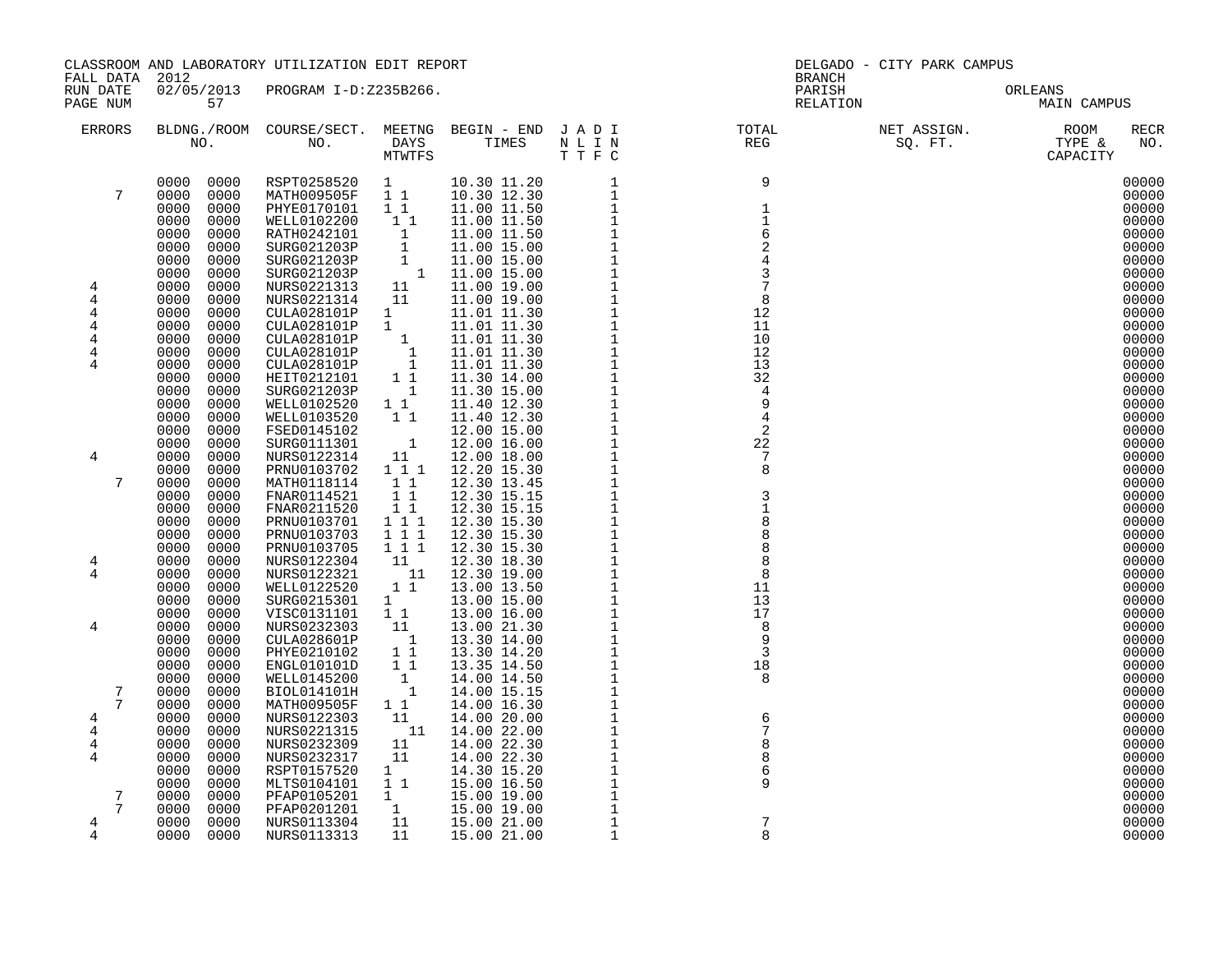|           |            |             | CLASSROOM AND LABORATORY UTILIZATION EDIT REPORT |              |             |      |       | DELGADO - CITY PARK CAMPUS |               |  |
|-----------|------------|-------------|--------------------------------------------------|--------------|-------------|------|-------|----------------------------|---------------|--|
| FALL DATA | 2012       |             |                                                  |              |             |      |       | <b>BRANCH</b>              |               |  |
| RUN DATE  | 02/05/2013 |             | PROGRAM I-D:Z235B266.                            |              |             |      |       | PARISH                     | ORLEANS       |  |
| PAGE NUM  |            | 58          |                                                  |              |             |      |       | RELATION                   | MAIN CAMPUS   |  |
| ERRORS    |            | BLDNG./ROOM | COURSE/SECT.                                     | MEETNG       | BEGIN - END | JADI | TOTAL | NET ASSIGN.                | RECR<br>ROOM  |  |
|           |            | NO.         | NO.                                              | DAYS         | TIMES       | NLIN | REG   | SQ. FT.                    | TYPE &<br>NO. |  |
|           |            |             |                                                  | MTWTFS       |             | TTFC |       |                            | CAPACITY      |  |
|           | 0000       | 0000        | NURS0113314                                      | 11           | 15.00 21.00 |      |       |                            | 00000         |  |
|           | 0000       | 0000        | NURS0122305                                      | 11           | 15.00 21.00 |      |       |                            | 00000         |  |
|           | 0000       | 0000        | NURS0122307                                      | 11           | 15.00 21.00 |      |       |                            | 00000         |  |
|           | 0000       | 0000        | NURS0122308                                      | 11           | 15.00 21.00 |      |       |                            | 00000         |  |
|           | 0000       | 0000        | NURS0122312                                      | 11           | 15.15 21.15 |      |       |                            | 00000         |  |
|           | 0000       | 0000        | RSPT0260520                                      |              | 16.00 16.50 |      |       |                            | 00000         |  |
|           | 0000       | 0000        | RSPT0257520                                      | -1           | 16.00 18.50 |      |       |                            | 00000         |  |
|           | 0000       | 0000        | EMTE0120171                                      |              | 17.00 22.00 |      | 12    |                            | 00000         |  |
| 4         | 0000       | 0000        | PAST015001P                                      | $\mathbf{1}$ | 17.01 17.30 |      | 14    |                            | 00000         |  |
|           | 0000       | 0000        | MSCM0245101                                      | $1\;1$       | 17.30 18.45 |      |       |                            | 00000         |  |
|           | 0000       | 0000        | PHAR0112102                                      | $1\quad1$    | 17.30 20.30 |      |       |                            | 00000         |  |
|           | 0000       | 0000        | EMTE0110171                                      | 1 1          | 18.00 21.00 |      | 12    |                            | 00000         |  |
|           | 0000       | 0000        | SFTY0142171                                      |              | 18.00 22.00 |      |       |                            | 00000         |  |
|           | 0000       | 0000        | FREN0102171                                      | 1 1          | 19.00 20.15 |      | 6     |                            | 00000         |  |
|           | 0000       | 0000        | PHYS0107171                                      |              | 19.00 21.59 |      | 10    |                            | 00000         |  |
|           | 0000       | 0000        | TECH0104171                                      |              | 19.01 20.29 |      | 13    |                            | 00000         |  |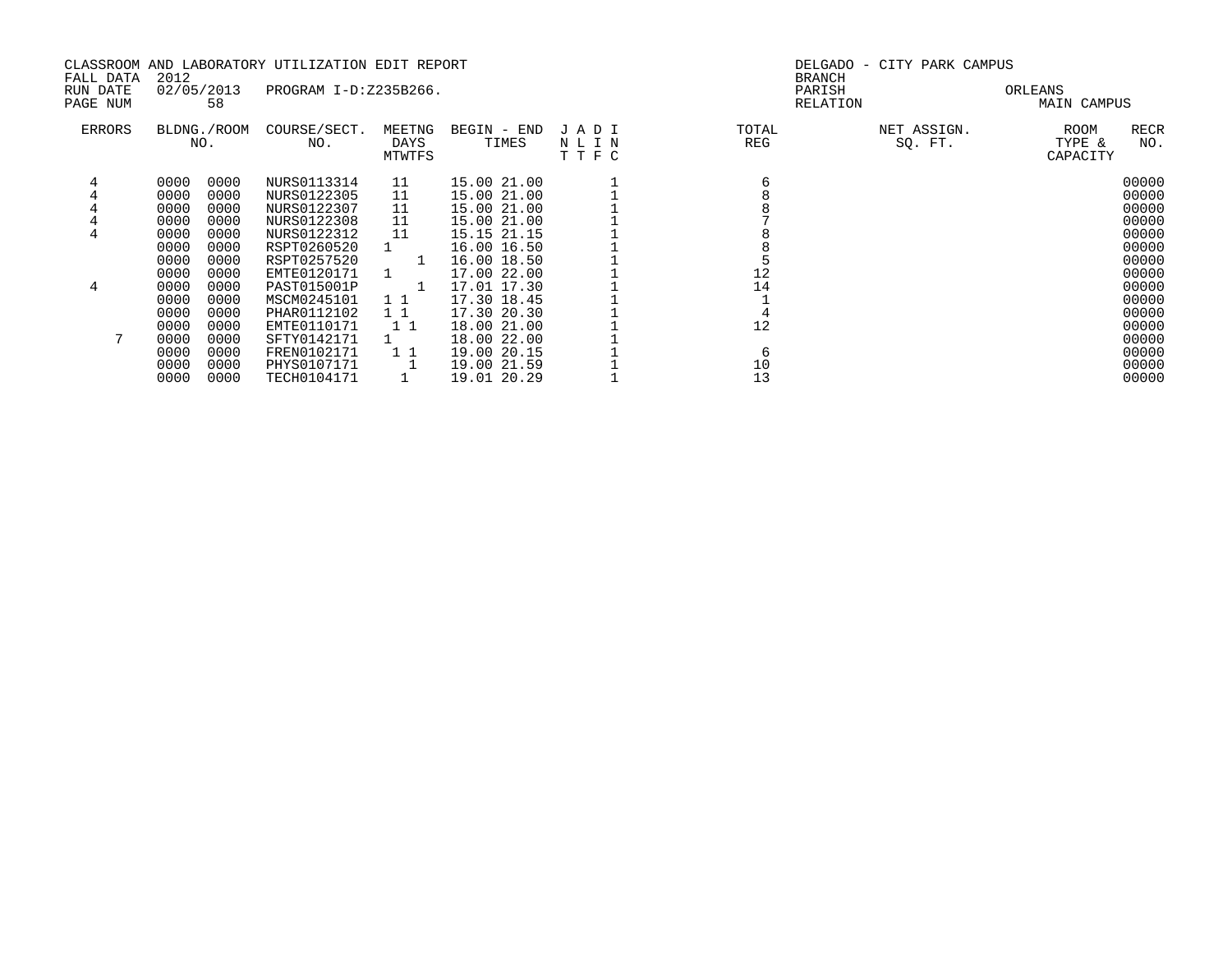| ERROR PAGE |  |
|------------|--|
|------------|--|

| ERROR 1 - CLASS AND LABORATORY UTILIZATION FILE DOES NOT MATCH WITH BLDGS AND ROOMS FILE.<br>THE ROOM, BUILDING, AND CLASS FILES MUST ALL MATCH. IF THE ROOM NUMBER ON THE UTILIZATION IS CORRECT,<br>THE ROOM SHOULD TO BE ADDED TO THE ROOM FILE. | 660                |
|-----------------------------------------------------------------------------------------------------------------------------------------------------------------------------------------------------------------------------------------------------|--------------------|
| ERROR 2 - THERE SHOULD BE AT LEAST ONE ENTRY IN THE DAYS-OF-WEEK-COURSE-MEETS FIELD.                                                                                                                                                                | 70                 |
| ERROR 3 - BEGIN-END-TIME FIELDS MUST BE BETWEEN 06.00 AND 23.00                                                                                                                                                                                     | 70                 |
| ERROR 4 - WARNING - CLASS TIME EXCEEDS 5 HOURS.                                                                                                                                                                                                     | 150                |
| ERROR 5 - ROOM TYPE INVALID FOR TEACHING CLASS, CLASSES CANNOT BE SCHEDULED IN ROOMS DESIGNATED AS CIRCULATION,<br>CUSTODIAL OR MECHANICAL.                                                                                                         | 15                 |
| ERROR 7 - THE TOTAL REGISTRANTS FIELD MUST NOT BE BLANK OR ZEROS                                                                                                                                                                                    | 56                 |
| ERROR 8 - WARNING - EXCEEDS THE CAPACITY OF THE ROOM BY 50% (IF THIS IS A JOINT CLASS ITS REGISTRANTS ARE INCLUDED).<br>PLEASE CHECK THE CAPACITY OF THE ROOM AS IT APPEARS ON THE ROOM FILE.                                                       | 48                 |
| ERROR 9 - UNLESS THERE IS A JOINT CLASS, ALTERNATE WEEKS OR INCONSISTENT MEETING TIMES, THERE SHOULD BE NO DUPLICATES.                                                                                                                              | $\mathbf{1}$       |
| TOTAL ERRORS (INCLUDING WARNINGS)                                                                                                                                                                                                                   | 1070               |
| TOTAL NUMBER OF RECORDS READ<br>TOTAL NUMBER OF RECORDS ACCEPTED FOR SPACE UTILIZATION COMPUTATION<br>NUMBER OF JOINT-CLASS RECORDS<br>NUMBER OF ALTERATE WEEKS RECORDS<br>NUMBER OF DIFFERENT TIMES RECORDS                                        | 2923<br>1556<br>38 |
| NUMBER OF INCONSISTENT RECORDS                                                                                                                                                                                                                      | 649                |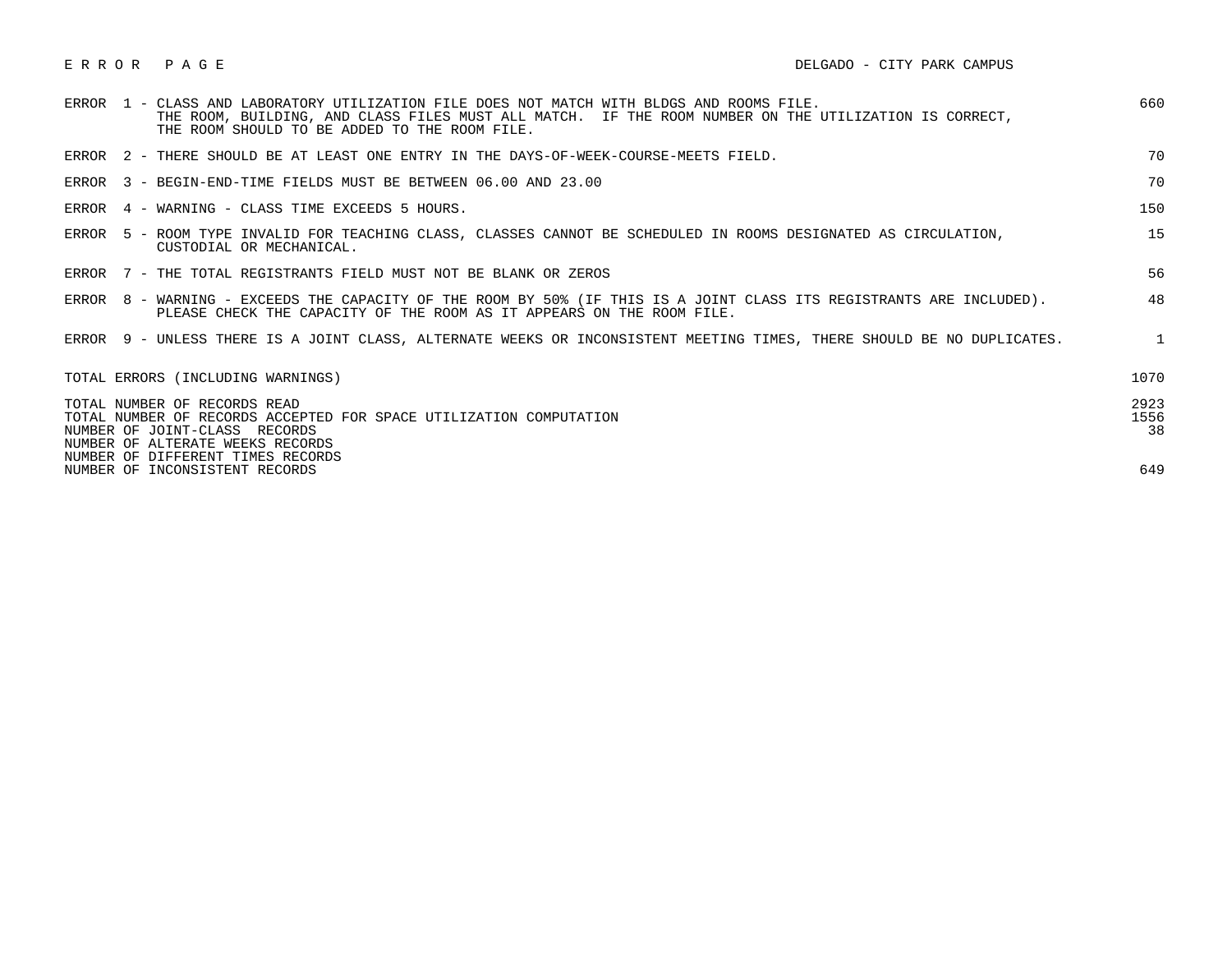|                                                                                      | DAY USE         | NIGHT USE       | TOTAL           |
|--------------------------------------------------------------------------------------|-----------------|-----------------|-----------------|
|                                                                                      | $(0600 - 1700)$ | $(1700 - 2300)$ | $(0600 - 2300)$ |
| *CLASSROOM FACILITIES                                                                |                 |                 |                 |
| TOTAL NUMBER OF ROOMS                                                                |                 |                 | 137             |
| TOTAL NUMBER OF STATIONS (CAPACITY)                                                  |                 |                 | 4862            |
| WEEKLY STUDENT CONTACT HOURS                                                         | 57575           | 13280           | 70855           |
| WEEKLY TOTAL OF ROOMS AVAILABLE - COUNTED IN HALF HOUR INCREMENTS                    | 12330           | 6850            | 19180           |
| WEEKLY TOTAL OF ROOMS IN USE - COUNTED IN HALF HOUR INCREMENTS                       | 4893            | 1386            | 6279            |
| WEEKLY TOTAL OF STUDENT STATIONS AVAILABLE - COUNTED IN HALF HOUR INCREMENTS         | 437580          | 243100          | 680680          |
| WEEKLY TOTAL OF STATIONS AVAILABLE IN ROOMS IN USE - COUNTED IN HALF HOUR INCREMENTS | 183809          | 53001           | 236810          |
| WEEKLY TOTAL OF STATIONS IN USE - COUNTED IN HALF HOUR INCREMENTS                    | 115151          | 26560           | 141711          |
| PERCENT OF ROOMS IN USE TO ROOMS AVAILABLE                                           | 39.7            | 20.2            | 32.7            |
| PERCENT OF STATIONS IN USE TO STATIONS AVAILABLE                                     | 26.3            | 10.9            | 20.8            |
| PERCENT OF STATIONS IN USE TO STATIONS AVAILABLE IN OCCUPIED ROOMS                   | 62.6            | 50.1            | 59.8            |
|                                                                                      |                 |                 |                 |
|                                                                                      | DAY USE         | NIGHT USE       | TOTAL           |
|                                                                                      | $(0600 - 1700)$ | $(1700 - 2300)$ | $(0600 - 2300)$ |
| CLASSROOM                                                                            |                 |                 |                 |
| TOTAL NUMBER OF ROOMS                                                                |                 |                 | 137             |
| TOTAL NUMBER OF STATIONS (CAPACITY)                                                  |                 |                 | 4862            |
| WEEKLY STUDENT CONTACT HOURS                                                         | 57575           | 13280           | 70855           |
| WEEKLY TOTAL OF ROOMS AVAILABLE - COUNTED IN HALF HOUR INCREMENTS                    | 12330           | 6850            | 19180           |
| WEEKLY TOTAL OF ROOMS IN USE - COUNTED IN HALF HOUR INCREMENTS                       | 4893            | 1386            | 6279            |
| WEEKLY TOTAL OF STUDENT STATIONS AVAILABLE - COUNTED IN HALF HOUR INCREMENTS         | 437580          | 243100          | 680680          |
| WEEKLY TOTAL OF STATIONS AVAILABLE IN ROOMS IN USE - COUNTED IN HALF HOUR INCREMENTS | 183809          | 53001           | 236810          |
| WEEKLY TOTAL OF STATIONS IN USE - COUNTED IN HALF HOUR INCREMENTS                    | 115151          | 26560           | 141711          |
| PERCENT OF ROOMS IN USE TO ROOMS AVAILABLE                                           | 39.7            | 20.2            | 32.7            |
| PERCENT OF STATIONS IN USE TO STATIONS AVAILABLE                                     | 26.3            | 10.9            | 20.8            |
| PERCENT OF STATIONS IN USE TO STATIONS AVAILABLE IN OCCUPIED ROOMS                   | 62.6            | 50.1            | 59.8            |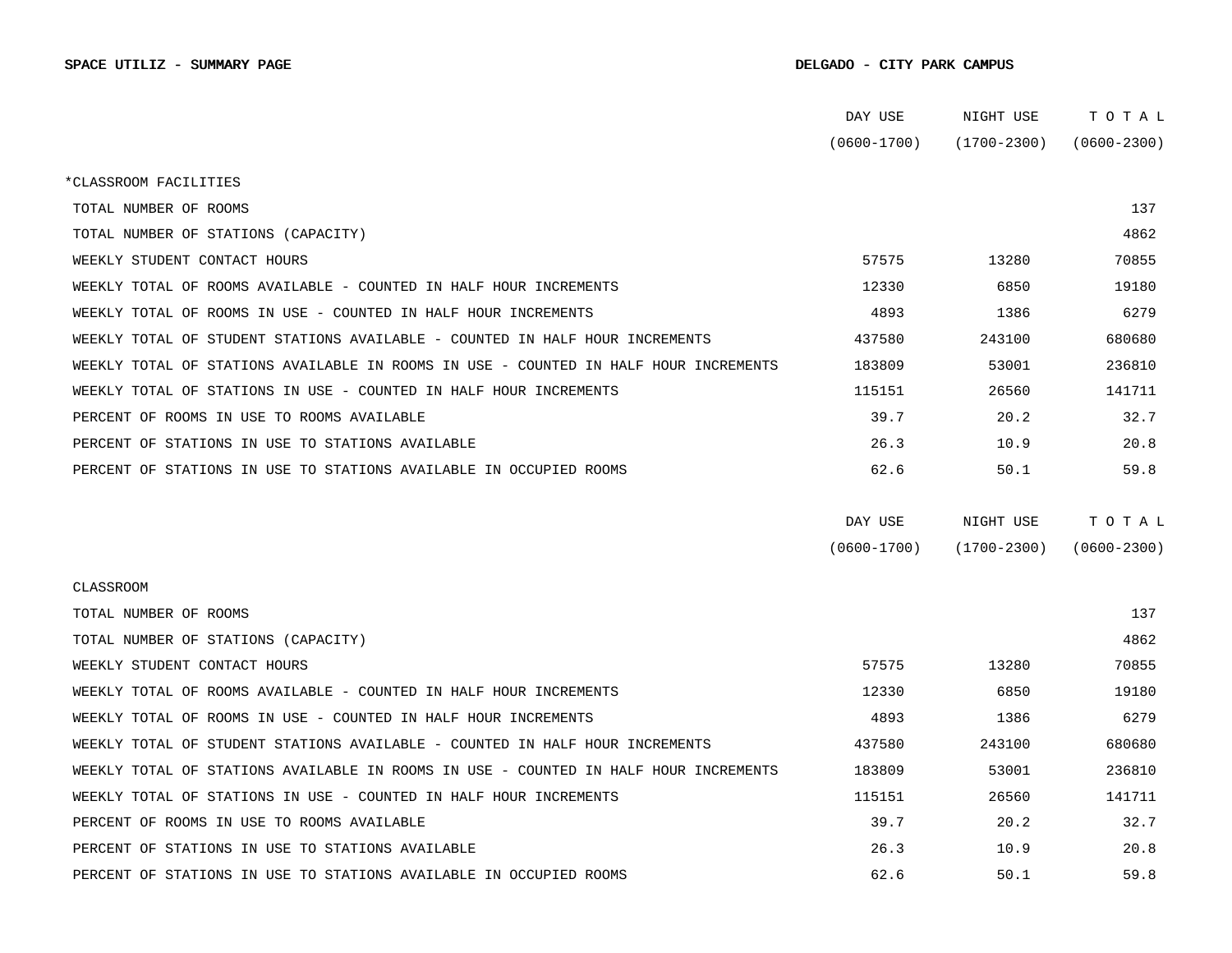|                                                                                      | DAY USE         | NIGHT USE   | TOTAL           |
|--------------------------------------------------------------------------------------|-----------------|-------------|-----------------|
|                                                                                      | $(0600 - 1700)$ | (1700-2300) | $(0600 - 2300)$ |
| *LABORATORY FACILITIES                                                               |                 |             |                 |
| TOTAL NUMBER OF ROOMS                                                                |                 |             | 185             |
| TOTAL NUMBER OF STATIONS (CAPACITY)                                                  |                 |             | 4886            |
| WEEKLY STUDENT CONTACT HOURS                                                         | 18865           | 4462        | 23328           |
| WEEKLY TOTAL OF ROOMS AVAILABLE - COUNTED IN HALF HOUR INCREMENTS                    | 16650           | 9250        | 25900           |
| WEEKLY TOTAL OF ROOMS IN USE - COUNTED IN HALF HOUR INCREMENTS                       | 2448            | 666         | 3114            |
| WEEKLY TOTAL OF STUDENT STATIONS AVAILABLE - COUNTED IN HALF HOUR INCREMENTS         | 439740          | 244300      | 684040          |
| WEEKLY TOTAL OF STATIONS AVAILABLE IN ROOMS IN USE - COUNTED IN HALF HOUR INCREMENTS | 79789           | 17615       | 97404           |
| WEEKLY TOTAL OF STATIONS IN USE - COUNTED IN HALF HOUR INCREMENTS                    | 37731           | 8925        | 46656           |
| PERCENT OF ROOMS IN USE TO ROOMS AVAILABLE                                           | 14.7            | 7.2         | 12.0            |
| PERCENT OF STATIONS IN USE TO STATIONS AVAILABLE                                     | 8.6             | 3.7         | 6.8             |

| DAY USE         | NIGHT USE       | тотаь           |
|-----------------|-----------------|-----------------|
| $(0600 - 1700)$ | $(1700 - 2300)$ | $(0600 - 2300)$ |

| CLASS LABORATORY                                                                     |        |        |        |
|--------------------------------------------------------------------------------------|--------|--------|--------|
| TOTAL NUMBER OF ROOMS                                                                |        |        | 154    |
| TOTAL NUMBER OF STATIONS (CAPACITY)                                                  |        |        | 4397   |
| WEEKLY STUDENT CONTACT HOURS                                                         | 17020  | 3838   | 20859  |
| WEEKLY TOTAL OF ROOMS AVAILABLE - COUNTED IN HALF HOUR INCREMENTS                    | 13860  | 7700   | 21560  |
| WEEKLY TOTAL OF ROOMS IN USE - COUNTED IN HALF HOUR INCREMENTS                       | 2152   | 576    | 2728   |
| WEEKLY TOTAL OF STUDENT STATIONS AVAILABLE - COUNTED IN HALF HOUR INCREMENTS         | 395730 | 219850 | 615580 |
| WEEKLY TOTAL OF STATIONS AVAILABLE IN ROOMS IN USE - COUNTED IN HALF HOUR INCREMENTS | 72455  | 15689  | 88144  |
| WEEKLY TOTAL OF STATIONS IN USE - COUNTED IN HALF HOUR INCREMENTS                    | 34041  | 7677   | 41718  |
| PERCENT OF ROOMS IN USE TO ROOMS AVAILABLE                                           | 15.5   | 7.5    | 12.7   |
| PERCENT OF STATIONS IN USE TO STATIONS AVAILABLE                                     | 8.6    | 3.5    | 6.8    |
| PERCENT OF STATIONS IN USE TO STATIONS AVAILABLE IN OCCUPIED ROOMS                   | 47.0   | 48.9   | 47.3   |

PERCENT OF STATIONS IN USE TO STATIONS AVAILABLE IN OCCUPIED ROOMS 47.3 50.7 47.9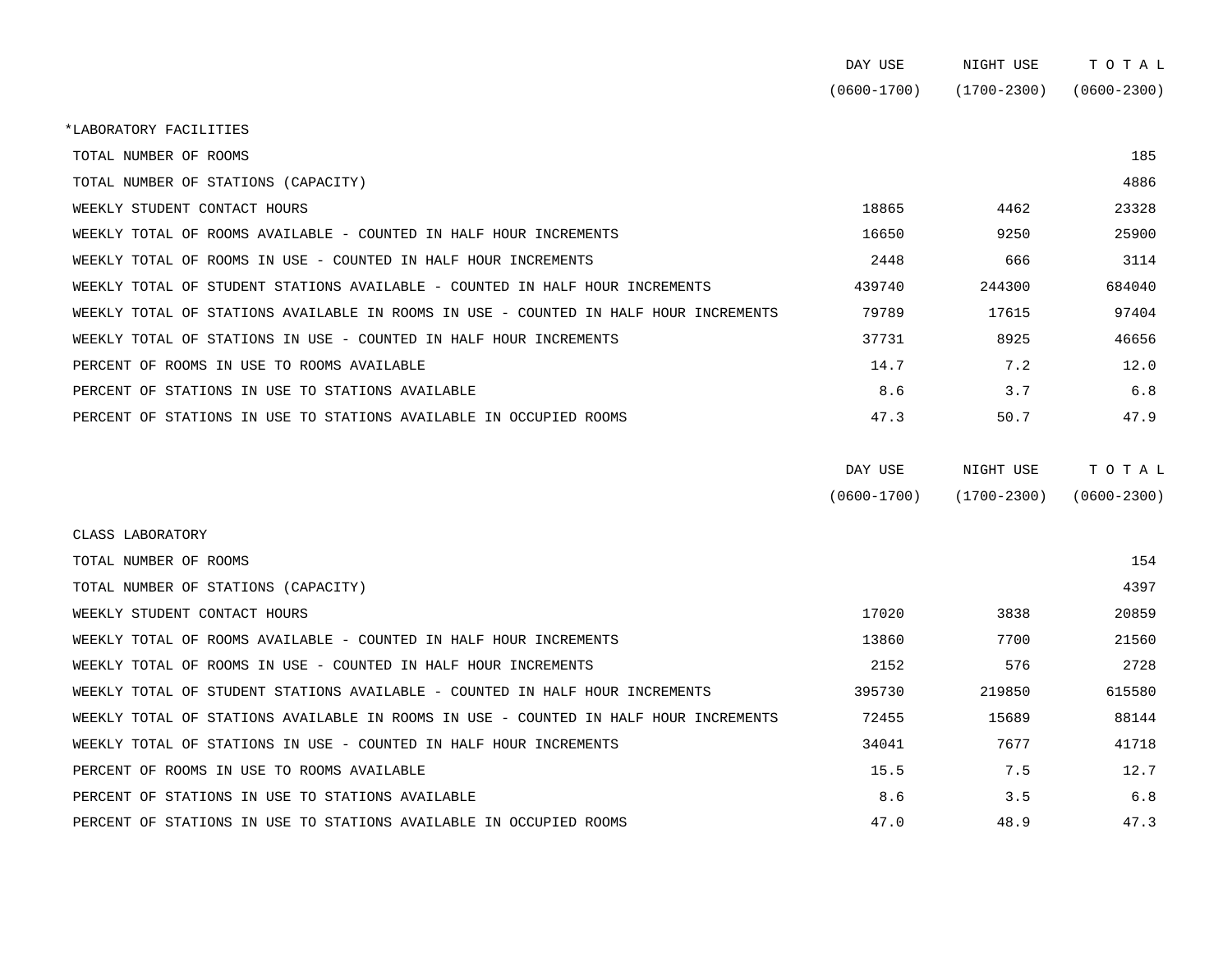|                                                                                      | DAY USE         | NIGHT USE       | TOTAL           |
|--------------------------------------------------------------------------------------|-----------------|-----------------|-----------------|
|                                                                                      | $(0600 - 1700)$ | $(1700 - 2300)$ | $(0600 - 2300)$ |
| OPEN LABBORATORY                                                                     |                 |                 |                 |
| TOTAL NUMBER OF ROOMS                                                                |                 |                 | 31              |
| TOTAL NUMBER OF STATIONS (CAPACITY)                                                  |                 |                 | 489             |
| WEEKLY STUDENT CONTACT HOURS                                                         | 1845            | 624             | 2469            |
| WEEKLY TOTAL OF ROOMS AVAILABLE - COUNTED IN HALF HOUR INCREMENTS                    | 2790            | 1550            | 4340            |
| WEEKLY TOTAL OF ROOMS IN USE - COUNTED IN HALF HOUR INCREMENTS                       | 296             | 90              | 386             |
| WEEKLY TOTAL OF STUDENT STATIONS AVAILABLE - COUNTED IN HALF HOUR INCREMENTS         | 44010           | 24450           | 68460           |
| WEEKLY TOTAL OF STATIONS AVAILABLE IN ROOMS IN USE - COUNTED IN HALF HOUR INCREMENTS | 7334            | 1926            | 9260            |
| WEEKLY TOTAL OF STATIONS IN USE - COUNTED IN HALF HOUR INCREMENTS                    | 3690            | 1248            | 4938            |
| PERCENT OF ROOMS IN USE TO ROOMS AVAILABLE                                           | 10.6            | 5.8             | 8.9             |
| PERCENT OF STATIONS IN USE TO STATIONS AVAILABLE                                     | 8.4             | 5.1             | 7.2             |
| PERCENT OF STATIONS IN USE TO STATIONS AVAILABLE IN OCCUPIED ROOMS                   | 50.3            | 64.8            | 53.3            |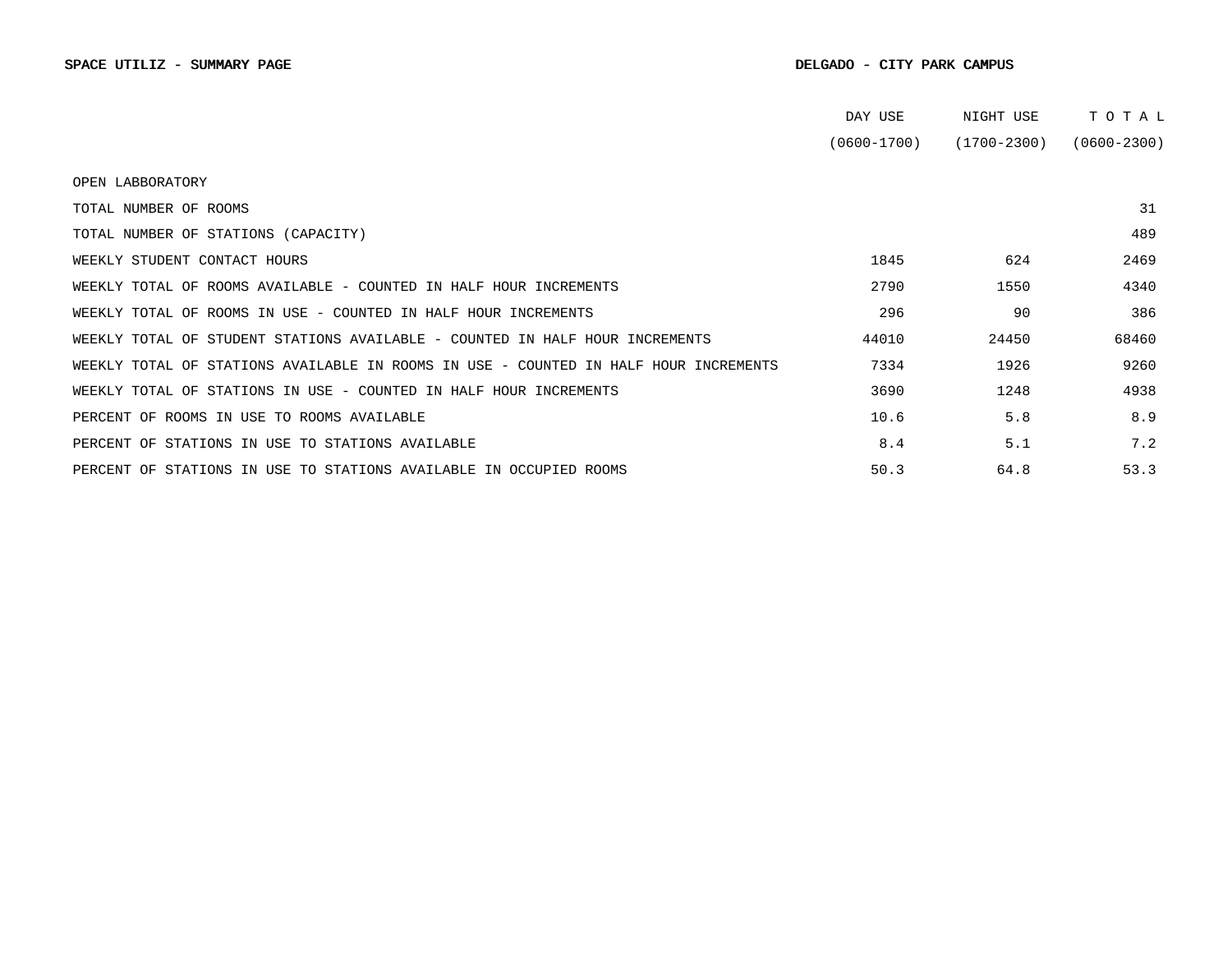| FALL DATA 2012       |                                                                                                                                                                                                                                                                                                                                                                                                                                                                                                                                                                                                                                                                                                                                                                       | CLASSROOM AND LABORATORY UTILIZATION EDIT REPORT                                                                                                                                                                                                                                                                                                                                                                                                                                                                                                                                                                                                                                                                                                                                                                                                                         |                                                                                                                                                                                                                                                                                                                                                                                                                                                                                                                                              |                                                                                                                                                                                                                                                                                                                                                                                                                                                                                                                                                                                                                                                                                                                                                                                                                      |  | DELGADO - WEST BANK CAMPUS<br><b>BRANCH</b>                                                                                                                                                                                                                                                                                                                                                                                                    |                                                                                                                                                                                                                                                                                                                |                                                                                                                                                                                                                                                                                                                                                                                                                                                                           |
|----------------------|-----------------------------------------------------------------------------------------------------------------------------------------------------------------------------------------------------------------------------------------------------------------------------------------------------------------------------------------------------------------------------------------------------------------------------------------------------------------------------------------------------------------------------------------------------------------------------------------------------------------------------------------------------------------------------------------------------------------------------------------------------------------------|--------------------------------------------------------------------------------------------------------------------------------------------------------------------------------------------------------------------------------------------------------------------------------------------------------------------------------------------------------------------------------------------------------------------------------------------------------------------------------------------------------------------------------------------------------------------------------------------------------------------------------------------------------------------------------------------------------------------------------------------------------------------------------------------------------------------------------------------------------------------------|----------------------------------------------------------------------------------------------------------------------------------------------------------------------------------------------------------------------------------------------------------------------------------------------------------------------------------------------------------------------------------------------------------------------------------------------------------------------------------------------------------------------------------------------|----------------------------------------------------------------------------------------------------------------------------------------------------------------------------------------------------------------------------------------------------------------------------------------------------------------------------------------------------------------------------------------------------------------------------------------------------------------------------------------------------------------------------------------------------------------------------------------------------------------------------------------------------------------------------------------------------------------------------------------------------------------------------------------------------------------------|--|------------------------------------------------------------------------------------------------------------------------------------------------------------------------------------------------------------------------------------------------------------------------------------------------------------------------------------------------------------------------------------------------------------------------------------------------|----------------------------------------------------------------------------------------------------------------------------------------------------------------------------------------------------------------------------------------------------------------------------------------------------------------|---------------------------------------------------------------------------------------------------------------------------------------------------------------------------------------------------------------------------------------------------------------------------------------------------------------------------------------------------------------------------------------------------------------------------------------------------------------------------|
| RUN DATE<br>PAGE NUM |                                                                                                                                                                                                                                                                                                                                                                                                                                                                                                                                                                                                                                                                                                                                                                       | 02/05/2013 PROGRAM I-D:Z235B266.                                                                                                                                                                                                                                                                                                                                                                                                                                                                                                                                                                                                                                                                                                                                                                                                                                         |                                                                                                                                                                                                                                                                                                                                                                                                                                                                                                                                              |                                                                                                                                                                                                                                                                                                                                                                                                                                                                                                                                                                                                                                                                                                                                                                                                                      |  | PARISH DEFFERSON RELATION BRANCH FULL PROGRAM                                                                                                                                                                                                                                                                                                                                                                                                  |                                                                                                                                                                                                                                                                                                                |                                                                                                                                                                                                                                                                                                                                                                                                                                                                           |
| <b>ERRORS</b>        |                                                                                                                                                                                                                                                                                                                                                                                                                                                                                                                                                                                                                                                                                                                                                                       |                                                                                                                                                                                                                                                                                                                                                                                                                                                                                                                                                                                                                                                                                                                                                                                                                                                                          |                                                                                                                                                                                                                                                                                                                                                                                                                                                                                                                                              |                                                                                                                                                                                                                                                                                                                                                                                                                                                                                                                                                                                                                                                                                                                                                                                                                      |  | $\begin{tabular}{lllllllllllllllllllll} \textsc{BLONG.} \textsc{F100M.} & \textsc{COURSE/SECT.} & \textsc{METNG.} & \textsc{BEGIN - END.} & \textsc{J A D I} & \textsc{DTATM E} & \textsc{NET ASSIGN.} & \textsc{ROOM} \\ \textsc{NO.} & \textsc{NO.} & \textsc{DAYS} & \textsc{TIMES} & \textsc{N L I N} & \textsc{REG} & \textsc{SEG} & \textsc{ST.} & \textsc{STF.} & \textsc{CTPACITY} \\ & \textsc{MTVTFS} & \textsc{T T F C} & \textsc{$ |                                                                                                                                                                                                                                                                                                                | <b>RECR</b><br>NO.                                                                                                                                                                                                                                                                                                                                                                                                                                                        |
|                      | WB01 1000<br>WB01 1000<br>1000<br>WB01<br>WB01<br>1000<br>WB01 1000<br>WB01 1000<br>WB01 1000<br>WB01<br>1000<br>WB01<br>1000<br>1000<br>WB01<br>WB01<br>1000<br>WB01<br>1020<br>WB01<br>1020<br>1020<br>WB01<br>WB01<br>1020<br>1020<br>WB01<br>WB01<br>1020<br>1020<br>WB01<br>1020<br>WB01<br>1020<br>WB01<br>1020<br>WB01<br>WB01<br>1020<br>WB01<br>1020<br>WB01 1020<br>WB01 1020<br>WB01 1020<br>WB01 1020<br>WB01 1060<br>WB01<br>1060<br>WB01<br>1060<br>1060<br>WB01<br>1060<br>WB01<br>1060<br>WB01<br>1060<br>WB01<br>1060<br>WB01<br>1060<br>WB01<br>1070<br>WB01<br>WB01<br>1070<br>WB01<br>1070<br>1070<br>WB01<br>1070<br>WB01<br>WB01<br>1070<br>WB01<br>1070<br>WB01<br>1070<br>WB01 1070<br>1070<br>WB01<br>WB01<br>1070<br>WB01 1070<br>WB01 1070 | WB01 1000 PHYS0141202 1 1 8.00 9.15<br>WB01 1000 CHEM0101202 1 1 1 9.00 9.50<br>CHEM0101201<br>CHEM0141201<br>CHEM0221201<br>CHEMO143201 1<br>CHEMO143201 1<br>CHEMO223201 1<br>CHEMO143202 1<br>PHYS0101271 1 1<br>CHEM0141271 11<br>PHYS0107271 1<br>CHEM0143271 1<br>MATH0091202 111<br>MANG0101202<br>MANG0201200<br>MANG0201201<br>BUSG0178200<br>MANG0101201<br>BUSG0178201<br>MANG0275200<br>BUSG0129205<br>BUSG0095200<br>MATH0091209<br>MATH0091216<br>MATH0118272<br>ECON020102H<br>ACCT0202270<br>MANG0201270<br>CADD0170200<br>CADD0202200<br>CADD0212200<br>CADD0125202<br>CADD0201202<br>CADD0202202<br>CADD0125201<br>CADD0201201<br>CADD0205201<br>MATH0091201 1 1 1<br>MATH0091211<br>MATH0091203<br>MATH0091213<br>MATH0091204<br>MATH0091205<br>MATH0091214<br>MATH0091206<br>MATH0091215<br>MATH0091207<br>MATH0090202<br>MATH0091210<br>MATH0091217 | $1\quad1$<br>1 1 1<br>11<br>$\begin{smallmatrix}1&1\\1&1&1\end{smallmatrix}$<br>$1\quad1$<br>111<br>$\bar{1}$ $\bar{1}$ $\bar{1}$<br>11<br>111<br>11<br>1 1 1<br>$1\quad1$<br>$\begin{bmatrix} 1\\ 1\\ 1\\ 1 \end{bmatrix}$<br>$1\quad1$<br>11<br>$1\quad1$<br>$1\quad1$<br>11<br>$\begin{bmatrix} 1 \\ 1 \\ 1 \end{bmatrix}$<br>11<br>$1\quad1$<br>$1\quad1$<br>11<br>$1 1 1$<br>1 1<br>$1 1 1$<br>$\overline{1}$ $\overline{1}$ $\overline{1}$<br>$1\quad1$<br>$1 \quad 1 \quad 1$<br>$1\quad1$<br>$1 \ 1 \ 1$<br>11111<br>$1\quad1$<br>11 | 9.30 10.45<br>10.00 10.50<br>11.00 12.15<br>11.00 13.59<br>11.00 13.59<br>12.30 15.29<br>14.00 16.59<br>17.30 18.45<br>17.30 18.45<br>19.00 22.00<br>19.00 22.00<br>$8.00$ $8.50$<br>8.00 9.15<br>9.00 9.50<br>9.30 10.45<br>10.00 10.50<br>11.00 11.50<br>11.00 12.15<br>12.00 12.50<br>12.30 13.45<br>13.00 13.50<br>14.00 15.15<br>14.00 15.15<br>17.30 18.45<br>17.30 18.45<br>19.00 20.15<br>19.00 20.15<br>9.31 12.29<br>9.31 12.29<br>9.31 12.29<br>9.31 12.29<br>$9.31$ 12.29<br>$9.31$ 12.29<br>$\begin{array}{cccc} 1 & 1 & & 13 & .01 & 15 & .59 \\ 1 & 1 & & 13 & .01 & 15 & .59 \end{array}$<br>13.01 15.59<br>8.00 8.50<br>8.00 9.15<br>9.00 9.50<br>9.30 10.45<br>10.00 10.50<br>11.00 11.50<br>11.00 12.15<br>12.00 12.50<br>12.30 13.45<br>13.00 13.50<br>14.00 14.50<br>15.30 16.45<br>15.30 16.45 |  |                                                                                                                                                                                                                                                                                                                                                                                                                                                | 49<br>49<br>49<br>49<br>49<br>49<br>49<br>49<br>49<br>49<br>49<br>49<br>49<br>26<br>26<br>26<br>26<br>26<br>26<br>26<br>26<br>26<br>26<br>26<br>26<br>26<br>26<br>26<br>26<br>24<br>24<br>24<br>24<br>24<br>24<br>24<br>24<br>24<br>30<br>30<br>30<br>30<br>30<br>30<br>30<br>30<br>30<br>30<br>30<br>30<br>30 | 00000<br>00000<br>00000<br>00000<br>00000<br>00000<br>00000<br>00000<br>00000<br>00000<br>00000<br>00000<br>00000<br>00000<br>00000<br>00000<br>00000<br>00000<br>00000<br>00000<br>00000<br>00000<br>00000<br>00000<br>00000<br>00000<br>00000<br>00000<br>00000<br>00000<br>00000<br>00000<br>00000<br>00000<br>00000<br>00000<br>00000<br>00000<br>00000<br>00000<br>00000<br>00000<br>00000<br>00000<br>00000<br>$00000$<br>00000<br>00000<br>00000<br>00000<br>00000 |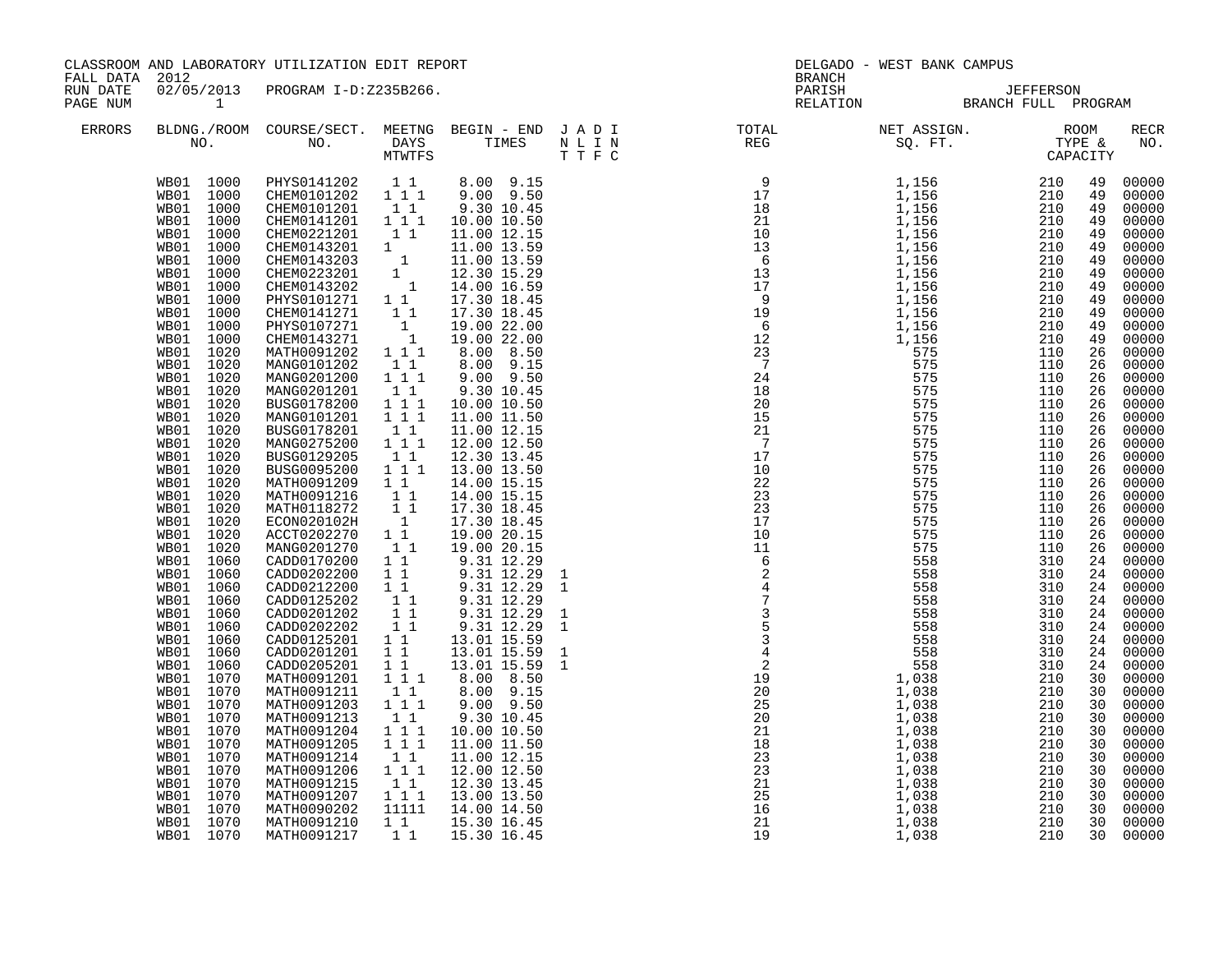| FALL DATA 2012       |                                                                                                                                                                                                                                                                                                                                                                                                                                                                                                                                                                                                                                                                                                                        | CLASSROOM AND LABORATORY UTILIZATION EDIT REPORT                                                                                                                                                                                                                                                                                                                                                                                                                                                                                                                                                                                                                                                                                                                                                                                                                                                                                                                                                                                 |                                                                                                                                                                                                                                                                                                                                                                                                                                                 |                                                                                                                                                                                                                                                                                                                                                                                                                                                                                                                                                                                                                                                   | <b>BRANCH</b>                                                                                                                                                                                                                                                                                                                                                                                                                                  | DELGADO - WEST BANK CAMPUS                                 |                                                                                                                                                                                                                                                                                                                |                                                                                                                                                                                                                                                                                                                                                                                                                                                                         |
|----------------------|------------------------------------------------------------------------------------------------------------------------------------------------------------------------------------------------------------------------------------------------------------------------------------------------------------------------------------------------------------------------------------------------------------------------------------------------------------------------------------------------------------------------------------------------------------------------------------------------------------------------------------------------------------------------------------------------------------------------|----------------------------------------------------------------------------------------------------------------------------------------------------------------------------------------------------------------------------------------------------------------------------------------------------------------------------------------------------------------------------------------------------------------------------------------------------------------------------------------------------------------------------------------------------------------------------------------------------------------------------------------------------------------------------------------------------------------------------------------------------------------------------------------------------------------------------------------------------------------------------------------------------------------------------------------------------------------------------------------------------------------------------------|-------------------------------------------------------------------------------------------------------------------------------------------------------------------------------------------------------------------------------------------------------------------------------------------------------------------------------------------------------------------------------------------------------------------------------------------------|---------------------------------------------------------------------------------------------------------------------------------------------------------------------------------------------------------------------------------------------------------------------------------------------------------------------------------------------------------------------------------------------------------------------------------------------------------------------------------------------------------------------------------------------------------------------------------------------------------------------------------------------------|------------------------------------------------------------------------------------------------------------------------------------------------------------------------------------------------------------------------------------------------------------------------------------------------------------------------------------------------------------------------------------------------------------------------------------------------|------------------------------------------------------------|----------------------------------------------------------------------------------------------------------------------------------------------------------------------------------------------------------------------------------------------------------------------------------------------------------------|-------------------------------------------------------------------------------------------------------------------------------------------------------------------------------------------------------------------------------------------------------------------------------------------------------------------------------------------------------------------------------------------------------------------------------------------------------------------------|
| RUN DATE<br>PAGE NUM | $\overline{a}$                                                                                                                                                                                                                                                                                                                                                                                                                                                                                                                                                                                                                                                                                                         | 02/05/2013 PROGRAM I-D:Z235B266.                                                                                                                                                                                                                                                                                                                                                                                                                                                                                                                                                                                                                                                                                                                                                                                                                                                                                                                                                                                                 |                                                                                                                                                                                                                                                                                                                                                                                                                                                 |                                                                                                                                                                                                                                                                                                                                                                                                                                                                                                                                                                                                                                                   |                                                                                                                                                                                                                                                                                                                                                                                                                                                | PARISH<br>PARISH UEFFERSON<br>RELATION BRANCH FULL PROGRAM |                                                                                                                                                                                                                                                                                                                |                                                                                                                                                                                                                                                                                                                                                                                                                                                                         |
| ERRORS               |                                                                                                                                                                                                                                                                                                                                                                                                                                                                                                                                                                                                                                                                                                                        |                                                                                                                                                                                                                                                                                                                                                                                                                                                                                                                                                                                                                                                                                                                                                                                                                                                                                                                                                                                                                                  |                                                                                                                                                                                                                                                                                                                                                                                                                                                 |                                                                                                                                                                                                                                                                                                                                                                                                                                                                                                                                                                                                                                                   | $\begin{tabular}{lllllllllllllllllllll} \textsc{BLONG.} \textsc{F100M.} & \textsc{COURSE/SECT.} & \textsc{METNG.} & \textsc{BEGIN - END.} & \textsc{J A D I} & \textsc{DTATM E} & \textsc{NET ASSIGN.} & \textsc{ROOM} \\ \textsc{NO.} & \textsc{NO.} & \textsc{DAYS} & \textsc{TIMES} & \textsc{N L I N} & \textsc{REG} & \textsc{SEG} & \textsc{ST.} & \textsc{STF.} & \textsc{CTPACITY} \\ & \textsc{MTVTFS} & \textsc{T T F C} & \textsc{$ |                                                            |                                                                                                                                                                                                                                                                                                                | RECR<br>NO.                                                                                                                                                                                                                                                                                                                                                                                                                                                             |
|                      | WB01 1070<br>WB01 1070<br>WB01 1070<br>WB01 1200<br>WB01 1200<br>WB01 1200<br>WB01 1200<br>WB01 1200<br>WB01<br>1200<br>WB01<br>1200<br>1200<br>WB01<br>1200<br>WB01<br>1200<br>WB01<br>WB01 1200<br>WB01<br>1200<br>1200<br>WB01<br>1200<br>WB01<br>WB01<br>1200<br>WB01 1220<br>WB01 1220<br>WB01 1220<br>WB01 1220<br>WB01 1220<br>WB01 1220<br>WB01 1220<br>WB01 1220<br>WB01 1220<br>WB01 1220<br>WB01 1220<br>1220<br>WB01<br>WB01<br>1220<br>1220<br>WB01<br>WB01<br>1220<br>WB01<br>1230<br>WB01 1230<br>WB01 1230<br>WB01 1230<br>WB01 1230<br>WB01 1230<br>WB01 1230<br>WB01 1230<br>WB01 1230<br>WB01 1230<br>WB01 1230<br>WB01 1230<br>WB01<br>1230<br>1230<br>WB01<br>WB01 1230<br>WB01 1270<br>WB01 1290 | WB01 1070 MATH0091271 1 1 17.30 18.45<br>MATH0091273 11 17.30 18.45<br>MATH0091272 11 19.00 20.15<br>MATH0091274<br>BUSG0129201 111<br>MATH0095203 111<br>CDYCO10602M<br>CDYCO10702N<br>CDYCO10702N<br>1 9.00 13.00<br>MATH0096206 1 1 9.30 10.45<br>SPAN0101200 1 1 1 10.00 10.50<br>CRJU0103201 1 1 11.00 11.50<br>PHYS0101202<br>ENGL0061203    1    1    1<br>CRJU0110201    1    1    1<br>MARK0201202<br>MARK0201202 1 1<br>ACCT0201270 1 1<br>MATH0095273 1 1<br>BUSG012902H 1<br>ENGL0222270 1<br>HESC0111203 1 1<br>MANG0131200 1 1 1<br>ACCT0201201<br>MATH0118202<br>BUSG0129202<br>BUSL0250201<br>MATH0118204<br>PSYC0127207<br>HIST0141202<br>SOCI0255201<br>ENGL0101214<br>ENGL0062272 1 1<br>BUSG0129270<br>MATH0096274<br>HUMA0105270<br>CMIN0201200<br>ADOT0105202<br>CMIN0201201 111<br>CMIN0201202<br>CMIN0216200<br>ADOT0101200<br>CMIN0203200<br>ADOT0264200<br>ADOT0105200<br>ADOT0105201<br>ADOT0105203<br>ADOT0105270<br>CMIN0201270<br>ADOT0105271 1 1<br>ADOT0105271 1 1<br>MATH0090201<br>MATH0128202 | 11<br>$1\quad1$<br>$1\quad1$<br>$1\quad1$<br>$1 1 1$<br>$1 1 1$<br>11<br>$\begin{bmatrix} 1\\ 1\\ 1 \end{bmatrix}$<br>$\begin{smallmatrix}1&&1\\&1\\1&&1\end{smallmatrix}$<br>11<br>11<br>$\begin{bmatrix} 1 \\ 1 \\ 1 \\ 1 \end{bmatrix}$<br>11<br>$1\quad1$<br>$1 1 1$<br>$1\quad1$<br>$1\hspace{0.1cm} 1\hspace{0.1cm} 1$<br>11<br>$\begin{array}{ccc} 1&1&1\\1&1&1 \end{array}$<br>$1\quad1$<br>11<br>11<br>$1\quad1$<br>11111<br>$1\quad1$ | 19.00 20.15<br>8.00 8.50<br>9.00 9.50<br>11.00 12.15<br>12.00 12.50<br>13.00 13.50<br>14.00 15.15<br>17.30 18.45<br>17.30 18.45<br>19.00 20.15<br>19.00 22.00<br>8.00 9.15<br>9.00 9.50<br>9.30 10.45<br>10.00 10.50<br>11.00 11.50<br>11.00 12.15<br>12.00 12.50<br>12.30 13.45<br>13.00 14.15<br>14.00 15.15<br>16.00 17.15<br>17.30 18.45<br>17.30 18.45<br>19.00 20.15<br>19.00 22.00<br>8.00 8.50<br>8.00 9.15<br>$9.00$ $9.50$<br>9.30 10.45<br>10.00 10.50<br>11.00 12.15<br>12.00 12.50<br>12.30 13.45<br>13.00 13.50<br>14.00 14.50<br>14.00 15.15<br>17.30 18.45<br>17.30 18.45<br>19.00 20.15<br>19.00 20.15<br>8.00 8.50<br>8.00 9.15 | $\begin{smallmatrix} \textbf{17} & \textbf{18} & \textbf{19} \\ \textbf{28} & \textbf{29} & \textbf{210} \\ \textbf{30} & \textbf{310} & \textbf{320} \\ \textbf{41} & \textbf{10} & \textbf{10} \\ \textbf{11} & \textbf{10} \\ \textbf{12} & \textbf{10} \\ \textbf{13} & \textbf{10} \\ \textbf{14} & \textbf{10} \\ \textbf{15} & \textbf{10} \\ \textbf{16} & \textbf{10} \\ \textbf{17} & \textbf{18} \\ \textbf$                        |                                                            | 30<br>30<br>30<br>30<br>47<br>47<br>47<br>47<br>47<br>47<br>47<br>47<br>47<br>47<br>47<br>47<br>47<br>47<br>47<br>55<br>55<br>55<br>55<br>55<br>55<br>55<br>55<br>55<br>55<br>55<br>55<br>55<br>55<br>55<br>38<br>38<br>38<br>38<br>38<br>38<br>38<br>38<br>38<br>38<br>38<br>38<br>38<br>38<br>38<br>32<br>22 | 00000<br>00000<br>00000<br>00000<br>00000<br>00000<br>00000<br>00000<br>00000<br>00000<br>00000<br>00000<br>00000<br>00000<br>00000<br>00000<br>00000<br>00000<br>00000<br>00000<br>00000<br>00000<br>00000<br>00000<br>00000<br>00000<br>00000<br>00000<br>00000<br>00000<br>00000<br>00000<br>00000<br>00000<br>00000<br>00000<br>00000<br>00000<br>00000<br>00000<br>00000<br>00000<br>00000<br>00000<br>00000<br>00000<br>00000<br>00000<br>00000<br>00000<br>00000 |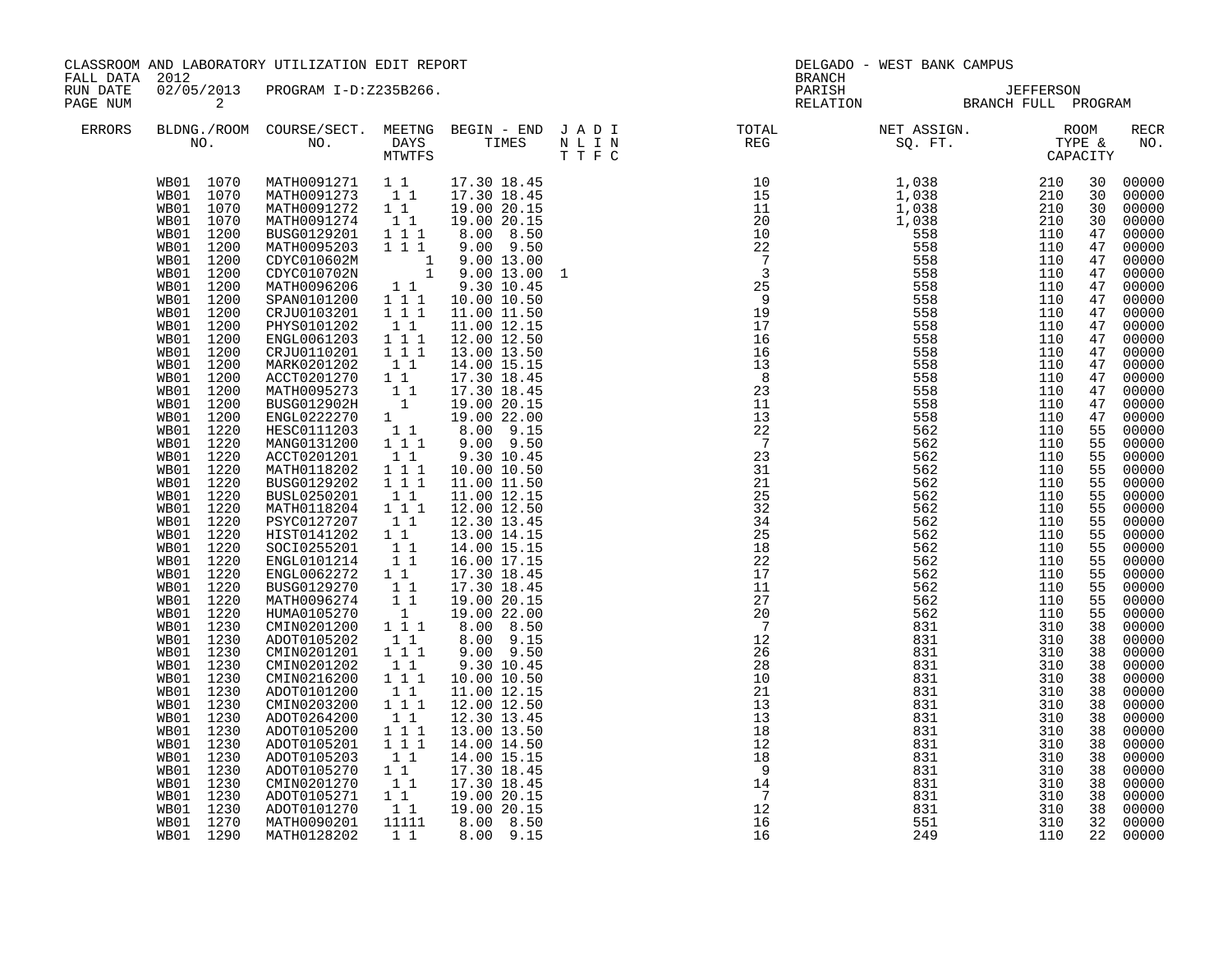| FALL DATA 2012             |                                                                                            |                                                      | CLASSROOM AND LABORATORY UTILIZATION EDIT REPORT                                                                                                                                                                                                                   |                                                                                                                   |                                                                                                                       |                                                                                                                                                                                                                                                                                                                          |                                               | <b>BRANCH</b>                                                                                           | DELGADO - WEST BANK CAMPUS                                                                       |                          |                                                    |                                                                               |
|----------------------------|--------------------------------------------------------------------------------------------|------------------------------------------------------|--------------------------------------------------------------------------------------------------------------------------------------------------------------------------------------------------------------------------------------------------------------------|-------------------------------------------------------------------------------------------------------------------|-----------------------------------------------------------------------------------------------------------------------|--------------------------------------------------------------------------------------------------------------------------------------------------------------------------------------------------------------------------------------------------------------------------------------------------------------------------|-----------------------------------------------|---------------------------------------------------------------------------------------------------------|--------------------------------------------------------------------------------------------------|--------------------------|----------------------------------------------------|-------------------------------------------------------------------------------|
| RUN DATE<br>PAGE NUM       | $\overline{\mathbf{3}}$                                                                    |                                                      | 02/05/2013 PROGRAM I-D:Z235B266.                                                                                                                                                                                                                                   |                                                                                                                   |                                                                                                                       |                                                                                                                                                                                                                                                                                                                          |                                               |                                                                                                         | PARISH JEFFERSON<br>RELATION BRANCH FULL PROGRAM                                                 |                          |                                                    |                                                                               |
| ERRORS                     |                                                                                            |                                                      |                                                                                                                                                                                                                                                                    |                                                                                                                   |                                                                                                                       | BLDNG./ROOM COURSE/SECT. MEETNG BEGIN – END JADI TOTAL NET ASSIGN. NET ASSIGN. ROOM NO. DAYS TIMES NLIN REG SQ.FT. TYPE &                                                                                                                                                                                                |                                               |                                                                                                         |                                                                                                  |                          |                                                    | <b>RECR</b><br>NO.                                                            |
|                            | WB01 1290<br>WB01 1290<br>WB01 1290<br>WB01 1290<br>WB01 1290<br>WB01 1290<br>WB01<br>WB01 | 1290<br>1290                                         | MATH0096203 1 1 1<br>MATH0131201 11<br>ASLS0102200 111<br>MATH0096207<br>MATH0203201 11<br>MATH0096208<br><b>SCIE0101201</b><br>CHEM0101271                                                                                                                        | $1\quad1$<br>11<br>11<br>11                                                                                       | $9.00$ $9.50$<br>9.30 10.45<br>10.00 10.50<br>11.00 12.15<br>12.30 13.45<br>12.30 13.45<br>14.00 15.15<br>17.30 18.45 | $\begin{array}{cccc} \text{T} & \text{T} & \text{F} & \text{C} & \text{CAPAC.} \\[1mm] 220 & 249 & 110 & 10 \\[1mm] 21 & 249 & 110 & 10 \\[1mm] 21 & 249 & 110 & 10 \\[1mm] 22 & 249 & 110 & 10 \\[1mm] 13 & 249 & 110 & 10 \\[1mm] 14 & 249 & 110 & 10 \\[1mm] 49 & 2,174 & 110 & 10 \\[1mm] 49 & 2,174 & 310 & 10 \\[$ |                                               |                                                                                                         |                                                                                                  |                          | 22<br>22<br>22<br>22<br>22<br>22<br>22<br>22       | 00000<br>00000<br>00000<br>00000<br>00000<br>00000<br>00000<br>00000          |
| 8<br>8<br>8<br>8<br>8<br>8 | WB01<br>WB01<br>WB01<br>WB01<br>WB01 1300<br>WB01 1300<br>WB01<br>WB01<br>WB02             | 1290<br>1300<br>1300<br>1300<br>1300<br>1300<br>1040 | ENGL0062273<br>BIOL0251202<br>BIOL0141202<br>BIOL0141203<br>BIOL0141205   1   1<br>BIOL0251203   1   1<br>BIOL0252203                                                                                                                                              | $\begin{bmatrix} 1 \\ 1 \end{bmatrix}$<br>$\begin{array}{rr} & 1 & 1 \\ 1 & 1 & 1 \\ 1 & 1 & 1 \end{array}$<br>11 | 17.30 18.45<br>9.30 10.45<br>10.00 10.50<br>11.00 11.50<br>11.00 12.15<br>12.00 12.50<br>12.31 13.45                  |                                                                                                                                                                                                                                                                                                                          |                                               |                                                                                                         |                                                                                                  |                          | 22<br>26<br>26<br>26<br>26<br>26<br>26<br>26<br>30 | 00000<br>00000<br>00000<br>00000<br>00000<br>00000<br>00000<br>00000<br>00000 |
| 7                          | WB02<br>WB02<br>WB02<br>WB02<br>WB02                                                       | 1040<br>1040<br>1040<br>1040<br>1040                 | BIOLO251203 1 1 12.31 13.45<br>BIOLO252203 1 1 12.31 13.45<br>EMTE0110270 1 1 17.00 20.00<br>BIOLO253207 1 11.00 13.59<br>BIOLO253207 1 11.00 13.59<br>BIOLO143212 1 11.00 13.59<br>BIOLO143212 1 14.00 16.59<br>BIOLO253208 1 14.00 16.59<br>                     |                                                                                                                   |                                                                                                                       |                                                                                                                                                                                                                                                                                                                          |                                               |                                                                                                         |                                                                                                  |                          | 30<br>30<br>30<br>30<br>30                         | 00000<br>00000<br>00000<br>00000<br>00000                                     |
| 7                          | WB02 1040<br>WB02<br>WB02 1040<br>WB02                                                     | 1040<br>1040                                         |                                                                                                                                                                                                                                                                    |                                                                                                                   |                                                                                                                       |                                                                                                                                                                                                                                                                                                                          | $\frac{8}{18}$<br>$\frac{16}{12}$<br>19<br>17 |                                                                                                         | 490<br>490<br>490<br>490                                                                         | 210<br>210<br>210<br>210 | 30<br>30<br>30<br>30                               | 00000<br>00000<br>00000<br>00000                                              |
| 7                          | WB02 1040<br>WB02<br>WB02<br>WB02                                                          | 1040<br>1050<br>1050                                 |                                                                                                                                                                                                                                                                    |                                                                                                                   |                                                                                                                       |                                                                                                                                                                                                                                                                                                                          | $\begin{array}{c} 4 \\ 17 \end{array}$        |                                                                                                         | 490<br>490<br>486<br>486                                                                         | 210<br>210<br>730<br>730 | 30<br>30<br>11<br>11                               | 00000<br>00000<br>00000<br>00000                                              |
| 7                          | WB02<br>WB02<br>WB02<br>WB02                                                               | 1050<br>1050<br>1050<br>1050                         |                                                                                                                                                                                                                                                                    |                                                                                                                   |                                                                                                                       | 1                                                                                                                                                                                                                                                                                                                        | $\begin{array}{c} 16 \\ 9 \\ 8 \end{array}$   |                                                                                                         | 486<br>486<br>486<br>486                                                                         | 730<br>730<br>730<br>730 | 11<br>11<br>11<br>11                               | 00000<br>00000<br>00000<br>00000                                              |
| 8                          | WB02<br>WB02<br>WB02<br>WB02                                                               | 1050<br>1050<br>1050<br>1050                         |                                                                                                                                                                                                                                                                    |                                                                                                                   |                                                                                                                       |                                                                                                                                                                                                                                                                                                                          |                                               |                                                                                                         | 486<br>486<br>486                                                                                | 730<br>730<br>730<br>730 | 11<br>11<br>11<br>11                               | 00000<br>00000<br>00000<br>00000                                              |
| 8                          | WB02<br>WB02<br>WB02<br>WB02                                                               | 1050<br>1050<br>1050<br>1050                         |                                                                                                                                                                                                                                                                    |                                                                                                                   |                                                                                                                       |                                                                                                                                                                                                                                                                                                                          |                                               |                                                                                                         | 486<br>486                                                                                       | 730<br>730<br>730<br>730 | 11<br>11<br>11<br>11                               | 00000<br>00000<br>00000<br>00000                                              |
|                            | WB02<br>WB02<br>WB02<br>WB02<br>WB02                                                       | 1050<br>1050<br>1050<br>1110<br>1110                 | BIOL0143214 1 14.00 16.59<br>BIOL0143204 1 14.00 16.59<br>BIOL0143206 1 14.00 16.59<br>BIOL0143209 1 14.00 16.59<br>BIOL0143271 1 19.00 22.00<br>BIOL0254271 1 19.00 22.00<br>BIOL0143273 1 19.00 22.00<br>BIOL0143273 1 19.00 22.00<br>FNAR0103200<br>FNAR0113200 | $1\quad1$<br>$\begin{bmatrix} 1 \\ 1 \end{bmatrix}$                                                               | $9.00$ $12.00$<br>$9.30$ $12.29$                                                                                      | $\begin{array}{r} 16 \\ 9 \\ 10 \\ 10 \\ 10 \\ 10 \\ 16 \\ 16 \\ 16 \\ 17 \\ 5 \\ 14 \\ 10 \\ 14 \\ 10 \\ 13 \\ \end{array}$                                                                                                                                                                                             |                                               | $486$<br>$486$<br>$486$<br>$486$<br>$486$<br>$486$<br>$486$<br>$1,000$<br>$1,000$<br>$1,000$<br>$1,000$ |                                                                                                  | 730<br>730<br>730<br>215 | 11<br>11<br>11<br>25<br>25                         | 00000<br>00000<br>00000<br>00000<br>00000                                     |
| 1                          | WB02<br>WB02<br>WB02 1110                                                                  | 1110<br>1110                                         | FNAR0103201 11 13.00 16.00<br>FNAR0113201 1 1 13.00 16.00<br>FNAR0103270<br>WB02 1110A FNAR0114200                                                                                                                                                                 | $1\quad1$                                                                                                         | 19.00 22.00<br>1 1 9.30 12.29                                                                                         |                                                                                                                                                                                                                                                                                                                          |                                               |                                                                                                         | $\begin{array}{r} 215 \\ 215 \\ 215 \\ 215 \\ 215 \\ 215 \end{array}$<br>1,000<br>1,000<br>1,000 |                          | 25<br>25                                           | 00000<br>00000<br>25 00000<br>00000                                           |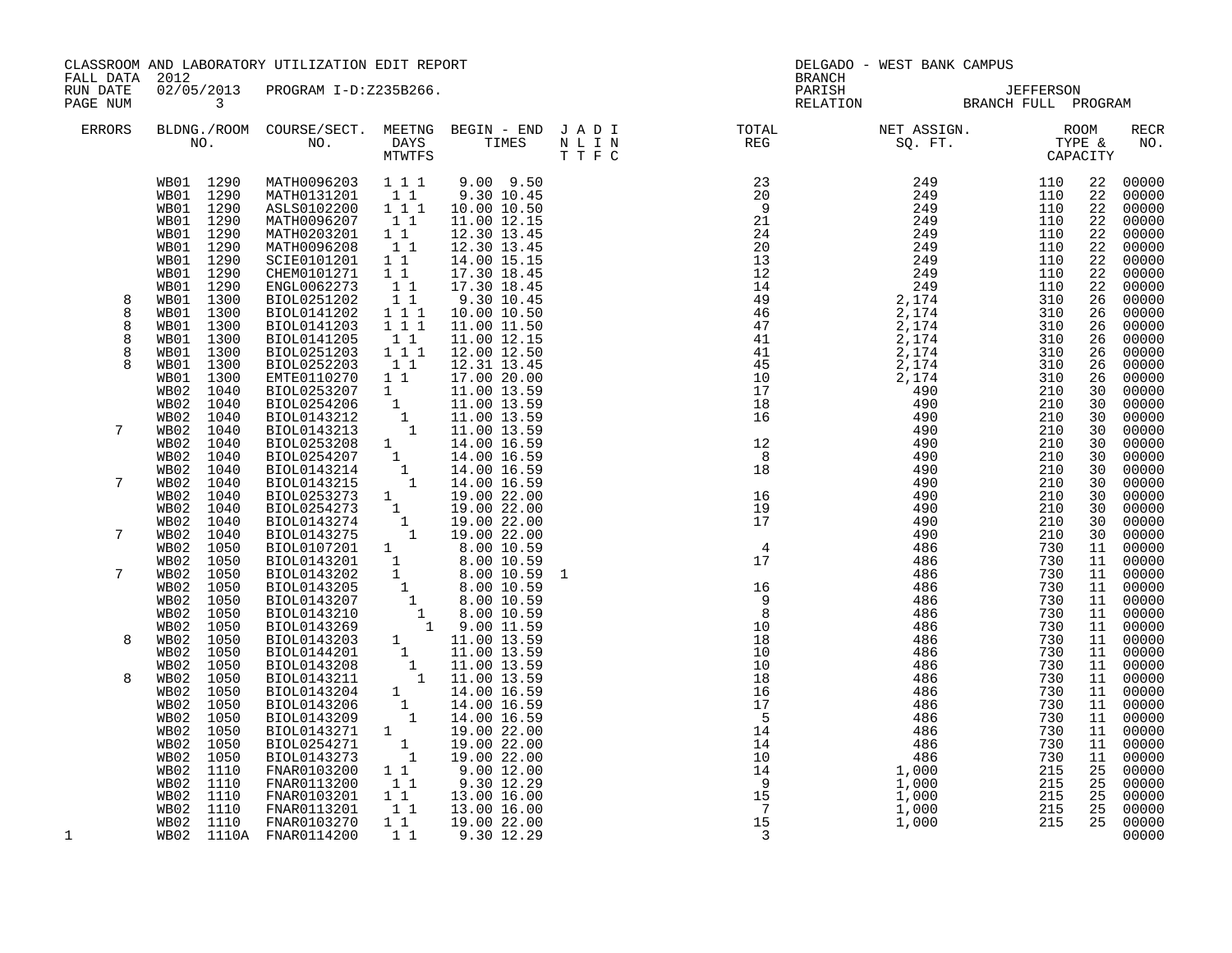| FALL DATA 2012                                        |                                                                                                                                                                                                                                                                                                                                                                                                | CLASSROOM AND LABORATORY UTILIZATION EDIT REPORT                                                                                                                                                                                                                                                                                                                                                                                                                                                                                                                                                                                                                                                                                       |                                                                                                                                                                                                                                      |                                                                                                                                                                                                                                                                                                                                             |                                                                      | <b>BRANCH</b>                                                                                                                                                         | DELGADO - WEST BANK CAMPUS                                                                                                                                                                                                                                                                         |                                                                                                                                                                                                                                                                                                                                                                                         |                                                                                                                                                                                                    |                                                                                                                                                                                                                                                                                                                                                                                                                                                                                                                |
|-------------------------------------------------------|------------------------------------------------------------------------------------------------------------------------------------------------------------------------------------------------------------------------------------------------------------------------------------------------------------------------------------------------------------------------------------------------|----------------------------------------------------------------------------------------------------------------------------------------------------------------------------------------------------------------------------------------------------------------------------------------------------------------------------------------------------------------------------------------------------------------------------------------------------------------------------------------------------------------------------------------------------------------------------------------------------------------------------------------------------------------------------------------------------------------------------------------|--------------------------------------------------------------------------------------------------------------------------------------------------------------------------------------------------------------------------------------|---------------------------------------------------------------------------------------------------------------------------------------------------------------------------------------------------------------------------------------------------------------------------------------------------------------------------------------------|----------------------------------------------------------------------|-----------------------------------------------------------------------------------------------------------------------------------------------------------------------|----------------------------------------------------------------------------------------------------------------------------------------------------------------------------------------------------------------------------------------------------------------------------------------------------|-----------------------------------------------------------------------------------------------------------------------------------------------------------------------------------------------------------------------------------------------------------------------------------------------------------------------------------------------------------------------------------------|----------------------------------------------------------------------------------------------------------------------------------------------------------------------------------------------------|----------------------------------------------------------------------------------------------------------------------------------------------------------------------------------------------------------------------------------------------------------------------------------------------------------------------------------------------------------------------------------------------------------------------------------------------------------------------------------------------------------------|
| RUN DATE<br>PAGE NUM                                  | $\overline{4}$                                                                                                                                                                                                                                                                                                                                                                                 | 02/05/2013 PROGRAM I-D:Z235B266.                                                                                                                                                                                                                                                                                                                                                                                                                                                                                                                                                                                                                                                                                                       |                                                                                                                                                                                                                                      |                                                                                                                                                                                                                                                                                                                                             |                                                                      |                                                                                                                                                                       |                                                                                                                                                                                                                                                                                                    |                                                                                                                                                                                                                                                                                                                                                                                         |                                                                                                                                                                                                    |                                                                                                                                                                                                                                                                                                                                                                                                                                                                                                                |
| ERRORS                                                |                                                                                                                                                                                                                                                                                                                                                                                                |                                                                                                                                                                                                                                                                                                                                                                                                                                                                                                                                                                                                                                                                                                                                        |                                                                                                                                                                                                                                      |                                                                                                                                                                                                                                                                                                                                             |                                                                      | BLDNG./ROOM COURSE/SECT. MEETNG BEGIN – END JADI TOTAL NET ASSIGN. NET ASSIGN. ROOM ROOM COURSE/SECT. MEETNG BEGIN – END JADI TOTAL TOTAL NEG SQ. FT. TYPE & CAPACITY |                                                                                                                                                                                                                                                                                                    |                                                                                                                                                                                                                                                                                                                                                                                         |                                                                                                                                                                                                    | RECR<br>NO.                                                                                                                                                                                                                                                                                                                                                                                                                                                                                                    |
| 1<br>$\mathbf{1}$<br>1<br>$\mathbf 1$<br>$\mathbf{1}$ | WB02<br>1330<br>WBO2<br>1330<br>WB02 1330<br>1330<br>WB02<br>WB02 1330<br>1330<br>WB02<br>WB02 1330<br>1330<br>WB02<br>WB02<br>1340<br>WB02 1340<br>WB02 1340<br>WB02 1340<br>WB02<br>1340<br>WB02<br>1340<br>WB02<br>1340<br>WB02<br>1340<br>1340<br>WBO2<br>WB02 1340<br>1340<br>WB02<br>WB02<br>1340<br>1340<br>WB02<br>WB02<br>1340<br>1340<br>WB02<br>WB02 1350<br>WB02 1350<br>WB02 1350 | MTWIFFS<br>WB02 1110A FNAR0211201 1 1 3.00 16.00<br>WB02 1110B FNAR0211201 1 9.30 12.30<br>WB02 1110B FNAR0211201 1 1 3.00 16.00<br>WB02 1110C FNAR0211200 1 1 9.30 12.29<br>WB02 1110C FNAR020301 1 3.00 16.00<br>WB02 1320 BIOL0253201 1<br>FNAR0125202<br>DMTP0101200<br>VISC0131200<br>ACCT0202200<br>ECON0202200<br>VISC0107200<br>VISC0143200<br>VISC0102271<br>BIOL0161201<br>BIOL0141201 111<br>CRJU0105201<br>MATH0095210<br>MATH0118203<br>BIOL0142201<br>HESC0111201<br>HESC0111204<br>HESC0111202<br>HESC0111206<br>BIOL0252271<br>MATH0096273<br>MATH0096273<br>BIOL0101271 1 19.00 22.00<br>BIOL0114271 1 19.00 22.00<br>FNAR0120201 1 19.00 22.00<br>FNAR0120201 1 8.00 9.15<br>a 00 9.50<br>GEOL0101201<br>PSYC0127269 | $1 1 1$<br>11<br>11<br>11<br>11<br>$\begin{array}{cc} & 1 & 1 \end{array}$<br>$1\quad1$<br>11<br>11<br>11<br>1 1 1<br>111<br>$\begin{smallmatrix}1&1\\1&1\end{smallmatrix}$<br>11<br>$1\overline{1}$<br>11<br>$1\quad1$<br>$1\quad1$ | 8.00 8.50<br>8.00 9.15<br>9.00 12.00<br>11.00 12.15<br>12.30 13.45<br>13.00 16.00<br>13.00 16.00<br>19.00 22.00<br>8.00 9.15<br>$9.00$ $9.50$<br>9.30 10.45<br>10.00 10.50<br>11.00 11.50<br>11.00 12.15<br>12.00 13.15<br>12.30 13.45<br>13.30 14.45<br>14.00 15.15<br>17.30 18.45<br>17.30 18.45<br>$1\ 1\ 1\ 9.00\ 9.50$<br>1 9.00 12.00 | $\frac{1}{20}$<br>$\frac{1}{20}$<br>$\frac{3}{20}$<br>$\frac{3}{20}$ |                                                                                                                                                                       | 670<br>670<br>670<br>670<br>670<br>670<br>670<br>670<br>670<br>670<br>670<br>670<br>670<br>670<br>670<br>670<br>704<br>704<br>704<br>704<br>704<br>704<br>704<br>704<br>702<br>702<br>702<br>702<br>702<br>702<br>702<br>702<br>702<br>702<br>702<br>702<br>702<br>702<br>702<br>776<br>776<br>776 | $\begin{array}{lll} 670 & 210 \\ 670 & 210 \\ 670 & 210 \\ 670 & 210 \end{array}$<br>210<br>210<br>210<br>210<br>210<br>210<br>210<br>210<br>210<br>210<br>210<br>210<br>210<br>210<br>210<br>210<br>110<br>110<br>110<br>110<br>110<br>110<br>110<br>110<br>110<br>110<br>110<br>110<br>110<br>110<br>110<br>110<br>110<br>110<br>110<br>110<br>110<br>110<br>110<br>110<br>110<br>110 | 24<br>24<br>24<br>24<br>24<br>24<br>24<br>24<br>17<br>17<br>17<br>17<br>17<br>17<br>17<br>17<br>38<br>38<br>38<br>38<br>38<br>38<br>38<br>38<br>38<br>38<br>38<br>38<br>38<br>38<br>38<br>42<br>42 | 00000<br>00000<br>00000<br>00000<br>00000<br>24 00000<br>00000<br>24 00000<br>24 00000<br>24 00000<br>00000<br>00000<br>24 00000<br>24 00000<br>00000<br>00000<br>24 00000<br>24 00000<br>00000<br>00000<br>24 00000<br>24 00000<br>24 00000<br>00000<br>24 00000<br>00000<br>00000<br>00000<br>00000<br>00000<br>00000<br>00000<br>00000<br>00000<br>00000<br>00000<br>00000<br>00000<br>00000<br>00000<br>00000<br>00000<br>00000<br>00000<br>00000<br>00000<br>00000<br>00000<br>00000<br>00000<br>42 00000 |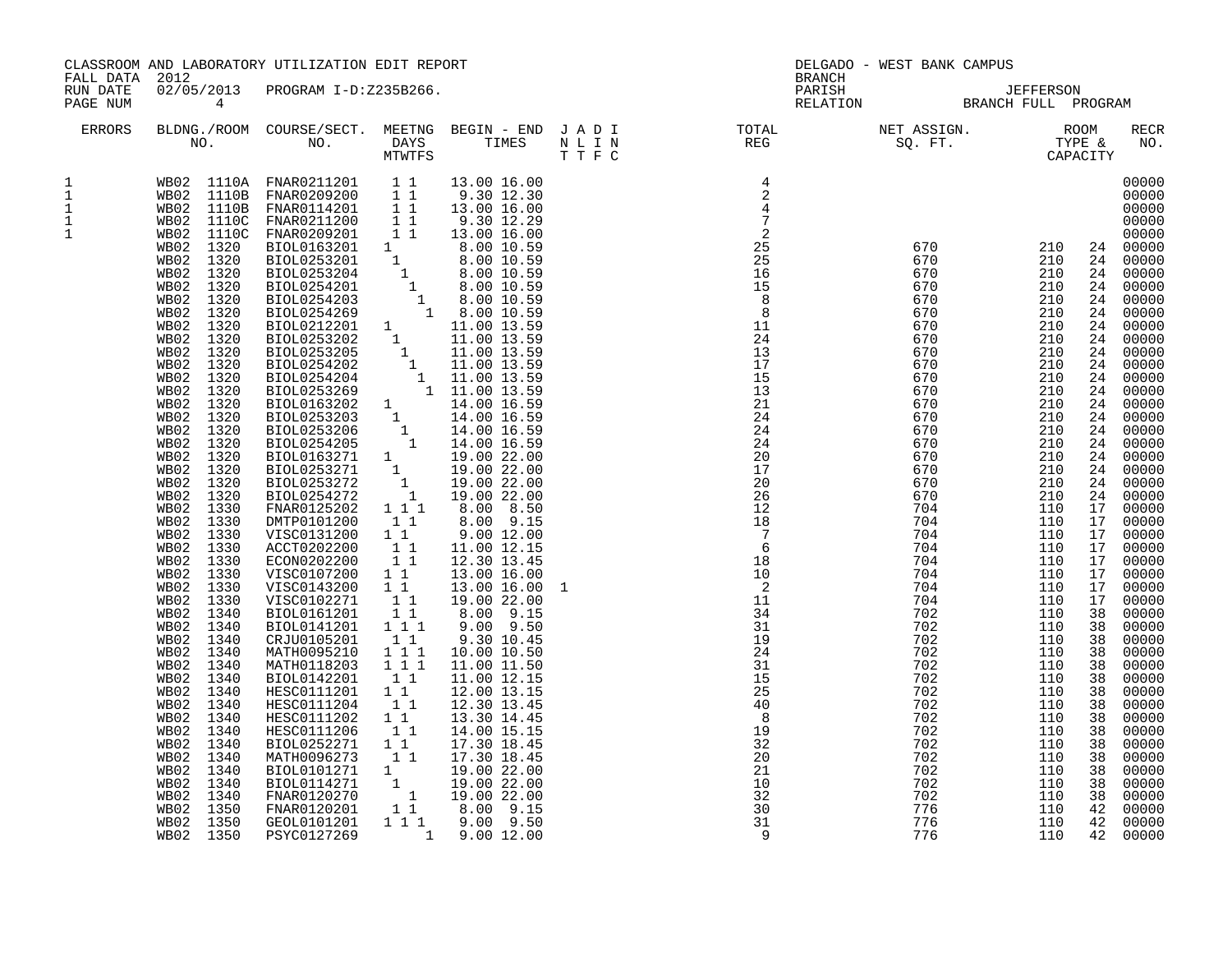| 02/05/2013 PROGRAM I-D:Z235B266.<br>PARISH<br>RUN DATE<br>JEFFERSON<br>BRANCH FULL PROGRAM<br>5<br>PAGE NUM<br>RELATION<br>BLDNG./ROOM COURSE/SECT. MEETNG BEGIN – END JADI TOTAL NET ASSIGN. NET ASSIGN. ROOM NO. DAYS TIMES NLIN REG SQ.FT. TYPE &<br>ERRORS<br>$776$<br>$776$<br>$776$<br>$776$<br>$776$<br>$776$<br>$776$<br>$776$<br>$776$<br>$777$<br>$777$<br>$777$<br>$777$<br>$777$<br>$777$<br>$777$<br>$777$<br>$777$<br>$777$<br>$777$<br>$777$<br>$777$<br>$777$<br>$777$<br>$777$<br>$777$<br>$777$<br>$777$<br>$777$<br>$777$<br>$777$<br>$777$<br>$777$<br>$777$<br>$\frac{30}{16}$<br>WB02 1350<br>FNAR0125201 11<br>CRJU0246201 111<br>9.30 10.45<br>110<br>42<br>WB02 1350<br>10.00 10.50<br>110<br>42<br>1350<br>1 1 1<br>WB02<br>PHYS0101201<br>11.00 11.50<br>110<br>42<br>28<br>1350<br>11<br>110<br>WB02<br>BIOL0101201<br>11.00 12.15<br>42<br>$1\quad1$<br>WB02<br>1350<br>FNAR0120202<br>12.30 13.45<br>34<br>110<br>42<br>BIOL0114201  1  1  1<br>- 9<br>13.00 13.50<br>110<br>WB02<br>1350<br>42<br>28<br>$1\quad1$<br>WB02<br>1350<br>GEOL0102201<br>14.00 15.15<br>110<br>42<br>$\begin{smallmatrix} & &1\\ & &1\\ 1 & &\end{smallmatrix}$<br>$\begin{bmatrix} 5 \\ 8 \\ 9 \end{bmatrix}$<br>14.00 16.59<br>110<br>WB02<br>1350<br>GEOL0103201<br>42<br>15.30 17.30<br>110<br>WB02<br>1350<br>GEOL0104201<br>42<br>$1\quad1$<br>WB02<br>1350<br>HESC0111271<br>17.00 18.15<br>110<br>42<br>$\begin{array}{c} 32 \\ 10 \end{array}$<br>WB02<br>1350<br>BIOL0161271<br>11<br>17.30 18.45<br>110<br>42<br>WB02<br>1350<br>MUSC0105270<br>$1 \quad \blacksquare$<br>18.15 21.15<br>110<br>42<br>8<br>$1\quad1$<br>19.15 20.30<br>WB02<br>1350<br>GEOL0101271<br>110<br>42<br>1 1 1<br>35<br>210<br>WB02<br>1360<br>BIOL0251201<br>8.00 8.50<br>35<br>36<br>WB02<br>BIOL0141204<br>$1\quad1$<br>$8.00$ $9.15$<br>210<br>35<br>1360<br>$1 \t 8.00 \t 10.59$<br>WB02<br>1360<br>BIOL0251269<br>13<br>210<br>35<br>29<br>210<br>BIOL0252201<br>$1 1 1$<br>$9.00$ $9.50$<br>35<br>WB02<br>1360<br>14<br>210<br>WB02<br>1360<br>BIOL0210201<br>11<br>9.30 10.45<br>35<br>$1 1 1$<br>38<br>WB02<br>1360<br>HESC0111200<br>10.00 10.50<br>210<br>35<br>BIOL0211202<br>$1 1 1$<br>23<br>210<br>WB02<br>1360<br>11.00 11.50<br>35<br>$1\quad1$<br>WB02<br>1360<br>MANG0101203<br>11.00 12.15<br>26<br>210<br>35<br>BIOL0252269 1 11.00 14.00<br>CRJU0101201 1 1 1 12.00 12.50<br>10<br>210<br>35<br>WB02<br>1360<br>29<br>210<br>WB02<br>1360<br>35<br>31<br>WB02<br>BIOL0211201<br>11<br>210<br>1360<br>12.30 13.45<br>35<br>$1 1 1$<br>29<br>210<br>WB02<br>1360<br>BIOL0141206<br>35<br>13.00 13.50<br>15<br>210<br>WB02<br>$1\quad1$<br>35<br>1360<br>BIOL0252204<br>14.00 15.15<br>11<br>WB02<br>1360<br>BIOL0252202<br>14.00 15.15<br>14<br>210<br>35<br>$1\quad1$<br>28<br>210<br>WB02<br>1360<br>BIOL0141271<br>17.30 18.44<br>35<br>BIOL0251271<br>11<br>210<br>WB02<br>1360<br>17.30 18.45<br>36<br>35<br>26<br>210<br>WB02<br>1360<br>BIOL0211271<br>$\begin{smallmatrix}1&&\\&1\\1&&1\end{smallmatrix}$<br>19.00 22.00<br>35<br>WB02<br>1360<br>BIOL0141272<br>19.00 22.00<br>27<br>210<br>35<br>WB02<br>1370<br>FNAR0155201<br>10<br>210<br>25<br>9.30 12.30<br>$\overline{\phantom{a}}$<br>WB02 1370<br>FNAR0225202<br>$1\quad1$<br>13.00 16.00<br>973<br>210<br>25<br>$\begin{bmatrix} 1 \\ 1 \end{bmatrix}$<br>WBO2<br>1370<br>10<br>210<br>FNAR0155200<br>13.00 16.00<br>973<br>25<br>10<br>WB02 1370<br>FNAR0155271<br>$1\quad1$<br>19.00 22.00<br>210<br>973<br>25<br>$\begin{bmatrix} 1 \\ 1 \\ 1 \end{bmatrix}$<br>1370<br>FNAR0155270<br>210<br>WB02<br>19.00 22.00<br>- 9<br>973<br>25<br>9.30 12.30<br>1<br>WB02 1370A FNAR0156201<br>1<br>WB02 1370A FNAR0155202<br>$1\quad1$<br>13.00 16.00<br>10<br>1<br>11<br>$1\,$<br>WB02 1370A<br>FNAR0156200<br>13.00 16.00<br>3<br>WB02 1370A<br>FNAR0156271<br>$\begin{smallmatrix}1&&1\\&1\\1&&1\end{smallmatrix}$<br>19.00 22.00<br>1<br>$\mathbf 1$<br>WB02<br>FNAR0156270<br>19.00 22.00<br>1370A<br>1<br>WB02 1370B<br>FNAR0225201<br>$\begin{array}{rr} & 1 & 1 \\ & 1 & 1 \end{array}$<br>9.30 12.30<br>$\overline{3}$<br>$\mathbf 1$<br>WB02<br>1370B<br>FNAR0225200<br>13.00 16.00<br>$\mathbf 1$<br>WB02 1370B<br>FNAR0225271<br>1 1<br>19.00 22.00<br>$11$<br>$\mathbf{1}$<br>$\mathbf{1}$<br>WB02<br>1370B<br>FNAR0225270<br>19.00 22.00<br>20<br>11<br>689<br>210<br>WB02 1380<br>BUSG0224200<br>8.00 9.15<br>32 00000<br>$1 1 1$<br>WB02<br>1380<br>BUSG0115200<br>$9.00$ $9.50$<br>21<br>689<br>210<br>32<br>11<br>22<br>210<br>1380<br>MATH0091212<br>9.30 10.45<br>689<br>WB02<br>32 | FALL DATA | 2012         | CLASSROOM AND LABORATORY UTILIZATION EDIT REPORT |         |             |    | <b>BRANCH</b> | DELGADO - WEST BANK CAMPUS |     |    |                                                                                                                                                                                                                                                                                                                                                                                                                                                       |
|------------------------------------------------------------------------------------------------------------------------------------------------------------------------------------------------------------------------------------------------------------------------------------------------------------------------------------------------------------------------------------------------------------------------------------------------------------------------------------------------------------------------------------------------------------------------------------------------------------------------------------------------------------------------------------------------------------------------------------------------------------------------------------------------------------------------------------------------------------------------------------------------------------------------------------------------------------------------------------------------------------------------------------------------------------------------------------------------------------------------------------------------------------------------------------------------------------------------------------------------------------------------------------------------------------------------------------------------------------------------------------------------------------------------------------------------------------------------------------------------------------------------------------------------------------------------------------------------------------------------------------------------------------------------------------------------------------------------------------------------------------------------------------------------------------------------------------------------------------------------------------------------------------------------------------------------------------------------------------------------------------------------------------------------------------------------------------------------------------------------------------------------------------------------------------------------------------------------------------------------------------------------------------------------------------------------------------------------------------------------------------------------------------------------------------------------------------------------------------------------------------------------------------------------------------------------------------------------------------------------------------------------------------------------------------------------------------------------------------------------------------------------------------------------------------------------------------------------------------------------------------------------------------------------------------------------------------------------------------------------------------------------------------------------------------------------------------------------------------------------------------------------------------------------------------------------------------------------------------------------------------------------------------------------------------------------------------------------------------------------------------------------------------------------------------------------------------------------------------------------------------------------------------------------------------------------------------------------------------------------------------------------------------------------------------------------------------------------------------------------------------------------------------------------------------------------------------------------------------------------------------------------------------------------------------------------------------------------------------------------------------------------------------------------------------------------------------------------------------------------------------------------------------------------------------------------------------------------------------------------------------------------------------------------------------------------------------------------------------------------------------------------------------------------------------------------------------------------------------------------------------------------------------------------------------------------------------------|-----------|--------------|--------------------------------------------------|---------|-------------|----|---------------|----------------------------|-----|----|-------------------------------------------------------------------------------------------------------------------------------------------------------------------------------------------------------------------------------------------------------------------------------------------------------------------------------------------------------------------------------------------------------------------------------------------------------|
|                                                                                                                                                                                                                                                                                                                                                                                                                                                                                                                                                                                                                                                                                                                                                                                                                                                                                                                                                                                                                                                                                                                                                                                                                                                                                                                                                                                                                                                                                                                                                                                                                                                                                                                                                                                                                                                                                                                                                                                                                                                                                                                                                                                                                                                                                                                                                                                                                                                                                                                                                                                                                                                                                                                                                                                                                                                                                                                                                                                                                                                                                                                                                                                                                                                                                                                                                                                                                                                                                                                                                                                                                                                                                                                                                                                                                                                                                                                                                                                                                                                                                                                                                                                                                                                                                                                                                                                                                                                                                                                                                                                          |           |              |                                                  |         |             |    |               |                            |     |    |                                                                                                                                                                                                                                                                                                                                                                                                                                                       |
|                                                                                                                                                                                                                                                                                                                                                                                                                                                                                                                                                                                                                                                                                                                                                                                                                                                                                                                                                                                                                                                                                                                                                                                                                                                                                                                                                                                                                                                                                                                                                                                                                                                                                                                                                                                                                                                                                                                                                                                                                                                                                                                                                                                                                                                                                                                                                                                                                                                                                                                                                                                                                                                                                                                                                                                                                                                                                                                                                                                                                                                                                                                                                                                                                                                                                                                                                                                                                                                                                                                                                                                                                                                                                                                                                                                                                                                                                                                                                                                                                                                                                                                                                                                                                                                                                                                                                                                                                                                                                                                                                                                          |           |              |                                                  |         |             |    |               |                            |     |    | RECR<br>NO.                                                                                                                                                                                                                                                                                                                                                                                                                                           |
| 111<br>20<br>WB02<br>1380<br>MARK0201201<br>11.00 11.50<br>689<br>210<br>32<br>WB02 1380<br>HESC0112200<br>28<br>210<br>11<br>11.00 12.15<br>689<br>32 00000                                                                                                                                                                                                                                                                                                                                                                                                                                                                                                                                                                                                                                                                                                                                                                                                                                                                                                                                                                                                                                                                                                                                                                                                                                                                                                                                                                                                                                                                                                                                                                                                                                                                                                                                                                                                                                                                                                                                                                                                                                                                                                                                                                                                                                                                                                                                                                                                                                                                                                                                                                                                                                                                                                                                                                                                                                                                                                                                                                                                                                                                                                                                                                                                                                                                                                                                                                                                                                                                                                                                                                                                                                                                                                                                                                                                                                                                                                                                                                                                                                                                                                                                                                                                                                                                                                                                                                                                                             |           | WB02<br>1380 | BUSG0224201                                      | $1 1 1$ | 10.00 10.50 | 11 |               | 689                        | 210 | 32 | 00000<br>00000<br>00000<br>00000<br>00000<br>00000<br>00000<br>00000<br>00000<br>00000<br>00000<br>00000<br>00000<br>00000<br>00000<br>00000<br>00000<br>00000<br>00000<br>00000<br>00000<br>00000<br>00000<br>00000<br>00000<br>00000<br>00000<br>00000<br>00000<br>00000<br>00000<br>00000<br>00000<br>00000<br>00000<br>00000<br>00000<br>00000<br>00000<br>00000<br>00000<br>00000<br>00000<br>00000<br>00000<br>00000<br>00000<br>00000<br>00000 |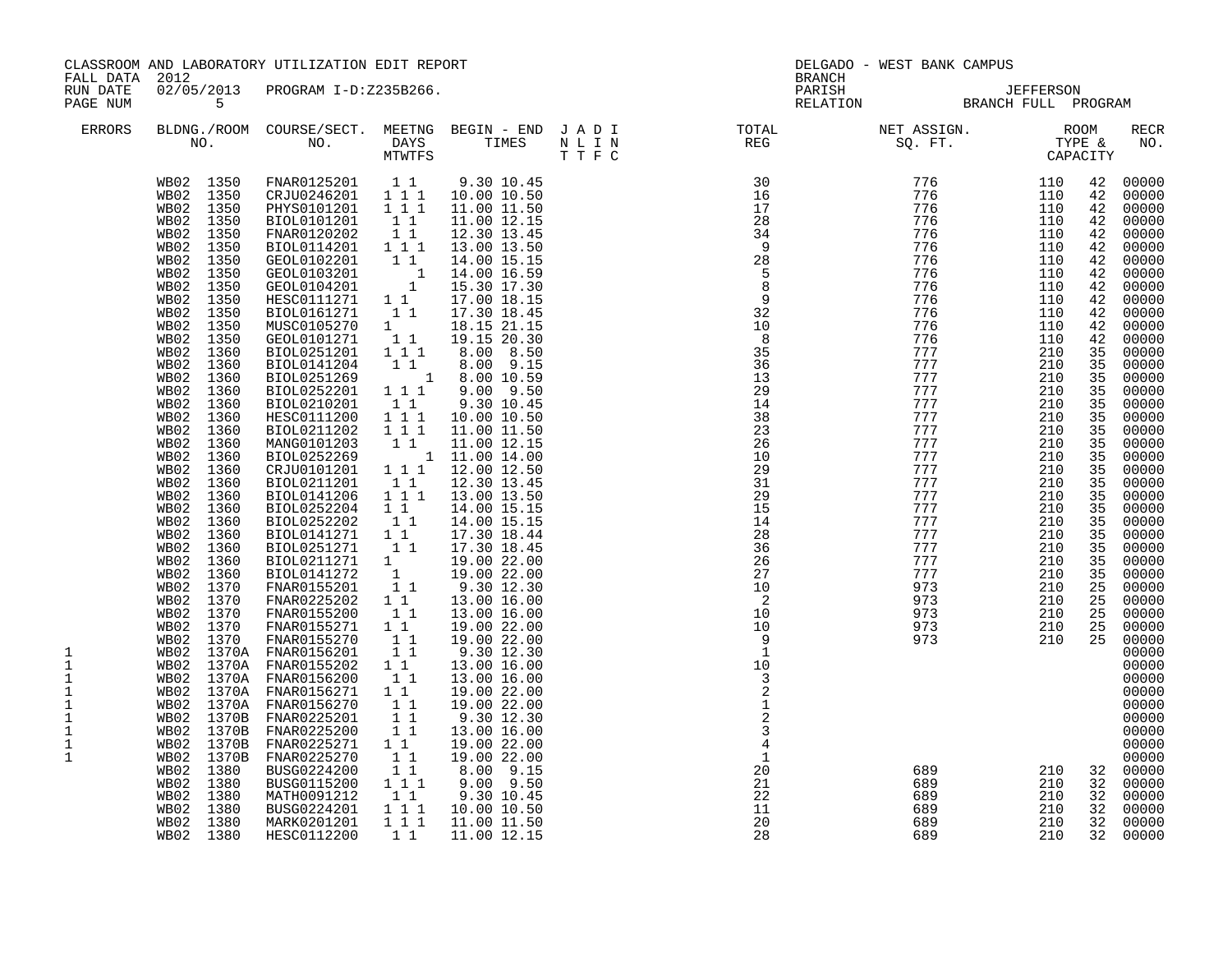| FALL DATA 2012                                                                                                                                                                                                                                                                                                                                                                                                                                                                                                          |                                                                                                                                                                                                                                                                                                                                                                          | CLASSROOM AND LABORATORY UTILIZATION EDIT REPORT |  | BRANCH | DELGADO - WEST BANK CAMPUS                                                                                                                                                                                                  |                                                                            |                                                                                                                                                                                                                                                                                                                                                                                                                                                                            |
|-------------------------------------------------------------------------------------------------------------------------------------------------------------------------------------------------------------------------------------------------------------------------------------------------------------------------------------------------------------------------------------------------------------------------------------------------------------------------------------------------------------------------|--------------------------------------------------------------------------------------------------------------------------------------------------------------------------------------------------------------------------------------------------------------------------------------------------------------------------------------------------------------------------|--------------------------------------------------|--|--------|-----------------------------------------------------------------------------------------------------------------------------------------------------------------------------------------------------------------------------|----------------------------------------------------------------------------|----------------------------------------------------------------------------------------------------------------------------------------------------------------------------------------------------------------------------------------------------------------------------------------------------------------------------------------------------------------------------------------------------------------------------------------------------------------------------|
| RUN DATE<br>PAGE NUM                                                                                                                                                                                                                                                                                                                                                                                                                                                                                                    | $\overline{6}$                                                                                                                                                                                                                                                                                                                                                           | 02/05/2013 PROGRAM I-D:Z235B266.                 |  |        |                                                                                                                                                                                                                             |                                                                            |                                                                                                                                                                                                                                                                                                                                                                                                                                                                            |
| ERRORS                                                                                                                                                                                                                                                                                                                                                                                                                                                                                                                  |                                                                                                                                                                                                                                                                                                                                                                          |                                                  |  |        | BLDNG./ROOM COURSE/SECT. MEETNG BEGIN – END JADI TOTAL NET ASSIGN. NO ROOM NO. DAYS TIMES NLIN REG REG SQ.FT. TYPE &                                                                                                        |                                                                            | RECR<br>NO.                                                                                                                                                                                                                                                                                                                                                                                                                                                                |
| 23<br>23<br>1<br>$\mathbf{1}$<br>$\mathbf{1}$<br>$\mathbf 1$<br>$\mathbf{1}$<br>$\mathbf{1}$<br>$\mathbf{1}$<br>$\mathbf{1}$<br>1<br>1<br>$\mathbf 1$<br>$\mathbf 1$<br>$\mathbf{1}$<br>$\mathbf 1$<br>$\mathbf{1}$<br>$\frac{1}{1}$<br>$\mathbf 1$<br>$\mathbf{1}$<br>$\mathbf{1}$<br>$1\,$<br>$\mathbf{1}$<br>$\mathbf{1}$<br>$\mathbf{1}$<br>$\mathbf{1}$<br>$\mathbf{1}$<br>$\mathbf{1}$<br>$\mathbf 1$<br>$\mathbf{1}$<br>1<br>1<br>$\mathbf{1}$<br>$1\,$<br>$\mathbf{1}$<br>$1\,$<br>$\mathbf{1}$<br>$\mathbf{1}$ | WB03 1280<br>WB03 1280<br>WB03 1280<br>WB03 1280<br>WB03 1280<br>WB03 1280<br>WB03 1290<br>WB03 1290<br>WB03 1290<br>WB03 1290<br>WB03 1290<br>WB03 1290<br>WB03 1290<br>WB03 1290<br>WB03 1290<br>WB03 1290<br>WB03 1290<br>WB03 2010<br>WB03 2010<br>WB03 2010<br>WB03 2010<br>WB03 2010<br>WB03 2010<br>WB03 2010<br>WB03 2010<br>WB03 2010<br>WB03 2010<br>WB03 2020 |                                                  |  |        | * 2000, 2000, 2000, 2000, 2000, 2000, 2000, 2000, 2000, 2000, 2000, 2000, 2000, 2000, 2000, 2000, 2000, 2000, 2000, 2000, 2000, 2000, 2000, 2000, 2000, 2000, 2000, 2000, 2000, 2000, 2000, 2000, 2000, 2000, 2000, 2000, 2 | 32<br>32<br>32<br>32<br>32<br>32<br>25<br>25<br>25<br>25<br>25<br>25<br>25 | 32 00000<br>00000<br>00000<br>00000<br>00000<br>00000<br>00000<br>00000<br>00000<br>00000<br>00000<br>00000<br>00000<br>00000<br>00000<br>00000<br>00000<br>00000<br>00000<br>00000<br>00000<br>00000<br>00000<br>00000<br>00000<br>00000<br>00000<br>00000<br>00000<br>00000<br>00000<br>00000<br>00000<br>00000<br>00000<br>00000<br>00000<br>00000<br>00000<br>00000<br>00000<br>00000<br>00000<br>00000<br>00000<br>00000<br>00000<br>00000<br>00000<br>00000<br>00000 |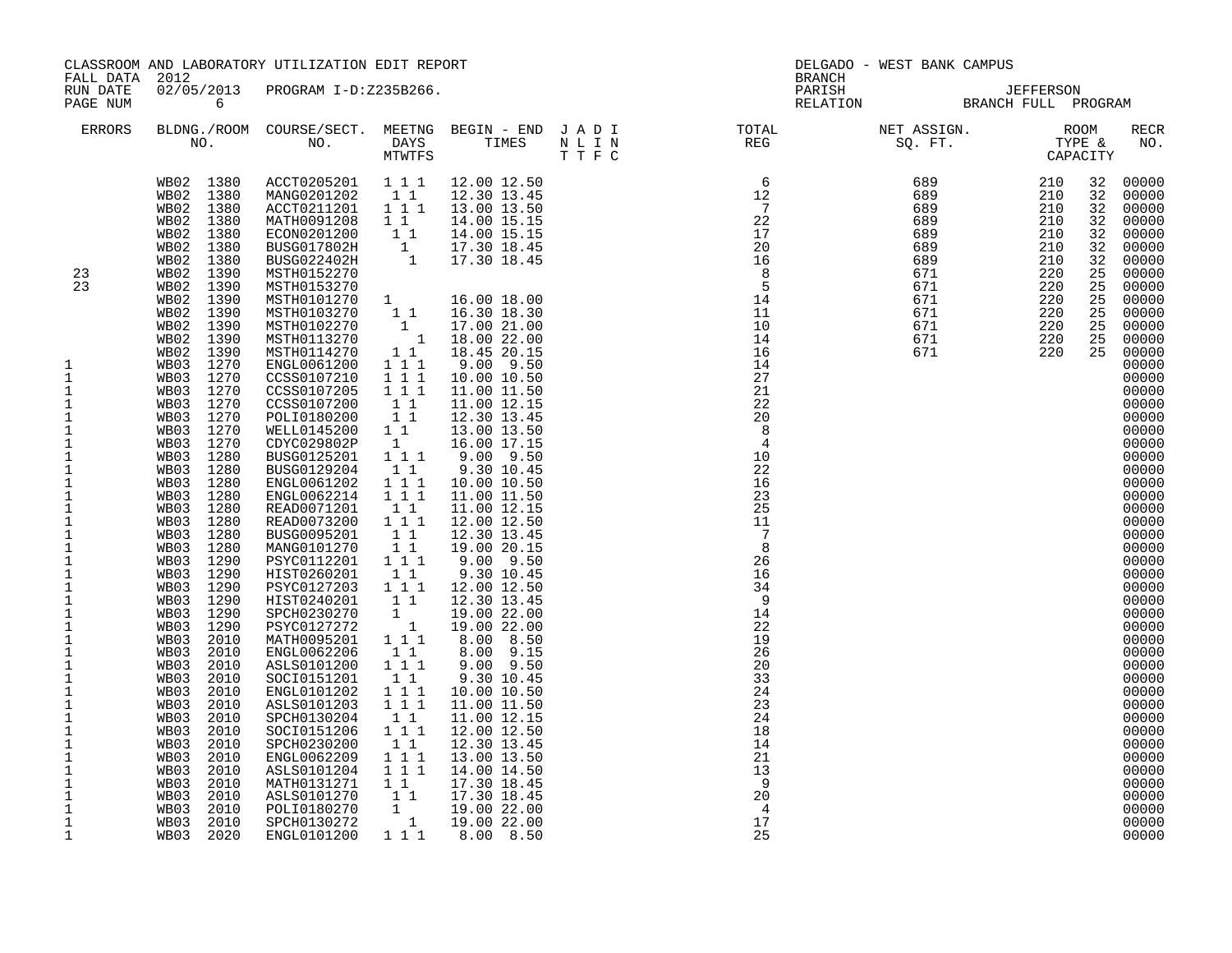| FALL DATA 2012                                                                                                                                                                                                                                                                                                                                                                                                                                                                                                                                                                                                                                                                                                                        |                                                                                                                                                                                                                                                                                                                                                                                                                                                                                                                                                                                                                                                                                                           | CLASSROOM AND LABORATORY UTILIZATION EDIT REPORT                                                                                                                                                                                                                                                                                                                                                                                                                                                                                                                                                                                                                                                                                                                                                                                                                                                                      |                                                                                                                                                                                                                                                                                                                                                                                                                                   |                                                                                                                                                                                                                                                                                                                                                                                                                                                                                                                                                                                                               | <b>BRANCH</b>                                                                                                                                                                                                                                                                                                                                                                        | DELGADO - WEST BANK CAMPUS |                                                                                                                                                                                                                                                                                                                                                                                                                                                                |
|---------------------------------------------------------------------------------------------------------------------------------------------------------------------------------------------------------------------------------------------------------------------------------------------------------------------------------------------------------------------------------------------------------------------------------------------------------------------------------------------------------------------------------------------------------------------------------------------------------------------------------------------------------------------------------------------------------------------------------------|-----------------------------------------------------------------------------------------------------------------------------------------------------------------------------------------------------------------------------------------------------------------------------------------------------------------------------------------------------------------------------------------------------------------------------------------------------------------------------------------------------------------------------------------------------------------------------------------------------------------------------------------------------------------------------------------------------------|-----------------------------------------------------------------------------------------------------------------------------------------------------------------------------------------------------------------------------------------------------------------------------------------------------------------------------------------------------------------------------------------------------------------------------------------------------------------------------------------------------------------------------------------------------------------------------------------------------------------------------------------------------------------------------------------------------------------------------------------------------------------------------------------------------------------------------------------------------------------------------------------------------------------------|-----------------------------------------------------------------------------------------------------------------------------------------------------------------------------------------------------------------------------------------------------------------------------------------------------------------------------------------------------------------------------------------------------------------------------------|---------------------------------------------------------------------------------------------------------------------------------------------------------------------------------------------------------------------------------------------------------------------------------------------------------------------------------------------------------------------------------------------------------------------------------------------------------------------------------------------------------------------------------------------------------------------------------------------------------------|--------------------------------------------------------------------------------------------------------------------------------------------------------------------------------------------------------------------------------------------------------------------------------------------------------------------------------------------------------------------------------------|----------------------------|----------------------------------------------------------------------------------------------------------------------------------------------------------------------------------------------------------------------------------------------------------------------------------------------------------------------------------------------------------------------------------------------------------------------------------------------------------------|
| RUN DATE<br>PAGE NUM                                                                                                                                                                                                                                                                                                                                                                                                                                                                                                                                                                                                                                                                                                                  | $\overline{7}$                                                                                                                                                                                                                                                                                                                                                                                                                                                                                                                                                                                                                                                                                            | 02/05/2013 PROGRAM I-D:Z235B266.                                                                                                                                                                                                                                                                                                                                                                                                                                                                                                                                                                                                                                                                                                                                                                                                                                                                                      |                                                                                                                                                                                                                                                                                                                                                                                                                                   |                                                                                                                                                                                                                                                                                                                                                                                                                                                                                                                                                                                                               |                                                                                                                                                                                                                                                                                                                                                                                      |                            | DARISH DARISH JEFFERSON<br>RELATION BRANCH FULL PROGRAM                                                                                                                                                                                                                                                                                                                                                                                                        |
| ERRORS                                                                                                                                                                                                                                                                                                                                                                                                                                                                                                                                                                                                                                                                                                                                |                                                                                                                                                                                                                                                                                                                                                                                                                                                                                                                                                                                                                                                                                                           |                                                                                                                                                                                                                                                                                                                                                                                                                                                                                                                                                                                                                                                                                                                                                                                                                                                                                                                       |                                                                                                                                                                                                                                                                                                                                                                                                                                   |                                                                                                                                                                                                                                                                                                                                                                                                                                                                                                                                                                                                               |                                                                                                                                                                                                                                                                                                                                                                                      |                            | <b>RECR</b><br>NO.                                                                                                                                                                                                                                                                                                                                                                                                                                             |
| 1<br>$\mathbf{1}$<br>$\mathbf{1}$<br>$\mathbf{1}$<br>$\mathbf{1}$<br>$\mathbf{1}$<br>$\mathbf 1$<br>$\mathbf{1}$<br>$\mathbf{1}$<br>$\mathbf{1}$<br>1<br>$\mathbf{1}$<br>$\mathbf{1}$<br>$\mathbf{1}$<br>1<br>$\mathbf{1}$<br>$\mathbf{1}$<br>$\mathbf{1}$<br>$\mathbf{1}$<br>$\mathbf{1}$<br>$1\,$<br>$\mathbf 1$<br>$\mathbf{1}$<br>$\mathbf{1}$<br>$\mathbf{1}$<br>$\mathbf{1}$<br>1<br>1<br>$\mathbf{1}$<br>$\mathbf{1}$<br>$\mathbf{1}$<br>$\mathbf{1}$<br>$\mathbf{1}$<br>$\mathbf{1}$<br>$\mathbf{1}$<br>$\mathbf{1}$<br>$\mathbf 1$<br>$\mathbf{1}$<br>$\mathbf{1}$<br>$\mathbf{1}$<br>$\mathbf{1}$<br>$\mathbf{1}$<br>1<br>$\mathbf{1}$<br>1<br>$\mathbf{1}$<br>$\mathbf{1}$<br>$\mathbf{1}$<br>$\mathbf{1}$<br>$\mathbf{1}$ | WB03 2020<br>WB03 2020<br>WB03 2020<br>WB03 2020<br>WB03 2020<br>WB03 2020<br>WB03 2020<br>WB03 2020<br>WB03 2020<br>WB03 2020<br>WB03 2020<br>WB03 2020<br>WB03 2020<br>WB03 2020<br>WB03 2080<br>WB03 2080<br>WB03 2080<br>WB03 2080<br>WB03 2080<br>WB03 2080<br>WB03<br>2080<br>WB03 2080<br>WB03 2080<br>WB03 2080<br>WB03 2080<br>WB03 2080<br>WB03 2080<br>WB03 2080<br>WB03 2080<br>WB03 2080<br>WB03 2080<br>WB03 2090<br>WB03 2090<br>WB03 2090<br>WB03 2090<br>WB03 2090<br>WB03 2090<br>WB03 2090<br>WB03 2090<br>WB03 2090<br>WB03 2090<br>WB03 2090<br>WB03 2090<br>WB03 2090<br>WB03 2090<br>WB03 2090<br>WB03 2090<br>WB03 2380<br>WB03<br>2380<br>WB03<br>2380<br>WB03 2380<br>WB03 2380 | WB03  2020  MATH0118206  11  8.00  9.15<br>WB03  2020  ENGL0102204  11  9.30  10.45<br>ENGL0101207<br>CCSS0107202<br>ENGL0062212<br>CCSS0107271<br>ENGL0101273<br>$\begin{tabular}{l c c c c c} \hline ENGL0101272 & 1 & 19.00 & 22.00 \\ ENGL0101275 & 1 & 19.00 & 22.00 \\ SOCl0257271 & 1 & 19.00 & 22.00 \\ HIST0205270 & 1 & 19.00 & 22.00 \\ \hline \end{tabular}$<br>READ0071200<br>READ0072206<br>READ0072200<br>READ0072203<br>READ0072201<br>READ0072202<br>READ0072204<br>READ0072205<br>READ0072207<br>READ0071203<br>READ0072270<br>READ0071271<br>READ0071270<br>READ0072271<br>ENGL0206270<br>ENGL0102200<br>MATH0095205<br>ENGL0062202<br>PSYC0127206<br>READ0071202<br>ENGL0062204<br>ENGL0212200<br>ENGL0101213<br>SPAN0101201<br>ENGL0062210<br>ENGL0101240<br>MATH0118271<br>CCSS0107270<br>MATH0118273<br>SPCH0130270<br>CDYC0265201<br>CDYC0273201<br>CDYC011102H<br>CDYC017502H<br>CDYC0115201 | 11<br>$1\quad1$<br>1 1 1<br>$1\quad1$<br>$1\quad1$<br>1 1 1<br>$1\quad1$<br>1 1 1<br>$1\quad1$<br>1 1 1<br>111<br>$1\quad1$<br>$1 1 1$<br>$1\quad1$<br>111<br>1 1<br>$1\quad1$<br>1 1<br>$1\overline{1}$<br>1<br>$1\ 1\ 1$<br>$1\quad1$<br>1 1 1<br>$1\quad1$<br>1 1 1<br>1 1 1<br>11<br>1 1 1<br>$1\quad1$<br>1 1<br>11<br>$1\quad1$<br>11<br>11<br>1<br>11<br>1 1<br>$\begin{smallmatrix}1&&\\&1\end{smallmatrix}$<br>$1\quad1$ | 12.30 13.45<br>13.00 14.15<br>14.00 14.50<br>17.30 18.45<br>17.30 18.45<br>8.00 8.50<br>8.00 9.15<br>$9.00$ $9.50$<br>9.30 10.45<br>10.00 10.50<br>11.00 11.50<br>11.00 12.15<br>12.00 12.50<br>12.30 13.45<br>13.00 13.50<br>17.30 18.45<br>17.30 18.45<br>19.00 20.15<br>19.00 20.15<br>19.00 22.00<br>8.00 8.50<br>8.00 9.15<br>$9.00$ $9.50$<br>9.30 10.45<br>10.00 10.50<br>11.00 11.50<br>11.00 12.15<br>12.00 12.50<br>12.30 13.45<br>14.00 15.15<br>15.30 16.45<br>17.30 18.45<br>17.30 18.45<br>19.00 20.15<br>19.00 22.00<br>9.30 10.45<br>11.00 12.15<br>11.00 12.15<br>11.00 12.15<br>12.30 13.45 | $\begin{tabular}{lcccccc} \tt{BLDNG./ROOM} & \tt{COURSE/SECT.} & \tt{MEETNG} & \tt{BEGIN} & - & \tt{END} & J & A & D & I & \tt{TOTAL} & & \tt{NET ASSIGN.} & \tt{ROM} \\ \tt{NO.} & \tt{NO.} & \tt{DAYS} & \tt{TIMES} & N & L & I & N & \tt{REG} & & \tt{SC.} & \tt{FT.} & \tt{TYPE} & \tt{CAPACITY} \\ \tt{WBO3 & 2020 & \tt{MATH0118206} & 1 & 8.00 & 9.15 & & 28 \\ \tt{WBO3 & 2$ |                            | 00000<br>00000<br>00000<br>00000<br>00000<br>00000<br>00000<br>00000<br>00000<br>00000<br>00000<br>00000<br>00000<br>00000<br>00000<br>00000<br>00000<br>00000<br>00000<br>00000<br>00000<br>00000<br>00000<br>00000<br>00000<br>00000<br>00000<br>00000<br>00000<br>00000<br>00000<br>00000<br>00000<br>00000<br>00000<br>00000<br>00000<br>00000<br>00000<br>00000<br>00000<br>00000<br>00000<br>00000<br>00000<br>00000<br>00000<br>00000<br>00000<br>00000 |
| $\mathbf{1}$                                                                                                                                                                                                                                                                                                                                                                                                                                                                                                                                                                                                                                                                                                                          | WB03 2380                                                                                                                                                                                                                                                                                                                                                                                                                                                                                                                                                                                                                                                                                                 | CDYC0141201                                                                                                                                                                                                                                                                                                                                                                                                                                                                                                                                                                                                                                                                                                                                                                                                                                                                                                           | $1\quad1$                                                                                                                                                                                                                                                                                                                                                                                                                         | 12.30 13.45                                                                                                                                                                                                                                                                                                                                                                                                                                                                                                                                                                                                   |                                                                                                                                                                                                                                                                                                                                                                                      |                            | 00000                                                                                                                                                                                                                                                                                                                                                                                                                                                          |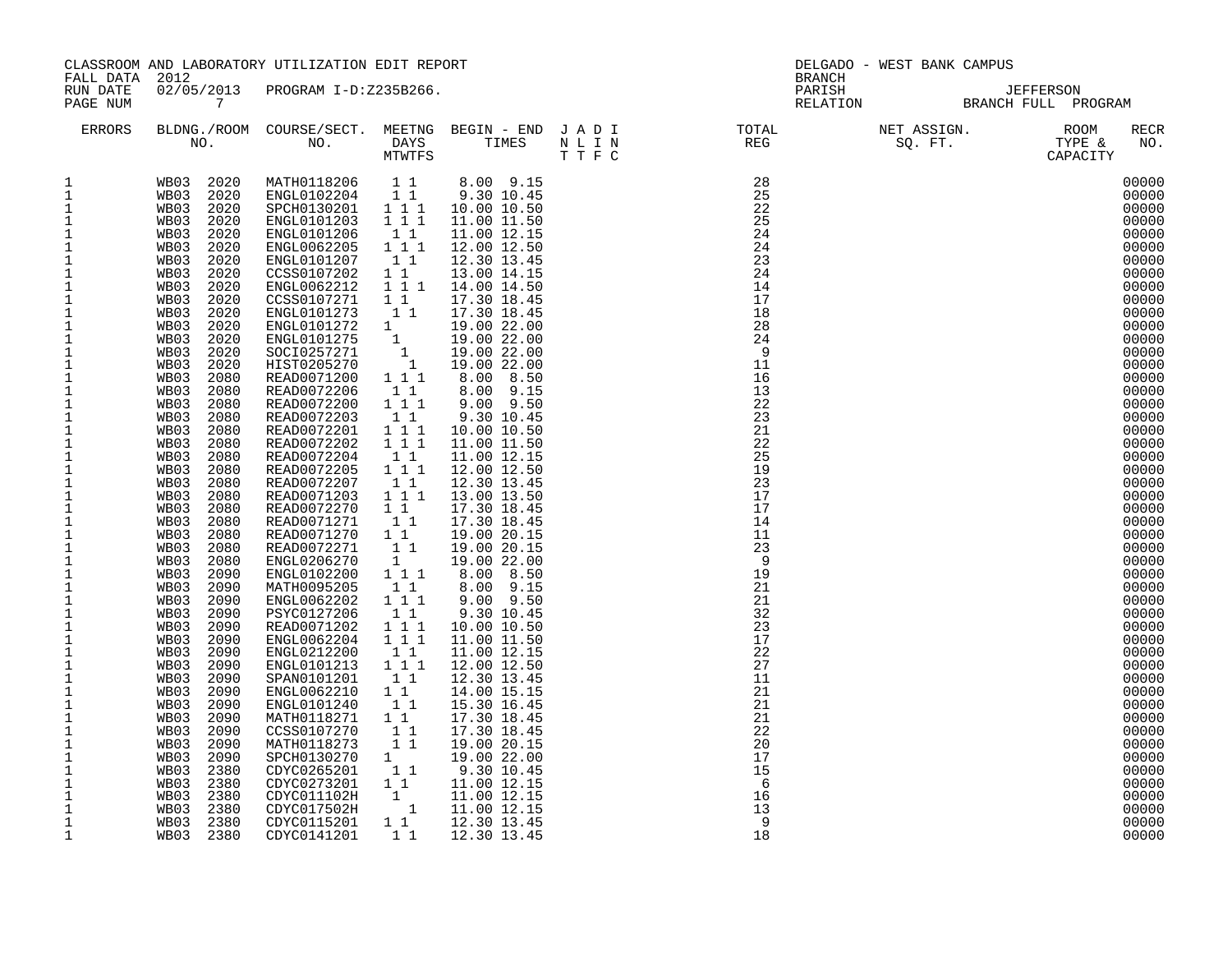| FALL DATA 2012                                                                                                                                                                                                                                                                                                                                                                                                                                                                                                                                                                                                                                                                                                                                                                              |                                                                                                                                                                                                                                                                                                                                                                                                                                                                                                                                                                                                                                  | CLASSROOM AND LABORATORY UTILIZATION EDIT REPORT                                                                                                                                                                                                                                                                                                                                                                                                                                                                                                                                                                                                                                                                                                                    |                                                                                                                                                                                                                                                                                                                                                                                                                                       | DELGADO - WEST BANK CAMPUS<br><b>BRANCH</b>                                                                                                                                                                                                                                                                                                                                                                                                                                                                                                                                                                                                                                            |  |  |  |  |  |                                                                                                                                                                                                                                                                                                                                                                                                                                                                         |
|---------------------------------------------------------------------------------------------------------------------------------------------------------------------------------------------------------------------------------------------------------------------------------------------------------------------------------------------------------------------------------------------------------------------------------------------------------------------------------------------------------------------------------------------------------------------------------------------------------------------------------------------------------------------------------------------------------------------------------------------------------------------------------------------|----------------------------------------------------------------------------------------------------------------------------------------------------------------------------------------------------------------------------------------------------------------------------------------------------------------------------------------------------------------------------------------------------------------------------------------------------------------------------------------------------------------------------------------------------------------------------------------------------------------------------------|---------------------------------------------------------------------------------------------------------------------------------------------------------------------------------------------------------------------------------------------------------------------------------------------------------------------------------------------------------------------------------------------------------------------------------------------------------------------------------------------------------------------------------------------------------------------------------------------------------------------------------------------------------------------------------------------------------------------------------------------------------------------|---------------------------------------------------------------------------------------------------------------------------------------------------------------------------------------------------------------------------------------------------------------------------------------------------------------------------------------------------------------------------------------------------------------------------------------|----------------------------------------------------------------------------------------------------------------------------------------------------------------------------------------------------------------------------------------------------------------------------------------------------------------------------------------------------------------------------------------------------------------------------------------------------------------------------------------------------------------------------------------------------------------------------------------------------------------------------------------------------------------------------------------|--|--|--|--|--|-------------------------------------------------------------------------------------------------------------------------------------------------------------------------------------------------------------------------------------------------------------------------------------------------------------------------------------------------------------------------------------------------------------------------------------------------------------------------|
| RUN DATE<br>PAGE NUM                                                                                                                                                                                                                                                                                                                                                                                                                                                                                                                                                                                                                                                                                                                                                                        | 8 <sup>8</sup>                                                                                                                                                                                                                                                                                                                                                                                                                                                                                                                                                                                                                   | 02/05/2013 PROGRAM I-D:Z235B266.                                                                                                                                                                                                                                                                                                                                                                                                                                                                                                                                                                                                                                                                                                                                    |                                                                                                                                                                                                                                                                                                                                                                                                                                       |                                                                                                                                                                                                                                                                                                                                                                                                                                                                                                                                                                                                                                                                                        |  |  |  |  |  |                                                                                                                                                                                                                                                                                                                                                                                                                                                                         |
| ERRORS                                                                                                                                                                                                                                                                                                                                                                                                                                                                                                                                                                                                                                                                                                                                                                                      |                                                                                                                                                                                                                                                                                                                                                                                                                                                                                                                                                                                                                                  |                                                                                                                                                                                                                                                                                                                                                                                                                                                                                                                                                                                                                                                                                                                                                                     |                                                                                                                                                                                                                                                                                                                                                                                                                                       |                                                                                                                                                                                                                                                                                                                                                                                                                                                                                                                                                                                                                                                                                        |  |  |  |  |  | RECR<br>NO.                                                                                                                                                                                                                                                                                                                                                                                                                                                             |
| $\mathbf{1}$<br>$\mathbf{1}$<br>$\mathbf{1}$<br>$\,1\,$<br>$\mathbf{1}$<br>$\,1\,$<br>$\mathbf 1$<br>$\,1\,$<br>$\,1\,$<br>$\mathbf{1}$<br>$\mathbf{1}$<br>$\mathbf{1}$<br>$\frac{1}{1}$<br>$\begin{smallmatrix}1\\1\\1\\1\end{smallmatrix}$<br>$\mathbf 1$<br>$\mathbf 1$<br>$\mathbf{1}$<br>$\frac{1}{1}$<br>$\,1\,$<br>$\ensuremath{\mathsf{1}}$<br>$\frac{1}{1}$<br>$\mathbf{1}$<br>$\mathbf{1}$<br>$\mathbf{1}$<br>$\ensuremath{\mathsf{1}}$<br>$\mathbf{1}$<br>$\overline{1}$<br>$\mathbf 1$<br>$\overline{1}$<br>$1$<br>$\,1\,$<br>$\mathbf{1}$<br>$\mathbf{1}$<br>$\mathbf 1$<br>$\mathbf 1$<br>$\ensuremath{\mathsf{1}}$<br>$\,1\,$<br>$\mathbf 1$<br>$\mathbf{1}$<br>$\mathbf{1}$<br>$\mathbf{1}$<br>$\mathbf{1}$<br>$\mathbf{1}$<br>$\mathbf{1}$<br>$\mathbf{1}$<br>$\mathbf{1}$ | WB03 2390<br>2390<br>WB03<br>2390<br>WB03<br>WB03 2390<br>WB03 2390<br>WB03 2390<br>2390<br>WB03<br>WB03 2390<br>WB03 2390<br>WB03<br>2390<br>2390<br>WB03<br>WB03 2390<br>WB03 2390<br>WB03 2390<br>WB03 2400<br>WB03 2400<br>WB03 2400<br>WB03 2400<br>WB03 2400<br>WB03 2400<br>WB03 2400<br>WB03 2400<br>WB03 2400<br>2400<br>WB03<br>WB03 2400<br>WB03 2400<br>WB03 2400<br>WB03<br>2400<br>WB03 2400<br>WB03 2410<br>WB03 2410<br>WB03 2410<br>WB03 2410<br>WB03 2410<br>WB03 2410<br>WB03 2410<br>WB03 2410<br>WB03 2410<br>WB03 2410<br>WB03<br>2410<br>2410<br>WB03<br>WB03 2410<br>WB03 2410<br>WB03 2410<br>WB03 2410 | WB03 2380 CDYC013102H 1<br>WB03 2380 CDYC028102H 1<br>ENGL0101201<br>ENGL0101209<br>CCSS0107209<br>ENGL0101210<br>SOCI0151205<br>ENGL0062208<br>ASLS0101201<br>SOCI0151202<br>ENGL0101204<br>PSYC0225201<br>MATH0118205<br>ENGL0101271<br>ENGL0062271<br>ASLS0102270<br>CCSS0107204 1 1 1<br>SPCH0130200<br>ENGL0062207<br>ENGL0062203<br>MATH0096204<br>PSYC0226202<br>READ0101200<br>CCSS0107201<br>MATH009502M<br>MATH009602N<br>HESC0142200<br>MATH0096205<br>MATH0118208<br>ENGL0061270<br>MATH0096272<br>MATH0118201 111<br>PSYC0127205<br>MATH0096202<br>MATH0095206<br>SOCI0151204<br>MATH0095204<br>MATH0118209<br>ENGL0102203<br>MATH0118207<br>ENGL0062213<br>MATH0130202<br>MATH0095209<br>PSYC0127271 1 1<br>SPCH0130271<br>CCSS0107272<br>CRJU0209271 | 1 1 1<br>1 1 1<br>11<br>1 1 1<br>111<br>$1\quad1$<br>1 1 1<br>11<br>1 1 1<br>1 1<br>11<br>1 1<br>11<br>1<br>111<br>11<br>1 1 1<br>1 1 1<br>11<br>1 1 1<br>$1\quad1$<br>1 1 1<br>111<br>$1\quad1$<br>$1\quad1$<br>$\begin{array}{rr} & 1 & 1 \\ & 1 & 1 \end{array}$<br>$1\quad1$<br>$1\quad1$<br>$1 1 1$<br>$1\;1$<br>1 1 1<br>1 1 1<br>$1\quad1$<br>111<br>$1\quad1$<br>1 1 1<br>$1\quad1$<br>11<br>$1\quad1$<br>1<br>$\overline{1}$ | $9.00$ $9.50$<br>$9.00$ $9.50$<br>9.30 10.45<br>10.00 10.50<br>11.00 11.50<br>11.00 12.15<br>12.00 12.50<br>12.30 13.45<br>13.00 13.50<br>13.00 14.15<br>15.30 16.45<br>17.30 18.45<br>17.30 18.45<br>19.00 22.00<br>8.00 8.50<br>9.00 9.50<br>9.30 10.45<br>10.00 10.50<br>11.00 11.50<br>11.00 12.15<br>12.00 12.50<br>12.30 13.45<br>13.00 14.50<br>13.00 14.50<br>14.00 15.15<br>15.30 16.45<br>15.30 16.45<br>17.30 18.45<br>19.00 20.15<br>8.00 8.50<br>8.00 9.15<br>9.00 9.50<br>9.30 10.45<br>10.00 10.50<br>11.00 11.50<br>11.00 12.15<br>12.00 12.50<br>12.30 13.45<br>13.00 13.50<br>14.00 15.15<br>15.30 16.45<br>17.30 18.45<br>17.30 18.45<br>19.00 22.00<br>19.00 22.00 |  |  |  |  |  | 00000<br>00000<br>00000<br>00000<br>00000<br>00000<br>00000<br>00000<br>00000<br>00000<br>00000<br>00000<br>00000<br>00000<br>00000<br>00000<br>00000<br>00000<br>00000<br>00000<br>00000<br>00000<br>00000<br>00000<br>00000<br>00000<br>00000<br>00000<br>00000<br>00000<br>00000<br>00000<br>00000<br>00000<br>00000<br>00000<br>00000<br>00000<br>00000<br>00000<br>00000<br>00000<br>00000<br>00000<br>00000<br>00000<br>00000<br>00000<br>00000<br>00000<br>00000 |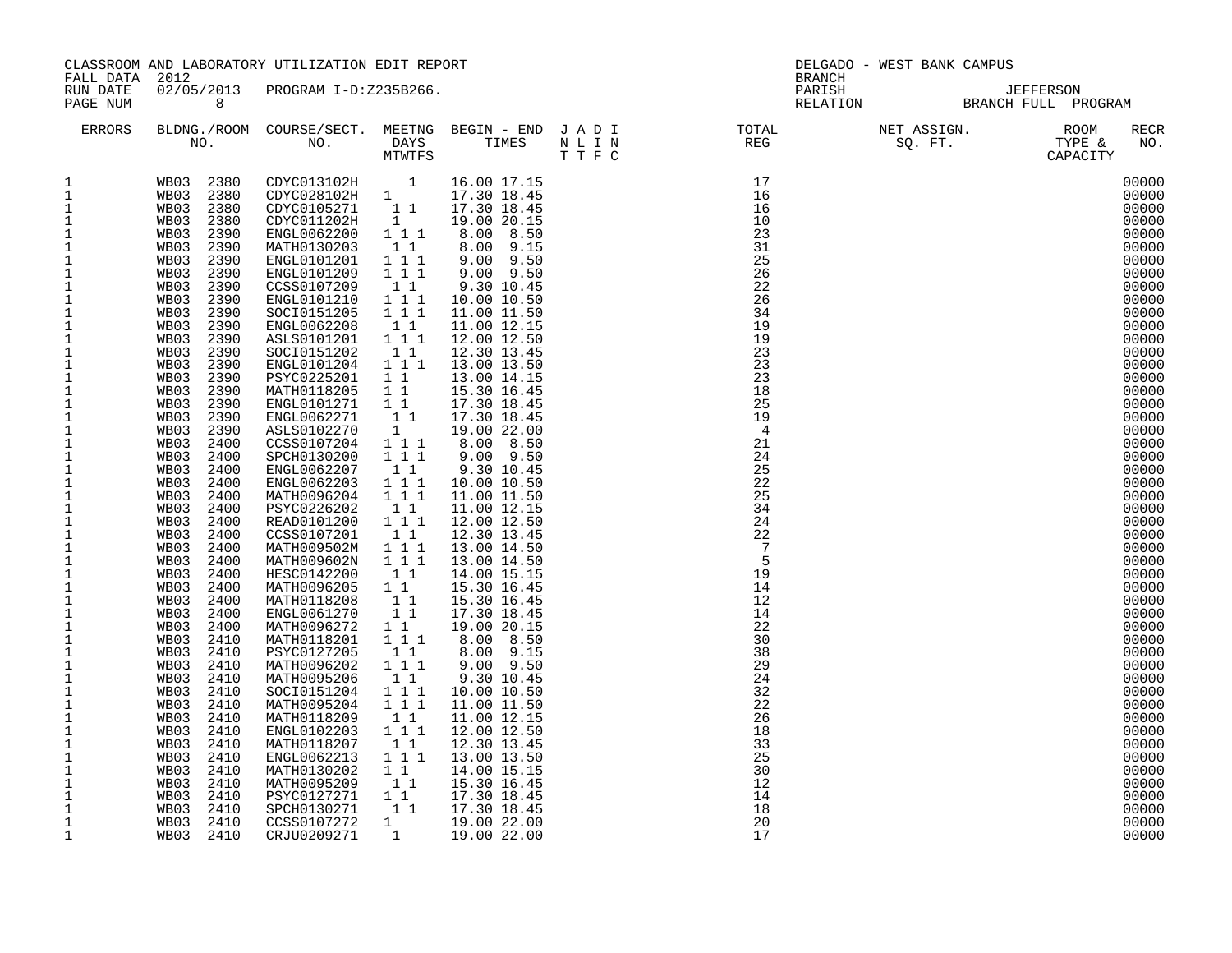| FALL DATA 2012                                                                                                                                                                                                                                                                                                                                                                                                                                                                                                                                                                                                                                                                                        | CLASSROOM AND LABORATORY UTILIZATION EDIT REPORT                                                                                                                                                                                                                                                                                                                                                                                                                                                                                                                                         |                                                                                                                                                                                                                                                                                                                                                                                                                                                                                                                                                                                                                                                                                                                                                                                                                          |                                                                                                                                                                                                                                                                                                                                   |                                                                                                                                                                                                                                                                                                                                                                                                                                                                                                                                                                                                                                                                        |  |                                                                                                                                                                                                                                                                                                                                                                                                                                           | DELGADO - WEST BANK CAMPUS<br><b>BRANCH</b> |                                                                                                                                                                                                                                                                                                                                                                                                                                                                         |  |  |
|-------------------------------------------------------------------------------------------------------------------------------------------------------------------------------------------------------------------------------------------------------------------------------------------------------------------------------------------------------------------------------------------------------------------------------------------------------------------------------------------------------------------------------------------------------------------------------------------------------------------------------------------------------------------------------------------------------|------------------------------------------------------------------------------------------------------------------------------------------------------------------------------------------------------------------------------------------------------------------------------------------------------------------------------------------------------------------------------------------------------------------------------------------------------------------------------------------------------------------------------------------------------------------------------------------|--------------------------------------------------------------------------------------------------------------------------------------------------------------------------------------------------------------------------------------------------------------------------------------------------------------------------------------------------------------------------------------------------------------------------------------------------------------------------------------------------------------------------------------------------------------------------------------------------------------------------------------------------------------------------------------------------------------------------------------------------------------------------------------------------------------------------|-----------------------------------------------------------------------------------------------------------------------------------------------------------------------------------------------------------------------------------------------------------------------------------------------------------------------------------|------------------------------------------------------------------------------------------------------------------------------------------------------------------------------------------------------------------------------------------------------------------------------------------------------------------------------------------------------------------------------------------------------------------------------------------------------------------------------------------------------------------------------------------------------------------------------------------------------------------------------------------------------------------------|--|-------------------------------------------------------------------------------------------------------------------------------------------------------------------------------------------------------------------------------------------------------------------------------------------------------------------------------------------------------------------------------------------------------------------------------------------|---------------------------------------------|-------------------------------------------------------------------------------------------------------------------------------------------------------------------------------------------------------------------------------------------------------------------------------------------------------------------------------------------------------------------------------------------------------------------------------------------------------------------------|--|--|
| RUN DATE<br>PAGE NUM                                                                                                                                                                                                                                                                                                                                                                                                                                                                                                                                                                                                                                                                                  | $\overline{9}$                                                                                                                                                                                                                                                                                                                                                                                                                                                                                                                                                                           | 02/05/2013 PROGRAM I-D:Z235B266.                                                                                                                                                                                                                                                                                                                                                                                                                                                                                                                                                                                                                                                                                                                                                                                         |                                                                                                                                                                                                                                                                                                                                   |                                                                                                                                                                                                                                                                                                                                                                                                                                                                                                                                                                                                                                                                        |  |                                                                                                                                                                                                                                                                                                                                                                                                                                           |                                             | DARISH DARISH JEFFERSON<br>RELATION BRANCH FULL PROGRAM                                                                                                                                                                                                                                                                                                                                                                                                                 |  |  |
| ERRORS                                                                                                                                                                                                                                                                                                                                                                                                                                                                                                                                                                                                                                                                                                |                                                                                                                                                                                                                                                                                                                                                                                                                                                                                                                                                                                          |                                                                                                                                                                                                                                                                                                                                                                                                                                                                                                                                                                                                                                                                                                                                                                                                                          |                                                                                                                                                                                                                                                                                                                                   |                                                                                                                                                                                                                                                                                                                                                                                                                                                                                                                                                                                                                                                                        |  |                                                                                                                                                                                                                                                                                                                                                                                                                                           |                                             | <b>RECR</b><br>NO.                                                                                                                                                                                                                                                                                                                                                                                                                                                      |  |  |
| 1<br>$\mathbf{1}$<br>$\mathbf{1}$<br>$\mathbf{1}$<br>$\mathbf{1}$<br>$\mathbf{1}$<br>$1\,$<br>$\mathbf{1}$<br>$\mathbf{1}$<br>1<br>$\mathbf{1}$<br>$\mathbf{1}$<br>$\mathbf{1}$<br>$\mathbf{1}$<br>$\mathbf{1}$<br>$1\,$<br>$\,1\,$<br>$\mathbf{1}$<br>$\mathbf 1$<br>$\mathbf 1$<br>$\frac{1}{1}$<br>$\mathbf{1}$<br>$\mathbf{1}$<br>$\mathbf{1}$<br>$1\,$<br>1<br>$\mathbf{1}$<br>$\mathbf{1}$<br>$\frac{1}{1}$<br>$\mathbf{1}$<br>$\mathbf{1}$<br>$\frac{1}{1}$<br>$\mathbf{1}$<br>$1\,$<br>$\mathbf{1}$<br>$\mathbf 1$<br>$\mathbf 1$<br>$\mathbf{1}$<br>$\mathbf{1}$<br>$\mathbf{1}$<br>1<br>$\mathbf{1}$<br>$\mathbf{1}$<br>$\mathbf 1$<br>$1\,$<br>$\mathbf 1$<br>$\mathbf{1}$<br>$\mathbf{1}$ | WB03 2460<br>WB03 2460<br>WB03 2460<br>WB03 2460<br>WB03 2470<br>WB03 2470<br>WB03 2470<br>WB03 2470<br>WB03 2470<br>WB03 2470<br>WB03 2470<br>WB03 2470<br>WB03 2470<br>WB03 2470<br>WB03 2470<br>WB03 2470<br>WB03 2470<br>WB03 2480<br>WB03 2480<br>WB03 2480<br>WB03 2480<br>WB03 2480<br>WB03 2480<br>WB03 2480<br>WB03 2480<br>WB03 2480<br>WB03 2480<br>WB03 2480<br>WB03 2480<br>WB03 2480<br>WB03 2480<br>WB03 2480<br>WB03 2480<br>WB03 2490<br>WB03 2490<br>WB03 2490<br>WB03 2490<br>WB03 2490<br>WB03 2490<br>WB03 2490<br>WB03 2490<br>WB03 2490<br>WB03 2490<br>WB03 2490 | WB03  2460  ENGL0101208  11  8.00  9.15<br>WB03  2460  ENGL0102206  111  9.00  9.50<br>ENGL0102270<br>READ0073270<br>READ0101270 1 1<br>ENGL0102272<br>ENGL0062215 1 1 1<br>ENGL0060200<br>HIST0205200<br>SPCH0130203<br>HIST0206200<br>HIST0103200<br>ENGL0102205<br>ASLS0101202<br>MATH0130204<br>MATH0130271 1 1<br>ENGL0060271<br>SOCI0151271 1<br>CRJU0110271<br>MATH0096201 111<br>CCSS0107206<br>MATH0130201<br>SPAN0101203<br>ANTH0181201<br>SPAN0101204<br>SOCI0155201<br>ENGL0101211 1 1 1<br>ENGL0061201<br>ENGL0101212<br>SOCI0151207<br>ENGL0062270 1 1<br>MATH0203271<br>MATH0095272 1 1<br>CCSS0107273<br>ENGL0102271<br>CCSS0107203 111<br>SPCH0130202<br>PSYC0127201<br>PSYC0127202<br>MATH0095207<br>MATH0095211<br>MATH0095208<br>MATH0221201 1 1<br>PSYC0127204 1 1<br>MATH0096271 11<br>MATH0128271 | 11<br>$1\quad1$<br>1<br>11111<br>1 1 1<br>1 1 1<br>$1\quad1$<br>1 1 1<br>$1\quad1$<br>111<br>11<br>$1\quad1$<br>$\overline{1}$<br>11<br>1 1 1<br>$1\quad1$<br>1 1 1<br>111<br>$1\quad1$<br>$1\quad1$<br>111<br>11<br>11<br>$\mathbf{1}$<br>$\overline{1}$<br>$1\quad1$<br>1 1 1<br>1 1 1<br>$1\quad1$<br>1 1 1<br>$1\quad1$<br>11 | 17.30 18.45<br>19.00 20.15<br>19.00 20.15<br>19.00 22.00<br>8.00 8.50<br>$9.00$ $9.50$<br>10.00 10.50<br>11.00 11.50<br>11.00 12.15<br>12.00 12.50<br>12.30 13.45<br>13.00 13.50<br>14.00 15.15<br>17.30 18.45<br>17.30 20.00<br>19.00 22.00<br>19.00 22.00<br>8.00 8.50<br>8.00 9.15<br>9.00 9.50<br>9.30 10.45<br>10.00 10.50<br>11.00 11.50<br>11.00 12.15<br>12.00 12.50<br>12.30 13.45<br>13.00 13.50<br>14.00 15.15<br>17.30 18.45<br>17.30 18.45<br>19.00 20.15<br>19.00 22.00<br>19.00 22.00<br>9.00 9.50<br>9.30 10.45<br>10.00 10.50<br>11.00 11.50<br>11.00 12.15<br>12.00 12.50<br>12.30 13.45<br>13.00 15.29<br>15.30 16.45<br>17.30 18.45<br>19.00 20.15 |  | $\begin{tabular}{l c c c c c} \text{BLDMG.} / \text{ROM} & \text{COURSE} / \text{SET} & \text{MESTNG} & \text{BEGIN} & - \text{ END} & \text{J A D I} & \text{TOTAL} & \text{NET ASSIGN.} & \text{ROM} \\ \text{NO.} & \text{NO.} & \text{DAYS} & \text{TIMES} & \text{N L I N} & \text{REG} & \text{SC. FT.} & \text{TYPE & \text{C} \\ & \text{MTWITS} & \text{T T F C} & \text{25} & \text{260} & \text{270} & \text{281} & \text{291$ |                                             | 00000<br>00000<br>00000<br>00000<br>00000<br>00000<br>00000<br>00000<br>00000<br>00000<br>00000<br>00000<br>00000<br>00000<br>00000<br>00000<br>00000<br>00000<br>00000<br>00000<br>00000<br>00000<br>00000<br>00000<br>00000<br>00000<br>00000<br>00000<br>00000<br>00000<br>00000<br>00000<br>00000<br>00000<br>00000<br>00000<br>00000<br>00000<br>00000<br>00000<br>00000<br>00000<br>00000<br>00000<br>00000<br>00000<br>00000<br>00000<br>00000<br>00000<br>00000 |  |  |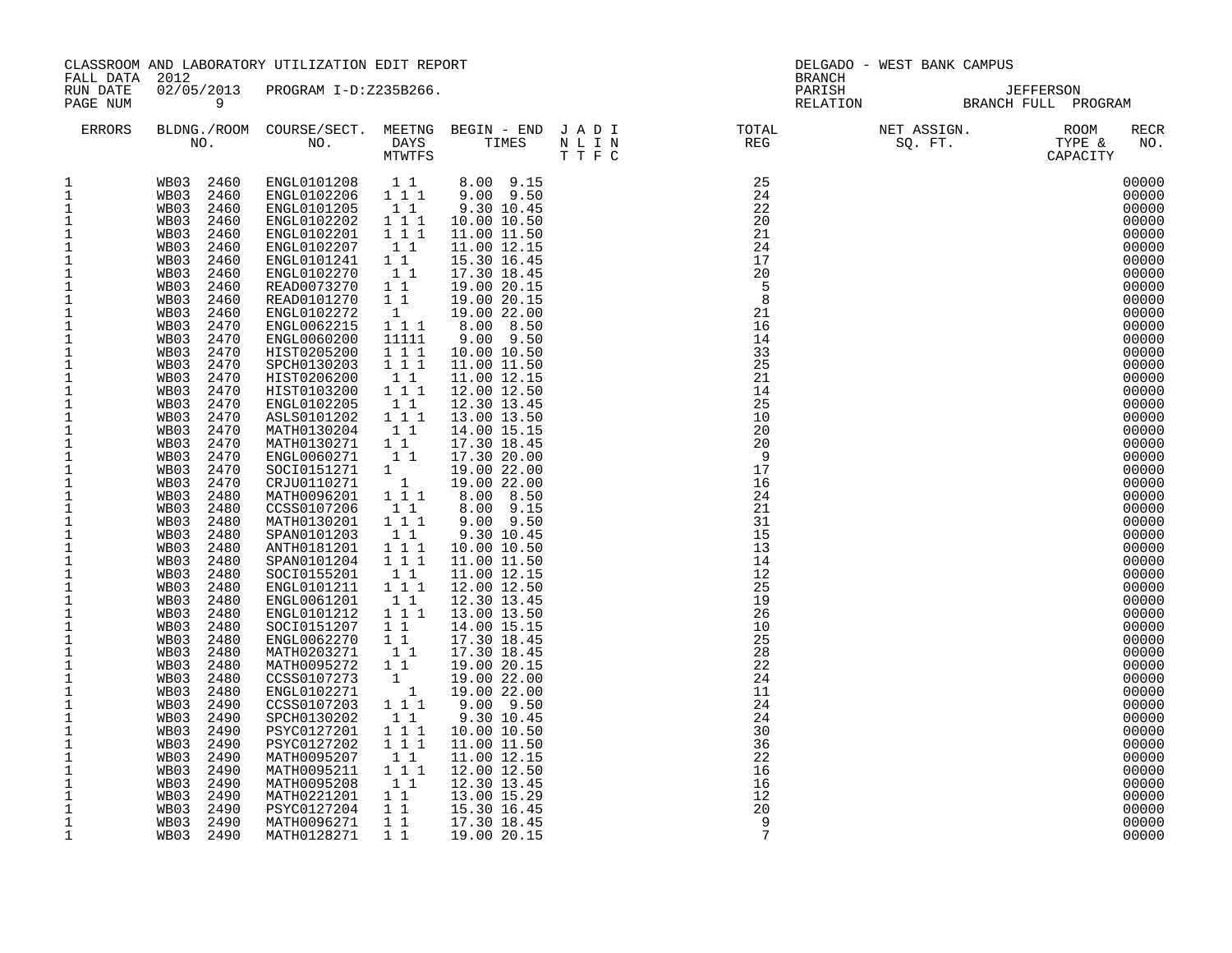| FALL DATA 2012                                                                                                                                                                                                                                                                                                                                                                                                                                                                                                                                                                                                                                                                                                                                                                                            |                                                                                                                                                                                                                                                                                                                                                                                                                                                                                                                                                                                                                                                                        | CLASSROOM AND LABORATORY UTILIZATION EDIT REPORT                                                                                                                                                                                                                                                                                                                                                                                                                                                                                                                                                                                                                                                                                                                                                                   |                                                                                                                                                                                                                                                                                                                                                                                                                                               |                                                                                                                                                                                                                                                                                                                                                                                                                                                                                                                                                                                                                                                                                                                                                                          | DELGADO - WEST BANK CAMPUS<br><b>BRANCH</b> |                                                                                                                                                                                                                                                                                                                                                                                                                                                |  |                                                                                                                                                                                                                                                                                                                                                                                                                                                                         |  |
|-----------------------------------------------------------------------------------------------------------------------------------------------------------------------------------------------------------------------------------------------------------------------------------------------------------------------------------------------------------------------------------------------------------------------------------------------------------------------------------------------------------------------------------------------------------------------------------------------------------------------------------------------------------------------------------------------------------------------------------------------------------------------------------------------------------|------------------------------------------------------------------------------------------------------------------------------------------------------------------------------------------------------------------------------------------------------------------------------------------------------------------------------------------------------------------------------------------------------------------------------------------------------------------------------------------------------------------------------------------------------------------------------------------------------------------------------------------------------------------------|--------------------------------------------------------------------------------------------------------------------------------------------------------------------------------------------------------------------------------------------------------------------------------------------------------------------------------------------------------------------------------------------------------------------------------------------------------------------------------------------------------------------------------------------------------------------------------------------------------------------------------------------------------------------------------------------------------------------------------------------------------------------------------------------------------------------|-----------------------------------------------------------------------------------------------------------------------------------------------------------------------------------------------------------------------------------------------------------------------------------------------------------------------------------------------------------------------------------------------------------------------------------------------|--------------------------------------------------------------------------------------------------------------------------------------------------------------------------------------------------------------------------------------------------------------------------------------------------------------------------------------------------------------------------------------------------------------------------------------------------------------------------------------------------------------------------------------------------------------------------------------------------------------------------------------------------------------------------------------------------------------------------------------------------------------------------|---------------------------------------------|------------------------------------------------------------------------------------------------------------------------------------------------------------------------------------------------------------------------------------------------------------------------------------------------------------------------------------------------------------------------------------------------------------------------------------------------|--|-------------------------------------------------------------------------------------------------------------------------------------------------------------------------------------------------------------------------------------------------------------------------------------------------------------------------------------------------------------------------------------------------------------------------------------------------------------------------|--|
| RUN DATE<br>PAGE NUM                                                                                                                                                                                                                                                                                                                                                                                                                                                                                                                                                                                                                                                                                                                                                                                      | 10                                                                                                                                                                                                                                                                                                                                                                                                                                                                                                                                                                                                                                                                     | 02/05/2013 PROGRAM I-D:Z235B266.                                                                                                                                                                                                                                                                                                                                                                                                                                                                                                                                                                                                                                                                                                                                                                                   |                                                                                                                                                                                                                                                                                                                                                                                                                                               |                                                                                                                                                                                                                                                                                                                                                                                                                                                                                                                                                                                                                                                                                                                                                                          |                                             |                                                                                                                                                                                                                                                                                                                                                                                                                                                |  |                                                                                                                                                                                                                                                                                                                                                                                                                                                                         |  |
| ERRORS                                                                                                                                                                                                                                                                                                                                                                                                                                                                                                                                                                                                                                                                                                                                                                                                    |                                                                                                                                                                                                                                                                                                                                                                                                                                                                                                                                                                                                                                                                        |                                                                                                                                                                                                                                                                                                                                                                                                                                                                                                                                                                                                                                                                                                                                                                                                                    |                                                                                                                                                                                                                                                                                                                                                                                                                                               |                                                                                                                                                                                                                                                                                                                                                                                                                                                                                                                                                                                                                                                                                                                                                                          |                                             | $\begin{tabular}{lllllllllllllllllllll} \textsc{BLONG.} \textsc{F100M.} & \textsc{COURSE/SECT.} & \textsc{MEETNG.} & \textsc{BEGIN - END.} & \textsc{J A D I} & \textsc{T0TAL} & \textsc{NET ASSIGN.} & \textsc{ROOM} \\ \textsc{NO.} & \textsc{NO.} & \textsc{DAYS} & \textsc{TIMES} & \textsc{N L I N} & \textsc{REG} & \textsc{SEG} & \textsc{ST.} & \textsc{STPE & \& \\ \textsc{MO.} & \textsc{NO.} & \textsc{MTWTFS} & \textsc{T F C} &$ |  | RECR<br>NO.                                                                                                                                                                                                                                                                                                                                                                                                                                                             |  |
| 1<br>$\mathbf{1}$<br>$\mathbf{1}$<br>$\mathbf{1}$<br>$\mathbf{1}$<br>$\mathbf{1}$<br>$\overline{1}$<br>$\mathbf 1$<br>$\mathbf 1$<br>$\mathbf{1}$<br>$\mathbf{1}$<br>$\mathbf{1}$<br>$\overline{7}$<br>12<br>$\mathbf{1}$<br>$\mathbf{1}$<br>$\mathbf{1}$<br>$\,1\,$<br>$\,1\,$<br>$\mathbf{1}$<br>$\mathbf{1}$<br>$\,1\,$<br>$\ensuremath{\mathsf{1}}$<br>$\mathbf{1}$<br>$\mathbf{1}$<br>$\begin{smallmatrix}1\\1\\1\end{smallmatrix}$<br>$\mathbf 1$<br>$\mathbf 1$<br>$\overline{1}$<br>$1$<br>$\mathbf{1}$<br>$\mathbf 1$<br>$\,1\,$<br>$\mathbf{1}$<br>$\mathbf{1}$<br>$\mathbf{1}$<br>4<br>$\mathbf{1}$<br>$\mathbf{1}$<br>$\mathbf{1}$<br>$\mathbf 1$<br>$\mathbf{1}$<br>$1\,$<br>$\mathbf{1}$<br>$\mathbf{1}$<br>$\mathbf{1}$<br>$\mathbf 1$<br>$\mathbf{1}$<br>$\mathbf 1$<br>$\mathbf{1}$<br>1 | WB04 CR20<br>WB04 CR20<br>WB04 CR20<br>WB04 CR20<br>WB04 CR20<br>WB04 CR20<br>WB04 CR20<br>WB04 CR20<br>WB04 CR20<br>WB04 CR20<br>WB04 CR20<br>WB04 CR20<br>WB04 CR20<br>WB04 CR20<br>WB04 CR20<br>WJ01 A120<br>WJ01 A120<br>WJ01 A130<br>WJ01 A130<br>WJ01 A130<br>WJ01 A130<br>WJ01 A130<br>WJ01 A130<br>WJ01 A130<br>WJ01 A130<br>WJ01 A130<br>WJ01 A130<br>WJ01 A130<br>WJ01 A130<br>WJ01 A130<br>WJ01 A130<br>WJ01 A140<br>WJ01 A140<br>WJ01 A140<br>WJ01 A140<br>WJ01 A17A<br>WJ01 A17A<br>WJ01 A17A<br>WJ01 A17A<br>WJ01 A21C<br>WJ01 A21C<br>WJ01 A21C<br>WJ01 A21C<br>WJ01 A22C<br>WJ01 A22C<br>WJ01 A22D<br>WJ01 A22D<br>WJ01 A22D<br>WJ01 A230<br>WJ01 A230 | WB03 2490 MATH0095274 11<br>HIST0101201 1 1<br>MATH0095202 111<br>HUMA0105200<br>ACCT0111201<br>PHIL010102H<br>PHIL0175200<br>MATH0128201<br>ENGL0062211<br>BUSG0129203<br>MATH0095271<br>PHIL010102H<br>PSYC0127268<br>MARK0201271 1 1<br>PHIL0175271<br>HESC0111270<br>ADOT0105710<br>CCSS0108710<br>CSTT0141710<br>CSTT0111710<br>CSTT0142710<br>CSTT0112710<br>CSTT0143710<br>CSTT0113710<br>CSTT0251710<br>CSTT0121710<br>CSTT0253710<br>CSTT0122710<br>CSTT0254710<br>CSTT0123710<br>CSTT0132710<br>CSTT0131710<br>COSM0111710<br>COSM0121710<br>COSM0112710<br>COSM0113710<br>HESC0100710<br>HESC0100711<br>HESC01000ZD<br>HESC01000ZD<br>BARB0210710<br>BARB0112710<br>BARB0114710<br>BARB0130710<br>COSM0251710<br>COSM0122710<br>COSM0143710<br>COSM0252710<br>COSM0124710<br>BARB0111710<br>BARB0211710 | $1\quad1$<br>1 1 1<br>1 1<br>11<br>1 1 1<br>11<br>1 1 1<br>11<br>$\mathbf{1}$<br>1<br>$\overline{1}$<br>$1\overline{1}$<br>11<br>$1\quad1$<br>$1\quad1$<br>$1\quad1$<br>$1\quad1$<br>$1\quad1$<br>11<br>$1\quad1$<br>11<br>$1\quad1$<br>11<br>1 1<br>11<br>1 1<br>$1\quad1$<br>1 1 1<br>11<br>1 1 1<br>1 1 1<br>11<br>$1 1 1$<br>111 1<br>111 1<br>1 1 1<br>11<br>$1\quad1$<br>11<br>11<br>1 1 1<br>1111<br>1111<br>11111<br>$1\quad1$<br>111 | 19.00 20.15<br>$8.00$ $9.15$<br>9.00 9.50<br>9.30 10.45<br>10.00 10.50<br>11.00 11.50<br>11.00 12.15<br>12.00 12.50<br>12.30 13.45<br>13.00 13.50<br>17.30 18.45<br>17.30 18.45<br>17.30 18.45<br>19.00 20.15<br>19.00 22.00<br>19.00 22.00<br>8.00 9.15<br>14.50 16.30<br>7.59 8.59<br>7.59 8.59<br>9.00 10.00<br>9.00 10.00<br>10.01 11.01<br>10.01 11.01<br>11.02 12.02<br>11.02 12.02<br>12.30 13.30<br>12.30 13.30<br>13.31 14.31<br>13.31 14.31<br>14.32 15.32<br>14.32 15.32<br>8.30 10.50<br>9.30 11.30<br>11.00 12.59<br>13.30 15.50<br>8.30 15.30<br>9.00 13.00<br>12.30 15.30<br>12.30 15.30<br>10.30 12.00<br>10.31 12.31<br>14.01 15.31<br>15.32 16.32<br>8.00 12.00<br>9.00 12.00<br>8.00 11.30<br>11.31 12.16<br>13.00 15.40<br>9.30 10.30<br>12.30 16.30 |                                             |                                                                                                                                                                                                                                                                                                                                                                                                                                                |  | 00000<br>00000<br>00000<br>00000<br>00000<br>00000<br>00000<br>00000<br>00000<br>00000<br>00000<br>00000<br>00000<br>00000<br>00000<br>00000<br>00000<br>00000<br>00000<br>00000<br>00000<br>00000<br>00000<br>00000<br>00000<br>00000<br>00000<br>00000<br>00000<br>00000<br>00000<br>00000<br>00000<br>00000<br>00000<br>00000<br>00000<br>00000<br>00000<br>00000<br>00000<br>00000<br>00000<br>00000<br>00000<br>00000<br>00000<br>00000<br>00000<br>00000<br>00000 |  |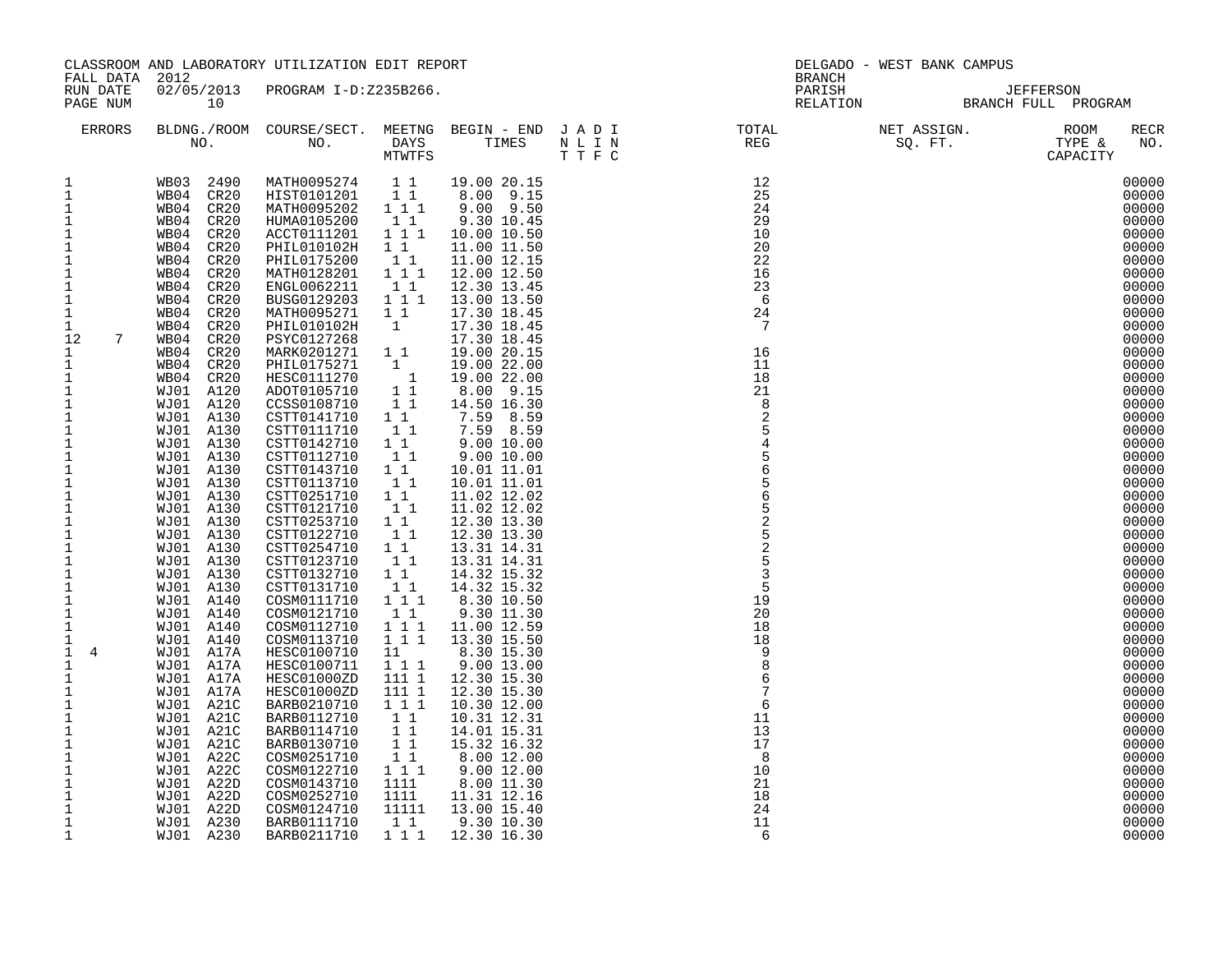| FALL DATA            | 2012 |                  | CLASSROOM AND LABORATORY UTILIZATION EDIT REPORT |                |              |              | DELGADO -<br><b>BRANCH</b> | WEST BANK CAMPUS |                      |             |
|----------------------|------|------------------|--------------------------------------------------|----------------|--------------|--------------|----------------------------|------------------|----------------------|-------------|
| RUN DATE<br>PAGE NUM |      | 02/05/2013<br>11 | PROGRAM I-D:Z235B266.                            |                |              |              | PARISH<br>RELATION         | BRANCH FULL      | JEFFERSON<br>PROGRAM |             |
|                      |      |                  |                                                  |                |              |              |                            |                  |                      |             |
| <b>ERRORS</b>        |      | BLDNG./ROOM      | COURSE/SECT.                                     | MEETNG         | BEGIN - END  | JADI         | TOTAL                      | NET ASSIGN.      | <b>ROOM</b>          | <b>RECR</b> |
|                      |      | NO.              | NO.                                              | DAYS<br>MTWTFS | TIMES        | NLIN<br>TTFC | REG                        | SO. FT.          | TYPE &<br>CAPACITY   | NO.         |
|                      | WJ01 | A230             | BARB0113710                                      | 1 1            | 12.59 14.00  |              | 11                         |                  |                      | 00000       |
|                      | WJ02 | <b>B050</b>      | ELEC0112710                                      | 111            | 8.00 11.30   |              | 17                         |                  |                      | 00000       |
|                      | WJ02 | <b>B050</b>      | SPTD0104000                                      | 11             | 9.30 11.00   |              | 14                         |                  |                      | 00000       |
|                      | WJ02 | <b>B050</b>      | ELEC0123710                                      | 1 1            | 11.30 14.30  |              | 13                         |                  |                      | 00000       |
|                      | WJ02 | <b>B050</b>      | ELEC0121710                                      | 111            | 12.00 15.30  |              | 10                         |                  |                      | 00000       |
|                      | WJ02 | B060             | TECH0101710                                      | 1 1            | 8.00 11.00   |              | 10                         |                  |                      | 00000       |
|                      | WJ02 | B060             | COSM0254710                                      | 1 1            | 12.30 15.30  |              | 20                         |                  |                      | 00000       |
|                      | WJ02 | B150             | WLDG0111710                                      | 11             | 7.00 8.59    |              | 11                         |                  |                      | 00000       |
|                      | WJ02 | B150             | WLDG0142711                                      | 111            | 7.00<br>9.20 |              |                            |                  |                      | 00000       |
|                      | WJ02 | <b>B150</b>      | WLDG0114710                                      | 11             | 9.00 10.29   |              | 16                         |                  |                      | 00000       |
|                      | WJ02 | B150             | WLDG0141711                                      | 111            | 9.45 12.00   |              |                            |                  |                      | 00000       |
|                      | WJ02 | B150             | WLDG0131710                                      | $1\quad1$      | 10.32 12.02  |              | 16                         |                  |                      | 00000       |
|                      | WJ02 | B150             | WLDG0121710                                      |                | 12.30 14.30  |              |                            |                  |                      | 00000       |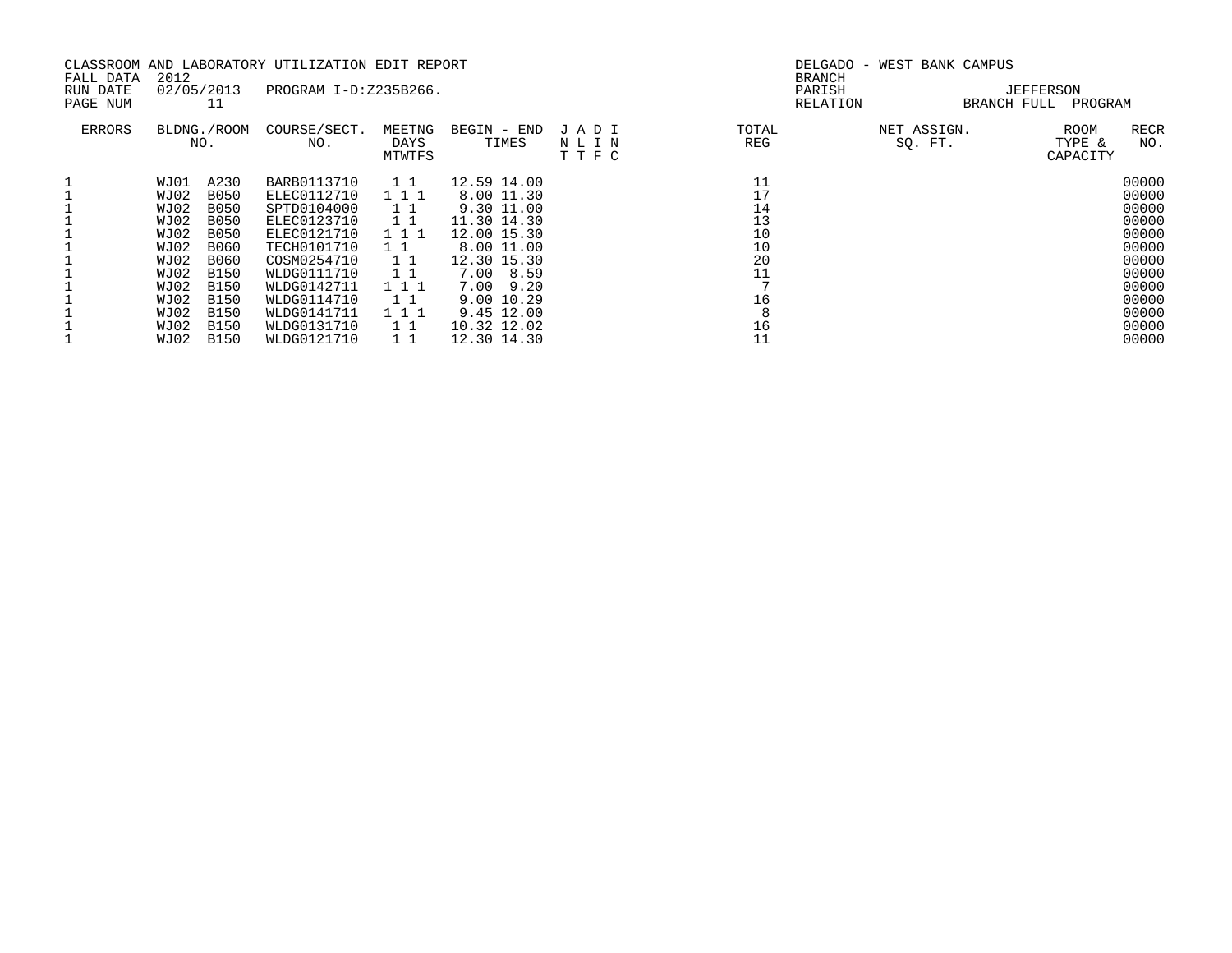|       | ERROR 1 - CLASS AND LABORATORY UTILIZATION FILE DOES NOT MATCH WITH BLDGS AND ROOMS FILE.<br>THE ROOM, BUILDING, AND CLASS FILES MUST ALL MATCH. IF THE ROOM NUMBER ON THE UTILIZATION IS CORRECT,<br>THE ROOM SHOULD TO BE ADDED TO THE ROOM FILE. | 269             |
|-------|-----------------------------------------------------------------------------------------------------------------------------------------------------------------------------------------------------------------------------------------------------|-----------------|
|       | ERROR 2 - THERE SHOULD BE AT LEAST ONE ENTRY IN THE DAYS-OF-WEEK-COURSE-MEETS FIELD.                                                                                                                                                                | 3               |
|       | ERROR 3 - BEGIN-END-TIME FIELDS MUST BE BETWEEN 06.00 AND 23.00                                                                                                                                                                                     | $\overline{2}$  |
|       | ERROR 4 - WARNING - CLASS TIME EXCEEDS 5 HOURS.                                                                                                                                                                                                     | $\mathbf{1}$    |
| ERROR | 5 - ROOM TYPE INVALID FOR TEACHING CLASS, CLASSES CANNOT BE SCHEDULED IN ROOMS DESIGNATED AS CIRCULATION,<br>CUSTODIAL OR MECHANICAL.                                                                                                               |                 |
|       | ERROR 7 - THE TOTAL REGISTRANTS FIELD MUST NOT BE BLANK OR ZEROS                                                                                                                                                                                    | 5.              |
|       | ERROR 8 - WARNING - EXCEEDS THE CAPACITY OF THE ROOM BY 50% (IF THIS IS A JOINT CLASS ITS REGISTRANTS ARE INCLUDED).<br>PLEASE CHECK THE CAPACITY OF THE ROOM AS IT APPEARS ON THE ROOM FILE.                                                       | 8               |
| ERROR | 9 - UNLESS THERE IS A JOINT CLASS, ALTERNATE WEEKS OR INCONSISTENT MEETING TIMES, THERE SHOULD BE NO DUPLICATES.                                                                                                                                    |                 |
|       | TOTAL ERRORS (INCLUDING WARNINGS)                                                                                                                                                                                                                   | 288             |
|       | TOTAL NUMBER OF RECORDS READ<br>TOTAL NUMBER OF RECORDS ACCEPTED FOR SPACE UTILIZATION COMPUTATION<br>NUMBER OF JOINT-CLASS RECORDS                                                                                                                 | 523<br>248<br>9 |

 NUMBER OF ALTERATE WEEKS RECORDS NUMBER OF DIFFERENT TIMES RECORDS

NUMBER OF INCONSISTENT RECORDS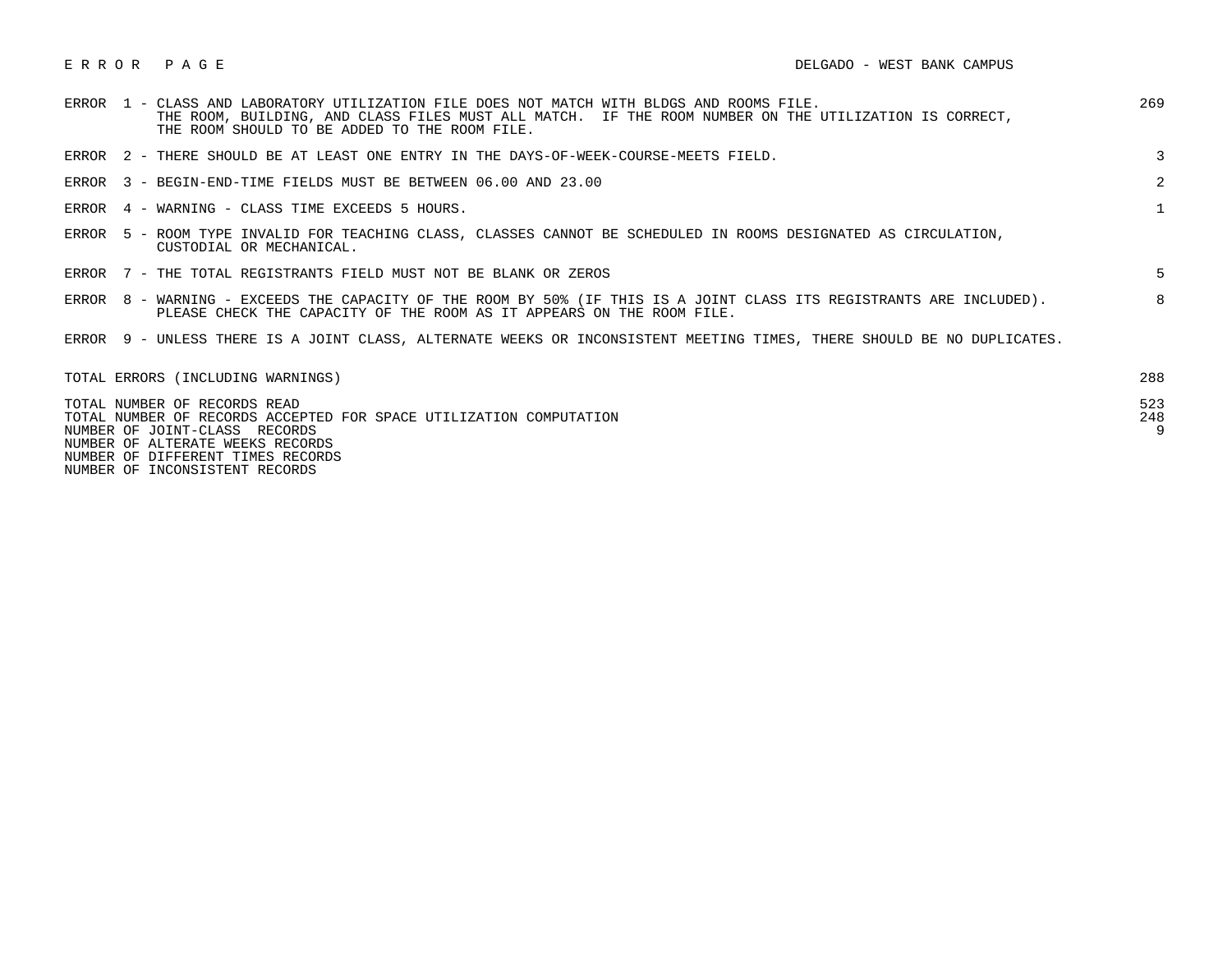|                                                                                      | DAY USE         | NIGHT USE       | TOTAL           |
|--------------------------------------------------------------------------------------|-----------------|-----------------|-----------------|
|                                                                                      | $(0600 - 1700)$ | $(1700 - 2300)$ | $(0600 - 2300)$ |
| *CLASSROOM FACILITIES                                                                |                 |                 |                 |
| TOTAL NUMBER OF ROOMS                                                                |                 |                 | 29              |
| TOTAL NUMBER OF STATIONS (CAPACITY)                                                  |                 |                 | 1094            |
| WEEKLY STUDENT CONTACT HOURS                                                         | 3994            | 1197            | 5191            |
| WEEKLY TOTAL OF ROOMS AVAILABLE - COUNTED IN HALF HOUR INCREMENTS                    | 2610            | 1450            | 4060            |
| WEEKLY TOTAL OF ROOMS IN USE - COUNTED IN HALF HOUR INCREMENTS                       | 424             | 144             | 568             |
| WEEKLY TOTAL OF STUDENT STATIONS AVAILABLE - COUNTED IN HALF HOUR INCREMENTS         | 98460           | 54700           | 153160          |
| WEEKLY TOTAL OF STATIONS AVAILABLE IN ROOMS IN USE - COUNTED IN HALF HOUR INCREMENTS | 15084           | 5469            | 20553           |
| WEEKLY TOTAL OF STATIONS IN USE - COUNTED IN HALF HOUR INCREMENTS                    | 7988            | 2394            | 10382           |
| PERCENT OF ROOMS IN USE TO ROOMS AVAILABLE                                           | 16.2            | 9.9             | 14.0            |
| PERCENT OF STATIONS IN USE TO STATIONS AVAILABLE                                     | 8.1             | 4.4             | 6.8             |
| PERCENT OF STATIONS IN USE TO STATIONS AVAILABLE IN OCCUPIED ROOMS                   | 53.0            | 43.8            | 50.5            |
|                                                                                      |                 |                 |                 |
|                                                                                      | DAY USE         | NIGHT USE       | TOTAL           |
|                                                                                      | $(0600 - 1700)$ | $(1700 - 2300)$ | $(0600 - 2300)$ |
| <b>CLASSROOM</b>                                                                     |                 |                 |                 |
| TOTAL NUMBER OF ROOMS                                                                |                 |                 | 29              |
| TOTAL NUMBER OF STATIONS (CAPACITY)                                                  |                 |                 | 1094            |
| WEEKLY STUDENT CONTACT HOURS                                                         | 3994            | 1197            | 5191            |
| WEEKLY TOTAL OF ROOMS AVAILABLE - COUNTED IN HALF HOUR INCREMENTS                    | 2610            | 1450            | 4060            |
| WEEKLY TOTAL OF ROOMS IN USE - COUNTED IN HALF HOUR INCREMENTS                       | 424             | 144             | 568             |
| WEEKLY TOTAL OF STUDENT STATIONS AVAILABLE - COUNTED IN HALF HOUR INCREMENTS         | 98460           | 54700           | 153160          |
| WEEKLY TOTAL OF STATIONS AVAILABLE IN ROOMS IN USE - COUNTED IN HALF HOUR INCREMENTS | 15084           | 5469            | 20553           |
| WEEKLY TOTAL OF STATIONS IN USE - COUNTED IN HALF HOUR INCREMENTS                    | 7988            | 2394            | 10382           |
| PERCENT OF ROOMS IN USE TO ROOMS AVAILABLE                                           | 16.2            | 9.9             | 14.0            |
| PERCENT OF STATIONS IN USE TO STATIONS AVAILABLE                                     | 8.1             | 4.4             | 6.8             |
| PERCENT OF STATIONS IN USE TO STATIONS AVAILABLE IN OCCUPIED ROOMS                   | 53.0            | 43.8            | 50.5            |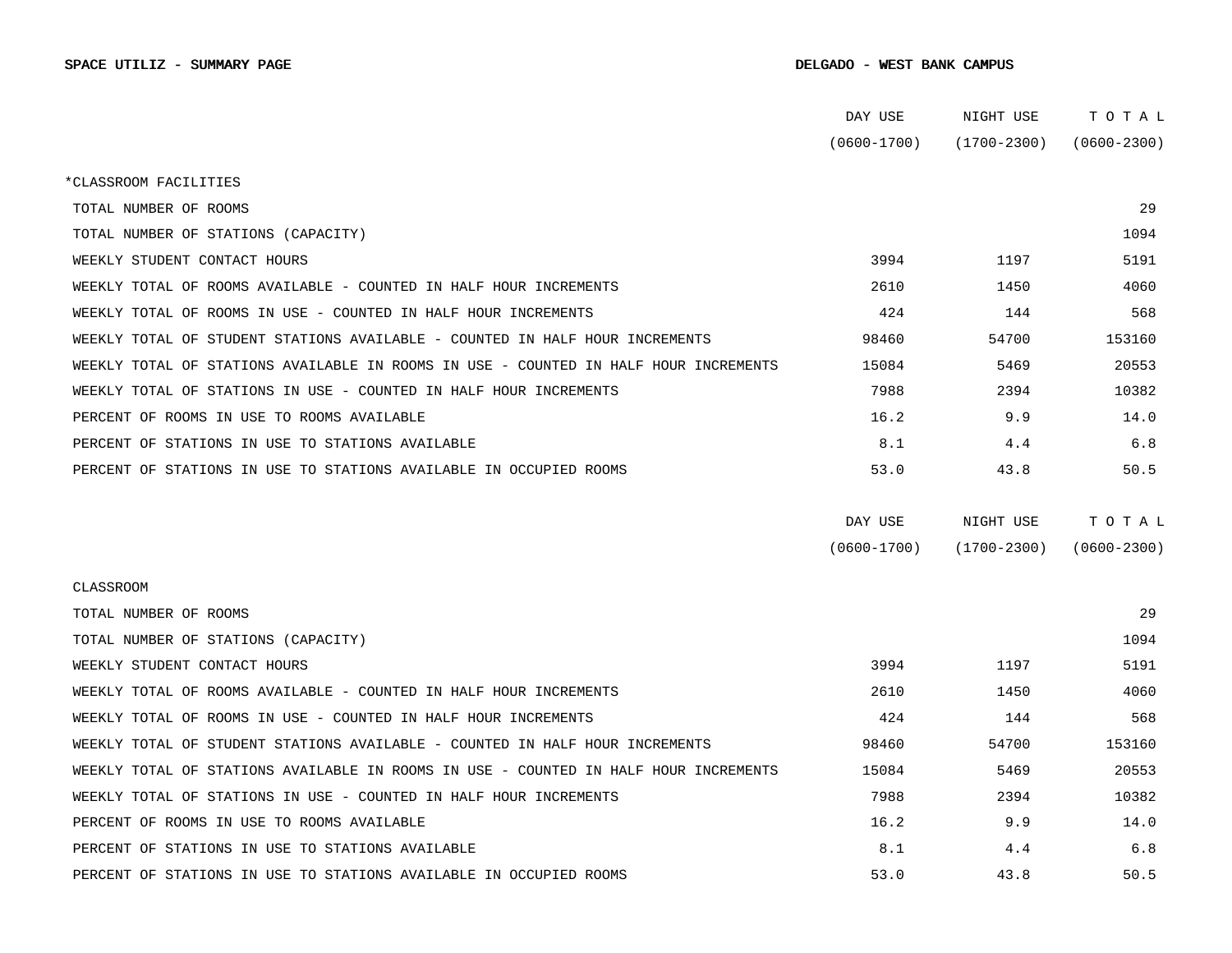| DAY USE         | NIGHT USE   | тотаг           |
|-----------------|-------------|-----------------|
| $(0600 - 1700)$ | (1700-2300) | $(0600 - 2300)$ |

\*LABORATORY FACILITIES

| TOTAL NUMBER OF ROOMS                                                                |       |       | 20    |
|--------------------------------------------------------------------------------------|-------|-------|-------|
| TOTAL NUMBER OF STATIONS (CAPACITY)                                                  |       |       | 348   |
| WEEKLY STUDENT CONTACT HOURS                                                         | 3989  | 1374  | 5363  |
| WEEKLY TOTAL OF ROOMS AVAILABLE - COUNTED IN HALF HOUR INCREMENTS                    | 1800  | 1000  | 2800  |
| WEEKLY TOTAL OF ROOMS IN USE - COUNTED IN HALF HOUR INCREMENTS                       | 442   | 166   | 608   |
| WEEKLY TOTAL OF STUDENT STATIONS AVAILABLE - COUNTED IN HALF HOUR INCREMENTS         | 31320 | 17400 | 48720 |
| WEEKLY TOTAL OF STATIONS AVAILABLE IN ROOMS IN USE - COUNTED IN HALF HOUR INCREMENTS | 14034 | 5194  | 19228 |
| WEEKLY TOTAL OF STATIONS IN USE - COUNTED IN HALF HOUR INCREMENTS                    | 7978  | 2748  | 10726 |
| PERCENT OF ROOMS IN USE TO ROOMS AVAILABLE                                           | 24.6  | 16.6  | 21.7  |
| PERCENT OF STATIONS IN USE TO STATIONS AVAILABLE                                     | 25.5  | 15.8  | 22.0  |
| PERCENT OF STATIONS IN USE TO STATIONS AVAILABLE IN OCCUPIED ROOMS                   | 56.8  | 52.9  | 55.8  |

| DAY USE         | NIGHT USE       | тотаь           |
|-----------------|-----------------|-----------------|
| $(0600 - 1700)$ | $(1700 - 2300)$ | $(0600 - 2300)$ |

| CLASS LABORATORY                                                                     |       |       |       |
|--------------------------------------------------------------------------------------|-------|-------|-------|
| TOTAL NUMBER OF ROOMS                                                                |       |       | 19    |
| TOTAL NUMBER OF STATIONS (CAPACITY)                                                  |       |       | 323   |
| WEEKLY STUDENT CONTACT HOURS                                                         | 3917  | 1230  | 5147  |
| WEEKLY TOTAL OF ROOMS AVAILABLE - COUNTED IN HALF HOUR INCREMENTS                    | 1710  | 950   | 2660  |
| WEEKLY TOTAL OF ROOMS IN USE - COUNTED IN HALF HOUR INCREMENTS                       | 430   | 144   | 574   |
| WEEKLY TOTAL OF STUDENT STATIONS AVAILABLE - COUNTED IN HALF HOUR INCREMENTS         | 29070 | 16150 | 45220 |
| WEEKLY TOTAL OF STATIONS AVAILABLE IN ROOMS IN USE - COUNTED IN HALF HOUR INCREMENTS | 13734 | 4644  | 18378 |
| WEEKLY TOTAL OF STATIONS IN USE - COUNTED IN HALF HOUR INCREMENTS                    | 7834  | 2460  | 10294 |
| PERCENT OF ROOMS IN USE TO ROOMS AVAILABLE                                           | 25.1  | 15.2  | 21.6  |
| PERCENT OF STATIONS IN USE TO STATIONS AVAILABLE                                     | 26.9  | 15.2  | 22.8  |
| PERCENT OF STATIONS IN USE TO STATIONS AVAILABLE IN OCCUPIED ROOMS                   | 57.0  | 53.0  | 56.0  |